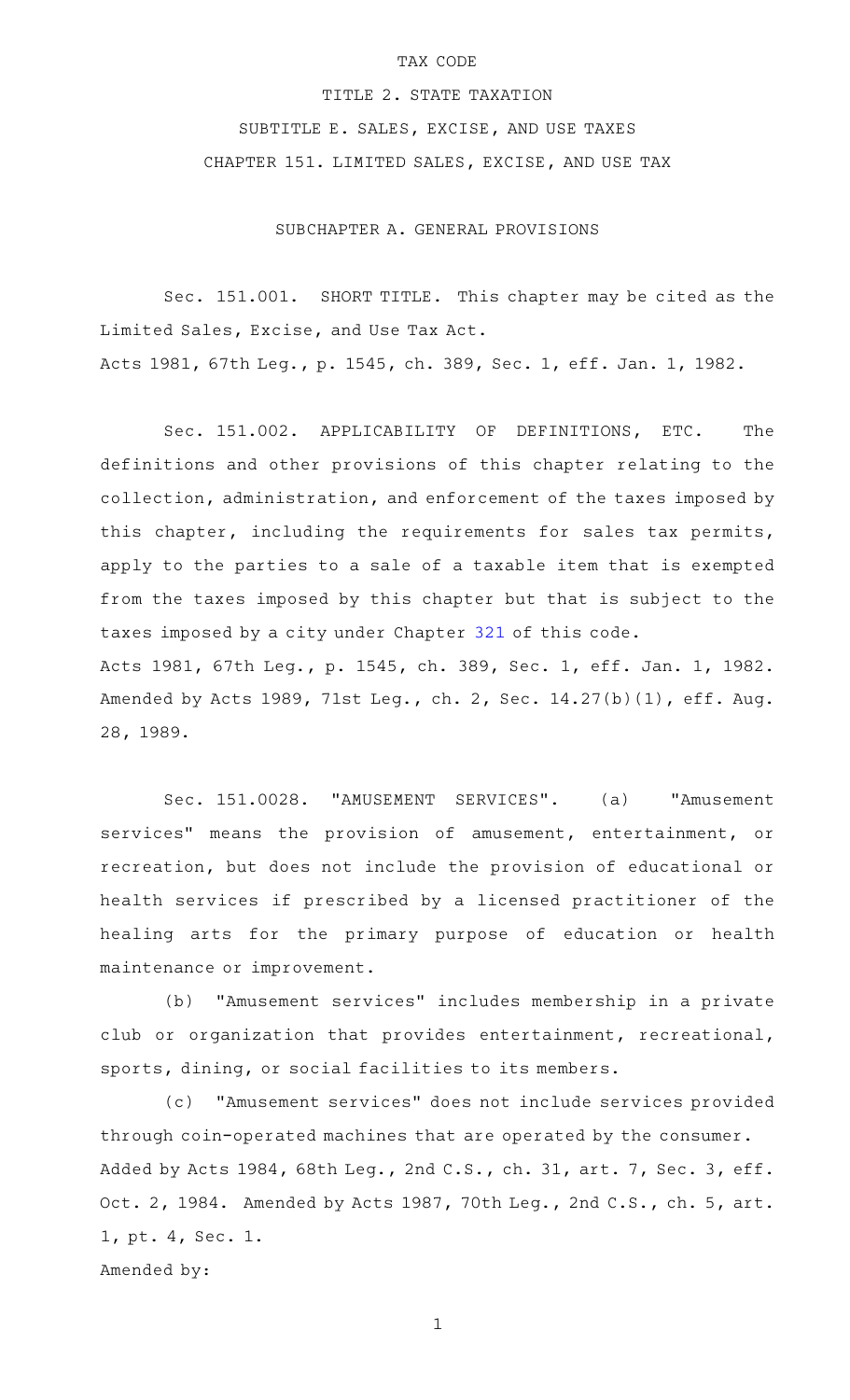Acts 2019, 86th Leg., R.S., Ch. 638 (S.B. [1525](http://www.legis.state.tx.us/tlodocs/86R/billtext/html/SB01525F.HTM)), Sec. 1, eff. June 10, 2019.

Sec. 151.003. "BUSINESS". "Business" means an activity of or caused by a person for the purpose of a direct or indirect gain, benefit, or advantage.

Acts 1981, 67th Leg., p. 1545, ch. 389, Sec. 1, eff. Jan. 1, 1982.

Sec. 151.0031. "COMPUTER PROGRAM". "Computer program" means a series of instructions that are coded for acceptance or use by a computer system and that are designed to permit the computer system to process data and provide results and information. The series of instructions may be contained in or on magnetic tapes, punched cards, printed instructions, or other tangible or electronic media.

Added by Acts 1984, 68th Leg., 2nd C.S., ch. 31, art. 6, Sec. 1, eff. Oct. 2, 1984.

Sec. 151.0033. "CABLE TELEVISION SERVICE". "Cable television service" means the distribution of video programming with or without use of wires to subscribing or paying customers. Added by Acts 1984, 68th Leg., 2nd C.S., ch. 31, art. 7, Sec. 4, eff. Oct. 2, 1984.

Sec. 151.0034. "CREDIT REPORTING SERVICE". "Credit reporting service" means assembling or furnishing credit history or credit information relating to any person. Added by Acts 1987, 70th Leg., 2nd C.S., ch. 5, art. 1, pt. 4, Sec. 2.

Sec. 151.0035. "DATA PROCESSING SERVICE". (a) "Data processing service" includes:

(1) word processing, data entry, data retrieval, data search, information compilation, payroll and business accounting data production, and other computerized data and information storage or manipulation;

(2) the performance of a totalisator service with the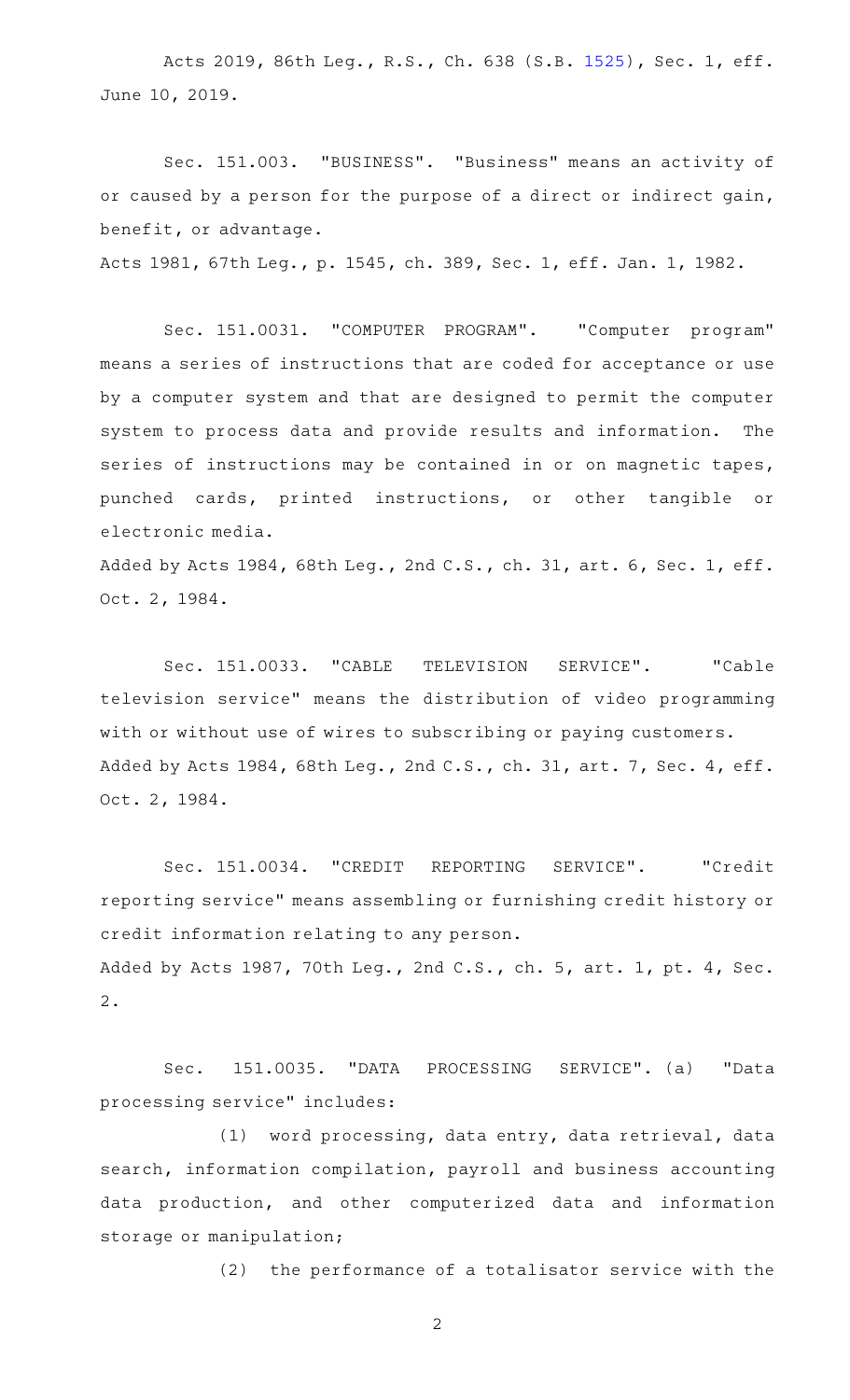use of computational equipment required by Subtitle A-1, Title 13, Occupations Code (Texas Racing Act); and

(3) the use of a computer or computer time for data processing whether the processing is performed by the provider of the computer or computer time or by the purchaser or other beneficiary of the service.

(b) "Data processing service" does not include:

(1) the transcription of medical dictation by a medical transcriptionist;

(2) services exclusively to encrypt electronic payment information for acceptance onto a payment card network described by Subdivision (3)(E) to comply with standards set by the Payment Card Industry Security Standards Council; or

 $(3)$  settling of an electronic payment transaction by:

(A) a downstream payment processor or point of sale payment processor that routes electronic payment information to an entity described by Paragraph (C) or (E);

(B) a person who is engaged in the business of money transmission and required to obtain a license under Section [151.302\(](https://statutes.capitol.texas.gov/GetStatute.aspx?Code=FI&Value=151.302)a), Finance Code;

(C) a federally insured financial institution, as defined by Section [201.101,](https://statutes.capitol.texas.gov/GetStatute.aspx?Code=FI&Value=201.101) Finance Code, that is organized under the laws of this state, another state, or the United States, or an affiliate of the institution;

(D) a person who has entered into a sponsorship agreement with an entity described by Paragraph (C) for the purpose of settling that entity 's electronic payment transactions through a payment card network; or

(E) a payment card network that allows a person to accept a specific brand of debit or credit card by routing information and data to settle an electronic payment transaction.

 $(c)$  For purposes of Subsection  $(b)(3):$ 

(1) "Downstream payment processor" means a person described by 7 T.A.C. Section 33.4(c), as that provision existed on January 1, 2021.

(2) "Point of sale payment processor" means a person described by 7 T.A.C. Section 33.4(d), as that provision existed on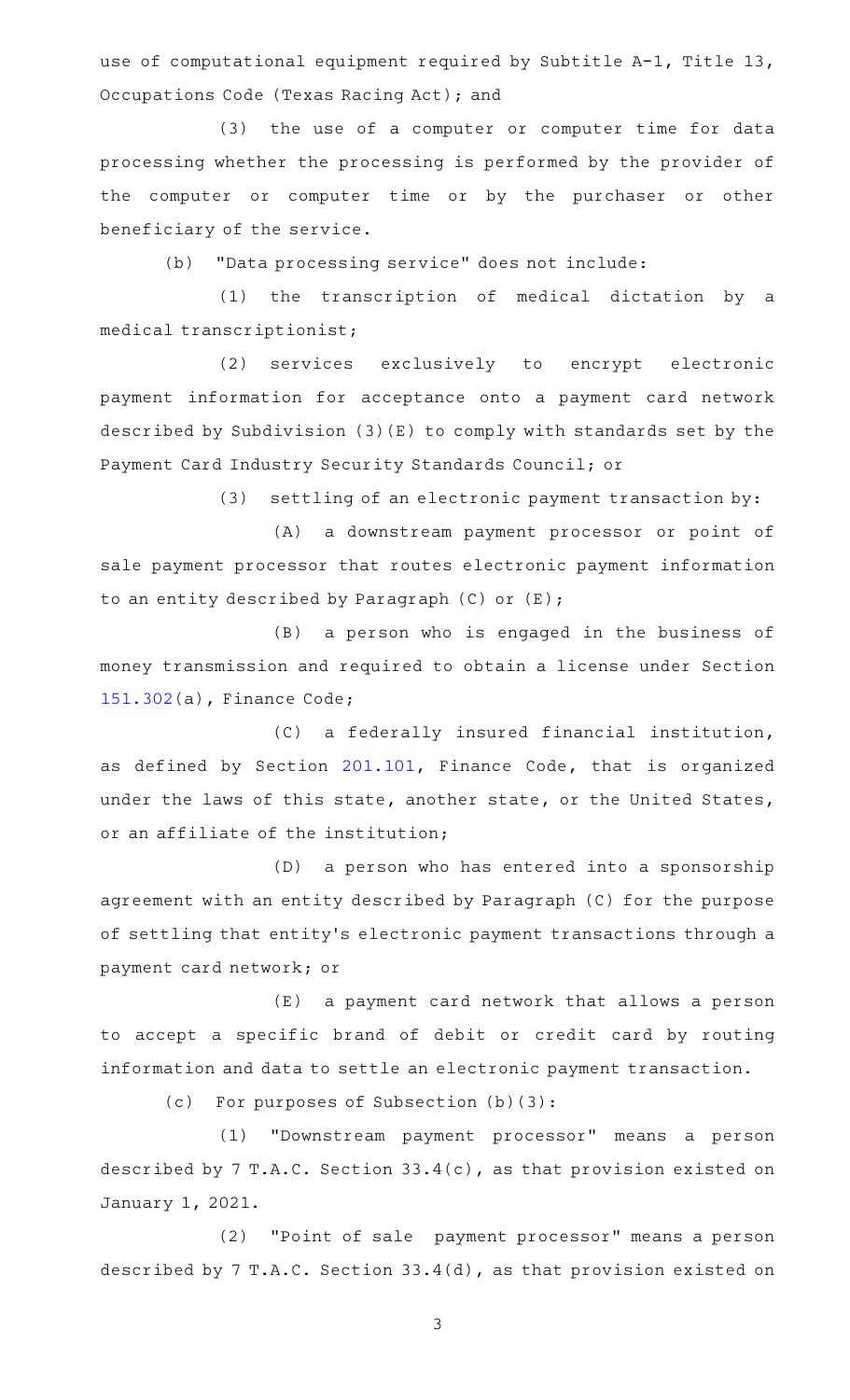January 1, 2021.

(3) "Settling of an electronic payment transaction" means the authorization, clearing, or funding of a payment made by credit card, debit card, gift card, stored value card, electronic check, virtual currency, loyalty program currency such as points or miles, or a similar method. The term does not include charges by a marketplace provider, as that term is defined by Section [151.0242.](https://statutes.capitol.texas.gov/GetStatute.aspx?Code=TX&Value=151.0242)

(d) "Data storage," as used in this section, does not include a classified advertisement, banner advertisement, vertical advertisement, or link when the item is displayed on an Internet website owned by another person.

Added by Acts 1987, 70th Leg., 2nd C.S., ch. 5, art. 1, pt. 4, Sec. 3. Amended by Acts 1997, 75th Leg., ch. 1275, Sec. 53, eff. Sept. 1, 1997; Acts 1997, 75th Leg., ch. 1040, Sec. 11, eff. Sept. 1, 1997; Acts 2003, 78th Leg., ch. 209, Sec. 16, eff. Oct. 1, 2003. Amended by:

Acts 2017, 85th Leg., R.S., Ch. 963 (S.B. [1969\)](http://www.legis.state.tx.us/tlodocs/85R/billtext/html/SB01969F.HTM), Sec. 2.12, eff. April 1, 2019.

Acts 2021, 87th Leg., R.S., Ch. 539 (S.B. [153](http://www.legis.state.tx.us/tlodocs/87R/billtext/html/SB00153F.HTM)), Sec. 1, eff. October 1, 2021.

Sec. 151.0036. "DEBT COLLECTION SERVICE". (a) "Debt collection service" means activity to collect or adjust a delinquent debt, to collect or adjust a claim, or to repossess property subject to a claim.

(b) "Debt collection service" does not include:

 $(1)$  the collection of:

(A) a judgment by an attorney or by a partnership or professional corporation of attorneys if the attorney, partnership, or corporation represented the person in the suit from which the judgment arose; or

(B) court-ordered child support or medical child support; or

(2) a service provided by a person acting as a trustee in connection with the foreclosure sale of real property under a lien created by a mortgage, deed of trust, or security instrument.

(c) "Debt collection service" includes the service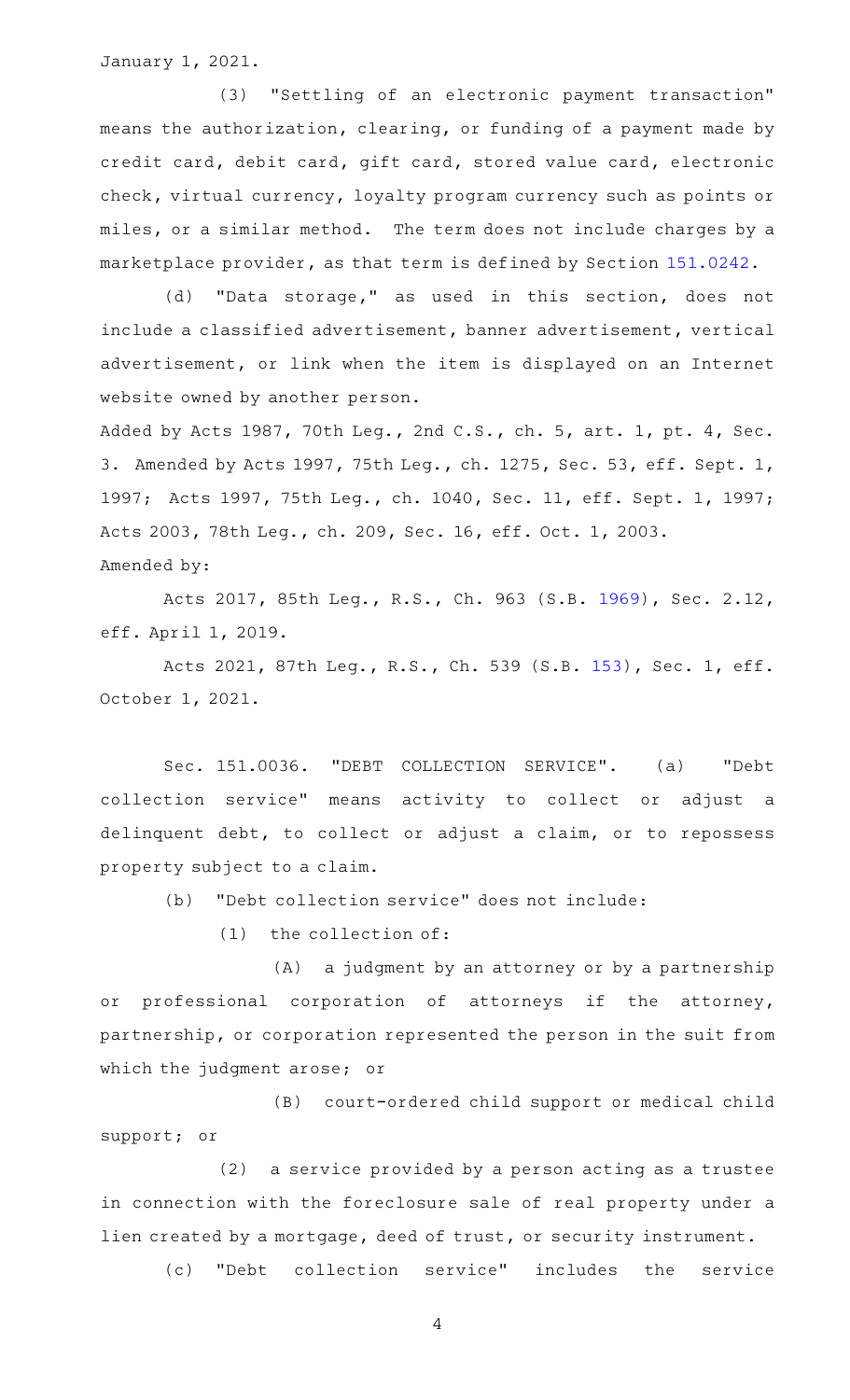performed for which a fee is collected under Section [3.506](https://statutes.capitol.texas.gov/GetStatute.aspx?Code=BC&Value=3.506), Business & Commerce Code. The person collecting the check shall add the amount of the tax to the fee in accordance with Section [151.052](https://statutes.capitol.texas.gov/GetStatute.aspx?Code=TX&Value=151.052) and shall collect the fee from the drawer or endorser of the check. Added by Acts 1987, 70th Leg., 2nd C.S., ch. 5, art. 1, pt. 4, Sec. 4. Amended by Acts 1991, 72nd Leg., ch. 705, Sec. 9, eff. Sept. 1, 1991; Acts 1995, 74th Leg., ch. 341, Sec. 3.06, eff. Sept. 1, 1995; Acts 1995, 74th Leg., ch. 1000, Sec. 5, eff. Oct. 1, 1995; Acts 2001, 77th Leg., ch. 1151, Sec. 1, 2(b), eff. July 1, 2001; Acts 2001, 77th Leg., ch. 1420, Sec. 2.001(d), eff. Sept. 1, 2001.

Sec. 151.0038. "INFORMATION SERVICE". (a) "Information service" means:

(1) furnishing general or specialized news or other current information, including financial information, unless furnished to:

(A) a newspaper or to a radio or television station licensed by the Federal Communications Commission; or

(B) a member of a homeowners association of a residential subdivision or condominium development, and is furnished by the association or on behalf of the association; or

(2) electronic data retrieval or research.

(b) In this section, "newspaper" has the meaning assigned by Section [151.319\(](https://statutes.capitol.texas.gov/GetStatute.aspx?Code=TX&Value=151.319)f).

Added by Acts 1987, 70th Leg., 2nd C.S., ch. 5, art. 1, pt. 4, Sec. 5. Amended by Acts 1991, 72nd Leg., ch. 705, Sec. 10, eff. Sept. 1, 1991; Acts 1995, 74th Leg., ch. 1000, Sec. 6, eff. Oct. 1, 1995.

Sec. 151.0039. "INSURANCE SERVICE". (a) Except as provided in Subsection (b), "insurance service" means insurance loss or damage appraisal, insurance inspection, insurance investigation, insurance actuarial analysis or research, insurance claims adjustment or claims processing, or insurance loss prevention service.

(b) "Insurance service" does not include:

(1) insurance coverage for which a premium is paid or commissions paid to insurance agents for the sale of insurance or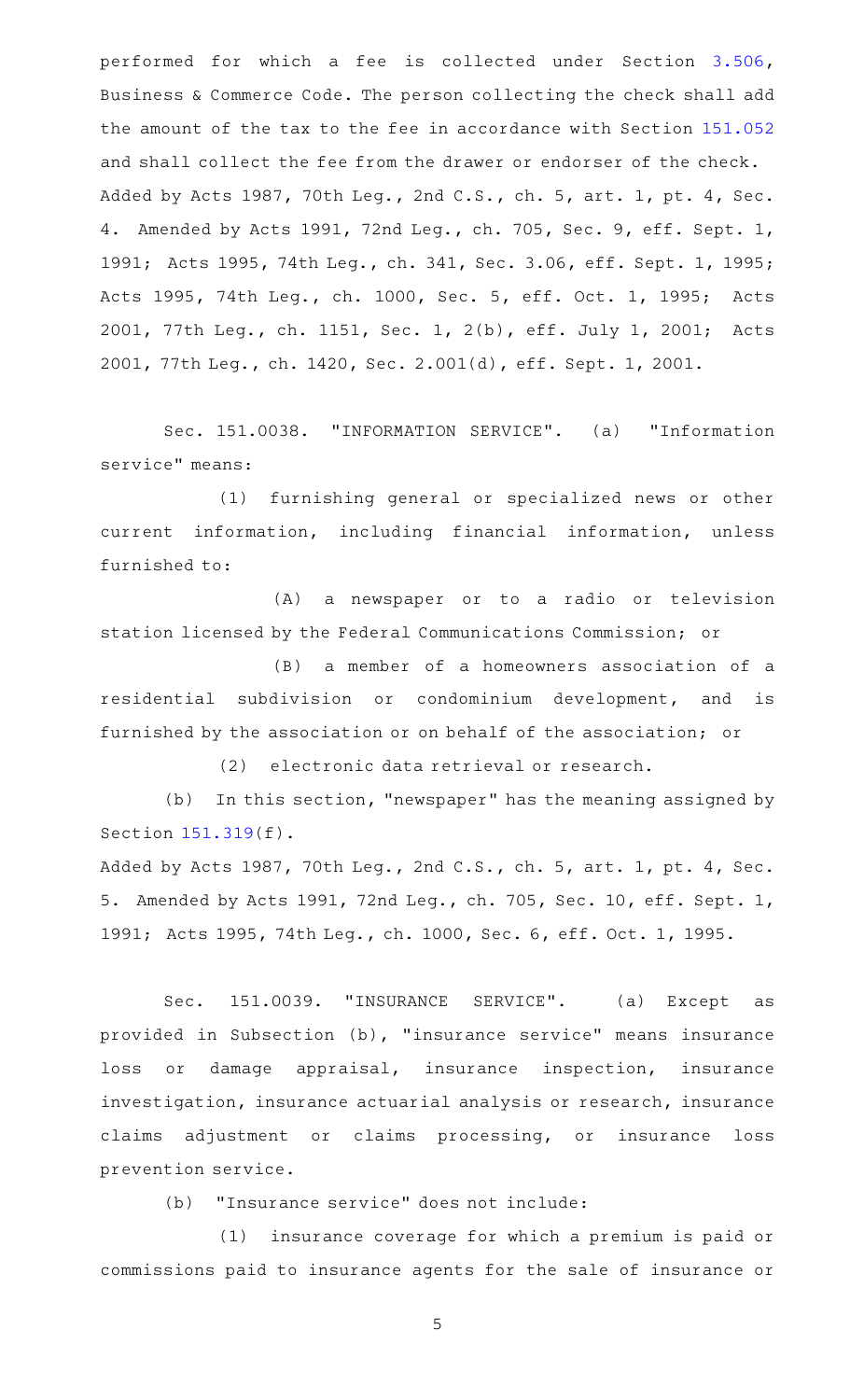annuities;

(2) a service performed on behalf of an insured by a person licensed under Chapter [4102,](https://statutes.capitol.texas.gov/GetStatute.aspx?Code=IN&Value=4102) Insurance Code;

(3) a service performed by a certified public accountancy firm, if less than one percent of the firm's total revenue in the prior calendar year is from services in this state that would otherwise constitute insurance service under Subsection (a);

(4) a service performed on behalf of a certified public accountancy firm by an owner of the firm or a member of the firm 's affiliated group, if less than one percent of the owner 's or member 's total revenue in the prior calendar year is from services in this state that would otherwise constitute insurance service under Subsection (a); or

(5) a medical or dental billing service performed before the original submission of:

(A) a medical or dental insurance claim related to health or dental coverage; or

(B) a claim related to health or dental coverage made to a medical assistance program funded by the federal government, a state government, or both.

(c) In this section:

(1) "Affiliated group" has the meaning assigned by Section [171.0001](https://statutes.capitol.texas.gov/GetStatute.aspx?Code=TX&Value=171.0001).

(2) "Certified public accountancy firm" has the meaning assigned by Section [901.002](https://statutes.capitol.texas.gov/GetStatute.aspx?Code=OC&Value=901.002), Occupations Code.

(3) "Medical or dental billing service" means assigning codes for the preparation of a medical or dental claim, verifying medical or dental insurance eligibility, preparing a medical or dental claim form for filing, and filing a medical or dental claim.

Added by Acts 1987, 70th Leg., 2nd C.S., ch. 5, art. 1, pt. 4, Sec. 6.

# Amended by:

Acts 2015, 84th Leg., R.S., Ch. 748 (H.B. [1841](http://www.legis.state.tx.us/tlodocs/84R/billtext/html/HB01841F.HTM)), Sec. 1, eff. October 1, 2015.

Acts 2017, 85th Leg., R.S., Ch. 68 (S.B. [1083](http://www.legis.state.tx.us/tlodocs/85R/billtext/html/SB01083F.HTM)), Sec. 1, eff.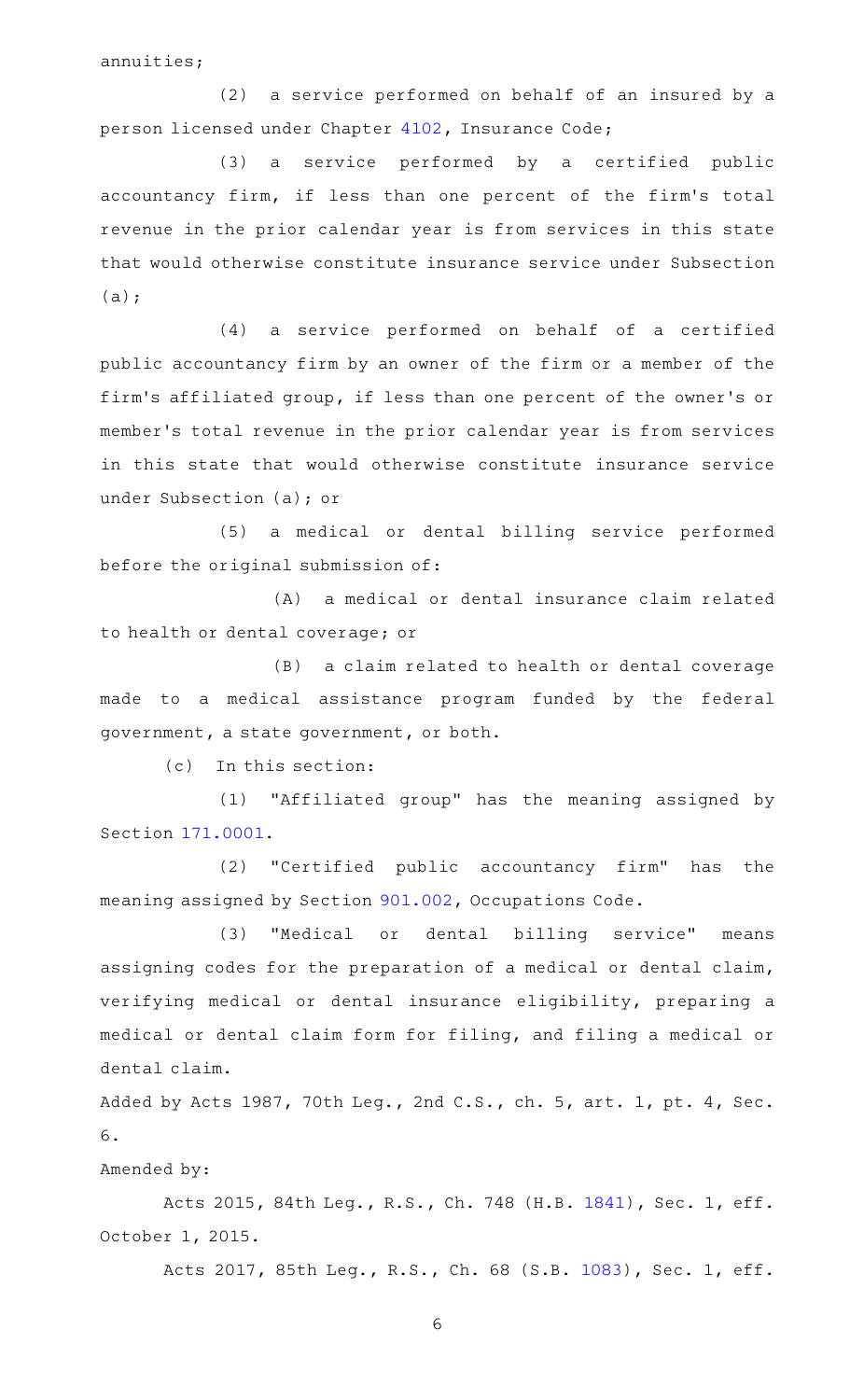January 1, 2018.

Acts 2021, 87th Leg., R.S., Ch. 1 (H.B. [1445](http://www.legis.state.tx.us/tlodocs/87R/billtext/html/HB01445F.HTM)), Sec. 1, eff. January 1, 2022.

Acts 2021, 87th Leg., R.S., Ch. 1 (H.B. [1445](http://www.legis.state.tx.us/tlodocs/87R/billtext/html/HB01445F.HTM)), Sec. 2, eff. January 1, 2022.

Sec. 151.00393. INTERNET. "Internet" means collectively the myriad of computer and telecommunications facilities, including equipment and operating software, that comprise the interconnected worldwide network of networks that employ the Transmission Control Protocol/Internet Protocol, or any predecessor or successor protocols to the protocol, to communicate information of all kinds by wire or radio.

Added by Acts 1999, 76th Leg., ch. 394, Sec. 1, eff. Oct. 1, 1999.

Sec. 151.00394. INTERNET ACCESS SERVICE. (a) "Internet access service" means a service that enables users to access content, information, electronic mail, or other services offered over the Internet and may also include access to proprietary content, information, and other services as part of a package of services offered to consumers. The term does not include telecommunications services.

(b) "Internet access service" does not include and the exemption under Section [151.325](https://statutes.capitol.texas.gov/GetStatute.aspx?Code=TX&Value=151.325) does not apply to any other taxable service listed in Section [151.0101](https://statutes.capitol.texas.gov/GetStatute.aspx?Code=TX&Value=151.0101)(a), unless the taxable service is provided in conjunction with and is merely incidental to the provision of Internet access service.

(c) On and after October 1, 1999, "Internet access service" is not included in the definitions of "data processing service" and "information service."

Added by Acts 1999, 76th Leg., ch. 394, Sec. 1, eff. Oct. 1, 1999.

Sec. 151.004. "IN THIS STATE". "In this state" means within the exterior limits of Texas and includes all territory within these limits ceded to or owned by the United States. Acts 1981, 67th Leg., p. 1545, ch. 389, Sec. 1, eff. Jan. 1, 1982.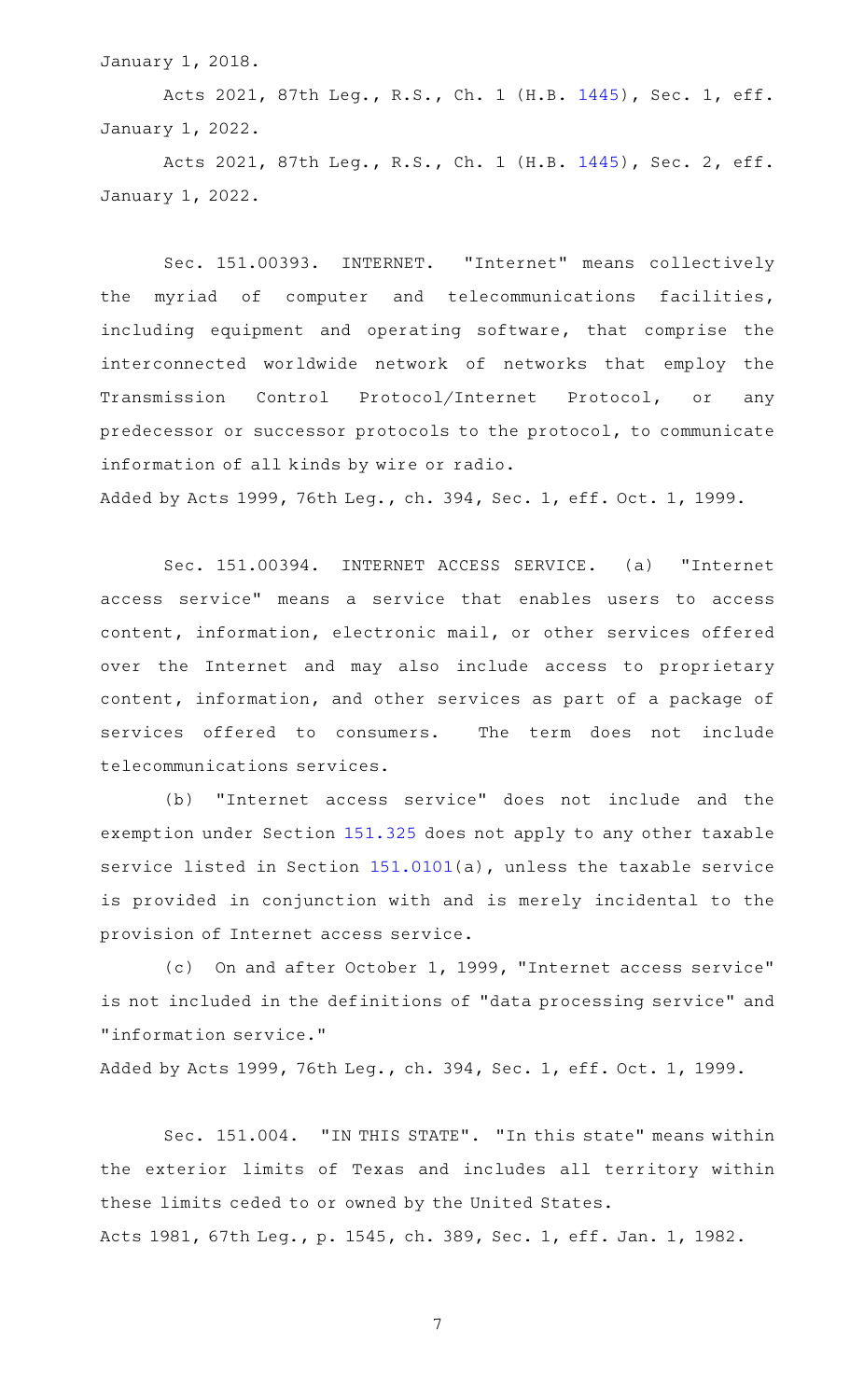Sec. 151.0045. "PERSONAL SERVICES". "Personal services" means those personal services listed as personal services under Group 721, Major Group 72 of the Standard Industrial Classification Manual, 1972, and includes massage parlors, escort services, and Turkish baths under Group 729 of said manual but does not include any other services listed under Group 729 unless otherwise covered under this chapter, prepared by the statistical policy division of the office on management and budget, office of the president of the United States. The term does not include services provided through coin-operated machines that are operated by the consumer. Added by Acts 1984, 68th Leg., 2nd C.S., ch. 31, art. 7, Sec. 5, eff. Oct. 2, 1984.

Amended by:

Acts 2019, 86th Leg., R.S., Ch. 638 (S.B. [1525](http://www.legis.state.tx.us/tlodocs/86R/billtext/html/SB01525F.HTM)), Sec. 2, eff. June 10, 2019.

Sec. 151.0047. "REAL PROPERTY REPAIR AND REMODELING". (a) "Real property repair and remodeling" means the repair, restoration, remodeling, or modification of an improvement to real property other than:

 $(1)$  a structure or separate part of a structure used as a residence;

(2) an improvement immediately adjacent to a structure described by Subdivision (1) of this section and used in the residential occupancy of the structure or separate part of the structure by the person using the structure or part as a residence; or

(3) an improvement to a manufacturing or processing production unit in a petrochemical refinery or chemical plant that provides increased capacity in the production unit.

 $(b)$  In this section:

(1) "Increased capacity" means the capability to produce:

(A) additional products or services as measured by units per hour or units per year; or

(B) a new product or service.

(2) "Production unit" means a group of manufacturing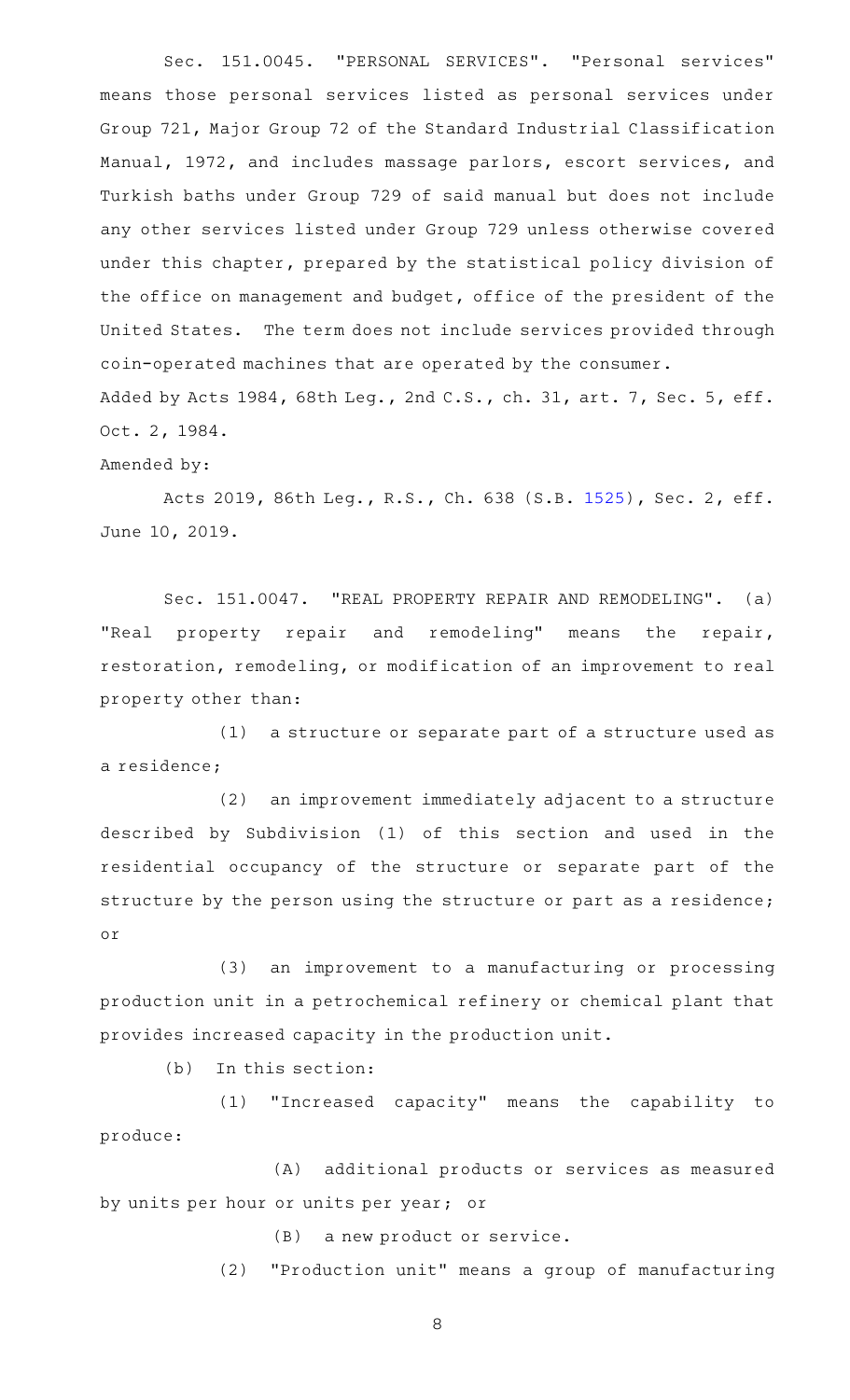and processing machines and ancillary equipment that together are necessary to create or produce a physical or chemical change beginning with the first processing of the raw material and ending with the finished product.

(3) "New product" means a product that:

(A) has different product properties and a different commercial application than the product previously manufactured or processed by the production unit that produced the previous product; and

(B) is not created by straining or purifying an existing product or by making cosmetic changes, such as adding or removing color or odor, to or from an existing product.

Added by Acts 1987, 70th Leg., 2nd C.S., ch. 5, art. 1, pt. 4, Sec. 7. Amended by Acts 1991, 72nd Leg., ch. 705, Sec. 11, eff. Sept. 1, 1991; Acts 1995, 74th Leg., ch. 1000, Sec. 7, eff. Oct. 1, 1995; Acts 1997, 75th Leg., ch. 1040, Sec. 12, eff. Sept. 1, 1997.

Sec. 151.0048. REAL PROPERTY SERVICE. (a) Except as provided by Subsection (b), "real property service" means:

 $(1)$  landscaping;

(2) the care and maintenance of lawns, yards, or ornamental trees or other plants;

(3) the removal or collection of garbage, rubbish, or other solid waste other than:

(A) hazardous waste;

 $(B)$  industrial solid waste;

(C) waste material that results from an activity associated with the exploration, development, or production of oil, gas, geothermal resources, or any other substance or material regulated by the Railroad Commission of Texas under Section [91.101](https://statutes.capitol.texas.gov/GetStatute.aspx?Code=NR&Value=91.101), Natural Resources Code;

(D) domestic sewage or an irrigation return flow, to the extent the sewage or return flow does not constitute garbage or rubbish; and

(E) industrial discharges subject to regulation by permit issued pursuant to Chapter [26](https://statutes.capitol.texas.gov/GetStatute.aspx?Code=WA&Value=26), Water Code;

(4) building or grounds cleaning, janitorial, or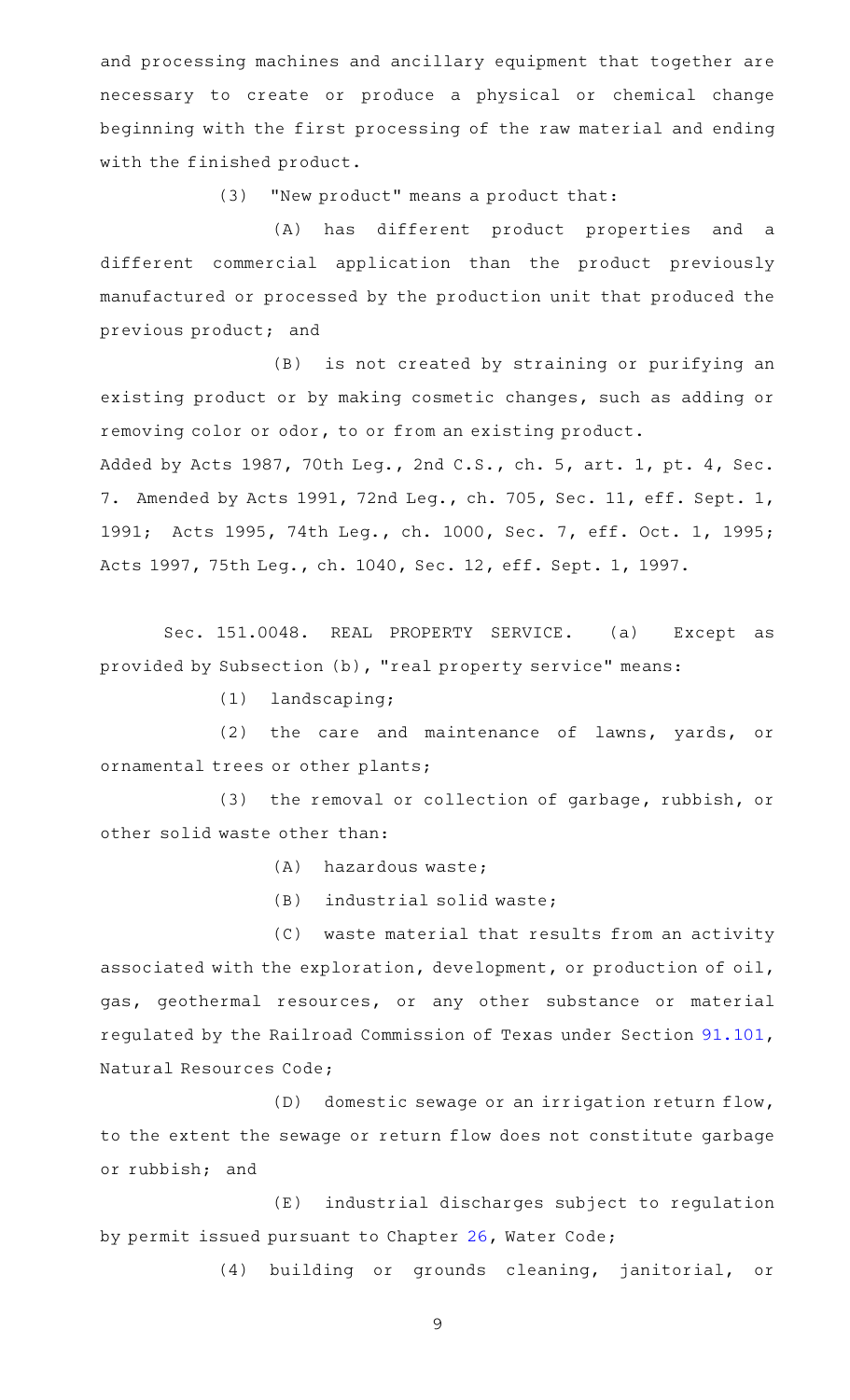custodial services;

(5) a structural pest control service covered by Section [1951.003](https://statutes.capitol.texas.gov/GetStatute.aspx?Code=OC&Value=1951.003), Occupations Code; or

(6) the surveying of real property.

(b) "Real property service" does not include a service listed under Subsection (a) if the service is purchased by a contractor as part of the improvement of real property with a new structure to be used as a residence or other improvement immediately adjacent to the new structure and used in the residential occupancy of the structure.

(b-1) "Real property service" does not include a service listed under Subsection (a) if the service is performed by a landman and is necessary to negotiate or secure land or mineral rights for acquisition or trade, including:

(1) determining ownership;

(2) negotiating a trade or agreement regarding land or mineral rights;

(3) drafting and administering contractual agreements;

(4) ensuring that all governmental regulations are complied with; and

(5) any other action necessary to complete the transaction related to a service described by this subsection, other than an information service described by Section [151.0038](https://statutes.capitol.texas.gov/GetStatute.aspx?Code=TX&Value=151.0038).

(c) In this section, "contractor" means a person who makes an improvement on real estate and who, as a necessary or incidental part of the service, incorporates tangible personal property into the property improved. The term includes a builder, developer, speculative builder, or other person acting as a builder to improve residential real property.

Added by Acts 1987, 70th Leg., 2nd C.S., ch. 5, art. 1, pt. 4, Sec. 8. Amended by Acts 1991, 72nd Leg., ch. 705, Sec. 12, eff. Sept. 1, 1991; Acts 1993, 73rd Leg., ch. 1031, Sec. 19, eff. Sept. 1, 1993; Acts 1995, 74th Leg., ch. 1000, Sec. 7, eff. Oct. 1, 1995; Acts 1997, 75th Leg., ch. 1040, Sec. 13, eff. Sept. 1, 1997; Acts 1999, 76th Leg., ch. 1114, Sec. 1.01, eff. Oct. 1, 1999; Acts 1999, 76th Leg., ch. 1114, Sec. 2.01, eff. Oct. 1, 2001; Acts 2003, 78th Leg.,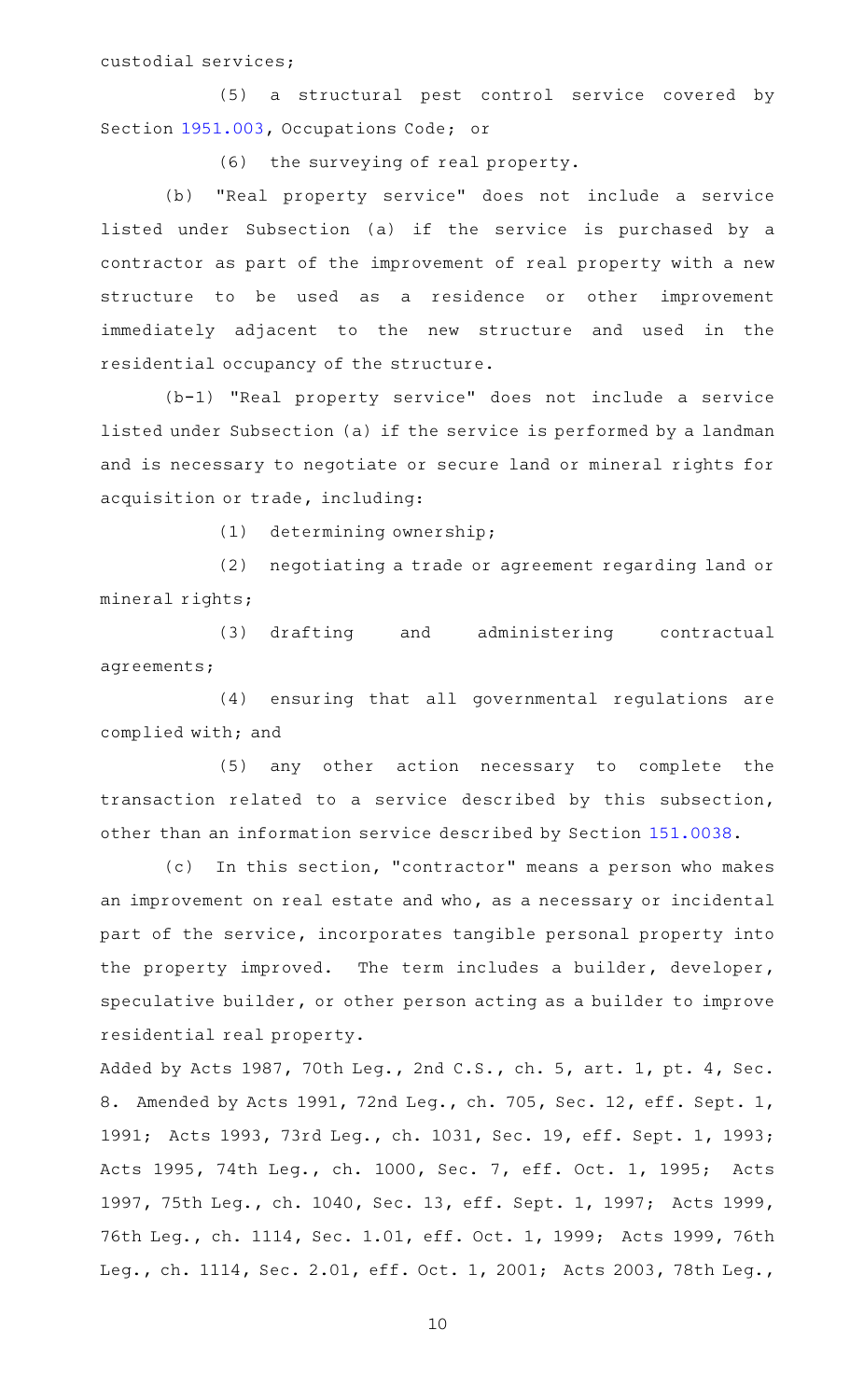ch. 1276, Sec. 14A.815, eff. Sept. 1, 2003. Amended by:

Acts 2007, 80th Leg., R.S., Ch. 1266 (H.B. [3319](http://www.legis.state.tx.us/tlodocs/80R/billtext/html/HB03319F.HTM)), Sec. 1, eff. September 1, 2007.

Sec. 151.005. "SALE" OR "PURCHASE". "Sale" or "purchase" means any of the following when done or performed for consideration:

(1) a transfer of title or possession of tangible personal property;

 $(2)$  the exchange, barter, lease, or rental of tangible personal property;

 $(3)$  the performance of a taxable service, the charge for an extended warranty or service contract for the performance of a taxable service, or, in the case of an amusement service, a transfer of title to or possession of a ticket or other admission document, the collection of an admission fee, whether by individual performance, subscription series, or membership privilege, the collection of dues or a fee, charge, or assessment, including an initiation fee, by a club or organization for membership or a special privilege, status, or membership classification in the club or organization, or the use of a coin-operated machine;

(4) the production, fabrication, processing, printing, or imprinting of tangible personal property for consumers who directly or indirectly furnish the materials used in the production, fabrication, processing, printing, or imprinting;

(5) the furnishing and distribution of tangible personal property by a social club or fraternal organization to anyone;

 $(6)$  the furnishing, preparation, or service of food, meals, or drinks;

(7) a transfer of the possession of tangible personal property if the title to the property is retained by the seller as security for the payment of the price; or

 $(8)$  a transfer of the title or possession of tangible personal property that has been produced, fabricated, or printed to the special order of the customer.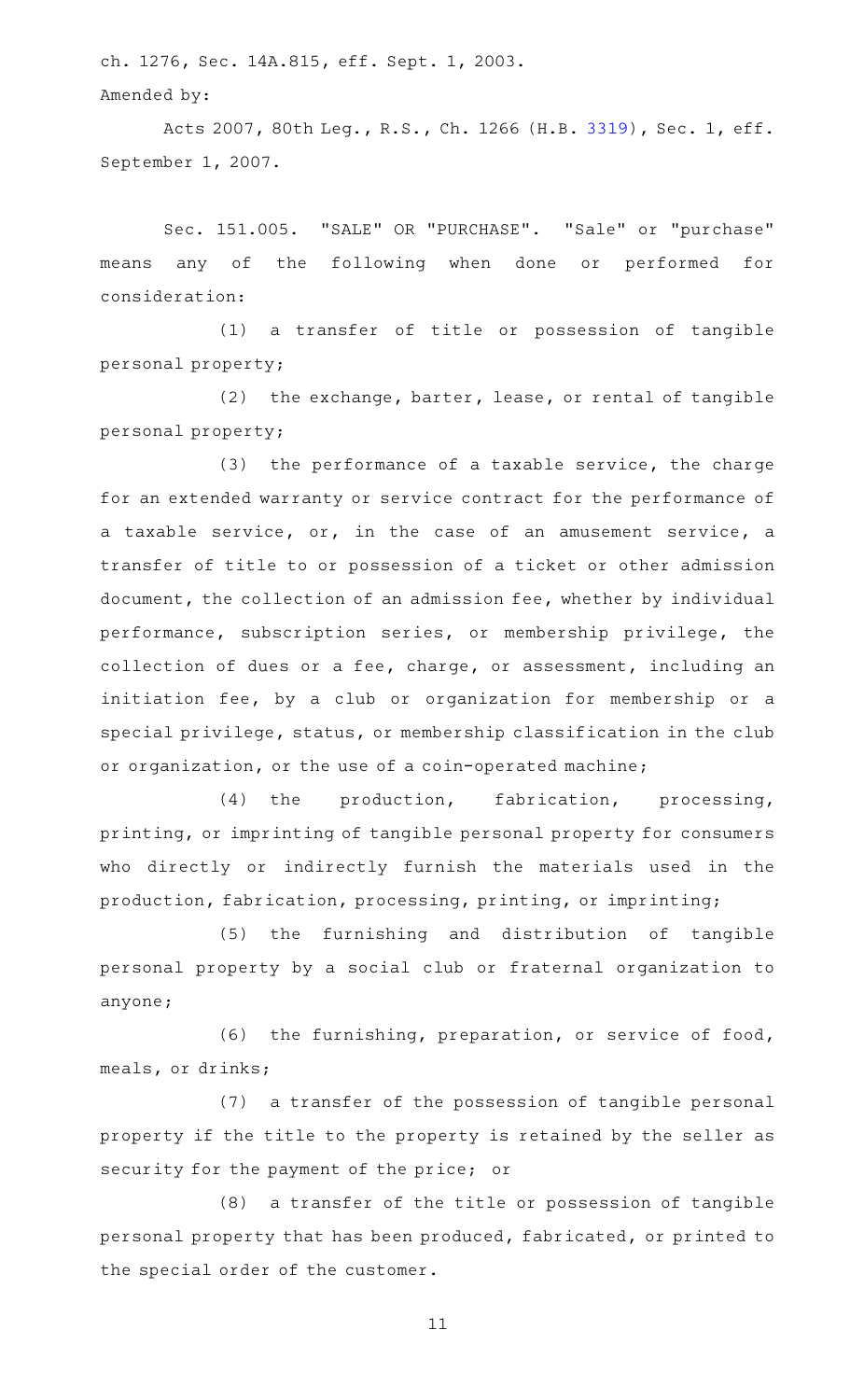Acts 1981, 67th Leg., p. 1545, ch. 389, Sec. 1, eff. Jan. 1, 1982. Amended by Acts 1984, 68th Leg., 2nd C.S., ch. 31, art. 7, Sec. 6, eff. Oct. 2, 1984; Acts 1987, 70th Leg., 2nd C.S., ch. 5, art. 1, pt. 4, Sec. 15; Acts 2003, 78th Leg., ch. 209, Sec. 17, eff. Oct. 1, 2003.

Sec. 151.006. "SALE FOR RESALE." (a) "Sale for resale" means a sale of:

(1) tangible personal property or a taxable service to a purchaser who acquires the property or service for the purpose of reselling it as a taxable item as defined by Section [151.010](https://statutes.capitol.texas.gov/GetStatute.aspx?Code=TX&Value=151.010) in the United States of America or a possession or territory of the United States of America or in the United Mexican States in the normal course of business in the form or condition in which it is acquired or as an attachment to or integral part of other tangible personal property or taxable service;

(2) tangible personal property to a purchaser for the sole purpose of the purchaser 's leasing or renting it in the United States of America or a possession or territory of the United States of America or in the United Mexican States in the normal course of business to another person, but not if incidental to the leasing or renting of real estate;

(3) tangible personal property to a purchaser who acquires the property for the purpose of transferring it in the United States of America or a possession or territory of the United States of America or in the United Mexican States as an integral part of a taxable service;

(4) a taxable service performed on tangible personal property that is held for sale by the purchaser of the taxable service; or

(5) tangible personal property or a taxable service to a purchaser who acquires the property or service for the purpose of transferring it as an integral part of performing a contract, or a subcontract of a contract, for the sale, other than the lease or rental, of tangible personal property with an entity or organization exempted from the taxes imposed by this chapter under Section [151.309](https://statutes.capitol.texas.gov/GetStatute.aspx?Code=TX&Value=151.309) or [151.310](https://statutes.capitol.texas.gov/GetStatute.aspx?Code=TX&Value=151.310) only if the purchaser: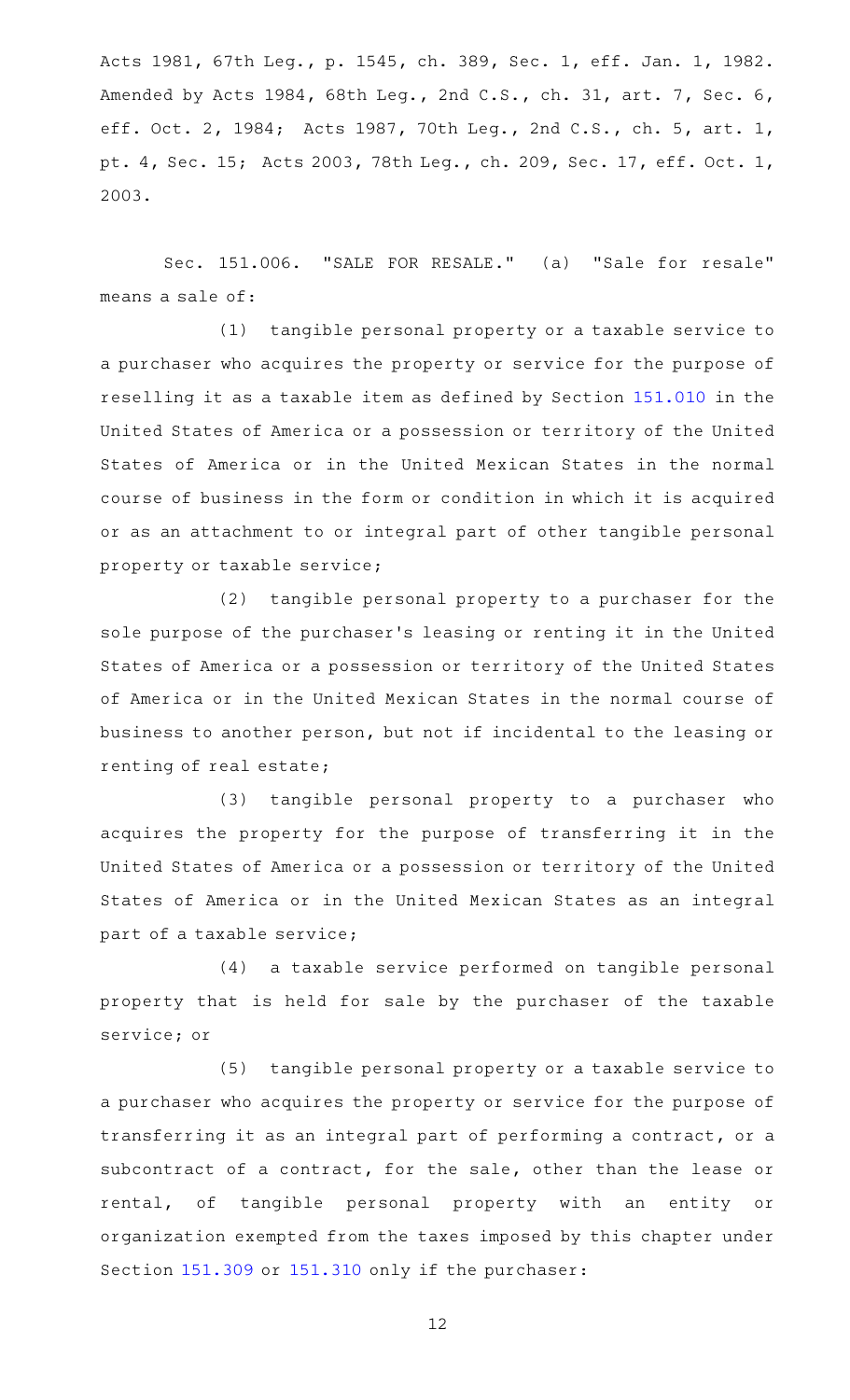# (A) allocates and bills to the contract the cost of the property or service as a direct or indirect cost; and

(B) transfers title to the property to the exempt entity or organization under the contract and any applicable acquisition regulations.

(b) Subsection (a)(3) applies to a transfer of a wireless voice communication device as an integral part of a taxable service, regardless of whether there is a separate charge for the wireless voice communication device or whether the purchaser is the provider of the taxable service, if payment for the service is a condition for receiving the wireless voice communication device.

(c) A sale for resale does not include the sale of tangible personal property or a taxable service to a purchaser who acquires the property or service for the purpose of performing a service not listed as a taxable service under Section [151.0101,](https://statutes.capitol.texas.gov/GetStatute.aspx?Code=TX&Value=151.0101) regardless of whether title transfers to the service provider 's customer, unless the tangible personal property or taxable service is purchased for the purpose of performing a contract, or a subcontract of a contract, for a service, including a taxable service under Section [151.0101](https://statutes.capitol.texas.gov/GetStatute.aspx?Code=TX&Value=151.0101), with any branch of the Department of Defense, Department of Homeland Security, Department of Energy, National Aeronautics and Space Administration, Central Intelligence Agency, National Security Agency, National Oceanic and Atmospheric Administration, or National Reconnaissance Office to the extent allocated and billed to the contract with the federal government.

(d) A sale for resale includes the sale of a computer program to a provider of Internet hosting who acquires the computer program from an unrelated vendor for the purpose of selling the right to use the computer program to an unrelated user of the provider's Internet hosting services in the normal course of business and in the form or condition in which the provider acquired the computer program. For purposes of this subsection, the purchase of the computer program by the provider qualifies as a sale for resale only if the provider offers the unrelated user a selection of computer programs that are available to the public for purchase directly from an unrelated vendor and executes a written contract with the unrelated user that specifies the name of the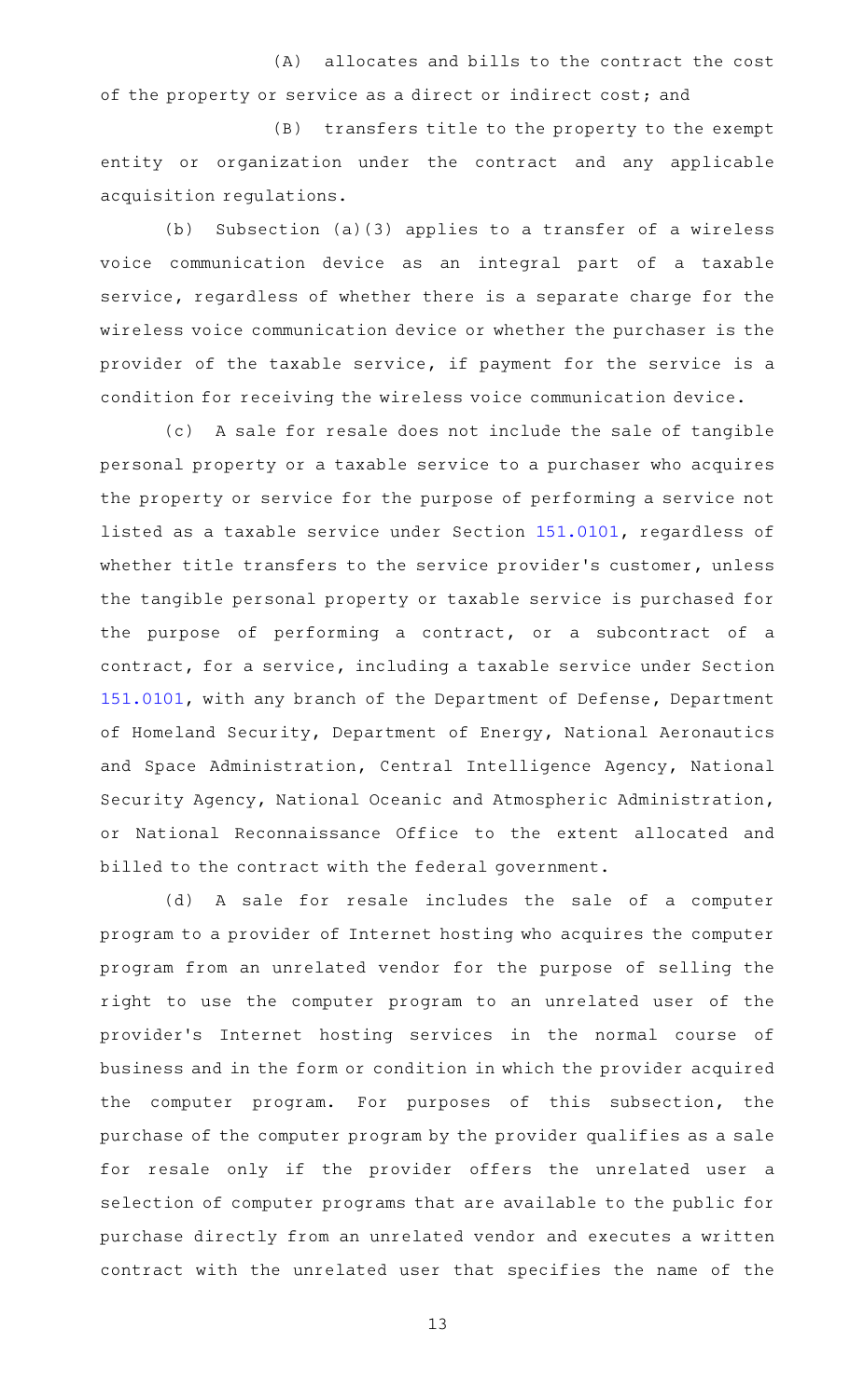computer program sold to the unrelated user and includes a charge to the unrelated user for computing hardware. This subsection applies, notwithstanding Section [151.302\(](https://statutes.capitol.texas.gov/GetStatute.aspx?Code=TX&Value=151.302)b), if the unrelated user purchases the right to use the computer program from the provider through the acquisition of a license and the provider does not retain the right to use the computer program under that license. The performance by the provider of routine maintenance of the computer program that is recommended or required by the unrelated vendor of the computer program does not affect the application of this subsection. In this subsection, "Internet hosting" has the meaning assigned by Section [151.108\(](https://statutes.capitol.texas.gov/GetStatute.aspx?Code=TX&Value=151.108)a).

(e) A sale for resale does not include the sale of tangible personal property to a purchaser who acquires the property for the purpose of using, consuming, or expending it in, or incorporating it into, an oil or gas well in the performance of an oil well service taxable under Chapter [191](https://statutes.capitol.texas.gov/GetStatute.aspx?Code=TX&Value=191).

Acts 1981, 67th Leg., p. 1546, ch. 389, Sec. 1, eff. Jan. 1, 1982. Amended by Acts 1984, 68th Leg., 2nd C.S., ch. 31, art. 7, Sec. 7, eff. Oct. 2, 1984; Acts 1995, 74th Leg., ch. 351, Sec. 1, eff. Sept. 1, 1995.

# Amended by:

Acts 2007, 80th Leg., R.S., Ch. 1266 (H.B. [3319](http://www.legis.state.tx.us/tlodocs/80R/billtext/html/HB03319F.HTM)), Sec. 2, eff. September 1, 2007.

Acts 2011, 82nd Leg., 1st C.S., Ch. 4 (S.B. [1](http://www.legis.state.tx.us/tlodocs/821/billtext/html/SB00001F.HTM)), Sec. 12.01, eff. October 1, 2011.

Acts 2015, 84th Leg., R.S., Ch. 426 (S.B. [755](http://www.legis.state.tx.us/tlodocs/84R/billtext/html/SB00755F.HTM)), Sec. 1, eff. June 10, 2015.

Acts 2019, 86th Leg., R.S., Ch. 638 (S.B. [1525](http://www.legis.state.tx.us/tlodocs/86R/billtext/html/SB01525F.HTM)), Sec. 3, eff. June 10, 2019.

Sec. 151.007. "SALES PRICE" OR "RECEIPTS". (a) Except as provided by Subsections (c) and (d), "sales price" or "receipts" means the total amount for which a taxable item is sold, leased, or rented, valued in money, without a deduction for the cost of:

 $(1)$  the taxable item sold, leased, or rented;

 $(2)$  the materials used, labor or service employed, interest, losses, or other expenses;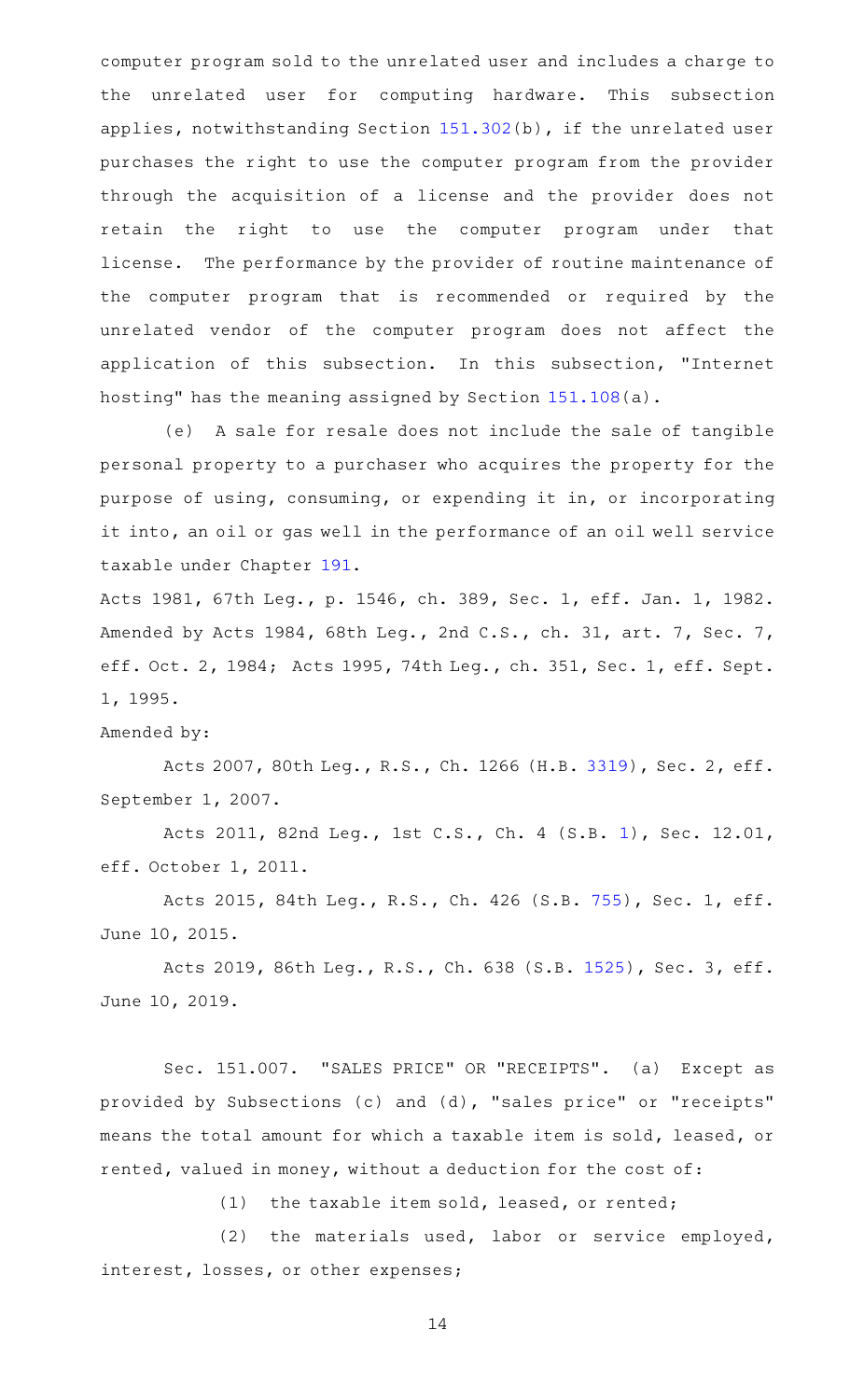(3) the transportation or installation of tangible personal property; or

(4) transportation incident to the performance of a taxable service.

(b) The total amount for which a taxable item is sold, leased, or rented includes a service that is a part of the sale and the amount of credit given to the purchaser by the seller.

(c) "Sales price" or "receipts" does not include any of the following if separately identified to the customer by such means as an invoice, billing, sales slip or ticket, or contract:

 $(1)$  a cash discount allowed on the sale;

(2) the amount charged for tangible personal property returned by a customer if the total amount charged is refunded by cash or credit;

 $(3)$  a refund of the charges for the performance of a taxable service;

(4) finance, carrying and service charges, or interest from credit extended on sales of taxable items under a conditional sales contract or other contract providing for the deferred payment of the purchase price;

 $(5)$  the value of tangible personal property that:

(A) is taken by a seller in trade as all or part of the consideration for a sale of a taxable item; and

 $(B)$  is of a type of property sold by the seller in the regular course of business;

(6) the face value of United States coin or currency in a sale of that coin or currency in which the total consideration given by the purchaser exceeds the face value of the coin or currency; or

(7) a voluntary gratuity or a reasonable mandatory charge for the service of a meal or food products, including soft drinks and candy, for immediate human consumption when the service charge is separated from the sales price of the meal or food product and identified as a gratuity or tip and when the total amount of the service charge is disbursed by the employer to employees who customarily and regularly provide the service.

(d) "Sales price" or "receipts" of items sold as edible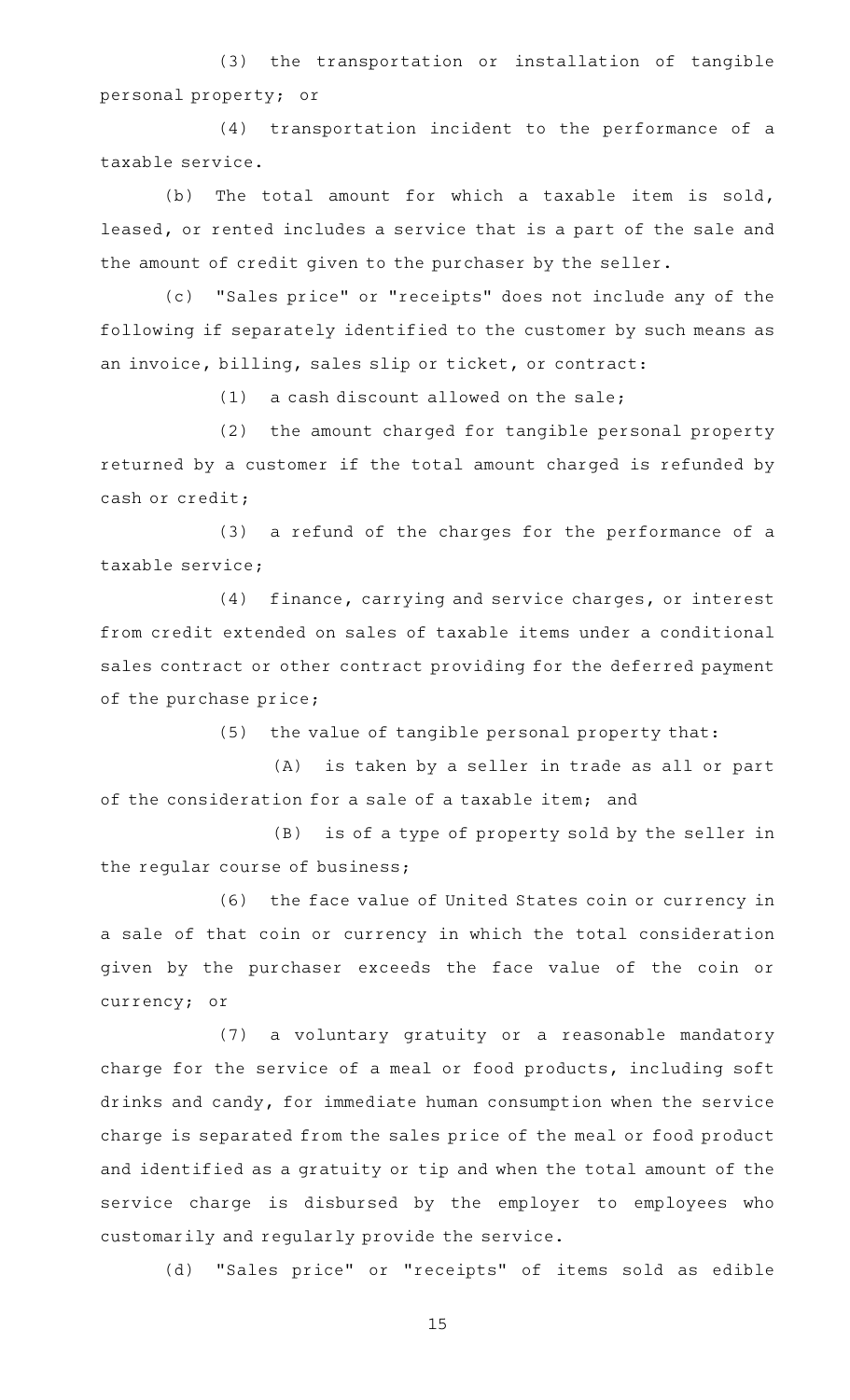products for human consumption through the use or operation of a money-operated vending machine is 50 percent of the total gross receipts of the vendor from sales of those items, except for sales of soft drinks and candy, for which the "sales price" or "receipts" are the total gross receipts from those sales.

(e) The sales price of membership in a private club or organization consists of the dues, fees, and other charges and assessments, including initiation fees, required for membership or a special privilege, status, or membership classification in the club or organization.

Acts 1981, 67th Leg., p. 1546, ch. 389, Sec. 1, eff. Jan. 1, 1982. Amended by Acts 1984, 68th Leg., 2nd C.S., ch. 31, art. 7, Sec. 8, eff. Oct. 2, 1984; Acts 1987, 70th Leg., 2nd C.S., ch. 5, art. 1, pt. 4, Sec. 9; Acts 1997, 75th Leg., ch. 1040, Sec. 14, eff. Oct. 1, 1997; Acts 2001, 77th Leg., ch. 1263, Sec. 12, eff. Oct. 1, 2001.

Sec. 151.0075. "SECURITY SERVICE". "Security service" means service for which a license is required under Section [1702.101](https://statutes.capitol.texas.gov/GetStatute.aspx?Code=OC&Value=1702.101) or [1702.102,](https://statutes.capitol.texas.gov/GetStatute.aspx?Code=OC&Value=1702.102) Occupations Code.

Added by Acts 1987, 70th Leg., 2nd C.S., ch. 5, art. 1, pt. 4, Sec. 10. Amended by Acts 2001, 77th Leg., ch. 1420, Sec. 14.837, eff. Sept. 1, 2001.

Sec. 151.008. "SELLER" OR "RETAILER". (a) "Seller" or "retailer" means a person engaged in the business of making sales of taxable items of a kind the receipts from the sale of which are included in the measure of the sales or use tax imposed by this chapter.

(b) "Seller" and "retailer" include:

 $(1)$  a person in the business of making sales at auction of tangible personal property owned by the person or by another;

(2) a person who makes more than two sales of taxable items during a 12-month period, including sales made in the capacity of an assignee for the benefit of creditors or receiver or trustee in bankruptcy;

(3) a person regarded by the comptroller as a seller or retailer under Section [151.024;](https://statutes.capitol.texas.gov/GetStatute.aspx?Code=TX&Value=151.024)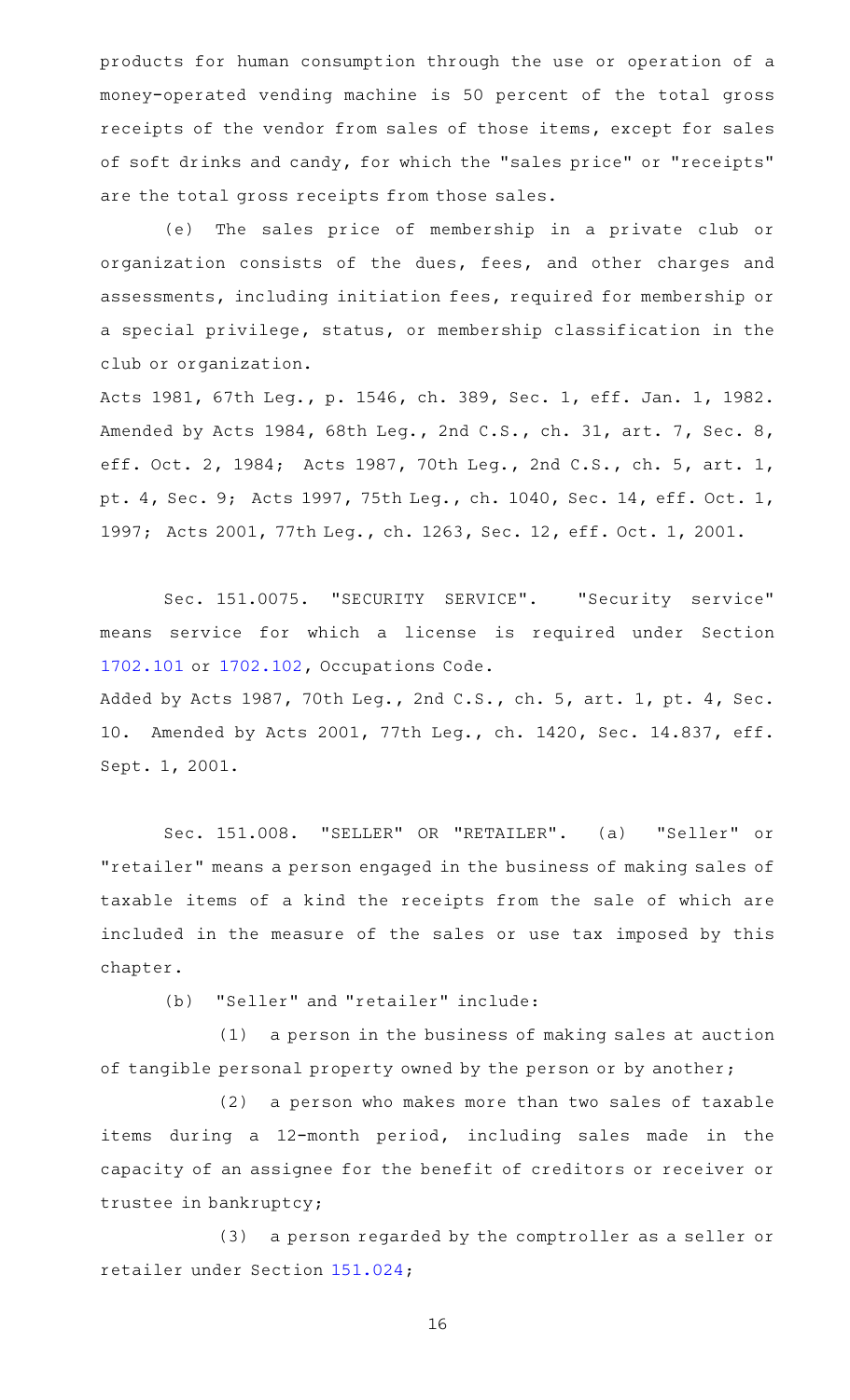(4) a hotel, motel, or owner or lessor of an office or residential building or development that contracts and pays for telecommunications services for resale to guests or tenants;

(5) a person who engages in regular or systematic solicitation of sales of taxable items in this state by the distribution of catalogs, periodicals, advertising flyers, or other advertising, by means of print, radio, or television media, or by mail, telegraphy, telephone, computer data base, cable, optic, microwave, or other communication system for the purpose of effecting sales of taxable items;

(6) a person who, under an agreement with another person, is:

(A) entrusted with possession of tangible personal property with respect to which the other person has title or another ownership interest; and

 $(B)$  authorized to sell, lease, or rent the property without additional action by the person having title to or another ownership interest in the property; and

(7) a person who is a marketplace provider under Section [151.0242](https://statutes.capitol.texas.gov/GetStatute.aspx?Code=TX&Value=151.0242).

Acts 1981, 67th Leg., p. 1547, ch. 389, Sec. 1, eff. Jan. 1, 1982. Amended by Acts 1985, 69th Leg., ch. 206, Sec. 2, eff. Oct. 1, 1985; Acts 1991, 72nd Leg., 1st C.S., ch. 5, Sec. 14.13. Amended by:

Acts 2011, 82nd Leg., 1st C.S., Ch. 4 (S.B. [1](http://www.legis.state.tx.us/tlodocs/821/billtext/html/SB00001F.HTM)), Sec. 30.01, eff. January 1, 2012.

Acts 2019, 86th Leg., R.S., Ch. 182 (H.B. [1525](http://www.legis.state.tx.us/tlodocs/86R/billtext/html/HB01525F.HTM)), Sec. 1, eff. October 1, 2019.

Sec. 151.009. "TANGIBLE PERSONAL PROPERTY". "Tangible personal property" means personal property that can be seen, weighed, measured, felt, or touched or that is perceptible to the senses in any other manner, and, for the purposes of this chapter, the term includes a computer program and a telephone prepaid calling card.

Acts 1981, 67th Leg., p. 1547, ch. 389, Sec. 1, eff. Jan. 1, 1982. Amended by Acts 1984, 68th Leg., 2nd C.S., ch. 31, art. 6, Sec. 2,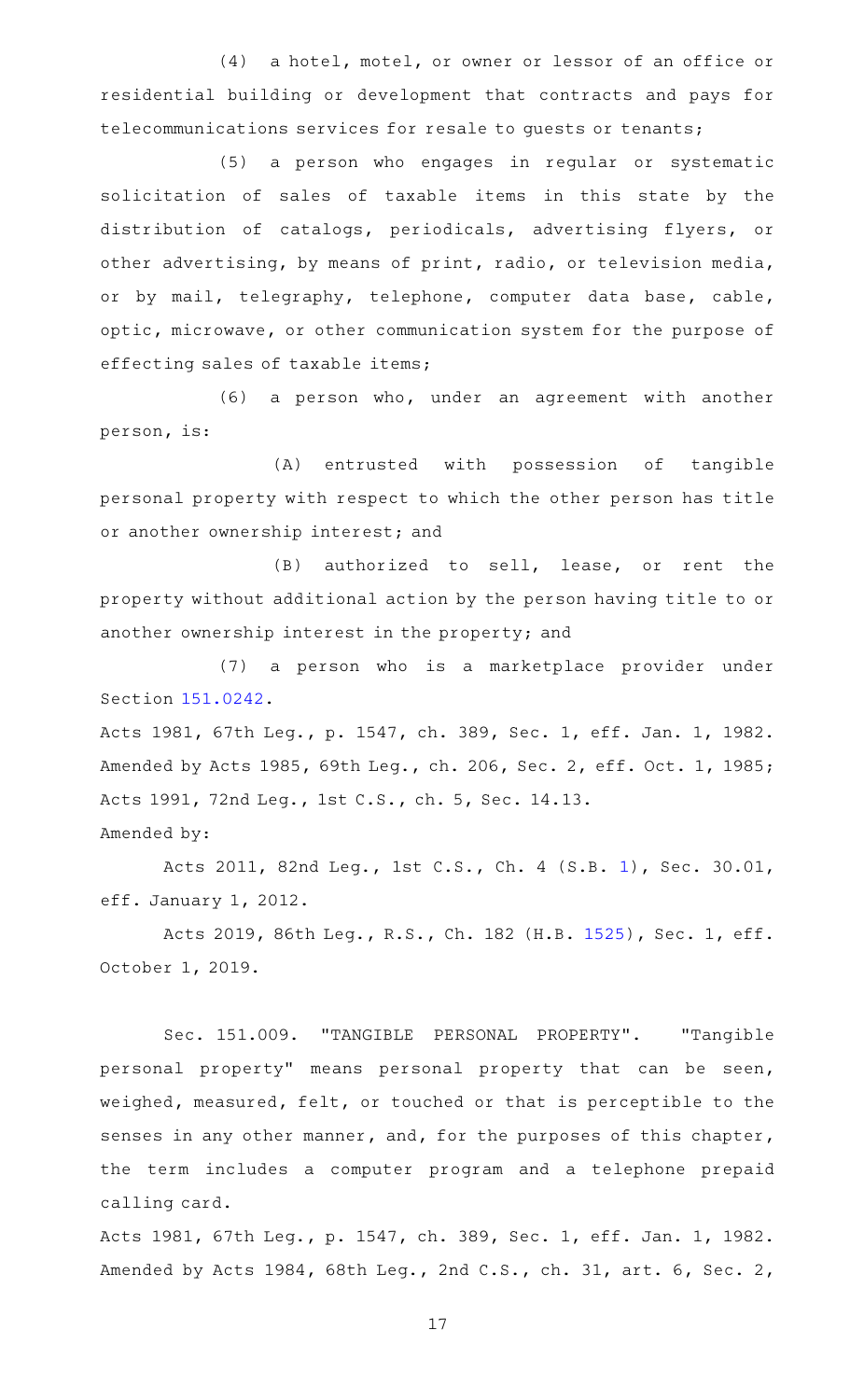eff. Oct. 2, 1984; Acts 1987, 70th Leg., 2nd C.S., ch. 5, art. 1, pt. 4, Sec. 11; Acts 1997, 75th Leg., ch. 1040, Sec. 16, eff. Sept. 1, 1997.

Sec. 151.010. TAXABLE ITEM. "Taxable item" means tangible personal property and taxable services. Except as otherwise provided by this chapter, the sale or use of a taxable item in electronic form instead of on physical media does not alter the item 's tax status.

Acts 1981, 67th Leg., p. 1547, ch. 389, Sec. 1, eff. Jan. 1, 1982. Amended by Acts 1984, 68th Leg., 2nd C.S., ch. 31, art. 7, Sec. 1, eff. Oct. 2, 1984; Acts 2001, 77th Leg., ch. 1263, Sec. 13, eff. Oct. 1, 2001.

Sec. 151.0101. "TAXABLE SERVICES". (a) "Taxable services" means:

- $(1)$  amusement services;
- (2) cable television services;
- $(3)$  personal services;
- $(4)$  motor vehicle parking and storage services;

(5) the repair, remodeling, maintenance, and restoration of tangible personal property, except:

- $(A)$  aircraft;
- (B) a ship, boat, or other vessel, other than:
	- (i) a taxable boat or motor as defined by

Section [160.001;](https://statutes.capitol.texas.gov/GetStatute.aspx?Code=TX&Value=160.001)

- (ii) a sports fishing boat; or
- (iii) any other vessel used for pleasure;
- $(C)$  the repair, maintenance, and restoration of a motor vehicle; and

(D) the repair, maintenance, creation, and restoration of a computer program, including its development and modification, not sold by the person performing the repair, maintenance, creation, or restoration service;

- (6) telecommunications services;
- (7) credit reporting services;
- (8) debt collection services;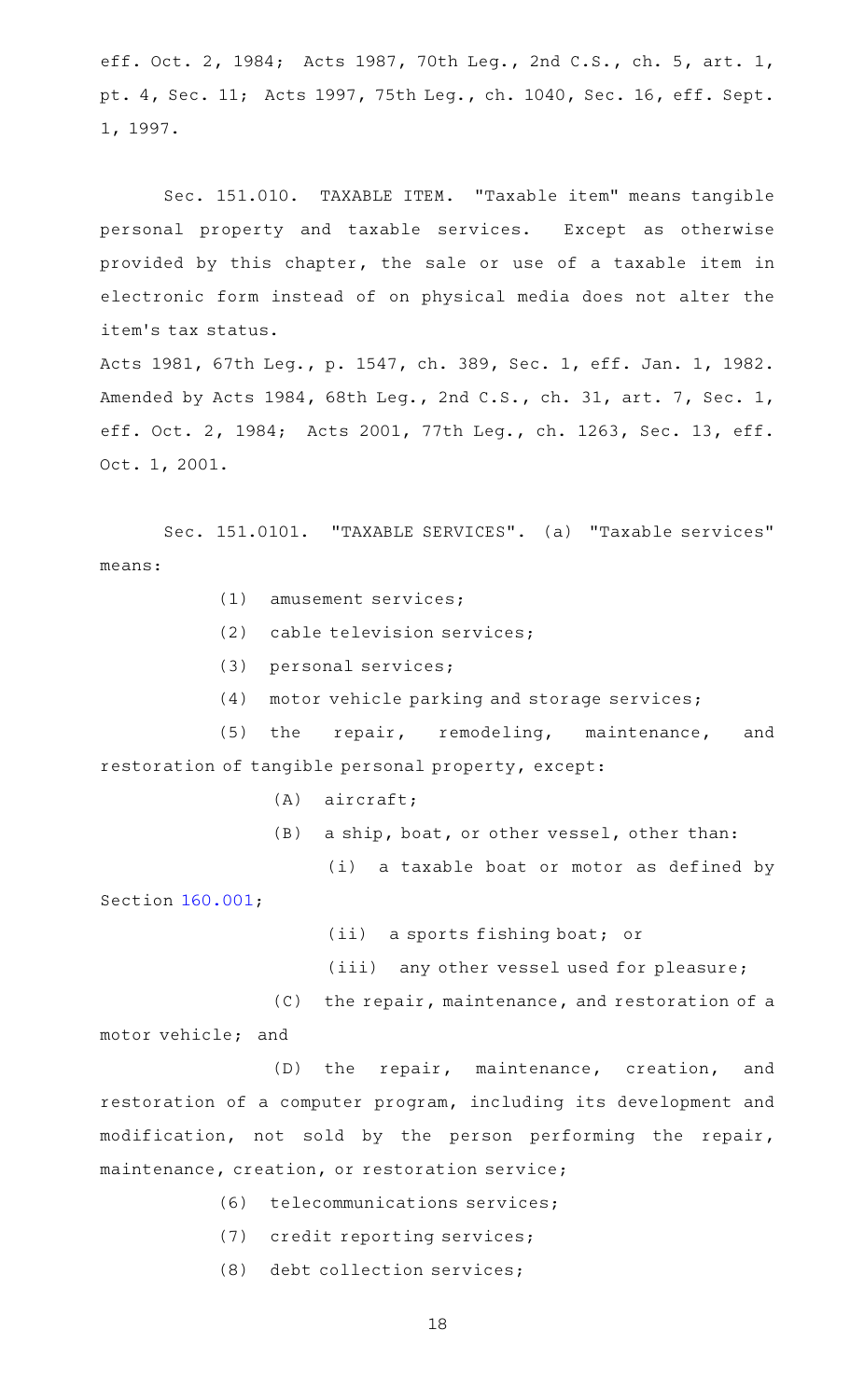- (9) insurance services;
- (10) information services;
- (11) real property services;
- (12) data processing services;
- (13) real property repair and remodeling;
- (14) security services;
- (15) telephone answering services;
- (16) Internet access service; and

(17) a sale by a transmission and distribution utility, as defined in Section [31.002](https://statutes.capitol.texas.gov/GetStatute.aspx?Code=UT&Value=31.002), Utilities Code, of transmission or delivery of service directly to an electricity end-use customer whose consumption of electricity is subject to taxation under this chapter.

(b) The comptroller shall have exclusive jurisdiction to interpret Subsection (a) of this section. Added by Acts 1984, 68th Leg., 2nd C.S., ch. 31, art. 7, Sec. 2, eff. Oct. 2, 1984. Amended by Acts 1985, 69th Leg., ch. 206, Sec. 3, eff. Oct. 1, 1985; Acts 1987, 70th Leg., 2nd C.S., ch. 5, art. 1, pt. 4, Sec. 12; Acts 1989, 71st Leg., ch. 1249, Sec. 1, eff. Oct. 1, 1989; Acts 1991, 72nd Leg., 1st C.S., ch. 5, Sec. 14.021(a); Acts 1999, 76th Leg., ch. 394, Sec. 2, eff. Oct. 1, 1999; Acts 1999, 76th Leg., ch. 405, Sec. 54, eff. Sept. 1, 1999; Acts 2001, 77th Leg., ch. 1420, Sec. 18.008, eff. Sept. 1, 2001.

Sec. 151.0102. "TELEPHONE ANSWERING SERVICES". "Telephone answering services" means the receiving and relaying of telephone messages by a human operator. The term does not include the automated receiving and relaying of telephone messages included within the definition of "telecommunications services" under Section [151.0103](https://statutes.capitol.texas.gov/GetStatute.aspx?Code=TX&Value=151.0103).

Added by Acts 1991, 72nd Leg., 1st C.S., ch. 5, Sec. 14.031.

Sec. 151.0103. TELECOMMUNICATIONS SERVICES. (a) For the purposes of this title only, "telecommunications services" means the electronic or electrical transmission, conveyance, routing, or reception of sounds, signals, data, or information utilizing wires, cable, radio waves, microwaves, satellites, fiber optics, or any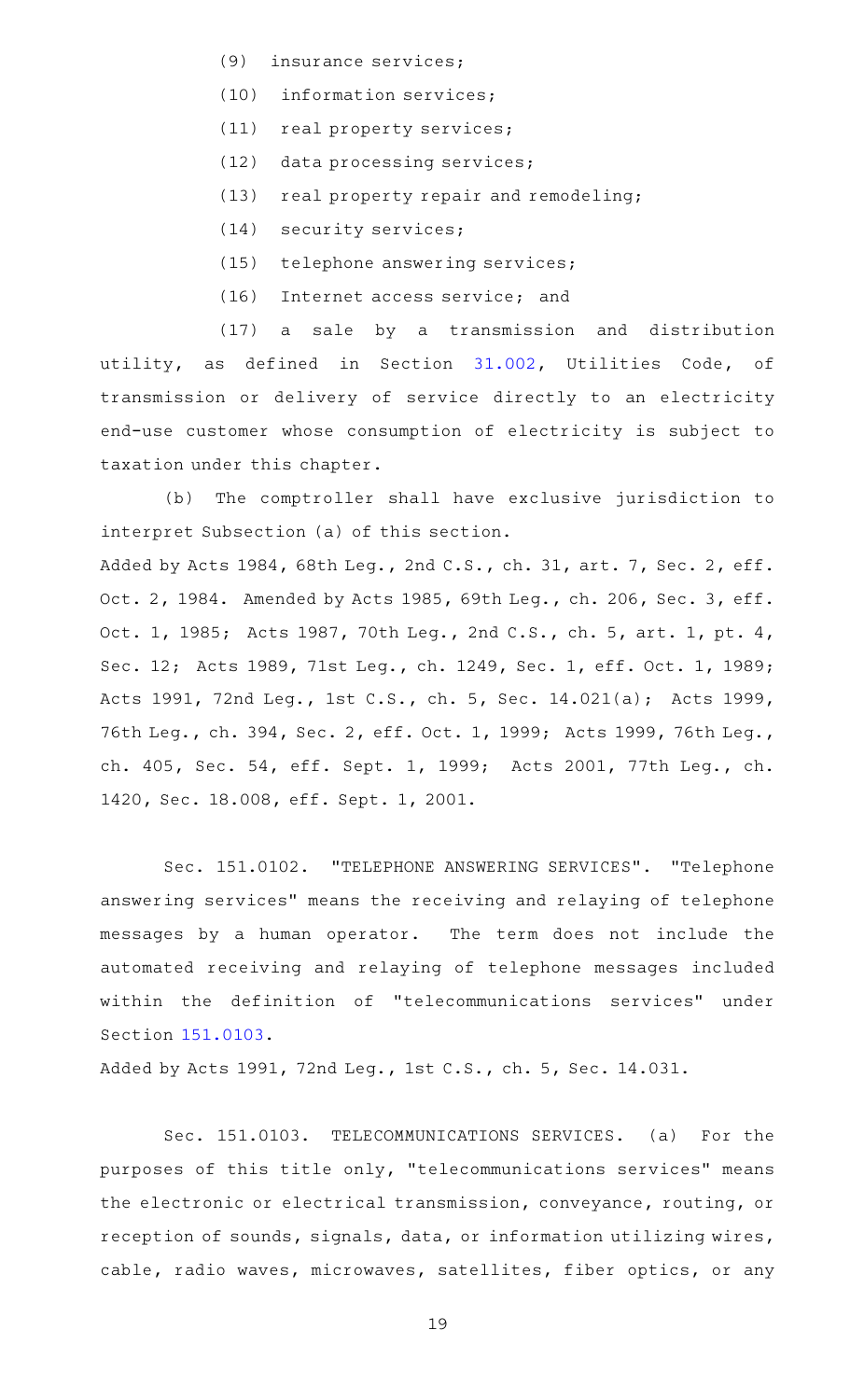other method now in existence or that may be devised, including but not limited to long-distance telephone service. The term does not include:

(1) the storage of data or information for subsequent retrieval or the processing, or reception and processing, of data or information intended to change its form or content;

(2) the sale or use of a telephone prepaid calling card;

(3) Internet access service; or

(4) a pay telephone coin sent-paid telephone call.

(b) The exemption provided by Subsection (a)(4) applies only to the portion of the sales price of the telecommunications service that is paid by coin.

Added by Acts 1985, 69th Leg., ch. 206, Sec. 4, eff. Oct. 1, 1985. Amended by Acts 1997, 75th Leg., ch. 1040, Sec. 17, eff. Sept. 1, 1997; Acts 1999, 76th Leg., ch. 394, Sec. 3, eff. Oct. 1, 1999. Amended by:

Acts 2007, 80th Leg., R.S., Ch. 1199 (H.B. [1459](http://www.legis.state.tx.us/tlodocs/80R/billtext/html/HB01459F.HTM)), Sec. 1, eff. September 1, 2007.

Sec. 151.01032. "TELEPHONE PREPAID CALLING CARD". "Telephone prepaid calling card" means a card or other item, including an access code, that represents the right to make one or more telephone calls for which payment is made in incremental amounts and before the call is initiated. The term "telephone prepaid calling card" does not include a card sold by mechanical means for consideration of one dollar or less. Added by Acts 1997, 75th Leg., ch. 1040, Sec. 15, eff. Sept. 1, 1997.

Sec. 151.0104. TELEPHONE COMPANY. For the purposes of this chapter, "telephone company" means a person that owns or operates a telephone line or telephone in this state and charges for its use. Added by Acts 1985, 69th Leg., ch. 206, Sec. 4, eff. Oct. 1, 1985. Amended by Acts 1987, 70th Leg., 2nd C.S., ch. 5, art. 1, pt. 4, Sec. 13.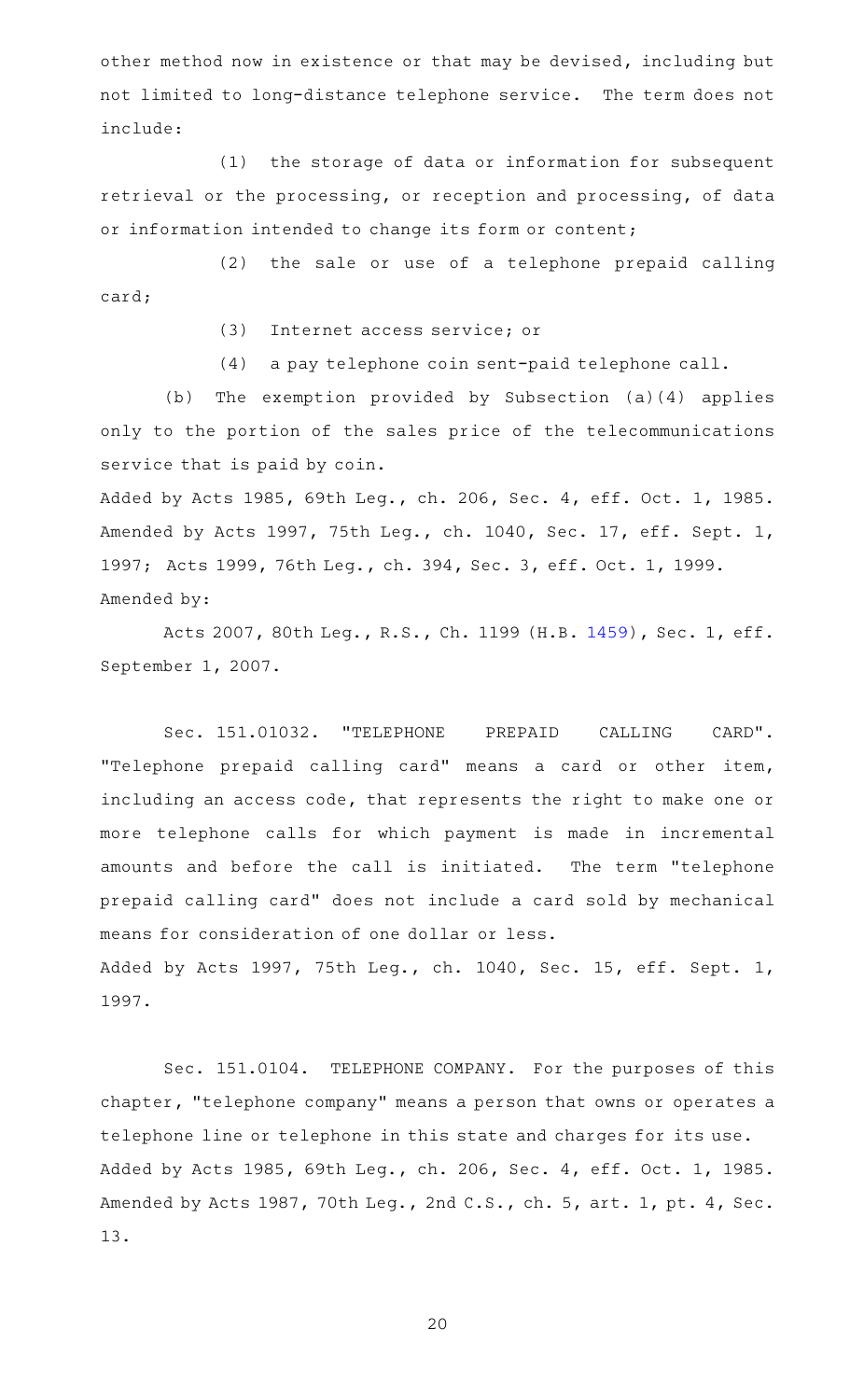Sec. 151.011. "USE" AND "STORAGE". (a) Except as provided by Subsection (c) of this section, "use" means the exercise of a right or power incidental to the ownership of tangible personal property over tangible personal property, including tangible personal property other than printed material that has been processed, fabricated, or manufactured into other property or attached to or incorporated into other property transported into this state, and, except as provided by Section [151.056\(](https://statutes.capitol.texas.gov/GetStatute.aspx?Code=TX&Value=151.056)b) of this code, includes the incorporation of tangible personal property into real estate or into improvements of real estate whether or not the real estate is subsequently sold.

(b) With respect to a taxable service, "use" means the derivation in this state of direct or indirect benefit from the service.

(c) "Use" does not include the sale of tangible personal property or a taxable service in the regular course of business, the transfer of a taxable service as an integral part of the transfer of tangible personal property in the regular course of business, or the transfer of tangible personal property as an integral part of the transfer of a taxable service in the regular course of business.

(d) Except as provided by Subsection (e) of this section, "storage" means the keeping or retaining for any purpose in this state of tangible personal property sold by a retailer.

(e) "Storage" does not include the keeping or retaining of tangible personal property for sale in the regular course of business.

(f) Neither "use" nor "storage" includes the exercise of a right or power over or the keeping or retaining of tangible personal property for the purpose of:

(1) transporting the property outside the state for use solely outside the state; or

(2) processing, fabricating, or manufacturing the property into other property or attaching the property to or incorporating the property into other property to be transported outside the state for use solely outside the state.

Acts 1981, 67th Leg., p. 1547, ch. 389, Sec. 1, eff. Jan. 1, 1982. Amended by Acts 1987, 70th Leg., 2nd C.S., ch. 5, art. 1, pt. 4, Sec.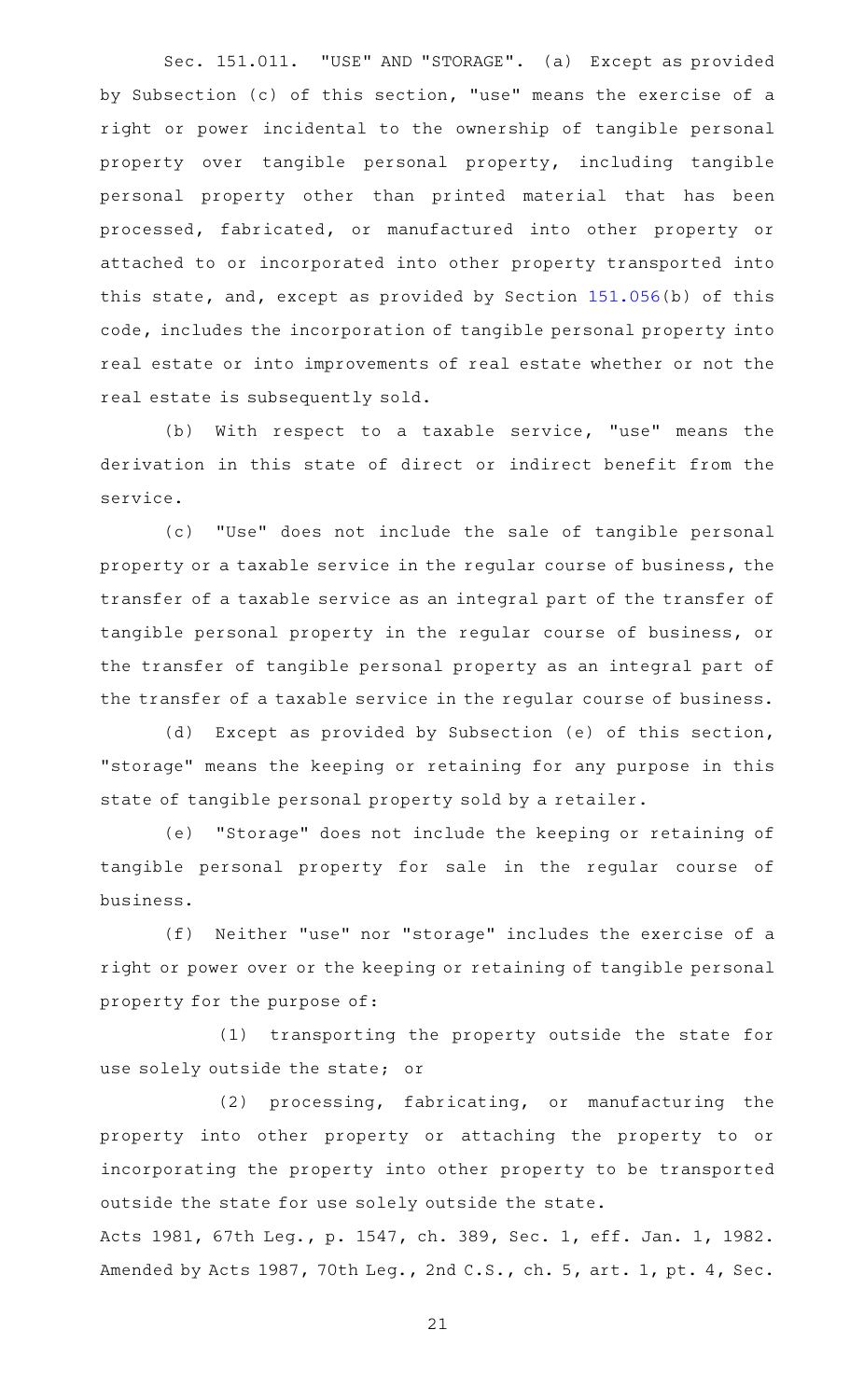14; Acts 1989, 71st Leg., ch. 323, Sec. 1, eff. Oct. 1, 1989; Acts 2003, 78th Leg., ch. 1310, Sec. 97, eff. Oct. 1, 2003.

Sec. 151.012. EFFECTIVE DATE OF TAX RATE CHANGES. (a) A change in the rate of the tax imposed under Sections [151.051](https://statutes.capitol.texas.gov/GetStatute.aspx?Code=TX&Value=151.051) and [151.101](https://statutes.capitol.texas.gov/GetStatute.aspx?Code=TX&Value=151.101) must take effect on the first day of a calendar quarter.

(b) If the performance of a taxable service begins before the effective date of a change in the tax rate and the performance will not be completed until after that effective date, the change in the tax rate applies to the first billing period for the service performed on or after that effective date.

Added by Acts 2003, 78th Leg., ch. 1310, Sec. 98, eff. Oct. 1, 2003.

#### SUBCHAPTER B. ADMINISTRATION AND RECORDS

Sec. 151.021. EMPLOYEES. The comptroller may employ accountants, auditors, investigators, assistants, and clerks for the administration of this chapter and may delegate to employees the authority to conduct hearings, prescribe rules, and perform other duties required by this chapter.

Acts 1981, 67th Leg., p. 1548, ch. 389, Sec. 1, eff. Jan. 1, 1982.

Sec. 151.022. RETROACTIVE EFFECT OF RULES. The comptroller may prescribe the extent to which a rule or ruling shall be applied without retroactive effect.

Acts 1981, 67th Leg., p. 1548, ch. 389, Sec. 1, eff. Jan. 1, 1982.

Sec. 151.023. INVESTIGATIONS AND AUDITS. (a) The comptroller, or another person authorized by the comptroller in writing, may examine, copy, and photograph the books, records, papers, and equipment of a person who sells taxable items or of a person liable for the use tax and may investigate the character of the business of the person to verify the accuracy of the person 's report or to determine the amount of tax that may be required to be paid if no report has been filed.

(b) For the purpose of determining the amount of tax collected and payable to the state, the amount of tax accruing and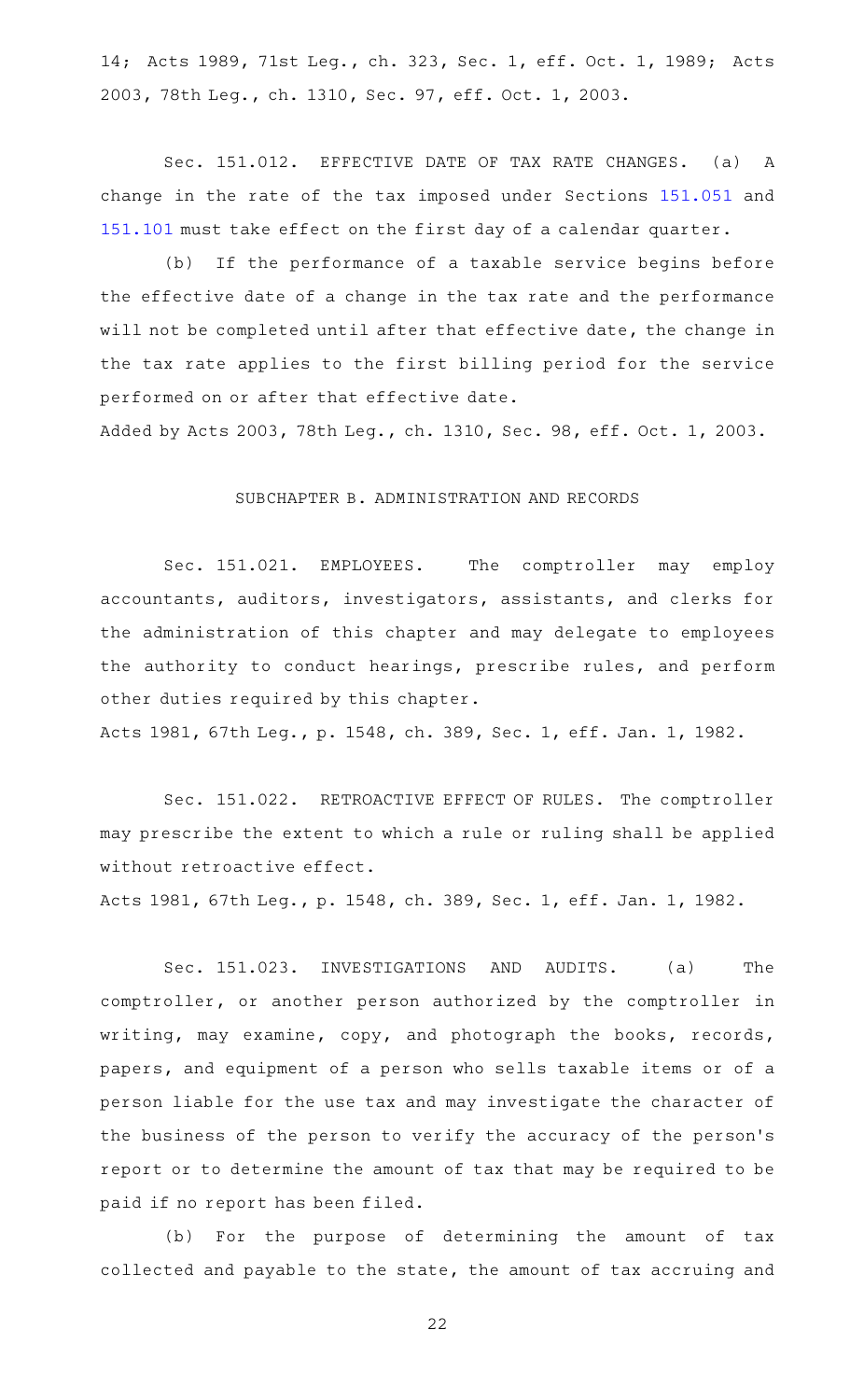due, and whether a tax liability has been incurred under this chapter, the comptroller or a person authorized by the comptroller may:

(1) inspect at any time during business hours any business premises where a taxable event has occurred and examine, copy, and photograph the books, returns, records, papers, and equipment relating to the conduct in question; and

(2) require by delivery of written notice to the taxpayer or to an employee, representative, or agent of the taxpayer that, not later than the 10th working day after the date the notice is delivered, the taxpayer produce to an agent or designated representative of the comptroller for inspection the books, records, papers, and returns relating to the taxable activity stated in the notice.

Acts 1981, 67th Leg., p. 1548, ch. 389, Sec. 1, eff. Jan. 1, 1982. Amended by Acts 2001, 77th Leg., ch. 442, Sec. 9, eff. Sept. 1, 2001.

Sec. 151.0231. MANAGED AUDITS. (a) In this section, "managed audit" means a review and analysis of invoices, checks, accounting records, or other documents or information to determine a taxpayer 's liability for tax under this chapter.

(b) A managed audit may be limited to certain categories of liability under this chapter, including tax on:

(1) sales of one or more types of taxable items;

- (2) purchases of assets;
- (3) purchases of expense items;
- (4) purchases under a direct payment permit; or

(5) any other category specified in an agreement authorized by this section.

(c) The comptroller may, in a written agreement, authorize a taxpayer to conduct a managed audit under this section. The agreement must:

 $(1)$  be signed by an authorized representative of the comptroller and the taxpayer; and

(2) specify the period to be audited and the procedure to be followed.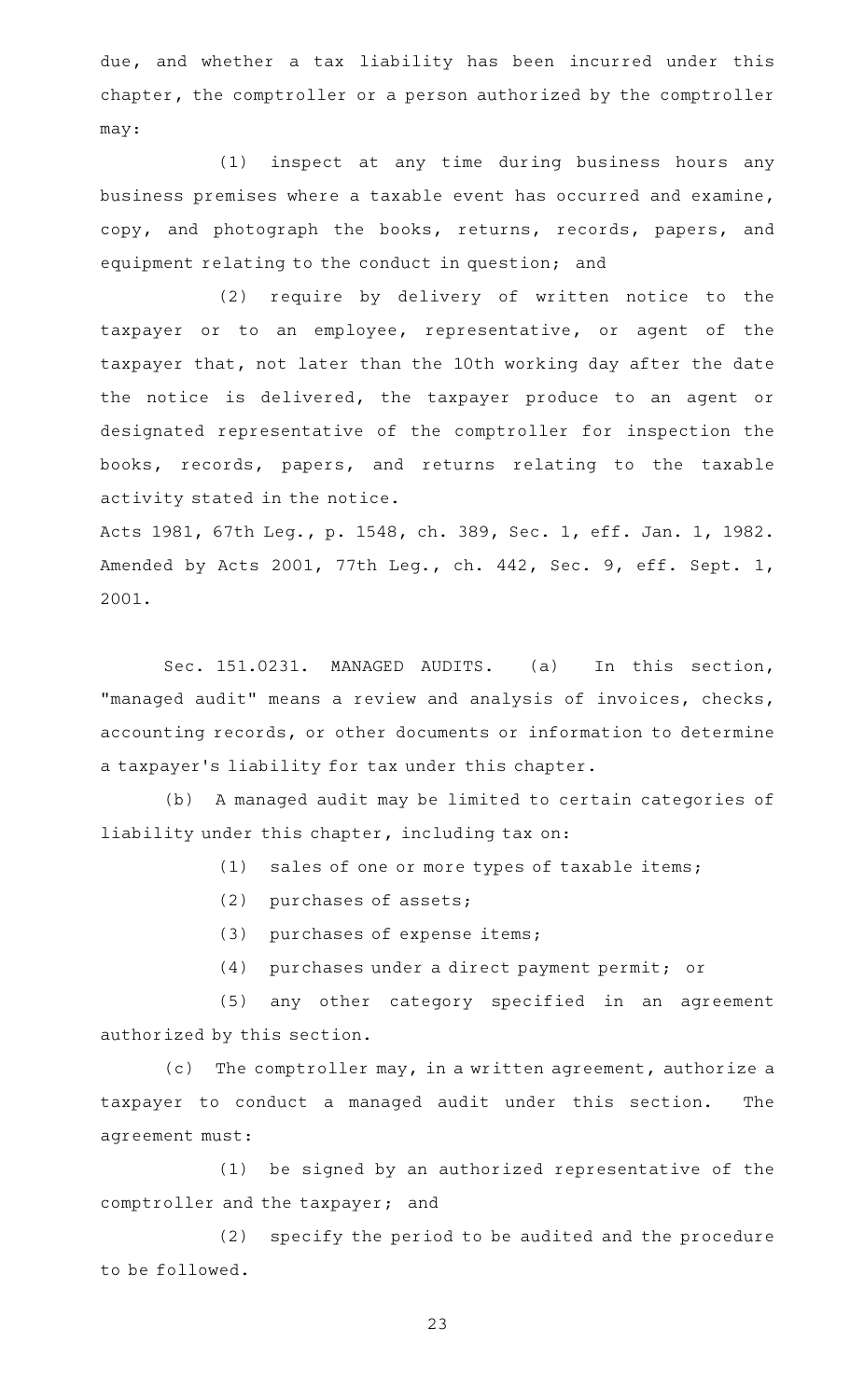(d) In determining whether to authorize a managed audit, the comptroller may consider, in addition to other factors the comptroller considers relevant:

 $(1)$  the taxpayer's history of tax compliance;

 $(2)$  the amount of time and resources the taxpayer has available to dedicate to the audit;

(3) the extent and availability of the taxpayer's records; and

(4) the taxpayer's ability to pay any expected liability.

(e) The decision to authorize or not authorize a managed audit rests solely with the comptroller.

(f) The comptroller may examine records and perform reviews that the comptroller determines are necessary before the audit is finalized to verify the results of the audit.

(g) Unless the audit or information reviewed by the comptroller under Subsection (f) discloses fraud or wilful evasion of the tax, the comptroller may not assess a penalty and may waive all or part of the interest that would otherwise accrue on any amount identified to be due in a managed audit. This subsection does not apply to any amount collected by the taxpayer that was a tax or represented to be a tax but that was not remitted to this state.

(h) Except as provided by Section  $111.104(f)$  $111.104(f)$ , the taxpayer is entitled to a refund of any tax overpayment disclosed by a managed audit under this section.

Added by Acts 1999, 76th Leg., ch. 457, Sec. 1, eff. Oct. 1, 1999.

Sec. 151.024. PERSONS WHO MAY BE REGARDED AS RETAILERS. If the comptroller determines that it is necessary for the efficient administration of this chapter to regard a salesman, representative, peddler, or canvasser as the agent of a dealer, distributor, supervisor, or employer under whom he operates or from whom he obtains the tangible personal property that he sells, whether or not the sale is made in his own behalf or for the dealer, distributor, supervisor, or employer, the comptroller may so regard the salesman, representative, peddler, or canvasser, and may regard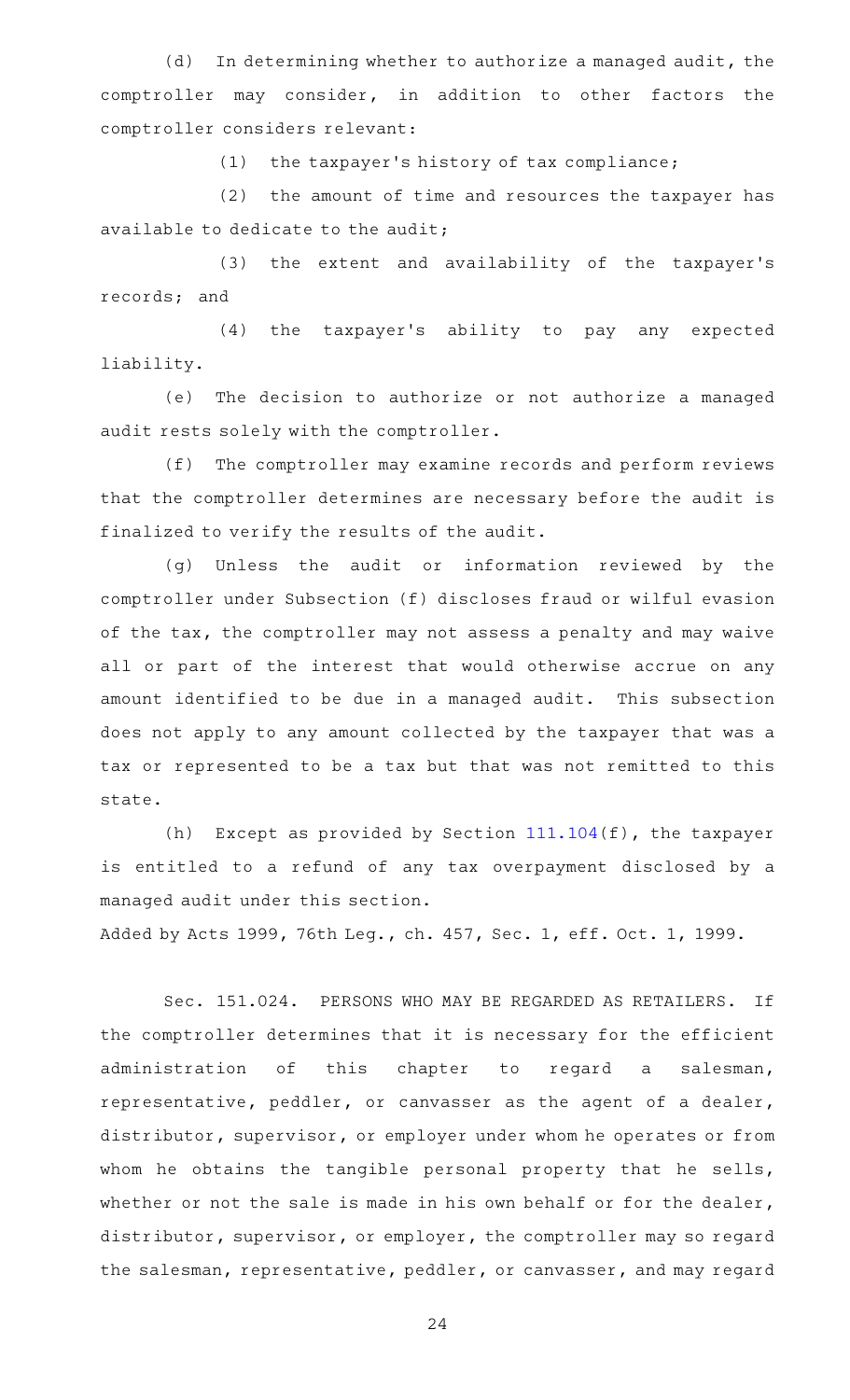the dealer, distributor, supervisor, or employer as a retailer or seller for the purpose of this chapter.

Acts 1981, 67th Leg., p. 1548, ch. 389, Sec. 1, eff. Jan. 1, 1982.

Sec. 151.0241. PERSONS PERFORMING DISASTER- OR EMERGENCY-RELATED WORK. (a) In this section, "disaster- or emergency-related work," "disaster response period," and "out-of-state business entity" have the meanings assigned by Section [112.003,](https://statutes.capitol.texas.gov/GetStatute.aspx?Code=BC&Value=112.003) Business & Commerce Code.

(b) An out-of-state business entity is not engaged in business in this state for purposes of Sections [151.107](https://statutes.capitol.texas.gov/GetStatute.aspx?Code=TX&Value=151.107) and [151.403](https://statutes.capitol.texas.gov/GetStatute.aspx?Code=TX&Value=151.403) or any other provision of this chapter applicable to a person engaged in business in this state if the entity 's physical presence in this state is solely from the entity's performance of disasteror emergency-related work during a disaster response period. Added by Acts 2015, 84th Leg., R.S., Ch. 559 (H.B. [2358](http://www.legis.state.tx.us/tlodocs/84R/billtext/html/HB02358F.HTM)), Sec. 2(a), eff. June 16, 2015.

Sec. 151.0242. MARKETPLACE PROVIDERS AND MARKETPLACE SELLERS. (a) In this section:

(1) "Marketplace" means a physical or electronic medium through which persons other than the owner or operator of the medium make sales of taxable items. The term includes a store, Internet website, software application, or catalog.

(2) "Marketplace provider" means a person who owns or operates a marketplace and directly or indirectly processes sales or payments for marketplace sellers.

(3) "Marketplace seller" means a seller, other than the marketplace provider, who makes a sale of a taxable item through a marketplace.

(b) Except as otherwise provided by this section, a marketplace provider has the rights and duties of a seller or retailer under this chapter with respect to sales made through the marketplace.

(c) A marketplace provider shall:

(1) certify to each marketplace seller that the marketplace provider assumes the rights and duties of a seller or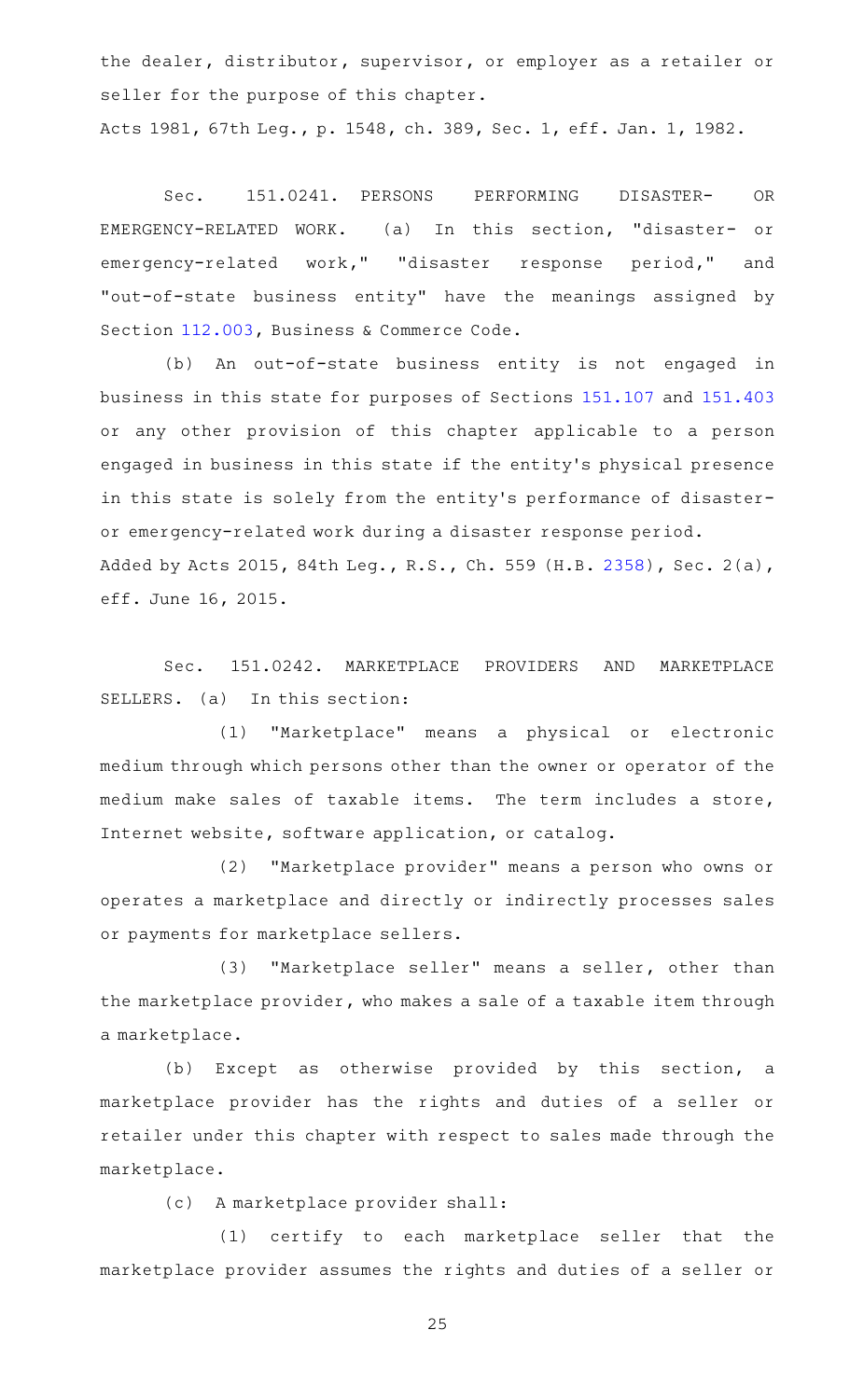retailer under this chapter with respect to sales made by the marketplace seller through the marketplace;

(2) collect in the manner provided by Subchapters C and D the taxes imposed by this chapter on sales of taxable items made through the marketplace; and

(3) report and remit under Subchapter I the taxes imposed by this chapter on all sales made through the marketplace.

(d) A marketplace seller who in good faith accepts a marketplace provider 's certification under Subsection (c)(1) shall exclude sales made through the marketplace from the marketplace seller's report under Subchapter I, notwithstanding Section [151.406.](https://statutes.capitol.texas.gov/GetStatute.aspx?Code=TX&Value=151.406)

(e) A marketplace seller shall retain records for all marketplace sales as required by Section [151.025](https://statutes.capitol.texas.gov/GetStatute.aspx?Code=TX&Value=151.025).

(f) A marketplace seller shall furnish to the marketplace provider information that is required to correctly collect and remit taxes imposed by this chapter. The information may include a certification of taxability that an item being sold is a taxable item, is not a taxable item, or is exempt from taxation.

(g) Except as provided by Subsection (h), a marketplace provider is not liable for failure to collect and remit the correct amount of taxes imposed by this chapter if the marketplace provider demonstrates that the failure resulted from the marketplace provider 's good faith reliance on incorrect or insufficient information provided by the marketplace seller. The marketplace seller is liable for a deficiency resulting from incorrect or insufficient information provided by the marketplace seller.

(h) A marketplace provider and marketplace seller that are affiliates or associates, as defined by Section [1.002](https://statutes.capitol.texas.gov/GetStatute.aspx?Code=BO&Value=1.002), Business Organizations Code, are jointly and severally liable for a deficiency resulting from a sale made by the marketplace seller through the marketplace.

(i) This section does not affect the tax liability of a purchaser under Section [151.052](https://statutes.capitol.texas.gov/GetStatute.aspx?Code=TX&Value=151.052) or [151.102](https://statutes.capitol.texas.gov/GetStatute.aspx?Code=TX&Value=151.102).

(j) A court may not certify an action brought against a marketplace provider concerning this section as a class action.

(k) The comptroller may adopt rules and forms to implement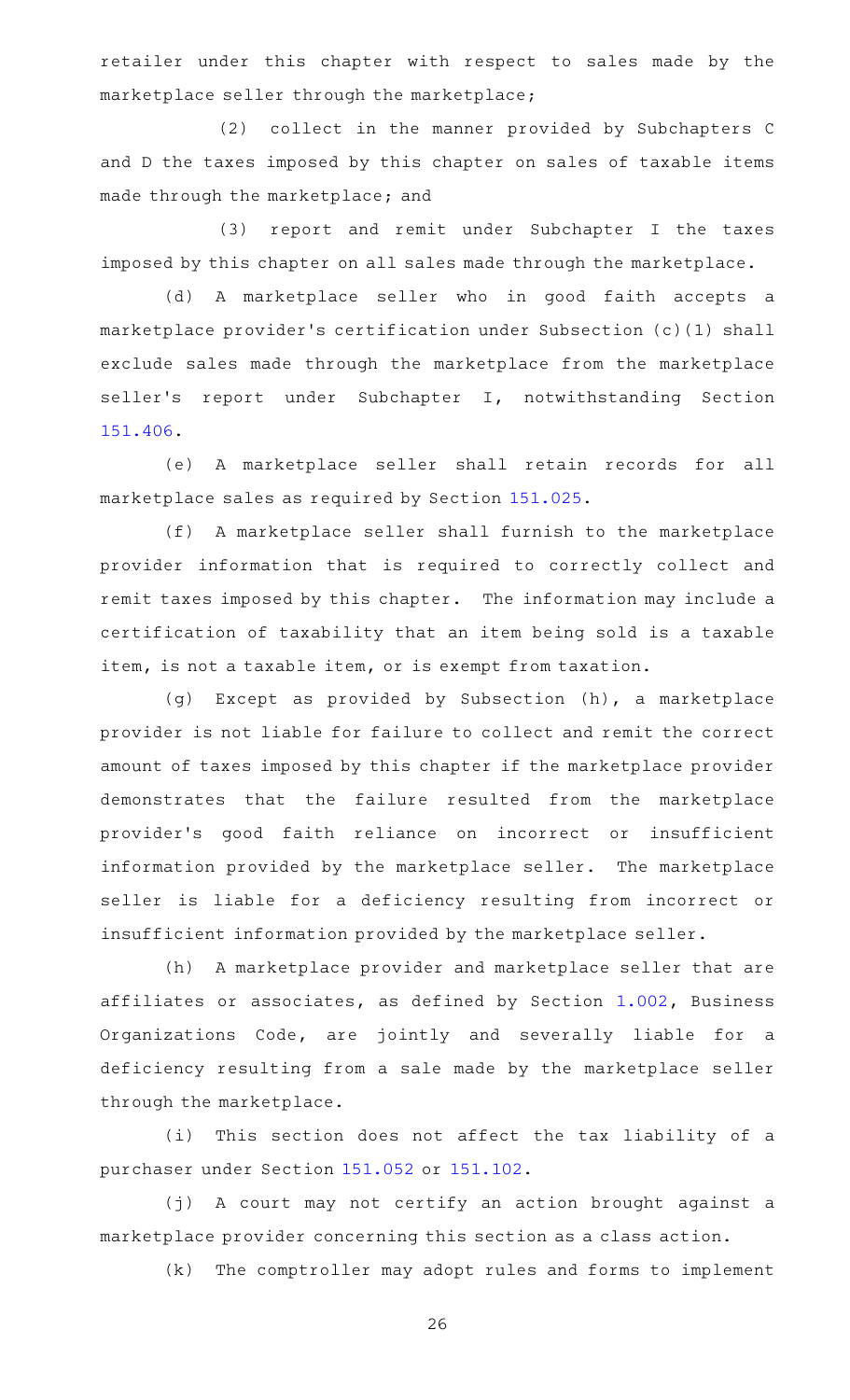this section and by rule except certain marketplace providers from some or all of the requirements of this section.

(1) A marketplace seller who places a ticket or other admission document for sale through a marketplace must certify to the marketplace provider that the taxes imposed by this chapter on the original purchase of the ticket or admission document were paid. A marketplace provider who in good faith accepts a marketplace seller 's certification under this subsection may take the deduction provided by Section [151.432](https://statutes.capitol.texas.gov/GetStatute.aspx?Code=TX&Value=151.432) on behalf of the marketplace seller.

Added by Acts 2019, 86th Leg., R.S., Ch. 182 (H.B. [1525](http://www.legis.state.tx.us/tlodocs/86R/billtext/html/HB01525F.HTM)), Sec. 2, eff. October 1, 2019.

## Amended by:

Acts 2021, 87th Leg., R.S., Ch. 569 (S.B. [477](http://www.legis.state.tx.us/tlodocs/87R/billtext/html/SB00477F.HTM)), Sec. 4, eff. October 1, 2021.

Sec. 151.025. RECORDS REQUIRED TO BE KEPT. (a) All sellers and all other persons storing, using, or consuming in this state a taxable item purchased from a retailer shall keep the following records in the form the comptroller requires:

(1) records of all gross receipts, including documentation in the form of receipts, shipping manifests, invoices, and other pertinent papers, from each sale, rental, lease, taxable service, and taxable labor transaction occurring during each reporting period;

(2) records in the form of receipts, shipping manifests, invoices, and other pertinent papers of all purchases of taxable items from every source made during each reporting period;

(3) records in the form of receipts, shipping manifests, invoices, and other pertinent papers that substantiate each claimed deduction or exclusion authorized by law; and

(4) records in the form of sales receipts, invoices, or other equivalent records showing all sales and use tax, and any money represented to be sales and use tax, received or collected on each sale, rental, lease, or service transaction during each reporting period.

(b) A record required by Subsection (a) shall be kept for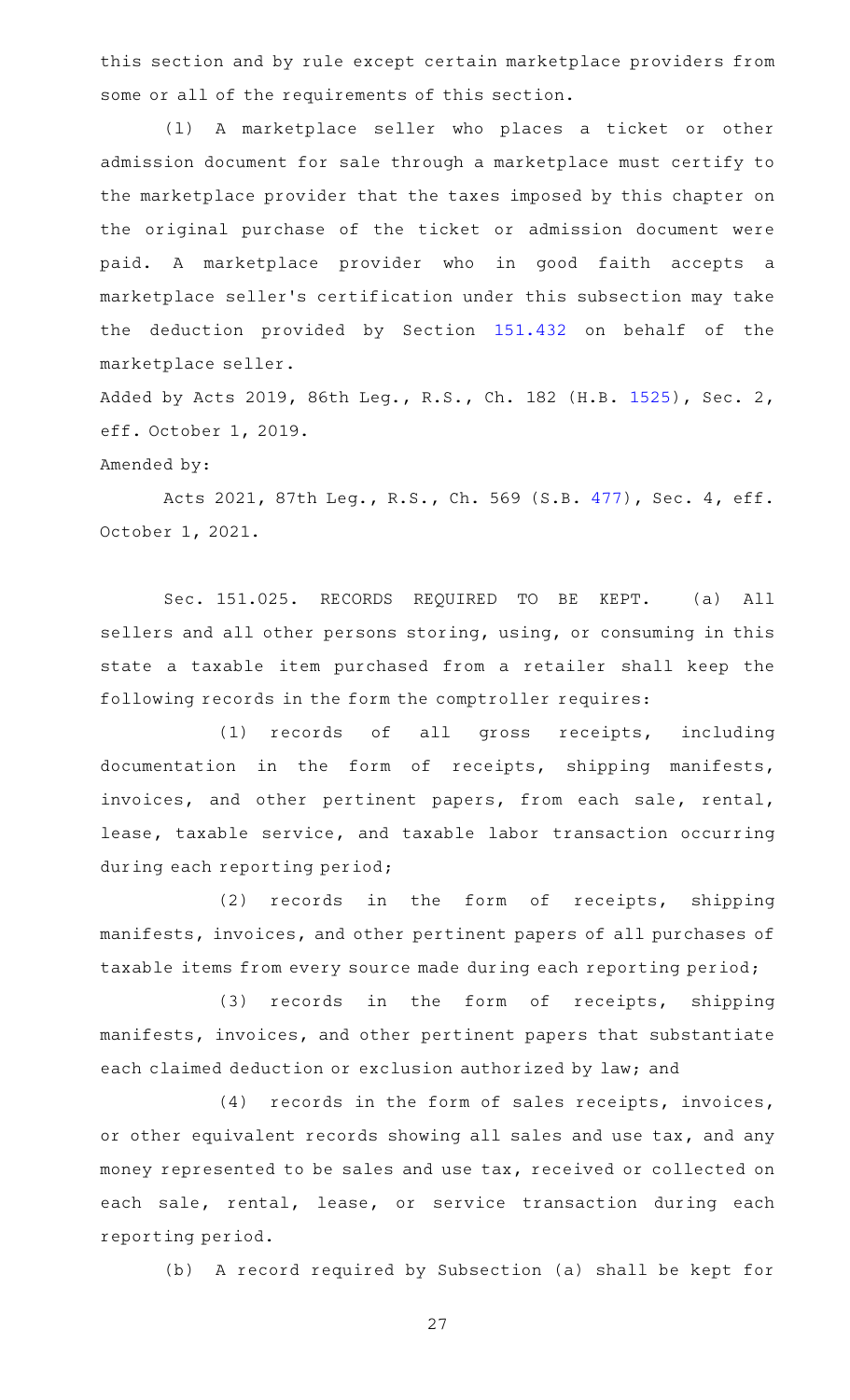not less than four years from the date that it is made unless:

(1) the comptroller authorizes in writing its destruction at an earlier date; or

(2) Section  $111.0041$  requires that the record be kept for a longer period.

(c) Repealed by Acts 2003, 78th Leg., ch. 1310, Sec. 121(26) and Acts 2003, 78th Leg., ch. 209, Sec. 86(b).

(d) If any nontaxable charges are combined with and not separately stated from taxable telecommunications service charges on the customer bill or invoice of a provider of telecommunications services, the combined charge is subject to tax unless the provider can identify the portion of the charges that are nontaxable through the provider 's books and records kept in the regular course of business. If the nontaxable charges cannot reasonably be identified, the charges from the sale of both nontaxable services and taxable telecommunications services are attributable to taxable telecommunications services. The provider of telecommunications services has the burden of proving nontaxable charges.

Acts 1981, 67th Leg., p. 1548, ch. 389, Sec. 1, eff. Jan. 1, 1982. Amended by Acts 1985, 69th Leg., ch. 206, Sec. 5, eff. Oct. 1, 1985; Acts 2001, 77th Leg., ch. 442, Sec. 10, eff. Sept. 1, 2001; Acts 2003, 78th Leg., ch. 1310, Sec. 99, 121(26), eff. July 1, 2003; Acts 2003, 78th Leg., ch. 209, Sec. 86(a), (b), eff. Oct. 1, 2003. Amended by:

Acts 2011, 82nd Leg., R.S., Ch. 68 (S.B. [934\)](http://www.legis.state.tx.us/tlodocs/82R/billtext/html/SB00934F.HTM), Sec. 14, eff. September 1, 2011.

Acts 2011, 82nd Leg., 1st C.S., Ch. 4 (S.B. [1](http://www.legis.state.tx.us/tlodocs/821/billtext/html/SB00001F.HTM)), Sec. 4.05, eff. October 1, 2011.

Sec. 151.026. OUT-OF-STATE RECORDS. A taxpayer is entitled to keep or store the taxpayer 's records outside this state. If the comptroller requests to examine a record kept or stored outside this state, the taxpayer shall bring the record into this state for the examination or permit the comptroller to examine the record at the out-of-state location.

Acts 1981, 67th Leg., p. 1549, ch. 389, Sec. 1, eff. Jan. 1, 1982.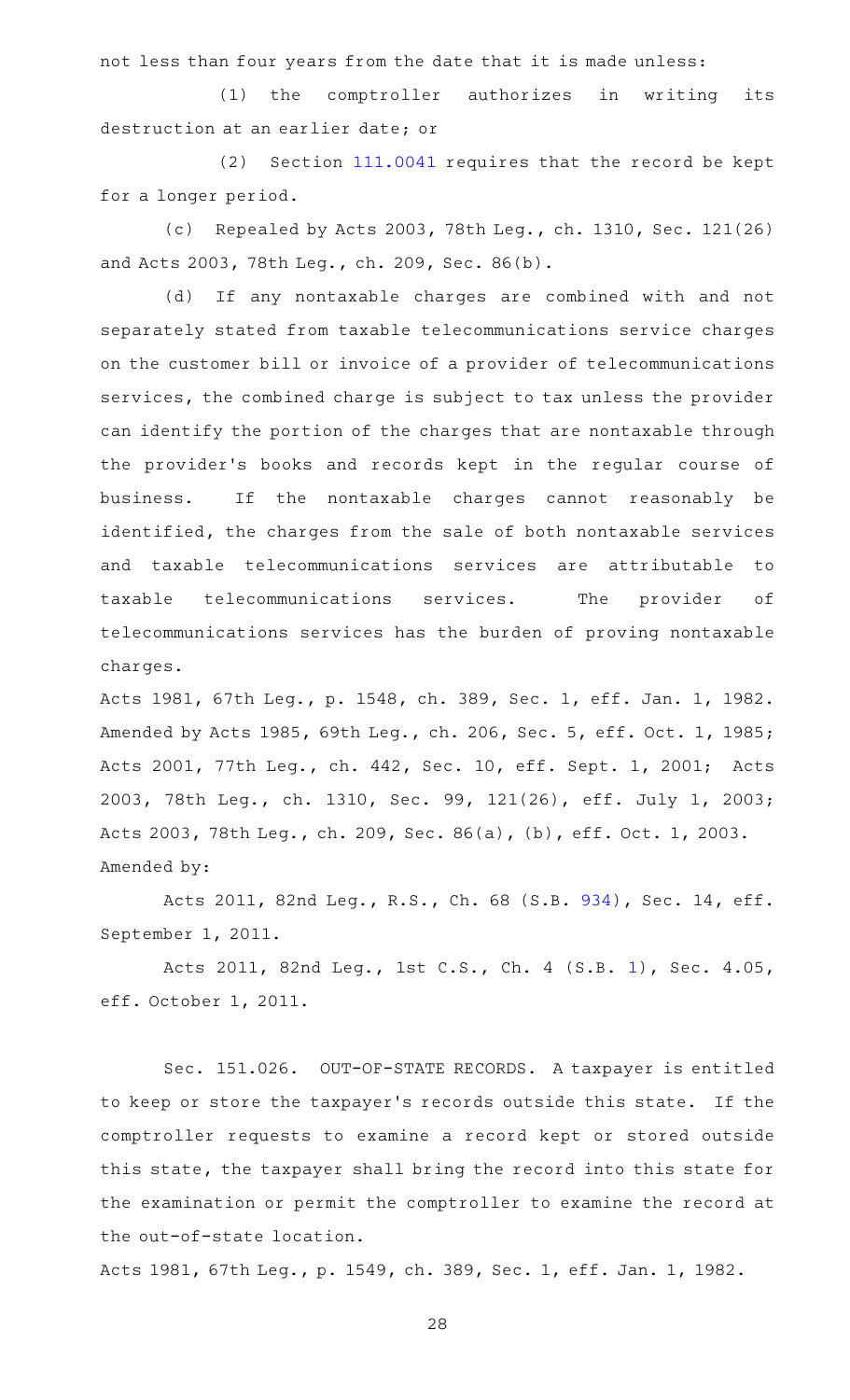Sec. 151.027. CONFIDENTIALITY OF TAX INFORMATION. (a) Information in or derived from a record, report, or other instrument required to be furnished under this chapter is confidential and not open to public inspection, except for information set forth in a lien filed under this title or a permit issued under this chapter to a seller and except as provided by Subsection (c) of this section.

(b) Information secured, derived, or obtained during the course of an examination of a taxpayer 's books, records, papers, officers, or employees, including the business affairs, operations, profits, losses, and expenditures of the taxpayer, is confidential and not open to public inspection except as provided by Subsection (c) of this section.

 $(c)$  This section does not prohibit:

(1) the examination of information, if authorized by the comptroller, by another state officer or law enforcement officer, by a tax official of another state, by a tax official of the United Mexican States, or by an official of the United States if a reciprocal agreement exists;

(2) the delivery to a taxpayer, or a taxpayer's authorized representative, of a copy of a report or other paper filed by the taxpayer under this chapter;

(3) the publication of statistics classified to prevent the identification of a particular report or items in a particular report;

 $(4)$  the use of records, reports, or information secured, derived, or obtained by the attorney general or the comptroller in an action under this chapter against the same taxpayer who furnished the information;

(5) the delivery to a successor, receiver, executor, administrator, assignee, or guarantor of a taxpayer of information about items included in the measure and amounts of any unpaid tax or amounts of tax, penalties, and interest required to be collected;

(6) the delivery of information to a municipality, county, or other local governmental entity in accordance with Section [321.3022](https://statutes.capitol.texas.gov/GetStatute.aspx?Code=TX&Value=321.3022), [322.2022](https://statutes.capitol.texas.gov/GetStatute.aspx?Code=TX&Value=322.2022), or [323.3022](https://statutes.capitol.texas.gov/GetStatute.aspx?Code=TX&Value=323.3022); or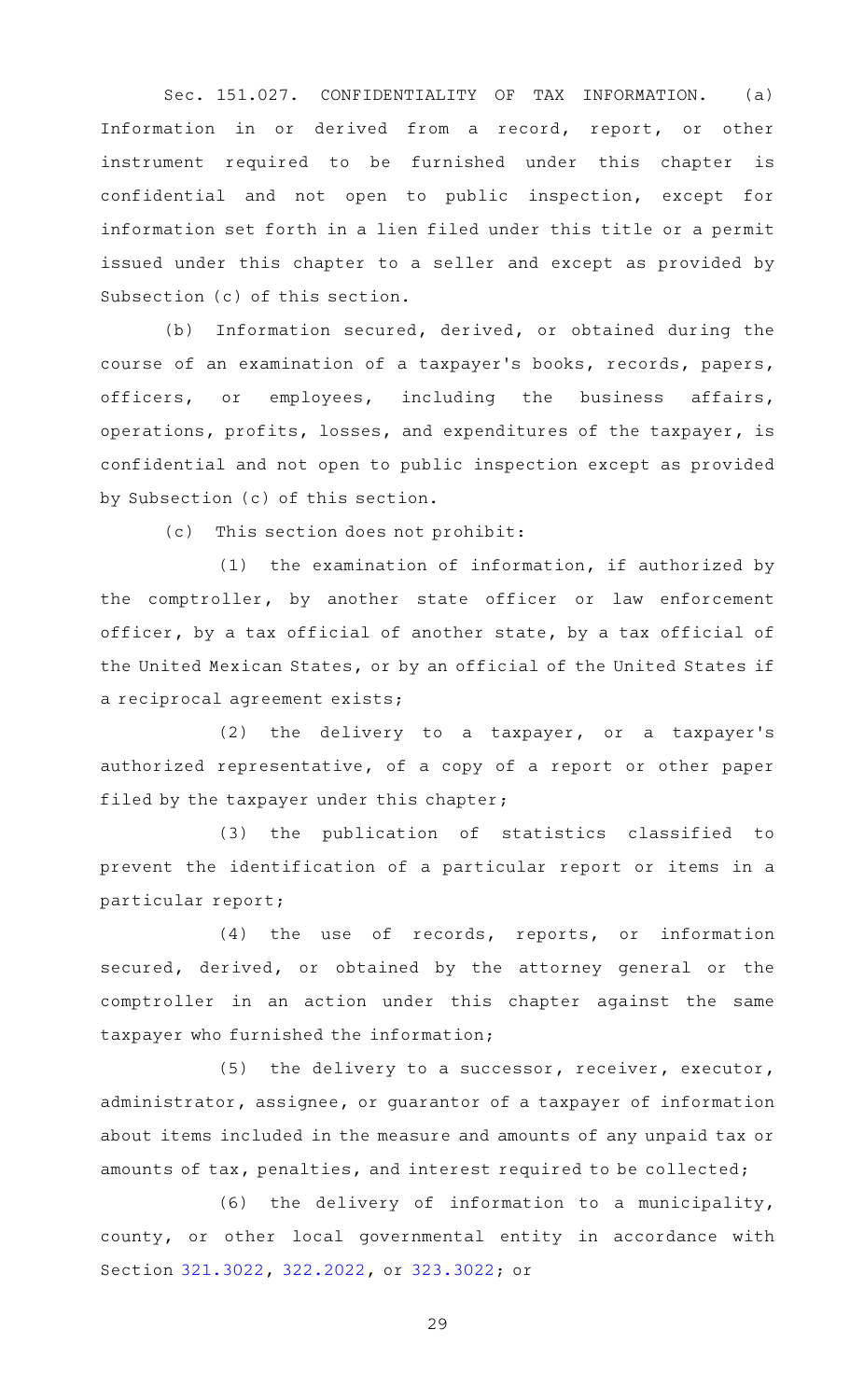(7) the release of information in or derived from a record, report, or other instrument required to be furnished under this chapter by a governmental body, as that term is defined in Section [552.003,](https://statutes.capitol.texas.gov/GetStatute.aspx?Code=GV&Value=552.003) Government Code.

Acts 1981, 67th Leg., p. 1549, ch. 389, Sec. 1, eff. Jan. 1, 1982. Amended by Acts 1995, 74th Leg., ch. 351, Sec. 3, eff. Sept. 1, 1995; Acts 1995, 74th Leg., ch. 1000, Sec. 69, eff. Oct. 1, 1995; Acts 1999, 76th Leg., ch. 1218, Sec. 3, eff. Sept. 1, 1999. Amended by:

Acts 2009, 81st Leg., R.S., Ch. 1360 (S.B. [636](http://www.legis.state.tx.us/tlodocs/81R/billtext/html/SB00636F.HTM)), Sec. 1, eff. September 1, 2009.

Sec. 151.029. REMEDIES NOT EXCLUSIVE. An action taken by the comptroller or the attorney general under this chapter is not an election to pursue one remedy to the exclusion of any other remedy authorized by this chapter.

Acts 1981, 67th Leg., p. 1549, ch. 389, Sec. 1, eff. Jan. 1, 1982.

SUBCHAPTER C. IMPOSITION AND COLLECTION OF SALES TAX

Sec. 151.051. SALES TAX IMPOSED. (a) A tax is imposed on each sale of a taxable item in this state.

(b) The sales tax rate is  $6-1/4$  percent of the sales price of the taxable item sold.

Added by Acts 1981, 67th Leg., p. 1550, ch. 389, eff. Jan. 1, 1982. Amended by Acts 1984, 68th Leg., 2nd C.S., ch. 31, art. 13, Sec. 1, eff. Oct. 2, 1984; Acts 1986, 69th Leg., 3rd C.S., ch. 10, art. 1, Sec. 1, eff. Jan. 1, 1987; Acts 1987, 70th Leg., 2nd C.S., ch. 5, art. 1, pt. 1, Sec. 1; Acts 1990, 71st Leg., 6th C.S., ch. 5, Sec. 1.01, eff. July 1, 1990.

For expiration of this section, see Subsection (d).

Sec. 151.0515. TEXAS EMISSIONS REDUCTION PLAN SURCHARGE. (a) In this section, "equipment" includes all off-road, heavy-duty diesel equipment, other than implements of husbandry used solely for agricultural purposes, including:

 $(1)$  pavers;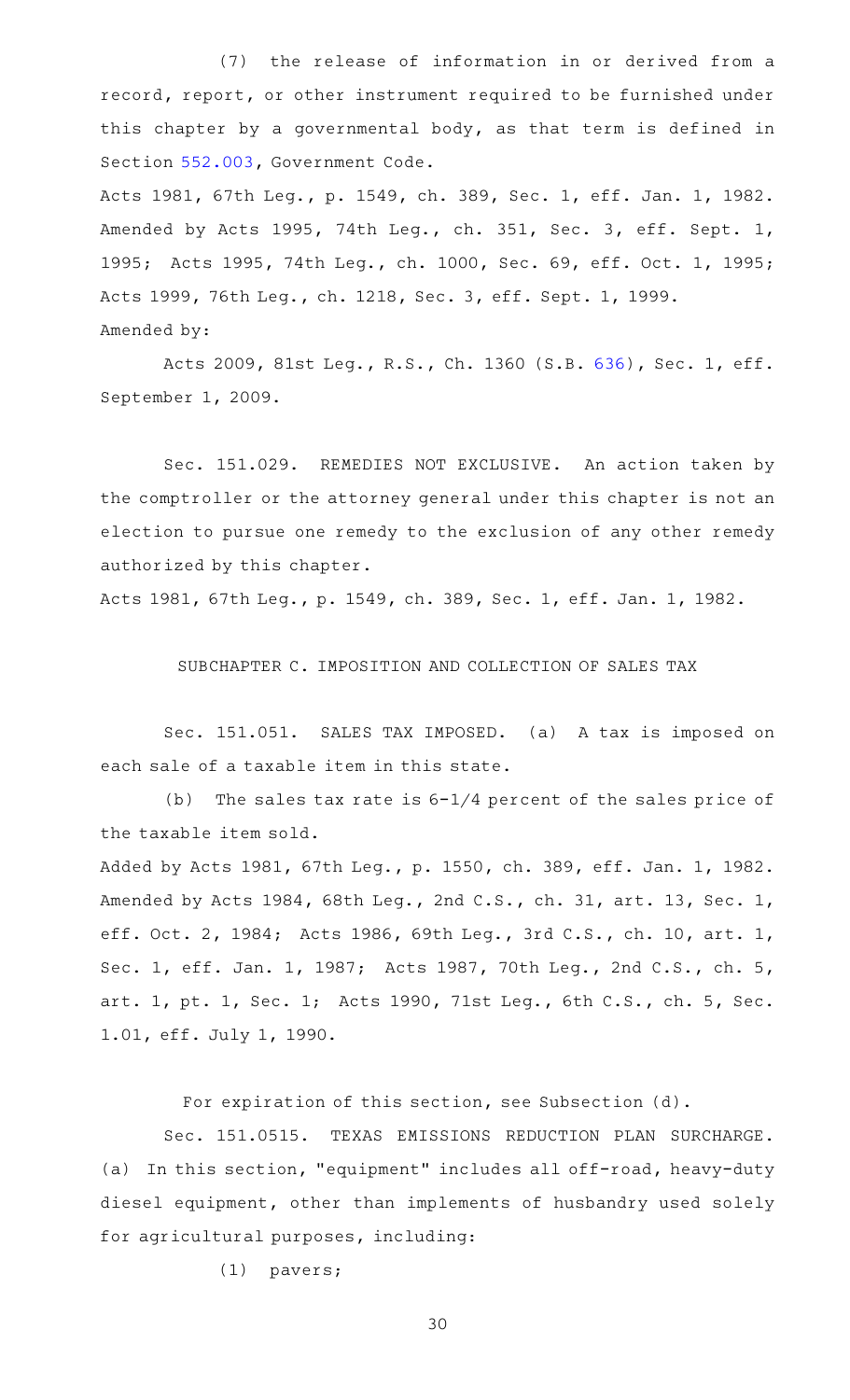- (2)  $tampers/rammers;$
- (3) plate compactors;
- (4) concrete pavers;
- (5) rollers;
- (6) scrapers;
- $(7)$  paving equipment;
- $(8)$  surface equipment;
- (9) signal boards/light plants;
- (10) trenchers;
- (11) bore/drill rigs;
- (12) excavators;
- $(13)$  concrete/industrial saws;
- $(14)$  cement and mortar mixers;
- $(15)$  cranes;
- $(16)$  graders;
- (17) off-highway trucks;
- (18) crushing/processing equipment;
- (19) rough terrain forklifts;
- (20) rubber tire loaders;
- $(21)$  rubber tire tractors/dozers;
- (22) tractors/loaders/backhoes;
- (23) crawler tractors/dozers;
- (24) skid steer loaders;
- (25) off-highway tractors;
- (26) Dumpsters/tenders; and
- (27) mining equipment.

(b) In each county in this state, a surcharge is imposed on the retail sale, lease, or rental of new or used equipment in an amount equal to 1.5 percent of the sale price or the lease or rental amount.

 $(b-1)$  In each county in this state, a surcharge is imposed on the storage, use, or other consumption in this state of new or used equipment. The surcharge is at the same percentage rate as is provided by Subsection (b) on the sales price or the lease or rental amount of the equipment.

(c) The surcharge shall be collected at the same time and in the same manner and shall be administered and enforced in the same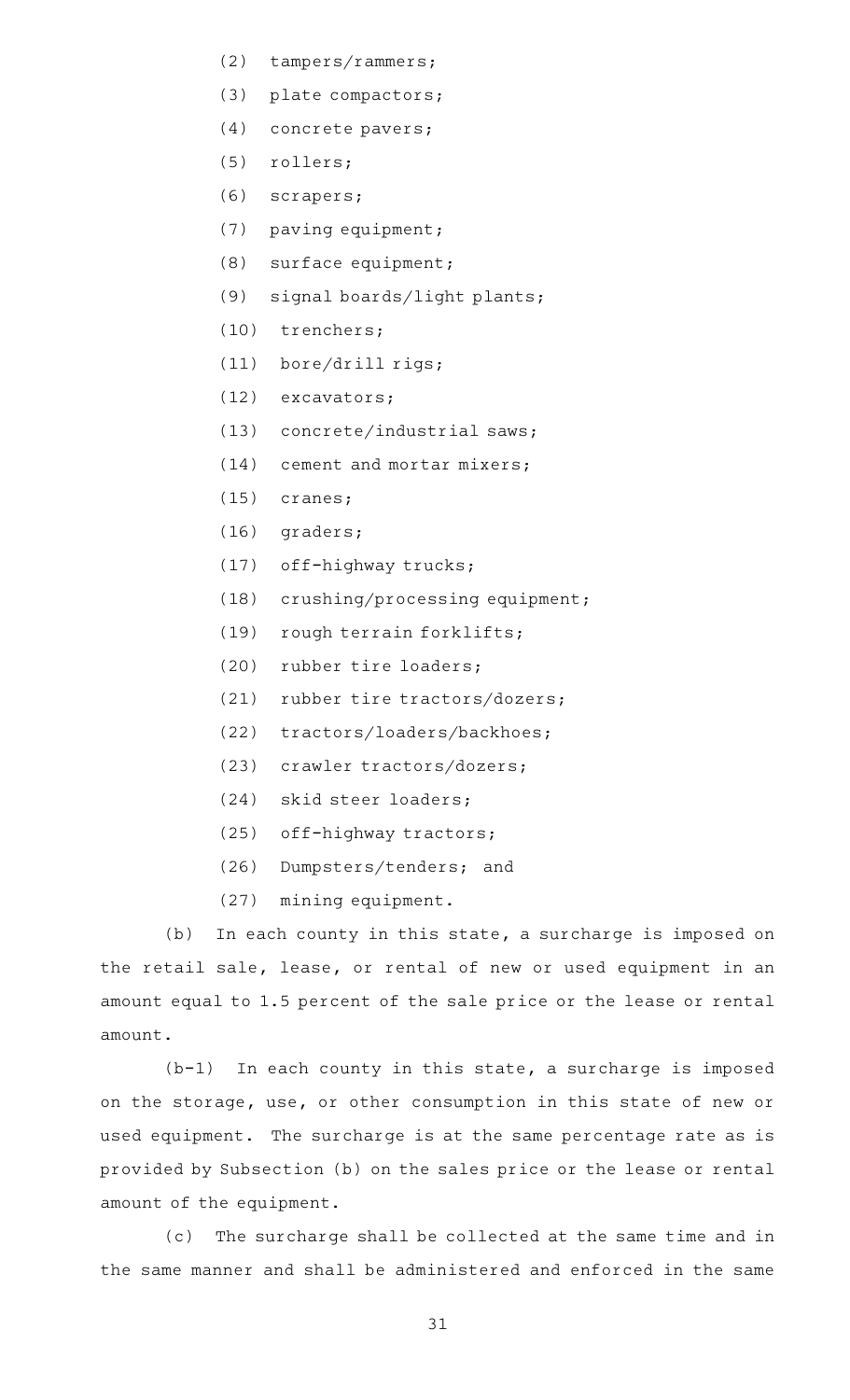manner as the tax imposed under this chapter. The comptroller shall adopt any additional procedures needed for the collection, administration, and enforcement of the surcharge authorized by this section and shall deposit all remitted surcharges to the credit of the Texas emissions reduction plan fund.

(d) This section expires on the last day of the state fiscal biennium during which the Texas Commission on Environmental Quality publishes in the Texas Register the notice required by Section [382.037,](https://statutes.capitol.texas.gov/GetStatute.aspx?Code=HS&Value=382.037) Health and Safety Code.

Added by Acts 2001, 77th Leg., ch. 967, Sec. 2, eff. Sept. 1, 2001. Amended by Acts 2003, 78th Leg., ch. 1331, Sec. 21, eff. July 1, 2003.

## Amended by:

Acts 2005, 79th Leg., Ch. 1125 (H.B. [2481](http://www.legis.state.tx.us/tlodocs/79R/billtext/html/HB02481F.HTM)), Sec. 17, eff. September 1, 2005.

Acts 2007, 80th Leg., R.S., Ch. 262 (S.B. [12\)](http://www.legis.state.tx.us/tlodocs/80R/billtext/html/SB00012F.HTM), Sec. 2.13, eff. June 8, 2007.

Acts 2009, 81st Leg., R.S., Ch. 1125 (H.B. [1796](http://www.legis.state.tx.us/tlodocs/81R/billtext/html/HB01796F.HTM)), Sec. 18, eff. September 1, 2009.

Acts 2015, 84th Leg., R.S., Ch. 448 (H.B. [7\)](http://www.legis.state.tx.us/tlodocs/84R/billtext/html/HB00007F.HTM), Sec. 35, eff. September 1, 2015.

Acts 2019, 86th Leg., R.S., Ch. 1301 (H.B. [3745](http://www.legis.state.tx.us/tlodocs/86R/billtext/html/HB03745F.HTM)), Sec. 2.01, eff. August 30, 2019.

Sec. 151.052. COLLECTION BY RETAILER. (a) Except as provided by Subsection (d), a seller who makes a sale subject to the sales tax imposed by this chapter shall add the amount of the tax to the sales price, and when the amount of the tax is added:

 $(1)$  it becomes a part of the sales price;

(2) it is a debt of the purchaser to the seller until paid; and

(3) if unpaid, it is recoverable at law in the same manner as the original sales price.

(b) The owner or former owner of tangible personal property, a factor of the owner or former owner, or an agent of the owner, former owner, or factor shall collect the sales tax and add the amount of the tax to the sales price of the tangible personal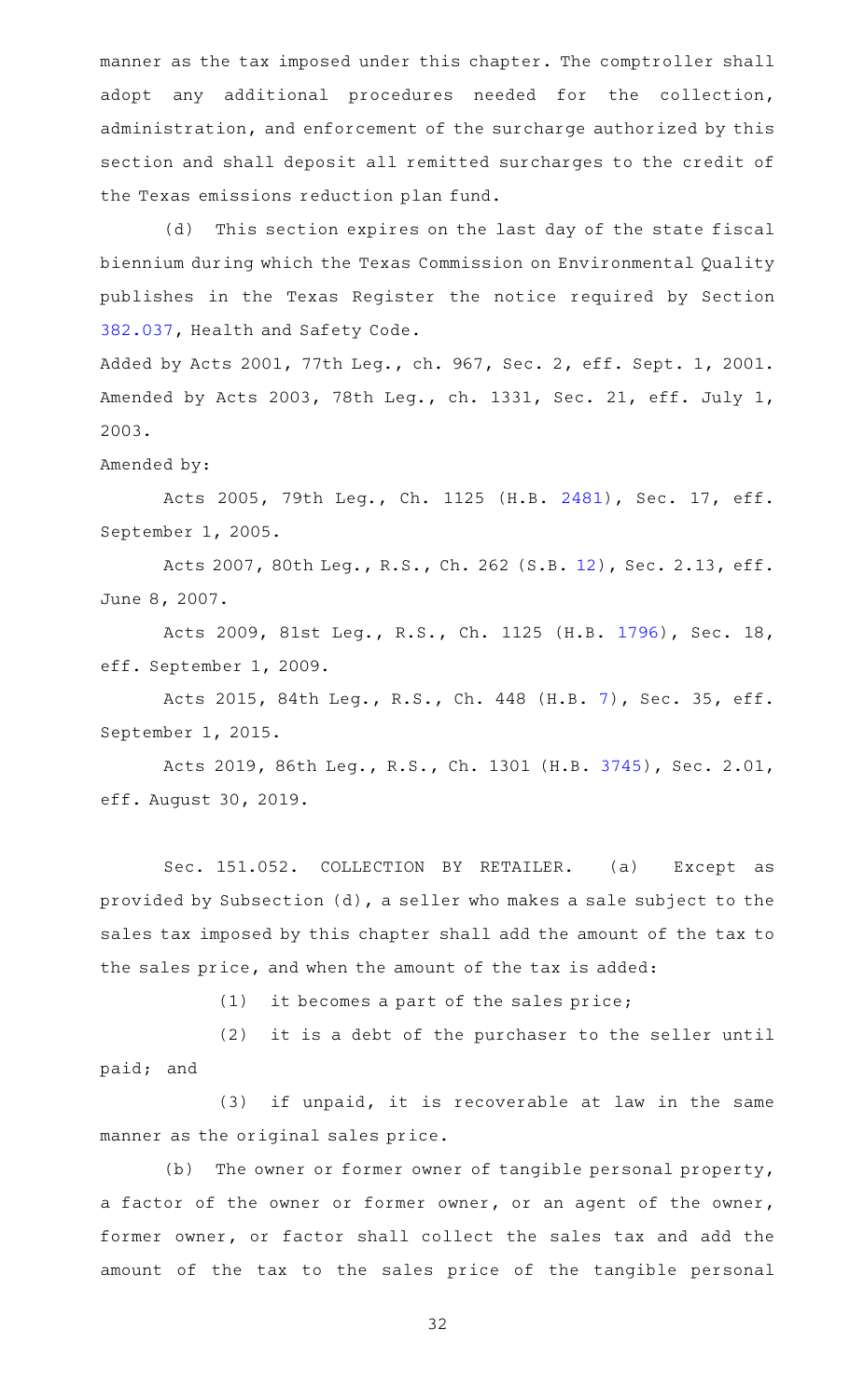property if the person delivers the property to a consumer in this state or to another person for redelivery to a consumer in this state under a sale of the property that is not a sale for resale and that is made by a seller not engaged in business in this state.

(c) When several taxable items are sold together and at the same time, the sales tax is determined on the sum of the sales prices of the items sold exclusive of any item the sale of which is exempted by this chapter.

(d) For purposes of the printer's tax collection duty, it is presumed that printed materials that are distributed by the United States Postal Service singly or in sets addressed to individual recipients, other than the purchaser, and that are either produced at a printer 's facility in this state or purchased in this state are for use in Texas and the printer must collect the tax imposed under this chapter. In order to overcome this presumption a purchaser of printed materials that are distributed by the United States Postal Service singly or in sets addressed to individual recipients, other than the purchaser, is required to issue an exemption certificate to the printer if the printed materials are for distribution to both in-state and out-of-state recipients. The certificate must contain the statement that the printed materials are for multistate use and that the purchaser agrees to pay to this state all taxes that are or may become due to the state on the taxable items purchased under the exemption certificate. In this subsection, "printed materials" is defined to be materials that are produced by web offset or rotogravure printing processes. A printer is relieved of the obligation of collecting the taxes imposed by this chapter on printed materials that are distributed by the United States Postal Service singly or in sets addressed to individual recipients, other than the purchaser, but is required to file a report as provided by Section [151.407.](https://statutes.capitol.texas.gov/GetStatute.aspx?Code=TX&Value=151.407)

Acts 1981, 67th Leg., p. 1550, ch. 389, Sec. 1, eff. Jan. 1, 1982. Amended by Acts 2001, 77th Leg., ch. 397, Sec. 1, eff. Sept. 1, 2001.

Sec. 151.053. SALES TAX BRACKETS. (a) If the sales price involves a fraction of a dollar, the sales tax to be added to the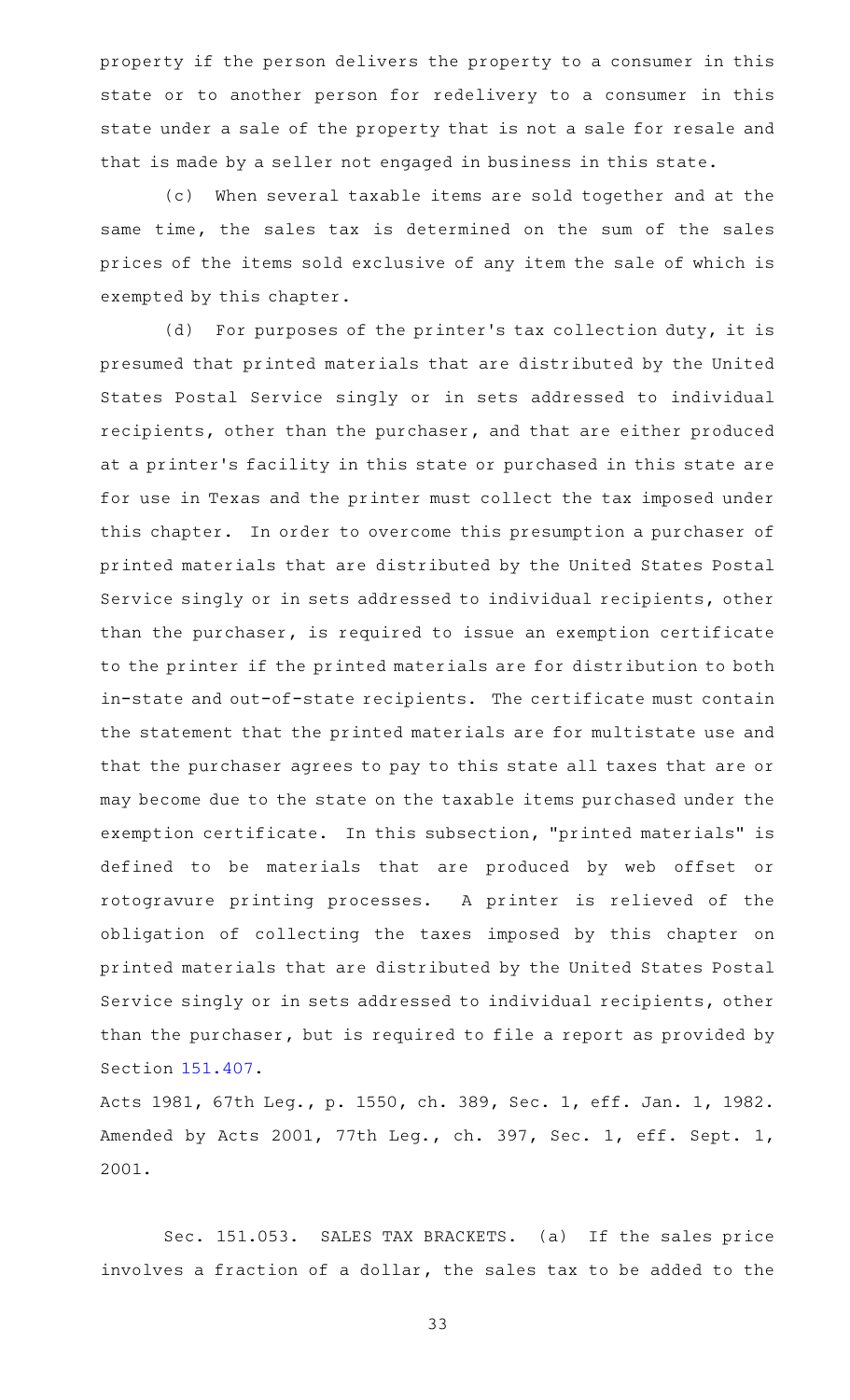sales price shall be computed by multiplying the percentage rate of the sales tax times the amount of the sale. A fraction of one cent that is less than one-half of one cent is not collected and a fraction of one cent that is equal to one-half of one cent or more is collected as one cent of tax.

(b) The comptroller may publish schedules and brackets of amounts of taxes based on the formula provided by Subsection (a) of this section for use in the collection of the taxes imposed by this chapter.

Acts 1981, 67th Leg., p. 1550, ch. 389, Sec. 1, eff. Jan. 1, 1982. Amended by Acts 1984, 68th Leg., 2nd C.S., ch. 31, art. 13, Sec. 2, eff. Oct. 2, 1984; Acts 1986, 69th Leg., 3rd C.S., ch. 10, art. 1, Sec. 2, eff. Jan. 1, 1987; Acts 1987, 70th Leg., 2nd C.S., ch. 5, art. 1, pt. 3, Sec. 1.

Sec. 151.054. GROSS RECEIPTS PRESUMED SUBJECT TO TAX. (a) Except as provided by Subsection (d) of this section, all gross receipts of a seller are presumed to have been subject to the sales tax unless a properly completed resale or exemption certificate is accepted by the seller.

(b) A sale is exempt if the seller receives in good faith from a purchaser, who is in the business of selling, leasing, or renting taxable items, a resale certificate stating that the tangible personal property or service is acquired for the purpose of selling, leasing, or renting it in the regular course of business or for the purpose of transferring it as an integral part of a taxable service performed in the regular course of business.

(c) A sale is exempt if the seller receives in good faith from a purchaser an exemption certificate stating qualifications for an exemption provided in Subchapter H of this chapter.

(d) A sale of liquor, wine, or malt beverages by the holder of a brewer's license, wholesaler's permit, general class B wholesaler 's permit, local distributor 's permit, or a general or branch distributor 's license issued under the Alcoholic Beverage Code to the holder of a retail license or permit issued under the Alcoholic Beverage Code is presumed to be a sale for resale. In a sale to which this section applies, the seller is not required to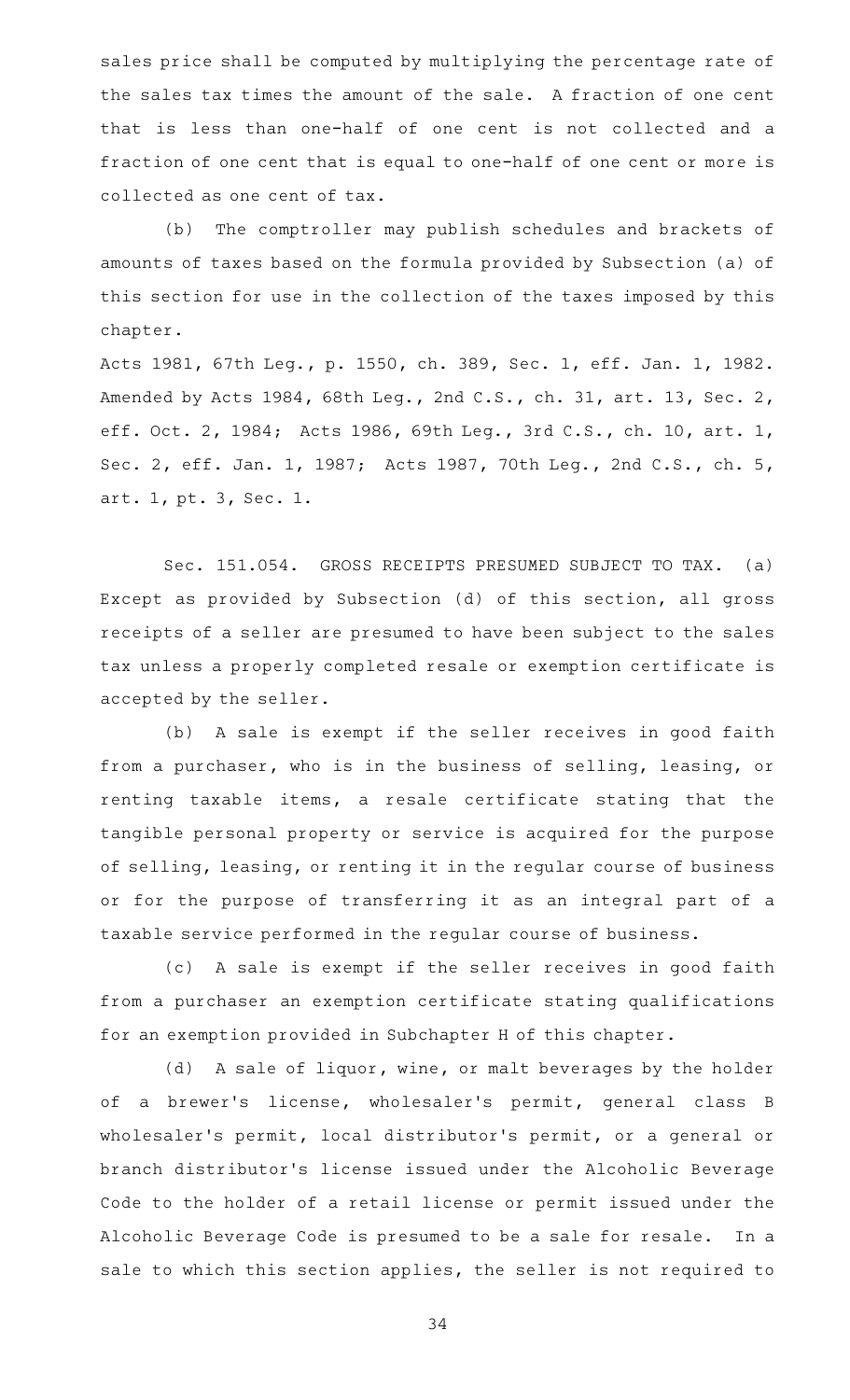receive a resale certificate from the purchaser.

(e) Properly completed resale or exemption certificates should be in the possession of the seller at the time the nontaxable transaction occurs. If the seller is not in possession of these certificates within 90 days from the date written notice requiring possession of them is given to the seller by the comptroller or a later date agreed to by the comptroller and the seller, deductions claimed by the seller that require delivery of the certificates shall be disallowed. A deduction may not be granted on the basis of certificates delivered to the comptroller after the 90-day period or, if applicable, the date agreed to by the comptroller and the seller.

(f) Before allowing a deduction, the comptroller may verify the reason or basis for exemption claimed in a resale or exemption certificate delivered to the comptroller during the period provided by Subsection (e).

Acts 1981, 67th Leg., p. 1550, ch. 389, Sec. 1, eff. Jan. 1, 1982. Amended by Acts 1984, 68th Leg., 2nd C.S., ch. 31, art. 15, Sec. 2, eff. Oct. 2, 1984; Acts 1985, 69th Leg., ch. 206, Sec. 6, eff. Oct. 1, 1985; Acts 1987, 70th Leg., 2nd C.S., ch. 5, art. 1, pt. 4, Sec. 16.

## Amended by:

Acts 2019, 86th Leg., R.S., Ch. 1359 (H.B. [1545](http://www.legis.state.tx.us/tlodocs/86R/billtext/html/HB01545F.HTM)), Sec. 397, eff. September 1, 2021.

Acts 2021, 87th Leg., R.S., Ch. 364 (S.B. [296](http://www.legis.state.tx.us/tlodocs/87R/billtext/html/SB00296F.HTM)), Sec. 1, eff. June 7, 2021.

Sec. 151.055. SALES OF ITEMS ACQUIRED FOR LEASE OR RENTAL. (a) If a person purchases tangible personal property by means of a sale for resale for the purpose of renting or leasing the property for use but subsequently sells the property in an occasional sale before the person has collected and paid to the state an amount of sales tax on rental or lease charges equal to the amount of sales tax that would have been due if the person had not acquired the property at a sale for resale, the person at the time of the occasional sale shall include in his receipts from taxable sales the amount by which the purchase price of the item at the occasional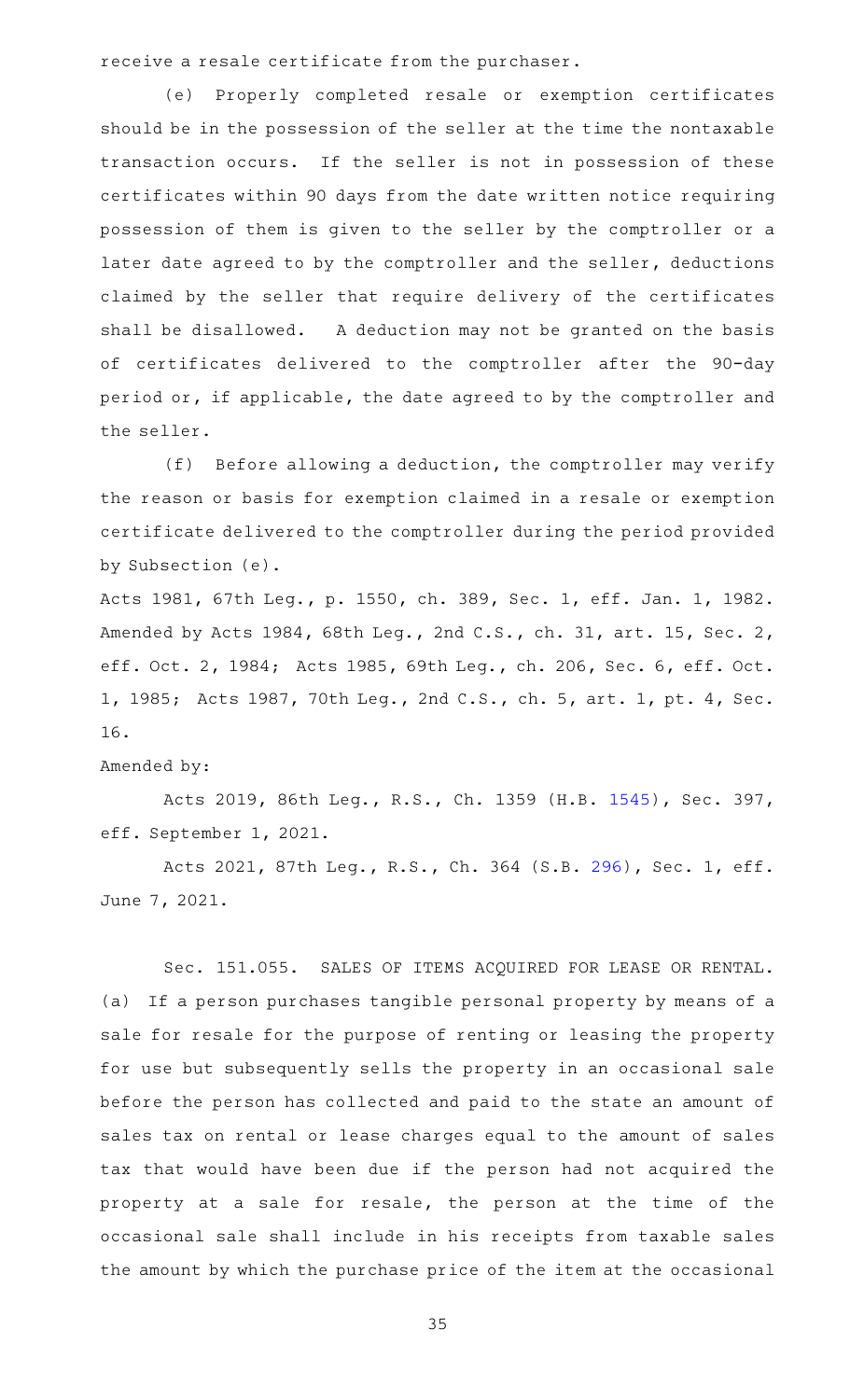sale exceeds the amount received from renting or leasing the property.

(b) If tangible personal property is rented or leased under an agreement that provides that all or a portion of the rental or lease payments may be credited against the purchase price of the item, the lessor shall collect the sales tax on the sales price, including the sum of all lease or rental payments for the term of the lease or rental, at the time the purchaser takes possession of the property or when the first payment is due, whichever period is the earlier. If the purchaser-lessee returns the taxable item to the seller-lessor before the end of the lease or rental period without having acquired title to the property, the seller-lessor may take a credit against other taxes due under this chapter or claim a refund as provided by this code for an amount equal to the amount of the taxes paid on the unpaid portion of the sales price. Acts 1981, 67th Leg., p. 1551, ch. 389, Sec. 1, eff. Jan. 1, 1982. Amended by Acts 1984, 68th Leg., 2nd C.S., ch. 31, art. 9, Sec. 2, eff. Oct. 2, 1984.

Sec. 151.056. PROPERTY CONSUMED IN CONTRACTS TO IMPROVE REAL PROPERTY. (a) A contractor is the consumer of tangible personal property furnished by him and incorporated into the property of his customer if the contract between the contractor and his customer contains a lump-sum price covering both the performance of the service and the furnishing of the necessary incidental material.

(b) A contractor is the seller of tangible personal property furnished by him and incorporated into the property of his customer, from whom he shall collect the tax, if the contract between the contractor and his customer contains separate amounts for the performance of the service and for the furnishing of the necessary incidental material. The tax rate is applied to the price of the materials as agreed in the contract or the price of the materials to the contractor, whichever is the greater.

(c) If a contractor has paid the sales tax to his supplier when the tangible personal property is purchased, the contractor may credit the amount of the tax paid to the supplier against the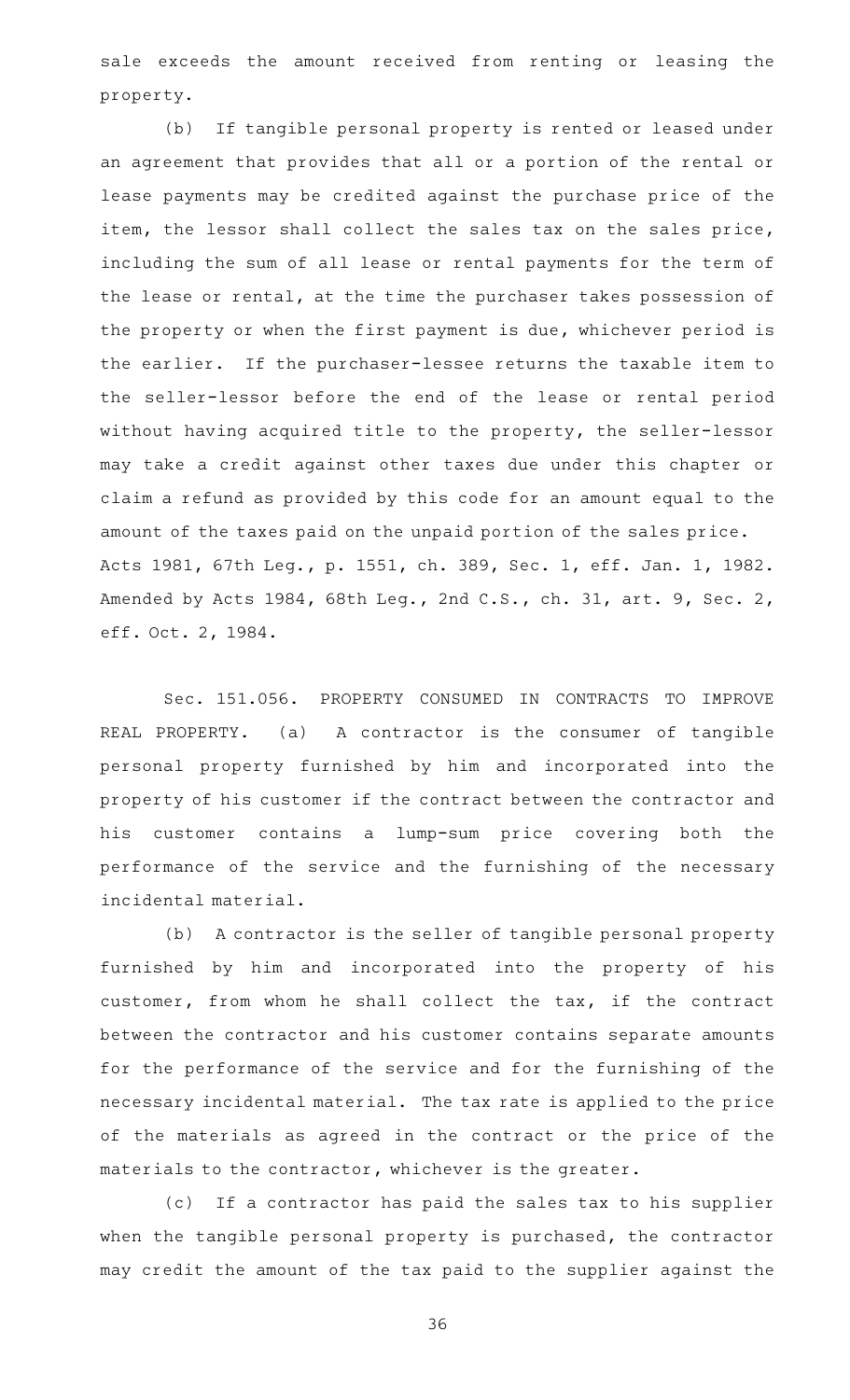tax imposed as provided in Subsection (b) of this section with respect to a subsequent sale of the property.

(d) In this section, "contractor" means a person who makes an improvement on real estate and who, as a necessary or incidental part of the service, incorporates tangible personal property into the property improved.

(e) This section does not apply to the use or consumption of tangible personal property as a necessary or incidental part of a taxable service.

(f) A contractor is not eligible for the exemption provided by Section [151.318](https://statutes.capitol.texas.gov/GetStatute.aspx?Code=TX&Value=151.318) on items used in the performance of a contract to improve real property.

(g) In this subsection, "ready mix concrete contractor" means a person who manufactures or produces ready mixed concrete for construction purposes and incorporates the ready mixed concrete in the property improved. A ready mix concrete contractor performing a contract must separate and individually invoice the customer for each yard of ready mixed concrete produced and consumed for the improvement of real property and collect and remit the tax imposed under this chapter on the ready mixed concrete produced and consumed. The tax rate is applied to the price of the materials determined by the greater of the invoice price or fair market value of ready mixed concrete incorporated into the project. This subsection does not apply to an invoice submitted by a ready mix concrete contractor for a public works project. Acts 1981, 67th Leg., p. 1551, ch. 389, Sec. 1, eff. Jan. 1, 1982. Amended by Acts 1987, 70th Leg., 2nd C.S., ch. 5, art. 1, pt. 4, Sec. 17; Acts 2003, 78th Leg., ch. 209, Sec. 18, eff. Oct. 1, 2003. Amended by:

Acts 2007, 80th Leg., R.S., Ch. 1266 (H.B. [3319](http://www.legis.state.tx.us/tlodocs/80R/billtext/html/HB03319F.HTM)), Sec. 3, eff. September 1, 2007.

Sec. 151.0565. TAXABLE ITEMS SOLD OR PROVIDED UNDER DESTINATION MANAGEMENT SERVICES CONTRACTS. (a) In this section:

(1) "Destination management services" means the following services:

(A) transportation vehicle management;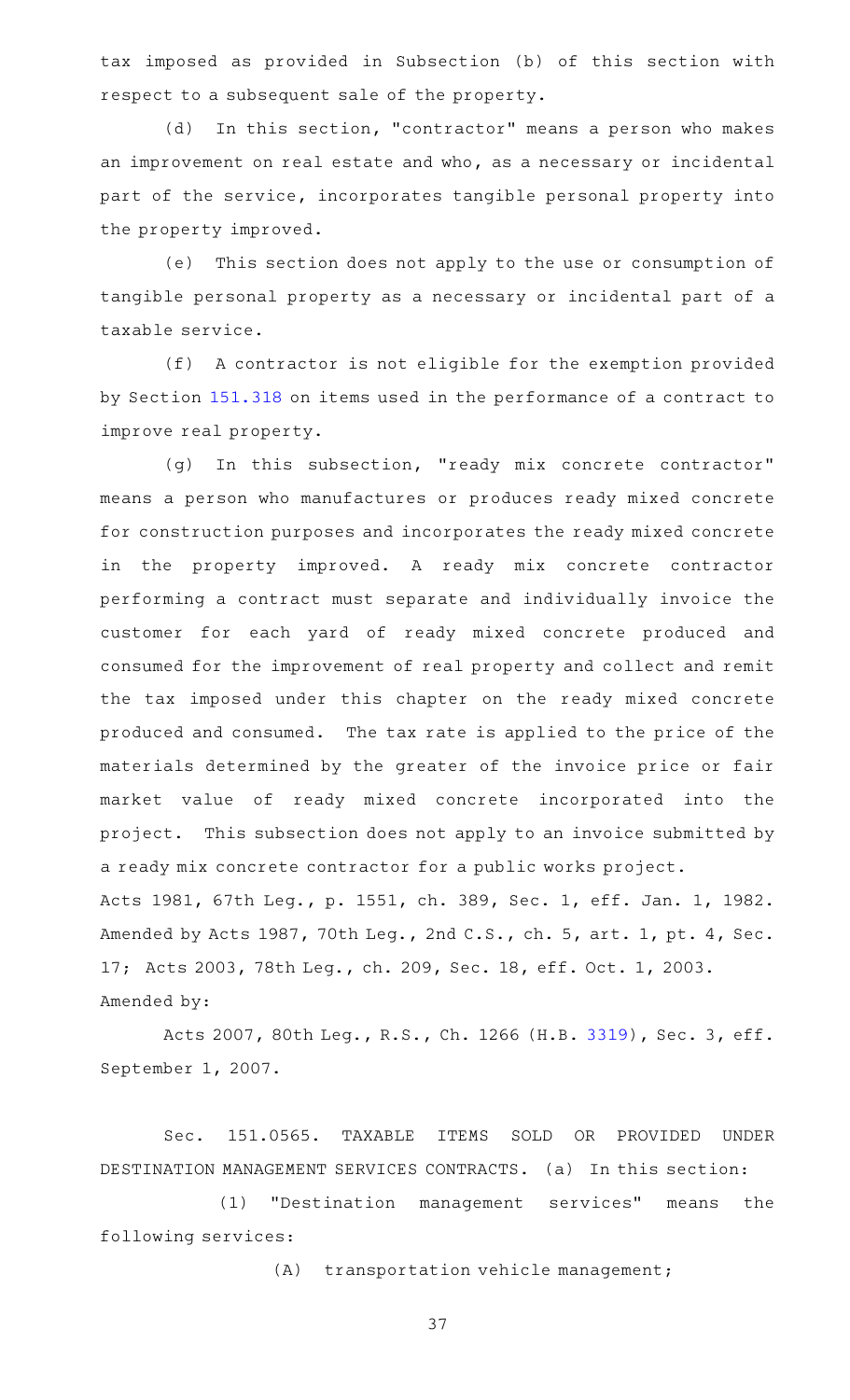- $(B)$  booking and managing entertainers;
- (C) coordination of tours or recreational

activities;

(D) meeting, conference, or event registration;

(E) meeting, conference, transportation, or event staffing;

 $(F)$  event management;

(G) meal coordination;

(H) shuttle system services, including vehicle staging, radio communications, signage, and routing services; and

(I) airport meet-and-greet services, including the provision of airport permits, manifest management services, porterage, and passenger greeting services.

(2) "Qualified destination management company" means a business entity that:

(A) is incorporated or is a limited liability company;

(B) receives at least 80 percent of the entity's annual total revenue from providing or arranging for the provision of a combination of at least six destination management services;

(C) maintains a permanent nonresidential office from which the destination management services are provided or arranged;

(D) has at least three full-time employees;

(E) maintains a general liability insurance policy with a limit of at least \$1 million;

 $(F)$  during the preceding tax year, had at least 80 percent of the entity's client contracts for:

(i) clients from outside this state who were determined by a contracting entity outside this state; or

(ii) clients from outside this state who were program attendees staying in a hotel in this state;

(G) other than office equipment used in the conduct of the entity 's business, does not own equipment used to directly provide destination management services, including motor coaches, limousines, sedans, dance floors, decorative props, lighting, podiums, sound or video equipment, or equipment for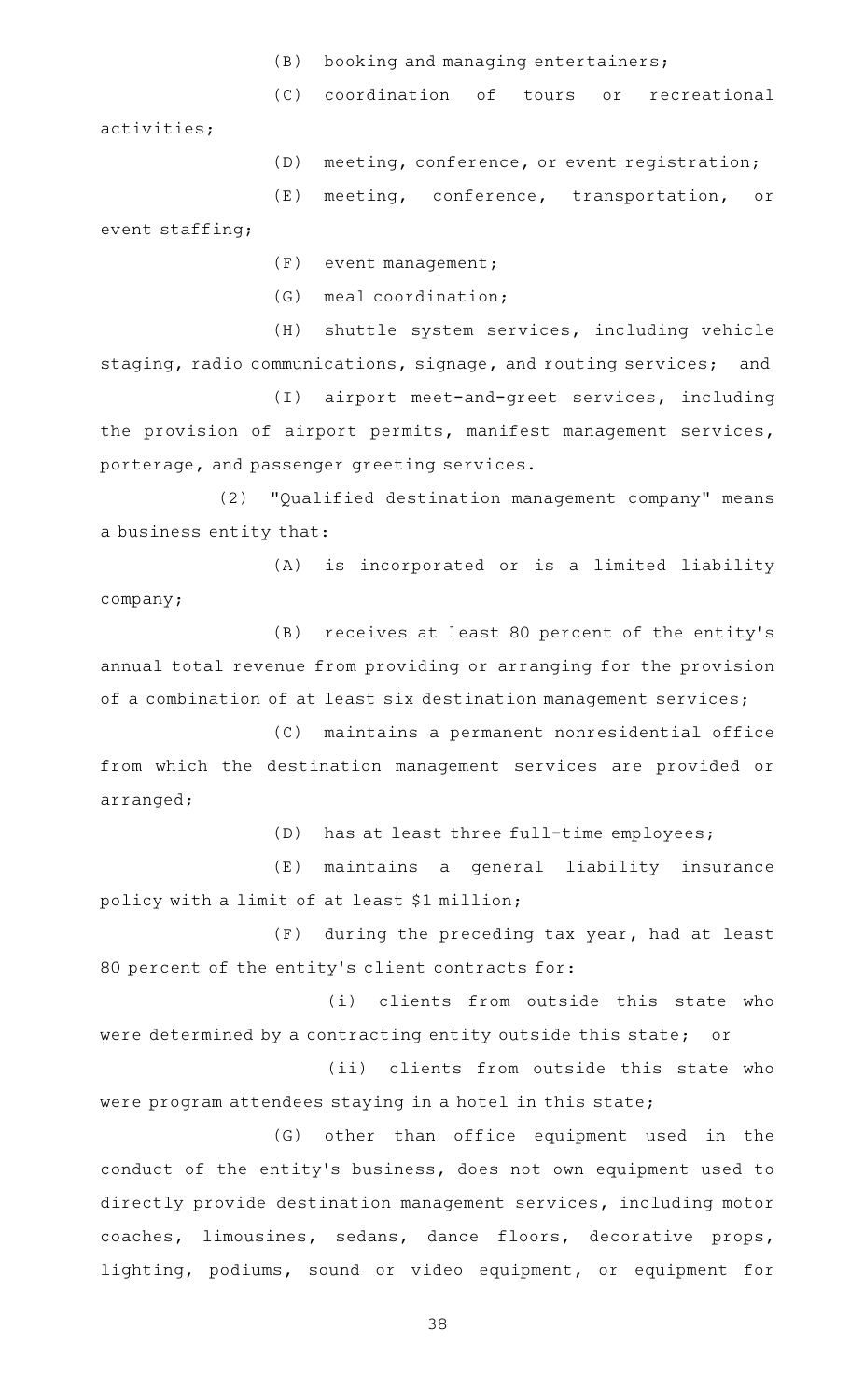catered meals;

(H) does not prepare or serve beverages, meals, or other food products, but may procure catering services on behalf of the entity's clients;

(I) does not provide services for weddings;

(J) does not own or operate a venue at which events or activities for which destination management services are provided occur; and

 $(K)$  is not a member of an affiliated group, as that term is defined by Section [171.0001,](https://statutes.capitol.texas.gov/GetStatute.aspx?Code=TX&Value=171.0001) another member of which:

(i) prepares or serves beverages, meals, or other food products; or

(ii) owns or operates a venue described by Paragraph (J).

(3) "Qualified destination management services contract" means a contract under which at least three of the destination management services listed in Subdivision (1) are provided:

 $(A)$  in this state to a client that is not an individual and that:

(i) is a corporation, partnership, limited liability company, trade association, or other business entity, other than a social club or fraternal organization;

(ii) has its principal place of business outside the county where the destination management services are to be provided; and

(iii) agrees to pay the qualified destination management company for all destination management services provided to the client under the terms of the contract; and

(B) by a qualified destination management company that pays or accrues liability for the payment of taxes imposed by this chapter on purchases of taxable items that will be consumed or used by the company in performing the contract.

(b) A qualified destination management company is the consumer of taxable items sold or otherwise provided under a qualified destination management services contract, and the destination management services provided under the contract are not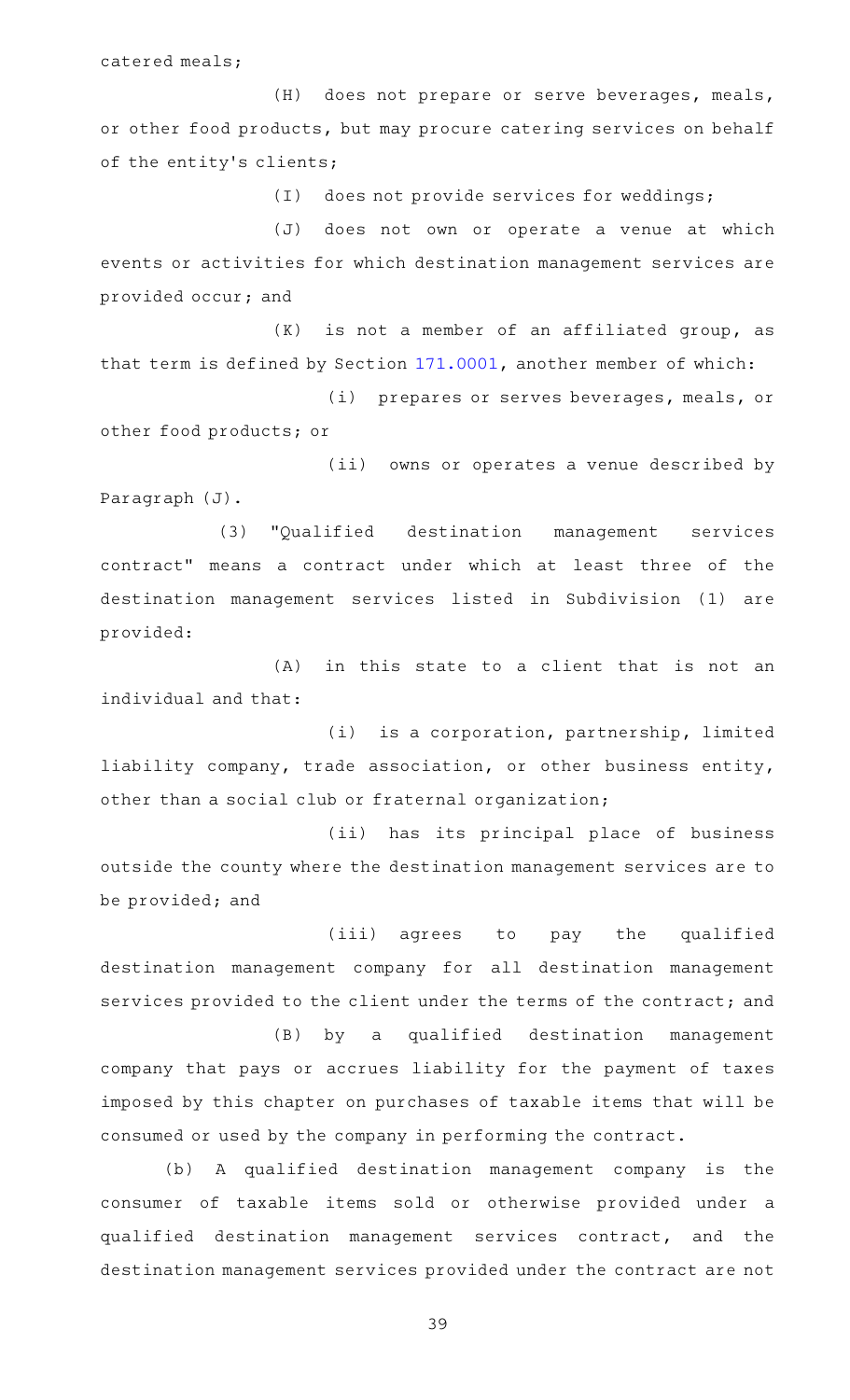considered taxable services, as that term is defined by Section [151.0101](https://statutes.capitol.texas.gov/GetStatute.aspx?Code=TX&Value=151.0101).

Added by Acts 2009, 81st Leg., R.S., Ch. 1360 (S.B. [636](http://www.legis.state.tx.us/tlodocs/81R/billtext/html/SB00636F.HTM)), Sec. 2, eff. September 1, 2009.

Amended by:

Acts 2013, 83rd Leg., R.S., Ch. 1061 (H.B. [3169](http://www.legis.state.tx.us/tlodocs/83R/billtext/html/HB03169F.HTM)), Sec. 1, eff. September 1, 2013.

Sec. 151.058. PROPERTY USED TO PROVIDE TAXABLE SERVICES AND SALE PRICE OF TAXABLE SERVICES. (a) A person performing services taxable under this chapter is the consumer of machinery and equipment used in performing the services.

(b) The total amount charged for a service taxable under this chapter is subject to tax, including charges for labor, materials, overhead, and profit, regardless of whether such charges are separately identified to the purchaser of the service. Added by Acts 1987, 70th Leg., 2nd C.S., ch. 5, art. 1, pt. 4, Sec. 18. Amended by Acts 1993, 73rd Leg., ch. 1031, Sec. 20, eff. Sept. 1, 1993.

Sec. 151.0595. SINGLE LOCAL TAX RATE FOR REMOTE SELLERS. (a) In this section, "remote seller" means a seller whose only activities in this state are described by Section [151.107](https://statutes.capitol.texas.gov/GetStatute.aspx?Code=TX&Value=151.107)(a)(4) or (5).

(b) A remote seller required to collect and remit one or more local use taxes in connection with a sale of a taxable item made by the remote seller shall compute the amount to collect and remit using:

 $(1)$  the combined rate of all applicable local use taxes authorized or governed by Title 3; or

 $(2)$  at the remote seller's election, the single local use tax rate published in the Texas Register as required by Subsection (d).

(c)AAA remote seller who elects under Subsection (b)(2) to use the single local use tax rate shall notify the comptroller of the election before using that rate. The election applies to all sales of taxable items made by the remote seller unless the remote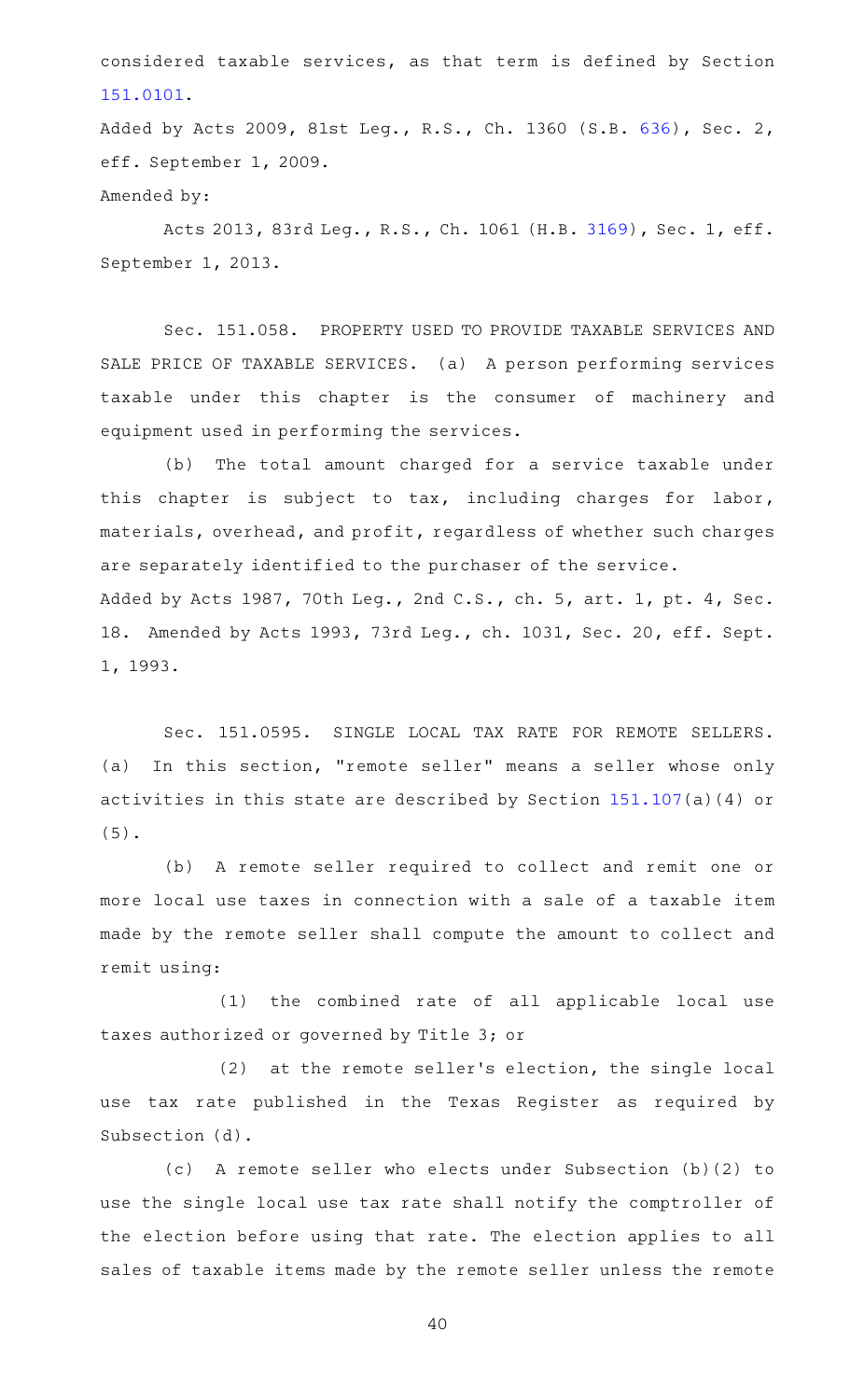seller revokes the election by notifying the comptroller. Notice to the comptroller under this subsection must be in the form and manner provided by the comptroller.

(d) The single local use tax rate effective in a calendar year is equal to the estimated average rate of local sales and use taxes imposed in this state during the preceding state fiscal year, as determined under Subsection (e). Before the beginning of a calendar year, the comptroller shall publish in the Texas Register notice of the single local use tax rate that will be in effect for that calendar year.

(e) As soon as practicable after the end of a state fiscal year, the comptroller shall determine the estimated average rate of local sales and use taxes imposed in this state during the preceding state fiscal year by:

(1) dividing the total amount of net local sales and use taxes remitted to the comptroller under this section and Title 3 during that state fiscal year by the total amount of net state sales and use taxes remitted to the comptroller under this chapter during that state fiscal year;

(2) multiplying the amount computed under Subdivision (1) by the rate provided by Section [151.051;](https://statutes.capitol.texas.gov/GetStatute.aspx?Code=TX&Value=151.051) and

(3) rounding the amount computed under Subdivision (2) to the nearest .0025.

(f) Notwithstanding Section  $111.104(b)$  $111.104(b)$ , a purchaser may annually apply for a refund of any amount by which the amount of use tax computed using the rate described by Subsection (b)(2) and paid by the purchaser exceeds the amount the purchaser would have paid if that tax had been computed using the rate described by Subsection  $(b)(1)$ . The comptroller may adopt rules regarding the procedure and proof required for the refund.

(g) A person storing, using, or consuming in this state a taxable item purchased from a remote seller is not liable for any additional amount of local use tax authorized or governed by Title 3 if the remote seller elects under Subsection (b)(2) to use the single local use tax rate and the person pays to the remote seller the amount of local use tax computed on the purchase using the single local use tax rate.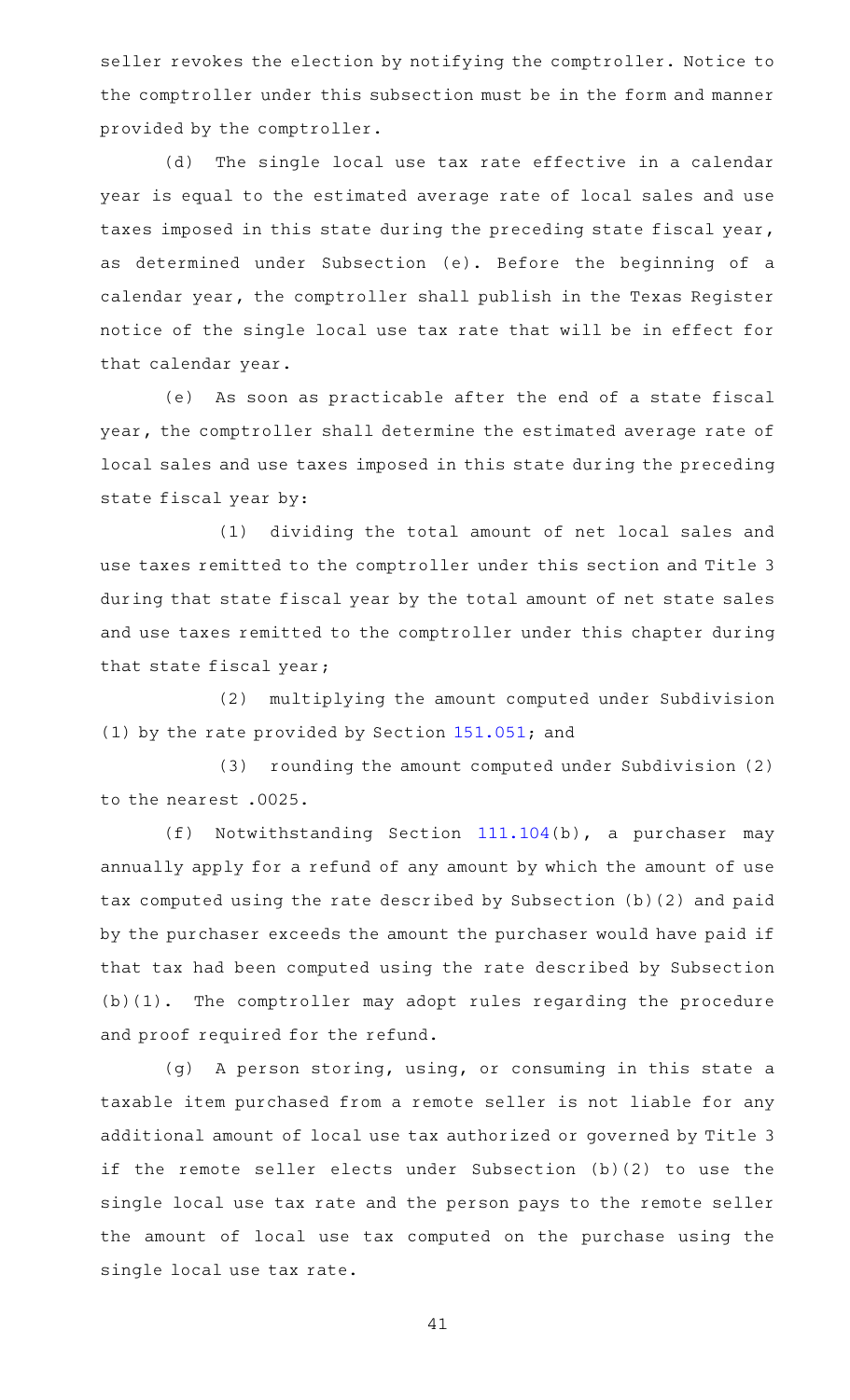(h) The comptroller shall administer, collect, and enforce local use taxes computed using the single local use tax rate.

(i) The comptroller shall apportion and distribute revenue from local use taxes computed using the single local use tax rate as provided by Section [403.107](https://statutes.capitol.texas.gov/GetStatute.aspx?Code=GV&Value=403.107), Government Code.

(j) The comptroller may adopt rules to administer this section.

Added by Acts 2019, 86th Leg., R.S., Ch. 51 (H.B. [2153](http://www.legis.state.tx.us/tlodocs/86R/billtext/html/HB02153F.HTM)), Sec. 2, eff. October 1, 2019.

Sec. 151.060. PROPERTY CONSUMED IN REPAIR OF MOTOR VEHICLE. (a) Except as provided by Subsection (b), a person who repairs a motor vehicle is the seller of all tangible personal property consumed in providing that service except electricity and gas, and shall collect the tax due under this chapter from the customer.

(b) A person who repairs a motor vehicle is the consumer of all tangible personal property consumed in providing that service if the contract between the person and the customer contains a lump-sum price covering both the performance of the service and the furnishing of the consumed tangible personal property.

(c) In this section, tangible personal property is considered consumed if it can no longer be used for its intended purposes in the normal course of business or is not retained or reusable by the person providing the repair service.

Added by Acts 1991, 72nd Leg., ch. 378, Sec. 1, eff. Oct. 1, 1991.

Sec. 151.061. SOURCING OF CHARGES FOR MOBILE TELECOMMUNICATIONS SERVICES. (a) In this section:

(1) "Home service provider" means the facilities-based carrier or reseller with which the customer contracts for the provision of mobile telecommunications services.

(2) "Place of primary use" means the street address that is representative of where the customer 's use of the mobile telecommunications service primarily occurs. That location must be the residential street address or the primary business street address of the customer that is within the licensed service area of the home service provider.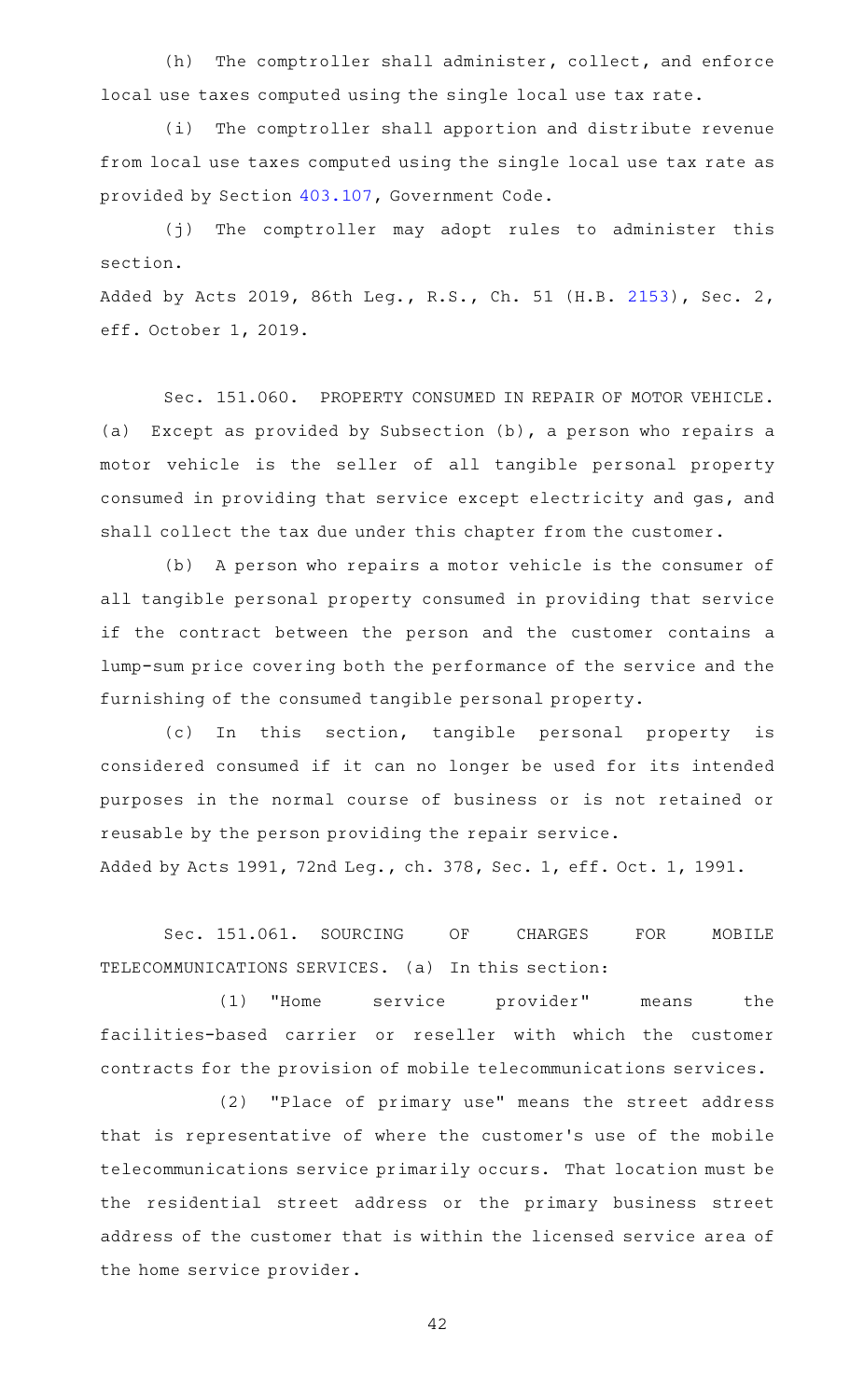(3) "Electronic database" means a database provided by the state or by a designated database provider to home service providers. Such electronic database shall, allowing for de minimis deviations, designate for each street address in the state, including, to the extent practical, any multiple postal street addresses applicable to one street location, the appropriate taxing jurisdictions, and the appropriate code for each taxing jurisdiction, for each level of taxing jurisdiction, identified by one nationwide numeric code. The nationwide standard numeric codes shall contain the same number of numeric digits, with each digit or combination of digits referring to the same level of taxing jurisdiction throughout the United States using a format similar to FIPS 55-3 or other appropriate standard approved by the Federation of Tax Administrators and the Multistate Tax Commission or their successors. Each address shall be provided in standard postal format. Such electronic database shall also provide the appropriate code for each street address with respect to political subdivisions which are not taxing jurisdictions when reasonably needed to determine the proper taxing jurisdictions.

(b) This section applies to state and local sales and use taxes administered and computed under this title or Title 3 and to which this title or Title 3 applies, including this chapter.

(c) The federal Mobile Telecommunications Sourcing Act (4 U.S.C. Sections 116-126) governs the sourcing of charges for mobile telecommunications services. In accordance with that Act:

(1) mobile telecommunications services provided in a taxing jurisdiction to a customer, the charges for which are billed by or for the customer 's home service provider, shall be deemed to be provided by the customer 's home service provider; and

(2) all charges for mobile telecommunications services that are deemed to be provided by the customer 's home service provider in accordance with this Act are authorized to be subjected to tax, charge, or fee by the taxing jurisdictions whose territorial limits encompass the customer 's place of primary use, regardless of where the mobile telecommunications services originate, terminate, or pass through, and no other taxing jurisdiction may impose taxes, charges, or fees on charges for such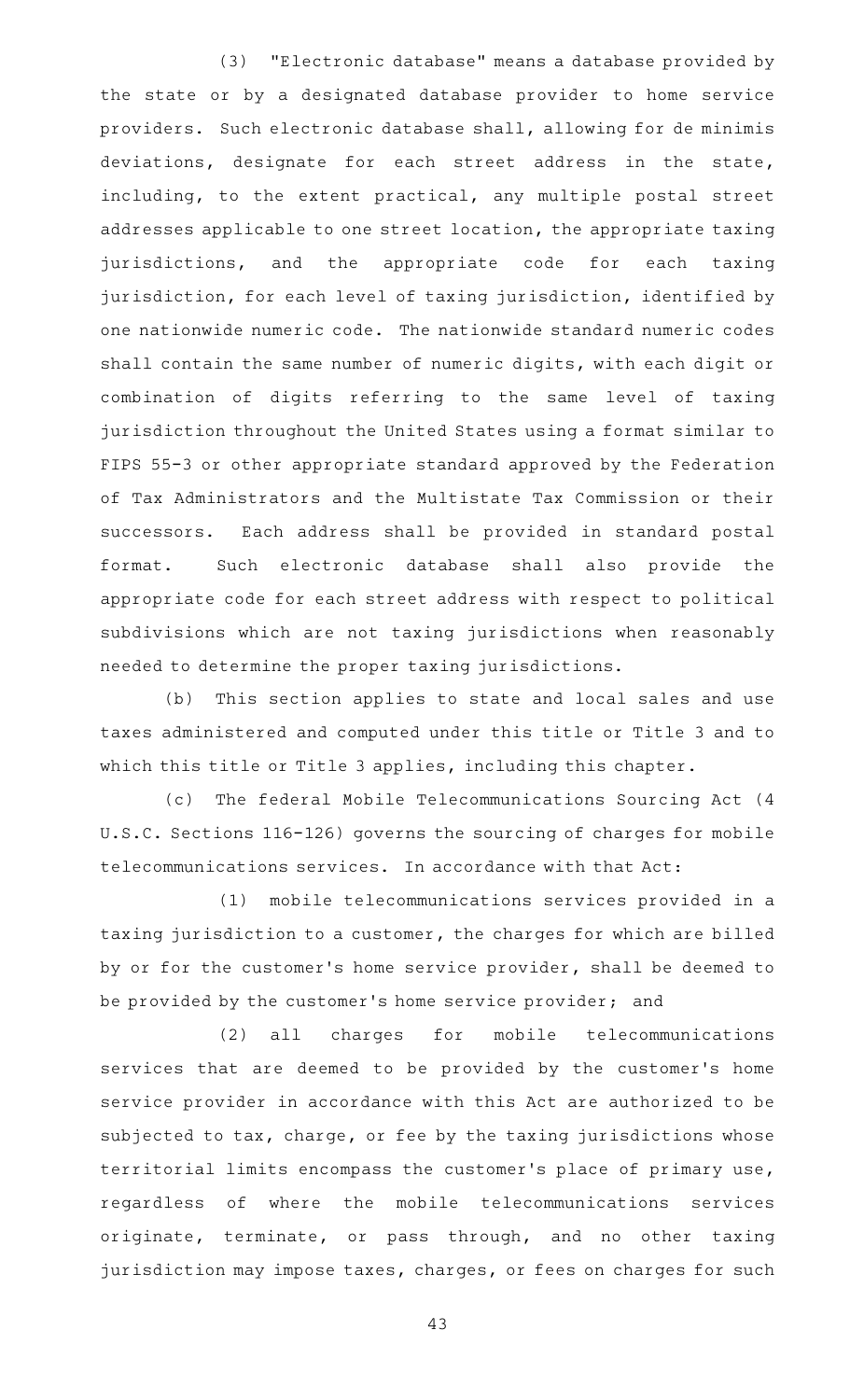mobile telecommunications services.

(d) If a customer believes that an amount of tax or an assignment of place of primary use or taxing jurisdiction included on a billing is erroneous, the customer shall notify the home service provider in writing. The customer shall include in the written notification:

(1) the customer's street address for the customer's place of primary use;

(2) the account name and number for which the customer requests the correction;

(3) a description of the error asserted by the customer; and

(4) any other information that the home service provider reasonably requires to process the request.

(e) Not later than the 60th day after the date the home service provider receives a request under Subsection (d), the home service provider shall review the provider's records and the electronic database or enhanced zip code to determine the correct amount of the tax imposed or the assignment of the customer 's place of primary use or taxing jurisdiction, as appropriate. If the home service provider determines that the amount of tax imposed or the assignment of place of primary use or taxing jurisdiction is incorrect, the home service provider shall correct the error and refund or credit any amount of tax erroneously collected from the customer. The home service provider shall correct the error and refund or credit the amount of tax erroneously collected from the customer for a period of up to four years. If the home service provider determines that the amount of tax imposed or the assignment of place of primary use or taxing jurisdiction is correct, the home service provider shall provide a written explanation to the customer.

(f) The procedures prescribed by Subsections (d) and (e) are the first course of remedy available to a customer requesting a correction of assignment of place of primary use or of taxing jurisdiction or a refund of or other compensation for taxes erroneously collected by the home service provider.

(g) The state may provide an electronic database, described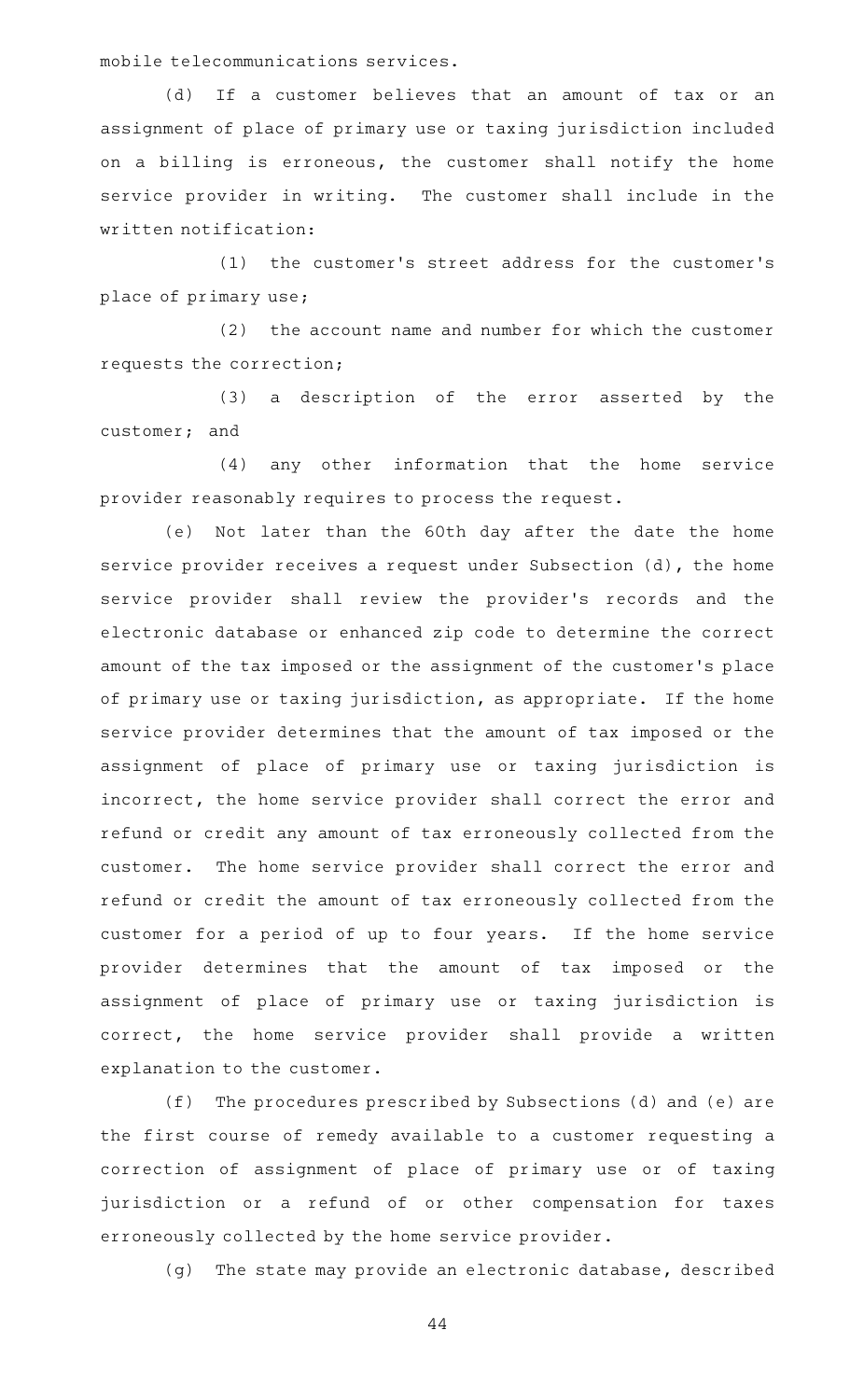in Subsection (a)(3), to a home service provider or, if the state does not provide such an electronic database to home service providers, the designated database provider may provide an electronic database to a home service provider.

(h) The state or the designated database provider that provides or maintains an electronic database described in Subsection (a)(3) shall provide notice of the availability of the then current electronic database, and any subsequent revisions thereof, by publication in the manner normally employed by the state.

(i) A home service provider using the data contained in an electronic database described in Subsection (a)(3) shall be held harmless from any tax, charge, or fee liability that otherwise would be due solely as a result of any error or omission in such database provided by the state or designated database provider. The home service provider shall reflect changes made to such database during a calendar quarter not later than 30 days after the end of such calendar quarter.

(j) If neither the state nor the designated database provider provides an electronic database as described in Subsection (a)(3), a home service provider shall be held harmless from any tax, charge, or fee liability in the state that otherwise would be due solely as a result of an assignment of a street address to an incorrect taxing jurisdiction if, subject to Subsection (n), the home service provider employs an enhanced zip code to assign each street address to a specific taxing jurisdiction for each level of taxing jurisdiction and exercises due diligence at each level of taxing jurisdiction to ensure that each such street address is assigned to the correct taxing jurisdiction. If an enhanced zip code overlaps boundaries of taxing jurisdictions of the same level, the home service provider must designate one specific jurisdiction within such enhanced zip code for use in taxing the activity for such enhanced zip code for each level of taxing jurisdiction. Any enhanced zip code assignment changed in accordance with Subsection (n) is deemed to be in compliance with this section. For purposes of this section, there is a rebuttable presumption that a home service provider has exercised due diligence if such home service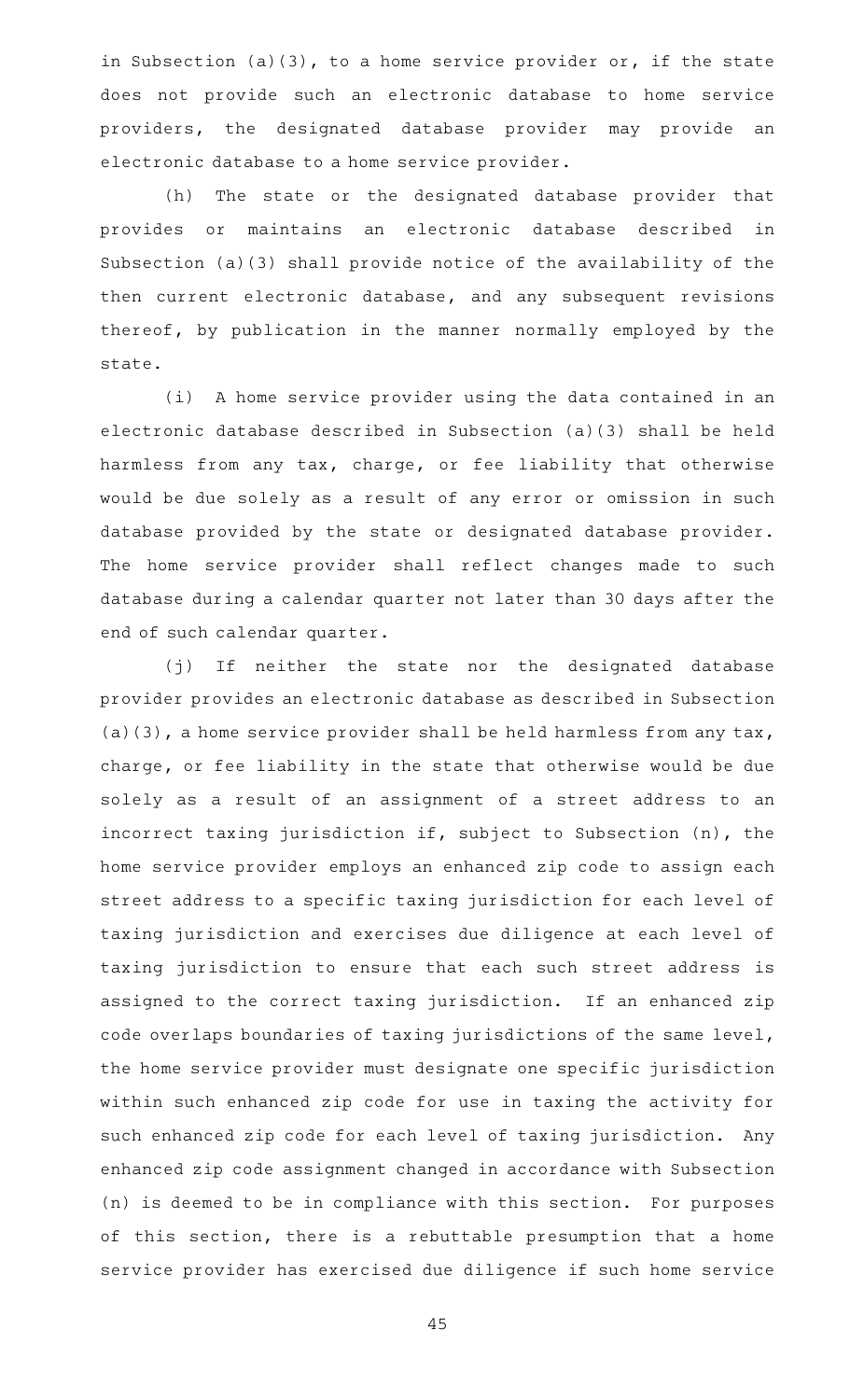provider demonstrates that it has:

(1) expended reasonable resources to implement and maintain an appropriately detailed electronic database of street address assignments to taxing jurisdictions;

(2) implemented and maintained reasonable internal controls to promptly correct misassignments of street addresses to taxing jurisdictions; and

(3) used all reasonably obtainable and usable data pertaining to municipal annexations, incorporations, reorganizations, and any other changes in jurisdictional boundaries that materially affect the accuracy of such database.

 $(k)$  Subsection (j) applies to a home service provider that is in compliance with the requirements of Subsection (j), if an electronic database as defined in Subsection (a)(3) is not provided until the later of:

 $(1)$  18 months after the nationwide standard numeric code described in Subsection (a)(3) has been approved by the Federation of Tax Administrators and the Multistate Tax Commission; or

 $(2)$  6 months after the state or a designated database provider in the state provides such database as prescribed in Subsection (a)(3).

(l)AAA home service provider shall be responsible for obtaining and maintaining the customer 's place of primary use as defined in Subsection (a)(2). Subject to Subsection (n), and if the home service provider 's reliance on information provided by its customer is in good faith, a taxing jurisdiction shall:

(1) allow a home service provider to rely on the applicable residential or business street address supplied by the home service provider 's customer; and

(2) not hold a home service provider liable for any additional taxes, charges, or fees based on a different determination of the place of primary use for taxes, charges, or fees that are customarily passed on to the customer as a separate itemized charge.

(m) Except as provided in Subsection (n), a taxing jurisdiction shall allow a home service provider to treat the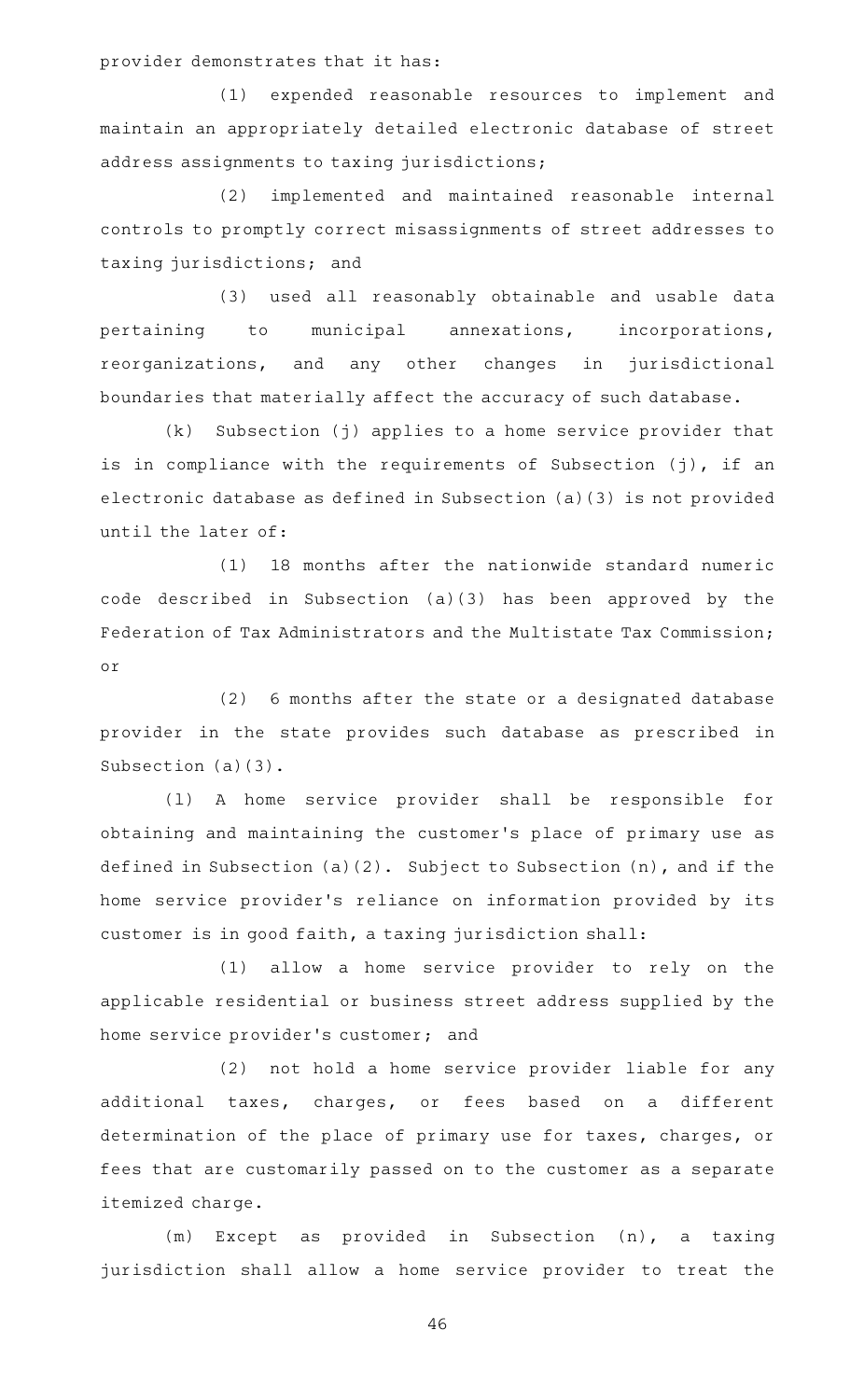address used by the home service provider for tax purposes for any customer under a service contract or agreement in effect two years after the date of the enactment of the Mobile Telecommunications Sourcing Act (4 U.S.C. Sections 116-126) as that customer 's place of primary use for the remaining term of such service contract or agreement, excluding any extension or renewal of such service contract or agreement, for purposes of determining the taxing jurisdictions to which taxes, charges, or fees on charges for mobile telecommunications services are remitted.

 $(n)$  The state may:

(1) determine that the address used for purposes of determining the taxing jurisdictions to which taxes, charges, or fees for mobile telecommunications services are remitted does not meet the definition of place of primary use under Subsection (a)(2) and give binding notice to the home service provider to change the place of primary use on a prospective basis from the date of notice of determination. Before the state gives such notice of determination, the customer shall be given an opportunity to demonstrate in accordance with applicable state administrative procedures that the address is the customer 's place of primary use; and

 $(2)$  determine that the assignment of a taxing jurisdiction by a home service provider under Subsection (j) does not reflect the correct taxing jurisdiction and give binding notice to the home service provider to change the assignment on a prospective basis from the date of notice of determination. The home service provider shall be given an opportunity to demonstrate in accordance with applicable state administrative procedures that the assignment reflects the correct taxing jurisdiction.

(o)(1) If a taxing jurisdiction does not otherwise subject charges for mobile telecommunications services to taxation and if these charges are aggregated with and not separately stated from charges that are subject to taxation, then the charges for nontaxable mobile telecommunications services may be subject to taxation unless the home service provider can reasonably identify charges not subject to such tax, charge, or fee from its books and records that are kept in the regular course of business.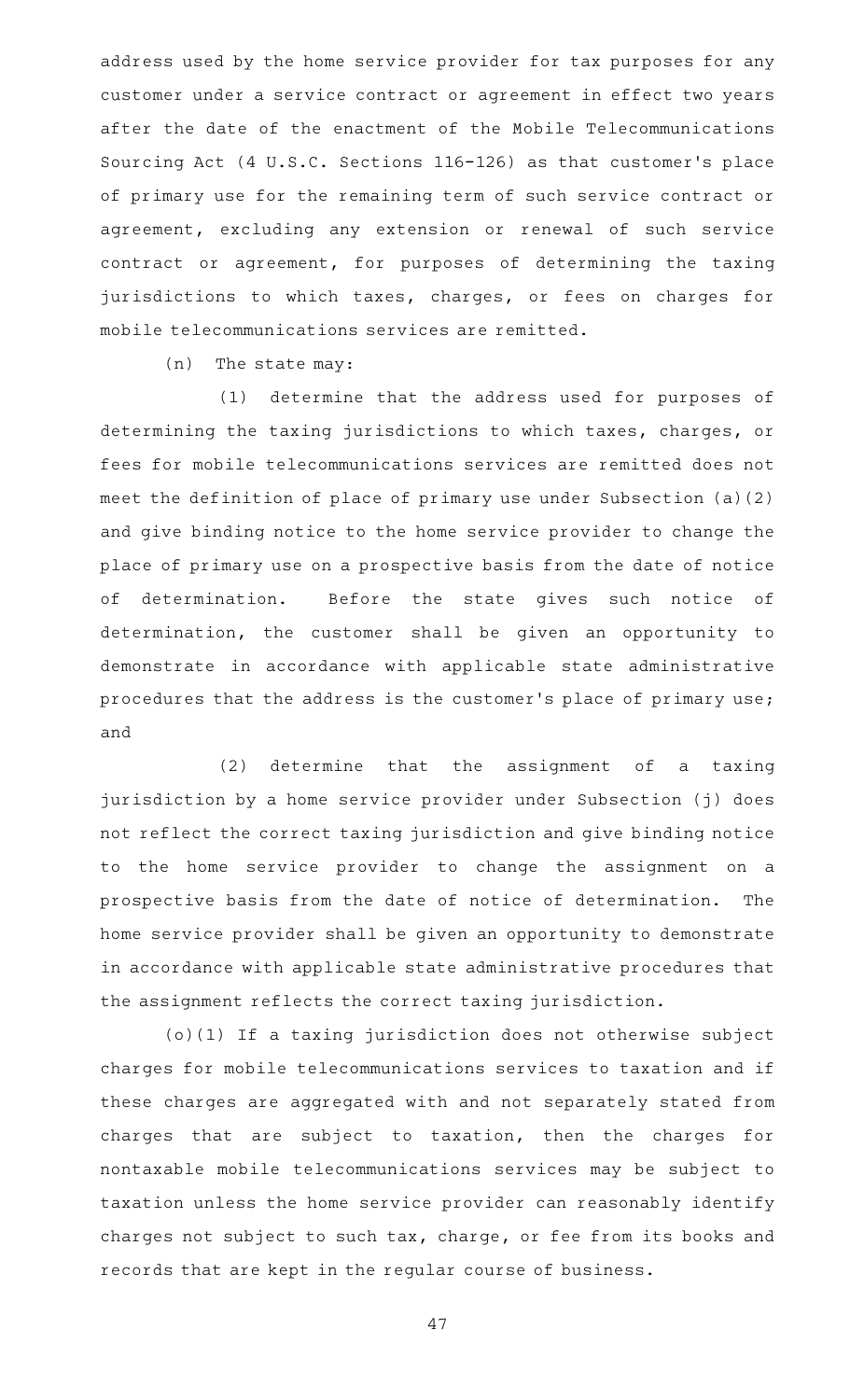(2) If a taxing jurisdiction does not subject charges for mobile telecommunications services to taxation, a customer may not rely upon the nontaxability of charges for mobile telecommunications services unless the customer 's home service provider separately states the charges for nontaxable mobile telecommunications services from taxable charges or the home service provider elects, after receiving a written request from the customer in the form required by the provider, to provide verifiable data based upon the home service provider 's books and records that are kept in the regular course of business that reasonably identifies the nontaxable charges.

Added by Acts 2001, 77th Leg., ch. 370, Sec. 1, eff. Aug. 1, 2002.

## SUBCHAPTER D. IMPOSITION AND COLLECTION OF USE TAX

Sec. 151.101. USE TAX IMPOSED. (a) A tax is imposed on the storage, use, or other consumption in this state of a taxable item purchased from a retailer for storage, use, or other consumption in this state.

(b) The tax is at the same percentage rate as is provided by Section [151.051](https://statutes.capitol.texas.gov/GetStatute.aspx?Code=TX&Value=151.051) of this code on the sales price of the taxable item. Acts 1981, 67th Leg., p. 1552, ch. 389, Sec. 1, eff. Jan. 1, 1982.

Sec. 151.102. USER LIABLE FOR TAX. (a) The person storing, using, or consuming a taxable item in this state is liable for the tax imposed by Section [151.101](https://statutes.capitol.texas.gov/GetStatute.aspx?Code=TX&Value=151.101) of this code, and except as provided by Subsection (b) of this section, the liability continues until the tax is paid to the state.

(b) A person storing, using, or consuming a taxable item in this state is not further liable for the tax imposed by Section [151.101](https://statutes.capitol.texas.gov/GetStatute.aspx?Code=TX&Value=151.101) of this code if the person pays the tax to a retailer engaged in business in this state or other person authorized by the comptroller to collect the tax and receives from the retailer or other person a purchaser 's receipt given as provided in Section [151.103](https://statutes.capitol.texas.gov/GetStatute.aspx?Code=TX&Value=151.103) of this code.

Acts 1981, 67th Leg., p. 1552, ch. 389, Sec. 1, eff. Jan. 1, 1982.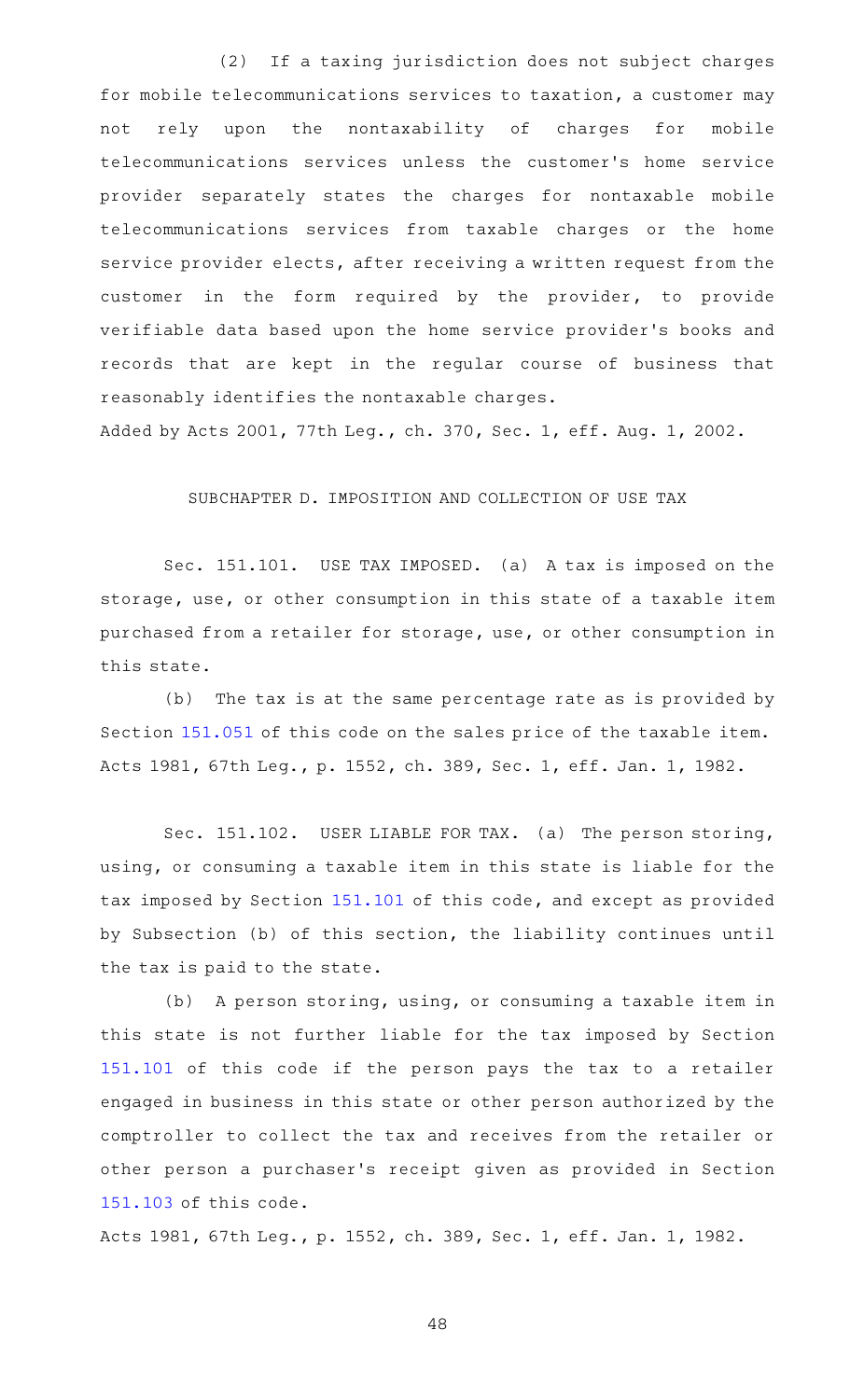Sec. 151.103. COLLECTION BY RETAILER; PURCHASER'S RECEIPT. (a) Except as provided by Section [151.052\(](https://statutes.capitol.texas.gov/GetStatute.aspx?Code=TX&Value=151.052)d), a retailer engaged in business in this state who makes a sale of a taxable item for storage, use, or consumption in this state shall collect the use tax that is due from the purchaser and give the purchaser a receipt for the tax payment. When the amount of use tax is added:

 $(1)$  it becomes a part of the sales price;

(2) it is a debt of the purchaser to the seller until paid; and

 $(3)$  if unpaid, it is recoverable at law in the same manner as the original sales price.

(b) The purchaser's receipt must be issued in the form and manner prescribed by the comptroller.

(c) When several taxable items are sold together and at the same time, the use tax is determined on the sum of the sales prices of the items sold exclusive of any item the storage, use, or other consumption of which is exempted by this chapter.

(d) Repealed by Acts 2007, 80th Leg., R.S., Ch. 1266, Sec. 15(2), eff. September 1, 2007.

Acts 1981, 67th Leg., p. 1552, ch. 389, Sec. 1, eff. Jan. 1, 1982. Amended by Acts 1993, 73rd Leg., ch. 587, Sec. 12, eff. Oct. 1, 1993; Acts 2001, 77th Leg., ch. 397, Sec. 2, eff. Sept. 1, 2001; Acts 2003, 78th Leg., ch. 1310, Sec. 100, eff. July 1, 2004. Amended by:

Acts 2007, 80th Leg., R.S., Ch. 1266 (H.B. [3319](http://www.legis.state.tx.us/tlodocs/80R/billtext/html/HB03319F.HTM)), Sec. 15(2), eff. September 1, 2007.

Sec. 151.104. SALE FOR STORAGE, USE, OR CONSUMPTION PRESUMED. (a) A sale of a taxable item by a person for delivery in this state is presumed to be a sale for storage, use, or consumption in this state unless a resale or exemption certificate is accepted by the seller.

(b) A sale is exempt if the seller receives in good faith from a purchaser, who is in the business of selling, leasing, or renting taxable items, a resale certificate stating that the property is acquired for the purpose of selling, leasing, or renting it in the regular course of business or for the purpose of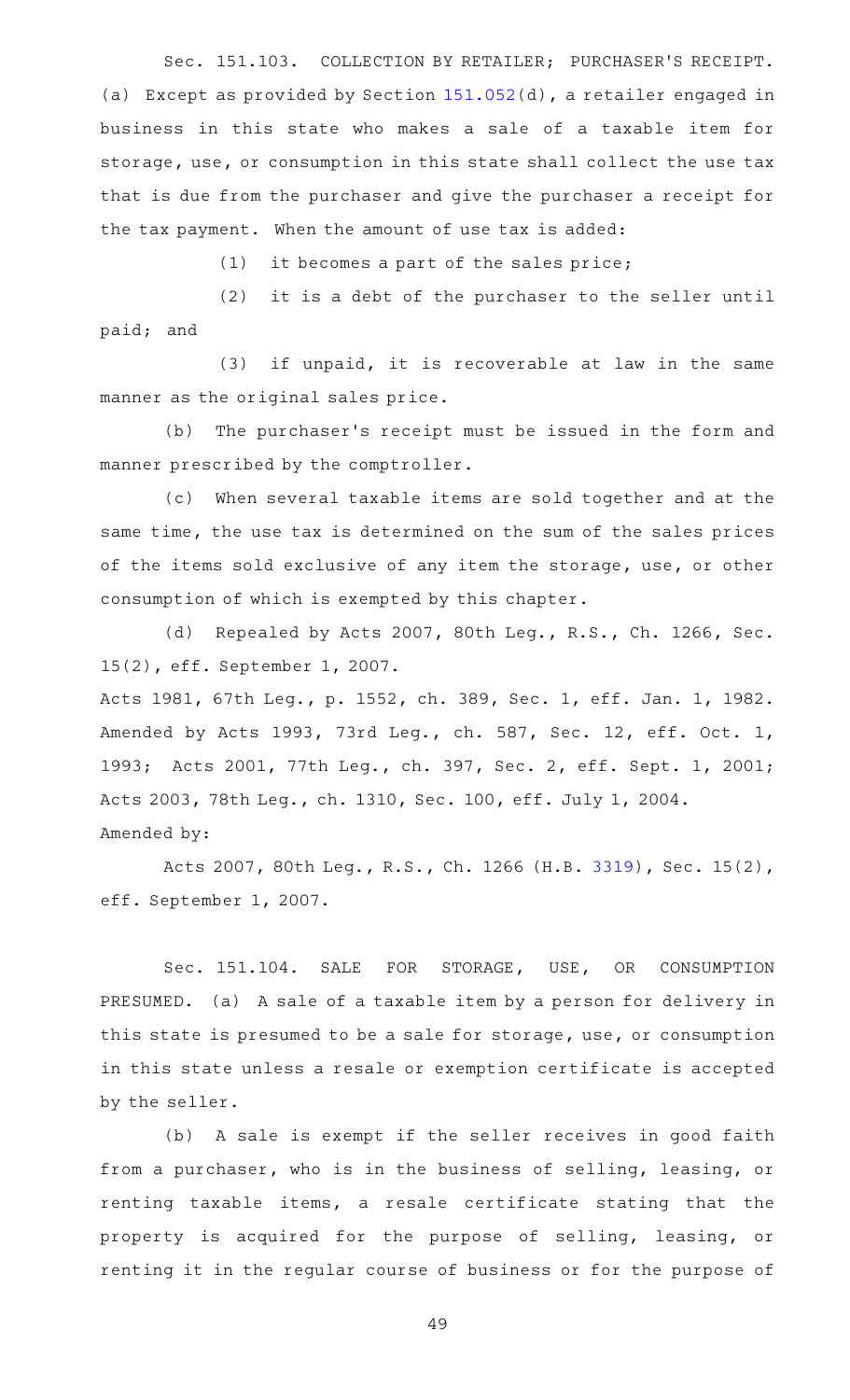transferring it as an integral part of a taxable service performed in the regular course of business.

(c)AAA sale is exempt if the seller receives in good faith from a purchaser an exemption certificate stating qualifications for an exemption provided in Subchapter H of this chapter.

(d) Properly executed resale or exemption certificates should be in possession of the seller at the time the nontaxable transaction occurs. If the seller is not in possession of these certificates within 90 days from the date written notice requiring possession of them is given to the seller by the comptroller or a later date agreed to by the comptroller and the seller, deductions claimed by the seller that require delivery of the certificates shall be disallowed. A deduction may not be granted on the basis of certificates obtained after the 90-day period or, if applicable, the date agreed to by the comptroller and the seller.

(e) Before allowing a deduction, the comptroller may verify the reason or basis for exemption claimed in a resale or exemption certificate acquired by the seller during the period provided by Subsection (d).

Acts 1981, 67th Leg., p. 1552, ch. 389, Sec. 1, eff. Jan. 1, 1982. Amended by Acts 1984, 68th Leg., 2nd C.S., ch. 31, art. 15, Sec. 3, eff. Oct. 2, 1984; Acts 1993, 73rd Leg., ch. 1031, Sec. 21, eff. Sept. 1, 1993.

Amended by:

Acts 2021, 87th Leg., R.S., Ch. 364 (S.B. [296](http://www.legis.state.tx.us/tlodocs/87R/billtext/html/SB00296F.HTM)), Sec. 2, eff. June 7, 2021.

Sec. 151.105. IMPORTATION FOR STORAGE, USE, OR CONSUMPTION PRESUMED. (a) Tangible personal property that is shipped or brought into this state by a purchaser is presumed, in the absence of evidence to the contrary, to have been purchased from a retailer for storage, use, or consumption in this state.

(b) A taxable service used in this state is presumed, in the absence of evidence to the contrary, to have been purchased from a retailer for use in this state.

Acts 1981, 67th Leg., p. 1552, ch. 389, Sec. 1, eff. Jan. 1, 1982.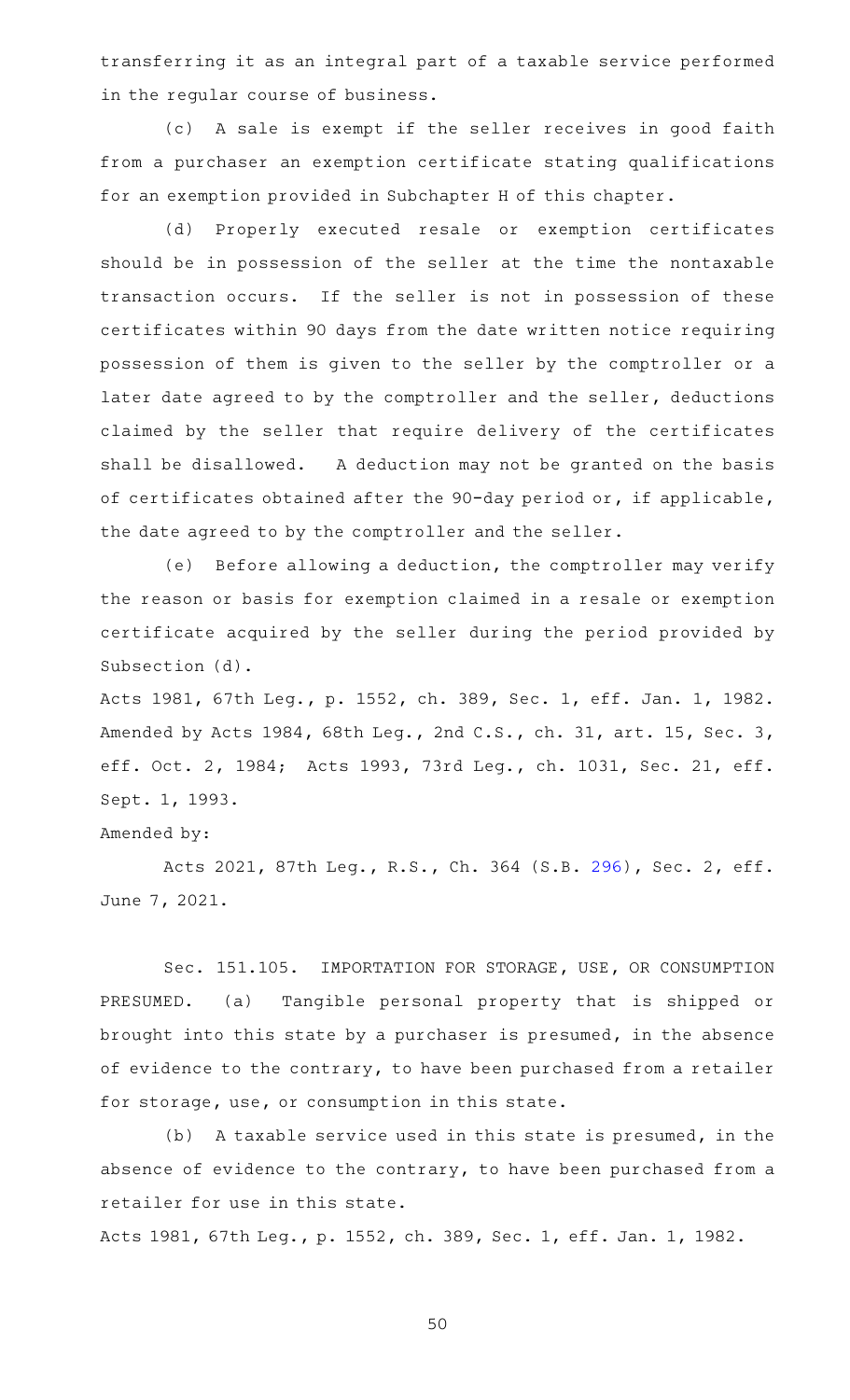Sec. 151.106. REGISTRATION OF RETAILERS. (a) A retailer who sells a taxable item for storage, use, or consumption in this state shall register with the comptroller.

(b) The registration must include:

(1) the name and address of each agent of the retailer operating in the state;

(2) the location of all distribution or sales houses or offices or other places of business in the state; and

(3) other information that the comptroller requires.

(c) A retailer required to register under this section must comply with Subchapter G of this chapter.

Acts 1981, 67th Leg., p. 1553, ch. 389, Sec. 1, eff. Jan. 1, 1982.

Sec. 151.107. RETAILER ENGAGED IN BUSINESS IN THIS STATE. (a) For the purpose of this subchapter and in relation to the use tax, a retailer is engaged in business in this state if the retailer:

(1) maintains, occupies, or uses in this state permanently, temporarily, directly, or indirectly or through a subsidiary or agent by whatever name, an office, distribution center, sales or sample room or place, warehouse, storage place, or any other physical location where business is conducted;

(2) has a representative, agent, salesman, canvasser, or solicitor operating in this state under the authority of the retailer or its subsidiary for the purpose of selling or delivering or the taking of orders for a taxable item;

(3) derives receipts from the sale, lease, or rental of tangible personal property situated in this state;

(4) engages in regular or systematic solicitation of sales of taxable items in this state by the distribution of catalogs, periodicals, advertising flyers, or other advertising, by means of print, radio, or television media, or by mail, telegraphy, telephone, computer data base, cable, optic, microwave, or other communication system for the purpose of effecting sales of taxable items;

(5) solicits orders for taxable items by mail or through other media and under federal law is subject to or permitted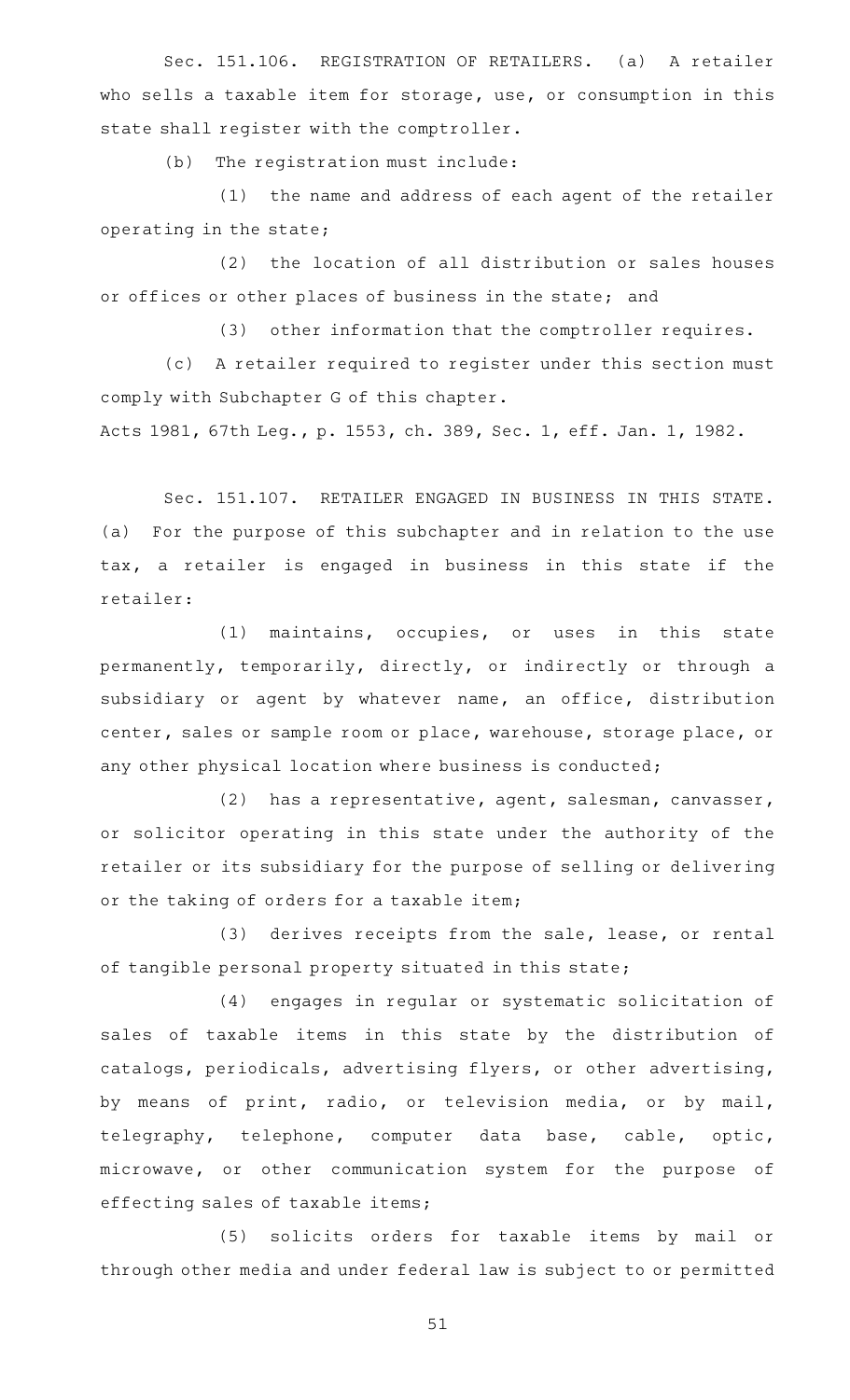to be made subject to the jurisdiction of this state for purposes of collecting the taxes imposed by this chapter;

(6) has a franchisee or licensee operating under its trade name if the franchisee or licensee is required to collect the tax under this section;

(7) holds a substantial ownership interest in, or is owned in whole or substantial part by, a person who maintains a location in this state from which business is conducted and if:

(A) the retailer sells the same or a substantially similar line of products as the person with the location in this state and sells those products under a business name that is the same as or substantially similar to the business name of the person with the location in this state; or

(B) the facilities or employees of the person with the location in this state are used to:

(i) advertise, promote, or facilitate sales by the retailer to consumers; or

(ii) perform any other activity on behalf of the retailer that is intended to establish or maintain a marketplace for the retailer in this state, including receiving or exchanging returned merchandise;

(8) holds a substantial ownership interest in, or is owned in whole or substantial part by, a person that:

(A) maintains a distribution center, warehouse, or similar location in this state; and

(B) delivers property sold by the retailer to consumers; or

(9) otherwise does business in this state.

(b) Notwithstanding any other provision of law, a broadcaster, printer, outdoor advertising firm, advertising distributor, or publisher that broadcasts, publishes, displays, or distributes paid commercial advertising in this state that is intended to be disseminated primarily to consumers located in this state and is only secondarily disseminated to bordering jurisdictions, including advertising appearing exclusively in a Texas edition or section of a national publication, is considered for purposes of this section to be the agent of the person placing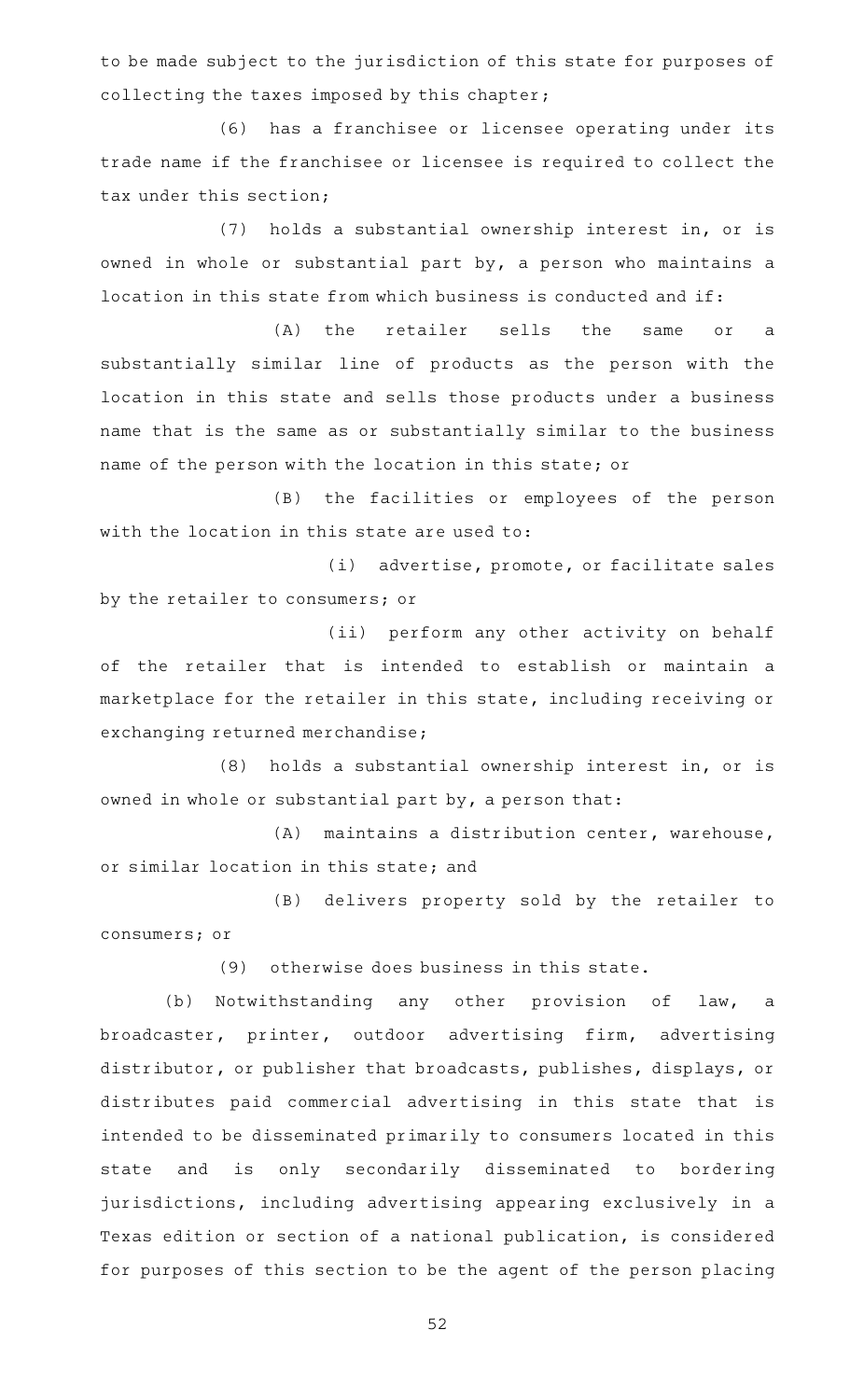the advertisement and that person placing the advertisement is considered a retailer engaged in business in this state. The agency relationship recognized by this subsection is for the sole purpose of providing a presence in this state for the imposition of a tax on out-of-state advertisers or sellers. The agent has no responsibility to report, or liability to pay, a tax for the out-of-state advertiser or seller and is not restricted by this subchapter from accepting ads from out-of-state advertisers or sellers.

(c) Repealed by Acts 2019, 86th Leg., R.S., Ch. 51 (H.B. [2153](http://www.legis.state.tx.us/tlodocs/86R/billtext/html/HB02153F.HTM)), Sec. 4, eff. October 1, 2019.

(d) In this section:

(1) "Ownership" includes:

(A) direct ownership;

 $(B)$  common ownership; and

(C) indirect ownership through a parent entity, subsidiary, or affiliate.

(2) "Substantial" means, with respect to an ownership interest, an interest in an entity that is:

 $(A)$  if the entity is a corporation, at least 50 percent, directly or indirectly, of:

(i) the total combined voting power of all classes of stock of the corporation; or

(ii) the beneficial ownership interest in the voting stock of the corporation;

 $(B)$  if the entity is a trust, at least 50 percent, directly or indirectly, of the current beneficial interest in the trust corpus or income;

 $(C)$  if the entity is a limited liability company, at least 50 percent, directly or indirectly, of:

(i) the total membership interest of the limited liability company; or

(ii) the beneficial ownership interest in the membership interest of the limited liability company; or

(D) for any entity, including a partnership or association, at least 50 percent, directly or indirectly, of the capital or profits interest in the entity.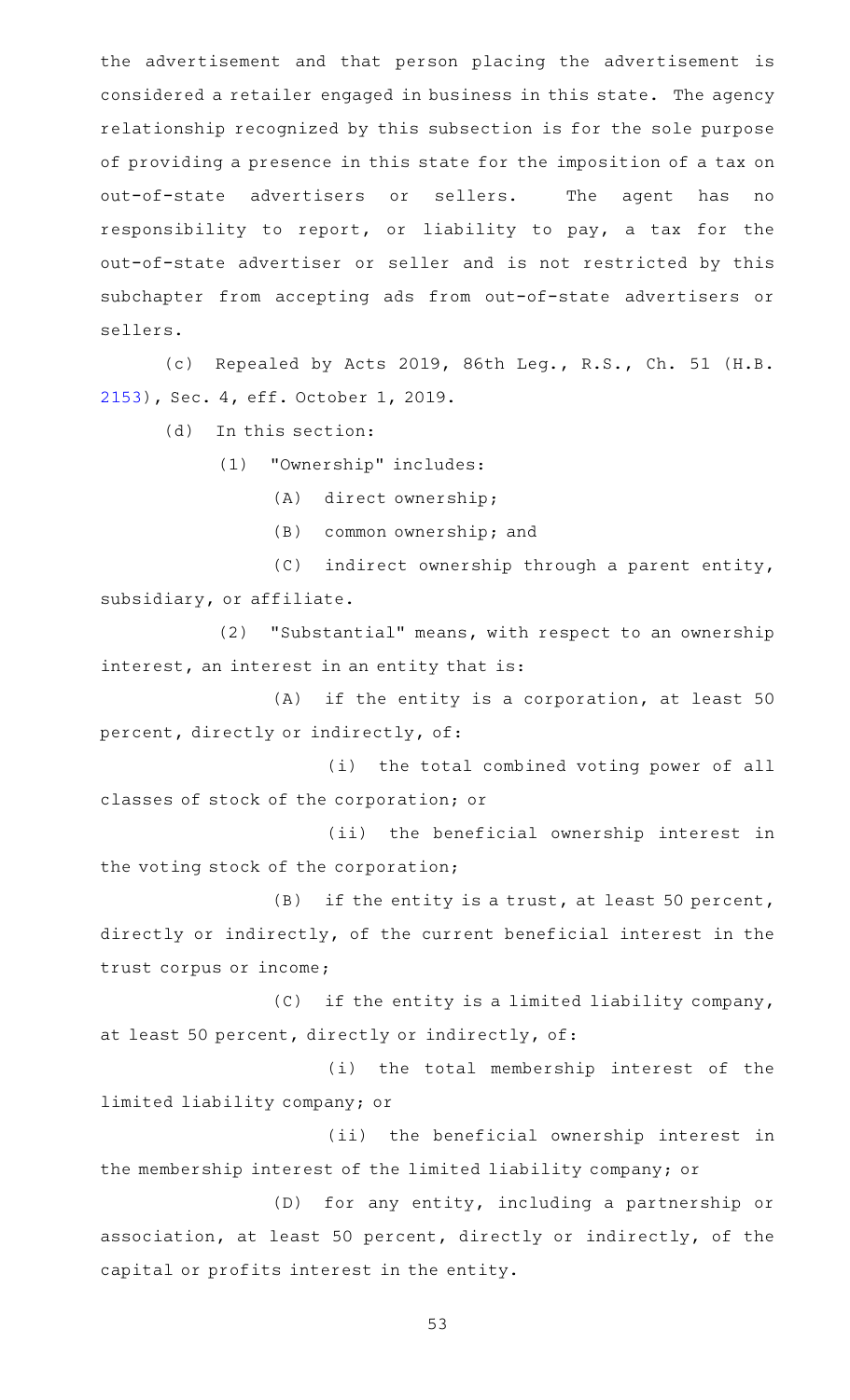Acts 1981, 67th Leg., p. 1553, ch. 389, Sec. 1, eff. Jan. 1, 1982. Amended by Acts 1987, 70th Leg., 2nd C.S., ch. 5, art. 1, pt. 4, Sec. 19; Acts 1989, 71st Leg., ch. 291, Sec. 2; Acts 1991, 72nd Leg., 1st C.S., ch. 5, Sec. 14.14. Amended by:

Acts 2011, 82nd Leg., 1st C.S., Ch. 4 (S.B. [1](http://www.legis.state.tx.us/tlodocs/821/billtext/html/SB00001F.HTM)), Sec. 30.02, eff. January 1, 2012.

Acts 2019, 86th Leg., R.S., Ch. 51 (H.B. [2153](http://www.legis.state.tx.us/tlodocs/86R/billtext/html/HB02153F.HTM)), Sec. 4, eff. October 1, 2019.

Sec. 151.108. INTERNET HOSTING. (a) In this section, "Internet hosting" means providing to an unrelated user access over the Internet to computer services using property that is owned or leased and managed by the provider and on which the user may store or process the user's own data or use software that is owned, licensed, or leased by the user or provider. The term does not include telecommunications services.

(b) A person whose only activity in this state is conducted as a user of Internet hosting is not engaged in business in this state.

(c) A person providing Internet hosting is not required to:

(1) examine a user's data to determine the applicability of this chapter to a user;

(2) report to the comptroller about a user's activities; or

(3) advise a user as to the applicability of this chapter.

Added by Acts 2011, 82nd Leg., R.S., Ch. 1144 (H.B. [1841\)](http://www.legis.state.tx.us/tlodocs/82R/billtext/html/HB01841F.HTM), Sec. 1, eff. June 17, 2011.

## SUBCHAPTER E. RESALE AND EXEMPTION CERTIFICATES

Sec. 151.151. RESALE CERTIFICATE. A purchaser may give a resale certificate for the acquisition of a taxable item if the purchaser intends to sell, lease, or rent it in the regular course of business or transfer it as an integral part of a taxable service performed in the regular course of business.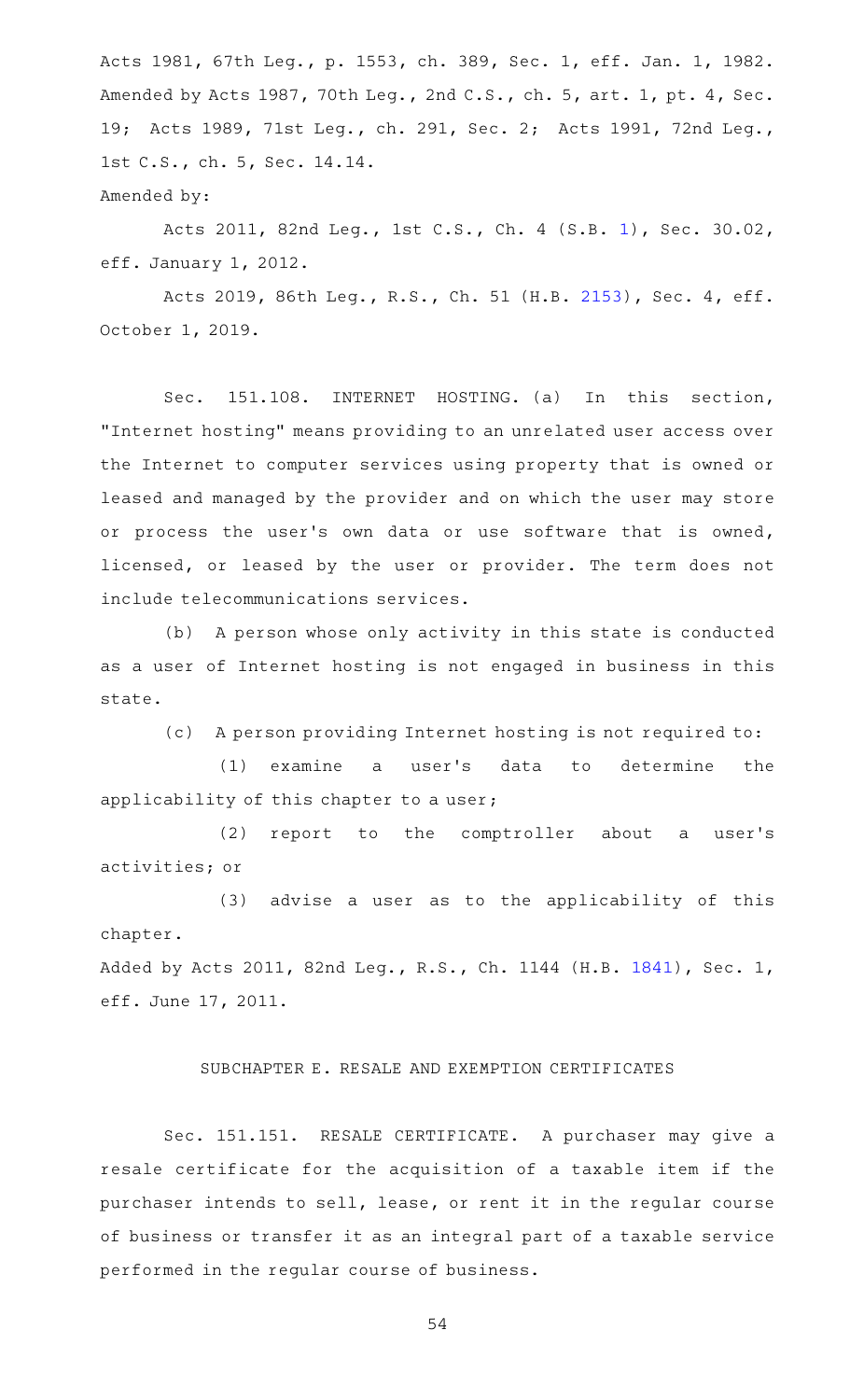Acts 1981, 67th Leg., p. 1553, ch. 389, Sec. 1, eff. Jan. 1, 1982. Amended by Acts 1987, 70th Leg., 2nd C.S., ch. 5, art. 1, pt. 4, Sec. 20.

Sec. 151.152. RESALE CERTIFICATE: FORM. (a) A resale certificate must be substantially in the form prescribed by the comptroller.

(b) A resale certificate must:

(1) be signed by the purchaser or contain an electronic form of the purchaser 's signature authorized by the comptroller and contain the purchaser 's name and address;

(2) state the purchaser's tax permit number or that the purchaser 's application for a tax permit is pending before the comptroller; and

(3) contain a description of the tangible personal property sold, leased, or rented by the purchaser in the regular course of business or transferred as an integral part of a taxable service performed in the regular course of business.

(c) A resale certificate from a person engaged in business in the United Mexican States reselling the taxable item in the United Mexican States, in addition to the information required in Subsection (b), must provide:

(1) the purchaser's United Mexican States federal identification number; and

(2) any other information required by the comptroller. Acts 1981, 67th Leg., p. 1553, ch. 389, Sec. 1, eff. Jan. 1, 1982. Amended by Acts 1995, 74th Leg., ch. 351, Sec. 2, eff. Sept. 1, 1995; Acts 2003, 78th Leg., ch. 1310, Sec. 101, eff. Oct. 1, 2003.

Sec. 151.153. RESALE CERTIFICATE: COMMINGLED FUNGIBLE GOODS. If a purchaser gives a resale certificate with respect to the purchase of fungible goods and then commingles the goods with other similar fungible goods for which a resale certificate was not given, sales from the mass of commingled fungible goods are deemed to be sales of goods covered by the resale certificate until the quantity of goods covered by the certificate equals the quantity of goods sold.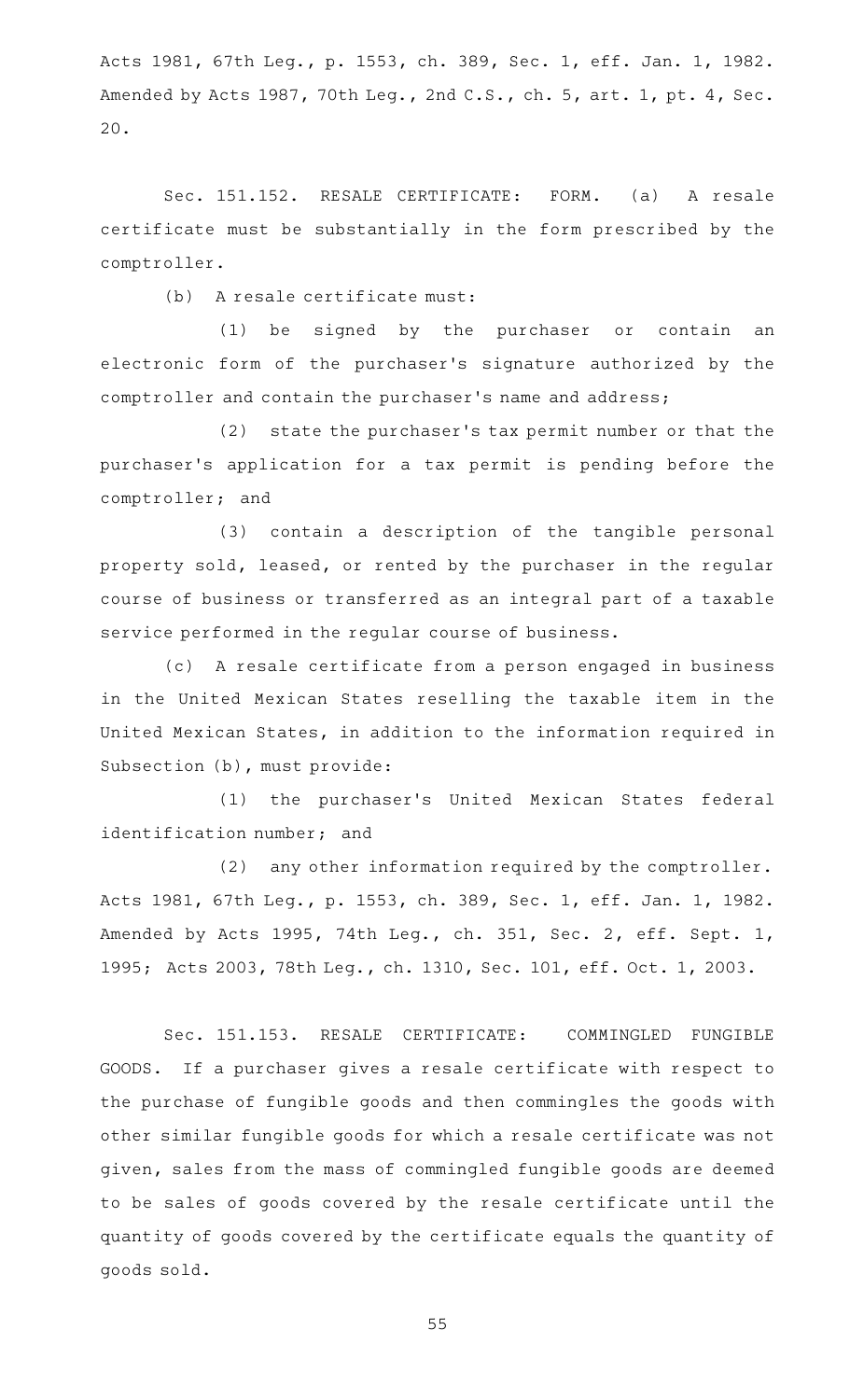Acts 1981, 67th Leg., p. 1554, ch. 389, Sec. 1, eff. Jan. 1, 1982.

Sec. 151.154. RESALE CERTIFICATE: LIABILITY OF PURCHASER. (a) If a purchaser who gives a resale certificate makes any use of the taxable item other than retention, demonstration, or display while holding it for sale, lease, or rental in the regular course of business or for transfer as an integral part of a taxable service in the regular course of business, the purchaser shall be liable for payment of the sales tax on the value of the taxable item for any period during which the taxable item is used other than for retention, demonstration, or display.

(b) The value of an item of tangible personal property is the fair market rental value of the tangible personal property, which is the amount that a purchaser would pay on the open market to rent or lease the tangible personal property for his use. The value of a taxable service is the fair market value of the taxable service, which is the amount that a purchaser would pay on the open market to obtain the service for the use of the purchaser.

(c) If an item of tangible personal property has no fair market rental value or if a taxable service has no fair market value, the original purchase price shall be the measure of the tax.

(d) At any time, the person making the divergent use may cease paying tax on the fair market rental value or fair market value and may pay sales tax on the original purchase price without credit for taxes previously paid.

(e)AAA purchaser of a taxable item who gives a resale certificate is not liable for the tax imposed by this chapter if he donates the item to an organization exempted under Section [151.309](https://statutes.capitol.texas.gov/GetStatute.aspx?Code=TX&Value=151.309) or [151.310](https://statutes.capitol.texas.gov/GetStatute.aspx?Code=TX&Value=151.310)(a)(1) or (2) of this code; except that any use by the purchaser of the taxable item other than retention, demonstration, or display shall be subject to taxes imposed by this section.

(f) A purchaser who issues a resale certificate for the purchase of a taxable item is liable for payment of the sales tax on the purchase price of the taxable item if the purchaser uses the item as a part of the excludable consideration on the purchase of another taxable item.

Acts 1981, 67th Leg., p. 1554, ch. 389, Sec. 1, eff. Jan. 1, 1982.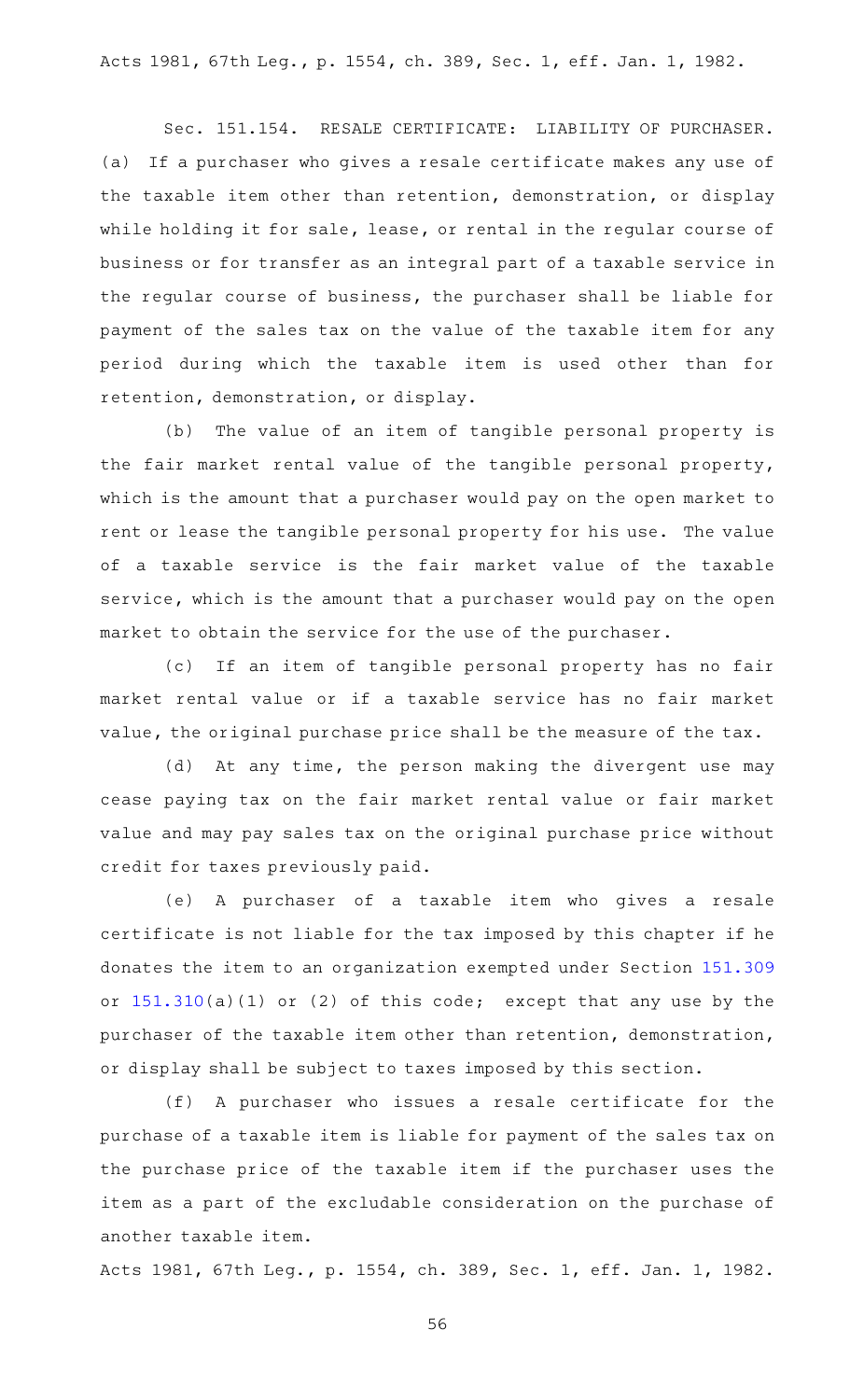Amended by Acts 1995, 74th Leg., ch. 1000, Sec. 8, eff. Oct. 1, 1995; Acts 1997, 75th Leg., ch. 1040, Sec. 19, eff. Sept. 1, 1997.

Sec. 151.155. EXEMPTION CERTIFICATE. (a) Except as provided by Section [151.3181](https://statutes.capitol.texas.gov/GetStatute.aspx?Code=TX&Value=151.3181) for property used in manufacturing, if a purchaser certifies in writing to a seller that a taxable item sold, leased, or rented to the purchaser will be used in a manner or for a purpose that qualifies the sale of the item for an exemption from the taxes imposed by this chapter, and if the purchaser then uses the item in some other manner or for some other purpose, the purchaser is liable for the payment of the sales tax on the value of the taxable item for any period during which the item is used in the divergent manner or for the divergent purpose.

(b) The value of an item of tangible personal property is the fair market rental value of tangible personal property, which is the amount that a purchaser would pay on the open market to rent or lease the property for his use. The value of a taxable service is the fair market value of the taxable service, which is the amount that a purchaser would pay on the open market to obtain the service for the use of the purchaser.

(c) If an item of tangible personal property has no fair market rental value or if a taxable service has no fair market value, the original purchase price shall be the measure of tax.

(d) At any time, the person making the divergent use may cease paying tax on the fair market rental value or fair market value and may pay sales tax on the original purchase price without credit for taxes previously paid.

(e) A purchaser of a taxable item who gives an exemption certificate is not liable for the tax imposed by this chapter if he donates the taxable item to an organization exempted under Section [151.309](https://statutes.capitol.texas.gov/GetStatute.aspx?Code=TX&Value=151.309) or [151.310\(](https://statutes.capitol.texas.gov/GetStatute.aspx?Code=TX&Value=151.310)a)(1) or (2) of this code; except that any use by the purchaser of the taxable item other than retention, demonstration, or display shall be subject to taxes imposed by this section.

Acts 1981, 67th Leg., p. 1554, ch. 389, Sec. 1, eff. Jan. 1, 1982. Amended by Acts 1995, 74th Leg., ch. 1000, Sec. 9, eff. Oct. 1, 1995; Acts 2001, 77th Leg., ch. 1263, Sec. 15, eff. Oct. 1, 2001.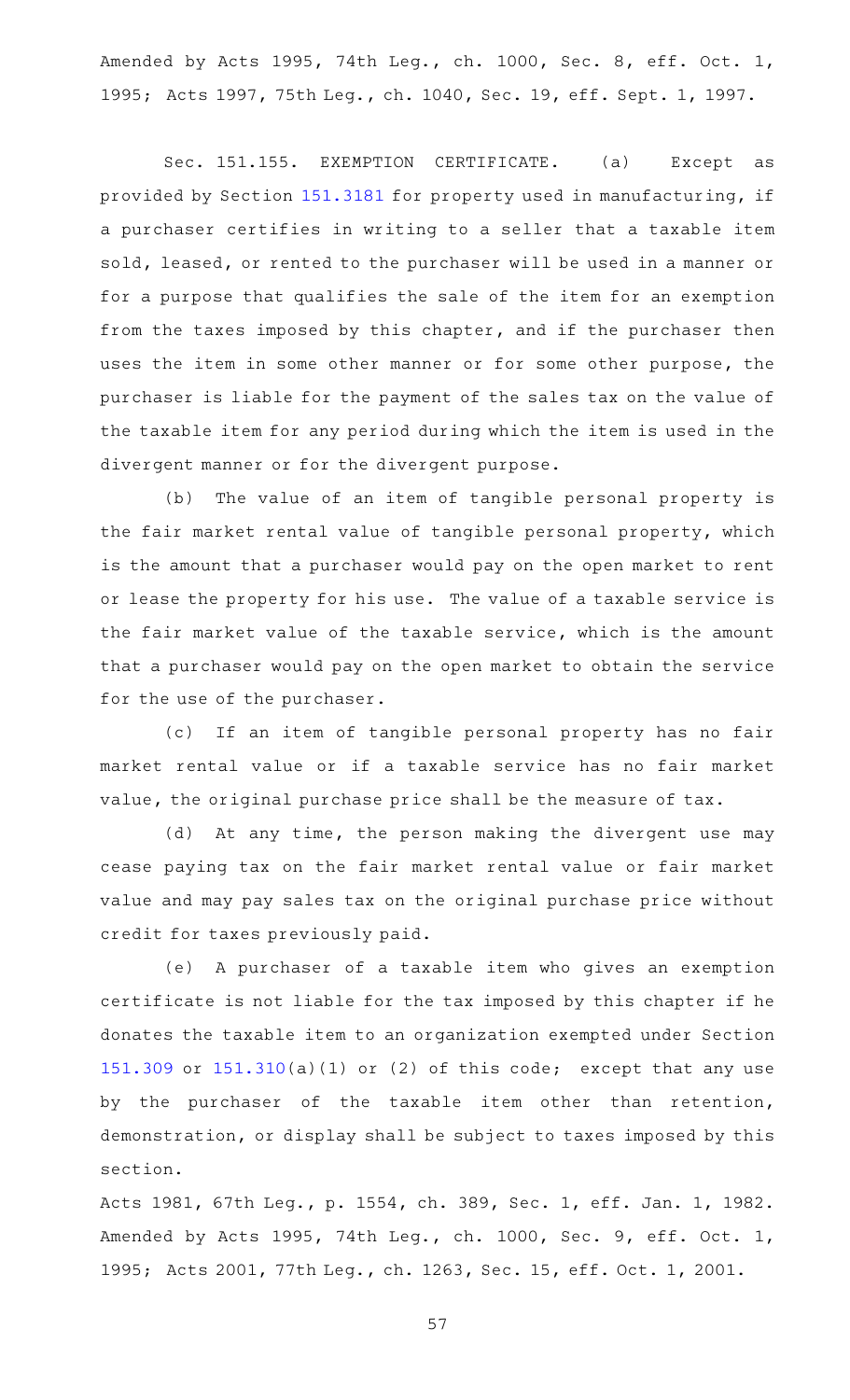Sec. 151.1551. REGISTRATION NUMBER REQUIRED FOR TIMBER AND CERTAIN AGRICULTURAL ITEMS. (a) This section applies to an exemption provided by:

(1) Section  $151.316(a)(6)$  $151.316(a)(6)$ , (7), (8), (10), (11), (12), or (14);

(2) Section  $151.316(b)$  $151.316(b)$  for tangible personal property used in the production of agricultural products for sale;

(3) Section  $151.3162(b)$  $151.3162(b)$  for tangible personal property used in the production of timber for sale;

(4) Sections  $151.317(a)(5)$  $151.317(a)(5)$  and (11) for electricity used in agriculture or timber operations; and

(5) Section [151.3111](https://statutes.capitol.texas.gov/GetStatute.aspx?Code=TX&Value=151.3111) for services performed on tangible personal property exempted under Section [151.316](https://statutes.capitol.texas.gov/GetStatute.aspx?Code=TX&Value=151.316)(a)(6), (7), (8), (10), (11), or (12), [151.316\(](https://statutes.capitol.texas.gov/GetStatute.aspx?Code=TX&Value=151.316)b), or [151.3162](https://statutes.capitol.texas.gov/GetStatute.aspx?Code=TX&Value=151.3162)(b).

(b) To claim an exemption to which this section applies, a registration number issued by the comptroller must be stated on the exemption certificate provided by the purchaser of the item.

(c) A person is eligible to apply for a registration number if the person is engaged in the production of agricultural products or timber for sale or in an agricultural aircraft operation as defined by 14 C.F.R. Section 137.3.

(d) A person who is eligible may apply to the comptroller for a registration number. The application must:

(1) be on a form prescribed by the comptroller;

(2) if applicable, state the types of crops, livestock, or other agricultural products that are produced for sale on the farm or ranch on which the applicant will use or employ the item described by Subsection (a) or state that the item will be used in relation to a timber operation or an agricultural aircraft operation as defined by 14 C.F.R. Section 137.3;

(3) as applicable, state the name and address of the farm, ranch, timber operation, or other business owned or operated by the applicant in relation to which the applicant will use the item; and

(4) contain any other information required by the comptroller.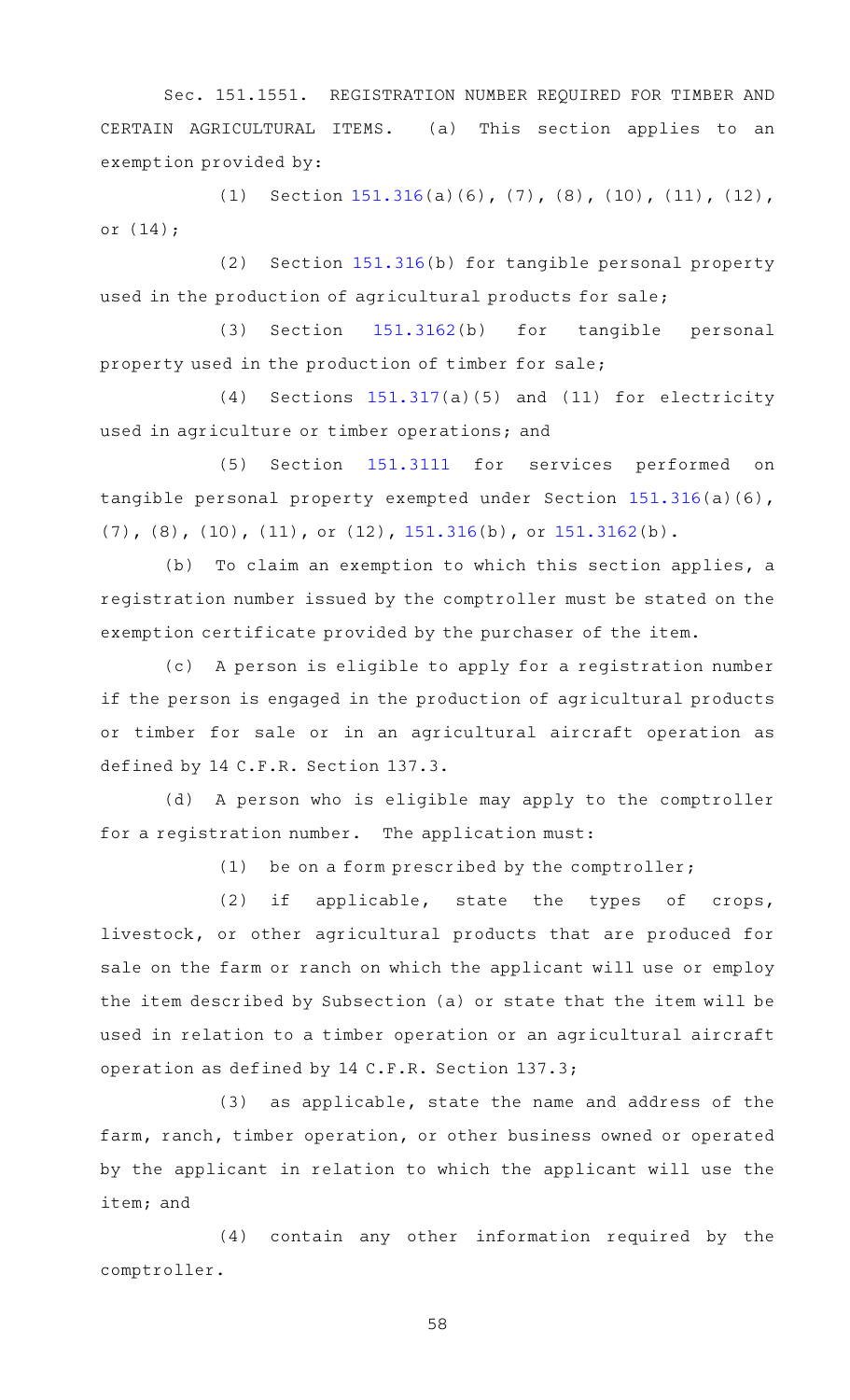(e) The comptroller shall develop and implement a procedure by which an applicant may submit an application described by Subsection (d) electronically.

(f) The comptroller by rule shall establish a uniform date on which all registration numbers issued under this section must be renewed, regardless of the date on which a registration number is initially issued. The rules must require registration numbers to be renewed every four years.

(g) The comptroller may not issue a registration number that contains an individual 's social security number.

(h) The comptroller, after written notice and a hearing, may revoke the registration number issued to a person who fails to comply with this chapter or with a rule adopted under this chapter. A person whose registration number the comptroller proposes to revoke under this section is entitled to 20 days ' written notice of the time and place of the hearing on the revocation. The notice must state the reason the comptroller is seeking to revoke the person's registration number. At the hearing the person must show cause why the person's registration number should not be revoked.

(i) The comptroller shall give written notice of the revocation of a registration number under Subsection (h) to the person to whom the number was issued. The notice may be personally served on the person or sent by mail to the person's address as shown in the comptroller 's records.

(j) If the comptroller revokes a person's registration number under Subsection (h), the comptroller may not revive the registration number unless the comptroller is satisfied that the person will comply with this chapter and the rules adopted under this chapter. The comptroller may prescribe the terms under which a revoked registration number may be revived.

 $(k)$  Following the revocation of a registration number by the comptroller, the person who held the registration number must, on the next transaction with each seller to whom the person previously issued a claim for exemption with a registration number, notify that seller that the person 's registration number is no longer valid. The failure of a person to notify a seller as required by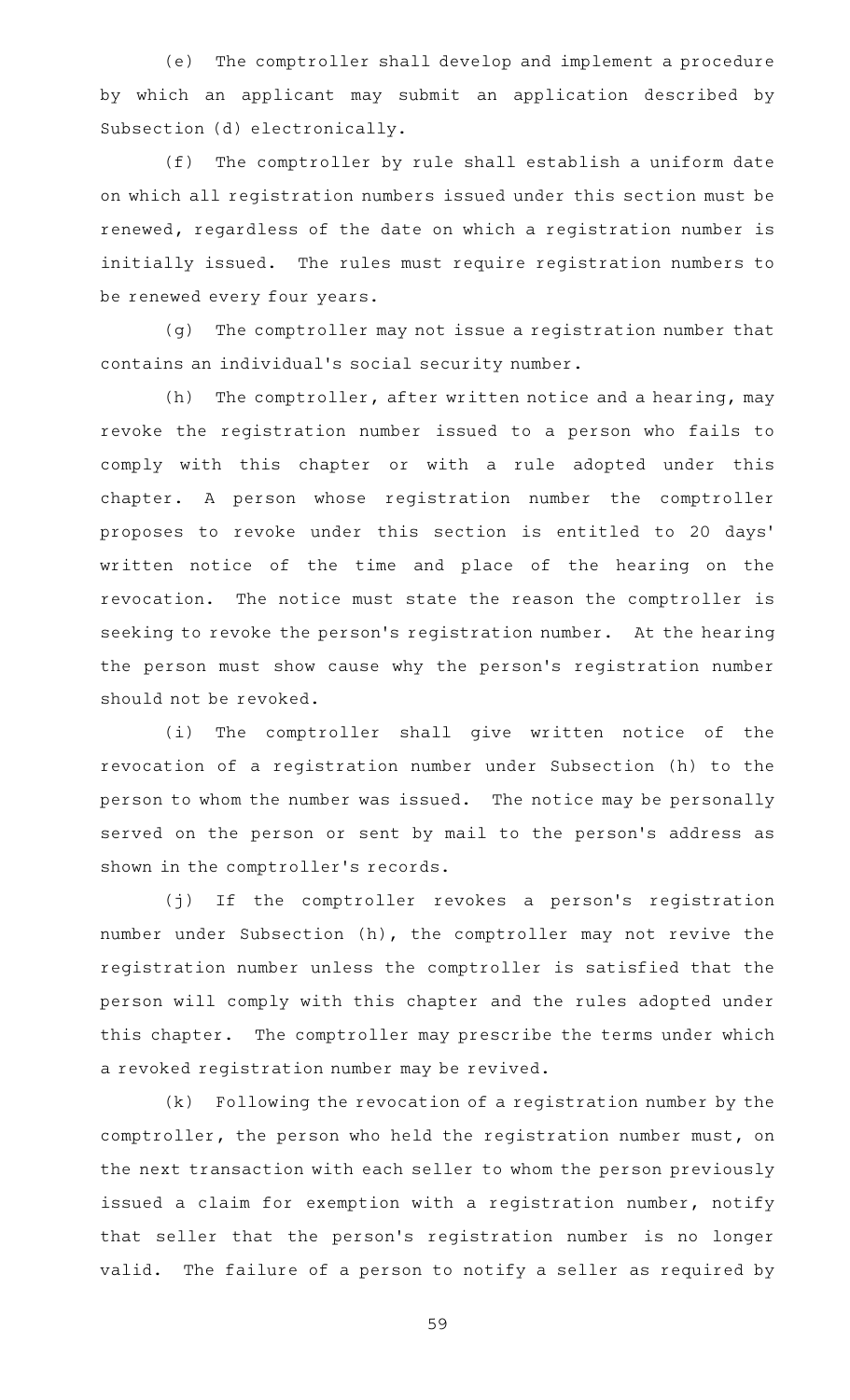this subsection is considered a failure and refusal to pay the taxes imposed by this chapter by the person required to make the notification.

(1) The comptroller shall develop and operate an online system to enable a seller of an item described by Subsection (a) to search and verify the validity of the registration number stated on an exemption certificate. A seller is not required to use the online system.

(m) An exemption certificate that states a registration number issued by the comptroller to claim an exemption to which this section applies is sufficient documentation of the seller 's receipt of the certificate in good faith for purposes of Sections [151.054](https://statutes.capitol.texas.gov/GetStatute.aspx?Code=TX&Value=151.054) and [151.104.](https://statutes.capitol.texas.gov/GetStatute.aspx?Code=TX&Value=151.104)

(n) The comptroller by rule shall establish procedures by which a seller may accept a blanket exemption certificate with a registration number issued by the comptroller to claim exemptions to which this section applies.

(o)AAA use of an item purchased using an exemption certificate with a registration number issued under this section in a manner or for a purpose other than the manner or purpose that qualified the sale, lease, rental, or other consumption of the item for the exemption may result in the revocation of the number.

 $(p)$  A person eligible for a registration number who, at the time of purchasing, leasing, renting, or otherwise consuming an item for which the person may otherwise claim an exemption to which this section applies, has not obtained a registration number from the comptroller must pay the tax on the item to the seller at the time of the transaction. The person may then apply for a registration number and, on receipt of the number, may apply to the comptroller for a refund of the tax paid, subject to the statute of limitations. The comptroller by rule shall establish procedures for processing the refund requests. Tax collected by a seller under this subsection is not tax collected in error, and Section [111.104](https://statutes.capitol.texas.gov/GetStatute.aspx?Code=TX&Value=111.104) does not apply to a refund request submitted under this subsection.

Added by Acts 2011, 82nd Leg., R.S., Ch. 225 (H.B. [268](http://www.legis.state.tx.us/tlodocs/82R/billtext/html/HB00268F.HTM)), Sec. 1, eff. September 1, 2011.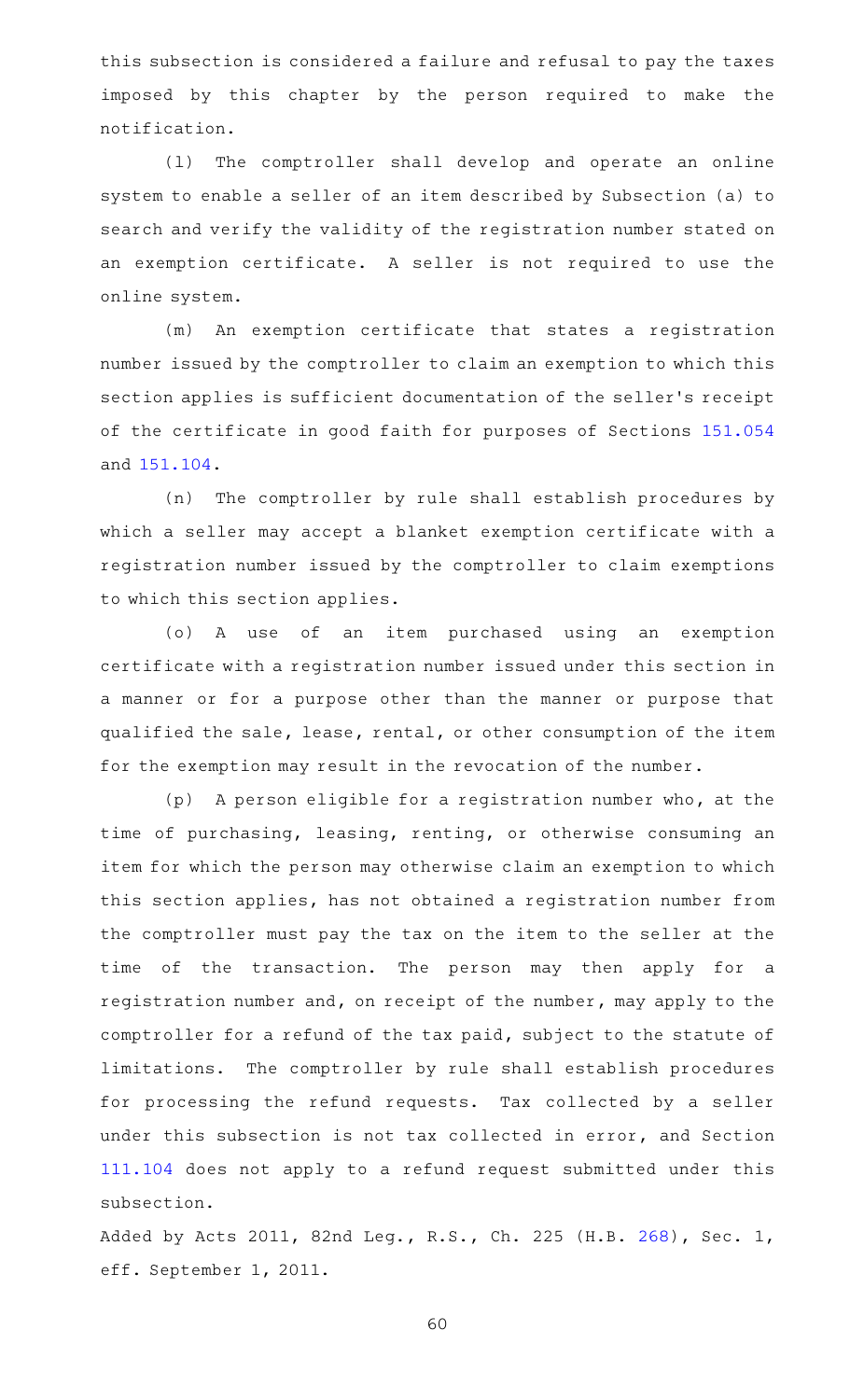## Amended by:

Acts 2013, 83rd Leg., R.S., Ch. 1274 (H.B. [1223](http://www.legis.state.tx.us/tlodocs/83R/billtext/html/HB01223F.HTM)), Sec. 3, eff. September 1, 2013.

Acts 2015, 84th Leg., R.S., Ch. 236 (S.B. [140](http://www.legis.state.tx.us/tlodocs/84R/billtext/html/SB00140F.HTM)), Sec. 1, eff. September 1, 2015.

Sec. 151.156. TAX-FREE PURCHASES OF CERTAIN EXPORTED ITEMS. (a) The comptroller by rule may establish procedures by which a maquiladora enterprise or its agent may make tax-free purchases in this state of tangible personal property that is exempted from the taxes imposed by this chapter because the property is immediately exported beyond the territorial limits of the United States.

(b) The comptroller may issue a permit to an enterprise that the comptroller authorizes to make tax-free purchases under this section and the comptroller 's rules and may allow an authorized maquiladora enterprise to make a tax-free purchase by executing an exemption certificate or in any other manner the comptroller provides.

(c) To qualify to make tax-free purchases under this section, a maquiladora enterprise must apply to the comptroller and comply with any requirements the comptroller requires to administer this section and to prevent the evasion of state and local sales and use taxes. The comptroller may require a maquiladora enterprise to post a bond or other security in the amount the comptroller considers reasonable to ensure the payment of state and local sales and use taxes. The comptroller shall require a maquiladora enterprise authorized to make tax-free purchases under this section to make available to the comptroller on request its books and records relating to its maquiladora status, operations, and purchases.

(d) The comptroller shall require a maquiladora enterprise authorized to make tax-free purchases under this section to make a report of its tax-free purchases at least quarterly and may require the enterprise to include in a report any other information the comptroller requires.

(e) The comptroller may suspend or revoke the permit or other authorization of an enterprise to make tax-free purchases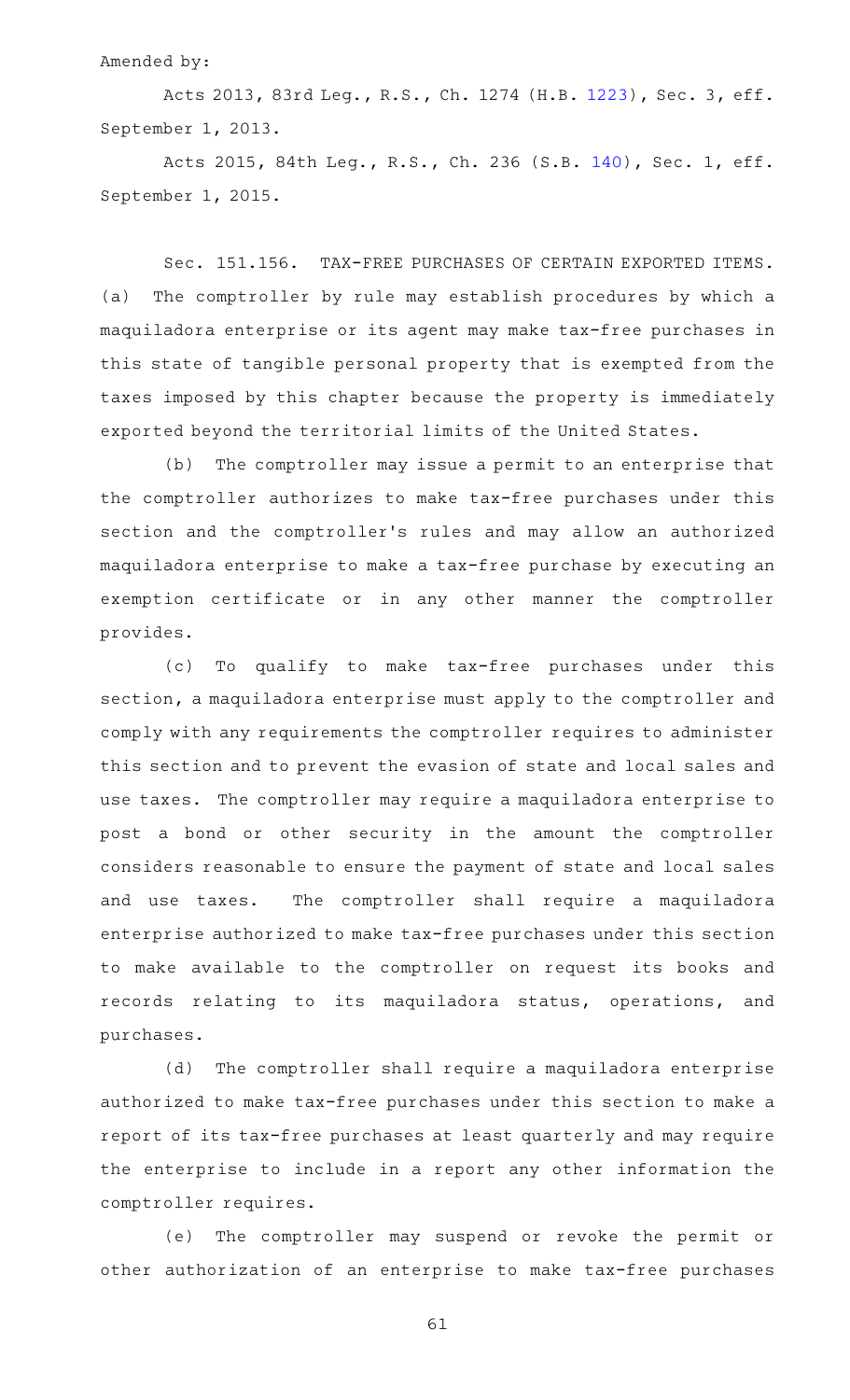under this section without notice for good cause. In that event, the comptroller shall notify the enterprise as soon as practicable of the comptroller 's action and shall provide the enterprise with an opportunity for a hearing on whether the enterprise qualifies to make tax-free purchases under this section.

(f) In this section, "maquiladora enterprise" means a business entity chartered by the government of the United Mexican States and authorized by that government to make duty-free imports of raw materials, component parts, or other property into Mexico to be used in manufacturing, processing, or assembling items by the business entity in Mexico primarily for export from Mexico. Added by Acts 1989, 71st Leg., ch. 903, Sec. 2, eff. June 14, 1989.

Sec. 151.157. CUSTOMS BROKERS. (a) A customs broker, or an authorized employee of a customs broker, licensed by the comptroller under this section may issue documentation for the purpose of showing the exemption of tangible personal property under Section [151.307](https://statutes.capitol.texas.gov/GetStatute.aspx?Code=TX&Value=151.307)(b)(2) only under procedures established by this section, Section [151.1575,](https://statutes.capitol.texas.gov/GetStatute.aspx?Code=TX&Value=151.1575) and by the comptroller by rule.

 $(a-1)$  The comptroller shall maintain a password-protected website that a customs broker, or an authorized employee of a customs broker, licensed under this section must use to prepare documentation to show the exemption of tangible personal property under Section  $151.307(b)(2)$  $151.307(b)(2)$ . The comptroller shall require a customs broker or authorized employee to use the website to actually produce the documentation after providing all necessary information. The comptroller shall use the information provided by a customs broker or authorized employee under this subsection as necessary to enforce this section and Section [151.307.](https://statutes.capitol.texas.gov/GetStatute.aspx?Code=TX&Value=151.307) The comptroller may provide an alternate method to prepare documentation to show the exemption of tangible personal property under Section [151.307\(](https://statutes.capitol.texas.gov/GetStatute.aspx?Code=TX&Value=151.307)b)(2) in those instances when the password-protected website is unavailable due to technical or communication problems. A customs broker or authorized employee may use the alternate method only if the comptroller provides prior authorization for each use.

(b) The comptroller may issue a license to a customs broker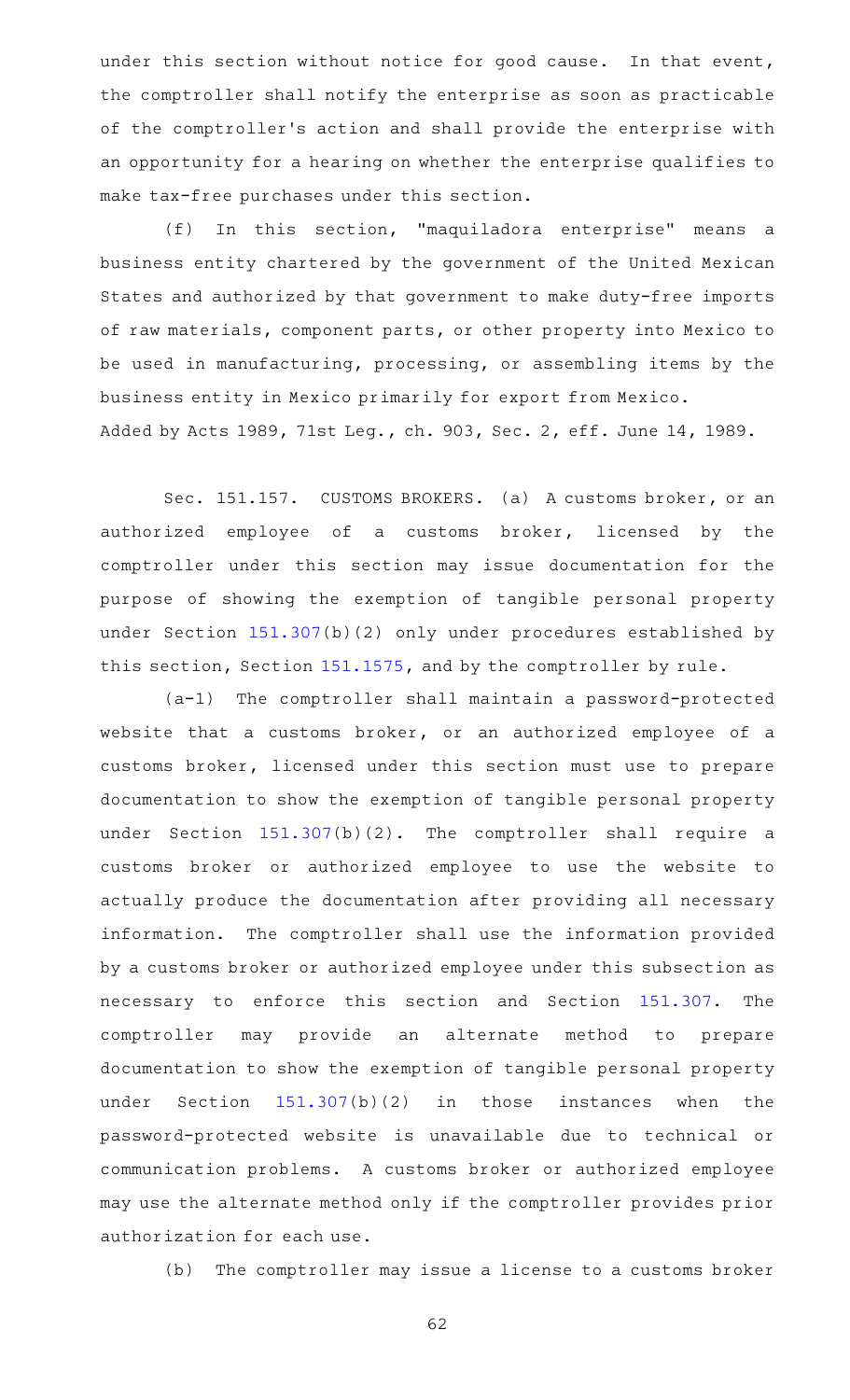for the purpose described by Subsection (a) for each place of business of the broker if the broker:

(1) applies to the comptroller for the license;

(2) pays the license fee to the comptroller in the amount required by Subsection (c);

(3) posts the bond or security in the amount required by Subsection (d); and

(4) complies with any rules of the comptroller to administer this section and to prevent the evasion of the tax under this chapter and local sales and use taxes.

(c) A customs broker must pay to the comptroller an annual license fee of \$300 for each place of business from which the customs broker intends to issue a certificate of export. The comptroller shall use the fees only for the administration of this section, including costs of materials, labor, and overhead.

(d) The amount of the bond or security required by Subsection (b)(3) is \$5,000, plus an additional \$1,000 for each place of business from which the customs broker intends to issue exemption certificates. The security may be in the form of cash, a certificate of deposit, a letter of credit, or another instrument of value.

(e) A customs broker licensed under this section shall make available to the comptroller, on or after the 15th day after the date the broker receives written notice from the comptroller, the customs broker 's books and records relating to the business of issuing documentation certifying the export of tangible personal property beyond the territorial limits of the United States for purposes of exempting the property from the taxes imposed by this chapter. The customs broker shall make available to the comptroller, without notice from the comptroller, the customs broker 's books and records if the comptroller determines that the comptroller 's ability to administer and enforce effectively the provisions of this chapter relating to documentation for the purpose of showing the exemption of tangible personal property under Section [151.307\(](https://statutes.capitol.texas.gov/GetStatute.aspx?Code=TX&Value=151.307)b)(2) is jeopardized by providing notice. The customs broker shall keep the books and records described by this subsection for at least two years after the date of the last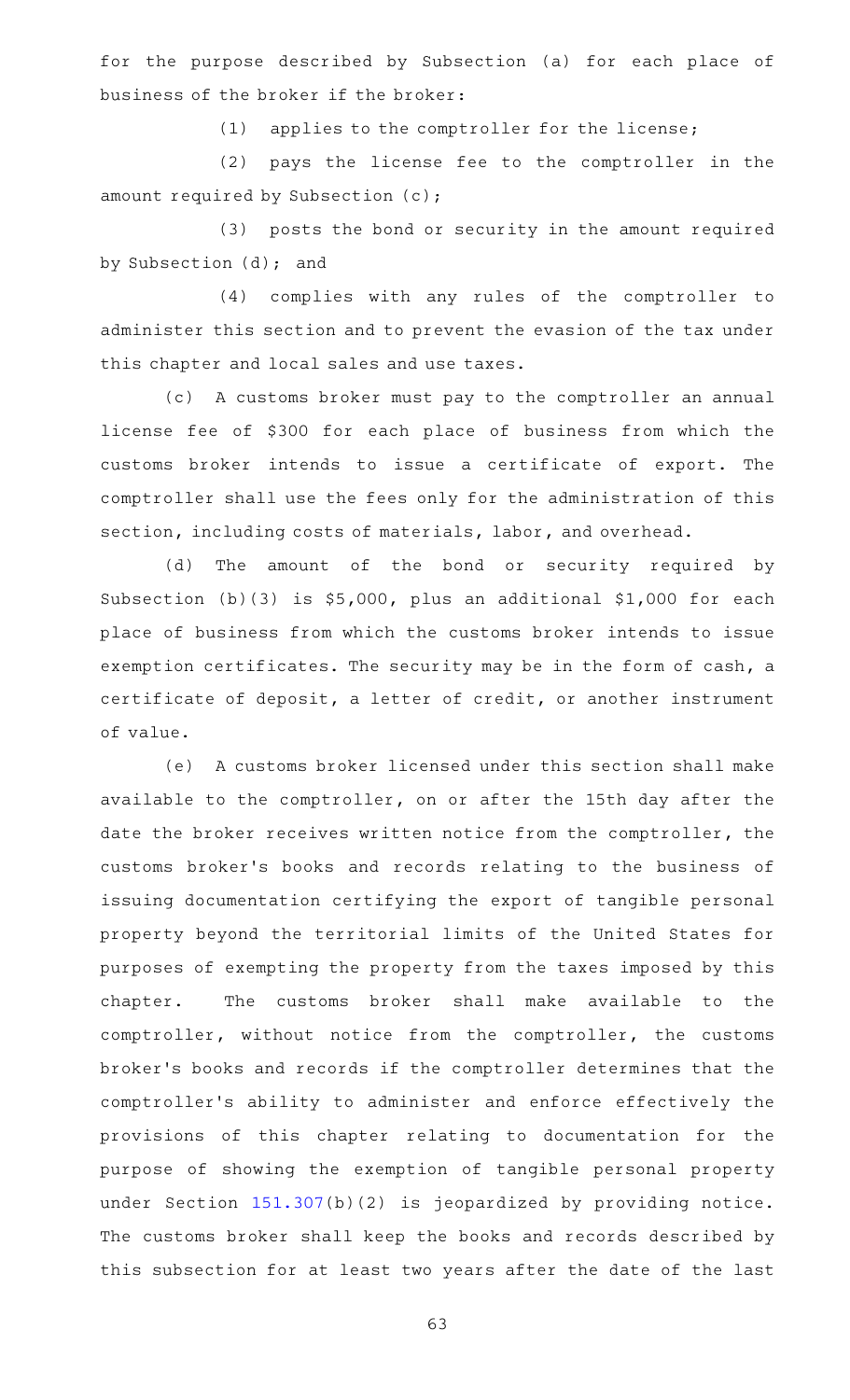entry that they contain. The customs broker shall report quarterly to the comptroller:

(1) the total value of the tangible personal property and the total amount of the corresponding tax for which the customs broker issued certificates of export; and

 $(2)$  the total amount of tax refunded in accordance with certificates of export.

(f) The comptroller may suspend or revoke a license issued under this section if the customs broker does not comply with Section  $151.1575(c)$  $151.1575(c)$  or issues documentation that is false. The comptroller may determine the length of suspension or revocation necessary for the enforcement of this chapter and the comptroller's rules. A proceeding to suspend or revoke a license under this subsection is a contested case under Chapter [2001](https://statutes.capitol.texas.gov/GetStatute.aspx?Code=GV&Value=2001), Government Code. Judicial review is by trial de novo. The district courts of Travis County have exclusive original jurisdiction of a suit under this section.

 $(f-1)$  In addition to any other penalty provided by law, the comptroller may require a customs broker to pay to the comptroller the amount of any tax refunded and the amount of any penalty imposed under Section [151.1575](https://statutes.capitol.texas.gov/GetStatute.aspx?Code=TX&Value=151.1575)(c) if the customs broker did not comply with this section or the rules adopted by the comptroller under this section.

(g) A customs broker may authorize a person to act as an independent contractor to certify in accordance with Section [151.1575](https://statutes.capitol.texas.gov/GetStatute.aspx?Code=TX&Value=151.1575)(a)(1) that tangible personal property has been exported outside of the United States only if the authorization is part of the written contract and the comptroller in writing approves the authorization. A customs broker may not authorize a person under this subsection to prepare documentation for the purpose of showing the exemption for tangible personal property under Section [151.307\(](https://statutes.capitol.texas.gov/GetStatute.aspx?Code=TX&Value=151.307)b)(2).

Text of subsec. (h) as added by Acts 1993, 73rd Leg., ch. 955, Sec. 1

 $(h)$  In this section:

(1) "Customs broker" means a person licensed by the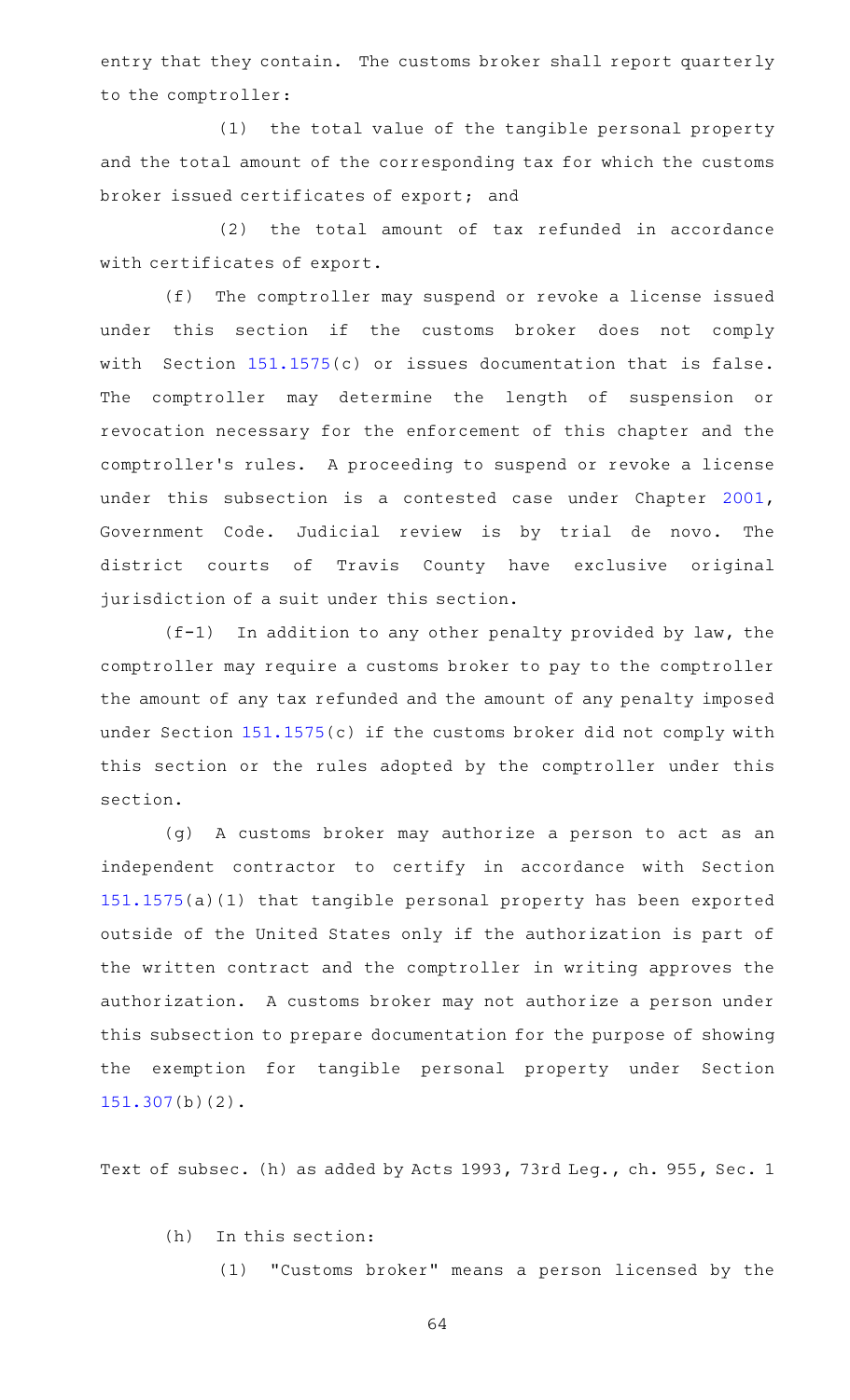United States Customs Service to act as a customs house broker.

(2) "Authorized employee" means an employee of a customs broker:

(A) who is authorized by the broker to perform customs transactions on behalf of the broker;

(B) who is compensated by the broker with a regular salary or wages;

(C) who is under the direct control and supervision of the broker; and

(D) from whose salary or wages the broker is required to and actually does deduct and withhold a tax under federal law.

Text of subsec. (h) as added by Acts 2003, 78th Leg., ch. 1001, Sec.

1

(h) Notwithstanding any other law, the filing of a petition to initiate judicial review does not vacate the comptroller decision that is the subject of review and does not affect the enforceability of that decision.

(i) The comptroller shall impose a penalty of \$500 for each occurrence on a customs broker who fails to file the report required by this section.

Added by Acts 1993, 73rd Leg., ch. 955, Sec. 1, eff. June 19, 1993. Amended by Acts 1995, 74th Leg., ch. 76, Sec. 5.95(49), eff. Sept. 1, 1995; Acts 1995, 74th Leg., ch. 1000, Sec. 10, eff. Oct. 1, 1995; Acts 2003, 78th Leg., ch. 1001, Sec. 1, eff. Jan. 1, 2004. Amended by:

Acts 2011, 82nd Leg., R.S., Ch. 904 (S.B. [776](http://www.legis.state.tx.us/tlodocs/82R/billtext/html/SB00776F.HTM)), Sec. 1, eff. September 1, 2011.

Sec. 151.1575. REQUIREMENTS RELATING TO ISSUING DOCUMENTATION SHOWING EXPORTATION OF PROPERTY. (a) A customs broker licensed by the comptroller or an authorized employee of the customs broker may issue documentation certifying that delivery of tangible personal property was made to a point outside the territorial limits of the United States as required by Section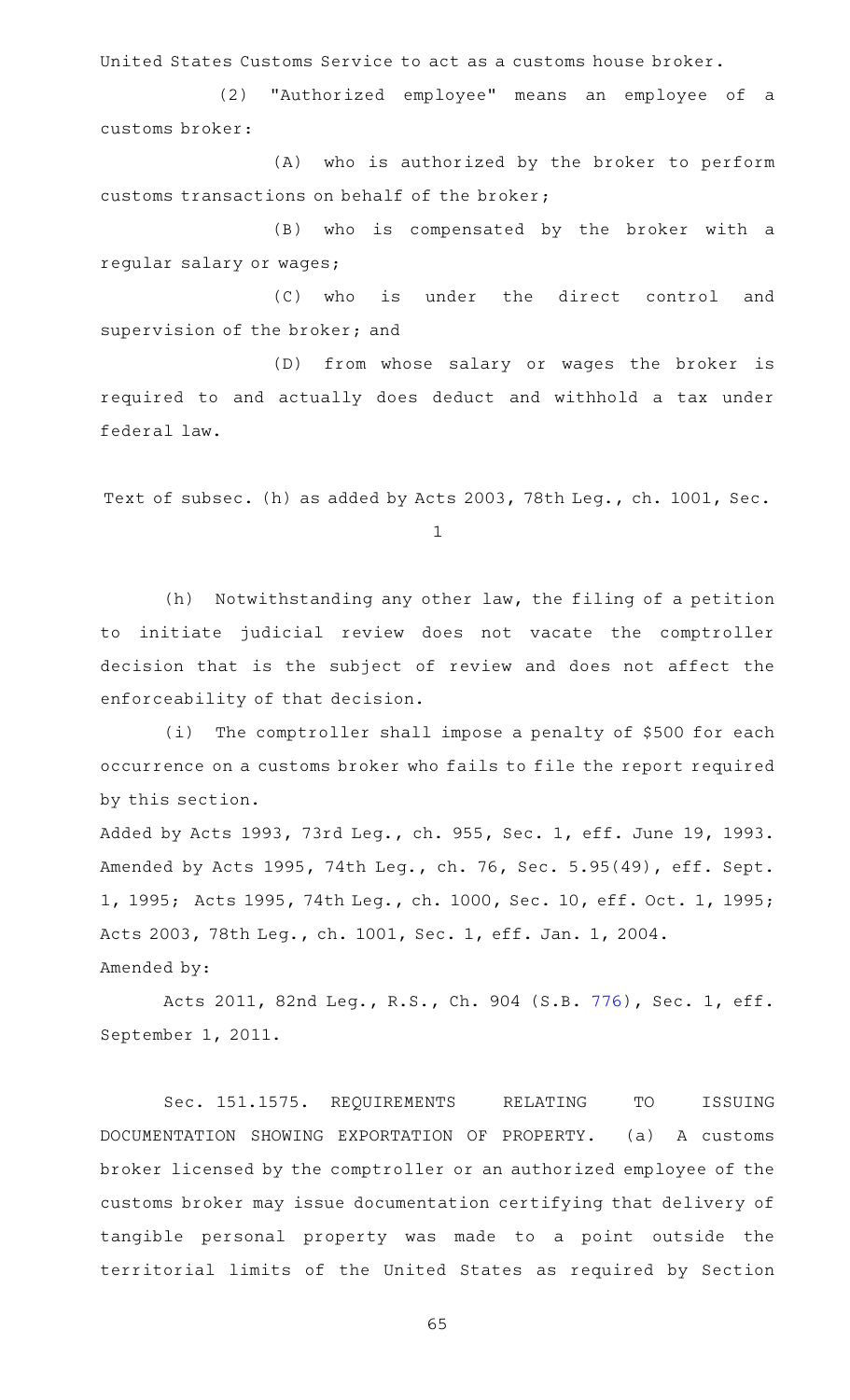[151.307\(](https://statutes.capitol.texas.gov/GetStatute.aspx?Code=TX&Value=151.307)b)(2)(B) only if the customs broker or authorized employee:

(1) watches the property cross the border of the United States;

(2) watches the property being placed on a common carrier for delivery outside the territorial limits of the United States; or

(3) verifies that the purchaser is transporting the property to a destination outside of the territorial limits of the United States by:

(A) examining a passport, laser visa identification card, or foreign voter registration picture identification indicating that the purchaser of the property resides in a foreign country;

(B) requiring that the documentation examined under Paragraph (A) have a unique identification number for that purchaser;

(C) requiring the purchaser to produce the property and the original sales receipt for the property;

(D) requiring the purchaser to state the foreign country destination of the property which must be the foreign country in which the purchaser resides;

(E) requiring the purchaser to state the date and time the property is expected to arrive in the foreign country destination;

(F) requiring the purchaser to state the date and time the property was purchased, the name and address of the place at which the property was purchased, the sales price and quantity of the property, and a description of the property;

(G) requiring the purchaser and the broker or an authorized employee to sign in the presence of each other a form prepared or approved by the comptroller:

(i) stating that the purchaser has provided the information and documentation required by this subdivision; and (ii) that contains a notice to the

purchaser that tangible personal property not exported is subject to taxation under this chapter and the purchaser is liable, in addition to other possible civil liabilities and criminal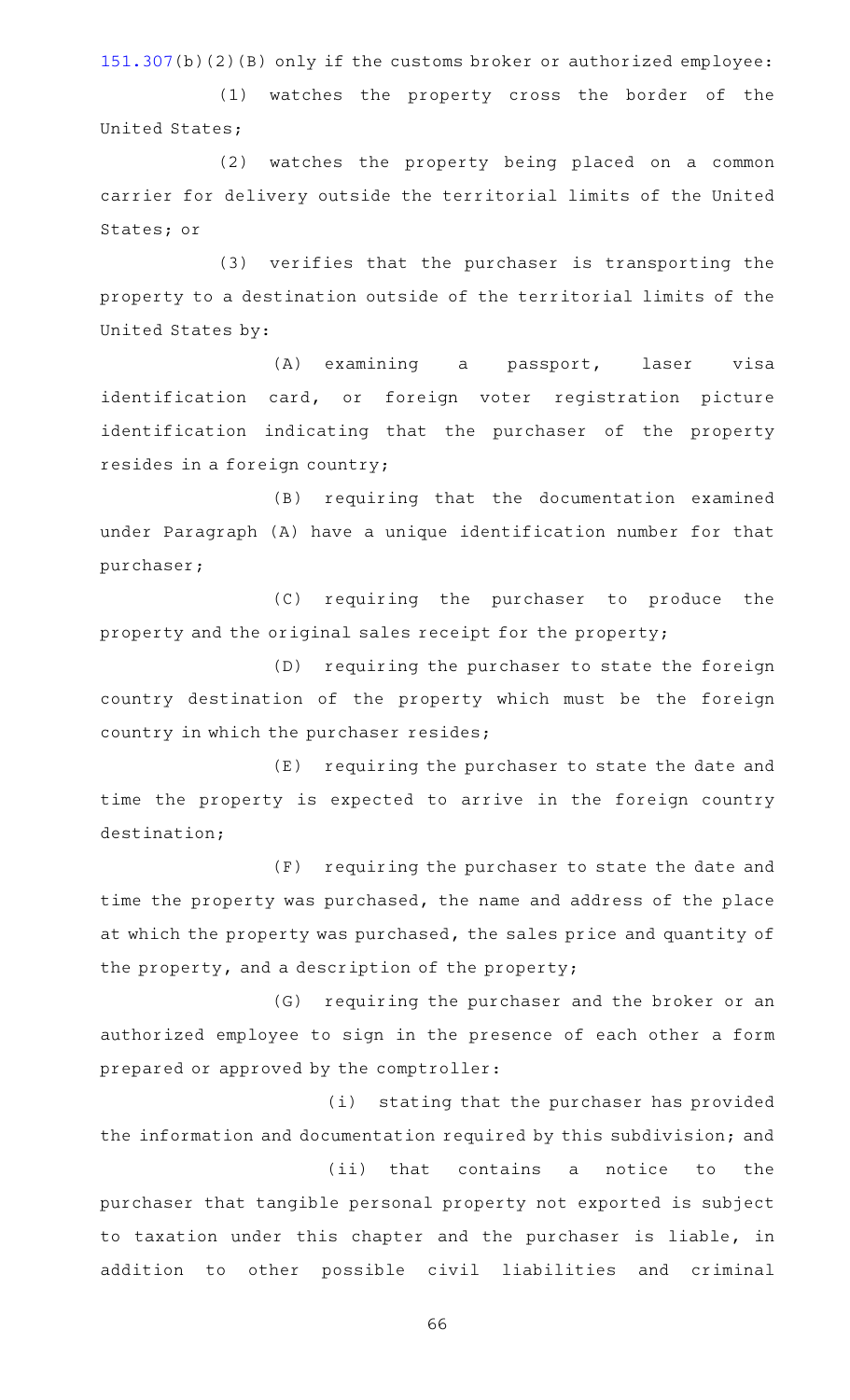penalties, for payment of an amount equal to the value of the merchandise if the purchaser improperly obtained a refund of taxes relating to the property;

(H) requiring the purchaser to produce the purchaser 's:

(i) Form I-94, Arrival/Departure record, or its successor, as issued by the United States Immigration and Naturalization Service, for those purchasers in a county not bordering the United Mexican States; or

(ii) air, land, or water travel documentation if the customs broker is located in a county that does not border the United Mexican States; and

(I) requiring the purchaser and the broker or an authorized employee, when using a power of attorney form, to attest, as a part of the form and in the presence of each other:

(i) that the purchaser has provided the information and documentation required by this subdivision; and

(ii) that the purchaser is on notice that tangible personal property not exported is subject to taxation under this chapter and the purchaser is liable, in addition to other possible civil liabilities and criminal penalties, for payment of an amount equal to the value of the merchandise if the purchaser improperly obtained a refund of taxes relating to the property.

(b) A customs broker licensed by the comptroller or an authorized employee of the customs broker may issue and deliver documentation under Subsection (a) at any time after the tangible personal property is purchased and the broker or employee completes the process required by Subsection (a). The comptroller shall limit to six the number of receipts for which a single proof of export documentation may be issued under this section. The documentation must include:

(1) the name and address of the customs broker;

(2) the license number of the customs broker;

 $(3)$  the name and address of the purchaser;

(4) the name and address of the place at which the property was purchased;

 $(5)$  the date and time of the sale;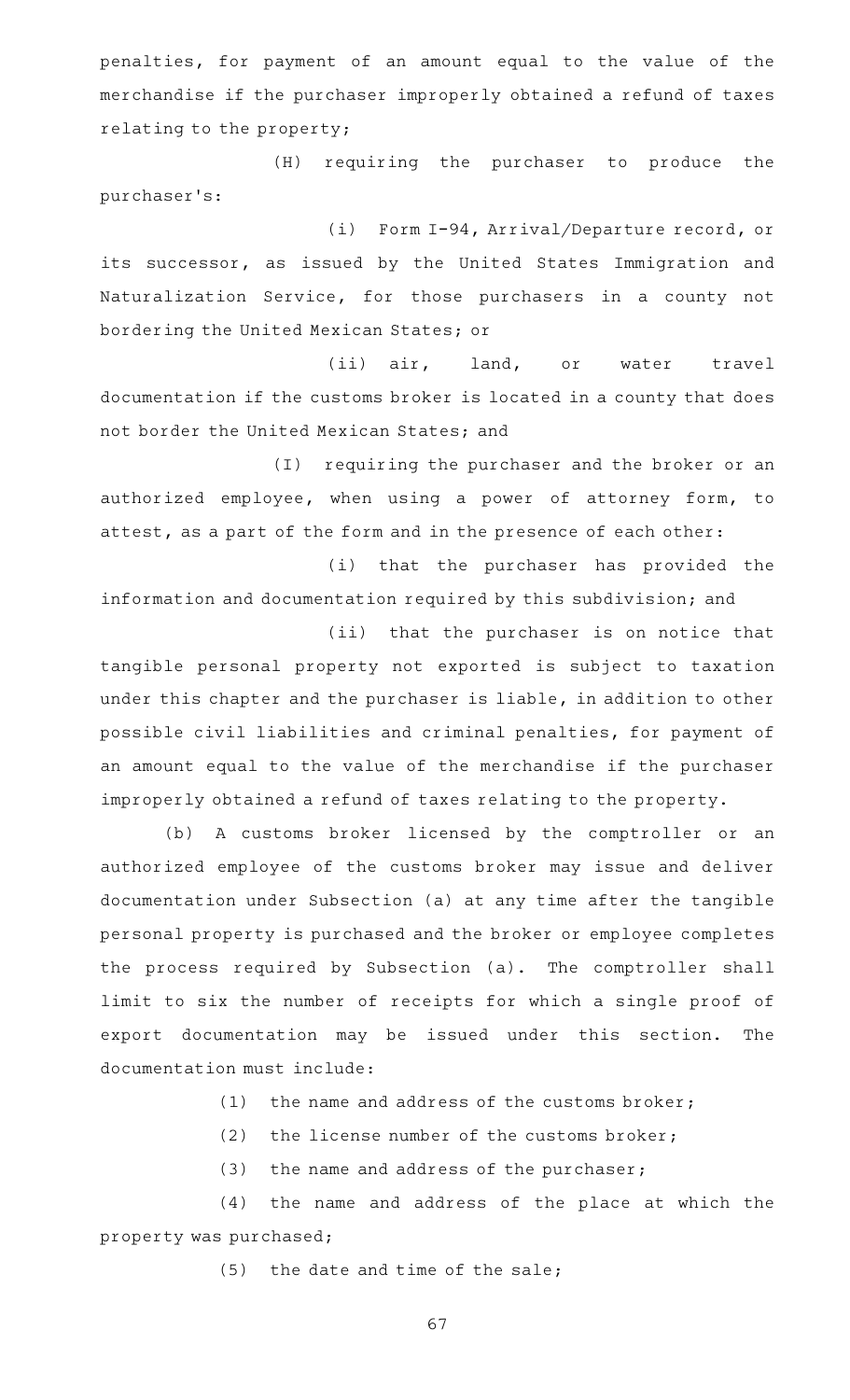$(6)$  a description and the quantity of the property;

 $(7)$  the sales price of the property;

 $(8)$  the foreign country destination of the property, which may not be the place of export;

 $(9)$  the date and time:

(A) at which the customs broker or authorized employee watched the property cross the border of the United States;

(B) at which the customs broker or authorized employee watched the property being placed on a common carrier for delivery outside the territorial limits of the United States; or

(C) the property is expected to arrive in the foreign country destination, as stated by the purchaser;

(10) a declaration signed by the customs broker or an authorized employee of the customs broker stating that:

(A) the customs broker is a licensed Texas customs broker; and

(B) the customs broker or authorized employee inspected the property and the original receipt for the property; and

(11) an export certification stamp issued by the comptroller.

(c) The comptroller may require a customs broker to pay the comptroller the amount of any tax refunded if the customs broker does not comply with this section, Section [151.157](https://statutes.capitol.texas.gov/GetStatute.aspx?Code=TX&Value=151.157), or the rules adopted by the comptroller under this section or Section [151.157.](https://statutes.capitol.texas.gov/GetStatute.aspx?Code=TX&Value=151.157) In addition to the amount of the refunded tax, the comptroller may require the customs broker to pay a penalty of not less than \$500 nor more than \$5,000. The comptroller and the state may deduct any penalties to be paid by a customs broker from the broker 's posted bond.

(d)AAA proceeding to require a customs broker to pay an amount under Subsection (c) is a contested case in the same manner as a proceeding to revoke or suspend a customs broker 's license under Section [151.157](https://statutes.capitol.texas.gov/GetStatute.aspx?Code=TX&Value=151.157)(f).

(e) In this section, "customs broker" and "authorized employee" have the meanings assigned by Section [151.157.](https://statutes.capitol.texas.gov/GetStatute.aspx?Code=TX&Value=151.157)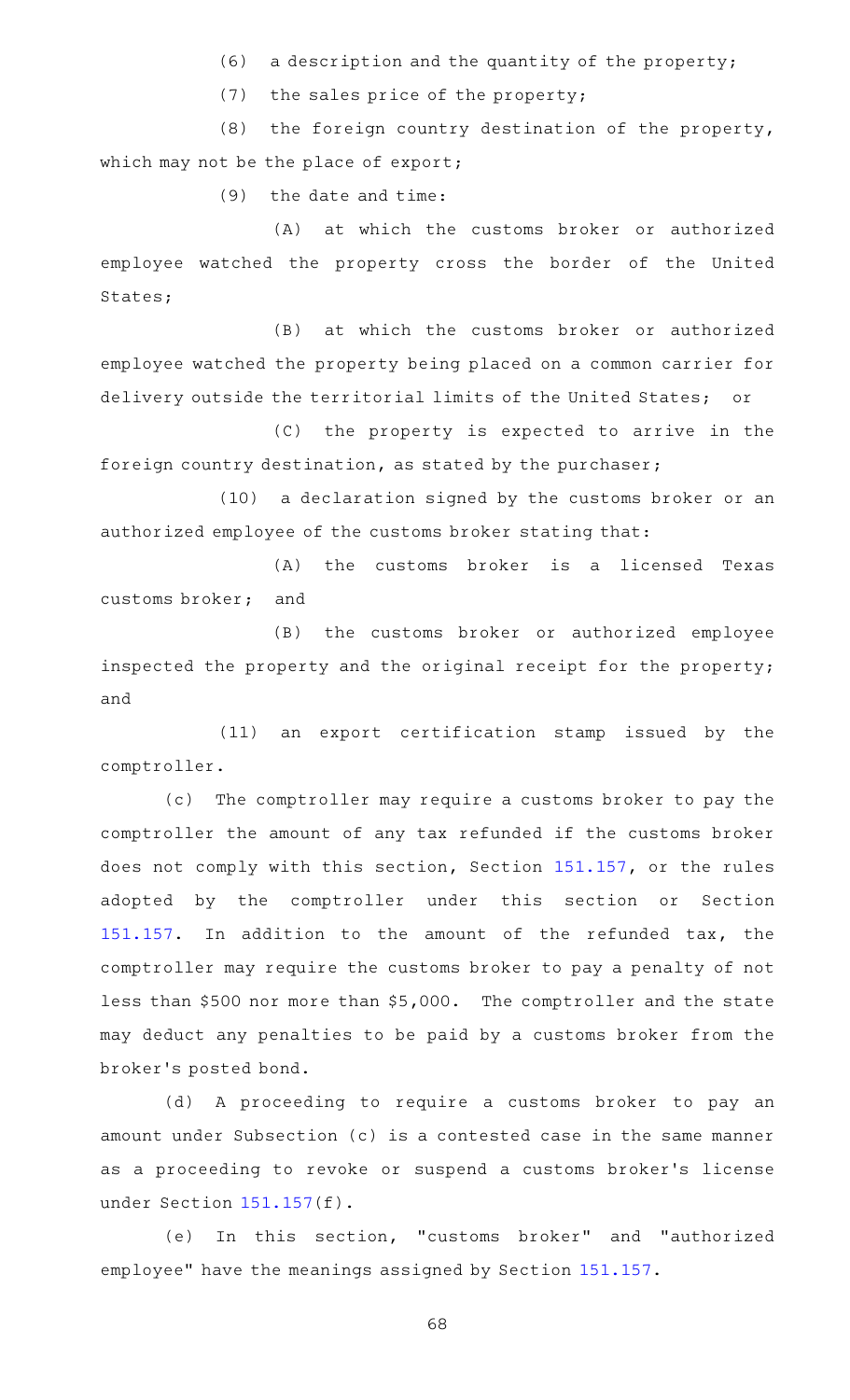Added by Acts 2003, 78th Leg., ch. 1001, Sec. 2, eff. Jan. 1, 2004. Amended by:

Acts 2011, 82nd Leg., R.S., Ch. 904 (S.B. [776](http://www.legis.state.tx.us/tlodocs/82R/billtext/html/SB00776F.HTM)), Sec. 2, eff. September 1, 2011.

Sec. 151.158. EXPORT STAMPS. (a) The comptroller shall have printed or manufactured stamps in the design, size, and quantity the comptroller determines is necessary for the purpose of this section.

(b) The comptroller may designate the method of identification for the stamps.

(c) The comptroller shall require that the stamps be manufactured so that a stamp may be easily and securely attached to export documentation.

(d) The comptroller shall change the design of the stamps at least once each calendar quarter, or more frequently if the comptroller determines it is necessary for the enforcement of this section and the comptroller 's rules.

(e) The comptroller may provide stamps only to a customs broker licensed under Section [151.157](https://statutes.capitol.texas.gov/GetStatute.aspx?Code=TX&Value=151.157).

(f) A stamp is invalid if transferred to a person other than the customs broker to whom the comptroller issued the stamp, to an authorized employee of that customs broker, or to an authorized independent contractor.

(g) The comptroller shall charge  $$2.10$  for each stamp. The comptroller shall use:

 $(1)$  \$1.60 of the money from the sale of the stamps only for costs related to producing the stamps, including costs of materials, labor, and overhead; and

(2) the remaining 50 cents only for enforcement of the laws relating to customs brokers under this title.

(g-1) Any unspent money shall be deposited to the credit of the general revenue fund.

(g-2) Customs brokers who return unused stamps to the comptroller 's office on a quarterly basis shall get credit towards the purchase of new stamps.

(h) The comptroller may require stamps to be purchased in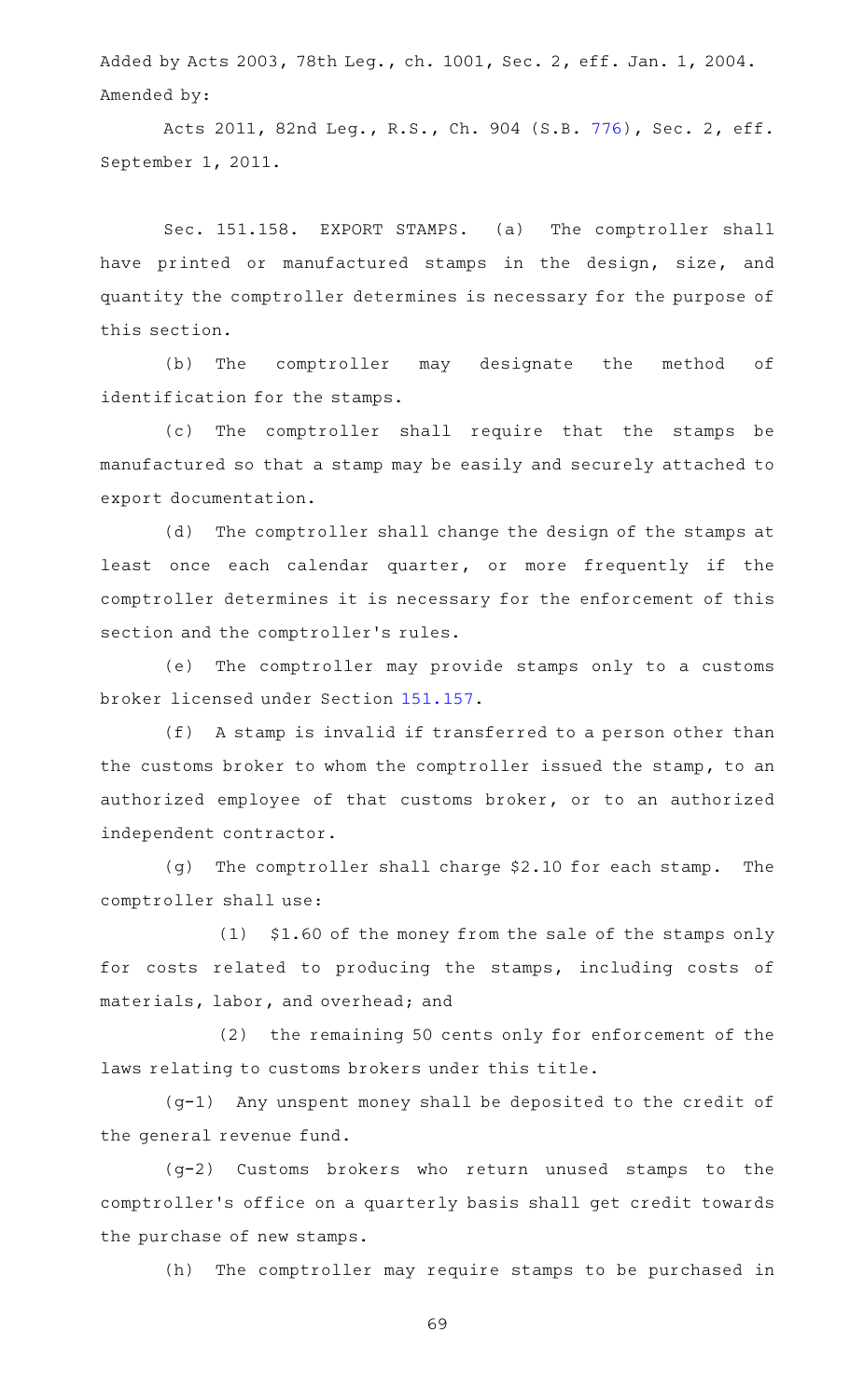minimum quantities if the comptroller considers it necessary for the efficient administration of this section.

Added by Acts 1993, 73rd Leg., ch. 955, Sec. 1, eff. June 19, 1993. Amended by Acts 2003, 78th Leg., ch. 1001, Sec. 3, eff. Jan. 1, 2004.

Amended by:

Acts 2011, 82nd Leg., R.S., Ch. 904 (S.B. [776](http://www.legis.state.tx.us/tlodocs/82R/billtext/html/SB00776F.HTM)), Sec. 3, eff. September 1, 2011.

Sec. 151.159. REFUNDS; IDENTIFICATION CARDS. (a) The comptroller in writing may authorize a customs broker to refund taxes collected under this chapter at export locations specified by the comptroller.

(b) The comptroller may issue an export identification card to a wholesaler or retailer. The card must contain the picture of the person to whom the card is issued. The comptroller may issue the card only if the wholesaler or retailer shows by clear and convincing evidence that the wholesaler or retailer is a citizen and resident of a foreign country and that any tangible personal property purchased in this state by the wholesaler or retailer is for export purposes only and is to be used or consumed outside the territorial limits of the United States. A wholesaler or retailer issued an export identification card may use the card only to facilitate the preparation of documentation by a customs broker under Section [151.307](https://statutes.capitol.texas.gov/GetStatute.aspx?Code=TX&Value=151.307)(b). The comptroller may require a wholesaler or retailer applying for an export identification card to submit any information in any form the comptroller determines is necessary and to pay a fee in an amount the comptroller determines is necessary to pay for the cost of issuing the card.

Added by Acts 1993, 73rd Leg., ch. 955, Sec. 1, eff. June 19, 1993.

Sec. 151.160. DEPOSITS. Penalties collected by the comptroller shall be deposited into general revenue. Fees and charges collected by the comptroller under this Act shall be considered reimbursements for expenses of administration and shall be available for use by the comptroller in accordance with provisions in the General Appropriations Act appropriating such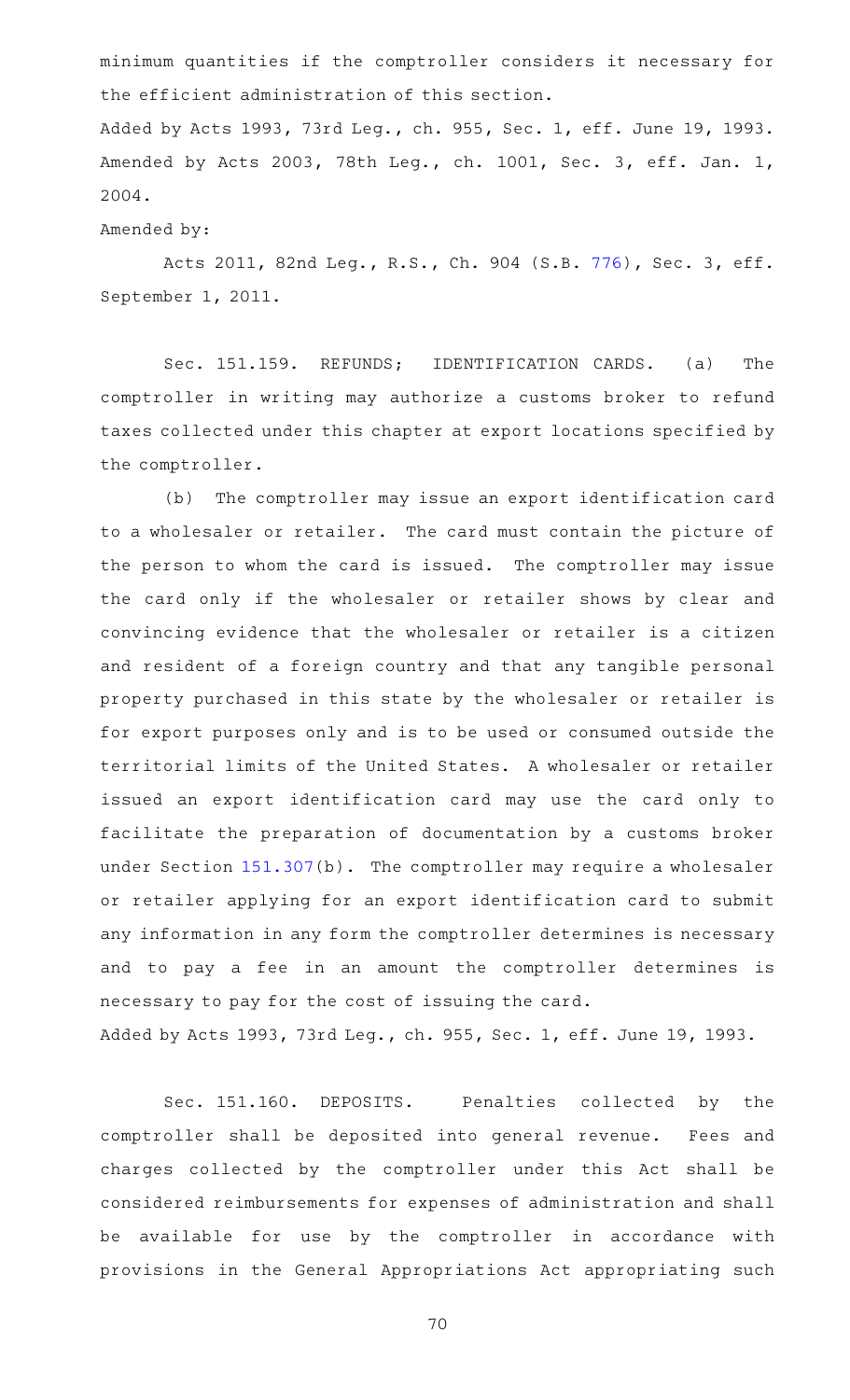revenues for use by agencies.

Added by Acts 1993, 73rd Leg., ch. 955, Sec. 1, eff. June 19, 1993.

## SUBCHAPTER F. SALES TAX PERMITS

Sec. 151.201. SALES TAX PERMITS. (a) The comptroller shall issue to an applicant who qualifies under Section [151.202](https://statutes.capitol.texas.gov/GetStatute.aspx?Code=TX&Value=151.202) of this code and under Subchapter G of this chapter a separate permit for each place of business in this state.

(b) The holder of a permit shall display it conspicuously in the place of business to which it applies.

(c) A permit is valid only for the person and the place of business to which it applies and is nonassignable.

(d) Repealed by Acts 1991, 72nd Leg., 1st C.S., ch. 5, Sec. 14.12(1).

Acts 1981, 67th Leg., p. 1555, ch. 389, Sec. 1, eff. Jan. 1, 1982. Amended by Acts 1987, 70th Leg., 2nd C.S., ch. 5, art. 1, pt. 5, Sec. 1; Acts 1991, 72nd Leg., 1st C.S., ch. 5, Sec. 14.04, 14.12(1).

Sec. 151.202. APPLICATION FOR PERMIT. (a) A person desiring to be a seller in this state shall file with the comptroller an application for a permit for each place of business.

(b) An application must:

(1) be on a form prescribed by the comptroller;

(2) state the name under which the applicant transacts or intends to transact business;

(3) give the address of the place of business to which the permit is to apply;

(4) contain any other information required by the comptroller; and

(5) be signed by the owner if the owner is an individual, a member or partner if the owner is an association or partnership, or an executive officer or other person authorized by the corporation to sign the application if the owner is a corporation.

(c) An application that is filed electronically complies with the signature requirement under Subsection (b).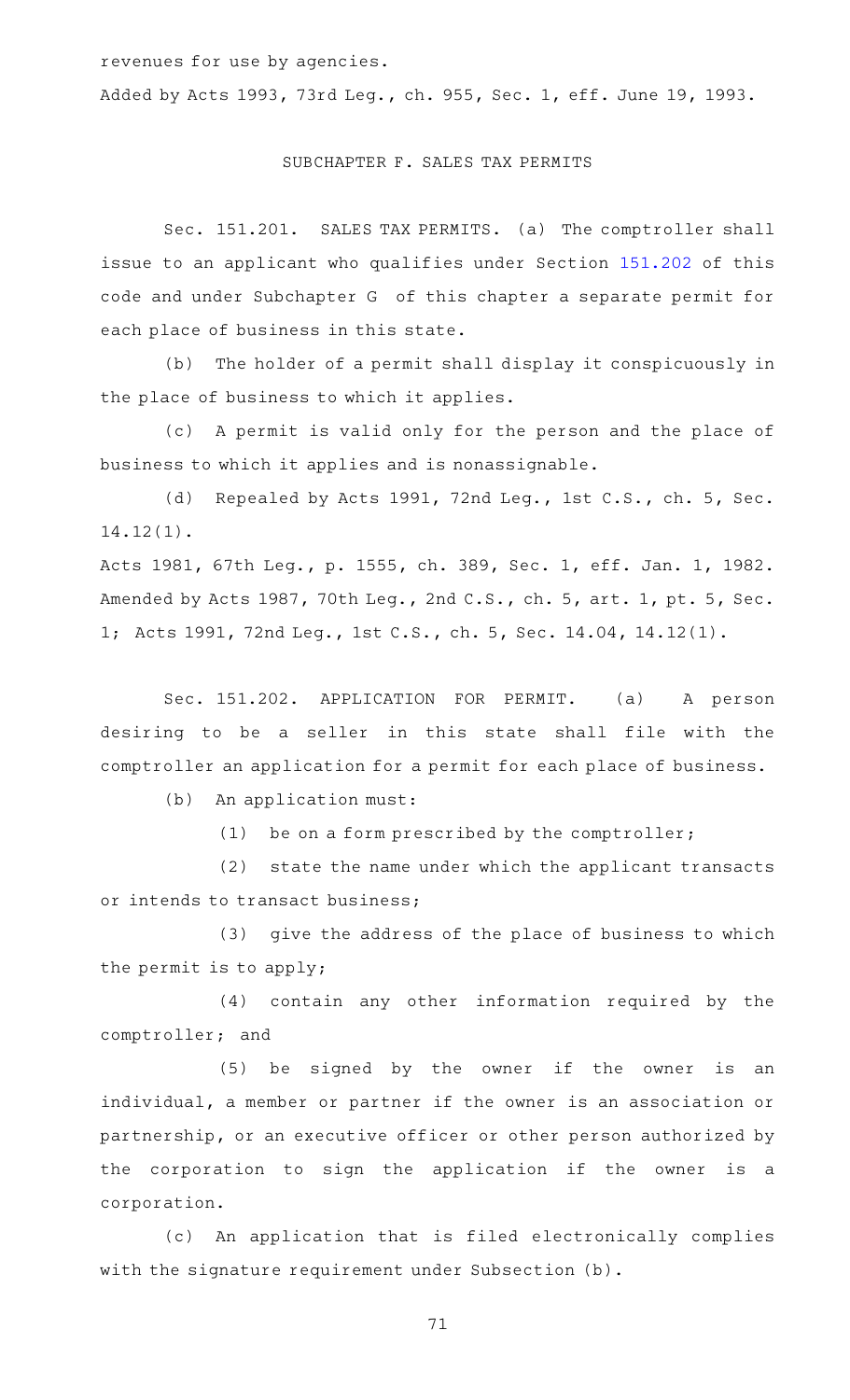Acts 1981, 67th Leg., p. 1555, ch. 389, Sec. 1, eff. Jan. 1, 1982. Amended by Acts 2003, 78th Leg., ch. 1310, Sec. 102, eff. July 1, 2004.

Amended by:

Acts 2007, 80th Leg., R.S., Ch. 1266 (H.B. [3319](http://www.legis.state.tx.us/tlodocs/80R/billtext/html/HB03319F.HTM)), Sec. 15(3), eff. September 1, 2007.

Acts 2015, 84th Leg., R.S., Ch. 307 (S.B. [853](http://www.legis.state.tx.us/tlodocs/84R/billtext/html/SB00853F.HTM)), Sec. 1, eff. June 1, 2015.

Sec. 151.2021. CANCELLATION OF INACTIVE PERMIT. (a) The comptroller may cancel a sales tax permit under this section if the permit holder has reported no business activity for 12 consecutive months. No business activity means zero total sales, zero taxable sales, and zero taxable purchases.

(b) To cancel a permit, the comptroller shall send a notice of the comptroller 's intention to cancel the permit to the permit holder at the address shown on the permit. The notice must specify the date on which the comptroller intends to cancel the permit. That date must be at least 30 days after the date the comptroller sends the notice to the permit holder. The comptroller may not cancel the permit before the date specified in the notice. Added by Acts 1987, 70th Leg., 2nd C.S., ch. 5, art. 1, pt. 5, Sec. 2. Amended by Acts 1991, 72nd Leg., 1st C.S., ch. 5, Sec. 14.05.

Sec. 151.203. SUSPENSION AND REVOCATION OF PERMIT. (a) If a person fails to comply with a provision of this chapter or with a rule of the comptroller adopted under this chapter and relating to the sales tax, the comptroller, after a hearing, may revoke or suspend one or more permits issued to the person.

(b) A person whose permit the comptroller proposes to revoke or suspend is entitled to 20 days' written notice of the time and place of the hearing on the revocation or suspension. At the hearing the person must show cause why each permit should not be suspended or revoked.

(c) The comptroller shall give written notice of the revocation or suspension of a permit to the holder of the permit.

(d) Notices under this section may be served on the permit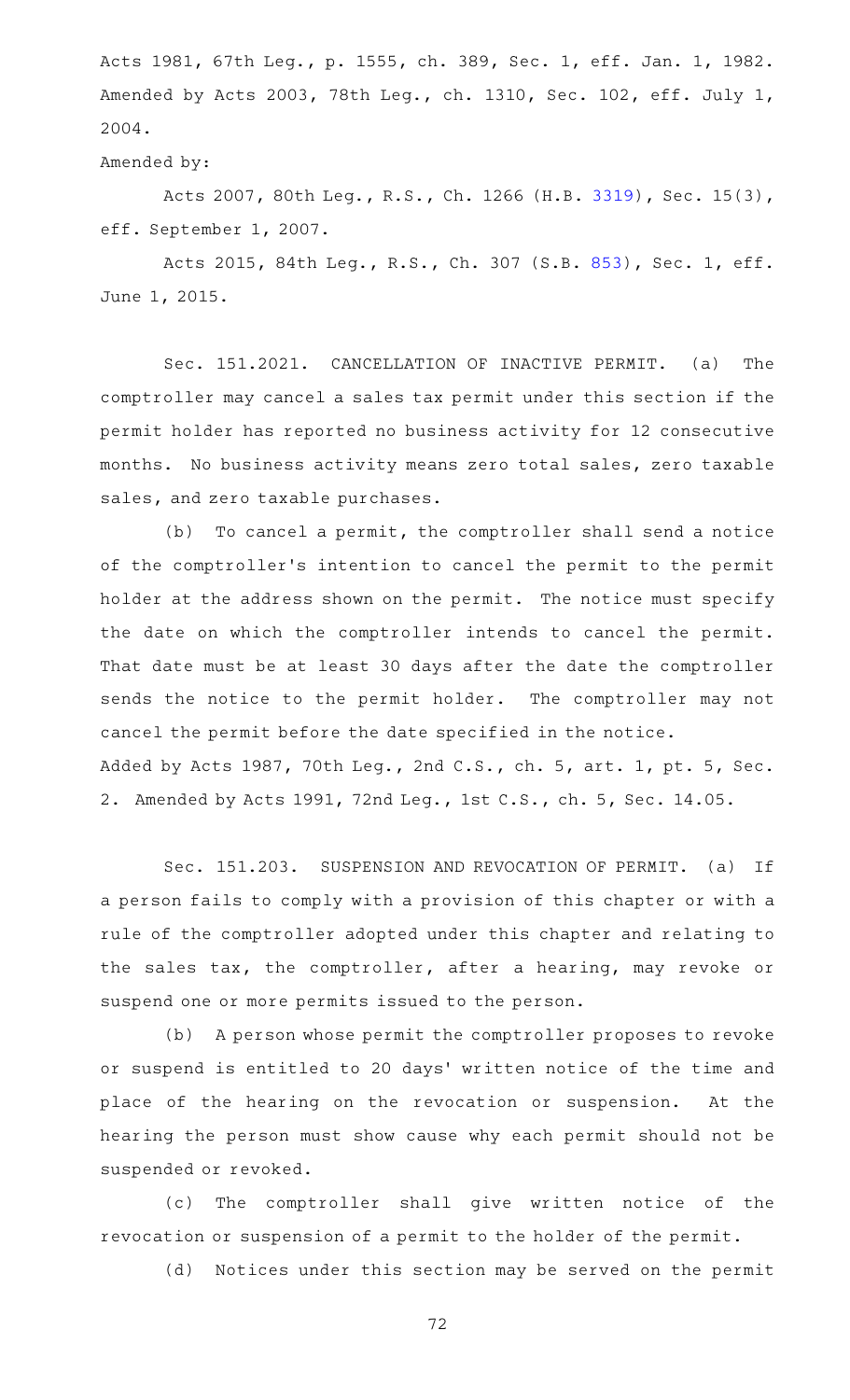holder personally or may be mailed to the permittee 's address as shown in the records of the comptroller.

Acts 1981, 67th Leg., p. 1555, ch. 389, Sec. 1, eff. Jan. 1, 1982.

Sec. 151.204. REISSUED OR NEW PERMIT AFTER REVOCATION OR SUSPENSION. (a) A new permit may not be issued to a former holder of a revoked permit unless the comptroller is satisfied that the person will comply with the provisions of this chapter and the rules of the comptroller relating to the sales tax.

(b) The comptroller may prescribe the terms under which a suspended permit may be reissued.

(c) Repealed by Acts 1991, 72nd Leg., 1st C.S., ch. 5, Sec. 14.12(2).

Acts 1981, 67th Leg., p. 1555, ch. 389, Sec. 1, eff. Jan. 1, 1982. Amended by Acts 1987, 70th Leg., 2nd C.S., ch. 5, art. 1, pt. 5, Sec. 3; Acts 1991, 72nd Leg., 1st C.S., ch. 5, Sec. 14.12(2).

Sec. 151.205. APPEALS. A taxpayer may appeal the revocation or suspension of a tax permit in the same manner that appeals are made from a final deficiency determination. Acts 1981, 67th Leg., p. 1556, ch. 389, Sec. 1, eff. Jan. 1, 1982.

## SUBCHAPTER G. SELLER 'S AND RETAILER 'S SECURITY

Sec. 151.251. SECURITY REQUIRED. (a) An applicant for a sales tax permit or for registration as a retailer under Section [151.106](https://statutes.capitol.texas.gov/GetStatute.aspx?Code=TX&Value=151.106) of this code must file with the comptroller adequate security for the payment of the taxes imposed by this chapter.

(b) If the holder of a sales tax permit or a retailer registered under Section [151.106](https://statutes.capitol.texas.gov/GetStatute.aspx?Code=TX&Value=151.106) of this code who is exempted under Section [151.254](https://statutes.capitol.texas.gov/GetStatute.aspx?Code=TX&Value=151.254) of this code from filing security under this subchapter is determined by the comptroller to be delinquent in the payment of the taxes imposed by this chapter, the comptroller shall require the holder or retailer to file with the comptroller adequate security for the payment of the taxes imposed by this chapter.

(c) For the purposes of Subsection (b) of this section, a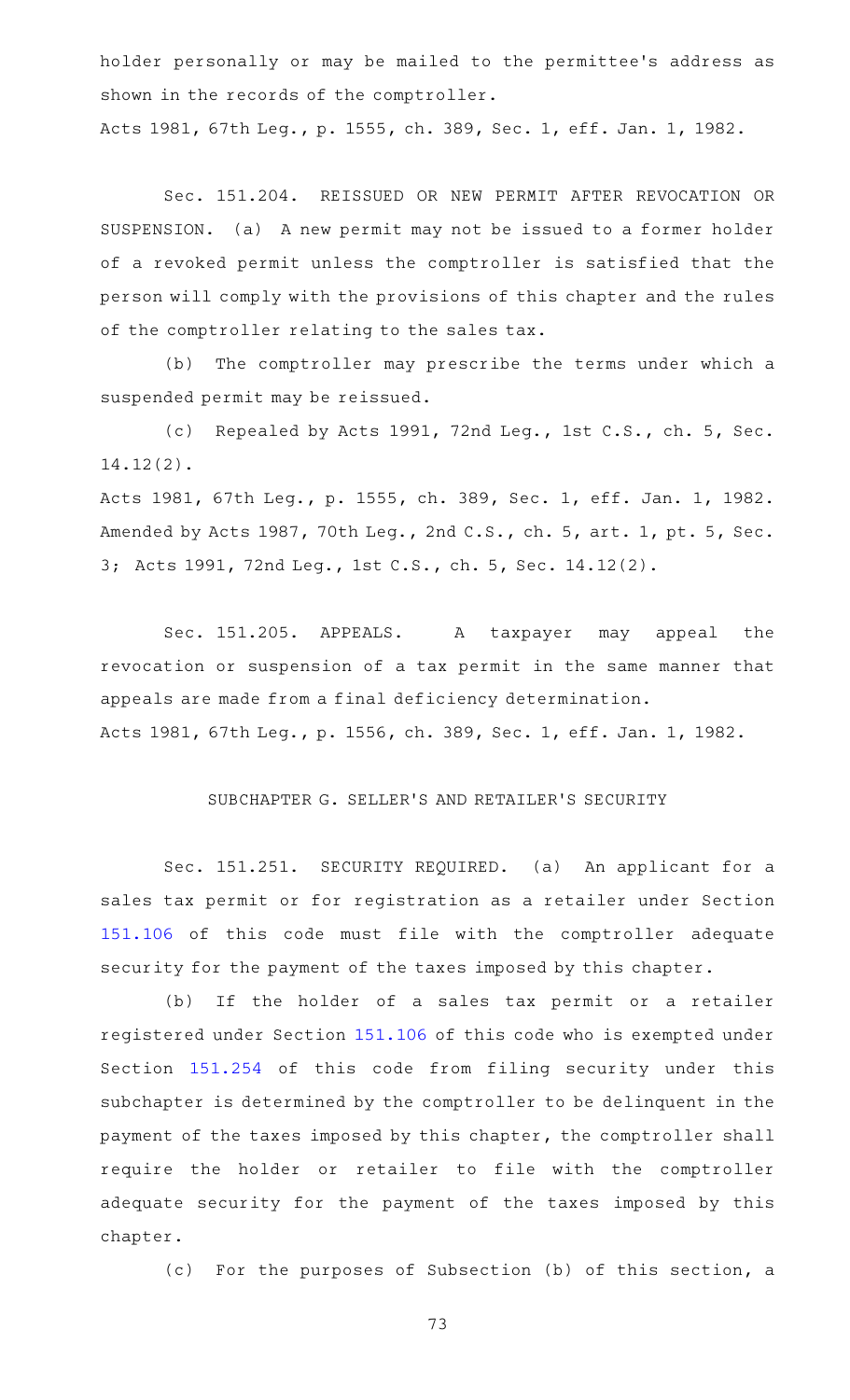holder of a permit or a retailer is delinquent in the payment of the taxes imposed by this chapter if the holder or retailer fails to file all reports due or to pay any determination before the day the determination could be paid without additional penalty.

(d) If the comptroller determines that it is necessary to ensure compliance with this chapter, the comptroller may require security from a person as a condition to retaining a permit under this chapter.

Acts 1981, 67th Leg., p. 1556, ch. 389, Sec. 1, eff. Jan. 1, 1982.

Sec. 151.252. TEMPORARY PERMIT. (a) The comptroller may issue a temporary sales tax permit or retailer 's registration to an applicant for a period determined by the comptroller in order to arrange for and provide the security required by this subchapter.

(b) A temporary permit or registration expires without further notice on the expiration date shown on the temporary permit or registration.

Acts 1981, 67th Leg., p. 1556, ch. 389, Sec. 1, eff. Jan. 1, 1982.

Sec. 151.253. SECURITY: REQUIREMENTS. (a) The security required by this subchapter may be a cash bond, a bond from a surety company chartered or authorized to do business in this state, a certificate of deposit, a certificate of savings or U.S. Treasury bond, an assignment of negotiable stocks or bonds that has been approved by the comptroller, or any other security deemed by the comptroller to be sufficient for the payment of taxes imposed by this chapter.

(b) The comptroller shall fix the amount of security required in each case, taking into consideration the amount of tax that has or is expected to become due from the person under this chapter and all other applicable local sales and use taxes and the necessity to protect the state against the failure to pay these taxes. The maximum amount of security that may be required is the greater of \$100,000 or four times the amount of the person 's average monthly tax liability.

(c)AAA bond qualifying under this subchapter must be a continuing instrument and a new and separate obligation for the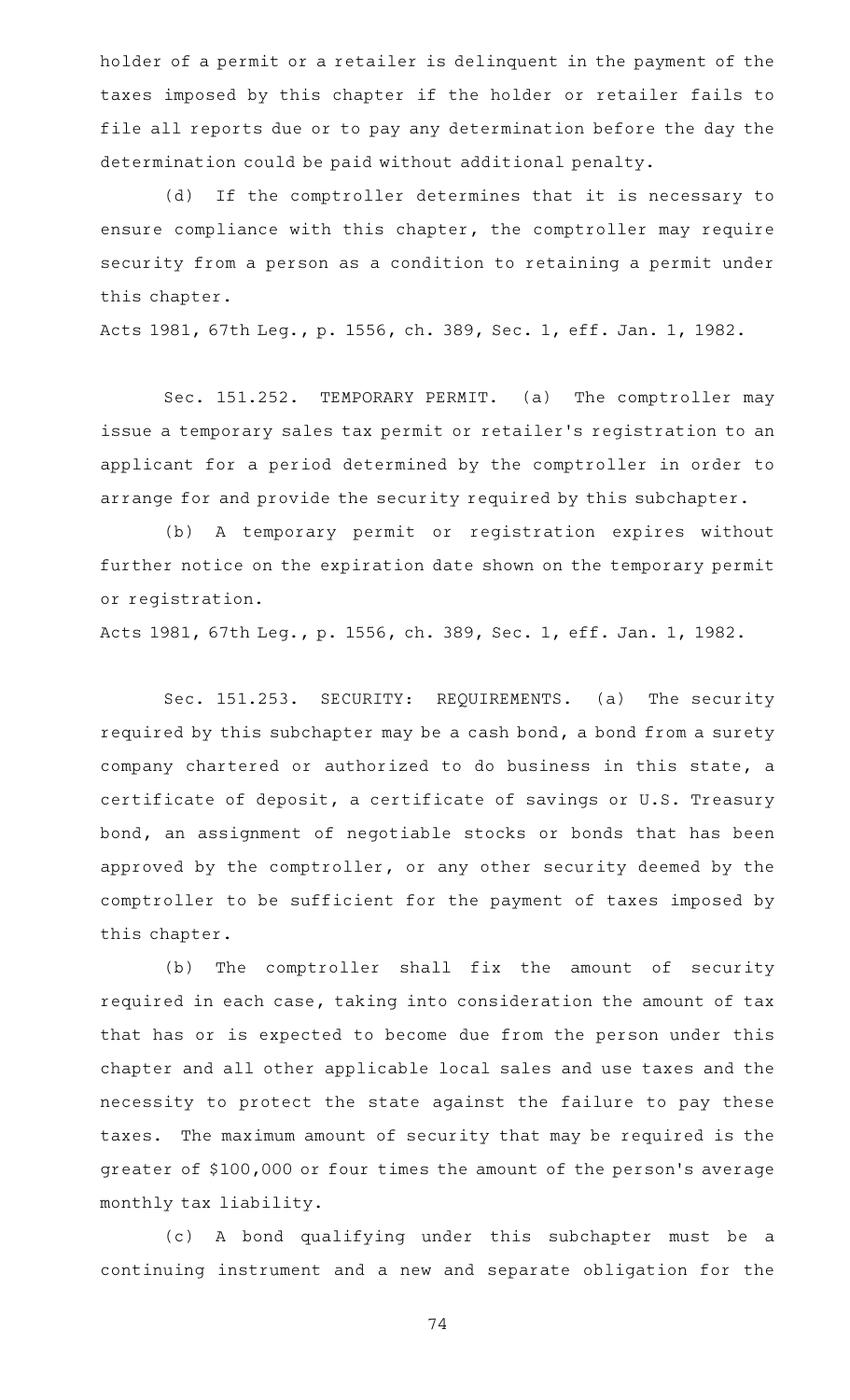penal sum named in the bond for each calendar year or portion of a calendar year while the bond is in effect. The bond must remain in effect until the surety or sureties are released and discharged. Acts 1981, 67th Leg., p. 1556, ch. 389, Sec. 1, eff. Jan. 1, 1982. Amended by Acts 1983, 68th Leg., p. 1365, ch. 281, Sec. 7, eff. Oct. 1, 1983; Acts 2001, 77th Leg., ch. 442, Sec. 11, eff. Sept. 1, 2001.

Sec. 151.254. EXEMPTION FROM FILING SECURITY. (a) A person who has filed security under this subchapter is exempted from the security requirements of this subchapter and is entitled, on request, to have the comptroller return, refund, or release the security if in the judgment of the comptroller the person has for two consecutive years continuously complied with the conditions of the security filed under this subchapter.

(b) A person who received a sales tax permit or was registered as a retailer before January 1, 1974, and has not been determined to be delinquent as provided by Section [151.251](https://statutes.capitol.texas.gov/GetStatute.aspx?Code=TX&Value=151.251)(b) of this code or been required to file security under this subchapter is exempted from filing security.

Acts 1981, 67th Leg., p. 1557, ch. 389, Sec. 1, eff. Jan. 1, 1982.

Sec. 151.255. NOTICE. (a) If the comptroller determines that the holder of a permit or a registered retailer is required to file security under Section [151.251\(](https://statutes.capitol.texas.gov/GetStatute.aspx?Code=TX&Value=151.251)b) of this code, the comptroller shall notify the person in writing that security is required to be filed and state the amount of security set by the comptroller.

(b) Notice under this subsection shall be mailed to the permit holder or registered retailer at the address shown in the comptroller 's records.

Acts 1981, 67th Leg., p. 1557, ch. 389, Sec. 1, eff. Jan. 1, 1982.

Sec. 151.256. FAILURE TO PROVIDE SECURITY: LOSS OF PERMIT. If a person fails to provide security under this subchapter as provided by Section [151.251\(](https://statutes.capitol.texas.gov/GetStatute.aspx?Code=TX&Value=151.251)b) of this code, the comptroller shall revoke or suspend the permit or retailer 's registration of the person as provided by Section [151.203](https://statutes.capitol.texas.gov/GetStatute.aspx?Code=TX&Value=151.203) of this code.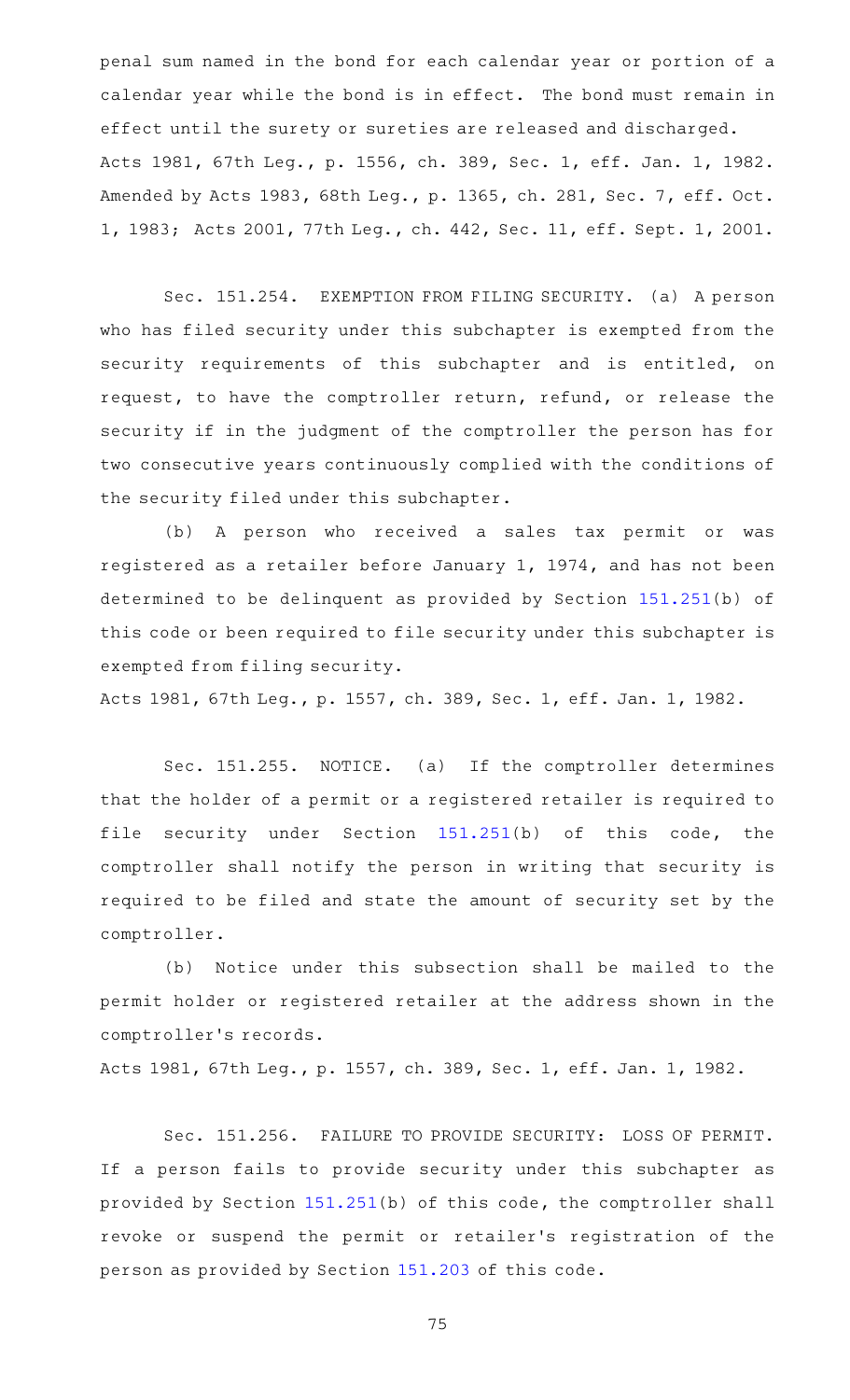Acts 1981, 67th Leg., p. 1557, ch. 389, Sec. 1, eff. Jan. 1, 1982.

Sec. 151.257. FORFEITURE OF SECURITY: DETERMINATION. (a) If a person who has filed a security under this subchapter fails to pay the taxes imposed by this chapter or by a city under the Local Sales and Use Tax Act or fails to file a tax return required by this chapter or under the Local Sales and Use Tax Act, the comptroller shall issue a deficiency or jeopardy determination containing a demand for the amount of taxes, penalties, and interest due. The determination shall state that if payment is not made on or before the last day that the deficiency may be paid without incurring further penalty, the security or a part of the security may be forfeited.

(b) If the security filed by the person is a surety bond, the comptroller shall send a copy of the determination to each surety on the bond and shall demand payment from both the person filing the bond and each surety. A surety 's obligation under the bond is not affected by whether the surety has a record of the receipt of a copy of the comptroller 's determination notice or payment demand. Acts 1981, 67th Leg., p. 1557, ch. 389, Sec. 1, eff. Jan. 1, 1982. Amended by Acts 2001, 77th Leg., ch. 1263, Sec. 16, eff. Sept. 1, 2001.

Sec. 151.258. SALE OF SECURITY. (a) If necessary to recover an amount of tax, penalty, or interest, the comptroller may sell security deposited under this subchapter. A sale shall be public and notice of the sale may be given personally or by mail to the person who deposited the security.

(b) If the notice is given by mail, the comptroller may send it to the last known address appearing in the records of the comptroller.

(c) Subject to the requirement of additional security required by Section [151.260](https://statutes.capitol.texas.gov/GetStatute.aspx?Code=TX&Value=151.260) of this code, the comptroller shall return to the depositor any security remaining after the sale and after recovering the amount of tax, penalty, and interest due from the depositor.

Acts 1981, 67th Leg., p. 1557, ch. 389, Sec. 1, eff. Jan. 1, 1982.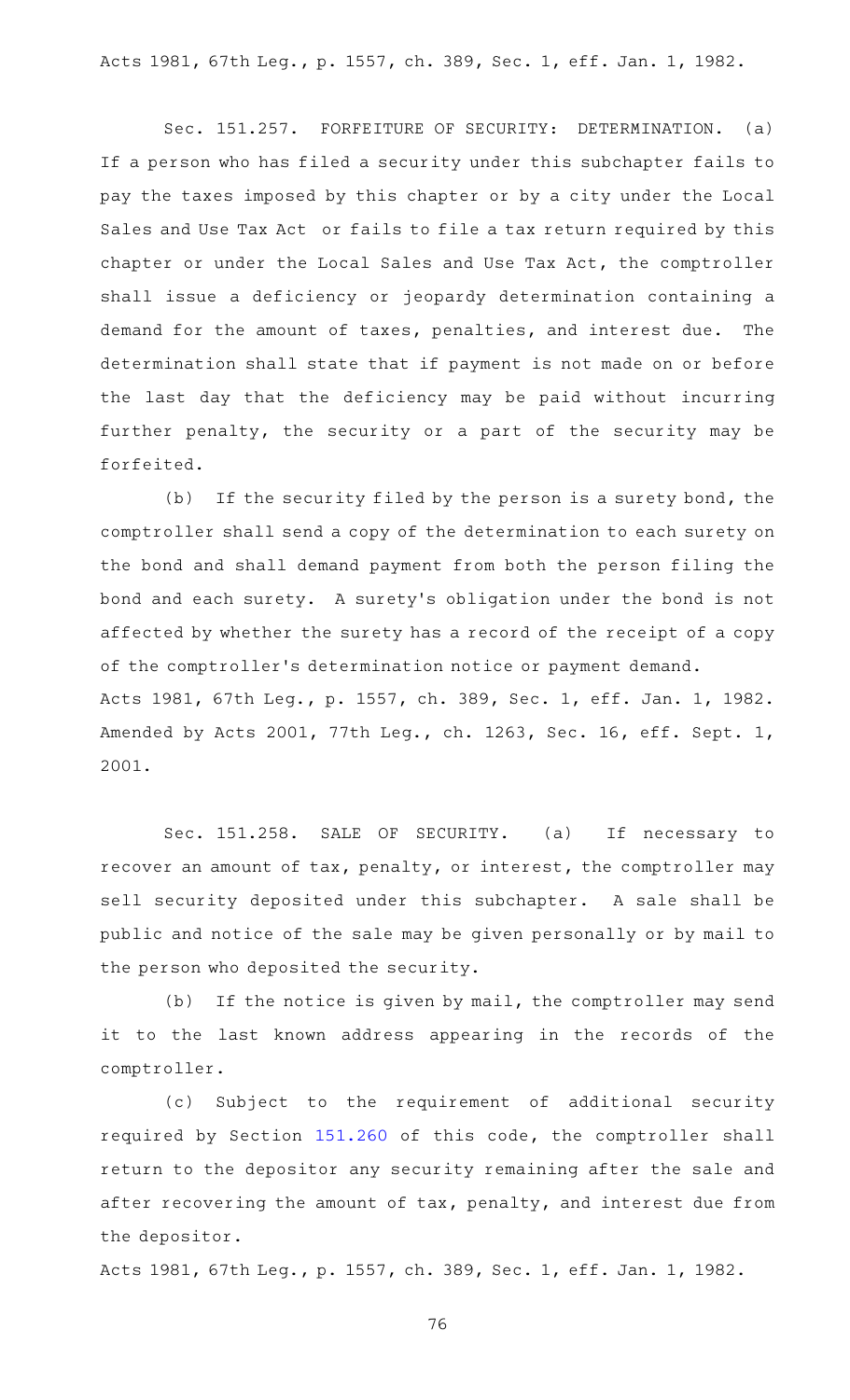Sec. 151.259. SECURITY INSUFFICIENT TO PAY TAX. (a) If payment of the tax due is not made and the forfeiture of the security does not satisfy the delinquency, the comptroller shall suspend or revoke the permit or registration of the taxpayer as provided by Section [151.203](https://statutes.capitol.texas.gov/GetStatute.aspx?Code=TX&Value=151.203) of this code.

(b) If the permit or registration is suspended, the comptroller shall certify to the attorney general the amount of taxes, penalties, and interest delinquent under this chapter.

(c) A permit or registration revoked or suspended under this section may not be reinstated until all taxes, penalties, and interest have been paid and another security is filed with the comptroller. The comptroller shall set the amount of the security subject only to the maximum amounts provided by Section [151.253](https://statutes.capitol.texas.gov/GetStatute.aspx?Code=TX&Value=151.253)(b) of this code.

Acts 1981, 67th Leg., p. 1558, ch. 389, Sec. 1, eff. Jan. 1, 1982.

Sec. 151.260. SECURITY SUFFICIENT TO PAY TAX. (a) If the security is forfeited in whole or in part and no delinquency remains, the comptroller shall demand from the person new or additional security to be filed before the expiration of 10 days after the date the notice of the demand is given.

(b) The amount of the new or additional security shall be set by the comptroller subject only to the maximum amounts as provided by Section [151.253](https://statutes.capitol.texas.gov/GetStatute.aspx?Code=TX&Value=151.253)(b) of this code.

(c) If the person fails to file the amount of the new or additional security before the expiration of the 10-day period, the comptroller shall suspend or revoke the permit or registration of the taxpayer as provided by Section [151.203](https://statutes.capitol.texas.gov/GetStatute.aspx?Code=TX&Value=151.203) of this code and certify the name and address of the person to the attorney general. Acts 1981, 67th Leg., p. 1558, ch. 389, Sec. 1, eff. Jan. 1, 1982.

Sec. 151.261. NOTICE TO CITIES. If a permit or registration is revoked or suspended under this subchapter, the comptroller shall notify the applicable city of any delinquency under the Local Sales and Use Tax Act.

Acts 1981, 67th Leg., p. 1558, ch. 389, Sec. 1, eff. Jan. 1, 1982.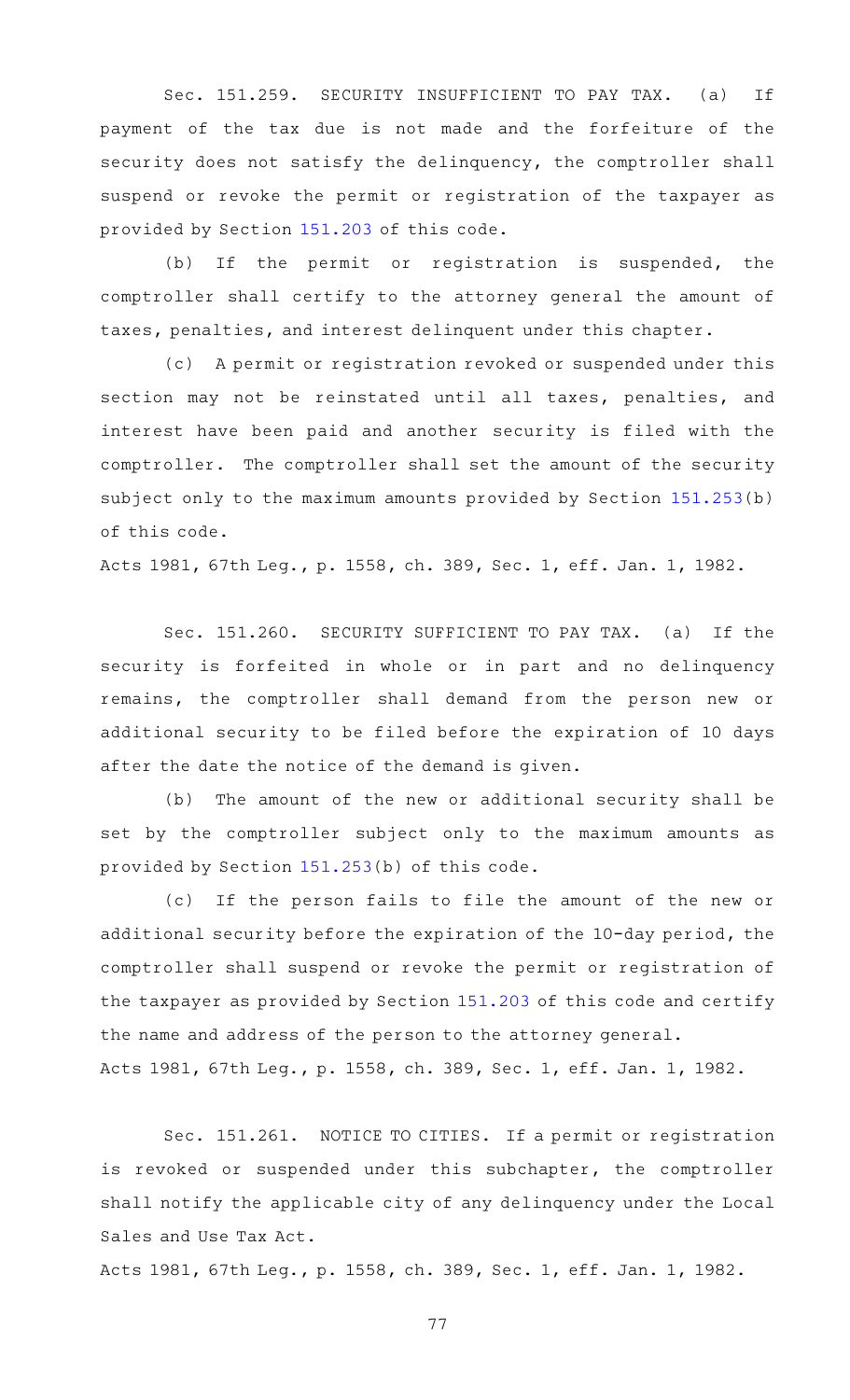Sec. 151.262. SUITS BY ATTORNEY GENERAL. (a) The attorney general may file suit for an injunction prohibiting a person from engaging in the business of selling taxable items subject to the taxes imposed by this chapter if the person engages in that business and does not have a valid permit or retailer 's registration issued to him by the comptroller for each place of business.

(b) The attorney general shall bring suit against a person whose name is certified to him under Section [151.259\(](https://statutes.capitol.texas.gov/GetStatute.aspx?Code=TX&Value=151.259)b) of this code, the person's sureties, or both, to collect the amount of delinquent tax due.

(c) The attorney general may bring suit on a surety bond against the sureties without making the person who is the principal obligor a party to the suit.

(d) Venue for a suit under this section is in Travis County. Acts 1981, 67th Leg., p. 1558, ch. 389, Sec. 1, eff. Jan. 1, 1982.

# SUBCHAPTER H. EXEMPTIONS

Sec. 151.301. "EXEMPTED FROM THE TAXES IMPOSED BY THIS CHAPTER". If a taxable item is exempted from the taxes imposed by this chapter, the sale, storage, use or other consumption of the item is not subject to the sales tax imposed by Section [151.051](https://statutes.capitol.texas.gov/GetStatute.aspx?Code=TX&Value=151.051) of this code or the use tax imposed by Section [151.101](https://statutes.capitol.texas.gov/GetStatute.aspx?Code=TX&Value=151.101) of this code if the item meets the qualifications for exemption as provided in this subchapter; and when an item is exempted from the taxes imposed by this chapter the receipts from its sale are excluded from the computation of the taxes.

Acts 1981, 67th Leg., p. 1559, ch. 389, Sec. 1, eff. Jan. 1, 1982.

Sec. 151.302. SALES FOR RESALE. (a) The sale for resale of a taxable item is exempted from the taxes imposed by this chapter.

(b) Tangible personal property used to perform a taxable service is not considered resold unless the care, custody, and control of the tangible personal property is transferred to the purchaser of the service.

(c) Internal or external wrapping, packing, and packaging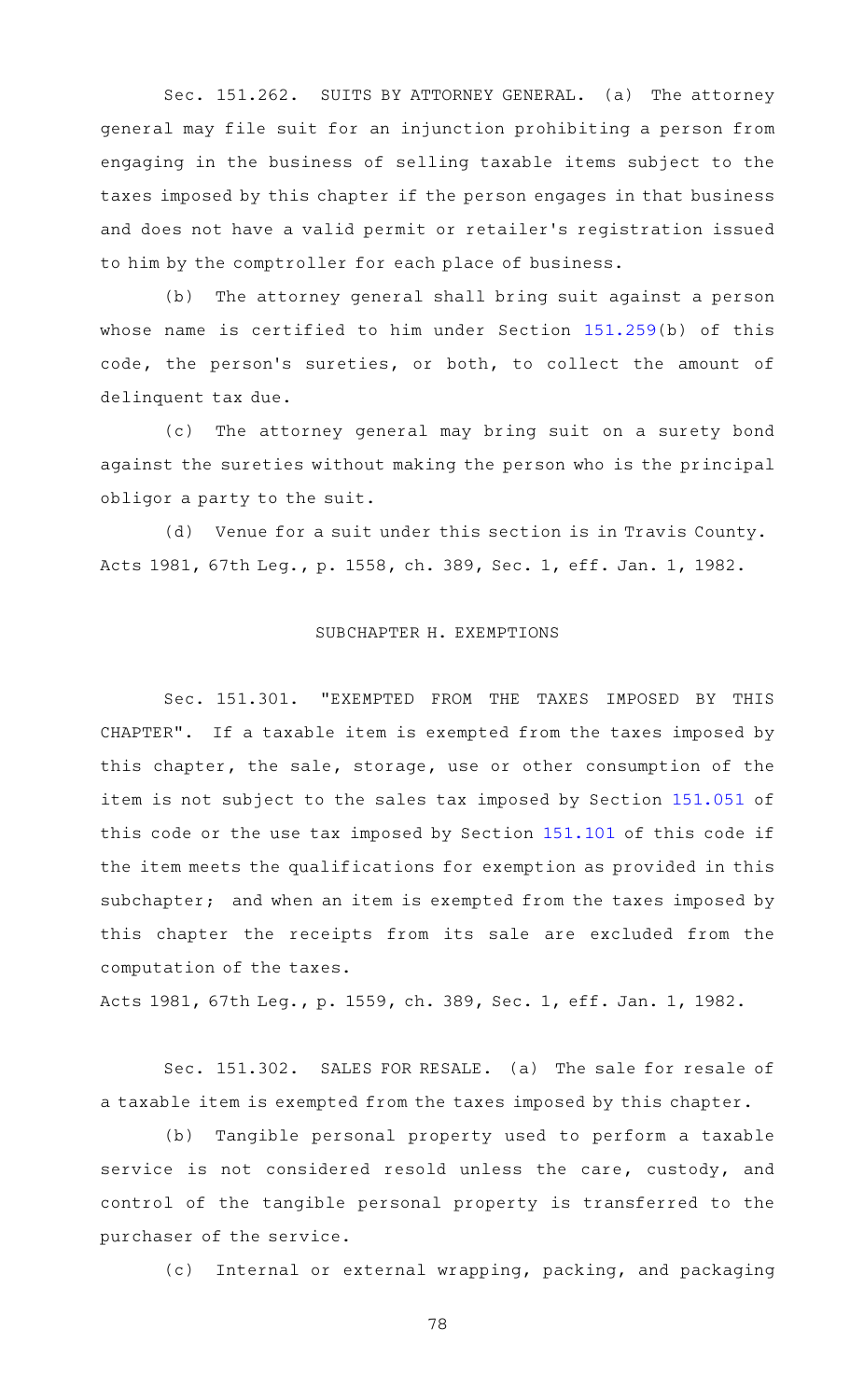supplies used by a person in wrapping, packing, or packaging tangible personal property or in the performance of a service for the purpose of furthering the sale of the tangible personal property or the service may not be purchased by the person for resale.

(d) In this section, "wrapping," "packing," and "packaging supplies" include:

(1) wrapping paper, wrapping twine, bags, cartons, crates, crating material, tape, rope, rubber bands, labels, staples, glue, and mailing tubes; and

(2) excelsior, straw, cardboard fillers, separators, shredded paper, ice, dry ice, cotton batting, shirt boards, hay laths, and property used inside a package to shape, form, stabilize, preserve, or protect the contents.

Acts 1981, 67th Leg., p. 1559, ch. 389, Sec. 1, eff. Jan. 1, 1982. Amended by Acts 1985, 69th Leg., ch. 206, Sec. 7, eff. Oct. 1, 1985; Acts 1991, 72nd Leg., 1st C.S., ch. 5, Sec. 14.06.

Sec. 151.3021. PACKAGING SUPPLIES AND WRAPPING. (a) In this section:

(1) "Laundry or dry cleaner" does not include coinoperated or other self-service garment cleaning facilities.

(2) "Wrapping, packing, and packaging supplies" means hangers, safety pins, pins, inventory tags, staples, boxes, paper wrappers, and plastic bags.

(b) Internal and external wrapping, packing, and packaging supplies are exempted from the taxes imposed by this chapter if sold to a person who is a laundry or dry cleaner for use in wrapping, packing, or packaging an item that has been pressed and dry cleaned or laundered by the person operating as a laundry or dry cleaner in the regular course of business.

Added by Acts 2001, 77th Leg., ch. 1263, Sec. 17, eff. Oct. 1, 2001.

Sec. 151.303. PREVIOUSLY TAXED ITEMS: USE TAX EXEMPTION OR CREDIT. (a) The storage, use, or other consumption of a taxable item the sale of which is subject to the sales tax is exempted from the use tax imposed by Subchapter D of this chapter.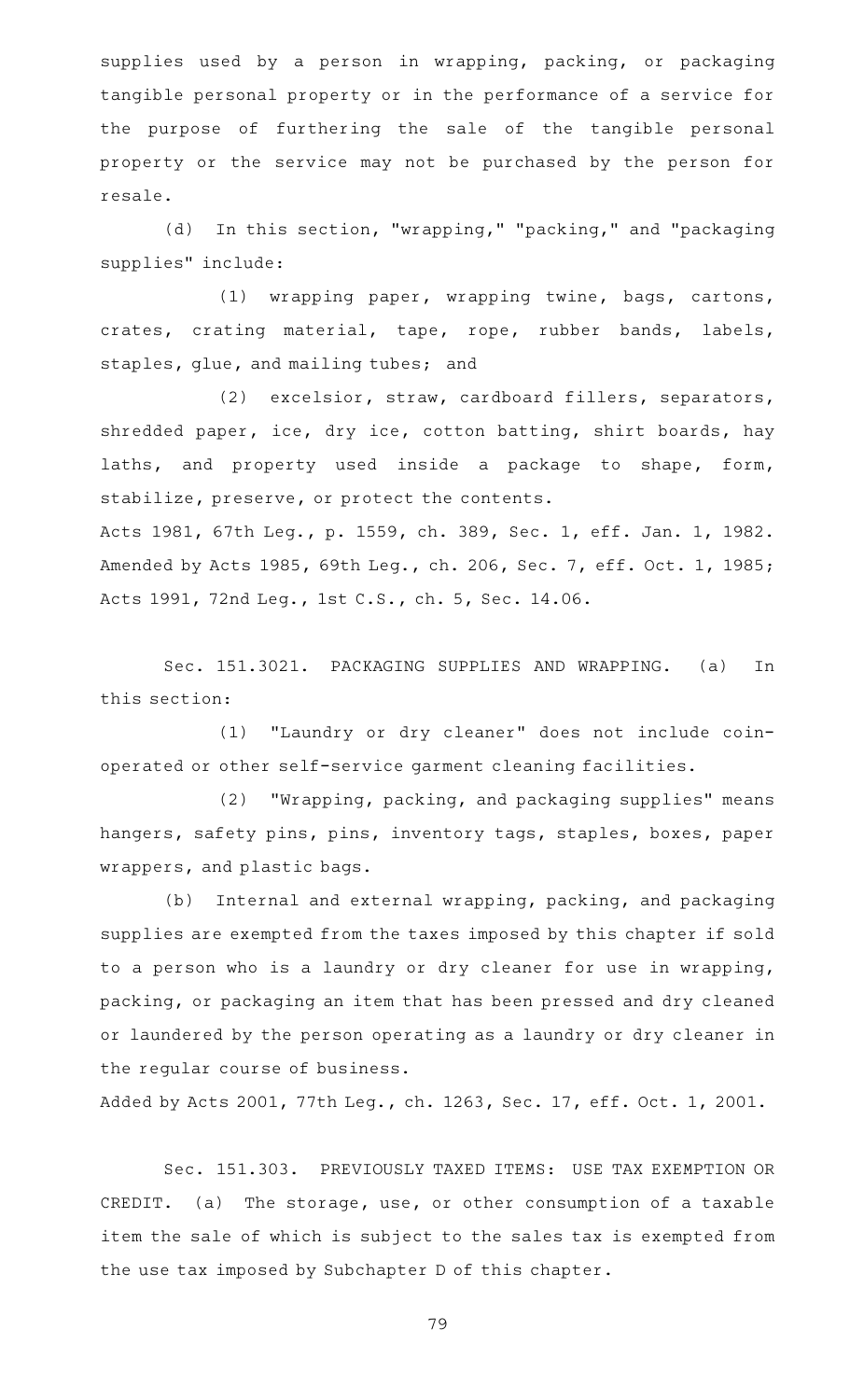$(b)$  The storage, use, or other consumption of a taxable item on which the person storing, using, or consuming the item has paid a use tax is exempted from the use tax imposed by Subchapter D of this chapter.

(c) A taxpayer is entitled to a credit against the use tax imposed by Subchapter D of this chapter on a taxable item in an amount equal to the amount of any similar tax paid by the taxpayer in another state on the sale, purchase, or use of the taxable item if the state in which the tax was paid provides a similar credit for a taxpayer of this state.

Acts 1981, 67th Leg., p. 1559, ch. 389, Sec. 1, eff. Jan. 1, 1982.

Sec. 151.304. OCCASIONAL SALES. (a) An occasional sale of a taxable item and the storage, use, or consumption of a taxable item the sale or transfer of which to a consumer is made by an occasional sale are exempted from the taxes imposed by this chapter.

 $(b)$  In this section, "occasional sale" means:

 $(1)$  one or two sales of taxable items, other than an amusement service, at retail during a 12-month period by a person who does not habitually engage, or hold himself out as engaging, in the business of selling taxable items at retail;

(2) the sale of the entire operating assets of a business or of a separate division, branch, or identifiable segment of a business;

(3) a transfer of all or substantially all the property used by a person in the course of an activity if after the transfer the real or ultimate ownership of the property is substantially similar to that which existed before the transfer;

(4) the sale of not more than 10 admissions for amusement services during a 12-month period by a person who does not hold himself out as engaging, or does not habitually engage, in providing amusement services; or

(5) the sale of tangible personal property by an individual if:

(A) the property was originally bought by the individual or a member of the individual 's family for the personal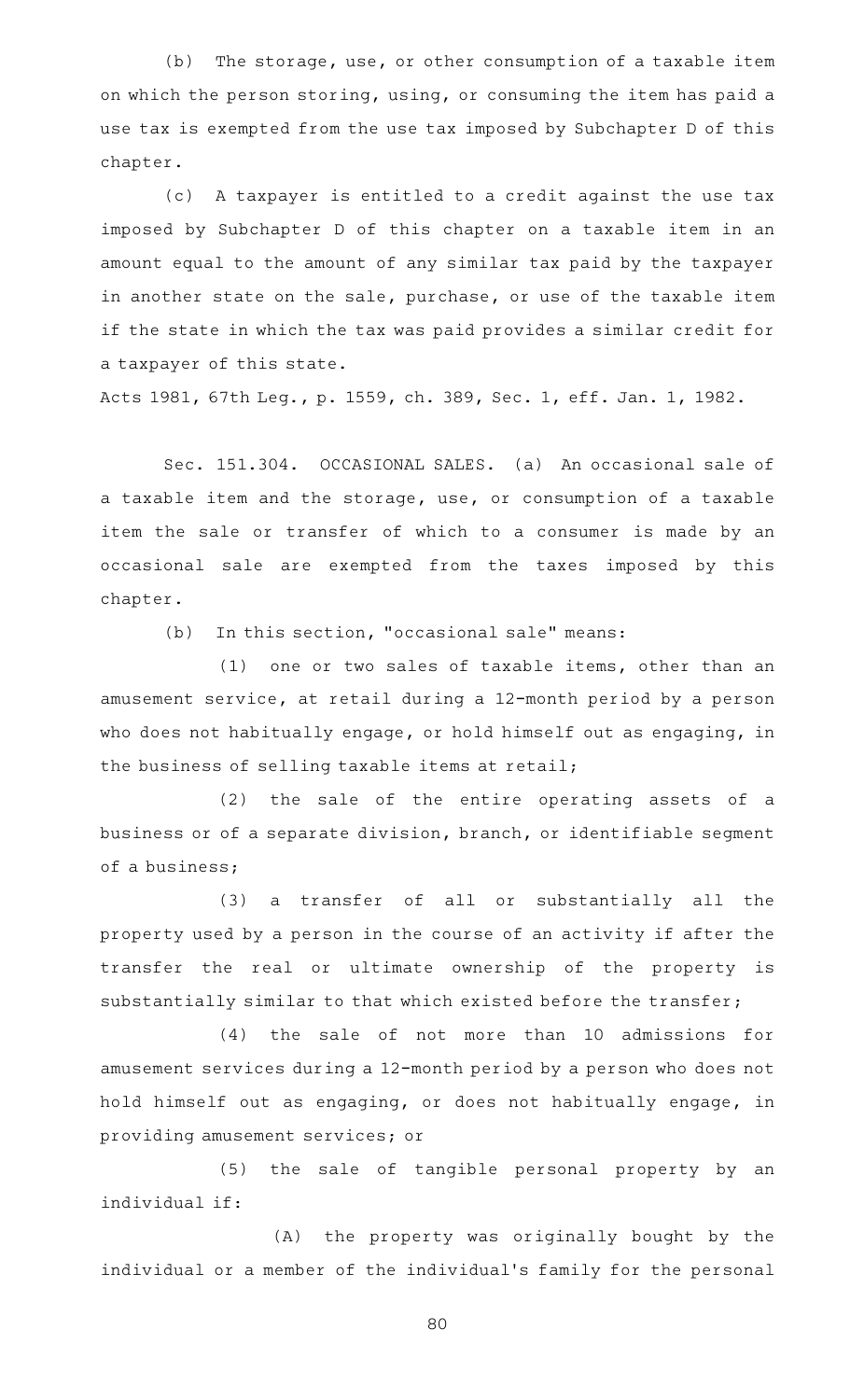use of the individual or the individual's family;

(B) the individual does not hold a permit issued under this chapter and is not required to obtain a permit as a "seller" or "retailer" as those terms are defined by Section [151.008;](https://statutes.capitol.texas.gov/GetStatute.aspx?Code=TX&Value=151.008)

 $(C)$  the individual does not employ an auctioneer, broker, or factor, other than an online auction, to sell the property; and

(D) the total receipts from sales of the individual's tangible personal property in a calendar year do not exceed \$3,000.

(c) Within the meaning of Subsection (b)(2) of this section, a separate division, branch, or identifiable segment of a business exists if before its sale the income and expenses attributable to the separate division, branch, or segment could be separately ascertained from the books of account or record.

(d) Within the meaning of Subsection (b)(3) of this section, the stockholders, bondholders, partners, or other persons holding an interest in a corporation or other entity have the real or ultimate ownership of the property of the corporation or other entity.

(e) This section does not apply to a rental or lease of a taxable item.

(f) Subsection (b)(1) of this section does not apply to a sale made by a person who holds a permit issued pursuant to the provisions of this chapter.

(g) A person who holds a permit issued under this chapter and makes a purchase from a person entitled to claim the exemption provided by Subsection (b)(1) of this section shall accrue use tax on the transaction and remit it to the comptroller.

(h) This section does not apply to the sale of a taxable item made by a marketplace seller through a marketplace, as those terms are defined by Section [151.0242\(](https://statutes.capitol.texas.gov/GetStatute.aspx?Code=TX&Value=151.0242)a).

Acts 1981, 67th Leg., p. 1559, ch. 389, Sec. 1, eff. Jan. 1, 1982. Amended by Acts 1984, 68th Leg., 2nd C.S., ch. 31, art. 7, Sec. 10, eff. Oct. 2, 1984; Acts 1993, 73rd Leg., ch. 486, Sec. 1.06, eff. Sept. 1, 1993.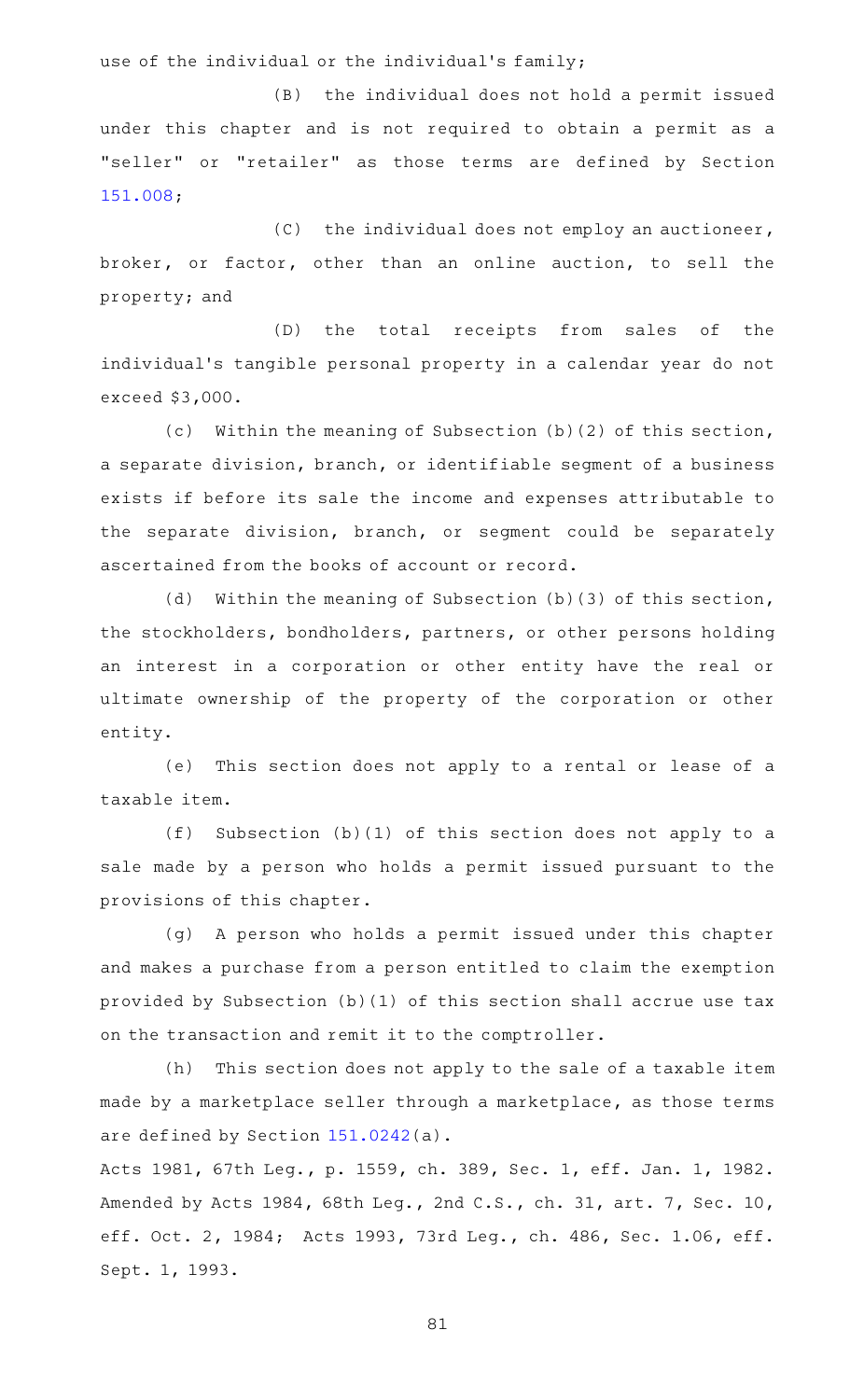#### Amended by:

Acts 2007, 80th Leg., R.S., Ch. 608 (H.B. [373](http://www.legis.state.tx.us/tlodocs/80R/billtext/html/HB00373F.HTM)), Sec. 1, eff. July 1, 2007.

Acts 2021, 87th Leg., R.S., Ch. 569 (S.B. [477](http://www.legis.state.tx.us/tlodocs/87R/billtext/html/SB00477F.HTM)), Sec. 5, eff. October 1, 2021.

Sec. 151.305. COIN-OPERATED MACHINE SALES. (a) The following tangible personal property sold through a coin-operated bulk vending machine for a total consideration of 50 cents or less is exempt from the taxes imposed by this chapter:

(1) food or candy, other than beverages;

(2) chewing gum; or

(3) toys and other items designed primarily to be used or played with by children.

(b) In this section, "bulk vending machine" means a vending machine that contains unsorted items and that dispenses at random an item or approximately equal quantities of items to the customer without selection of a particular item or type of item by the customer.

Added by Acts 1989, 71st Leg., ch. 1158, Sec. 1, eff. Oct. 1, 1989. Amended by Acts 1999, 76th Leg., ch. 898, Sec. 1, eff. July 1, 1999.

Sec. 151.3051. SALES THROUGH CERTAIN VENDING MACHINES. (a) The sale of tangible personal property through a vending machine is exempt from the taxes imposed by this chapter if:

 $(1)$  the sale is made by a nonprofit organization that is exempt from federal income taxation under Section 501(a), Internal Revenue Code of 1986, by being listed as an exempt organization in Section 501(c)(3) of that code;

 $(2)$  the machine is owned by the nonprofit organization; and

(3) the machine is stocked and maintained by individuals with special needs as part of an independent life skills and education program operated by the nonprofit organization.

(b) A nonprofit organization that makes a sale exempt from taxation under this section must maintain records demonstrating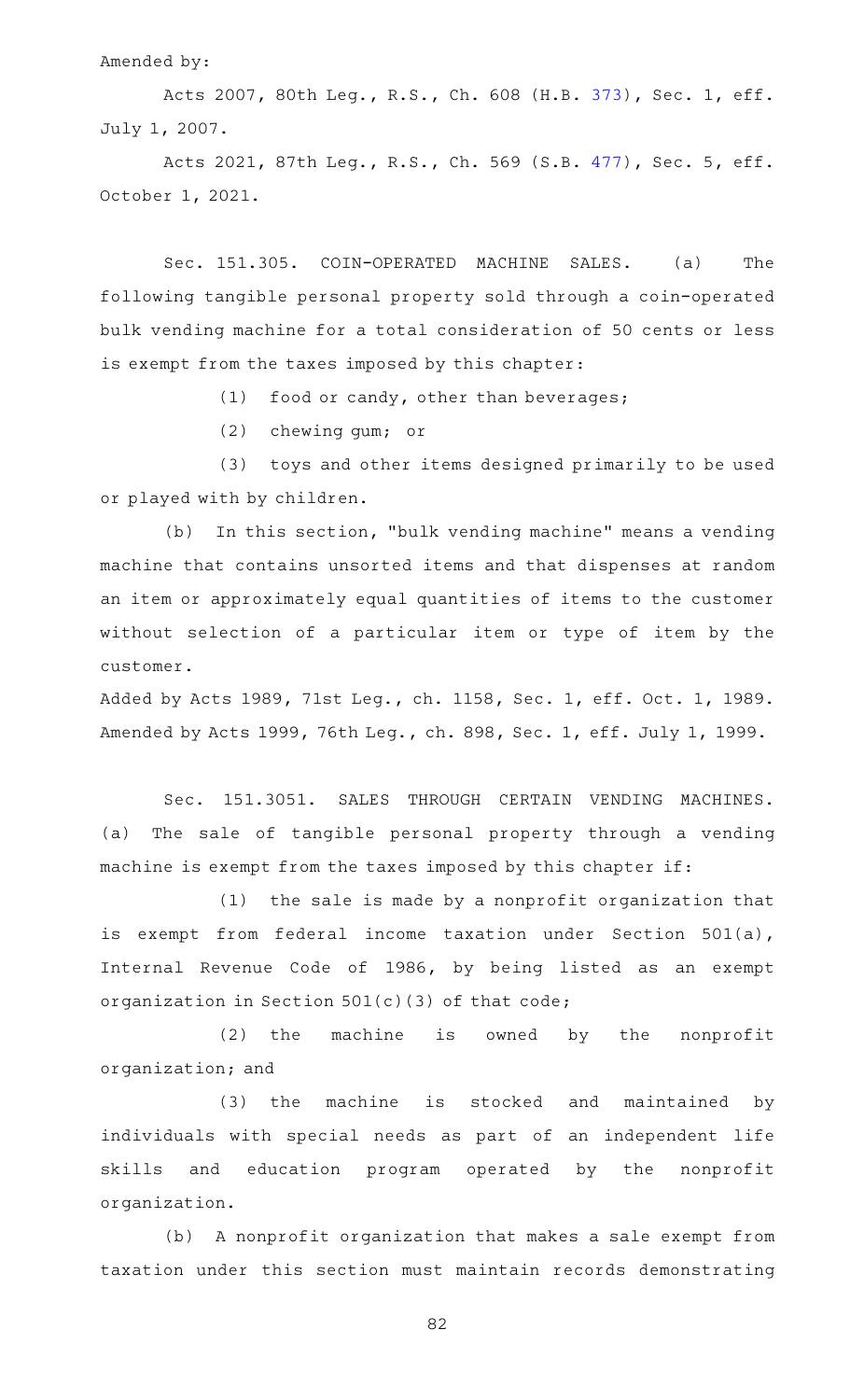that the sale is eligible for the exemption. Added by Acts 2015, 84th Leg., R.S., Ch. 772 (H.B. [2313](http://www.legis.state.tx.us/tlodocs/84R/billtext/html/HB02313F.HTM)), Sec. 1, eff. September 1, 2015.

Sec. 151.306. TRANSFERS OF COMMON INTERESTS IN PROPERTY. If an interest in tangible personal property is sold, under the terms of a good faith, bona fide contractual relationship, to another person who either before or after the sale owned or owns a joint or undivided interest in the property with the seller, and if the taxes imposed by this chapter have previously been paid on the tangible personal property, the tangible personal property is exempted from the taxes imposed by this chapter.

Acts 1981, 67th Leg., p. 1560, ch. 389, Sec. 1, eff. Jan. 1, 1982.

Sec. 151.307. EXEMPTIONS REQUIRED BY PREVAILING LAW. (a) Tangible personal property or service that this state is prohibited from taxing by the law of the United States, the United States Constitution, or the Constitution of Texas is exempted from the taxes imposed by this chapter.

(b) When an exemption is claimed because tangible personal property is exported beyond the territorial limits of the United States, proof of export may be shown only by:

(1) a bill of lading issued by a licensed and certificated carrier of persons or property showing the seller as consignor, the buyer as consignee, and a delivery point outside the territorial limits of the United States;

 $(2)$  documentation:

(A) provided by a United States Customs Broker licensed by the comptroller under Section [151.157;](https://statutes.capitol.texas.gov/GetStatute.aspx?Code=TX&Value=151.157)

(B) certifying that delivery was made to a point outside the territorial limits of the United States;

(C) that includes, in addition to any other information required by the comptroller, a statement signed by the person claiming the exemption that states that "Providing false information to a customs broker is a Class B misdemeanor."; and

 $(D)$  to which a stamp issued under Section  $151.158$ is affixed in the manner required by that section or Section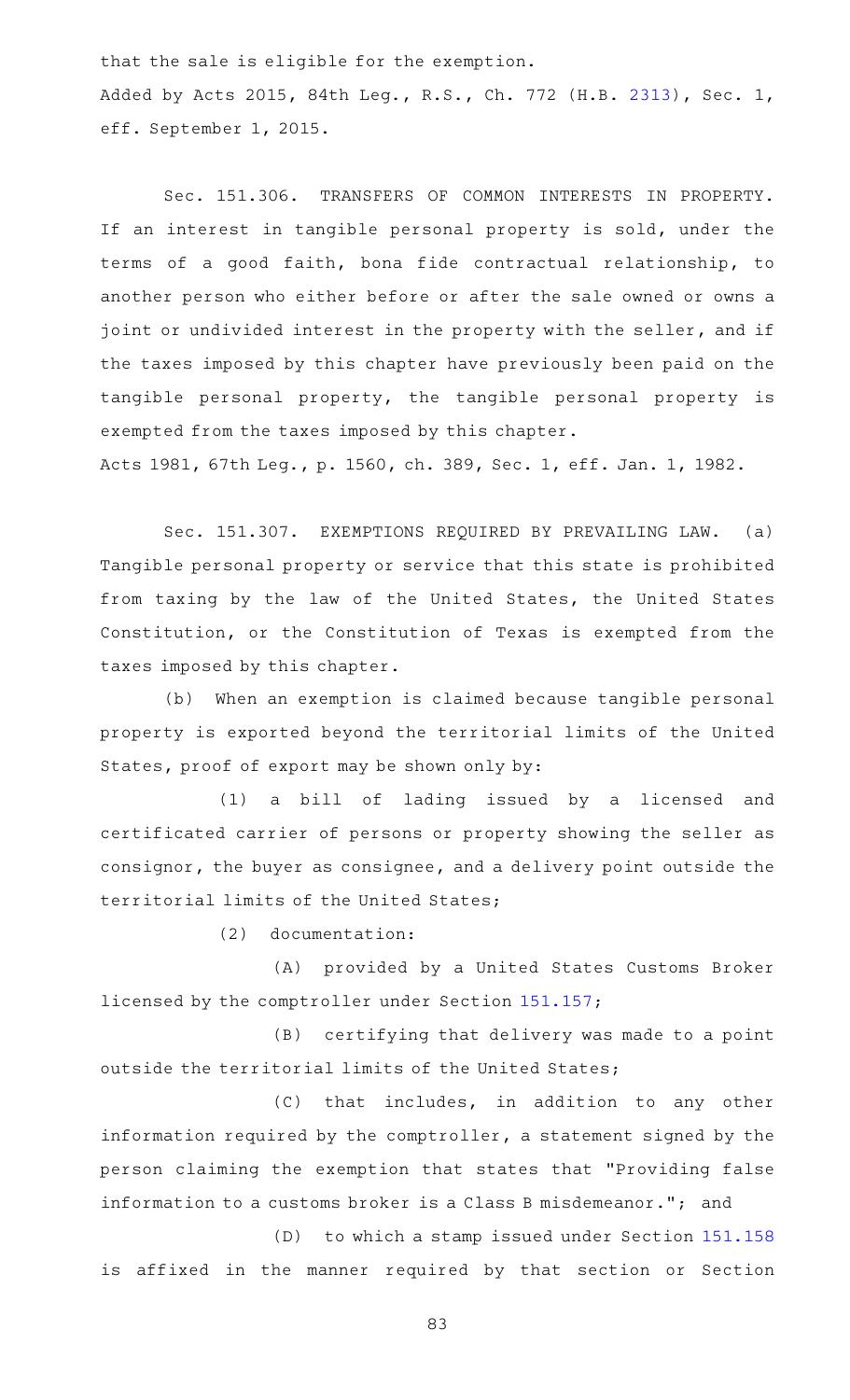[151.157;](https://statutes.capitol.texas.gov/GetStatute.aspx?Code=TX&Value=151.157)

(3) import documents from the country of destination showing that the property was imported into a country other than the United States;

(4) an original airway, ocean, or railroad bill of lading and a forwarder 's receipt if an air, ocean, or rail freight forwarder takes possession of the property; or

(5) any other manner provided by the comptroller for an enterprise authorized to make tax-free purchases under Section [151.156.](https://statutes.capitol.texas.gov/GetStatute.aspx?Code=TX&Value=151.156)

(c) Documentation, including the stamp affixed to the documentation, that is provided by a customs broker licensed by the comptroller under Section [151.157](https://statutes.capitol.texas.gov/GetStatute.aspx?Code=TX&Value=151.157) is presumed valid in the absence of clear and convincing evidence that the tangible personal property covered by the documentation was not exported outside the territorial limits of the United States.

(d) A retailer who receives documentation under Subsection (b)(2) relating to the purchase of tangible personal property exported beyond the limits of the United States may not refund the tax paid under this chapter on that purchase before:

 $(1)$  the 24th hour after the hour stated as the time of export on the documentation, if the retailer is located in a county that borders the United Mexican States; or

(2) the seventh day after the day stated as the date of export on the documentation, if the retailer is located in a county that does not border the United Mexican States.

(e) A retailer who makes a refund before the time prescribed by Subsection (d) or makes a refund that is undocumented or improperly documented is liable for the amount of the tax refunded with interest.

 $(f)$  In this section:

(1) "Air forwarder" means a licensed International Air Transportation Association freight forwarder.

(2) "Ocean forwarder" means a licensed Federal Maritime Commission freight forwarder.

Acts 1981, 67th Leg., p. 1560, ch. 389, Sec. 1, eff. Jan. 1, 1982. Amended by Acts 1985, 69th Leg., ch. 235, Sec. 1, eff. Aug. 26,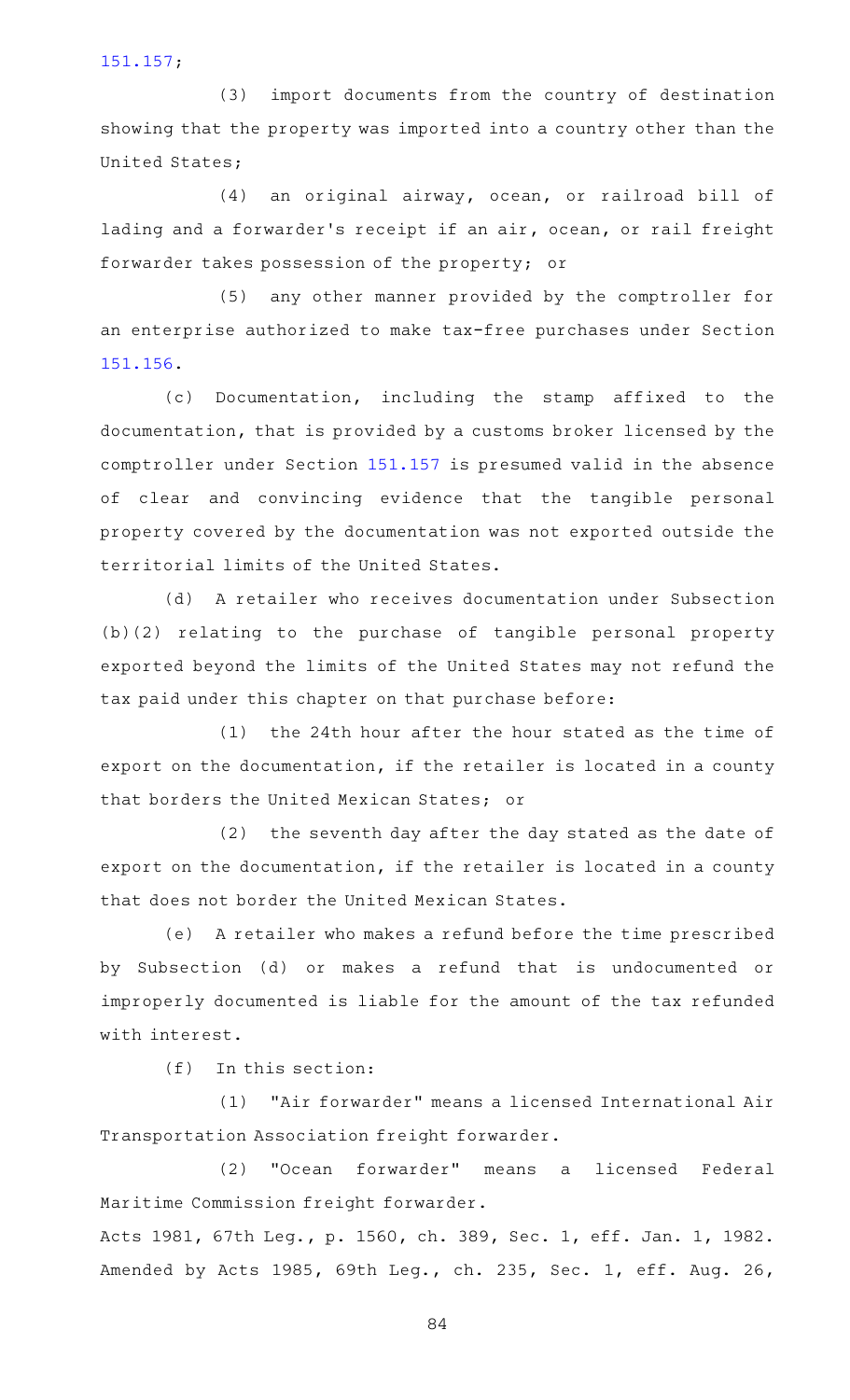1985; Acts 1989, 71st Leg., ch. 903, Sec. 1, eff. June 14, 1989; Acts 1993, 73rd Leg., ch. 955, Sec. 2, eff. June 19, 1993; Acts 1999, 76th Leg., ch. 941, Sec. 1, eff. Sept. 1, 1999; Acts 2003, 78th Leg., ch. 1001, Sec. 4, eff. Jan. 1, 2004.

Sec. 151.3071. INSTALLATION OF CERTAIN EQUIPMENT FOR EXPORT. Electronic audio equipment that is exempted from the taxes imposed by this chapter because it is purchased for use beyond the territorial limits of the United States does not become subject to the taxes imposed by this chapter solely because the equipment is installed in this state.

Added by Acts 1993, 73rd Leg., ch. 955, Sec. 3, eff. June 19, 1993.

Sec. 151.308. ITEMS TAXED BY OTHER LAW. (a) The following are exempted from the taxes imposed by this chapter:

(1) oil as taxed by Chapter  $202$ ;

(2) motor fuels and special fuels as defined, taxed, or exempted by Chapter [162](https://statutes.capitol.texas.gov/GetStatute.aspx?Code=TX&Value=162);

(3) cement as taxed by Chapter  $181;$  $181;$ 

(4) motor vehicles, trailers, and semitrailers as defined, taxed, or exempted by Chapter [152](https://statutes.capitol.texas.gov/GetStatute.aspx?Code=TX&Value=152), other than a mobile office or an oilfield portable unit, as those terms are defined by Section [152.001;](https://statutes.capitol.texas.gov/GetStatute.aspx?Code=TX&Value=152.001)

(5) mixed beverages, ice, or nonalcoholic beverages and the preparation or service of these items if the receipts are taxable by Subchapter [B](https://statutes.capitol.texas.gov/GetStatute.aspx?Code=TX&Value=183.021), Chapter [183,](https://statutes.capitol.texas.gov/GetStatute.aspx?Code=TX&Value=183) or the items are taxable by Subchapter [B-1](https://statutes.capitol.texas.gov/GetStatute.aspx?Code=TX&Value=183.041), Chapter [183](https://statutes.capitol.texas.gov/GetStatute.aspx?Code=TX&Value=183);

(6) alcoholic beverages when sold to the holder of a private club registration permit or to the agent or employee of the holder of a private club registration permit if the holder or agent or employee is acting as the agent of the members of the club and if the beverages are to be served on the premises of the club;

(7) oil well service as taxed by Subchapter  $E$ , Chapter [191;](https://statutes.capitol.texas.gov/GetStatute.aspx?Code=TX&Value=191) and

(8) insurance premiums subject to gross premiums taxes.

(b) Natural gas is exempted under Subsection (a)(2) only to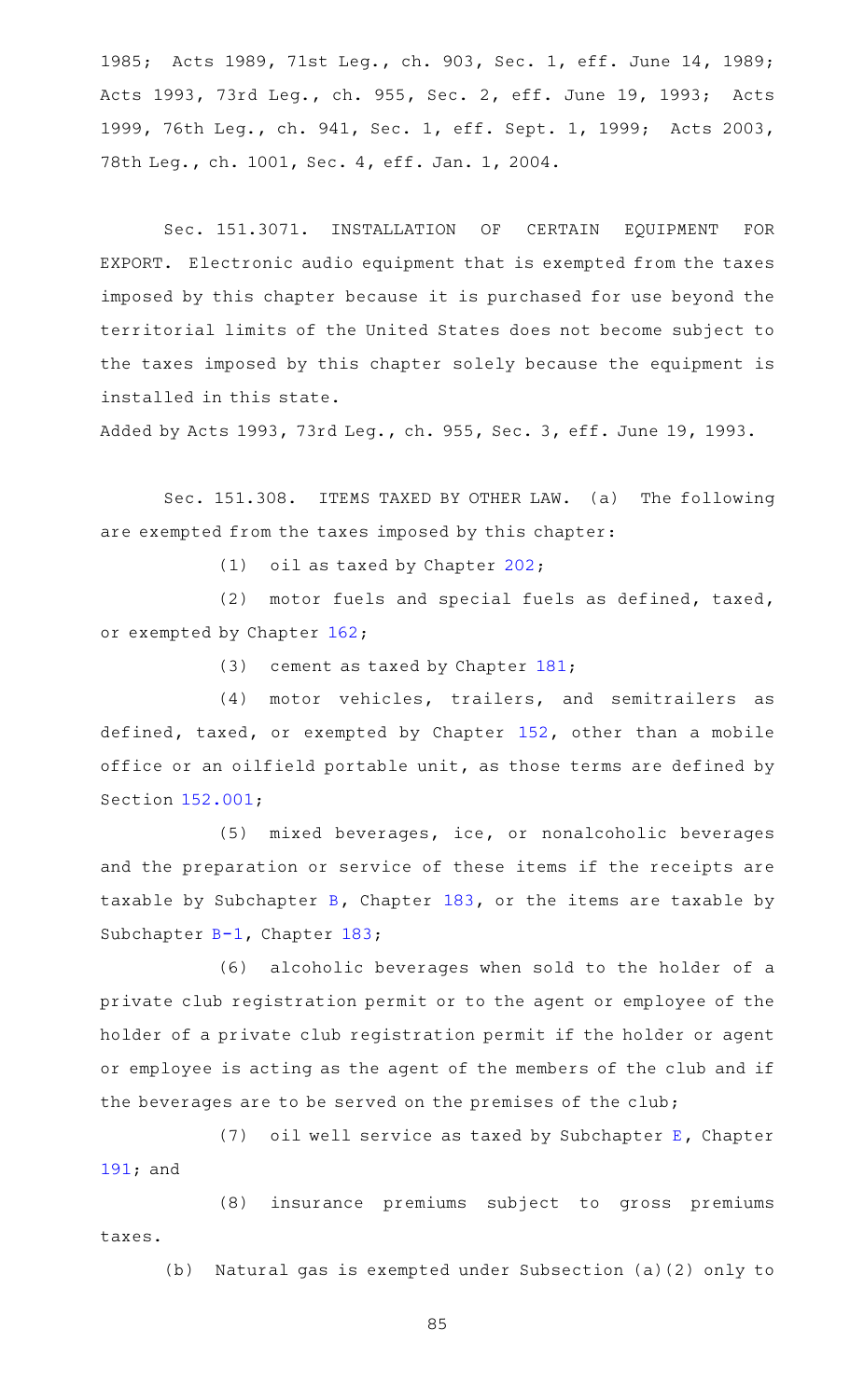the extent that the gas is taxed as a motor fuel under Chapter [162](https://statutes.capitol.texas.gov/GetStatute.aspx?Code=TX&Value=162). Acts 1981, 67th Leg., p. 1560, ch. 389, Sec. 1, eff. Jan. 1, 1982. Amended by Acts 1984, 68th Leg., 2nd C.S., ch. 31, art. 2, Sec. 23, eff. Oct. 2, 1984; Acts 1987, 70th Leg., 2nd C.S., ch. 5, art. 1, pt. 4, Sec. 21; Acts 1991, 72nd Leg., ch. 524, Sec. 1, eff. Sept. 1, 1991; Acts 1991, 72nd Leg., ch. 705, Sec. 13, eff. Sept. 1, 1991; Acts 1993, 73rd Leg., ch. 587, Sec. 13, eff. Oct. 1, 1993; Acts 2001, 77th Leg., ch. 1263, Sec. 18, eff. Oct. 1, 2001. Amended by:

Acts 2009, 81st Leg., R.S., Ch. 1227 (S.B. [1495](http://www.legis.state.tx.us/tlodocs/81R/billtext/html/SB01495F.HTM)), Sec. 6, eff. September 1, 2009.

Acts 2011, 82nd Leg., R.S., Ch. 566 (H.B. [3182](http://www.legis.state.tx.us/tlodocs/82R/billtext/html/HB03182F.HTM)), Sec. 1, eff. September 1, 2011.

Acts 2013, 83rd Leg., R.S., Ch. 1403 (H.B. [3572](http://www.legis.state.tx.us/tlodocs/83R/billtext/html/HB03572F.HTM)), Sec. 1, eff. January 1, 2014.

Acts 2015, 84th Leg., R.S., Ch. 470 (S.B. [757](http://www.legis.state.tx.us/tlodocs/84R/billtext/html/SB00757F.HTM)), Sec. 7, eff. September 1, 2015.

Sec. 151.309. GOVERNMENTAL ENTITIES. A taxable item sold, leased, or rented to, or stored, used, or consumed by, any of the following governmental entities is exempted from the taxes imposed by this chapter:

(1) the United States;

(2) an unincorporated instrumentality of the United States;

(3) a corporation that is an agency or instrumentality of the United States and is wholly owned by the United States or by another corporation wholly owned by the United States;

 $(4)$  this state;

(5) a county, city, special district, or other political subdivision of this state; or

 $(6)$  a state, or a governmental unit of a state that borders this state, but only to the extent that the other state or governmental unit exempts or does not impose a tax on similar sales of items to this state or a political subdivision of this state. Acts 1981, 67th Leg., p. 1560, ch. 389, Sec. 1, eff. Jan. 1, 1982. Amended by Acts 1993, 73rd Leg., ch. 719, Sec. 1, eff. July 1, 1993.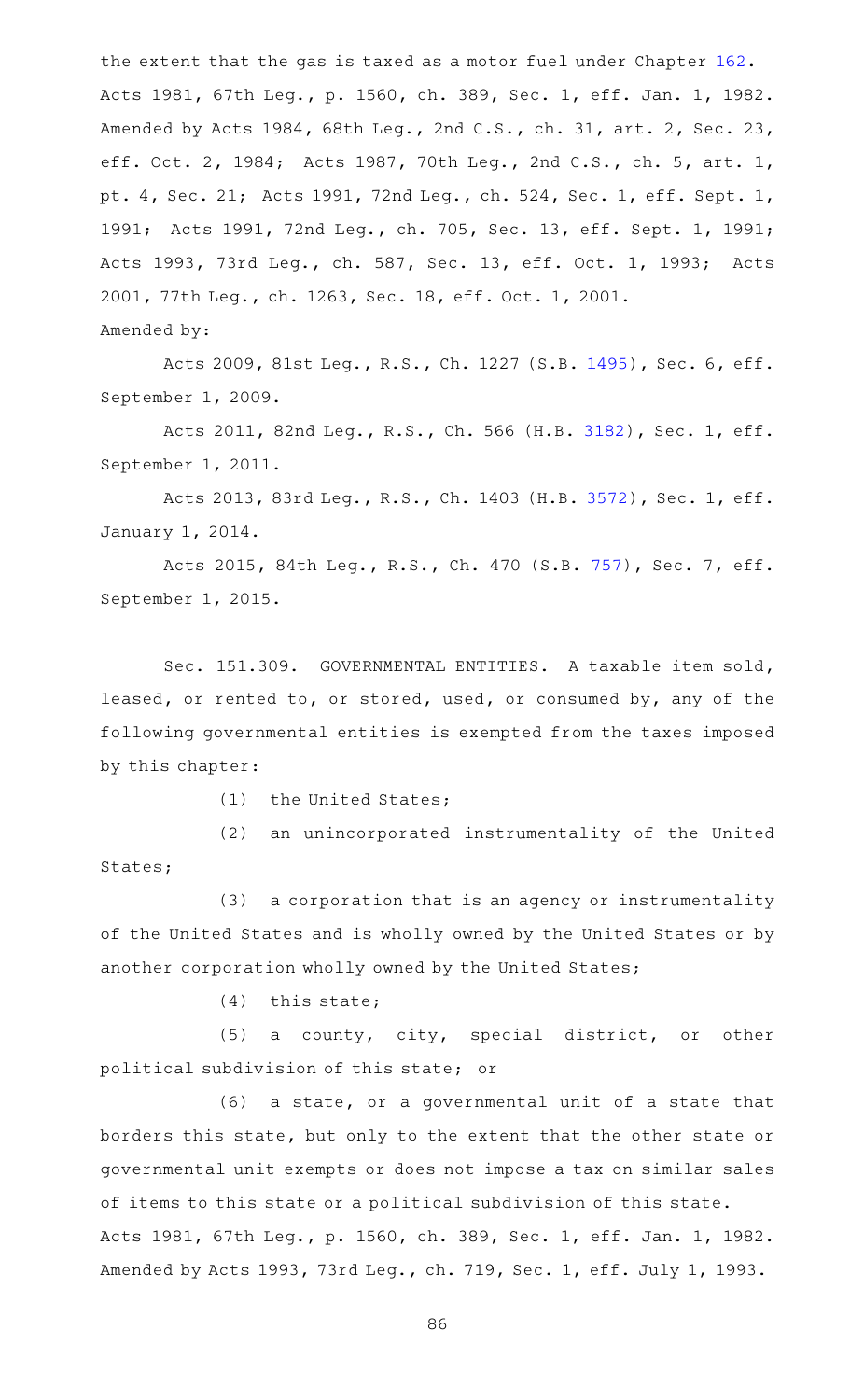Sec. 151.310. RELIGIOUS, EDUCATIONAL, AND PUBLIC SERVICE ORGANIZATIONS. (a) A taxable item sold, leased, or rented to, or stored, used, or consumed by, any of the following organizations is exempted from the taxes imposed by this chapter:

 $(1)$  an organization created for religious, educational, or charitable purposes if no part of the net earnings of the organization benefits a private shareholder or individual and the items purchased, leased, or rented are related to the purpose of the organization;

(2) an organization qualifying for an exemption from federal income taxes under Section  $501(c)(3)$ ,  $(4)$ ,  $(8)$ ,  $(10)$ , or (19), Internal Revenue Code, if the item sold, leased, rented, stored, used, or consumed relates to the purpose of the exempted organization and the item is not used for the personal benefit of a private stockholder or individual;

(3) a nonprofit organization engaged exclusively in providing athletic competition among persons under 19 years old if no financial benefit goes to an individual or shareholder;

 $(4)$  a company, department, or association organized for the purpose of answering fire alarms and extinguishing fires or for the purpose of answering fire alarms, extinguishing fires, and providing emergency medical services, the members of which receive no compensation or only nominal compensation for their services rendered, if the taxable item is used exclusively by the company, department, or association; or

(5) a chamber of commerce or a convention and tourist promotional agency representing at least one Texas city or county if the chamber of commerce or the agency is not organized for profit and no part of its net earnings inures to a private shareholder or other individual.

(b) The sale of, or contracting for the sale of, concessions at an event conducted by an organization exempted under Subsection (a)(3) of this section does not prevent the application of the exemption to that organization.

(c) An organization that qualifies for an exemption under Subsection (a)(1) or (a)(2) of this section, and each bona fide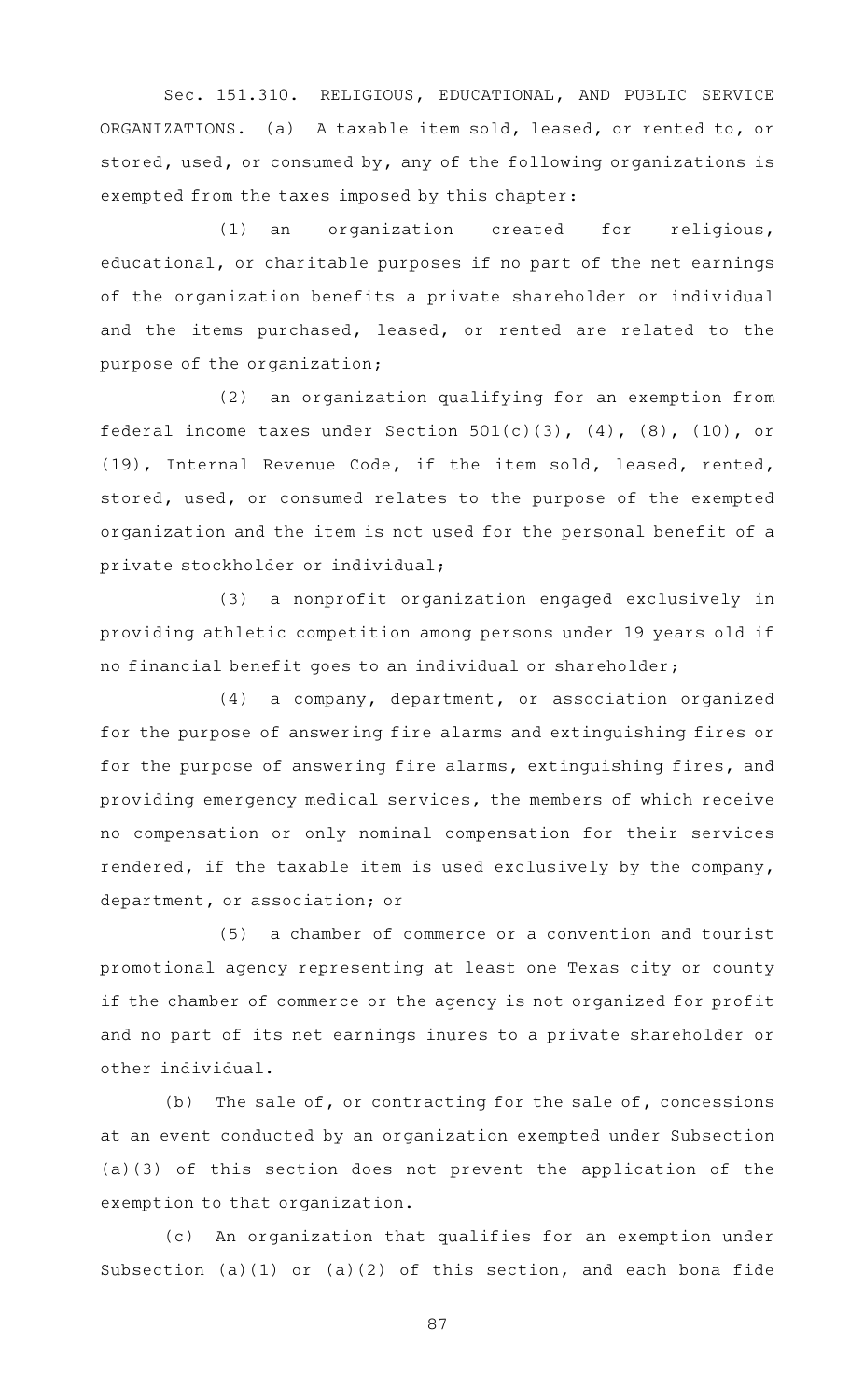chapter of the organization, may hold two tax-free sales or auctions under this subsection during a calendar year and each tax-free sale or auction may continue for one day only. The sale of a taxable item the sales price of which is \$5,000 or less by a qualified organization or chapter of the organization at a tax-free sale or auction is exempted from the sales tax imposed by Subchapter C of this chapter, except that a taxable item manufactured by or donated to the qualified organization or chapter of the organization may be sold tax free regardless of the sales price to any purchaser other than the donor. The storage, use, or consumption of a taxable item that is acquired from a qualified organization or chapter of the organization at a tax-free sale or auction and that is exempted under this subsection from the taxes imposed by Subchapter C of this chapter is exempted from the use tax imposed by Subchapter D of this chapter until the item is resold or subsequently transferred.

 $(c-1)$  Notwithstanding Subsection (c), an organization that qualifies for an exemption under Subsection (a)(4) may hold 10 tax-free sales or auctions during a calendar year. Each tax-free sale or auction may continue for not more than 72 hours. The storage, use, or consumption of a taxable item that is acquired from a qualified organization at a tax-free sale or auction and that is exempted under this subsection from the taxes imposed by Subchapter C is exempted from the use tax imposed by Subchapter D until the item is resold or subsequently transferred. If an organization that qualifies for an exemption under Subsection (a)(4) jointly holds a tax-free sale or auction with one or more other exempt organizations, the tax-free sale or auction is considered to be one of the organization 's 10 tax-free sales or auctions authorized by this subsection during that calendar year.

(d) If two or more organizations jointly hold a tax-free sale or auction, each organization may hold one additional tax-free sale or auction during the calendar year in which the joint sale or auction is held. The employment of and payment of a reasonable fee to an auctioneer to conduct a tax-free auction does not disqualify an otherwise qualified organization from receiving the exemption provided by Subsection (c).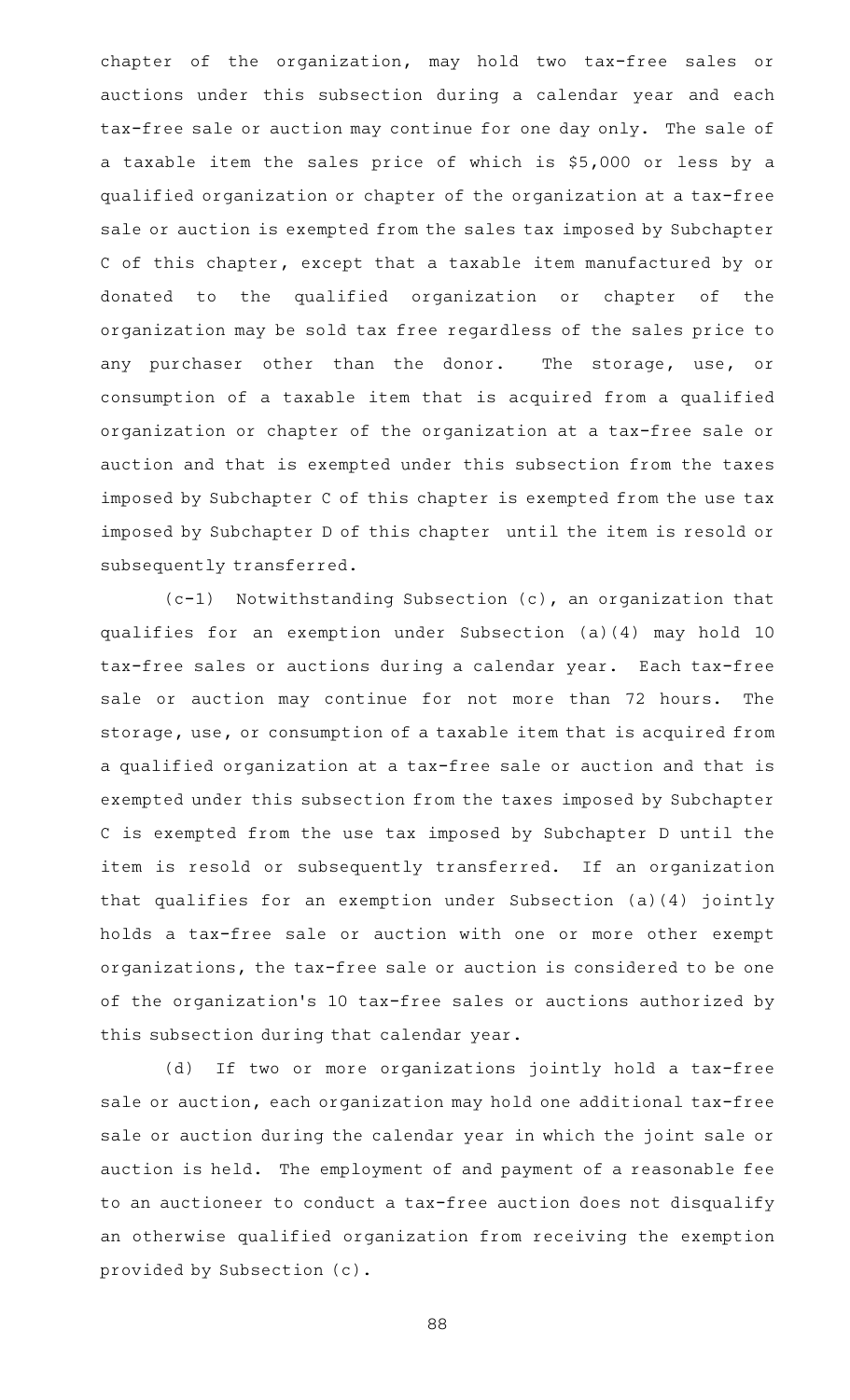(e) A nonprofit hospital or hospital system that qualifies for an exemption under Subsection (a)(2) shall provide community benefits that include charity care and government-sponsored indigent health care as set forth in Subchapter [D](https://statutes.capitol.texas.gov/GetStatute.aspx?Code=HS&Value=311.041), Chapter [311](https://statutes.capitol.texas.gov/GetStatute.aspx?Code=HS&Value=311), Health and Safety Code.

(f) For purposes of obtaining a refund of or claiming a credit for taxes paid under this chapter on the basis of an exemption under this section, an organization is not considered exempted from the taxes imposed by this chapter before the earlier of:

(1) the date the organization applied for the exemption with the comptroller; or

(2) the date of assessment of the organization's tax liability by the comptroller as a result of an audit, as applicable. Acts 1981, 67th Leg., p. 1561, ch. 389, Sec. 1, eff. Jan. 1, 1982. Amended by Acts 1981, 67th Leg., p. 2771, ch. 752, Sec. 7(a), eff. Jan. 1, 1982; Acts 1983, 68th Leg., p. 2747, ch. 470, Sec. 2, eff. Sept. 1, 1983; Acts 1993, 73rd Leg., ch. 360, Sec. 6, eff. Sept. 1, 1993; Acts 1993, 73rd Leg., ch. 734, Sec. 1, eff. Aug. 30, 1993; Acts 1995, 74th Leg., ch. 781, Sec. 5, eff. Sept. 1, 1995; Acts 1997, 75th Leg., ch. 1040, Sec. 20, eff. Oct. 1, 1997; Acts 1999, 76th Leg., ch. 1467, Sec. 2.15, eff. Oct. 1, 1999; Acts 2001, 77th Leg., ch. 1263, Sec. 19, eff. Oct. 1, 2001.

Amended by:

Acts 2009, 81st Leg., R.S., Ch. 1378 (S.B. [1199](http://www.legis.state.tx.us/tlodocs/81R/billtext/html/SB01199F.HTM)), Sec. 1, eff. September 1, 2009.

Acts 2011, 82nd Leg., R.S., Ch. 463 (S.B. [1927](http://www.legis.state.tx.us/tlodocs/82R/billtext/html/SB01927F.HTM)), Sec. 1, eff. June 17, 2011.

Acts 2015, 84th Leg., R.S., Ch. 179 (S.B. [31](http://www.legis.state.tx.us/tlodocs/84R/billtext/html/SB00031F.HTM)), Sec. 1, eff. May 28, 2015.

Acts 2017, 85th Leg., R.S., Ch. 324 (S.B. [1488\)](http://www.legis.state.tx.us/tlodocs/85R/billtext/html/SB01488F.HTM), Sec. 17.001, eff. September 1, 2017.

Sec. 151.3101. AMUSEMENT SERVICES EXEMPTIONS. (a) Amusement services are exempted from the taxes imposed by this chapter only if exclusively provided:

(1) by this state, a municipality, county, school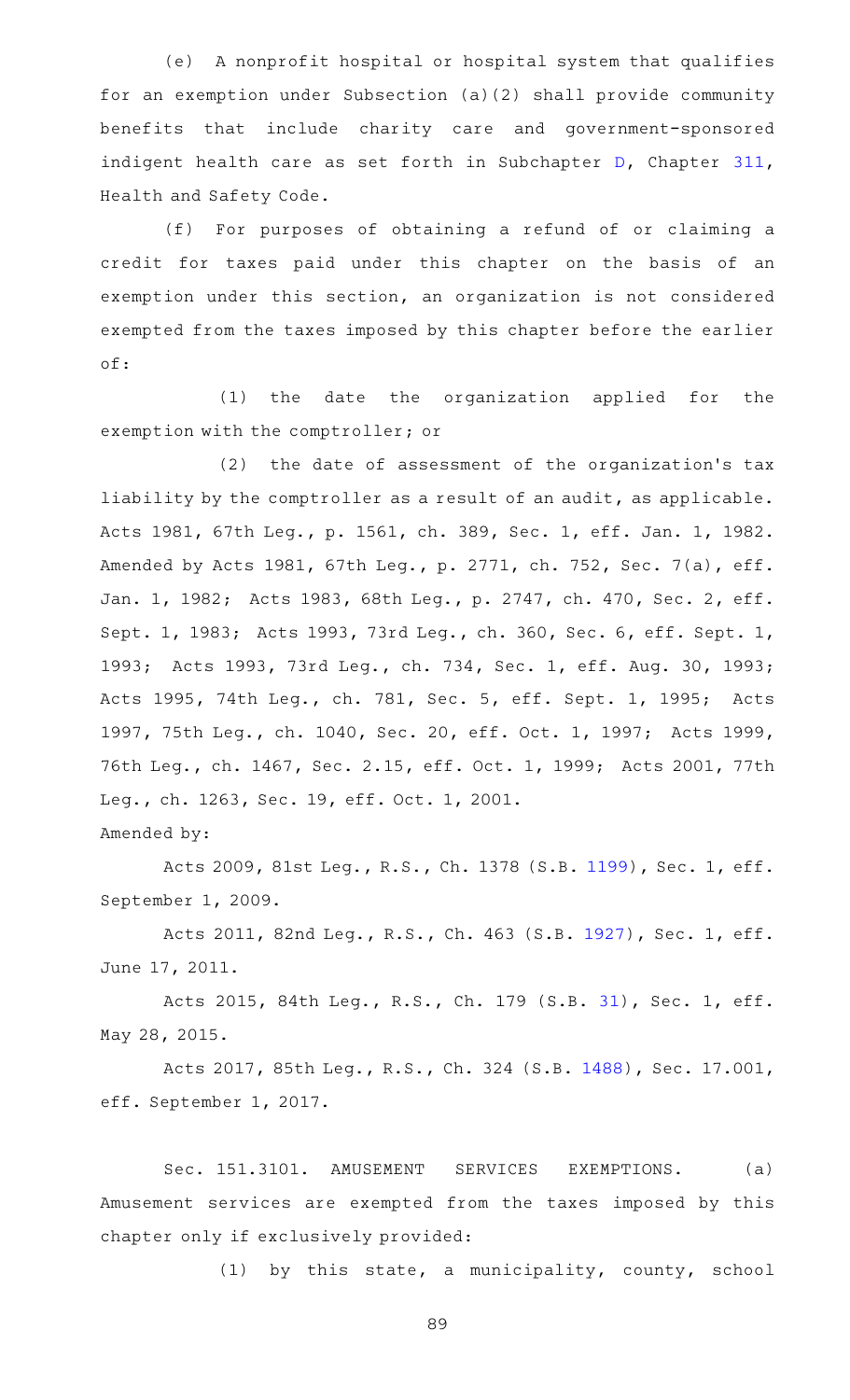district, special district, or other political subdivision of this state or the United States;

 $(2)$  in a place that:

(A) is designated as a Recorded Texas Historic Landmark by the Texas Historical Commission; or

(B) is included in the National Register of Historic Places;

(3) by a nonprofit corporation or association, other than an entity described by Section 501(c)(7), Internal Revenue Code of 1986, if the proceeds do not go to the benefit of an individual except as a part of the services of a purely public charity;

(4) by a nonprofit corporation organized under the laws of this state for the purpose of encouraging agriculture by the maintenance of public fairs and exhibitions of livestock and no individual received a private benefit; or

(5) by an educational, religious, law enforcement association, or charitable organization.

(b) A musical concert performance or other amusement that is not solely for educational purposes is not exclusively provided under Subsection (a)(1) if an entity listed in that subsection contracts with an entity not listed in that subsection for the provision of the amusement.

(b-1) An amusement service remains exclusively provided under Subsection (a)(3) or (5) if an entity described by Subsection (a)(3) or (5) contracts with another entity not listed in or described by Subsection (a) to provide touring theatrical productions:

 $(1)$  subject to a contract with the other entity for:

(A) a term of at least five years; and

 $(B)$  at least five presentations each year; and

(2) held at a location either owned by, or leased or licensed for a term of at least one year to, the contracting entity described by Subsection (a)(3) or (5).

(c) In this section:

(1) "Educational organization" includes an entity described by Section [61.003](https://statutes.capitol.texas.gov/GetStatute.aspx?Code=ED&Value=61.003)(8) or (15), Education Code.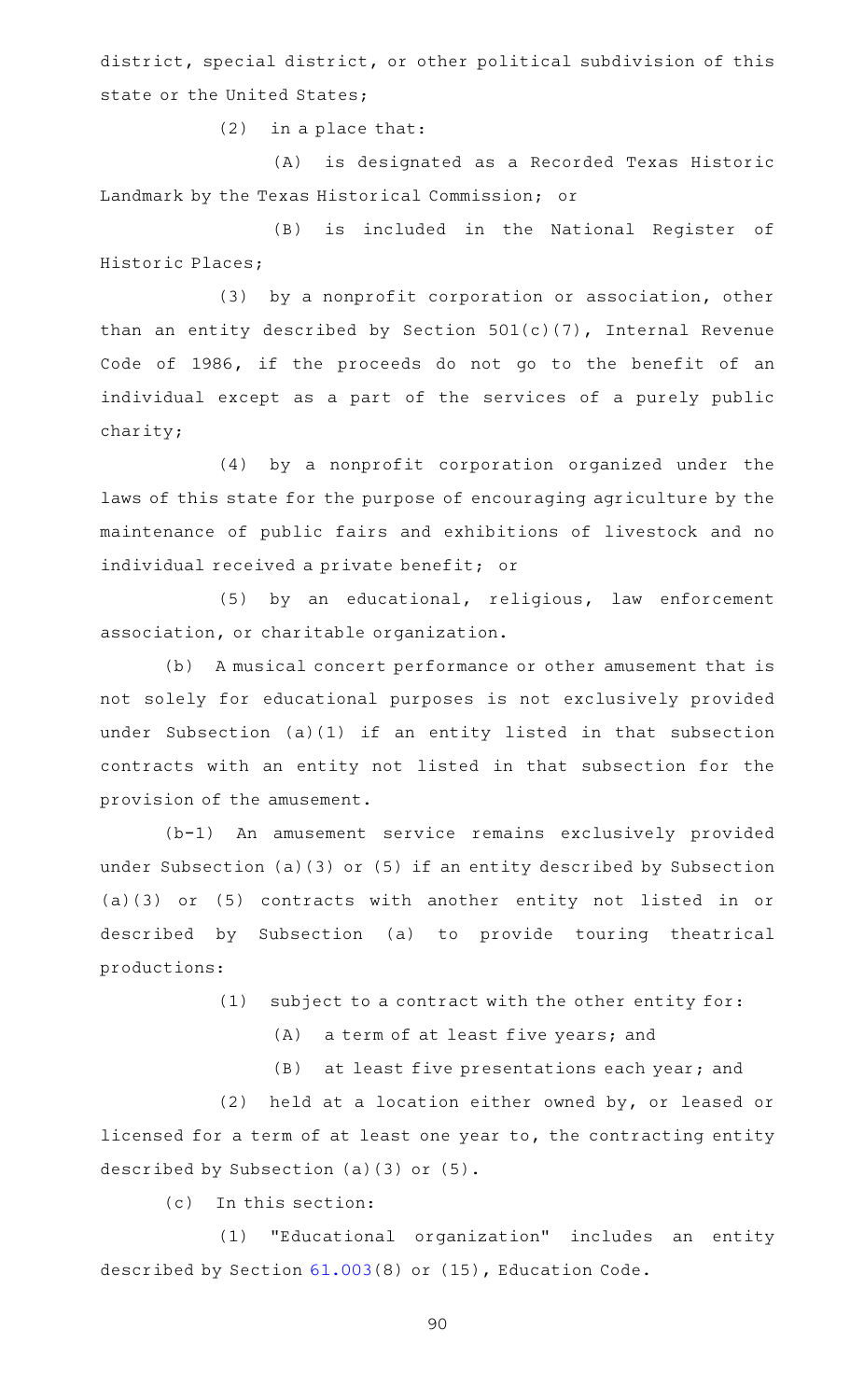(2) "Theatrical production" means a live staged play, musical play, opera, or ballet.

(d) An amusement service is exclusively provided under Subsection (a)(4) if the amusement service is provided at a "designated facility" defined in Section [334.401,](https://statutes.capitol.texas.gov/GetStatute.aspx?Code=LG&Value=334.401) Local Government Code, which is also a qualified project as defined in Section [351.1015](https://statutes.capitol.texas.gov/GetStatute.aspx?Code=TX&Value=351.1015)(a)(5)(B) of this code.

Added by Acts 1984, 68th Leg., 2nd C.S., ch. 31, art. 7, Sec. 11, eff. Oct. 2, 1984. Amended by Acts 1987, 70th Leg., 2nd C.S., ch. 5, art. 1, pt. 4, Sec. 22; Acts 1989, 71st Leg., ch. 744, Sec. 1, eff. Oct. 1, 1989; Acts 1991, 72nd Leg., 1st C.S., ch. 5, Sec. 14.061; Acts 1999, 76th Leg., ch. 1467, Sec. 2.16, eff. Oct. 1, 1999. Amended by:

Acts 2019, 86th Leg., R.S., Ch. 229 (H.B. [1965](http://www.legis.state.tx.us/tlodocs/86R/billtext/html/HB01965F.HTM)), Sec. 1, eff. September 1, 2019.

Acts 2019, 86th Leg., R.S., Ch. 543 (H.B. [3386](http://www.legis.state.tx.us/tlodocs/86R/billtext/html/HB03386F.HTM)), Sec. 1, eff. October 1, 2019.

Sec. 151.3102. SALE BY NONPROFIT ORGANIZATION AT COUNTY FAIR. (a) The sale of a taxable item is exempt from the taxes imposed by this chapter if:

(1) the seller or retailer is a county fair association or another nonprofit organization that is exempt from federal income taxation under Section 501(a), Internal Revenue Code of 1986, by being listed as an exempt organization in Section 501(c)(3) of that code;

 $(2)$  the sale takes place at a county fair operated by a county fair association on property owned by the county; and

(3) the purchaser is a person attending or participating in the fair.

 $(b)$  In this section:

(1) "County fair association" means an organization that is exempt from federal income taxation under Section 501(a), Internal Revenue Code of 1986, by being listed as an exempt organization in Section 501(c)(3) of that code and that organizes a county fair that is primarily for the exhibition of local horticultural or agricultural products or livestock. The term does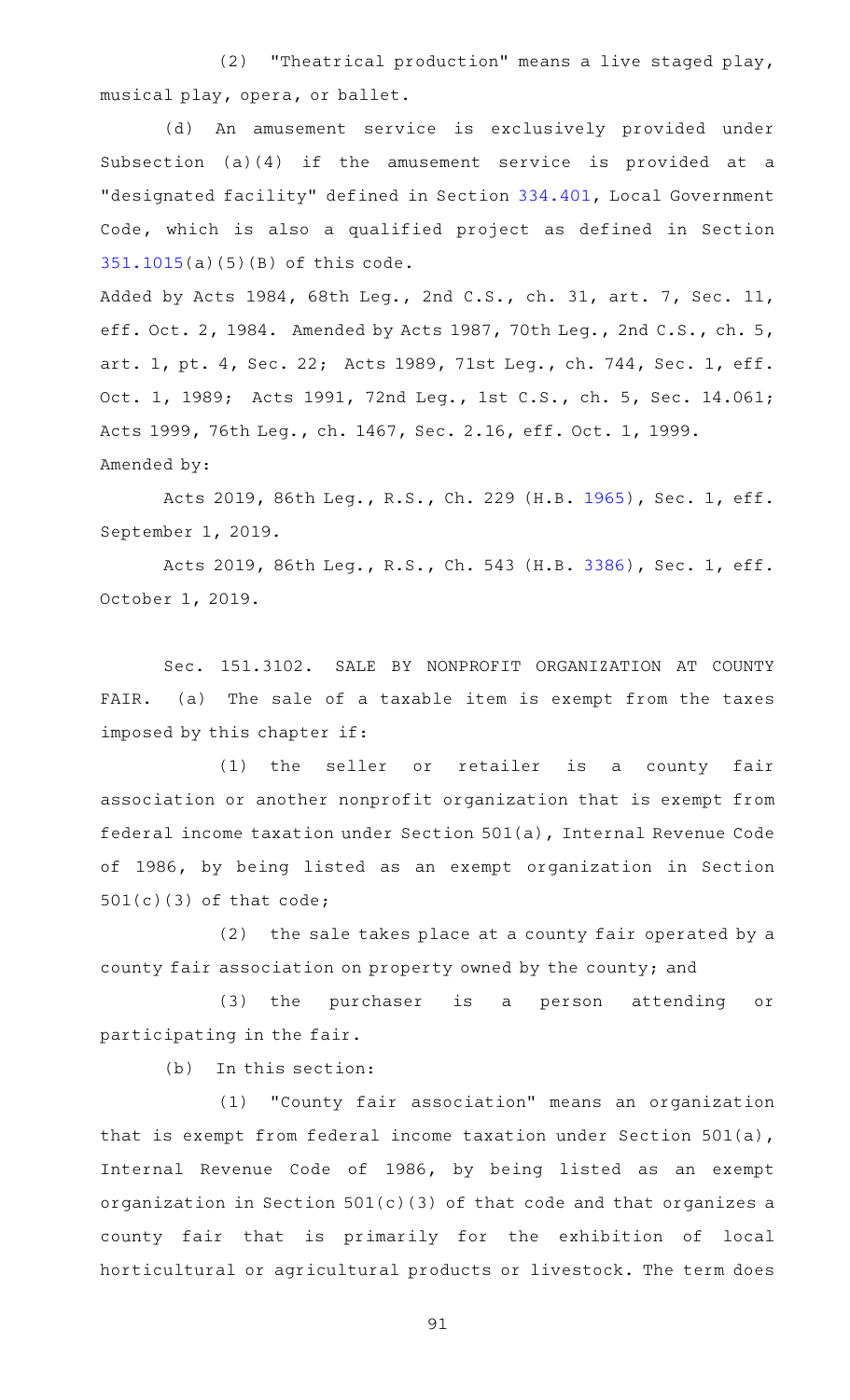not include:

(A) an association that holds a license issued after January 1, 2001, under Subtitle A-1, Title 13, Occupations Code (Texas Racing Act); or

(B) an association that organizes events other than a county fair, including an exhibition of arts and crafts or a state fair.

(2) "Livestock" includes turkeys, domesticated fowl, cows, sheep, swine, horses, mules, donkeys, and goats. The term does not include domesticated animals such as dogs, cats, guinea pigs, hamsters, or other similar animals.

Added by Acts 2019, 86th Leg., R.S., Ch. 318 (H.B. [2684](http://www.legis.state.tx.us/tlodocs/86R/billtext/html/HB02684F.HTM)), Sec. 1, eff. September 1, 2019.

### Amended by:

Acts 2021, 87th Leg., R.S., Ch. 285 (H.B. [3799](http://www.legis.state.tx.us/tlodocs/87R/billtext/html/HB03799F.HTM)), Sec. 1, eff. October 1, 2021.

Sec. 151.3105. BINGO EQUIPMENT PURCHASED BY CERTAIN ORGANIZATIONS. Bingo equipment, as defined by Section [2001.002](https://statutes.capitol.texas.gov/GetStatute.aspx?Code=OC&Value=2001.002), Occupations Code, is exempted from the taxes imposed by this chapter if the bingo equipment is:

(1) purchased by an organization licensed to conduct bingo under Chapter [2001](https://statutes.capitol.texas.gov/GetStatute.aspx?Code=OC&Value=2001), Occupations Code, that is exempt from the payment of federal income taxes under Section 501(a), Internal Revenue Code of 1986, as amended, by being listed as an exempt organization under Section  $501(c)(3)$ ,  $(4)$ ,  $(8)$ ,  $(10)$ , or  $(19)$ , Internal Revenue Code of 1986, as amended; and

(2) used exclusively to conduct bingo authorized under Chapter [2001](https://statutes.capitol.texas.gov/GetStatute.aspx?Code=OC&Value=2001), Occupations Code. Added by Acts 2003, 78th Leg., ch. 1114, Sec. 32, eff. Jan. 1, 2004.

Sec. 151.311. TAXABLE ITEMS INCORPORATED INTO OR USED FOR IMPROVEMENT OF REALTY OF AN EXEMPT ENTITY. (a) The purchase of tangible personal property for use in the performance of a contract for an improvement to realty for an organization exempted under Section [151.309](https://statutes.capitol.texas.gov/GetStatute.aspx?Code=TX&Value=151.309) or [151.310](https://statutes.capitol.texas.gov/GetStatute.aspx?Code=TX&Value=151.310) of this code is exempt if the tangible personal property is incorporated into realty in the performance of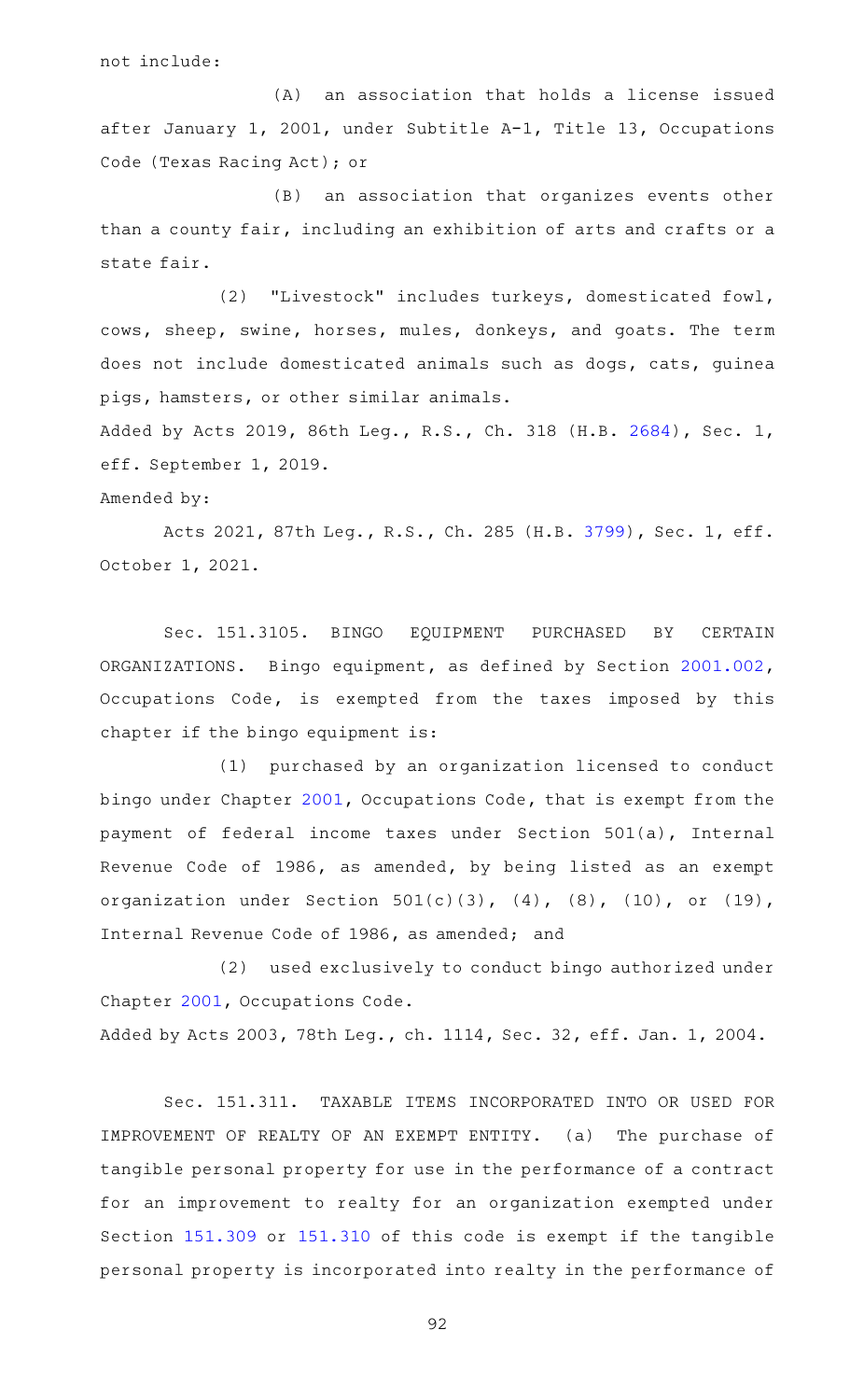the contract.

(b) The purchase of tangible personal property, other than machinery or equipment and its accessories and repair and replacement parts, for use in the performance of a contract for an improvement to realty for an organization exempted under Section [151.309](https://statutes.capitol.texas.gov/GetStatute.aspx?Code=TX&Value=151.309) or [151.310](https://statutes.capitol.texas.gov/GetStatute.aspx?Code=TX&Value=151.310) of this code is exempt if the tangible personal property is:

(1) necessary and essential for the performance of the contract; and

(2) completely consumed at the job site.

(c) The purchase of a taxable service for use in the performance of a contract for an improvement to realty that is performed for an organization exempted under Section [151.309](https://statutes.capitol.texas.gov/GetStatute.aspx?Code=TX&Value=151.309) or [151.310](https://statutes.capitol.texas.gov/GetStatute.aspx?Code=TX&Value=151.310) of this code is exempt if the service is performed at the job site and if:

 $(1)$  the contract expressly requires the specific service to be provided or purchased by the person performing the contract; or

 $(2)$  the service is integral to the performance of the contract.

(d) For purposes of this section, tangible personal property is completely consumed if after being used once for its intended purpose it is used up or destroyed. Tangible personal property that is rented or leased for use in the performance of the contract cannot be completely consumed for purposes of this section.

Acts 1981, 67th Leg., p. 1561, ch. 389, Sec. 1, eff. Jan. 1, 1982. Amended by Acts 1984, 68th Leg., 2nd C.S., ch. 31, art. 12, Sec. 1, eff. Oct. 2, 1984; Acts 1985, 69th Leg., ch. 69, art. 2, Sec. 1, eff. July 30, 1985; Acts 1991, 72nd Leg., 1st C.S., ch. 5, Sec. 14.07; Acts 1993, 73rd Leg., ch. 831, Sec. 1, eff. Oct. 1, 1993.

Sec. 151.3111. SERVICES ON CERTAIN EXEMPTED PERSONAL PROPERTY. (a) Subject to Section [151.1551](https://statutes.capitol.texas.gov/GetStatute.aspx?Code=TX&Value=151.1551), a service that is performed on tangible personal property that, if sold, leased, or rented, at the time of the performance of the service, would be exempted under this chapter because of the nature of the property,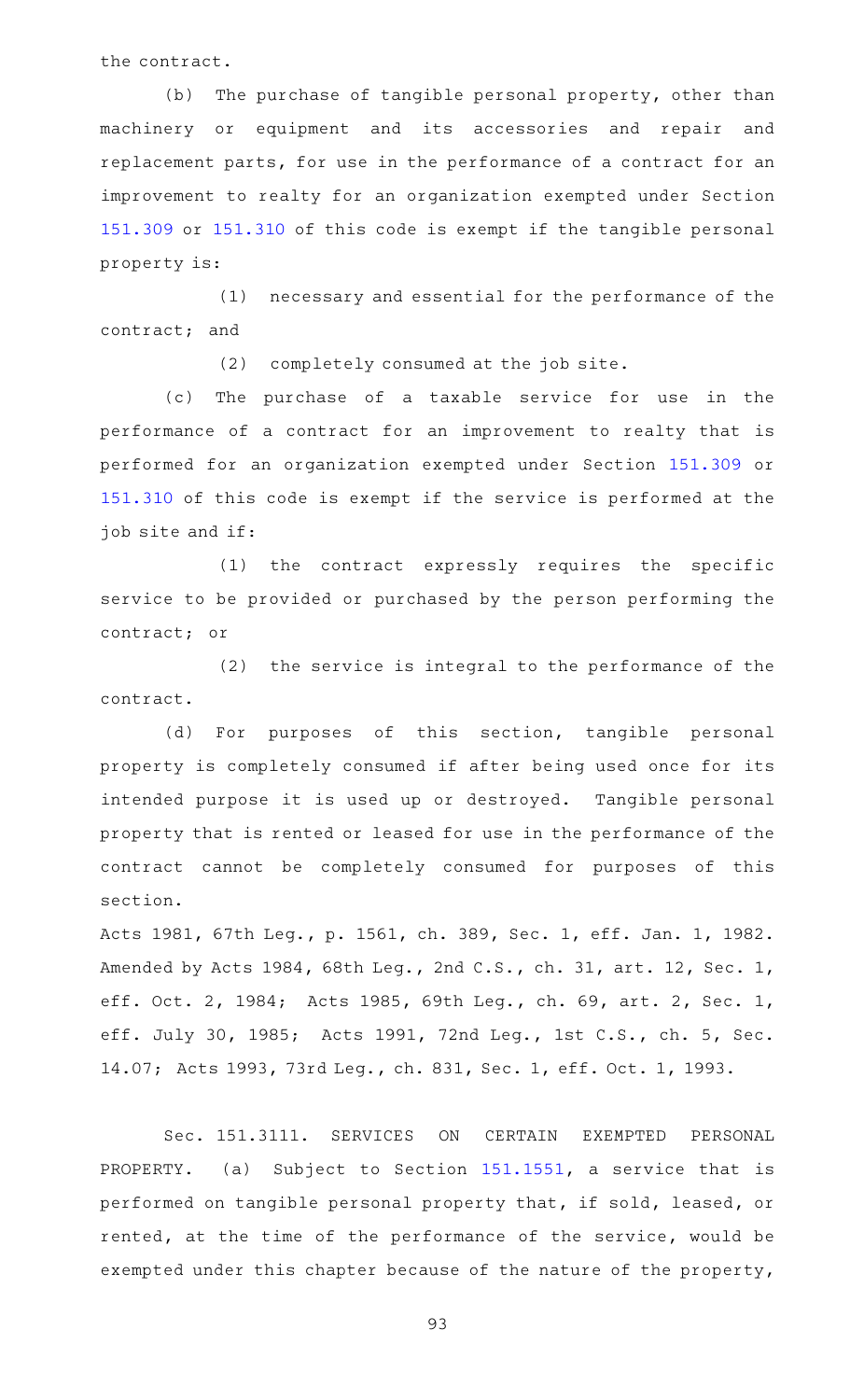its use, or a combination of its nature and use, is exempted from this chapter.

(b) Subsection (a) does not apply to the performance of a service on:

(1) tangible personal property that would be exempted solely because of the exempt status of the seller of the property;

(2) tangible personal property that is exempted solely because of the application of Section [151.303,](https://statutes.capitol.texas.gov/GetStatute.aspx?Code=TX&Value=151.303) [151.304,](https://statutes.capitol.texas.gov/GetStatute.aspx?Code=TX&Value=151.304) or [151.306;](https://statutes.capitol.texas.gov/GetStatute.aspx?Code=TX&Value=151.306)

(3) motor vehicles, trailers, or semitrailers as defined, taxed, or exempted by Chapter [152;](https://statutes.capitol.texas.gov/GetStatute.aspx?Code=TX&Value=152) or

(4) a taxable boat or motor as defined by Section [160.001.](https://statutes.capitol.texas.gov/GetStatute.aspx?Code=TX&Value=160.001)

(5) Deleted by Acts 1999, 76th Leg., ch. 631, Sec. 13, eff. Oct. 1, 2001.

(6) Tangible personal property exempt under Section [151.326.](https://statutes.capitol.texas.gov/GetStatute.aspx?Code=TX&Value=151.326)

(c) A taxable service performed on a motor vehicle, trailer, or semitrailer exempted under Section [152.086](https://statutes.capitol.texas.gov/GetStatute.aspx?Code=TX&Value=152.086), [152.087](https://statutes.capitol.texas.gov/GetStatute.aspx?Code=TX&Value=152.087), or [152.088](https://statutes.capitol.texas.gov/GetStatute.aspx?Code=TX&Value=152.088) of this code is exempted from the taxes imposed by this chapter. A taxable service performed on a motor vehicle held for rental in the regular course of business, but not rented, or held for sale in the regular course of business is exempted from the taxes imposed by this chapter.

Added by Acts 1984, 68th Leg., 2nd C.S., ch. 31, art. 7, Sec. 12, eff. Oct. 2, 1984. Amended by Acts 1991, 72nd Leg., 1st C.S., ch. 5, Sec. 7.03, eff. Oct. 1, 1991; Acts 1995, 74th Leg., ch. 1000, Sec. 11, eff. Oct. 1, 1995; Acts 1999, 76th Leg., ch. 394, Sec. 4, eff. June 3, 1999; Acts 1999, 76th Leg., ch. 631, Sec. 13, eff. Oct. 1, 2001.

### Amended by:

Acts 2011, 82nd Leg., R.S., Ch. 225 (H.B. [268](http://www.legis.state.tx.us/tlodocs/82R/billtext/html/HB00268F.HTM)), Sec. 2, eff. September 1, 2011.

Sec. 151.312. PERIODICALS AND WRITINGS OF RELIGIOUS, PHILANTHROPIC, CHARITABLE, HISTORICAL, SCIENTIFIC, AND SIMILAR ORGANIZATIONS. Periodicals and writings, including those presented on audio tape, videotape, and computer disk, that are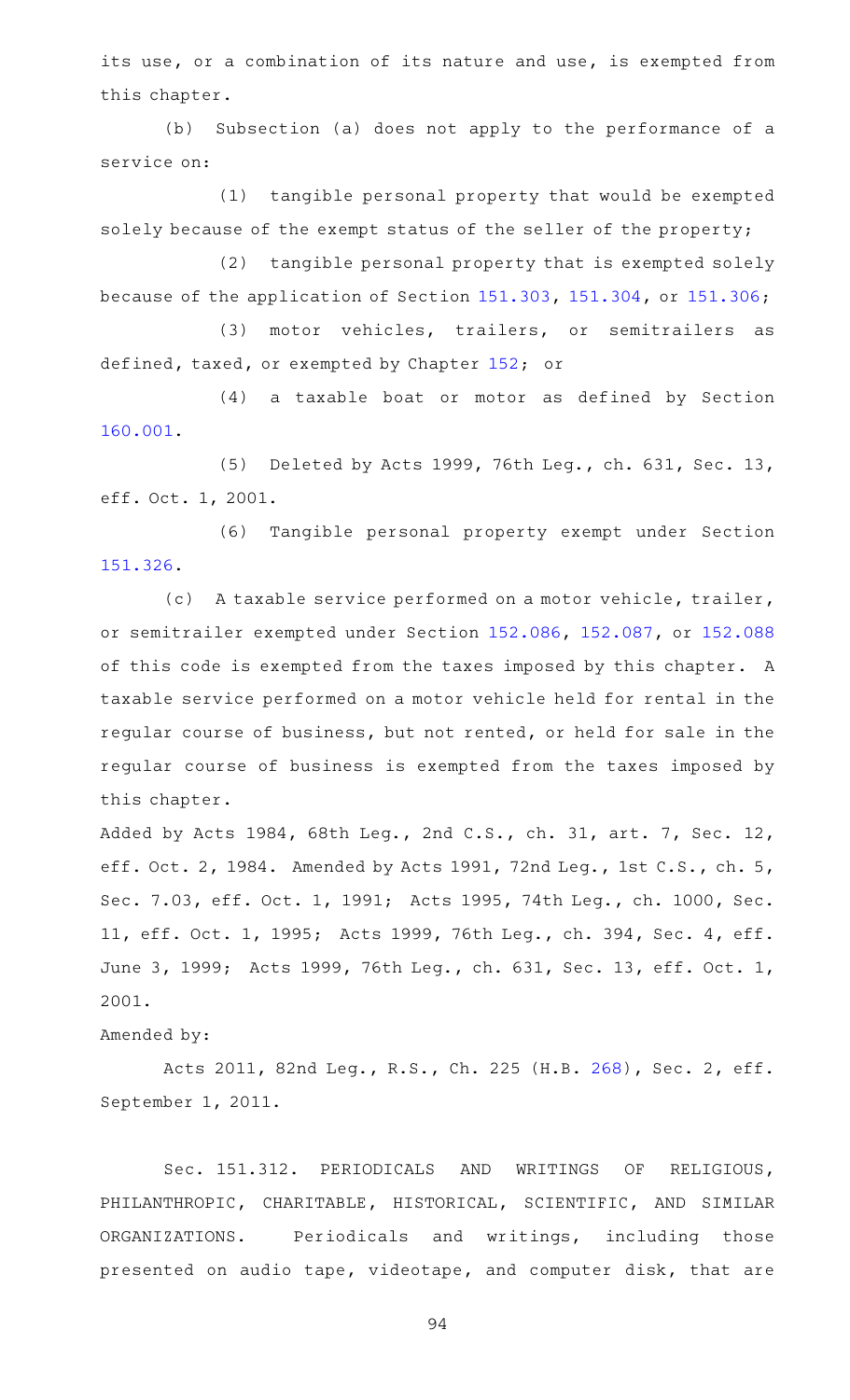published and distributed by a religious, philanthropic, charitable, historical, scientific, or other similar organization that is not operated for profit, but excluding an educational organization, are exempted from the taxes imposed by this chapter. Acts 1981, 67th Leg., p. 1561, ch. 389, Sec. 1, eff. Jan. 1, 1982. Amended by Acts 1989, 71st Leg., ch. 231, Sec. 5, eff. Aug. 28, 1989; Acts 1999, 76th Leg., ch. 1467, Sec. 2.17, eff. Oct. 1, 1999.

Sec. 151.313. HEALTH CARE SUPPLIES. (a) The following items are exempted from the taxes imposed by this chapter:

 $(1)$  a drug or medicine, other than insulin, if prescribed or dispensed for a human or animal by a licensed practitioner of the healing arts;

 $(2)$  insulin;

(3) a drug or medicine that is required to be labeled with a "Drug Facts" panel in accordance with regulations of the federal Food and Drug Administration, without regard to whether it is prescribed or dispensed by a licensed practitioner of the healing arts;

 $(4)$  a hypodermic syringe or needle;

(5) a brace; hearing aid or audio loop; orthopedic, dental, or prosthetic device; ileostomy, colostomy, or ileal bladder appliance; or supplies or replacement parts for the listed items;

(6) a therapeutic appliance, device, and any related supplies specifically designed for those products, if dispensed or prescribed by a licensed practitioner of the healing arts, when those items are purchased and used by an individual for whom the items listed in this subdivision were dispensed or prescribed;

(7) corrective lens and necessary and related supplies, if dispensed or prescribed by an ophthalmologist or optometrist;

(8) specialized printing or signalling equipment used by the deaf for the purpose of enabling the deaf to communicate through the use of an ordinary telephone and all materials, paper, and printing ribbons used in that equipment;

(9) a braille wristwatch, braille writer, braille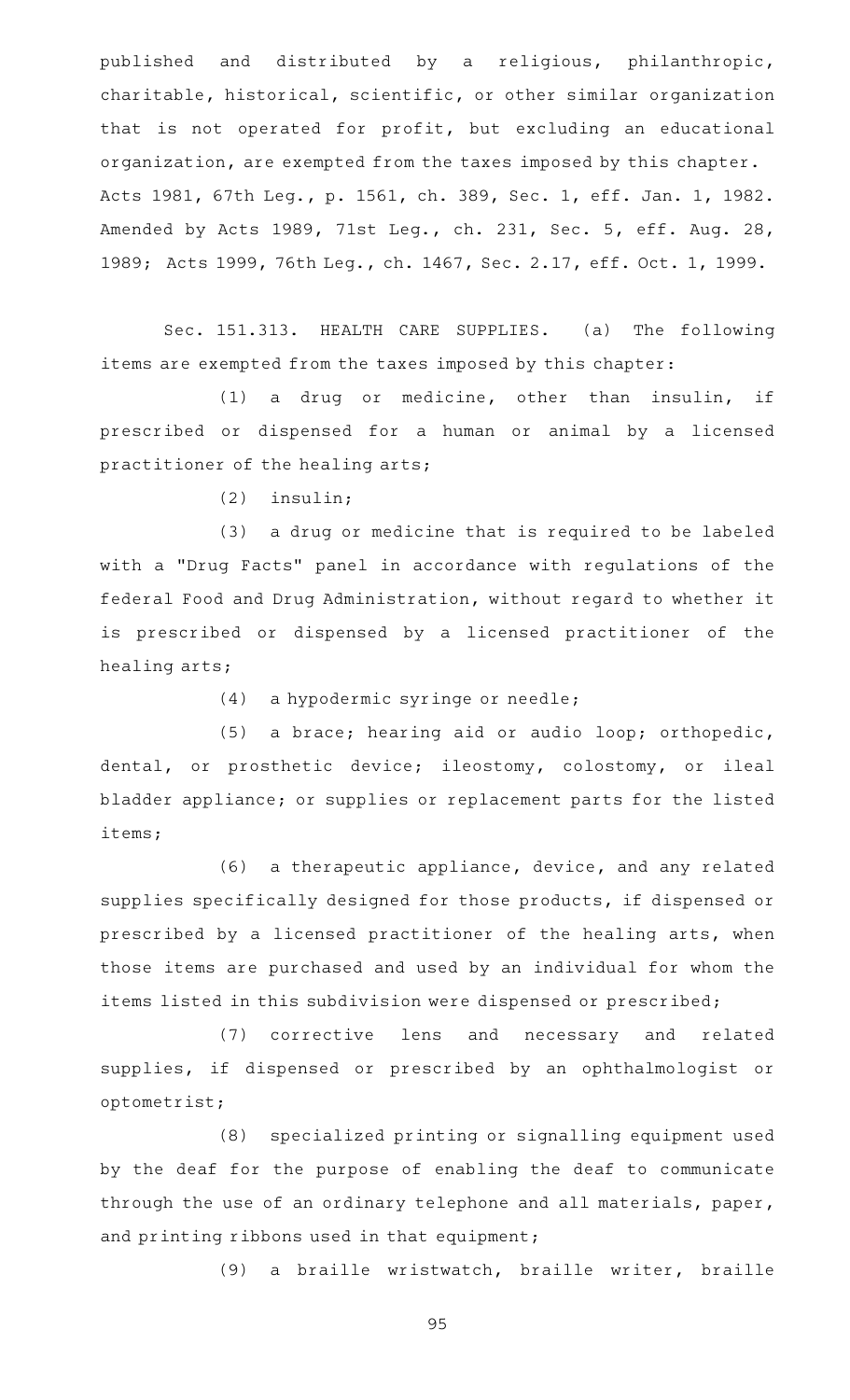paper and braille electronic equipment that connects to computer equipment, and the necessary adaptive devices and adaptive computer software;

(10) each of the following items if purchased for use by the blind to enable them to function more independently: a slate and stylus, print enlarger, light probe, magnifier, white cane, talking clock, large print terminal, talking terminal, or harness for guide dog;

- $(11)$  hospital beds;
- (12) blood glucose monitoring test strips;

(13) an adjustable eating utensil used to facilitate independent eating if purchased for use by a person, including a person who is elderly or physically disabled, has had a stroke, or is a burn victim, who does not have full use or control of the person 's hands or arms;

(14) subject to Subsection (d), a dietary supplement; and

(15) intravenous systems, supplies, and replacement parts designed or intended to be used in the diagnosis or treatment of humans.

(b) Each of the following items is exempted from the tax imposed by this chapter if the item is used by a person who is deaf to enable the person to function more independently:

(1) a light signal and device to adapt items such as telecommunication devices for the deaf (TDDs), telephones, doorbells, and smoke alarms; and

(2) adaptive devices or adaptive software for computers used by persons who are deaf.

(c)AAA product is a drug or medicine for purposes of this section if the product:

(1) is intended for use in the diagnosis, cure, mitigation, treatment, or prevention of disease, illness, injury, or pain;

(2) is applied to the human body or is a product that a human ingests or inhales;

> (3) is not an appliance or device; and (4) is not food.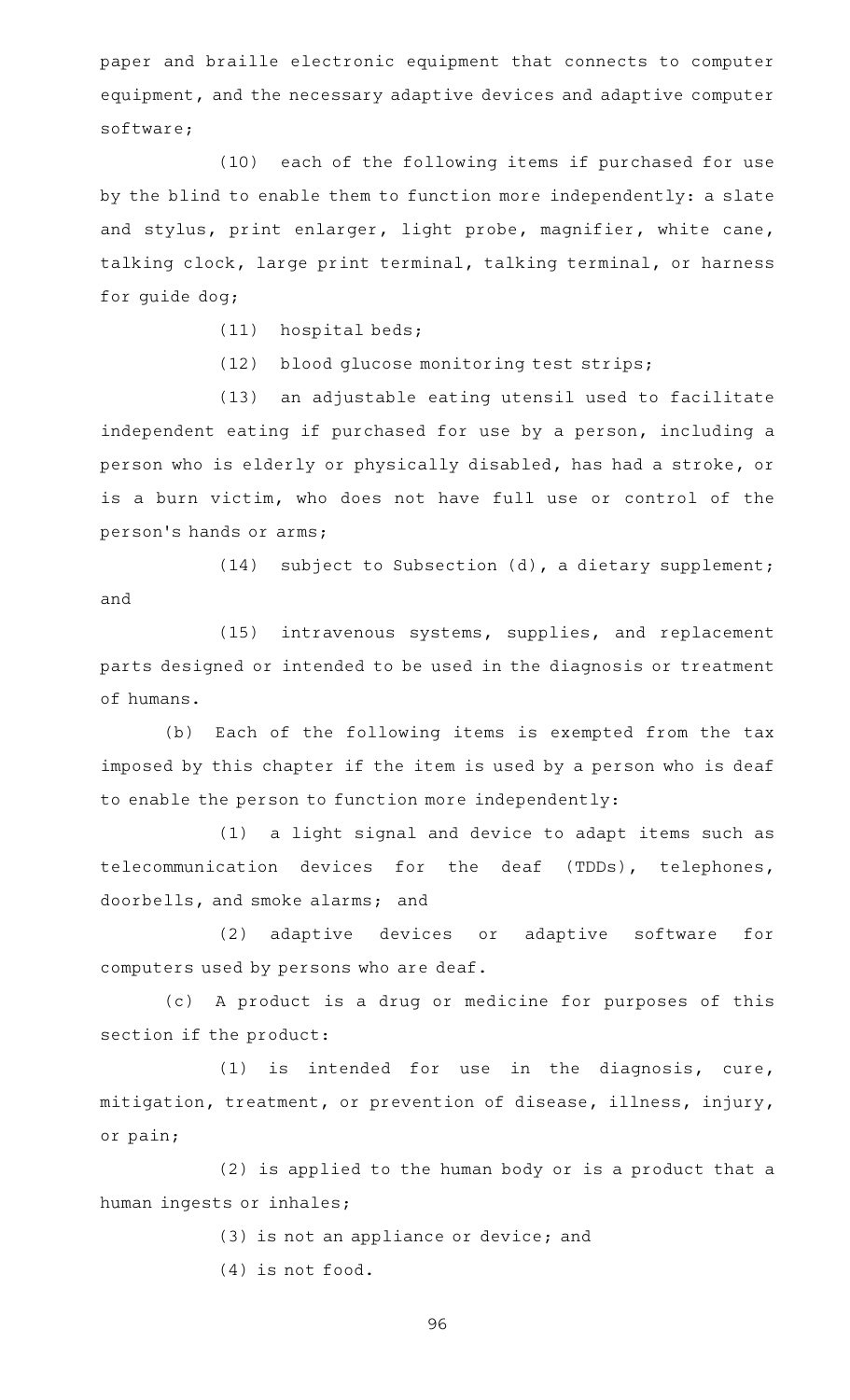(d) A product is a dietary supplement for purposes of this section if:

 $(1)$  the product:

(A) contains one or more vitamins, minerals, herbs or botanicals, amino acids, or substances that supplement the daily dietary intake;

(B) is not represented as food or the sole item of a meal or the diet; and

(C) is labeled "dietary supplement" or "supplement"; or

(2) the product is labeled or required to be labeled with a "Supplement Facts" panel in accordance with regulations of the federal Food and Drug Administration.

(e) A product is an intravenous system for purposes of this section if, regardless of whether the product is designed or intended to be inserted subcutaneously into any part of the body, the product is designed or intended to be used to administer fluids, electrolytes, blood and blood products, or drugs to patients or to withdraw blood or fluids from patients. The term includes access ports, adapters, bags and bottles, cannulae, cassettes, catheters, clamps, connectors, drip chambers, extension sets, filters, in-line ports, luer locks, needles, poles, pumps and batteries, spikes, tubing, valves, volumetric chambers, and items designed or intended to connect qualifying products to one another or secure qualifying products to a patient. The term does not include a wound drain.

(f) A product is a hospital bed for purposes of this section if it is a bed purchased, sold, leased, or rented, regardless of the terms of the contract, that is specially designed for the comfort and well-being of patients and the convenience of health care workers, with special features that may include wheels, adjustable height, adjustable side rails, and electronic buttons to operate both the bed and other nearby devices. The term does not include bed linens, stretchers, gurneys, delivery tables, or detached accessories such as over-bed tables, trapeze devices, or scales. The term includes:

 $(1)$  a mattress for the bed;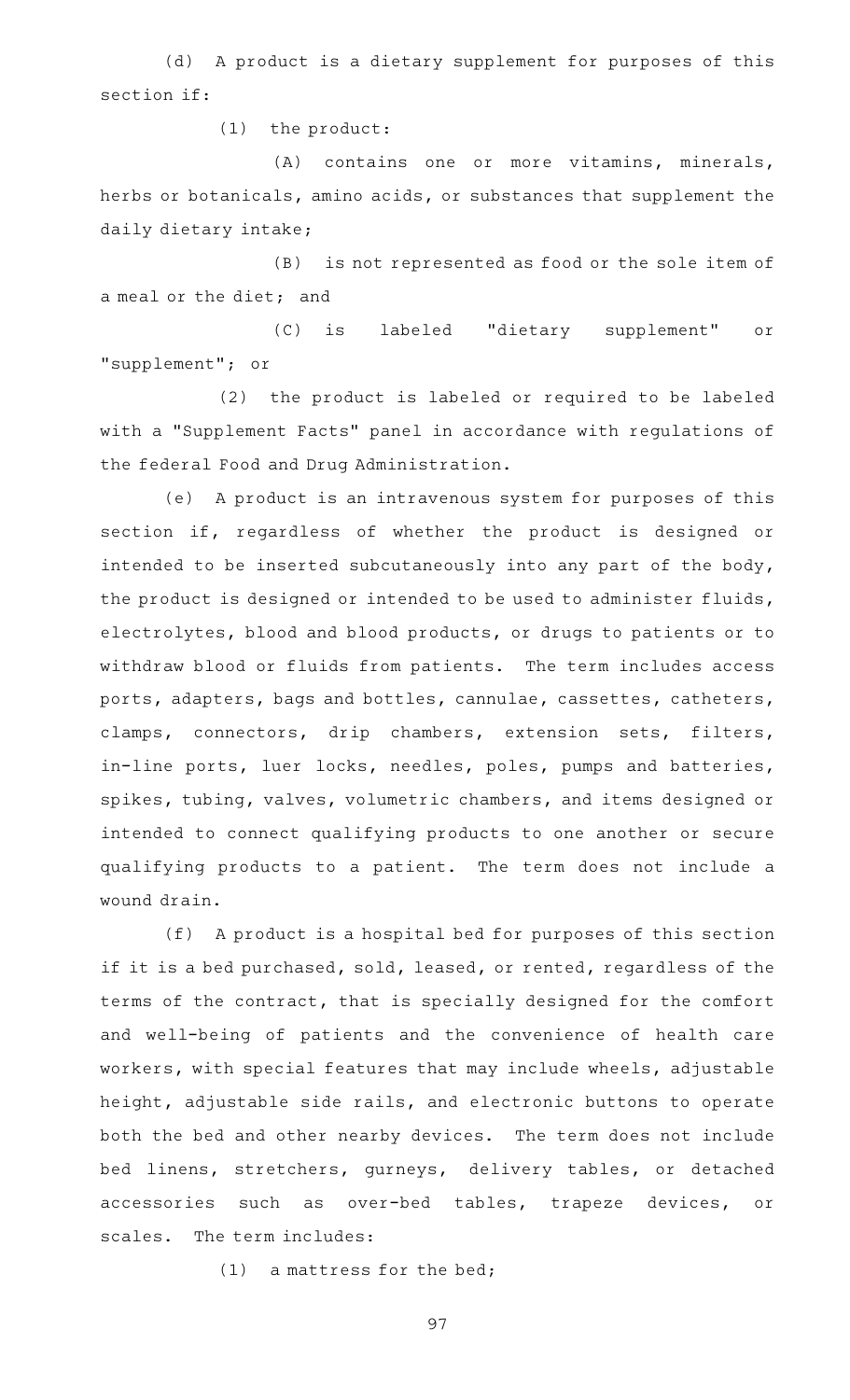(2) any devices built into the bed or designed for use with the bed;

 $(3)$  infant warmers;

 $(4)$  incubators;

(5) other beds for neonatal and pediatric patients; and

(6) beds specifically designed and marketed for use in the rest, recuperation, and treatment of obese patients, obstetric patients, and burn patients.

Acts 1981, 67th Leg., p. 1562, ch. 389, Sec. 1, eff. Jan. 1, 1982. Amended by Acts 1981, 67th Leg., p. 2758, ch. 752, Sec. 5(a), eff. Jan. 1, 1982; Acts 1983, 68th Leg., p. 2746, ch. 470, Sec. 1, eff. Sept. 1, 1983; Acts 1991, 72nd Leg., ch. 705, Sec. 14, eff. Sept. 1, 1991; Acts 1995, 74th Leg., ch. 1000, Sec. 12, eff. Oct. 1, 1995; Acts 1999, 76th Leg., ch. 394, Sec. 5, eff. April 1, 2000; Acts 1999, 76th Leg., ch. 683, Sec. 1, eff. July 1, 1999; Acts 2001, 77th Leg., ch. 1263, Sec. 20, eff. Oct. 1, 2001; Acts 2001, 77th Leg., ch. 1420, Sec. 18.009, eff. Sept. 1, 2001; Acts 2003, 78th Leg., ch. 209, Sec. 19, eff. Oct. 1, 2003.

Amended by:

Acts 2007, 80th Leg., R.S., Ch. 1266 (H.B. [3319](http://www.legis.state.tx.us/tlodocs/80R/billtext/html/HB03319F.HTM)), Sec. 4, eff. September 1, 2007.

Acts 2013, 83rd Leg., R.S., Ch. 1061 (H.B. [3169](http://www.legis.state.tx.us/tlodocs/83R/billtext/html/HB03169F.HTM)), Sec. 2, eff. September 1, 2013.

Sec. 151.3131. FIREARM SAFETY EQUIPMENT. (a) In this section, "firearm safety equipment" means a gun lock box, a gun safe, a barrel lock, a trigger lock, a firearm safety training manual or electronic publication, or another item designed to ensure the safe handling or storage of a firearm.

(b) The sale, storage, use, or other consumption of firearm safety equipment is exempted from the taxes imposed by this chapter.

Added by Acts 2021, 87th Leg., R.S., Ch. 554 (S.B. [313](http://www.legis.state.tx.us/tlodocs/87R/billtext/html/SB00313F.HTM)), Sec. 1, eff. September 1, 2021.

Sec. 151.314. FOOD AND FOOD PRODUCTS. (a) Food products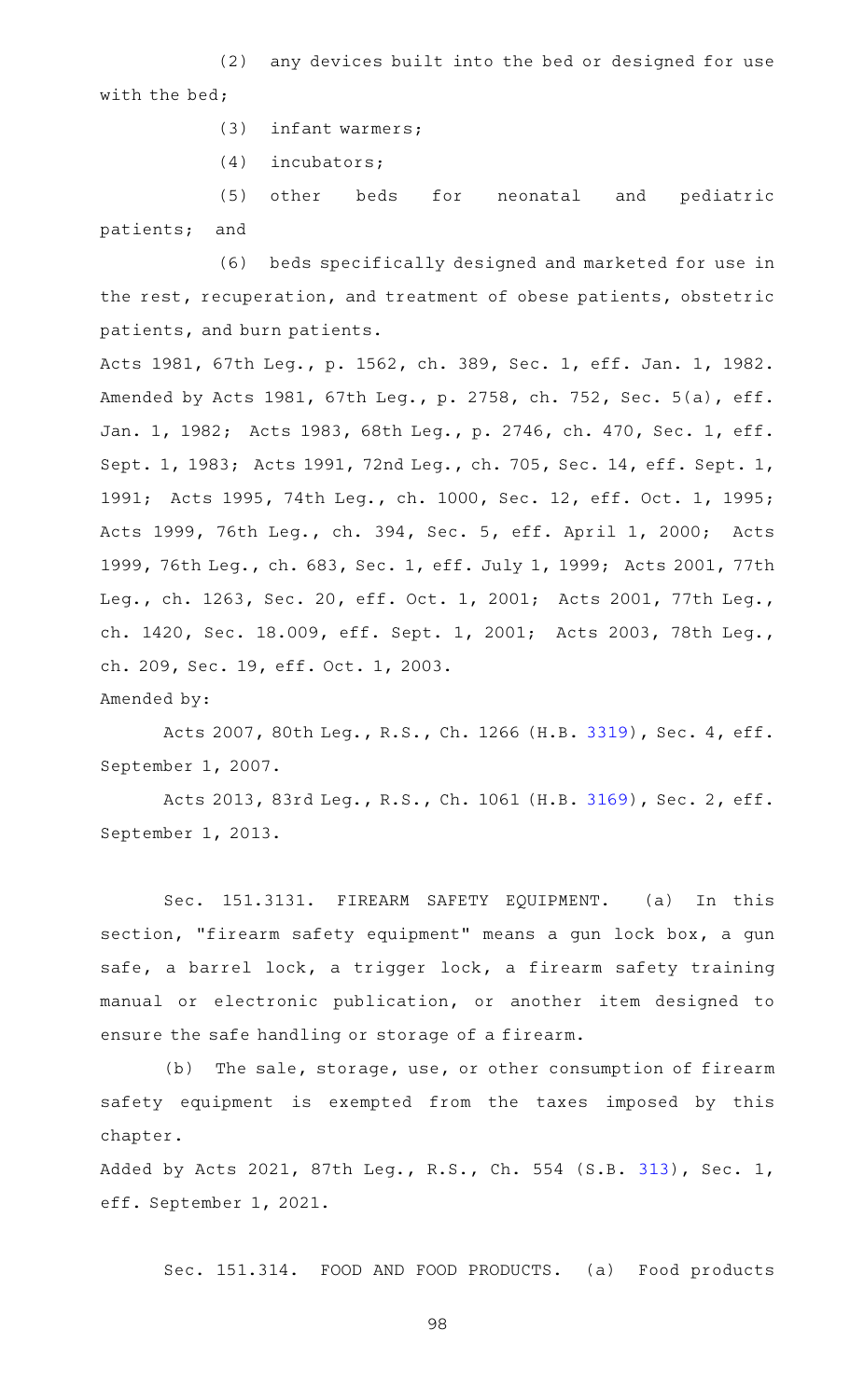for human consumption are exempted from the taxes imposed by this chapter.

(b) "Food products" shall include, except as otherwise provided herein, but shall not be limited to cereals and cereal products; milk and milk products, including ice cream; oleomargarine; meat and meat products; poultry and poultry products; fish and fish products; eggs and egg products; vegetables and vegetable products; fruit and fruit products; spices, condiments, and salt; sugar and sugar products; coffee and coffee substitutes; tea; cocoa products; snack items; or any combination of the above.

 $(b-1)$  For purposes of this section, "snack items" means:

(1) breakfast bars, granola bars, nutrition bars, sports bars, protein bars, or yogurt bars, unless labeled and marketed as candy;

 $(2)$  snack mix or trail mix;

(3) nuts, but not including pine nuts or candy-coated nuts;

 $(4)$  popcorn;

(5) chips, crackers, hard pretzels, pork rinds, or corn nuts;

(6) sunflower seeds or pumpkin seeds;

(7) ice cream, sherbet, or frozen yogurt; and

(8) ice pops, juice pops, sorbet, or other frozen fruit items containing not more than 50 percent fruit juice by volume.

 $(b-2)$  For purposes of this section:

(1) "Bakery" means a retail location that primarily sells bakery items from a display case or counter, predominantly for consumption off the premises.

(2) "Bakery items" means bread, rolls, buns, biscuits, bagels, croissants, pastries, doughnuts, Danish, cakes, tortes, pies, tarts, muffins, bars, cookies, tortillas, and similar items.

(c) "Food products" shall not include:

(1) drugs, medicines, tonics, vitamins, dietary supplements, and medicinal preparations in any form;

(2) carbonated and noncarbonated packaged soft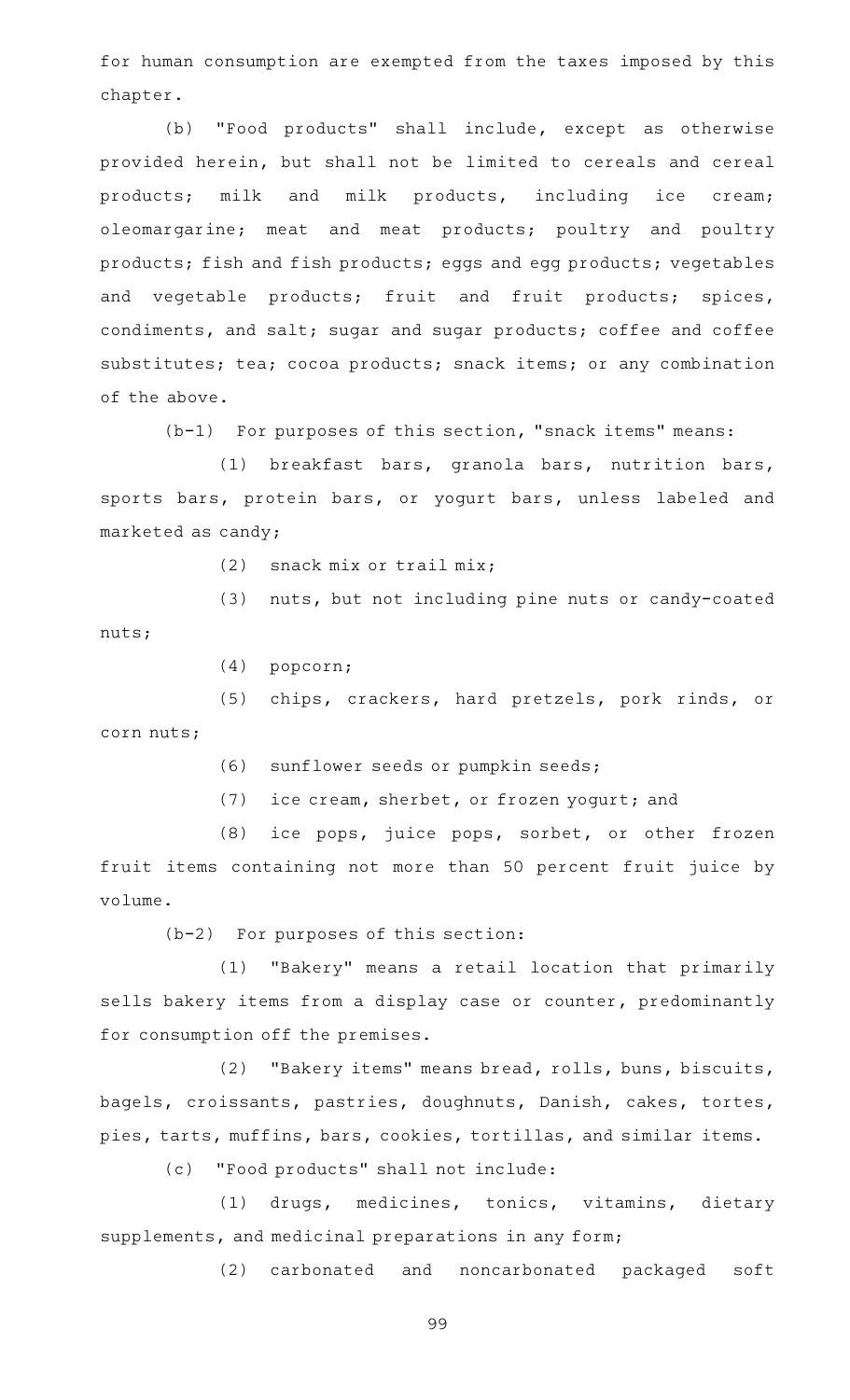drinks, which are nonalcoholic beverages that contain natural or artificial sweeteners;

 $(3)$  ice; or

 $(4)$  candy.

 $(c-1)$  For purposes of this section, diluted juice that is more than 50 percent vegetable or fruit juice by volume is not considered to be a soft drink.

(c-2) The exemption provided by Subsection (a) does not include the following prepared food:

(1) except as provided by Subsection  $(c-3)(1)$ , food, food products, and drinks, including meals, milk and milk products, fruit and fruit products, sandwiches, salads, processed meats and seafoods, vegetable juice, and ice cream in cones or small cups, served, prepared, or sold ready for immediate consumption by restaurants, lunch counters, cafeterias, delis, vending machines, hotels, or like places of business or sold ready for immediate consumption from pushcarts, motor vehicles, or any other form of vehicle;

(2) except as provided by Subsection  $(c-3)(1)$ , food sold in a heated state or heated by the seller; or

(3) two or more food ingredients mixed or combined by the seller for sale as a single item, including items that are sold in an unheated state by weight or volume as a single item, but not including food that is only cut, repackaged, or pasteurized by the seller.

(c-3) The exemption provided by Subsection (a) includes:

(1) bakery items sold by a bakery, regardless of whether the items are:

(A) heated by the consumer or seller; or

(B) served with plates or other eating utensils;

(2) bakery items sold at a retail location other than a bakery without plates or other eating utensils; and

(3) eggs, fish, meat, and poultry, and foods containing these raw animal foods, that require cooking by the consumer as recommended by the Food and Drug Administration in Chapter 3, Section 401.11 of its Food Code to prevent food-borne illness and any other food that requires cooking by the consumer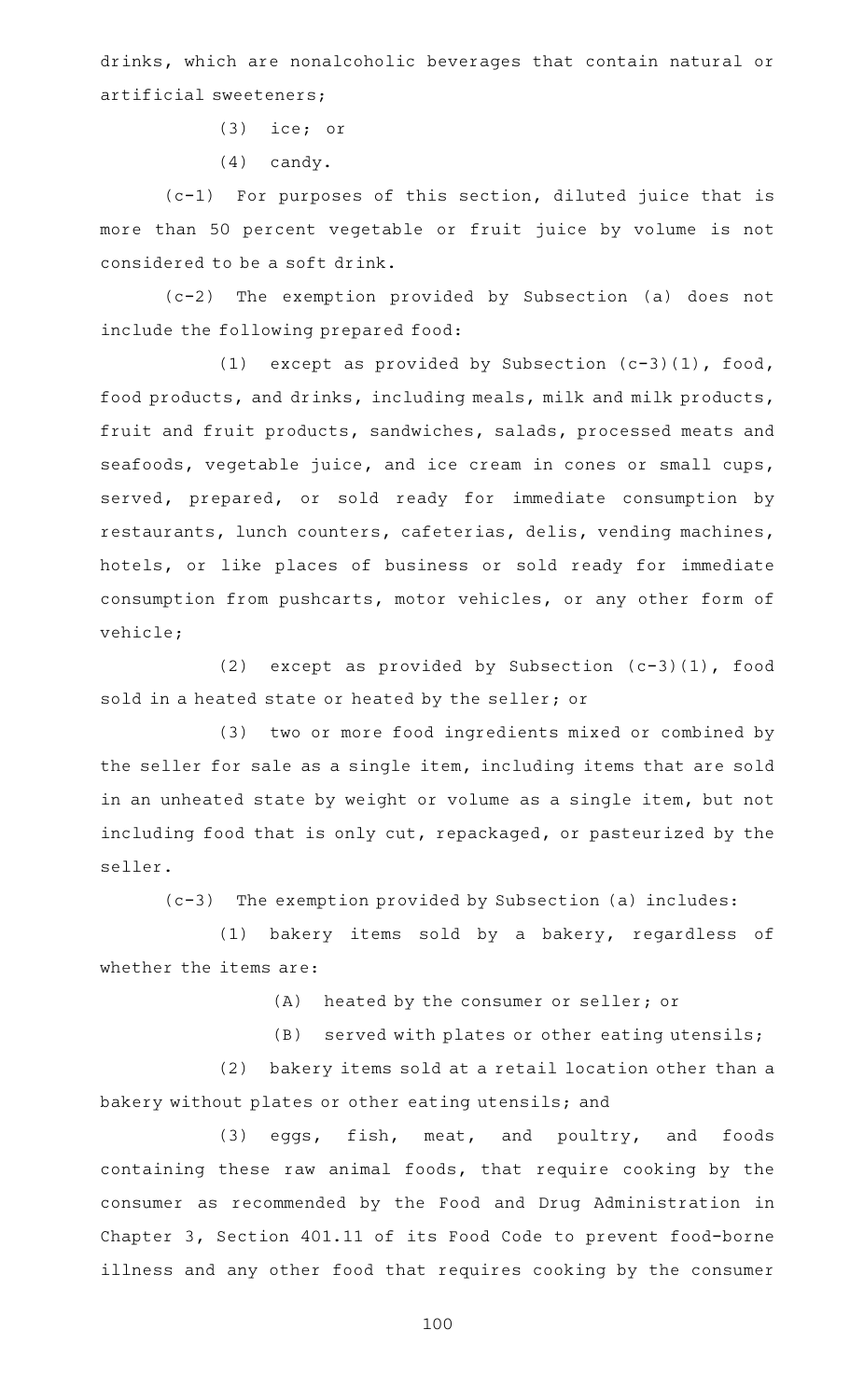before the food is edible.

 $(c-4)$  For purposes of Subdivision  $(c-2)(1)$ , if a grocery store or convenience store contains a type of location listed in that subdivision, the store is considered a like place of business for purposes of that subdivision, but only in relation to items sold at that location.

(d) Food products, meals, soft drinks, and candy for human consumption are exempted from the taxes imposed by this chapter if:

(1) served by a public or private school, school district, student organization, booster club or other school support organization, or parent-teacher association under an agreement with the proper school authorities in an elementary or secondary school during the regular school day or by a parent-teacher association during a fund-raising sale the proceeds of which do not benefit an individual;

(2) sold by a church or at a function of a church;

(3) served to a patient or inmate of a hospital or other institution licensed by the state for the care of humans;

(4) served to a permanent resident of a retirement facility which provides permanent housing and residence to individuals, a majority of whom are 60 years or older; or

(5) sold during an event sponsored or sanctioned by an elementary or secondary school or school district at a concession stand operated by a booster club or other school support organization formed to support the school or school district, but only if the proceeds from the sales benefit the school or school district.

(e) Food products, candy, and soft drinks are exempted from the taxes imposed by this chapter if sold at an exempt sale qualifying under this subsection or if stored or used by the purchaser of the item at the exempt sale. A sale is exempted under this subsection if:

Text of subsec. (e)(1) as amended by Acts 2003, 78th Leg., ch. 1310, Sec. 103

(1) the sale is made by a person under 19 years old who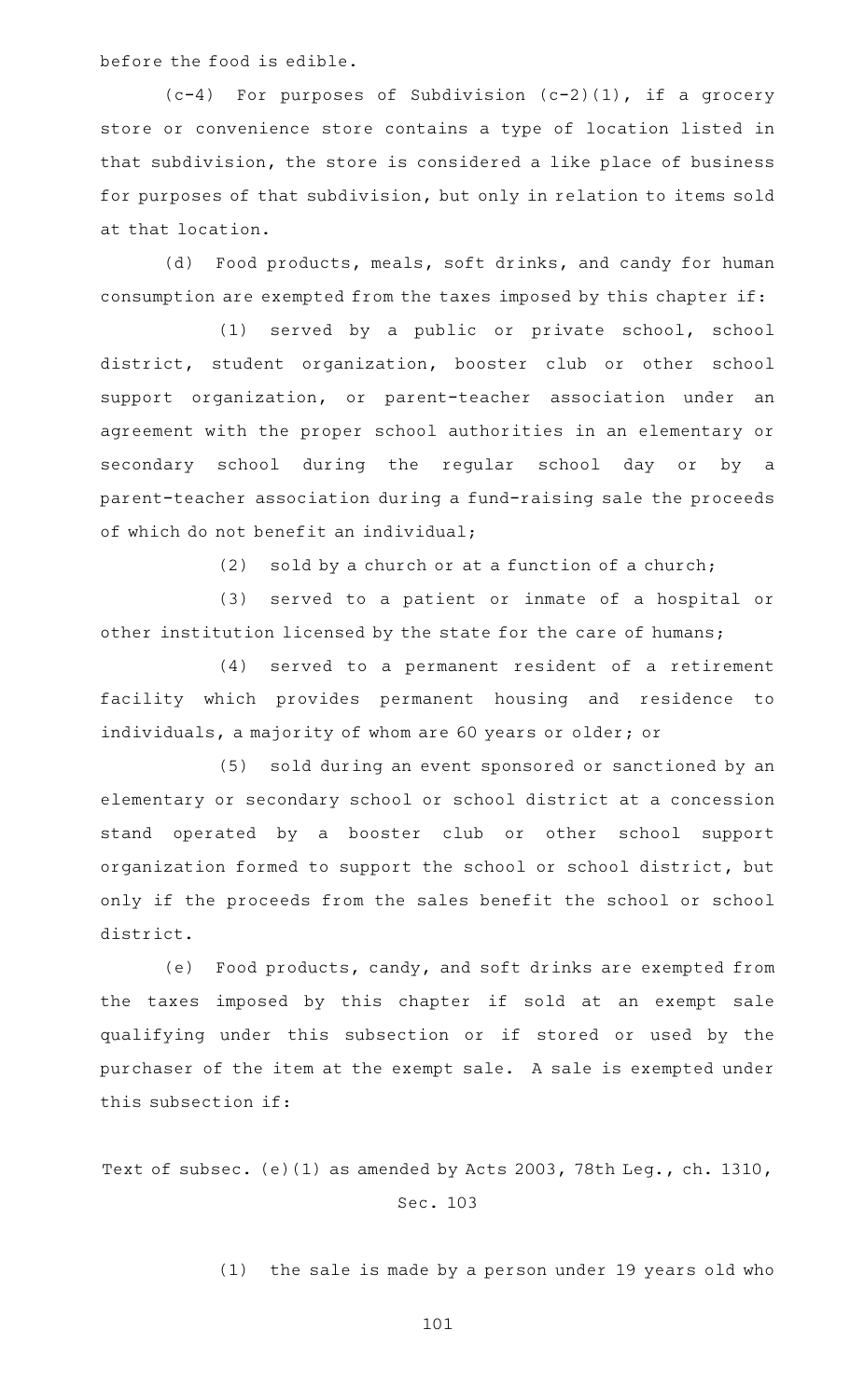is a member of a nonprofit organization devoted to the exclusive purpose of education or religious or physical training or by a group associated with a public or private elementary or secondary school;

Text of subsec. (e)(1) as amended by Acts 2003, 78th Leg., ch. 209, Sec. 20

(1) the sale is made by a member of or volunteer for a nonprofit organization devoted to the exclusive purpose of education or religious or physical training or by a group associated with a public or private elementary or secondary school;

 $(2)$  the sale is made as a part of a fund-raising drive sponsored by the organization or group; and

(3) all net proceeds from the sale go to the organization or group for its exclusive use.

 $(f)$  The exemption provided by this section does not apply to the sale of food products through the use or operation of a vending machine for which the receipts or sales prices are determined by Section [151.007\(](https://statutes.capitol.texas.gov/GetStatute.aspx?Code=TX&Value=151.007)d).

(g) The exemption provided by Subsection  $(d)(3)$  does not apply to food products, meals, soft drinks, and candy sold to a person confined in a correctional facility operated under the authority or jurisdiction of or under contract with this state or a political subdivision of the state.

(h) The exemption provided by Subsection (a) does not apply to a snack item if the item is sold through a vending machine or is sold in individual-sized portions. For purposes of this subsection, an individual-sized portion is a portion that:

(1) is labeled as having not more than one serving; or

 $(2)$  contains less than 2.5 ounces.

Acts 1981, 67th Leg., p. 1562, ch. 389, Sec. 1, eff. Jan. 1, 1982. Amended by Acts 1983, 68th Leg., p. 1040, ch. 235, art. 7, Sec. 4(a), eff. Sept. 1, 1983; Acts 1984, 68th Leg., 2nd C.S., ch. 31, art. 7, Sec. 20, eff. Oct. 2, 1984; Acts 1987, 70th Leg., ch. 704, Sec. 1, eff. June 19, 1987; Acts 1987, 70th Leg., 2nd C.S., ch. 5, art. 1, pt. 4, Sec. 23; Acts 1989, 71st Leg., ch. 299, Sec. 1, eff. Oct. 1, 1989; Acts 1995, 74th Leg., ch. 79, Sec. 1, eff. Oct. 1,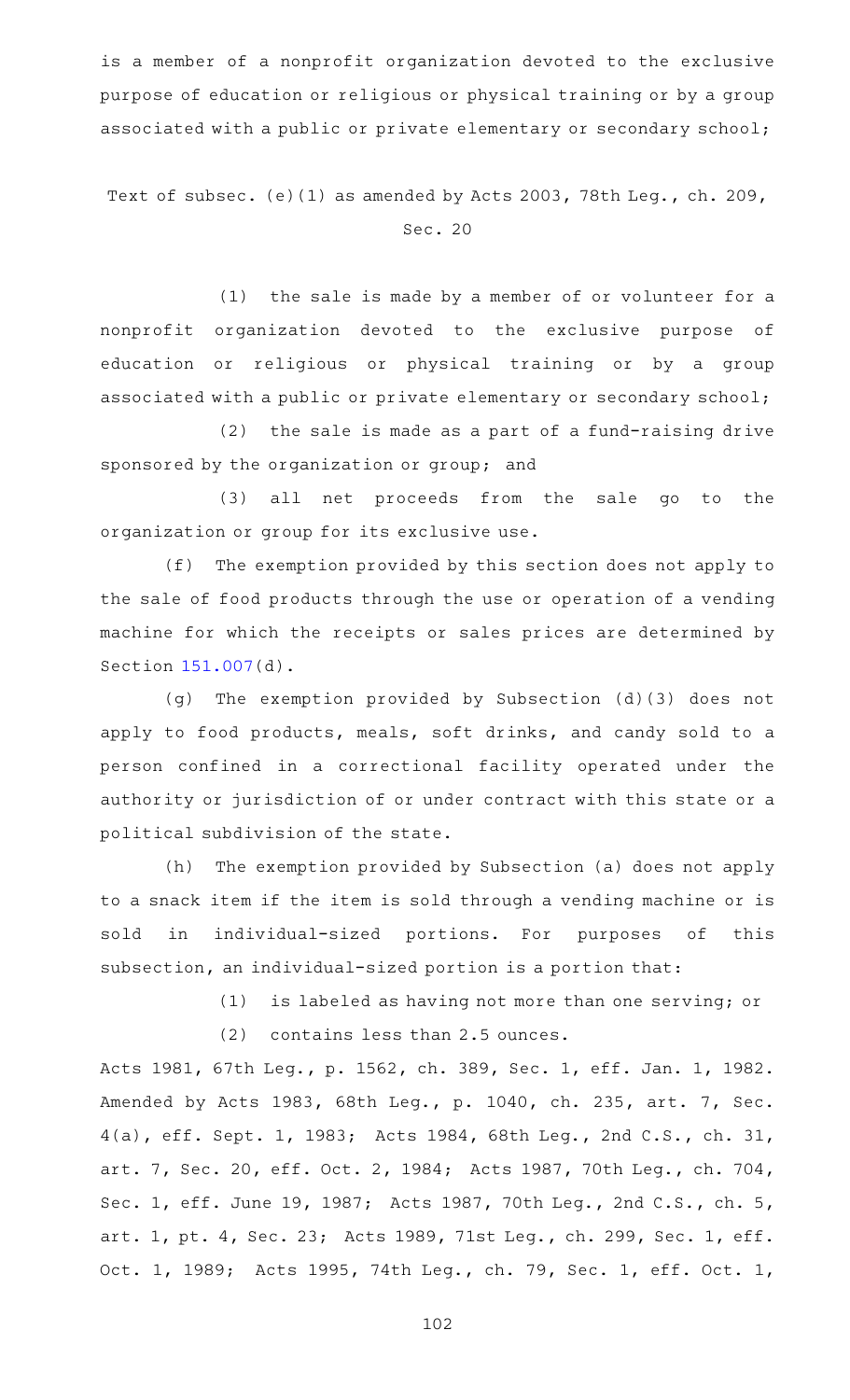1995; Acts 1995, 74th Leg., ch. 1000, Sec. 13, eff. Oct. 1, 1995; Acts 2003, 78th Leg., ch. 209, Sec. 20, eff. Oct. 1, 2003; Acts 2003, 78th Leg., ch. 1310, Sec. 103, eff. Oct. 1, 2003. Amended by:

Acts 2013, 83rd Leg., R.S., Ch. 774 (S.B. [1151](http://www.legis.state.tx.us/tlodocs/83R/billtext/html/SB01151F.HTM)), Sec. 1, eff. September 1, 2013.

Acts 2013, 83rd Leg., R.S., Ch. 873 (H.B. [697](http://www.legis.state.tx.us/tlodocs/83R/billtext/html/HB00697F.HTM)), Sec. 1, eff. September 1, 2013.

Acts 2015, 84th Leg., R.S., Ch. 1255 (H.B. [1905](http://www.legis.state.tx.us/tlodocs/84R/billtext/html/HB01905F.HTM)), Sec. 21, eff. September 1, 2015.

Acts 2017, 85th Leg., R.S., Ch. 379 (H.B. [4054](http://www.legis.state.tx.us/tlodocs/85R/billtext/html/HB04054F.HTM)), Sec. 1, eff. September 1, 2017.

Sec. 151.3141. FOOD STAMP PURCHASES. (a) Items purchased in whole or in part with food coupons issued under the food stamp program from a business approved for participation in the food stamp program are exempted from the taxes imposed by this chapter. The exemption applies only to items permitted by law to be purchased with food coupons under the food stamp program. If two or more items are purchased together and paid for with a combination of food stamps and other means of payment, for purposes of this section the food stamps are applied first to the purchase of items that would be taxable under this chapter in the absence of the exemption provided by this section.

(b) For purposes of this section, "food stamp program" means the program operated under 7 U.S.C. Chapter 51.

(c) This section and Subsection (e) of Section [151.412](https://statutes.capitol.texas.gov/GetStatute.aspx?Code=TX&Value=151.412) of this code expire on the first day of the next calendar quarter after the comptroller certifies and publishes in the Texas Register notice of the certification that federal law no longer prohibits a state from participating in the food stamp program if the secretary of the United States Department of Agriculture determines that state or local sales taxes are collected on items purchased with food coupons issued under the food stamp program or that for any other reason the exemption provided by this section is no longer required for this state to participate in the food stamp program. The comptroller shall make a certification under this subsection if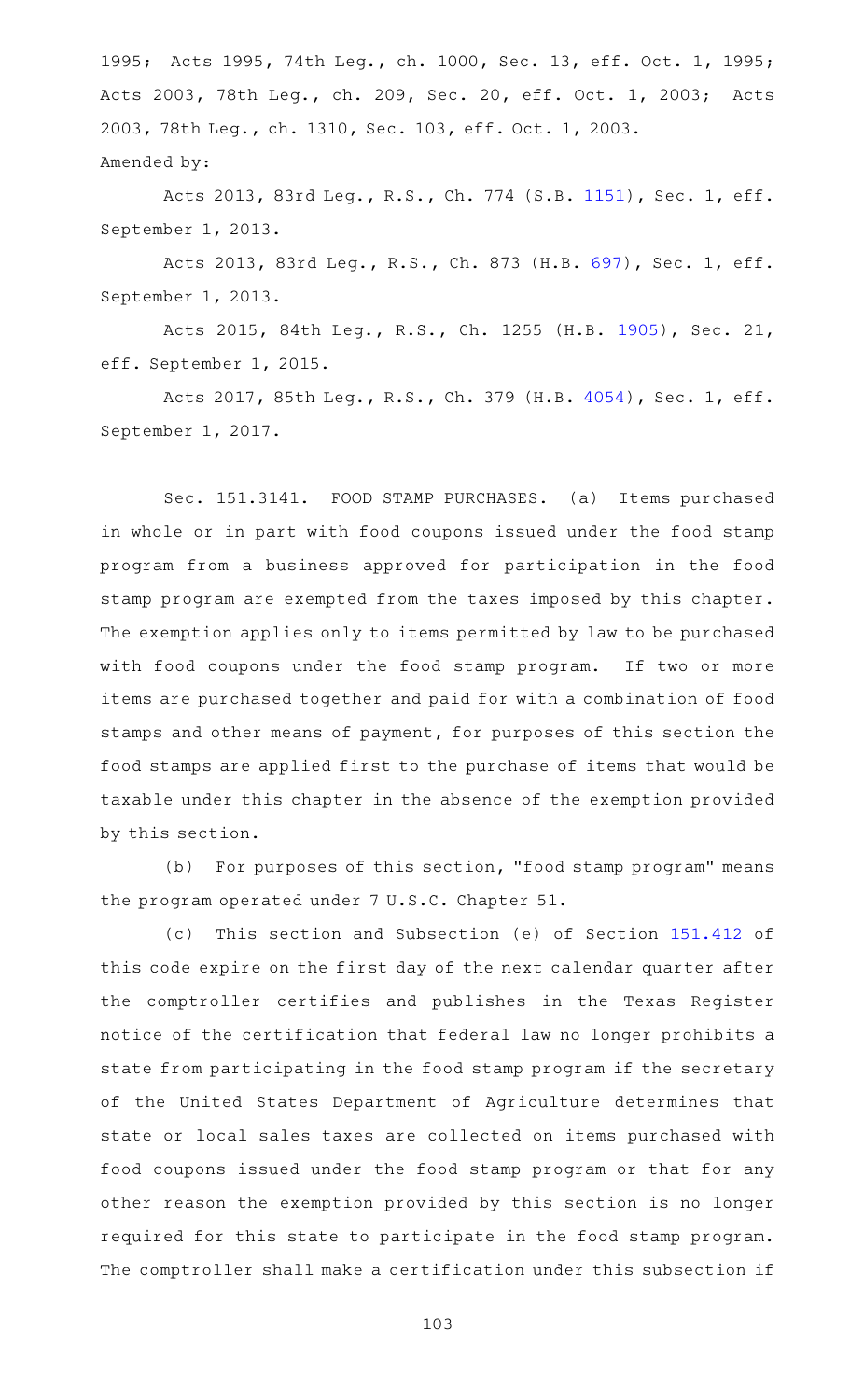information sufficient to make the determination becomes known to the comptroller.

Added by Acts 1987, 70th Leg., ch. 1116, Sec. 1, eff. Oct. 1, 1987.

Sec. 151.315. WATER. Water is exempted from the taxes imposed by this chapter.

Acts 1981, 67th Leg., p. 1563, ch. 389, Sec. 1, eff. Jan. 1, 1982.

Sec. 151.316. AGRICULTURAL ITEMS. (a) Subject to Section [151.1551](https://statutes.capitol.texas.gov/GetStatute.aspx?Code=TX&Value=151.1551), the following items are exempted from the taxes imposed by this chapter:

 $(1)$  horses, mules, and work animals;

(2) animal life the products of which ordinarily constitute food for human consumption;

 $(3)$  feed for farm and ranch animals;

(4) feed for animals that are held for sale in the regular course of business;

(5) seeds and annual plants the products of which:

(A) ordinarily constitute food for human consumption;

(B) are to be sold in the regular course of business; or

(C) are used to produce feed for animals exempted by this section;

(6) fertilizers, fungicides, insecticides, herbicides, defoliants, and desiccants exclusively used or employed on a farm or ranch in the production of:

(A) food for human consumption;

(B) feed for animal life; or

(C) other agricultural products to be sold in the regular course of business;

(7) machinery and equipment exclusively used or employed on a farm or ranch in the building or maintaining of roads or water facilities or in the production of:

 $(A)$  food for human consumption;

- $(B)$  grass;
- (C) feed for animal life; or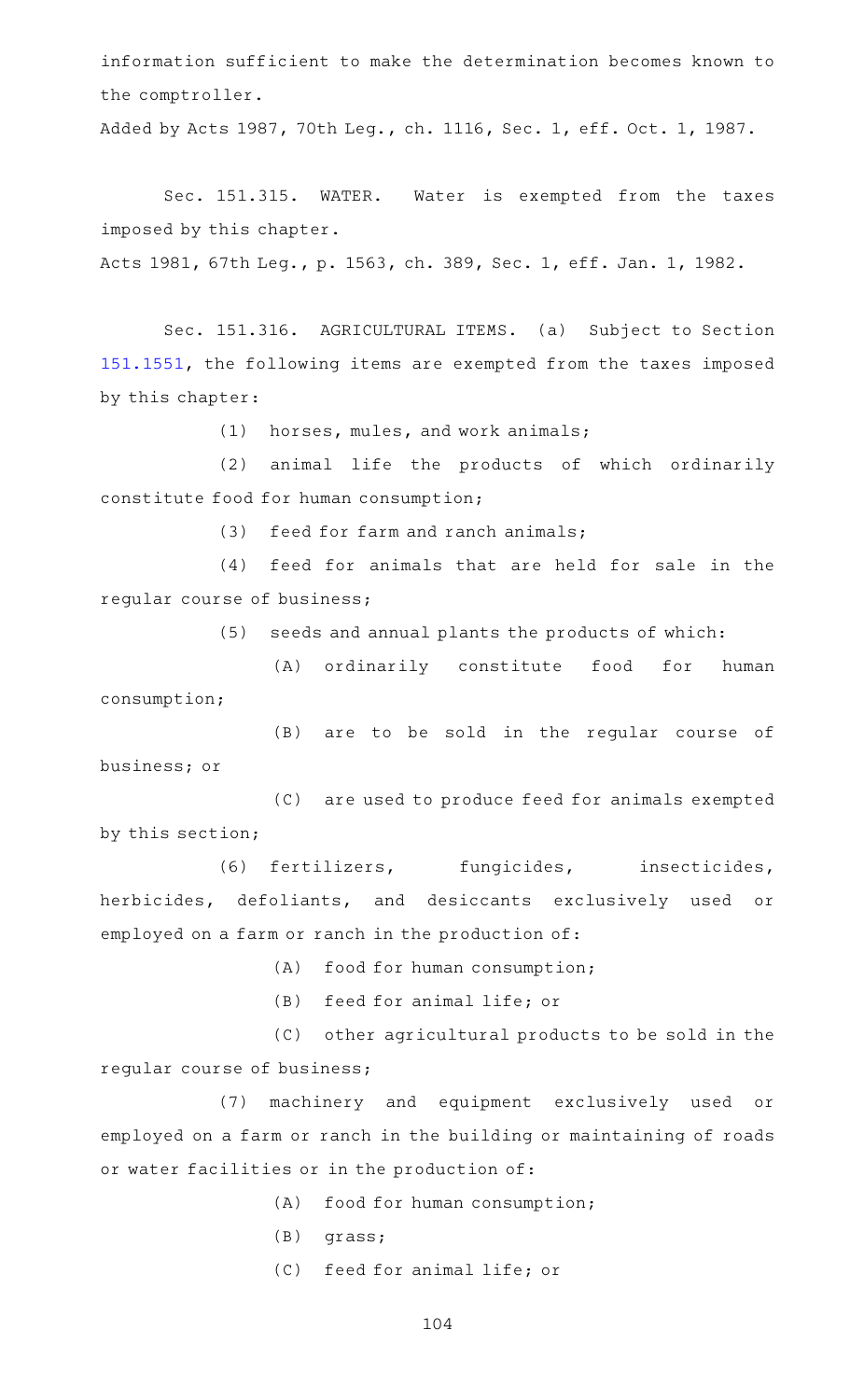(D) other agricultural products to be sold in the regular course of business;

(8) machinery and equipment exclusively used in, and pollution control equipment required as a result of, the processing, packing, or marketing of agricultural products by an original producer at a location operated by the original producer for processing, packing, or marketing the producer 's own products if:

(A) 50 percent or more of the products processed, packed, or marketed at or from the location are produced by the original producer and not purchased or acquired from others; and

(B) the producer does not process, pack, or market for consideration any agricultural products that belong to other persons in an amount greater than five percent of the total agricultural products processed, packed, or marketed by the producer;

(9) ice exclusively used by commercial fishing boats in the storing of aquatic species including but not limited to shrimp, other crustaceans, finfish, mollusks, and other similar creatures;

 $(10)$  tangible personal property, including a tire, sold or used to be installed as a component part of a motor vehicle, machinery, or other equipment exclusively used or employed on a farm or ranch in the building or maintaining of roads or water facilities or in the production of:

(A) food for human consumption;

- $(B)$  grass;
- (C) feed for animal life; or

(D) other agricultural products to be sold in the regular course of business;

(11) machinery and equipment exclusively used in an agricultural aircraft operation, as defined by 14 C.F.R. Section 137.3;

(12) tangible personal property incorporated into a structure that is used for the disposal of poultry carcasses in accordance with Section [26.303,](https://statutes.capitol.texas.gov/GetStatute.aspx?Code=WA&Value=26.303) Water Code;

(13) tangible personal property incorporated into or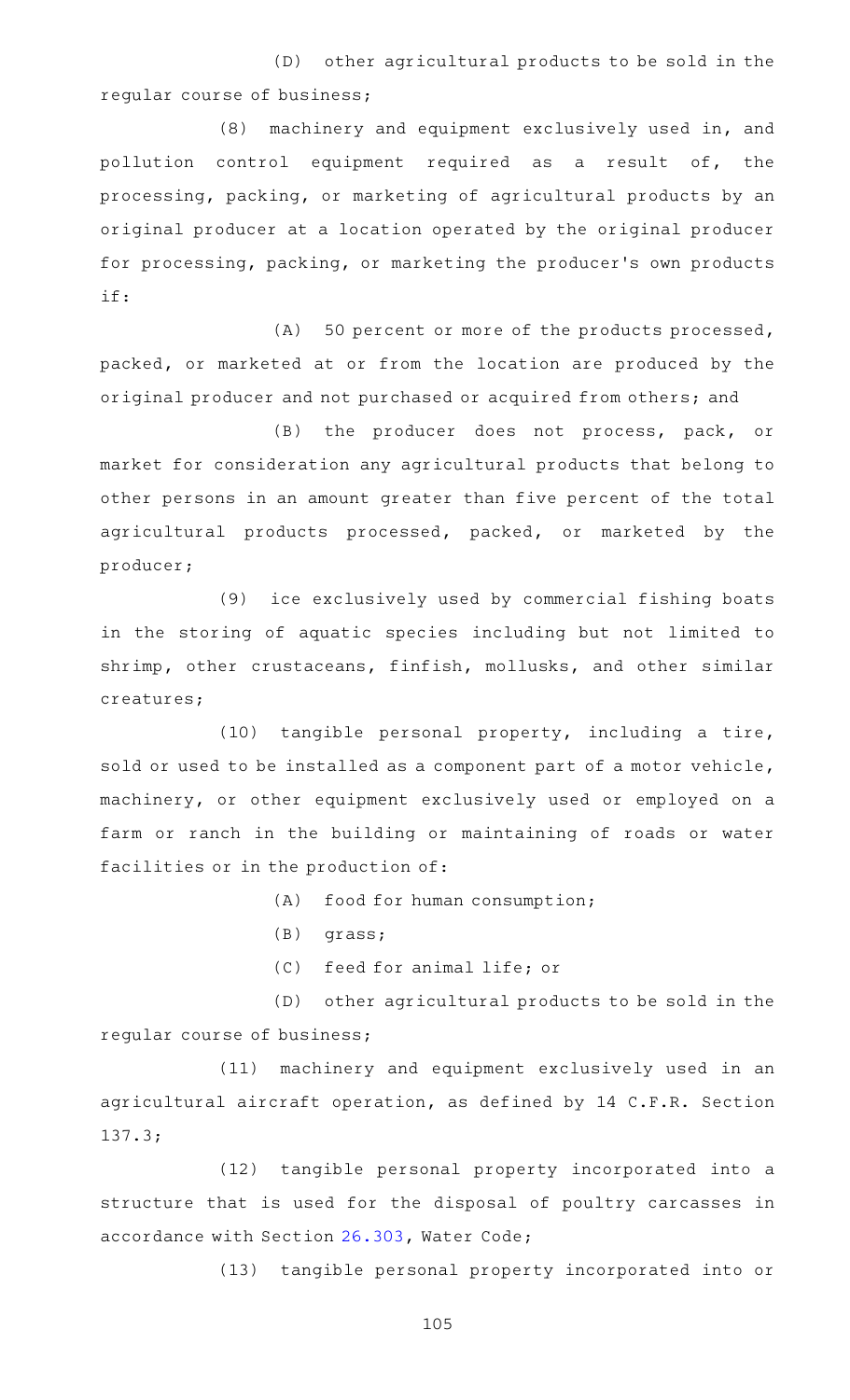attached to a structure that is located on a commercial dairy farm, is used or employed exclusively for the production of milk, and is:

(A) a free-stall dairy barn; or

(B) a dairy structure used solely for maternity

purposes; and

(14) telecommunications services exclusively provided or used for the navigation of machinery and equipment exclusively used or employed on a farm or ranch in the building or maintaining of roads or water facilities or in the production of:

 $(A)$  food for human consumption;

- $(B)$  grass;
- (C) feed for animal life; or

(D) other agricultural products to be sold in the regular course of business.

(b) Subject to Section [151.1551,](https://statutes.capitol.texas.gov/GetStatute.aspx?Code=TX&Value=151.1551) tangible personal property sold or used to be installed as a component of an underground irrigation system is exempt from the taxes imposed by this chapter if the system is exclusively used or employed on a farm or ranch in the production of:

- $(1)$  food for human consumption;
- $(2)$  grass;
- (3) feed or forage for:

(A) animal life the products of which ordinarily constitute food for human consumption; or

(B) horses, mules, and work animals; or

(4) other agricultural products to be sold in the regular course of business.

 $(c)$  In this section:

(1) "Farm or ranch" includes one or more tracts of land used, in whole or in part, in the production of crops, livestock, or other agricultural products held for sale in the regular course of business. The term includes feedlots, dairy farms, poultry farms, commercial orchards, commercial nurseries, and similar commercial agricultural operations. The term does not include a home garden or a timber operation.

(2) "Original producer" means a person who:

(A) brings an agricultural product into being and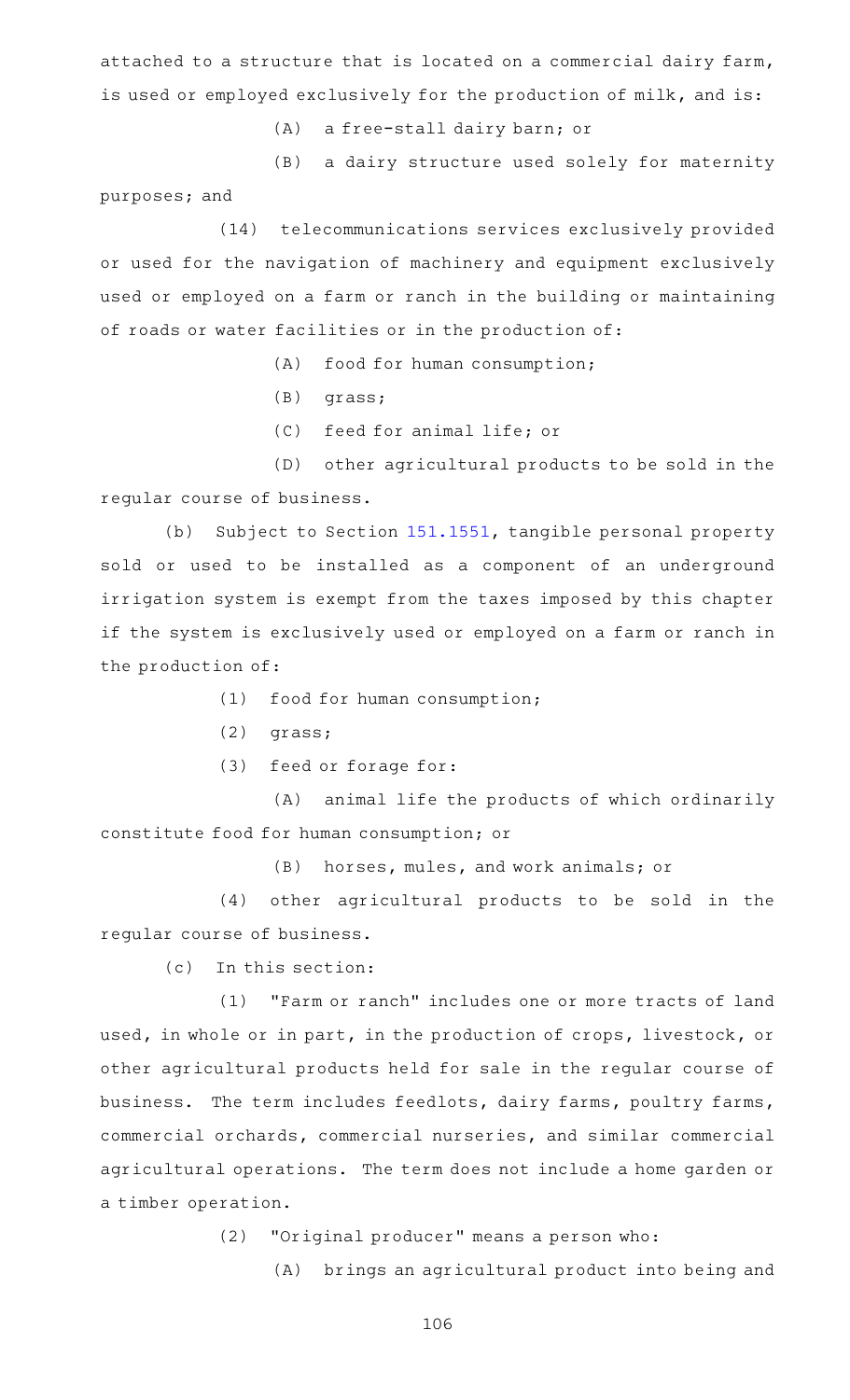is the owner of the agricultural product from the time it is brought into being until it is processed, packed, or marketed; or

 $(B)$  is the grower of an agricultural product, exercises predominant operational control over the raising of the agricultural product, and bears a risk of loss of investment in the agricultural product.

(d) Two or more corporations that operate agricultural activities on the same tract or adjacent tracts of land and that are entirely owned by an individual or a combination of the individual, the individual's spouse, and the individual's children may qualify as an original producer for the purposes of Subsection (a)(8). Acts 1981, 67th Leg., p. 1563, ch. 389, Sec. 1, eff. Jan. 1, 1982. Amended by Acts 1984, 68th Leg., 2nd C.S., ch. 31, art. 9, Sec. 1, eff. Oct. 1, 1984; Acts 1987, 70th Leg., 2nd C.S., ch. 5, art. 1, pt. 4, Sec. 24; Acts 1993, 73rd Leg., ch. 486, Sec. 1.07, eff. Sept. 1, 1993; Acts 1995, 74th Leg., ch. 1000, Sec. 14, eff. Oct. 1, 1995.

Amended by:

Acts 2009, 81st Leg., R.S., Ch. 1162 (H.B. [3144](http://www.legis.state.tx.us/tlodocs/81R/billtext/html/HB03144F.HTM)), Sec. 1, eff. September 1, 2009.

Acts 2009, 81st Leg., R.S., Ch. 1373 (S.B. [958](http://www.legis.state.tx.us/tlodocs/81R/billtext/html/SB00958F.HTM)), Sec. 1, eff. September 1, 2009.

Acts 2011, 82nd Leg., R.S., Ch. 91 (S.B. [1303](http://www.legis.state.tx.us/tlodocs/82R/billtext/html/SB01303F.HTM)), Sec. 23.003, eff. September 1, 2011.

Acts 2011, 82nd Leg., R.S., Ch. 225 (H.B. [268](http://www.legis.state.tx.us/tlodocs/82R/billtext/html/HB00268F.HTM)), Sec. 3, eff. September 1, 2011.

Acts 2011, 82nd Leg., R.S., Ch. 225 (H.B. [268](http://www.legis.state.tx.us/tlodocs/82R/billtext/html/HB00268F.HTM)), Sec. 4, eff. September 1, 2011.

Acts 2011, 82nd Leg., R.S., Ch. 1030 (H.B. [2810](http://www.legis.state.tx.us/tlodocs/82R/billtext/html/HB02810F.HTM)), Sec. 1, eff. September 1, 2011.

Acts 2015, 84th Leg., R.S., Ch. 236 (S.B. [140](http://www.legis.state.tx.us/tlodocs/84R/billtext/html/SB00140F.HTM)), Sec. 2, eff. September 1, 2015.

Sec. 151.3162. TIMBER ITEMS. (a) In this section, "original producer" means a person who:

(1) harvests timber that the person owns and continues to own until the timber is processed, packed, or marketed; or

(2) grows timber, exercises predominant operational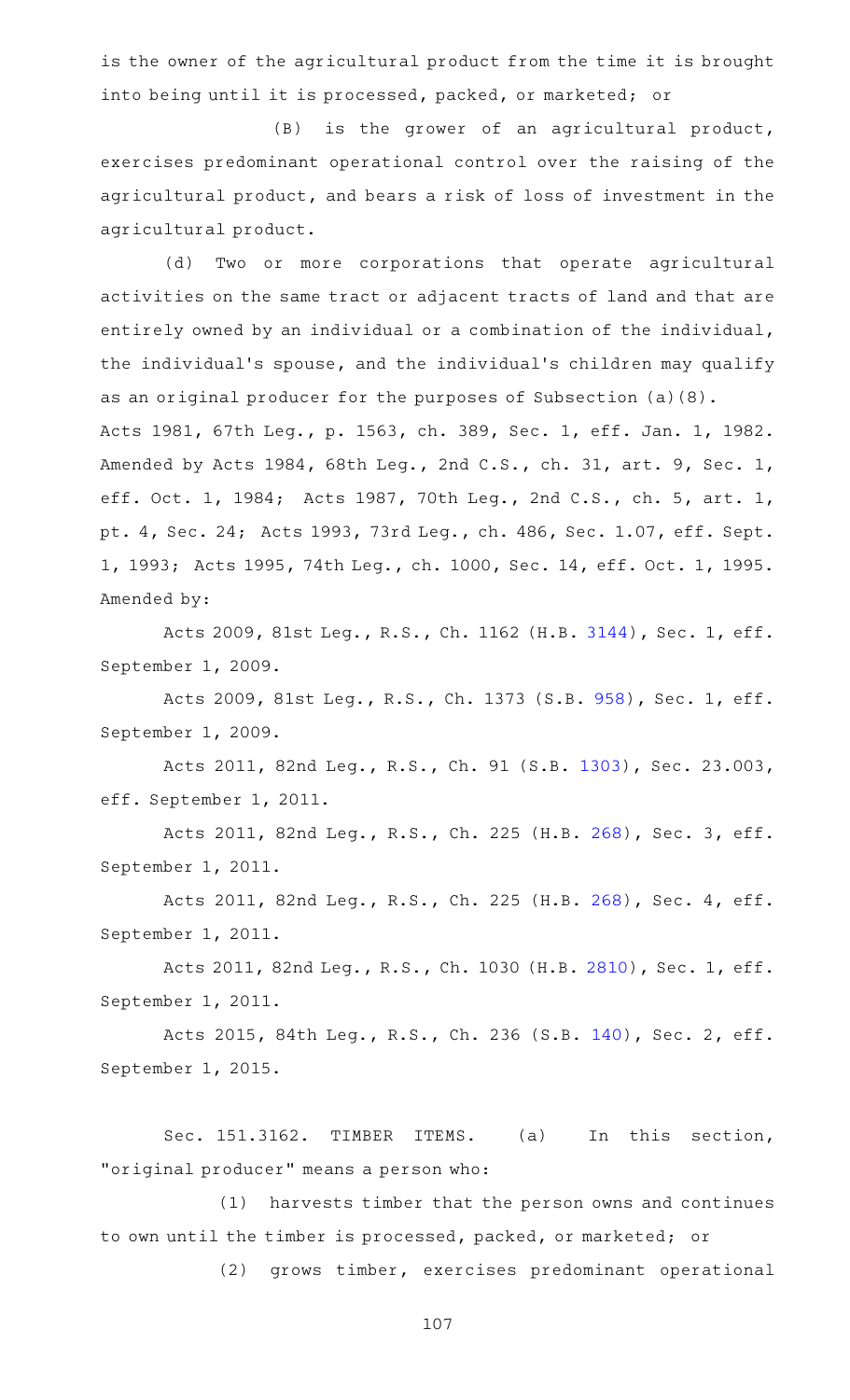control over the growth of the timber, and bears the risk of loss of investment in the timber.

(b) Subject to Section  $151.1551$ , the following items are exempted from the tax imposed by this chapter:

(1) seedlings of trees grown for commercial timber;

(2) defoliants, desiccants, equipment, fertilizers, fungicides, herbicides, insecticides, and machinery exclusively used in the production of timber to be sold in the regular course of business;

(3) machinery and equipment used in, and pollution control equipment required as a result of, the processing, packing, or marketing of timber products by an original producer if:

(A) the processing, packing, or marketing occurs at or from a location operated by the original producer;

 $(B)$  at least 50 percent of the value of the timber products processed, packed, or marketed at or from the location is attributable to products produced by the original producer and not purchased or acquired from others; and

 $(C)$  the original producer does not process, pack, or market for consideration timber products that belong to another person with a value greater than five percent of the total value of the timber products processed, packed, or marketed by the producer; and

(4) tangible personal property sold or used to be installed as a component of an underground irrigation system exclusively used in the production of timber to be sold in the regular course of business.

(c) Two or more corporations that operate timber activities on the same or adjacent tracts of land and that are entirely owned by the same individual or a combination of the individual and the individual's spouse or children are considered to be a single original producer for the purposes of Subsection (b)(3).

(d) The exemption provided by Subsection (b) takes effect January 1, 2008. Until that date, a person is entitled to a credit or refund of a portion of the taxes paid under this chapter on an item that after January 1, 2008, will be exempted from the taxes imposed by this chapter under Subsection (b). The amount of the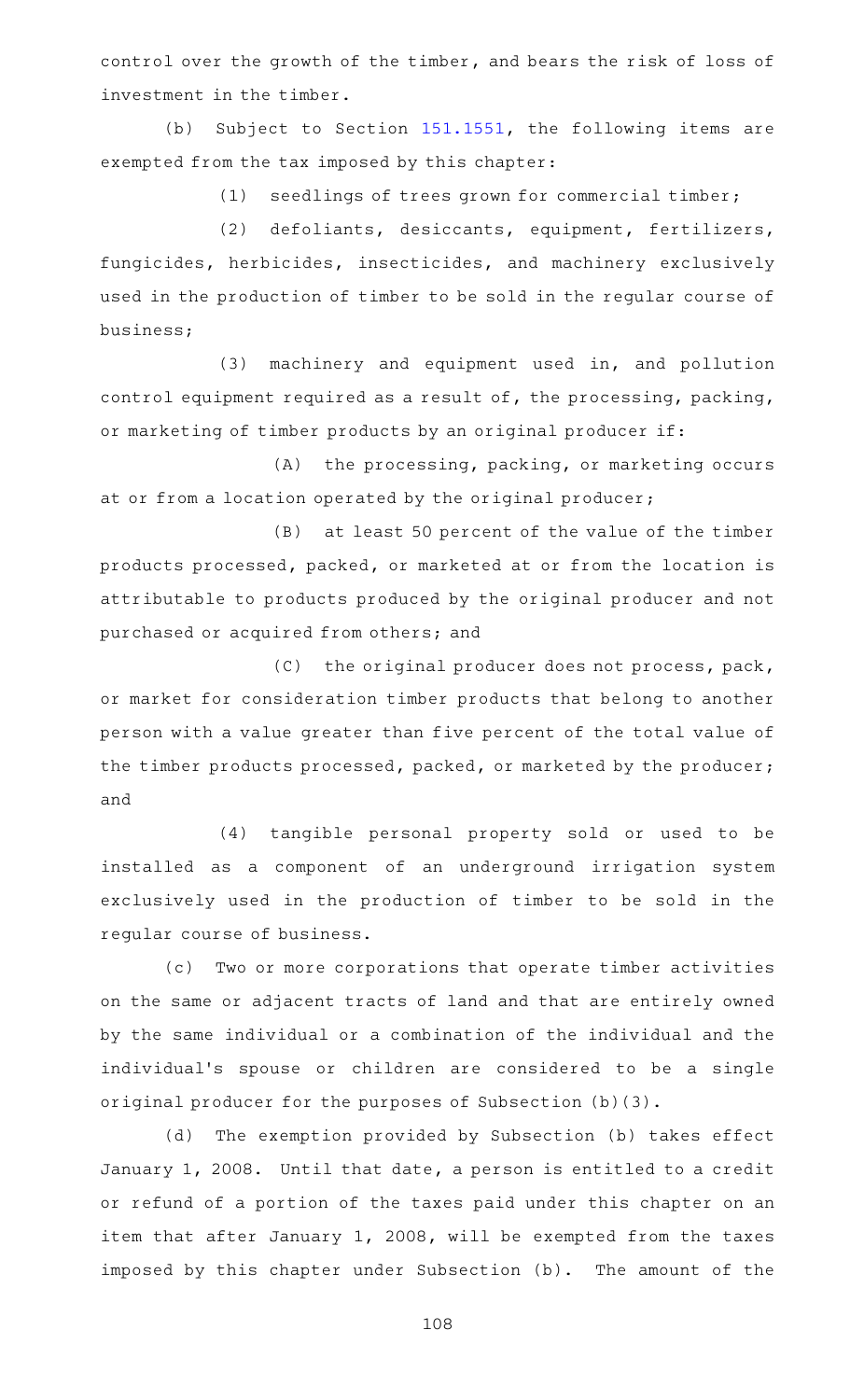credit or refund is determined as follows:

(1) for an item for which the taxable event occurs on or after October 1, 2001, and before January 1, 2004, the taxpayer is entitled to a refund or credit in an amount equal to 33 percent of the tax paid on the item;

(2) for an item for which the taxable event occurs on or after January 1, 2004, and before January 1, 2006, the taxpayer is entitled to a refund or credit in an amount equal to 50 percent of the tax paid on the item; and

(3) for an item for which the taxable event occurs on or after January 1, 2006, and before January 1, 2008, the taxpayer is entitled to a refund or credit in an amount equal to 75 percent of the tax paid on the item.

(e)AAA taxpayer entitled to a credit or refund under Subsection (d) may elect to receive either a credit or a refund. A taxpayer who elects to receive a credit must claim the credit on the return for a period that ends not later than the first anniversary of the date on which the taxable event occurred. A taxpayer who elects to receive a refund must apply to the comptroller for the refund before or during the calendar year following the year in which the tax on the item was paid.

Added by Acts 1999, 76th Leg., ch. 631, Sec. 14, eff. Oct. 1, 2001. Amended by:

Acts 2007, 80th Leg., R.S., Ch. 1266 (H.B. [3319](http://www.legis.state.tx.us/tlodocs/80R/billtext/html/HB03319F.HTM)), Sec. 5, eff. September 1, 2007.

Acts 2011, 82nd Leg., R.S., Ch. 225 (H.B. [268](http://www.legis.state.tx.us/tlodocs/82R/billtext/html/HB00268F.HTM)), Sec. 5, eff. September 1, 2011.

Sec. 151.317. GAS AND ELECTRICITY. (a) Subject to Sections [151.1551](https://statutes.capitol.texas.gov/GetStatute.aspx?Code=TX&Value=151.1551), [151.359,](https://statutes.capitol.texas.gov/GetStatute.aspx?Code=TX&Value=151.359) and [151.3595](https://statutes.capitol.texas.gov/GetStatute.aspx?Code=TX&Value=151.3595) and Subsection (d) of this section, gas and electricity are exempted from the taxes imposed by this chapter when sold for:

 $(1)$  residential use;

(2) use in powering equipment exempt under Section [151.318](https://statutes.capitol.texas.gov/GetStatute.aspx?Code=TX&Value=151.318) or [151.3185](https://statutes.capitol.texas.gov/GetStatute.aspx?Code=TX&Value=151.3185) by a person processing tangible personal property for sale as tangible personal property, other than preparation or storage of prepared food described by Section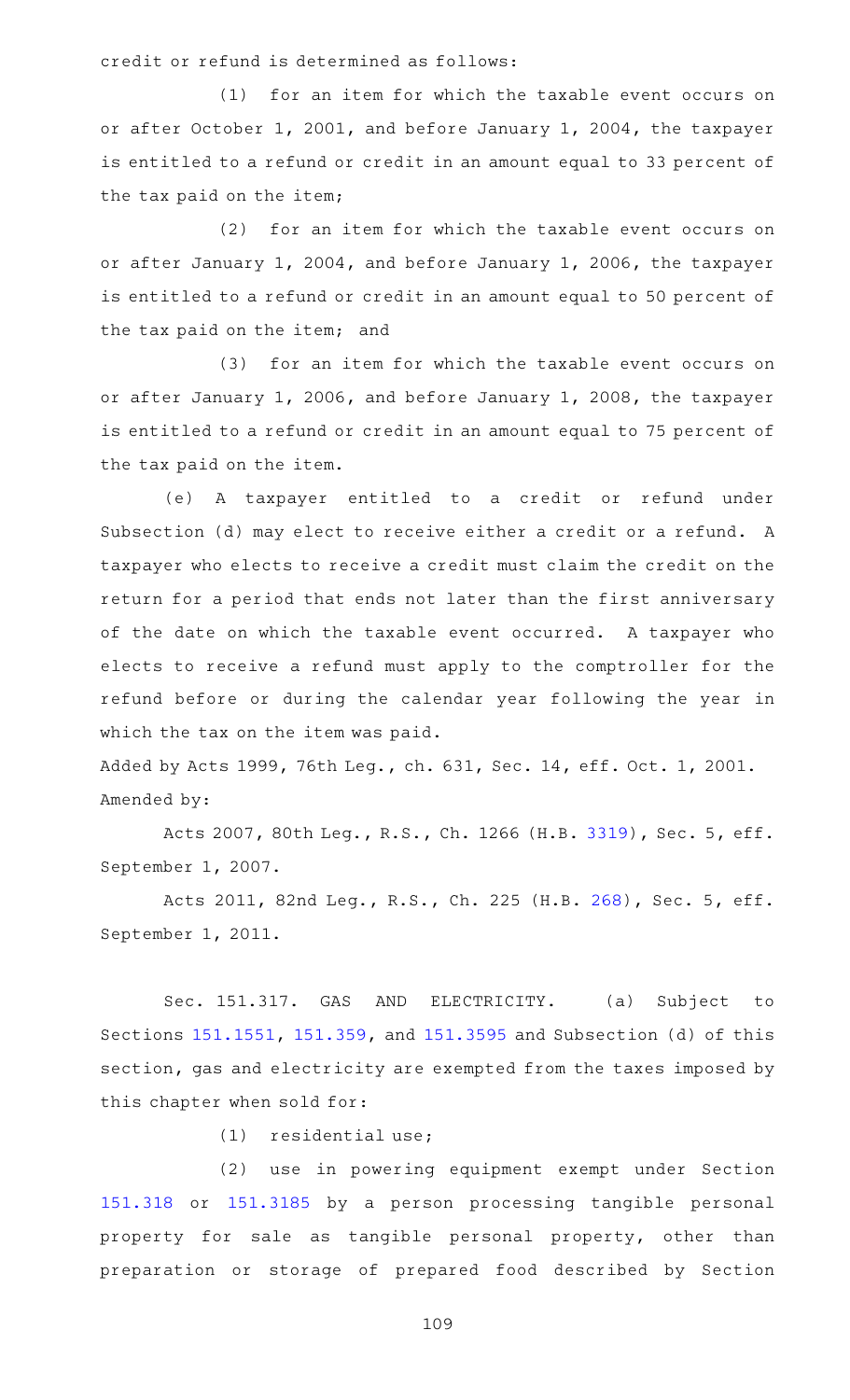#### [151.314\(](https://statutes.capitol.texas.gov/GetStatute.aspx?Code=TX&Value=151.314)c-2);

 $(3)$  use in lighting, cooling, and heating in the manufacturing area during the actual manufacturing or processing of tangible personal property for sale as tangible personal property, other than preparation or storage of prepared food described by Section [151.314\(](https://statutes.capitol.texas.gov/GetStatute.aspx?Code=TX&Value=151.314)c-2);

(4) use directly in exploring for, producing, or transporting, a material extracted from the earth;

(5) use in agriculture, including dairy or poultry operations and pumping for farm or ranch irrigation;

(6) use directly in electrical processes, such as electroplating, electrolysis, and cathodic protection;

(7) use directly in the off-wing processing, overhaul, or repair of a jet turbine engine or its parts for a certificated or licensed carrier of persons or property;

 $(8)$  use directly in providing, under contracts with or on behalf of the United States government or foreign governments, defense or national security-related electronics, classified intelligence data processing and handling systems, or defense-related platform modifications or upgrades;

(9) use directly by a data center or large data center project that is certified by the comptroller as a qualifying data center under Section [151.359](https://statutes.capitol.texas.gov/GetStatute.aspx?Code=TX&Value=151.359) or a qualifying large data center project under Section [151.3595](https://statutes.capitol.texas.gov/GetStatute.aspx?Code=TX&Value=151.3595) in the processing, storage, and distribution of data;

(10) a direct or indirect use, consumption, or loss of electricity by an electric utility engaged in the purchase of electricity for resale; or

(11) use in timber operations, including pumping for irrigation of timberland.

(b) The sale, production, distribution, lease, or rental of, and the use, storage, or other consumption in this state of, gas and electricity sold for the uses listed in Subsection (a), are exempted from the taxes imposed by a municipality under Chapter [321](https://statutes.capitol.texas.gov/GetStatute.aspx?Code=TX&Value=321) except as provided by Sections [151.359](https://statutes.capitol.texas.gov/GetStatute.aspx?Code=TX&Value=151.359)(j) and [321.105](https://statutes.capitol.texas.gov/GetStatute.aspx?Code=TX&Value=321.105).

(c) In this section, "residential use" means use:

(1) in a family dwelling or in a multifamily apartment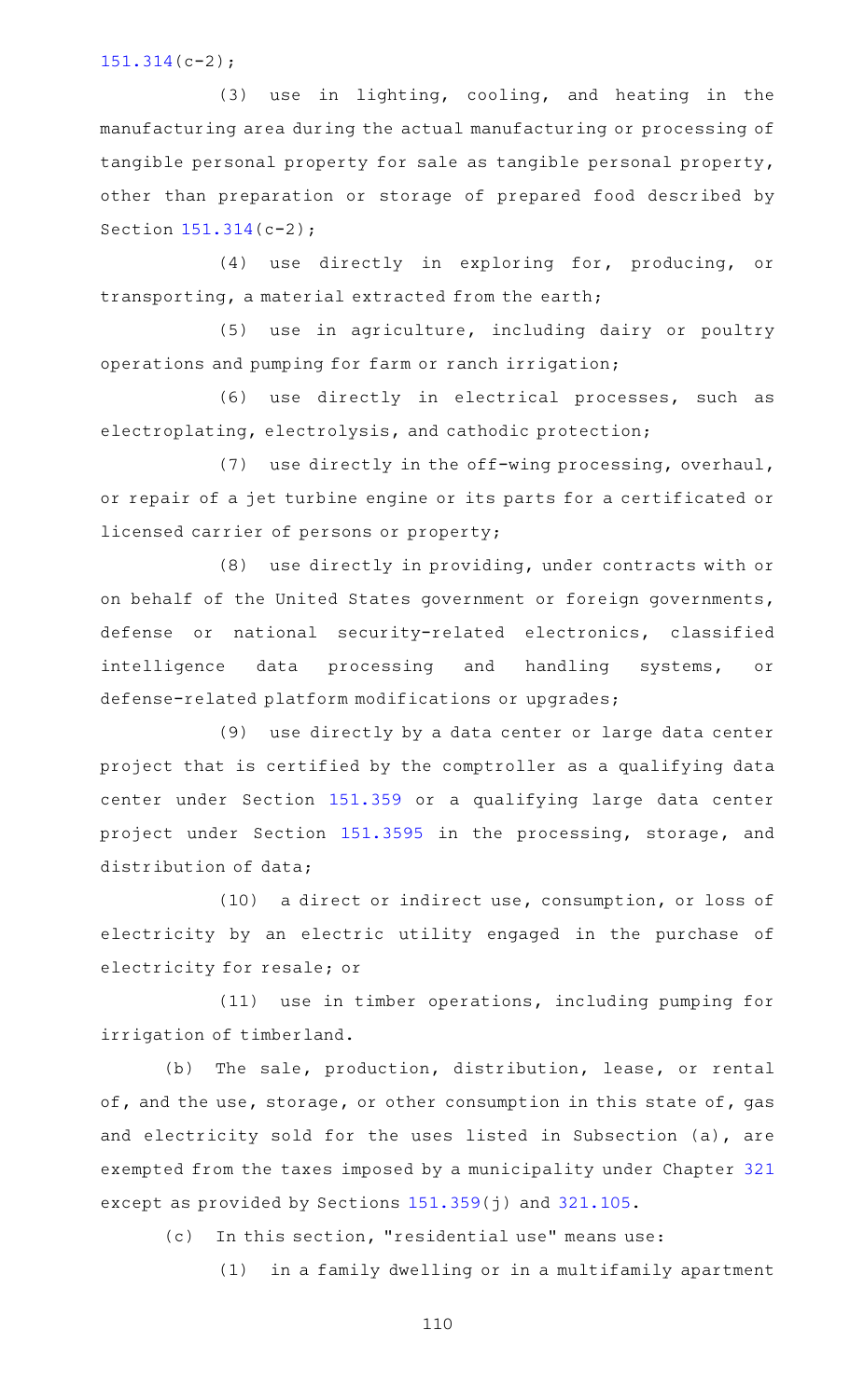or housing complex or building or in a part of a building occupied as a home or residence when the use is by the owner of the dwelling, apartment, complex, or building or part of the building occupied; or

 $(2)$  in a dwelling, apartment, house, or building or part of a building occupied as a home or residence when the use is by a tenant who occupies the dwelling, apartment, house, or building or part of a building under a contract for an express initial term for longer than 29 consecutive days.

(d) To qualify for the exemptions in Subsections  $(a)(2)-(9)$ , the gas or electricity must be sold to the person using the gas or electricity in the exempt manner. For purposes of this subsection, the use of gas or electricity in an exempt manner by an independent contractor engaged by the purchaser of the gas or electricity to perform one or more of the exempt activities identified in Subsections (a)(2)-(9) is considered use by the purchaser of the gas or electricity.

(e) Natural gas or electricity used during a regular monthly billing period for both exempt and taxable purposes under a single meter is totally exempt or taxable based on the predominant use of the natural gas or electricity measured by that meter. The comptroller may prescribe by rule the procedures by which a purchaser must establish the predominant use of the natural gas or electricity.

Acts 1981, 67th Leg., p. 1563, ch. 389, Sec. 1, eff. Jan. 1, 1982. Amended by Acts 1987, 70th Leg., ch. 411, Sec. 1, eff. Oct. 1, 1987; Acts 1987, 70th Leg., 2nd C.S., ch. 5, art. 1, pt. 4, Sec. 25; Acts 1995, 74th Leg., ch. 1000, Sec. 16, eff. Oct. 1, 1995; Acts 1997, 75th Leg., ch. 1040, Sec. 21, eff. Sept. 1, 1997; Acts 1999, 76th Leg., ch. 631, Sec. 15, eff. Oct. 1, 2001; Acts 1999, 76th Leg., ch. 1467, Sec. 2.18, eff. Oct. 1, 1999; Acts 2001, 77th Leg., ch. 1263, Sec. 21, eff. Oct. 1, 2001; Acts 2003, 78th Leg., ch. 1310, Sec. 104, 105, eff. Oct. 1, 2003.

# Amended by:

Acts 2011, 82nd Leg., R.S., Ch. 225 (H.B. [268](http://www.legis.state.tx.us/tlodocs/82R/billtext/html/HB00268F.HTM)), Sec. 6, eff. September 1, 2011.

Acts 2013, 83rd Leg., R.S., Ch. 1274 (H.B. [1223](http://www.legis.state.tx.us/tlodocs/83R/billtext/html/HB01223F.HTM)), Sec. 2, eff.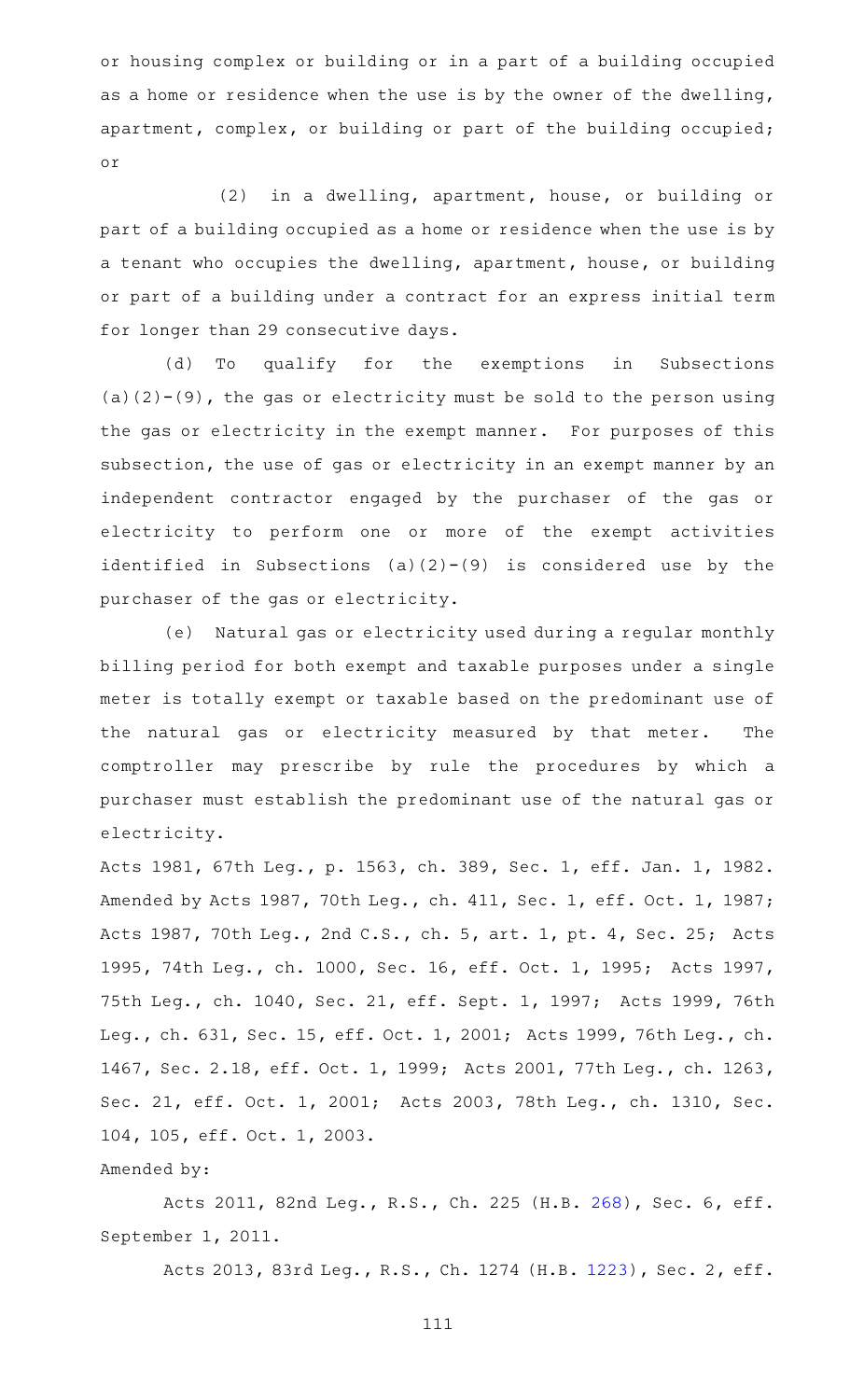September 1, 2013.

Acts 2015, 84th Leg., R.S., Ch. 412 (H.B. [2712](http://www.legis.state.tx.us/tlodocs/84R/billtext/html/HB02712F.HTM)), Sec. 2, eff. June 10, 2015.

Sec. 151.3171. SULPHUR. Sulphur is exempted from the taxes imposed by this chapter. Added by Acts 2015, 84th Leg., R.S., Ch. 470 (S.B. [757](http://www.legis.state.tx.us/tlodocs/84R/billtext/html/SB00757F.HTM)), Sec. 8, eff. September 1, 2015.

Sec. 151.318. PROPERTY USED IN MANUFACTURING. (a) The following items are exempted from the taxes imposed by this chapter if sold, leased, or rented to, or stored, used, or consumed by a manufacturer:

(1) tangible personal property that will become an ingredient or component part of tangible personal property manufactured, processed, or fabricated for ultimate sale;

(2) tangible personal property directly used or consumed in or during the actual manufacturing, processing, or fabrication of tangible personal property for ultimate sale if the use or consumption of the property is necessary or essential to the manufacturing, processing, or fabrication operation and directly makes or causes a chemical or physical change to:

(A) the product being manufactured, processed, or fabricated for ultimate sale; or

(B) any intermediate or preliminary product that will become an ingredient or component part of the product being manufactured, processed, or fabricated for ultimate sale;

(3) services performed directly on the product being manufactured prior to its distribution for sale and for the purpose of making the product more marketable;

(4) actuators, steam production equipment and its fuel, in-process flow through tanks, cooling towers, generators, heat exchangers, transformers and the switches, breakers, capacitor banks, regulators, relays, reclosers, fuses, interruptors, reactors, arrestors, resistors, insulators, instrument transformers, and telemetry units that are related to the transformers, electronic control room equipment, computerized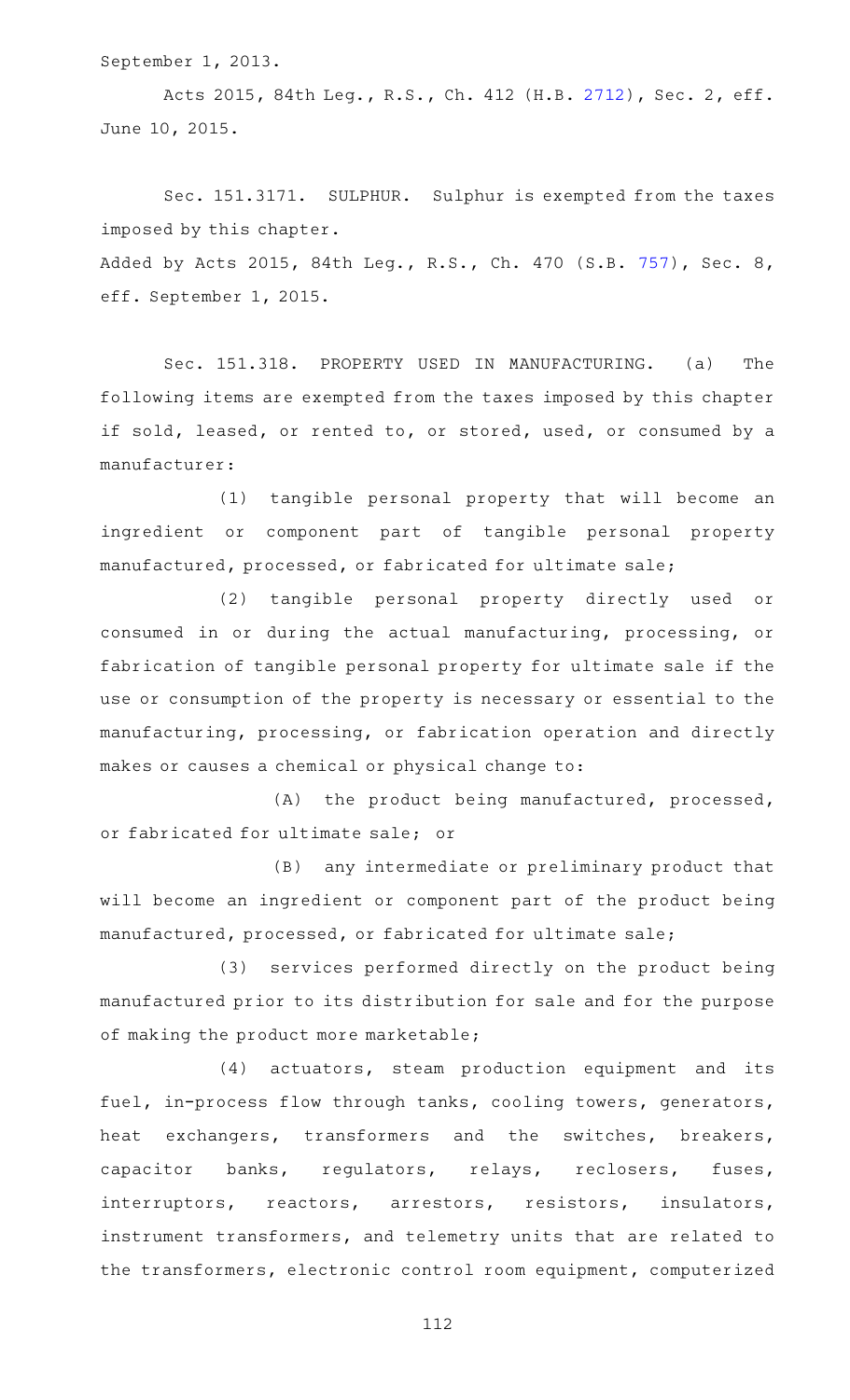control units, pumps, compressors, and hydraulic units, that are used to power, supply, support, or control equipment that qualifies for exemption under Subdivision (2) or (5) or to generate electricity, chilled water, or steam for ultimate sale; transformers located at an electric generating facility that increase the voltage of electricity generated for ultimate sale, the electrical cable that carries the electricity from the electric generating equipment to the step-up transformers, and the switches, breakers, capacitor banks, regulators, relays, reclosers, fuses, interruptors, reactors, arrestors, resistors, insulators, instrument transformers, and telemetry units that are related to the step-up transformers; and transformers that decrease the voltage of electricity generated for ultimate sale and the switches, breakers, capacitor banks, regulators, relays, reclosers, fuses, interruptors, reactors, arrestors, resistors, insulators, instrument transformers, and telemetry units that are related to the step-down transformers;

(5) tangible personal property used or consumed in the actual manufacturing, processing, or fabrication of tangible personal property for ultimate sale if the use or consumption of the property is necessary and essential to a pollution control process;

(6) lubricants, chemicals, chemical compounds, gases, or liquids that are used or consumed during the actual manufacturing, processing, or fabrication of tangible personal property for ultimate sale if their use or consumption is necessary and essential to prevent the decline, failure, lapse, or deterioration of equipment exempted by this section;

(7) gases used on the premises of a manufacturing plant to prevent contamination of raw material or product, or to prevent a fire, explosion, or other hazardous or environmentally damaging situation at any stage in the manufacturing process or in loading or storage of the product or raw material on premises;

(8) tangible personal property used or consumed during the actual manufacturing, processing, or fabrication of tangible personal property for ultimate sale if the use or consumption of the property is necessary and essential to a quality control process that tests tangible personal property that is being manufactured,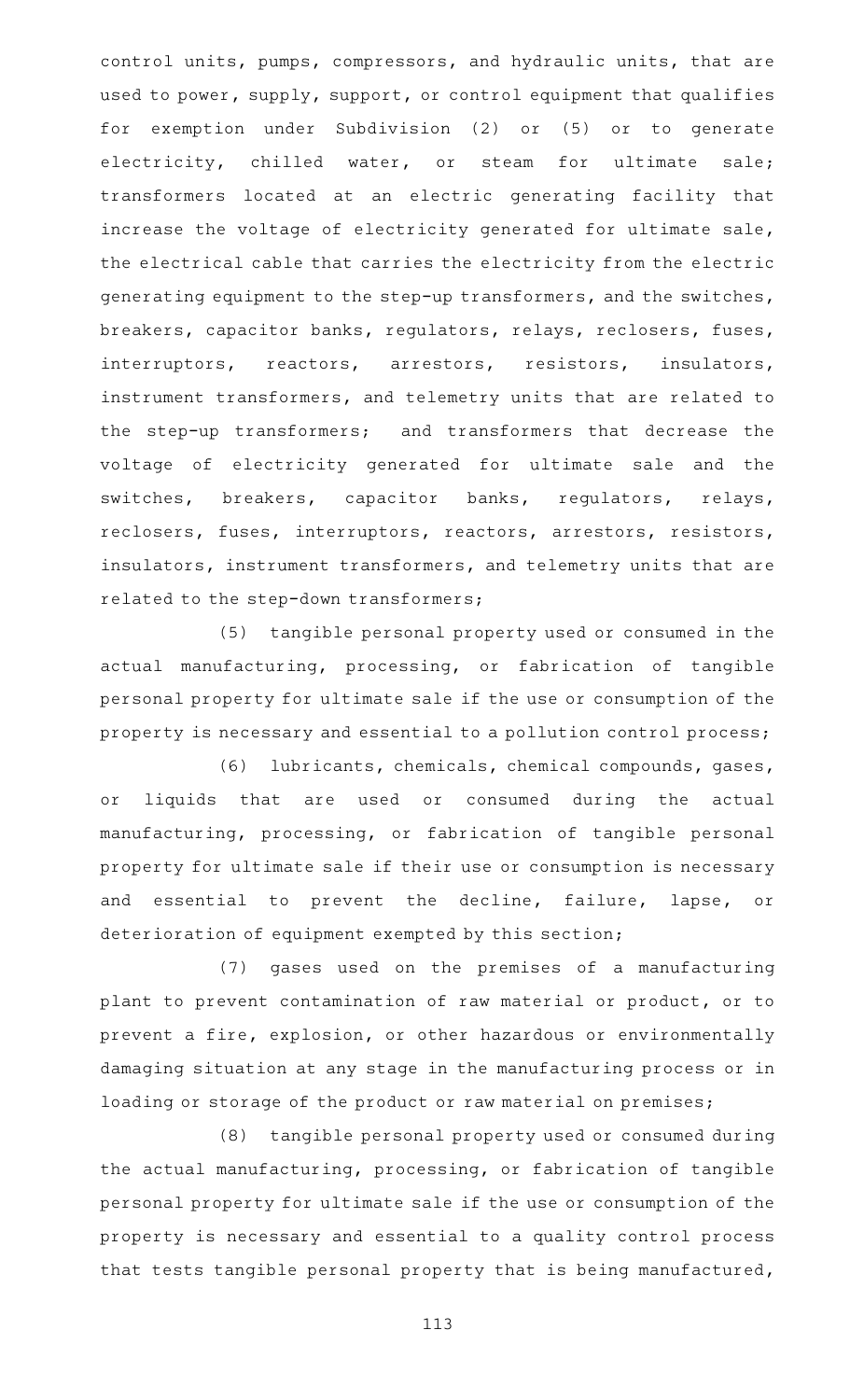processed, or fabricated for ultimate sale;

(9) safety apparel or work clothing that is used during the actual manufacturing, processing, or fabrication of tangible personal property for ultimate sale if:

(A) the manufacturing process would not be possible without the use of the apparel or clothing; and

(B) the apparel or clothing is not resold to the employee;

(10) tangible personal property used or consumed in the actual manufacturing, processing, or fabrication of tangible personal property for ultimate sale if the use or consumption of the property is necessary and essential to comply with federal, state, or local laws or rules that establish requirements related to public health; and

(11) tangible personal property specifically installed to:

(A) reduce water use and wastewater flow volumes from the manufacturing, processing, fabrication, or repair operation;

(B) reuse and recycle wastewater streams generated within the manufacturing, processing, fabrication, or repair operation; or

(C) treat wastewater from another industrial or municipal source for the purpose of replacing existing freshwater sources in the manufacturing, processing, fabrication, or repair operation.

(b) The exemption includes:

(1) chemicals, catalysts, and other materials that are used during a manufacturing, processing, or fabrication operation to produce or induce a chemical or physical change, to remove impurities, or to make the product more marketable;

(2) semiconductor fabrication cleanrooms and equipment; and

(3) pharmaceutical biotechnology cleanrooms and equipment that are installed as part of the construction of a new facility on which construction began after July 1, 2003.

(c) The exemption does not include: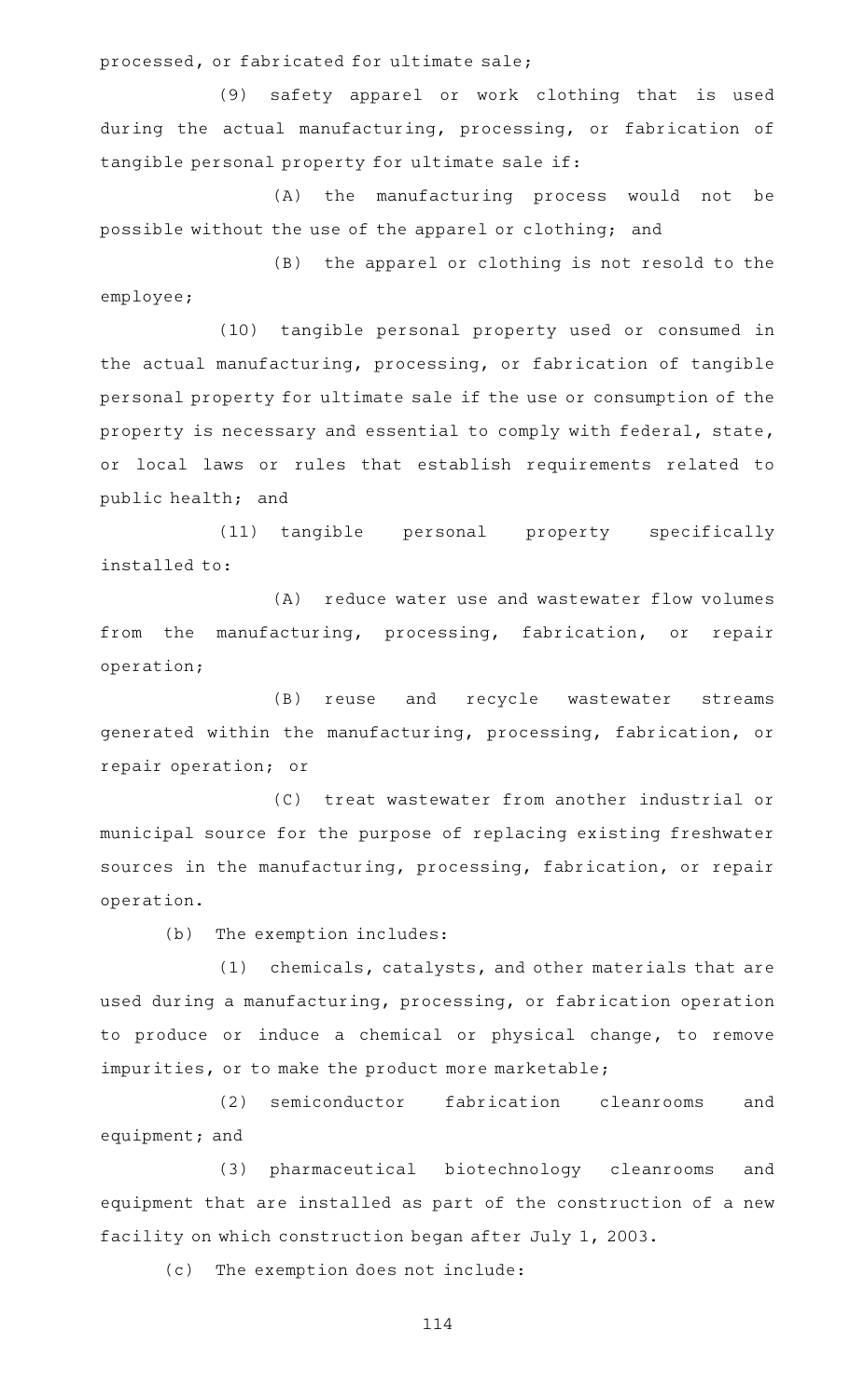(1) intraplant transportation equipment, including intraplant transportation equipment used to move a product or raw material in connection with the manufacturing process and specifically including all piping and conveyor systems, provided that the following remain eligible for the exemption:

(A) piping or conveyor systems that are a component part of a single item of manufacturing equipment or pollution control equipment eligible for the exemption under Subsection (a)(2), (a)(4), or (a)(5);

(B) piping through which the product or an intermediate or preliminary product that will become an ingredient or component part of the product is recycled or circulated in a loop between the single item of manufacturing equipment and the ancillary equipment that supports only that single item of manufacturing equipment if the single item of manufacturing equipment and the ancillary equipment operate together to perform a specific step in the manufacturing process; and

(C) piping through which the product or an intermediate or preliminary product that will become an ingredient or component part of the product is recycled back to another single item of manufacturing equipment and its ancillary equipment in the same manufacturing process;

 $(2)$  hand tools;

(3) maintenance supplies not otherwise exempted under this section, maintenance equipment, janitorial supplies or equipment, office equipment or supplies, equipment or supplies used in sales or distribution activities, research or development of new products, or transportation activities;

(4) machinery and equipment or supplies to the extent not otherwise exempted under this section used to maintain or store tangible personal property; or

(5) tangible personal property used in the transmission or distribution of electricity, including transformers, cable, switches, breakers, capacitor banks, regulators, relays, reclosers, fuses, interruptors, reactors, arrestors, resistors, insulators, instrument transformers, and telemetry units not otherwise exempted under this section, and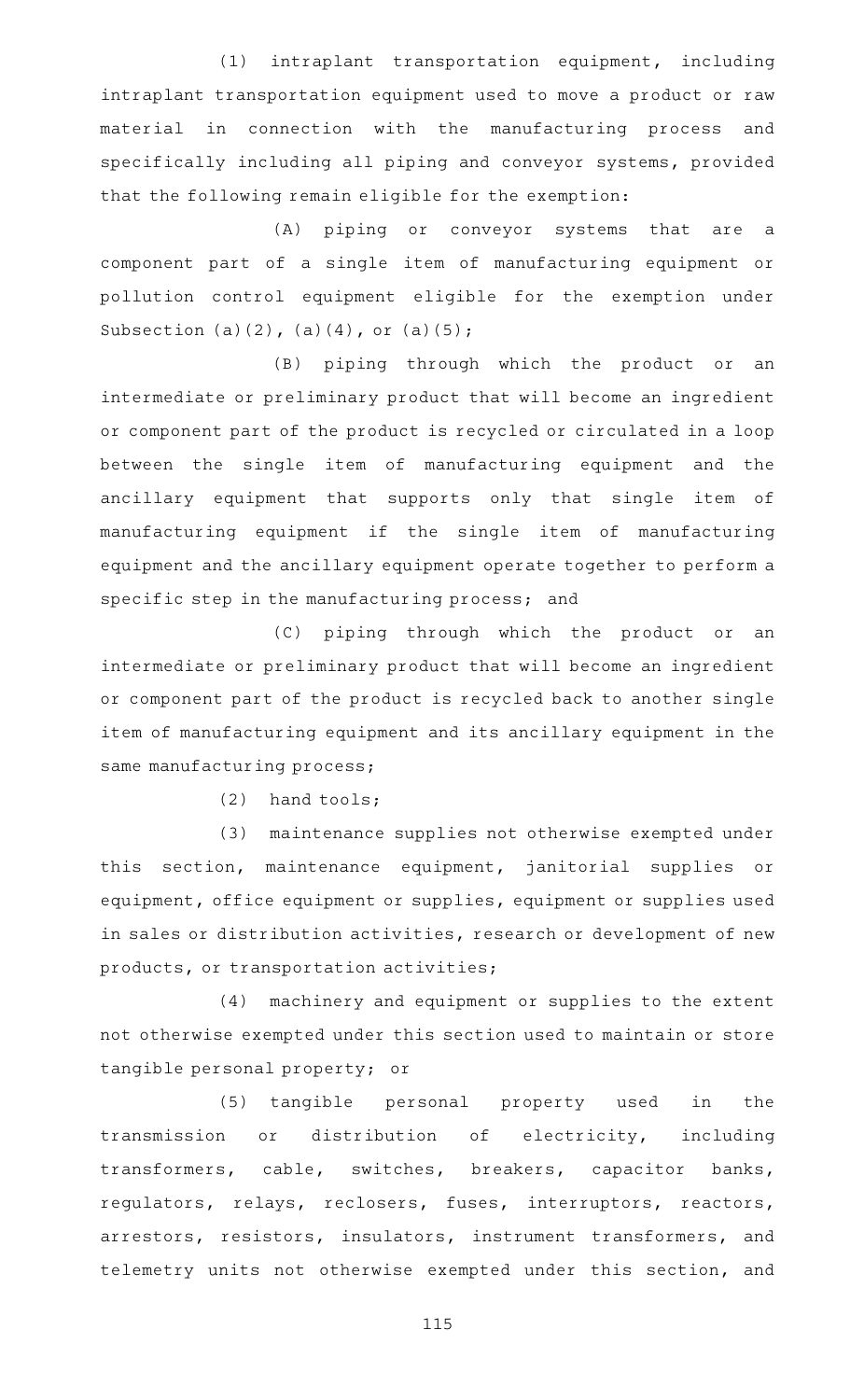lines, conduit, towers, and poles.

(d) In this section, "manufacturing" includes each operation beginning with the first stage in the production of tangible personal property and ending with the completion of tangible personal property having the physical properties (including packaging, if any) that it has when transferred by the manufacturer to another.

(e) This section does not apply to any taxable item rented or leased for less than one year to a person engaged in manufacturing.

(f) For purposes of Subsection  $(c)(1)$ , piping through which material is transported forward from one single item of manufacturing equipment and its ancillary support equipment to another single item of manufacturing equipment and its ancillary support equipment is not considered a component part of a single item of manufacturing equipment and is not exempt. An integrated group of manufacturing and processing machines and ancillary equipment that operate together to create or produce the product or an intermediate or preliminary product that will become an ingredient or component part of the product is not a single item of manufacturing equipment.

(g) Repealed by Acts 1999, 76th Leg., ch. 1467, Sec. 4.01(3), eff. June 19, 1999.

(h) to (m) Repealed by Acts 1997, 75th Leg., ch. 1390, Sec. 3, eff. Oct. 1, 1997.

(n) A person engaged in overhauling, retrofitting, or repairing jet turbine aircraft engines and their component parts is entitled to an exemption from the tax imposed by this chapter for the purchase of machinery, equipment, or replacement parts or accessories with a useful life in excess of six months, or supplies, including aluminum oxide, nitric acid, and sodium cyanide, used in electrochemical plating or a similar process that are used or consumed in the overhauling, retrofitting, or repairing.

(o) The production of a publication for the dissemination of news of a general character and of a general interest that is printed on newsprint and distributed to the general public free of charge at a daily, weekly, or other short interval is considered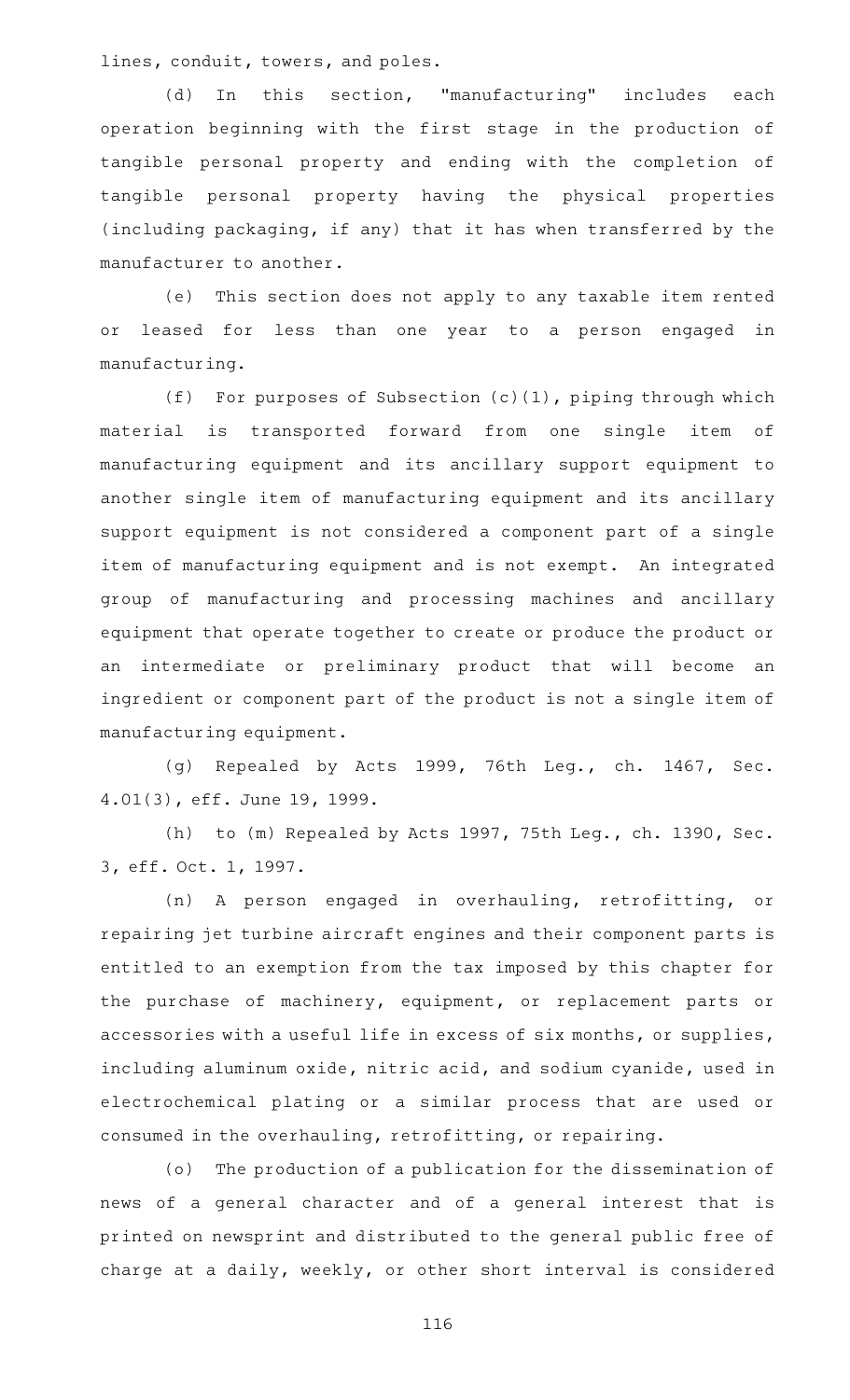"manufacturing" for purposes of this section.

(p) For the purposes of this section, the manufacturing of computer software begins with the design and writing of the code or program for the software and includes the testing or demonstration of the software.

(q) For purposes of Subsection (b), "semiconductor fabrication cleanrooms and equipment" means all tangible personal property, without regard to whether the property is affixed to or incorporated into realty, used in connection with the manufacturing, processing, or fabrication in a cleanroom environment of a semiconductor product, without regard to whether the property is actually contained in the cleanroom environment. The term includes integrated systems, fixtures, and piping, all property necessary or adapted to reduce contamination or to control airflow, temperature, humidity, chemical purity, or other environmental conditions or manufacturing tolerances, and production equipment and machinery. The term does not include the building or a permanent, nonremovable component of the building, that houses the cleanroom environment. The term includes moveable cleanroom partitions and cleanroom lighting. "Semiconductor fabrication cleanrooms and equipment" are not "intraplant transportation equipment" as that term is used in Subsection (c)(1).

 $(q-1)$  For purposes of Subsection (b), "pharmaceutical biotechnology cleanrooms and equipment" means all tangible personal property, without regard to whether the property is affixed to or incorporated into realty, used in connection with the manufacturing, processing, or fabrication in a cleanroom environment of a pharmaceutical biotechnology product, without regard to whether the property is actually contained in the cleanroom environment. The term includes integrated systems, fixtures, and piping, all property necessary or adapted to reduce contamination or to control airflow, temperature, humidity, chemical purity, or other environmental conditions or manufacturing tolerances, and production equipment and machinery. The term does not include the building or a permanent, nonremovable component of the building that houses the cleanroom environment.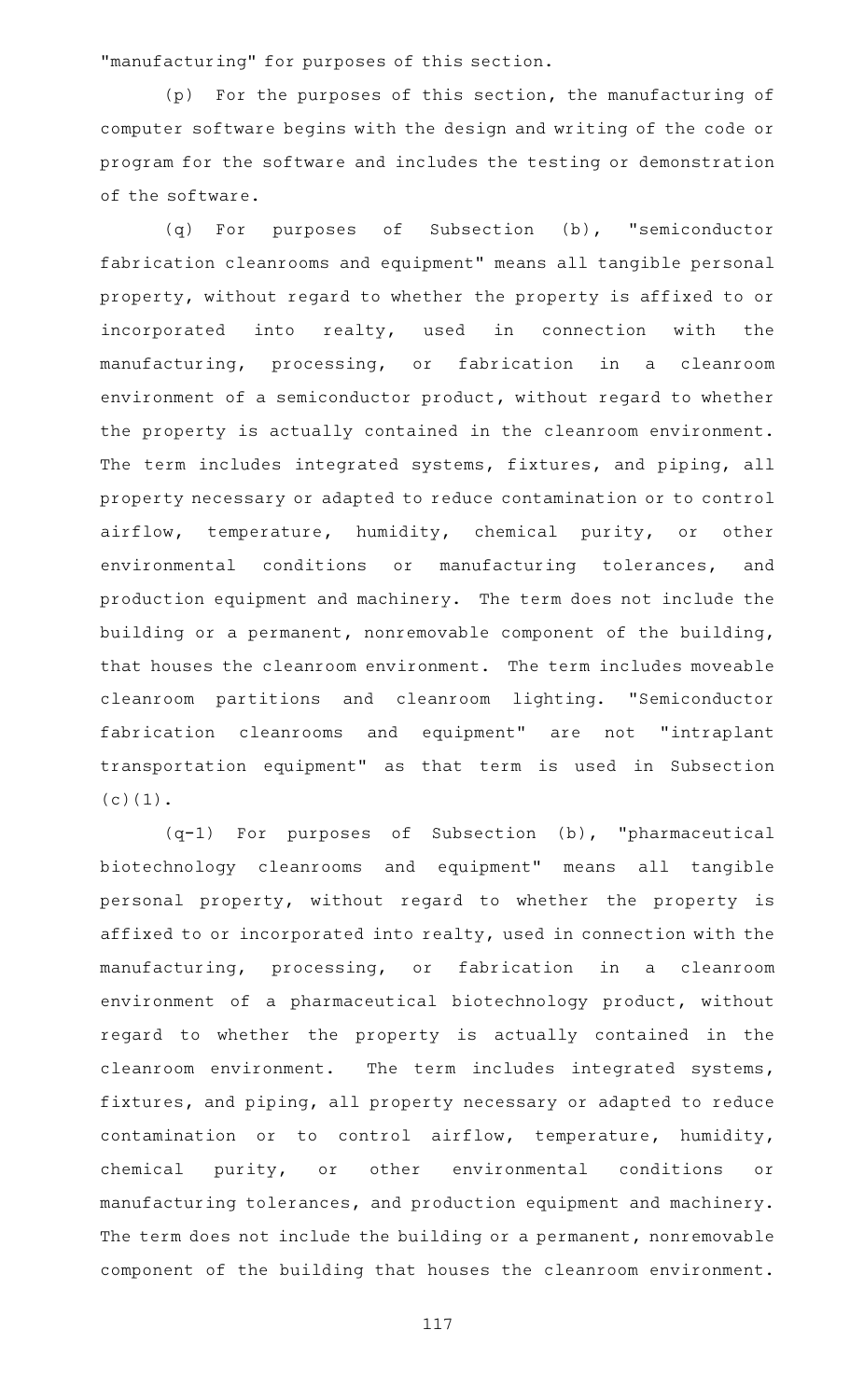The term includes moveable cleanroom partitions and cleanroom lighting. "Pharmaceutical biotechnology cleanrooms and equipment" are not "intraplant transportation equipment" as that term is used in Subsection (c)(1).

 $(r)$  A taxpayer claiming an exemption under this section has the burden of proof that the exemption is applicable and that no exclusion under Subsection (c) applies.

(s) The following do not apply to the semiconductor fabrication cleanrooms and equipment in Subsection (q) or the pharmaceutical biotechnology cleanrooms and equipment in Subsection (q-1):

 $(1)$  limitations in Subsection  $(a)(2)$  that refer to tangible personal property directly causing chemical and physical changes to the product being manufactured, processed, or fabricated for ultimate sale;

(2) Subsection  $(c)(1)$ ; and

(3) Subsection  $(c)(4)$ .

(t) In addition to the other items exempted under this section, pre-press machinery, equipment, and supplies, including computers, cameras, photographic props, film, film developing chemicals, veloxes, plate-making machinery, plate metal, litho negatives, color separation negatives, proofs of color negatives, production art work, and typesetting or composition proofs, that are necessary and essential to and used in connection with the printing process are exempted from the tax imposed by this chapter if they are purchased by a person engaged in:

(1) printing or imprinting tangible personal property for sale; or

(2) producing a publication for the dissemination of news of a general character and of a general interest that is printed on newsprint and distributed to the general public free of charge at a daily, weekly, or other short interval.

Acts 1981, 67th Leg., p. 1564, ch. 389, Sec. 1, eff. Jan. 1, 1982. Amended by Acts 1984, 68th Leg., 2nd C.S., ch. 31, art. 7, Sec. 13, 19, eff. Oct. 2, 1984; Acts 1987, 70th Leg., 2nd C.S., ch. 5, art. 1, pt. 4, Sec. 26; Acts 1989, 71st Leg., ch. 154, Sec. 1, eff. Aug. 28, 1989; Acts 1991, 72nd Leg., ch. 705, Sec. 15, eff. Sept. 1,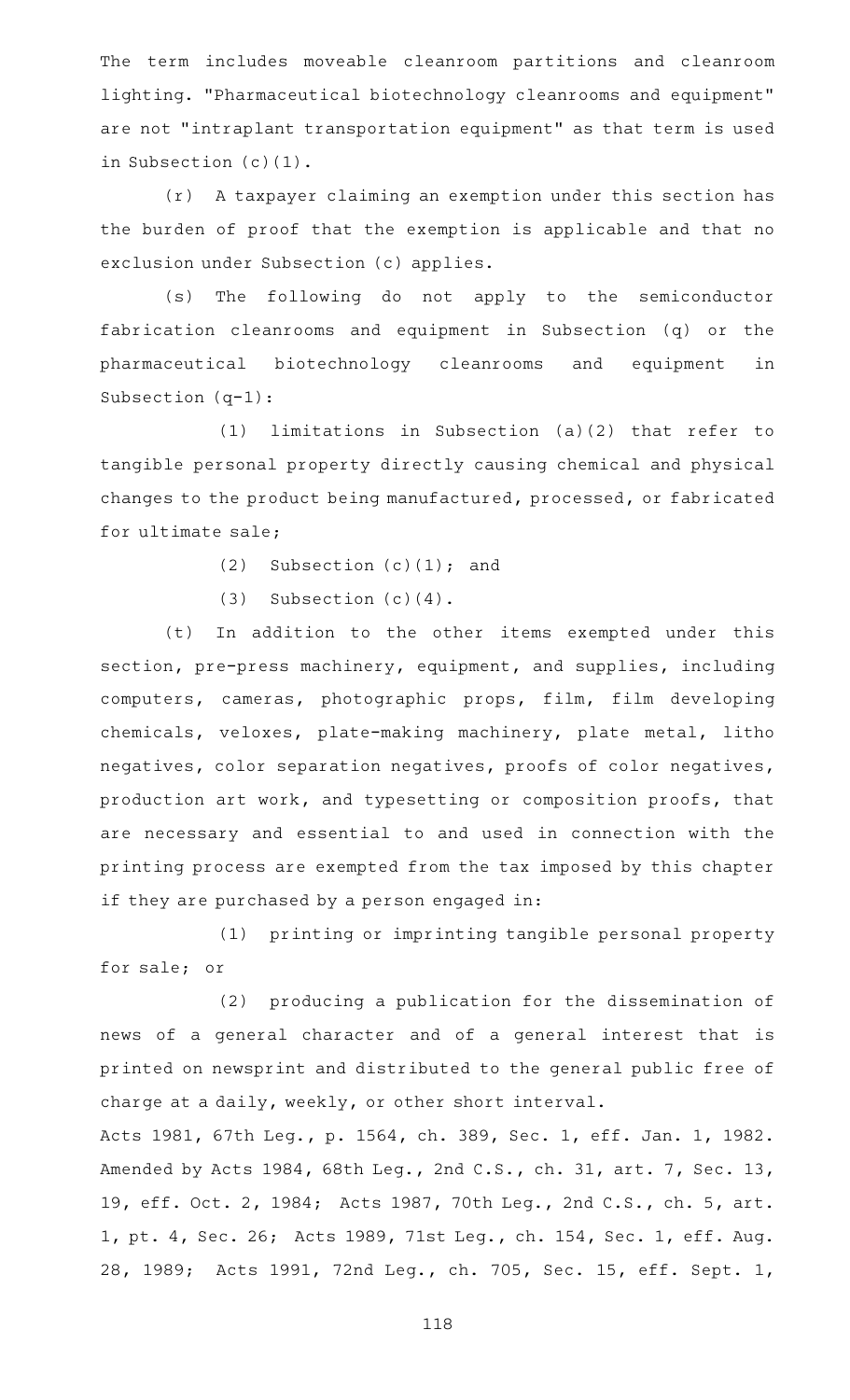1991; Acts 1991, 72nd Leg., 1st C.S., ch. 5, Sec. 14.081(a); Acts 1993, 73rd Leg., ch. 404, Sec. 1, eff. Oct. 1, 1993; Acts 1993, 73rd Leg., ch. 587, Sec. 14, eff. Oct. 1, 1993; Acts 1995, 74th Leg., ch. 1000, Sec. 17, eff. Oct. 1, 1995; Acts 1997, 75th Leg., ch. 1010, Sec. 4.40, eff. July 1, 1997; Acts 1997, 75th Leg., ch. 1040, Sec. 22, eff. Oct. 1, 1997; Acts 1997, 75th Leg., ch. 1390, Sec. 1 to 3, eff. Oct. 1, 1997; Acts 1999, 76th Leg., ch. 62, Sec. 19.01(91), eff. Sept. 1, 1999; Acts 1999, 76th Leg., ch. 1467, Sec. 2.19, eff. Oct. 1, 1999; Acts 1999, 76th Leg., ch. 1467, Sec. 4.01, eff. June 19, 1999; Acts 2001, 77th Leg., ch. 1263, Sec. 22, eff. Oct. 1, 2001; Acts 2001, 77th Leg., ch. 1420, Sec. 21.001(100), eff. Sept. 1, 2001; Acts 2003, 78th Leg., ch. 1310, Sec. 106, eff. June 20, 2003.

### Amended by:

Acts 2007, 80th Leg., R.S., Ch. 1266 (H.B. [3319](http://www.legis.state.tx.us/tlodocs/80R/billtext/html/HB03319F.HTM)), Sec. 6(a), eff. July 1, 2007.

Sec. 151.3181. DIVERGENT USE OF PROPERTY USED IN MANUFACTURING. (a) In this section:

(1) "Divergent use" means the use of property in a manner or for a purpose other than the manner or purpose that qualified the sale, lease, rental, use, or other consumption of the property for exemption under Section [151.318.](https://statutes.capitol.texas.gov/GetStatute.aspx?Code=TX&Value=151.318)

(2) "Property" means tangible personal property regardless of whether the tangible personal property is permanently affixed to or incorporated into realty after its purchase.

(b) Divergent use of property exempted under Section [151.318](https://statutes.capitol.texas.gov/GetStatute.aspx?Code=TX&Value=151.318) will not result in sales and use tax being due on the property if the divergent use occurs after the fourth anniversary of the date the property is purchased.

(c) Except as provided by Subsection (d), divergent use of property exempted under Section [151.318](https://statutes.capitol.texas.gov/GetStatute.aspx?Code=TX&Value=151.318) that occurs during any month before the fourth anniversary of the date the property is purchased results in sales and use tax being due for that month. The amount of the sales and use tax due for a month is equal to 1/48 of the purchase price of the property multiplied by the percentage of divergent use during that month multiplied by the sales and use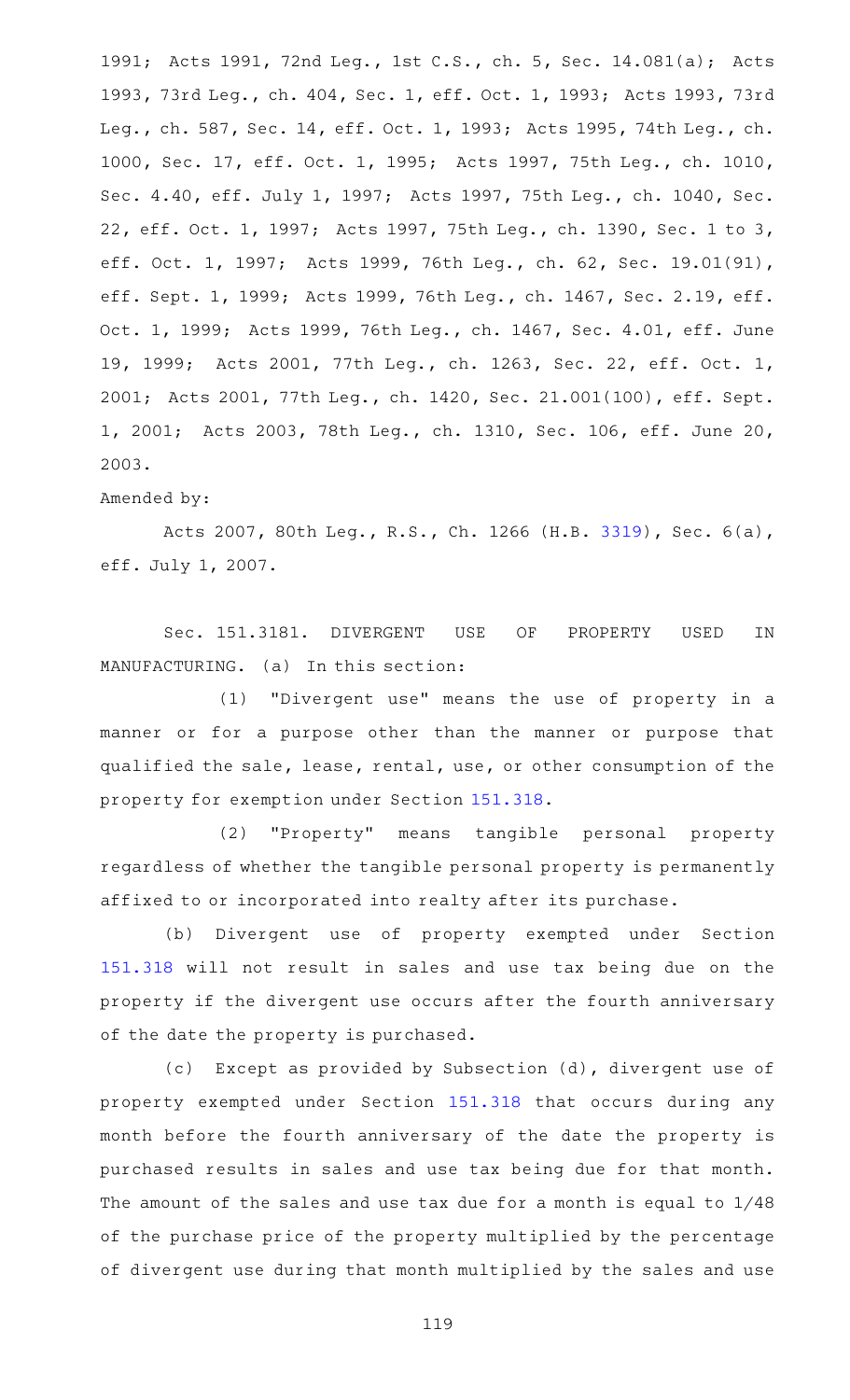tax rate applicable at the time of purchase.

(d) Divergent use of property exempted under Section [151.318](https://statutes.capitol.texas.gov/GetStatute.aspx?Code=TX&Value=151.318) that occurs during a month before the fourth anniversary of the date the property is purchased does not result in sales and use tax being due for that month if the percentage of divergent use during that month does not exceed five percent of the total use of the property that month.

(e) The amount of divergent use during a month is:

 $(1)$  the total time the property operates for a divergent use during a month, measured in hours; or

(2) the total output of the property during divergent use during a month, measured in a manner applicable to that property.

 $(f)$  The total use of property is:

(1) the total time the property operates during a month, measured in hours; or

 $(2)$  the total output of the property during a month, measured in a manner applicable to that property.

(g) The percentage of divergent use for a month is determined by:

(1) dividing the amount of divergent use determined under Subsection (e)(1) by the amount of total use of the property determined under Subsection (f)(1); or

(2) dividing the amount of divergent use determined under Subsection (e)(2) by the amount of total use of the property determined under Subsection (f)(2).

(h) The use of "pharmaceutical biotechnology cleanrooms and equipment," as that term is defined by Section [151.318\(](https://statutes.capitol.texas.gov/GetStatute.aspx?Code=TX&Value=151.318)q-1), to manufacture, process, or fabricate a pharmaceutical biotechnology product that is not sold is not a divergent use if the use occurs during the certification process by the United States Food and Drug Administration.

Added by Acts 2001, 77th Leg., ch. 1263, Sec. 23, eff. Oct. 1, 2001. Amended by Acts 2003, 78th Leg., ch. 1310, Sec. 107, eff. June 20, 2003.

For expiration of this section, see Subsection (f).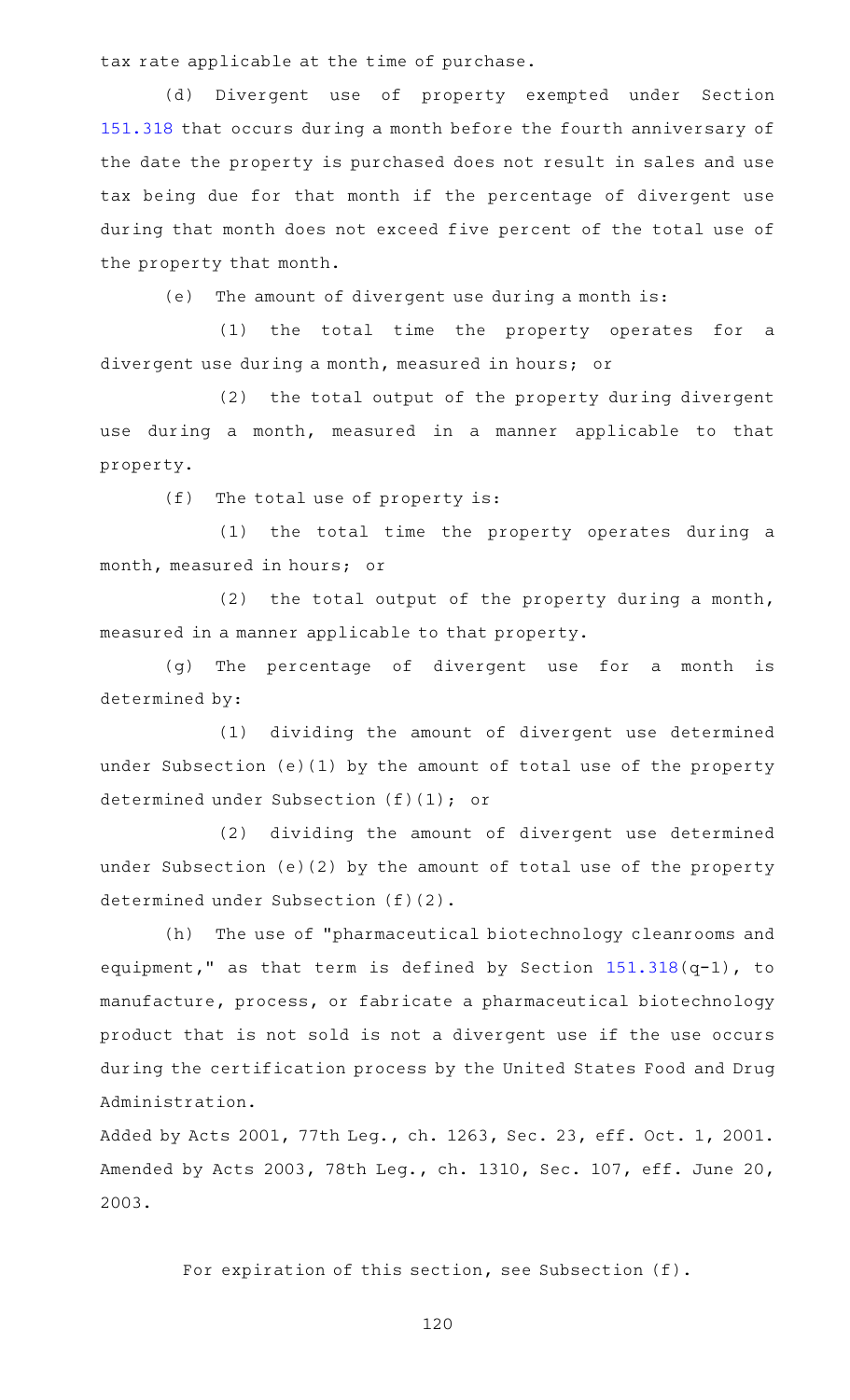Sec. 151.3182. CERTAIN PROPERTY USED IN RESEARCH AND DEVELOPMENT ACTIVITIES; REPORTING OF ESTIMATES AND EVALUATION. (a) In this section:

(1) "Depreciable tangible personal property" means tangible personal property that:

 $(A)$  has a useful life that exceeds one year; and

 $(B)$  is subject to depreciation under:

(i) generally accepted accounting principles; or

(ii) Section 167 or 168, Internal Revenue Code.

(2) "Internal Revenue Code" has the meaning assigned by Section [171.651.](https://statutes.capitol.texas.gov/GetStatute.aspx?Code=TX&Value=171.651)

(3) "Qualified research" has the meaning assigned by Section 41, Internal Revenue Code.

(b) The sale, storage, or use of depreciable tangible personal property directly used in qualified research is exempted from the taxes imposed by this chapter if the property is sold, leased, or rented to, or stored or used by, a person who:

 $(1)$  is engaged in qualified research; and

(2) will not, as a taxable entity as defined by Section [171.0002](https://statutes.capitol.texas.gov/GetStatute.aspx?Code=TX&Value=171.0002) or as a member of a combined group that is a taxable entity, claim a credit under Subchapter [M](https://statutes.capitol.texas.gov/GetStatute.aspx?Code=TX&Value=171.651), Chapter [171](https://statutes.capitol.texas.gov/GetStatute.aspx?Code=TX&Value=171), on a franchise tax report for the period during which the sale, storage, or use occurs.

(c) Before the beginning of each regular session of the legislature, the comptroller shall submit to the legislature and the governor:

 $(1)$  an estimate of the total number of persons who received exemptions under this section and an estimate of the total amount of those exemptions; and

(2) an evaluation of the effect of the exemption under this section, in combination with the credit authorized by Subchapter [M,](https://statutes.capitol.texas.gov/GetStatute.aspx?Code=TX&Value=171.651) Chapter [171,](https://statutes.capitol.texas.gov/GetStatute.aspx?Code=TX&Value=171) that is conducted by an independent researcher at a center for research authorized by Section [1.005](https://statutes.capitol.texas.gov/GetStatute.aspx?Code=ED&Value=1.005), Education Code, on:

 $(A)$  the amount of qualified research performed in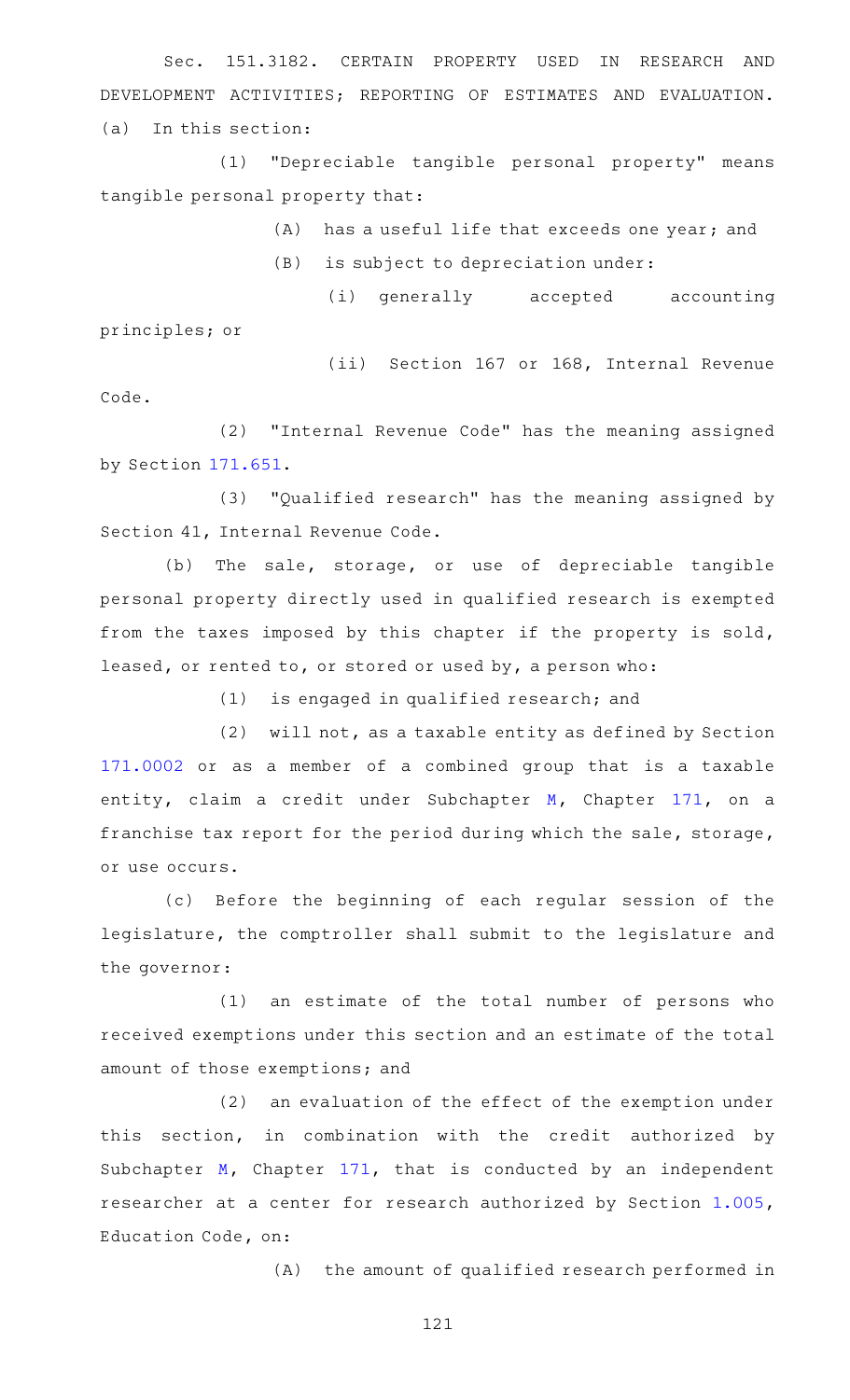this state;

(B) employment in research and development in this state;

(C) economic activity in this state; and

(D) state tax revenues.

(d) The comptroller shall require a person who receives an exemption under this section to complete a form to provide the information necessary for the comptroller to make the evaluation required by Subsection  $(c)(2)$ . The information provided on the form is confidential and not subject to disclosure under Chapter [552,](https://statutes.capitol.texas.gov/GetStatute.aspx?Code=GV&Value=552) Government Code.

(e) The comptroller shall provide the estimates and evaluation required by Subsection (c) as part of the report required by Section [403.014](https://statutes.capitol.texas.gov/GetStatute.aspx?Code=GV&Value=403.014), Government Code.

(f) This section expires December 31, 2026. Added by Acts 2013, 83rd Leg., R.S., Ch. 1266 (H.B. [800](http://www.legis.state.tx.us/tlodocs/83R/billtext/html/HB00800F.HTM)), Sec. 2, eff. January 1, 2014.

Sec. 151.3185. PROPERTY USED IN THE PRODUCTION OF MOTION PICTURE, VIDEO, OR AUDIO RECORDINGS AND BROADCASTS. (a) The sale, lease, or rental or storage, use, or other consumption of the following items are exempted from the taxes imposed by this chapter:

(1) tangible personal property that will become an ingredient or component part of:

(A) a motion picture, video, or audio master recording, a copy of which is sold or offered for ultimate sale, licensed, distributed, broadcast, or otherwise exhibited for consideration; or

(B) a broadcast by a producer of cable programs or by a radio or television station licensed by the Federal Communications Commission;

(2) tangible personal property that is necessary or essential to and used or consumed in or during:

 $(A)$  the production of a motion picture, video, or audio master recording, a copy of which is sold or offered for ultimate sale, licensed, distributed, broadcast, or otherwise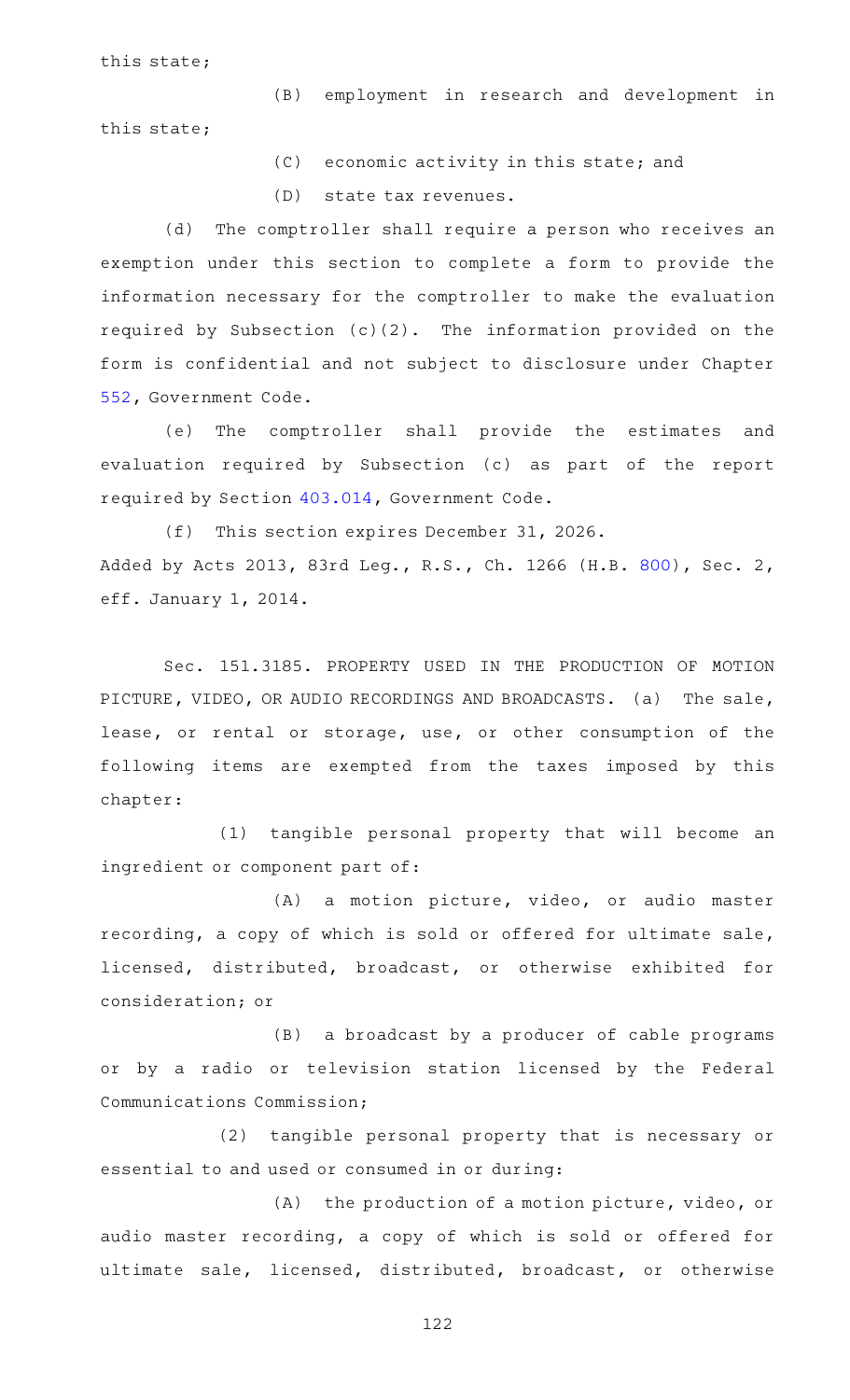exhibited for consideration; or

(B) the production of a broadcast by or for a cable program producer or by or for a radio or television station licensed by the Federal Communications Commission; and

(3) except as provided by Subsection  $(c)$ , services that are necessary and essential to and used directly in a production described by Subdivision (2)(A) or (B).

(b) The exemption includes:

(1) cameras, film, and film developing chemicals that are necessary and essential to and used or consumed in a production described by Subsection (a)(2)(A) or (B);

(2) lights, props, sets, teleprompters, microphones, digital equipment, special effects equipment and supplies, and other equipment that is necessary and essential to and used or consumed directly in a production described by Subsection (a)(2)(A) or (B); and

(3) audio or video routing switchers located in a studio that are necessary and essential to and used or consumed directly in a production described by Subsection (a)(2)(A) or (B).

 $(c)$  The exemption does not include:

(1) office equipment or supplies;

(2) maintenance or janitorial equipment or supplies;

(3) machinery, equipment, or supplies used in sales, transmission, or transportation activities;

(4) machinery, equipment, or supplies used in distribution activities, unless otherwise exempted by this section;

(5) taxable items that are used incidentally in a production described by Subsection (a)(2)(A) or (B); or

(6) the following taxable items, regardless of whether they are used incidentally in a production described by Subsection (a)(2)(A) or (B):

- $(A)$  telecommunications equipment and services;
- (B) transmission equipment;
- (C) security services;
- (D) motor vehicle parking services; and
- (E) food ready for immediate consumption.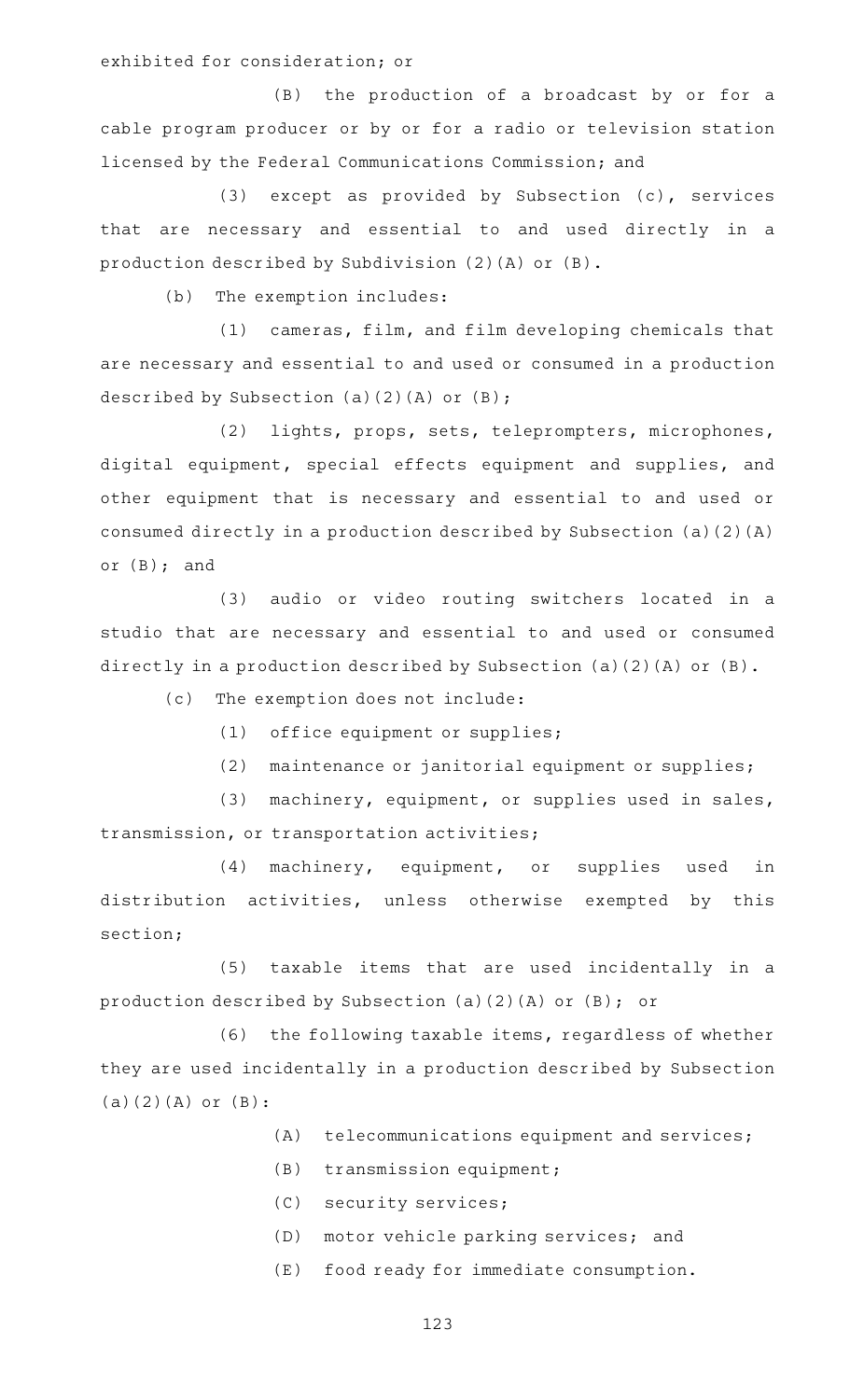(d) A production described by Subsection (a)(2)(A) or (B) does not include a production for broadcast that is not intended to be broadcast to either the general public or to cable television service subscribers or paying customers.

(e) The sale of a motion picture, video, or audio master recording by the producer of the master recording is exempt from the taxes imposed by this chapter.

(f) Tangible personal property that is sold to an entity to which 47 C.F.R. Section 73.624(b) applies is exempt from the taxes imposed by this chapter if the property is necessary for the entity to comply with 47 C.F.R. Section 73.682(d).

(g) Tangible personal property that is sold to an entity to which 47 C.F.R. Section 73.404(a) applies is exempt from the taxes imposed by this chapter if the property is necessary to provide the broadcast service described by 47 C.F.R. Section 73.403 or 73.404.

(h) In this section, "master recording" means the principal media on which images, sound, or a combination of images and sound are first fixed and from which copies are commercially made available for sale, license, distribution, broadcast, or exhibition for consideration.

Added by Acts 1999, 76th Leg., ch. 1467, Sec. 2.20, eff. Oct. 1, 1999. Amended by Acts 2001, 77th Leg., ch. 1263, Sec. 24, eff. Oct. 1, 2001.

## Amended by:

Acts 2015, 84th Leg., R.S., Ch. 410 (H.B. [2507](http://www.legis.state.tx.us/tlodocs/84R/billtext/html/HB02507F.HTM)), Sec. 1, eff. September 1, 2015.

Acts 2019, 86th Leg., R.S., Ch. 323 (H.B. [3086](http://www.legis.state.tx.us/tlodocs/86R/billtext/html/HB03086F.HTM)), Sec. 1, eff. May 31, 2019.

Acts 2019, 86th Leg., R.S., Ch. 323 (H.B. [3086](http://www.legis.state.tx.us/tlodocs/86R/billtext/html/HB03086F.HTM)), Sec. 2, eff. May 31, 2019.

Sec. 151.3186. PROPERTY USED IN CABLE TELEVISION, INTERNET ACCESS, OR TELECOMMUNICATIONS SERVICES. (a) In this section, "provider" means a provider of cable television service, Internet access service, or telecommunications services.

(b) A provider is entitled to a refund of the tax imposed by this chapter on the sale, lease, or rental or storage, use, or other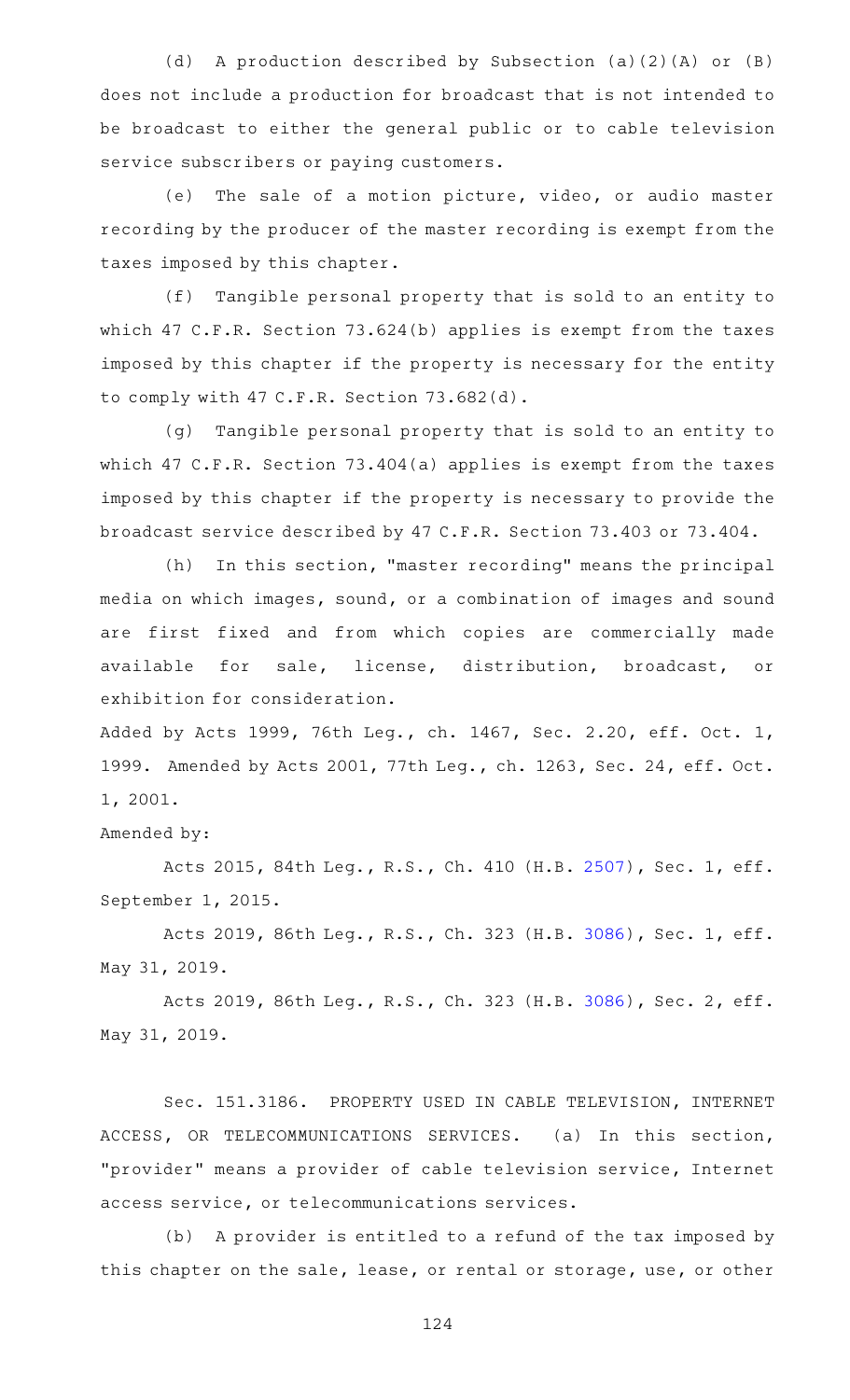consumption of tangible personal property if:

(1) the property is sold, leased, or rented to or stored, used, or consumed by a provider or a subsidiary of a provider; and

(2) the property is directly used or consumed by the provider or subsidiary described by Subdivision (1) in or during:

(A) the distribution of cable television service;

(B) the provision of Internet access service; or

(C) the transmission, conveyance, routing, or reception of telecommunications services.

(c) Notwithstanding Subsection (b), property directly used or consumed in or during the provision, creation, or production of a data processing service or information service is not eligible for a refund under this section.

(d) The amount of the refund to which a provider or subsidiary, as described by Subsection (b)(1), is entitled under this section for a calendar year is equal to:

(1) the amount of the tax paid by the provider or subsidiary during the calendar year on property eligible for a refund under this section, if the total amount of tax paid by all providers and subsidiaries described by Subsection (b)(1) that are eligible for a refund under this section is not more than \$50 million for the calendar year; or

 $(2)$  a pro rata share of \$50 million, if the total amount of tax paid by all providers and subsidiaries described by Subsection (b)(1) that are eligible for a refund under this section is more than \$50 million for the calendar year.

(e) The refund provided by this section does not apply to the taxes imposed under Subtitle C, Title 3. Added by Acts 2013, 83rd Leg., R.S., Ch. 1272 (H.B. [1133\)](http://www.legis.state.tx.us/tlodocs/83R/billtext/html/HB01133F.HTM), Sec. 1, eff. September 1, 2013.

Sec. 151.319. NEWSPAPERS AND PROPERTY USED IN NEWSPAPER PUBLICATION. (a) A newspaper sold or distributed by individual copy or by subscription is exempted from the taxes imposed by this chapter.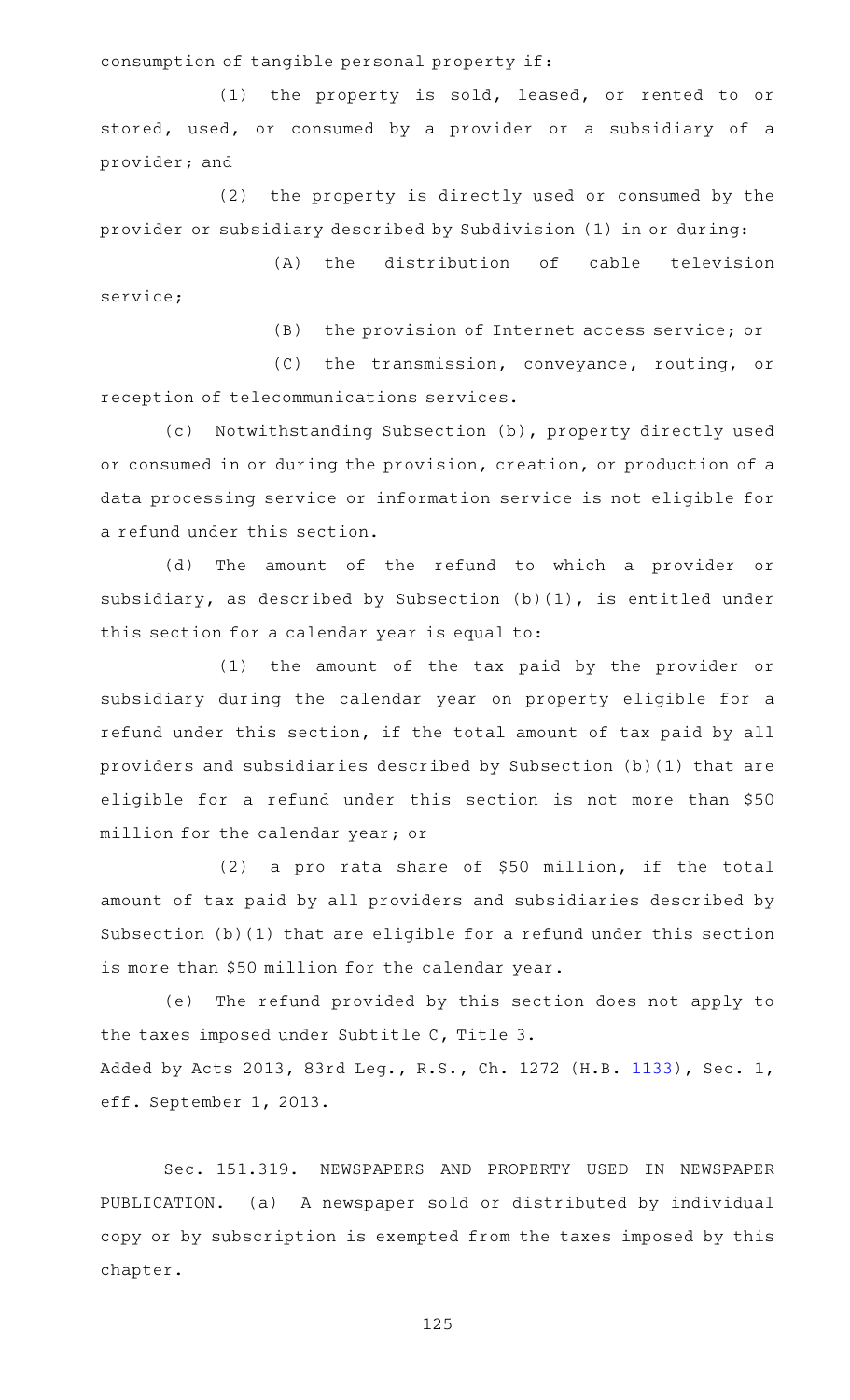(b) A transaction involving a sale of a newspaper that has been produced, fabricated, or printed to the special order of a customer is exempted from the taxes imposed by this chapter if:

(1) the customer is responsible for gathering substantially all of the information contained in the newspaper and for formulating the design, layout, and format of the newspaper; and

(2) the customer would be entitled to the exemption provided by Section [151.318](https://statutes.capitol.texas.gov/GetStatute.aspx?Code=TX&Value=151.318)(t) if the customer had a printing facility capable of processing and printing the newspaper and printed and processed the newspaper.

(c) The sale of a handbill, circular, flyer, advertising supplement, or similar item that is printed to the special order of a customer and tangible personal property that will become an ingredient or component part of such item are exempted from the taxes imposed by this chapter if the item is printed for the exclusive purpose of being distributed as a part of a newspaper, is actually distributed as a part of the newspaper, and is delivered to the person who is responsible for the distribution of the newspaper in which the item is distributed and not to the customer.

(d), (e) Repealed by Acts 2001, 77th Leg., ch. 1263, Sec. 84(1), eff. October 1, 2001.

 $(f)$  In this section, "newspaper" means a publication that is printed on newsprint, the average sales price of which for each copy over a 30-day period does not exceed \$3, and that is printed and distributed at a daily, weekly, or other short interval for the dissemination of news of a general character and of a general interest. "Newspaper" does not include a magazine, handbill, circular, flyer, sales catalog, or similar printed item unless the printed item is printed for distribution as a part of a newspaper and is actually distributed as a part of a newspaper. For the purposes of this section, an advertisement is news of a general character and of a general interest. Notwithstanding any other provision of this subsection, "newspaper" includes:

(1) a publication containing articles and essays of general interest by various writers and advertisements that is produced for the operator of a licensed and certified carrier of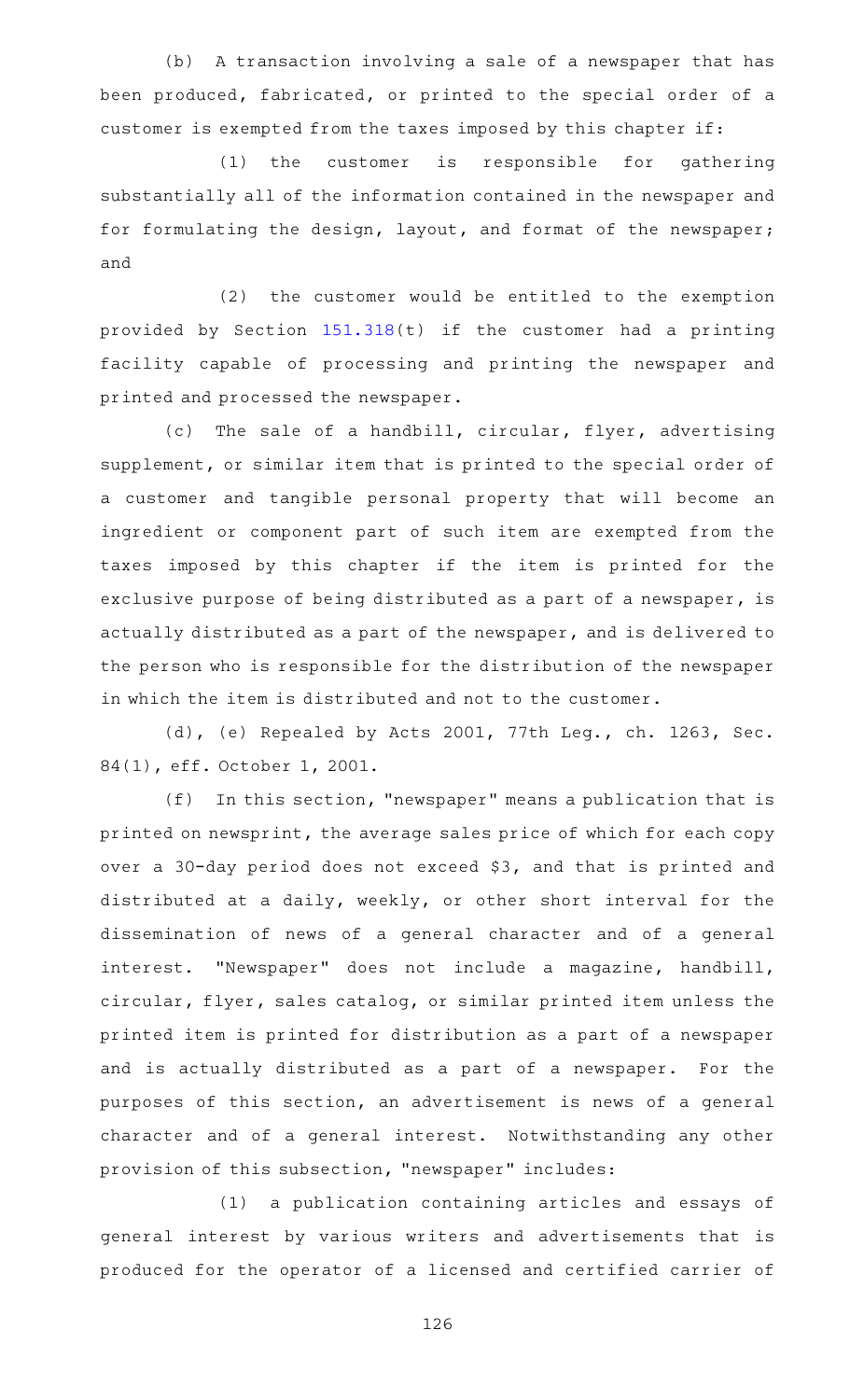persons and distributed by the operator to its customers during their travel on the carrier; and

(2) a publication for the dissemination of news of a general character and of a general interest that is printed on newsprint and distributed to the general public free of charge at a daily, weekly, or other short interval.

Acts 1981, 67th Leg., p. 1565, ch. 389, Sec. 1, eff. Jan. 1, 1982. Amended by Acts 1983, 68th Leg., p. 4770, ch. 840, Sec. 4, eff. Aug. 29, 1983; Acts 1984, 68th Leg., 2nd C.S., ch. 31, art. 12, Sec. 3, eff. Oct. 2, 1984; Acts 1987, 70th Leg., ch. 378, Sec. 1, eff. Oct. 1, 1987; Acts 1991, 72nd Leg., ch. 705, Sec. 16, eff. Sept. 1, 1991; Acts 1991, 72nd Leg., 1st C.S., ch. 5, Sec. 14.09; Acts 1995, 74th Leg., ch. 1000, Sec. 18, eff. Oct. 1, 1995; Acts 2001, 77th Leg., ch. 1263, Sec. 25, 84(1), eff. Oct. 1, 2001; Acts 2003, 78th Leg., ch. 209, Sec. 21, 94, eff. Oct. 1, 2003.

Amended by:

Acts 2013, 83rd Leg., R.S., Ch. 1061 (H.B. [3169](http://www.legis.state.tx.us/tlodocs/83R/billtext/html/HB03169F.HTM)), Sec. 3, eff. September 1, 2013.

Sec. 151.320. MAGAZINES. (a) Subscriptions to magazines that are sold for a semiannual or longer period and are entered as second class mail are exempted from the taxes imposed by this chapter.

(b) "Magazine" means a publication that is usually paperbacked and sometimes illustrated, that appears at a regular interval, and that contains stories, articles, and essays by various writers and advertisements. "Magazine" does not mean the publication of current information which is taxable pursuant to Section [151.0038](https://statutes.capitol.texas.gov/GetStatute.aspx?Code=TX&Value=151.0038) of this code as an "information service." Added by Acts 1987, 70th Leg., ch. 378, Sec. 2, eff. Oct. 1, 1987. Amended by Acts 1993, 73rd Leg., ch. 1031, Sec. 22, eff. Sept. 1, 1993.

Sec. 151.321. UNIVERSITY AND COLLEGE STUDENT ORGANIZATIONS. (a) A taxable item sold by a qualified student organization and for which the sales price is \$5,000 or less, is exempted from the taxes imposed by Subchapter C, except that a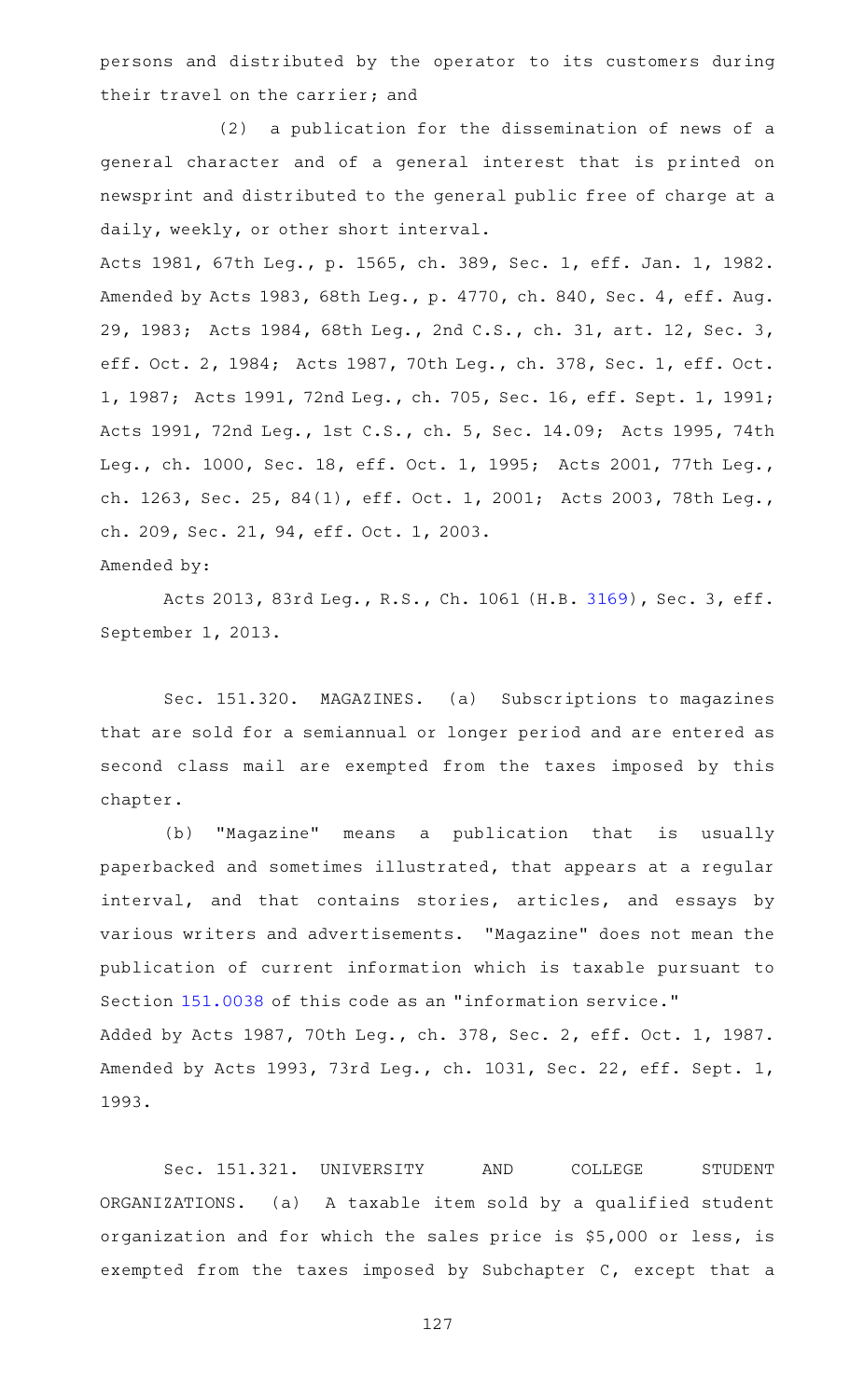taxable item manufactured by or donated to the organization is exempt from the taxes imposed by Subchapter C regardless of sales price unless sold to the donor, if the student organization:

(1) sells the item at a sale that may last for one day only and the primary purpose of which is to raise funds for the organization; and

(2) holds not more than one sale described by Subdivision (1) each month for which an exemption is claimed for an item sold.

(b) In each calendar year, the first  $$5,000$  of a qualified student organization 's total receipts from sales of taxable items not otherwise exempt under Subsection (a) is exempt from the taxes imposed by Subchapter C.

(c)AAA student organization qualifies for the exemptions under Subsections (a) and (b) if the student organization:

(1) is affiliated with an institution of higher education as defined by Section [61.003](https://statutes.capitol.texas.gov/GetStatute.aspx?Code=ED&Value=61.003), Education Code, or a private or independent college or university that is located in this state and that is accredited by a recognized accrediting agency under Section [61.003](https://statutes.capitol.texas.gov/GetStatute.aspx?Code=ED&Value=61.003), Education Code;

(2) has as its primary purpose a purpose other than engaging in business or performing an activity designed to make a profit; and

(3) files a certification with the comptroller as required by Subsection (d).

(d) A student organization must file with the comptroller a certification issued by the institution, college, or university described in Subsection (c)(1) showing that the organization is affiliated with the institution, college, or university.

(e) The storage, use, or consumption of a taxable item acquired tax-free under this section is exempted from the use tax imposed by Subchapter D until the item is resold or subsequently transferred.

Added by Acts 1995, 74th Leg., ch. 155, Sec. 1, eff. Oct. 1, 1995. Amended by Acts 1997, 75th Leg., ch. 1040, Sec. 23, eff. Oct. 1, 1997; Acts 1999, 76th Leg., ch. 1467, Sec. 2.21, eff. Oct. 1, 1999; Acts 2001, 77th Leg., ch. 58, Sec. 1, eff. Oct. 1, 2001.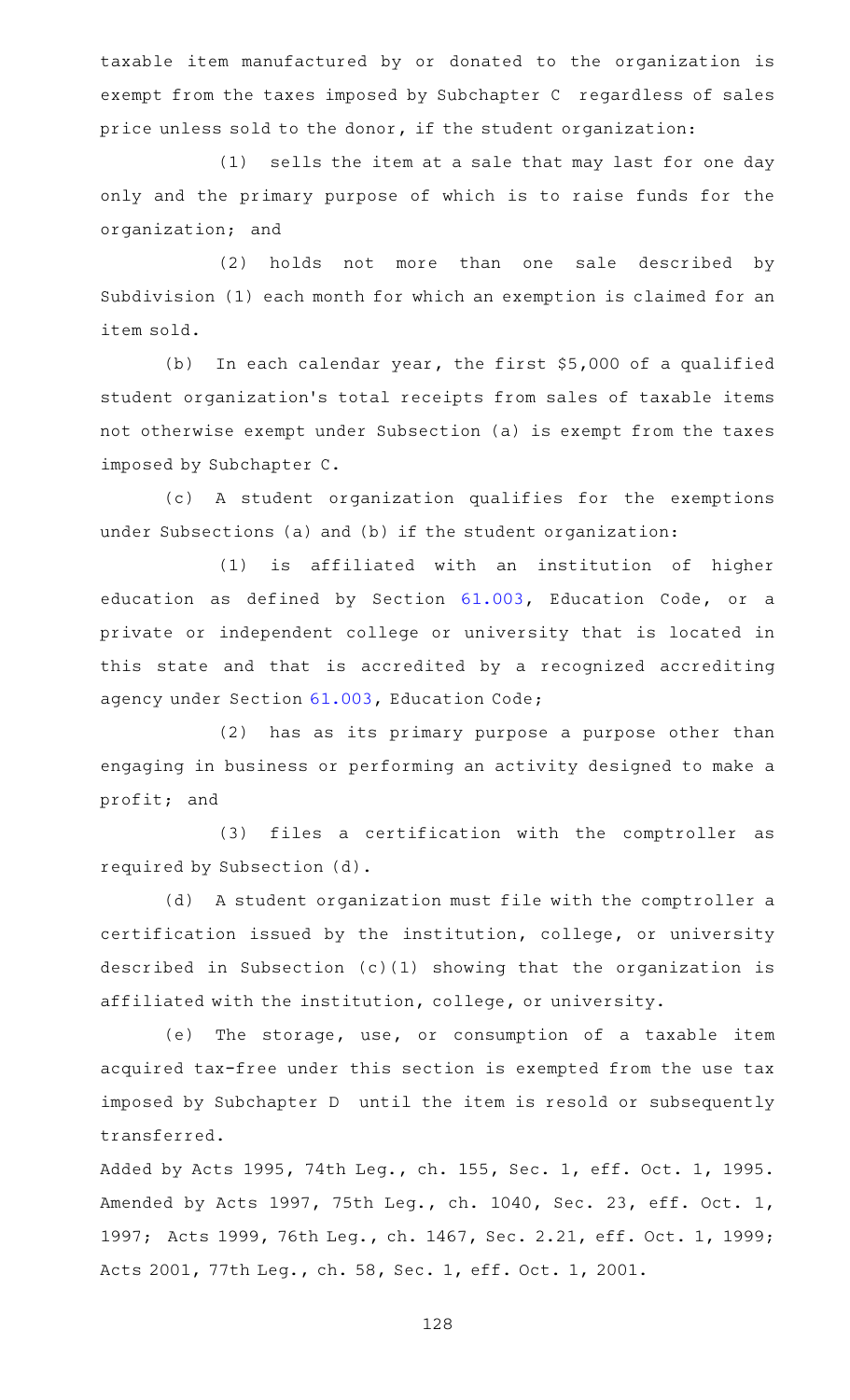Sec. 151.322. CONTAINERS. (a) The following are exempted from the taxes imposed by this chapter:

 $(1)$  a container sold with its contents if the sales price of the contents is not taxed under this chapter;

(2) a nonreturnable container sold without contents to a person who fills the container and sells the contents and the container together; and

(3) a returnable container sold with its contents or resold for refilling.

 $(b)$  In this section:

(1) "Returnable container" means a container of a kind customarily returned for reuse by the buyer of the contents.

(2) "Nonreturnable container" means a container other than a returnable container.

(3) "Container" means glass, plastic, or metal bottles, cans, barrels, and cylinders, but does not include any item of a type described in Section [151.302\(](https://statutes.capitol.texas.gov/GetStatute.aspx?Code=TX&Value=151.302)d).

Acts 1981, 67th Leg., p. 1566, ch. 389, Sec. 1, eff. Jan. 1, 1982. Amended by Acts 1991, 72nd Leg., 1st C.S., ch. 5, Sec. 14.10.

Sec. 151.323. CERTAIN TELECOMMUNICATIONS SERVICES. (a) There are exempted from the taxes imposed by this chapter the receipts from the sale, use, or other consumption in this state of:

(1) long-distance telecommunications services that are not both originated from and billed to a telephone number or billing or service address within Texas;

(2) access to a local exchange telephone company's network by a regulated provider of telecommunications services; and

(3) broadcasts, other than cable television service, by commercial radio or television stations licensed or regulated by the Federal Communications Commission.

(b) The exemption provided by this section does not apply to mobile telecommunications services.

Acts 1981, 67th Leg., p. 1566, ch. 389, Sec. 1, eff. Jan. 1, 1982. Amended by Acts 1985, 69th Leg., ch. 206, Sec. 9, eff. Oct. 1, 1985;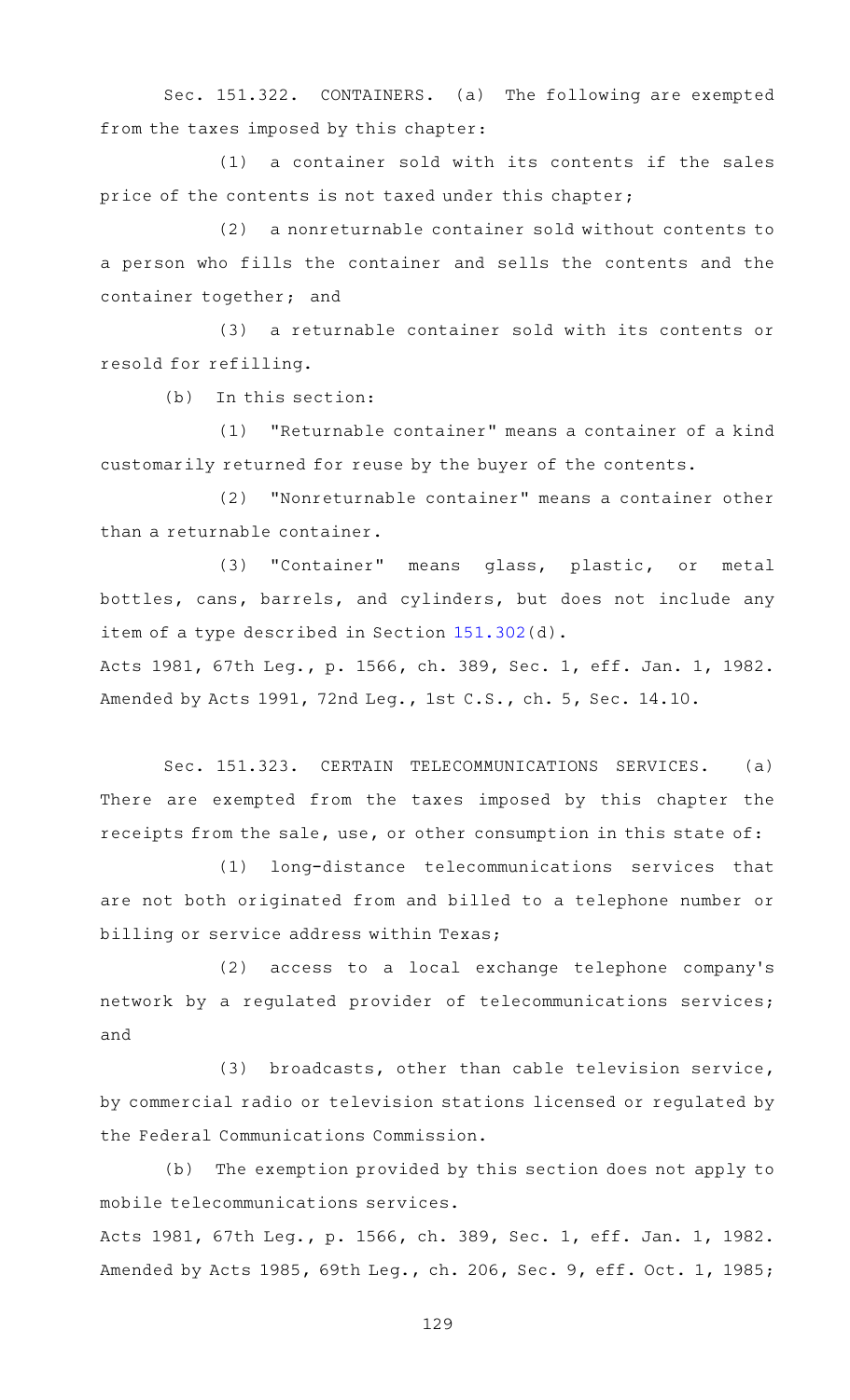Acts 1987, 70th Leg., 2nd C.S., ch. 5, art. 1, pt. 4, Sec. 27; Acts 2003, 78th Leg., ch. 209, Sec. 22, eff. Oct. 1, 2003.

Sec. 151.324. EQUIPMENT USED ELSEWHERE FOR MINERAL EXPLORATION OR PRODUCTION. (a) The following items are exempted from the sales tax imposed by Subchapter C of this chapter:

(1) drill pipe, casing, tubing, and other pipe used for the exploration for or production of oil, gas, sulphur, or other minerals offshore not in this state; and

(2) tangible personal property exclusively used for the exploration for or production of oil, gas, sulphur, or other minerals offshore not in this state.

(b) Drilling equipment that is used for the exploration for or production of oil, gas, sulphur, or other minerals, that is built for exclusive use outside this state, and that is, on completion, removed forthwith from this state is exempted from the taxes imposed by this chapter.

(c) The delivery of items exempted by this section to the purchaser or lessee in this state does not disqualify the purchaser or lessee from the exemption if the property is removed from the state by any means, including by the use of the purchaser 's or lessee 's own facilities.

(d) The shipment to a place in this state of equipment exempted by this section for further assembly or fabrication does not disqualify the purchaser or lessee from the exemption if on completion of the further assembly or fabrication the equipment is removed forthwith from this state. This section applies to a sale that may occur when the equipment exempted is further assembled or fabricated if on completion the equipment is removed forthwith from the state.

Acts 1981, 67th Leg., p. 1567, ch. 389, Sec. 1, eff. Jan. 1, 1982.

Sec. 151.325. BASIC FEE FOR INTERNET ACCESS SERVICE. (a) The sale, use, or other consumption in this state of Internet access service is exempted from the taxes imposed by this chapter in an amount not to exceed the first \$25 of a monthly charge.

(b) The exemption provided by this section applies without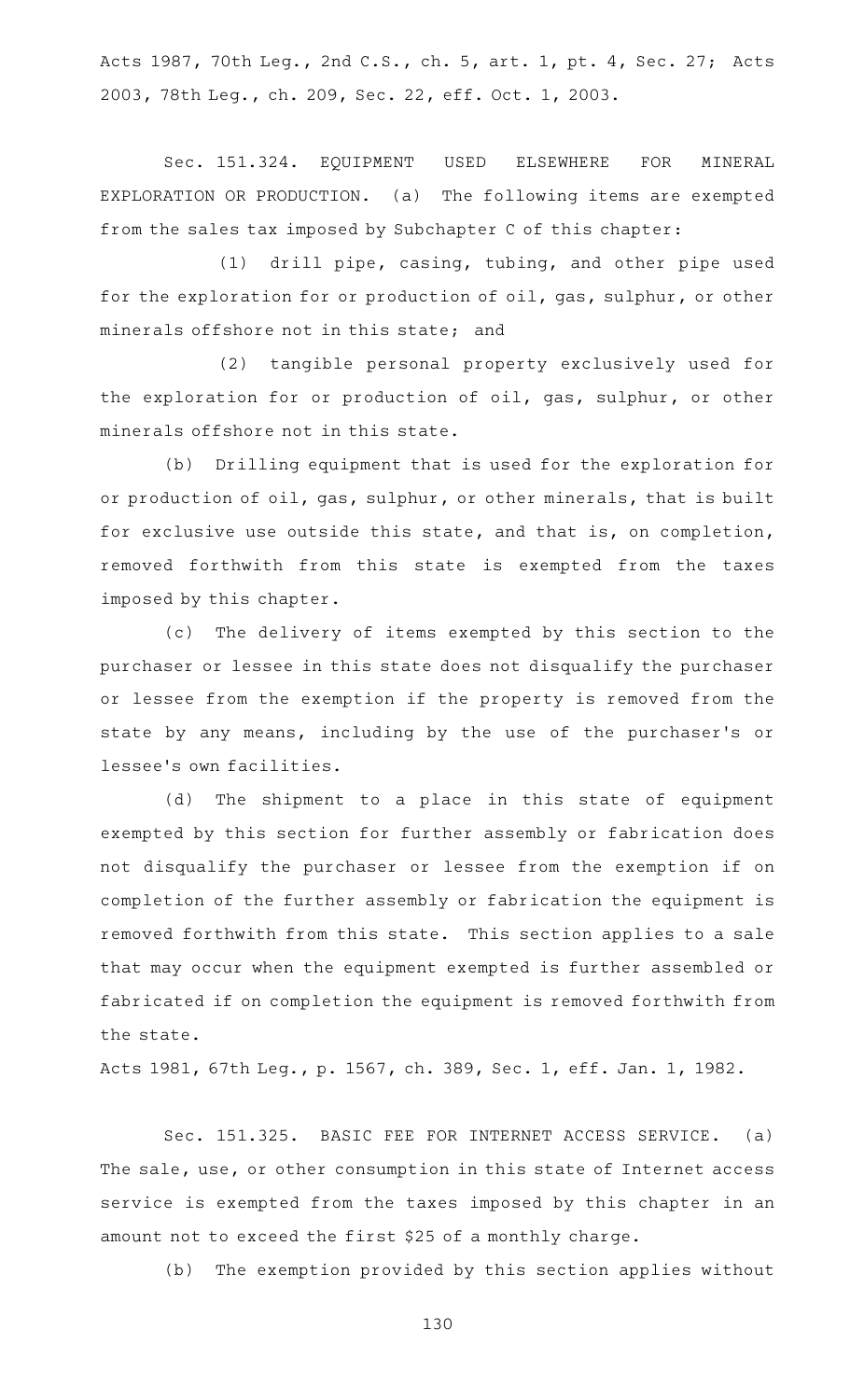regard to:

(1) whether the Internet access service is bundled with another service, including any other taxable service listed in Section [151.0101](https://statutes.capitol.texas.gov/GetStatute.aspx?Code=TX&Value=151.0101)(a); or

 $(2)$  the billing period used by the service provider.

(c) The exemption in this section applies to the total sales price the service provider charges for Internet access to a purchaser, without regard to whether the service provider charges one lump-sum amount or separately bills the purchaser for each user.

Added by Acts 1999, 76th Leg., ch. 394, Sec. 6, eff. Oct. 1, 1999.

Sec. 151.326. CLOTHING AND FOOTWEAR FOR LIMITED PERIOD. (a) The sale of an article of clothing or footwear designed to be worn on or about the human body is exempted from the taxes imposed by this chapter if:

(1) the sales price of the article is less than  $$100;$ and

 $(2)$  the sale takes place during a period beginning at 12:01 a.m. on the Friday before the 15th day preceding the uniform date prescribed by Section [25.0811\(](https://statutes.capitol.texas.gov/GetStatute.aspx?Code=ED&Value=25.0811)a), Education Code, without regard to any exception authorized by that section, before which a school district may not begin instruction for the school year, and ending at 12 midnight on the following Sunday.

 $(b)$  This section does not apply to:

(1) any special clothing or footwear that is primarily designed for athletic activity or protective use and that is not normally worn except when used for the athletic activity or protective use for which it is designed;

 $(2)$  accessories, including jewelry, handbags, luggage, umbrellas, wallets, watches, and similar items carried on or about the human body, without regard to whether worn on the body in a manner characteristic of clothing; and

(3) the rental of clothing or footwear.

Added by Acts 1999, 76th Leg., ch. 394, Sec. 7, eff. June 3, 1999. Amended by Acts 2003, 78th Leg., ch. 1310, Sec. 121(27), eff. Oct. 1, 2003.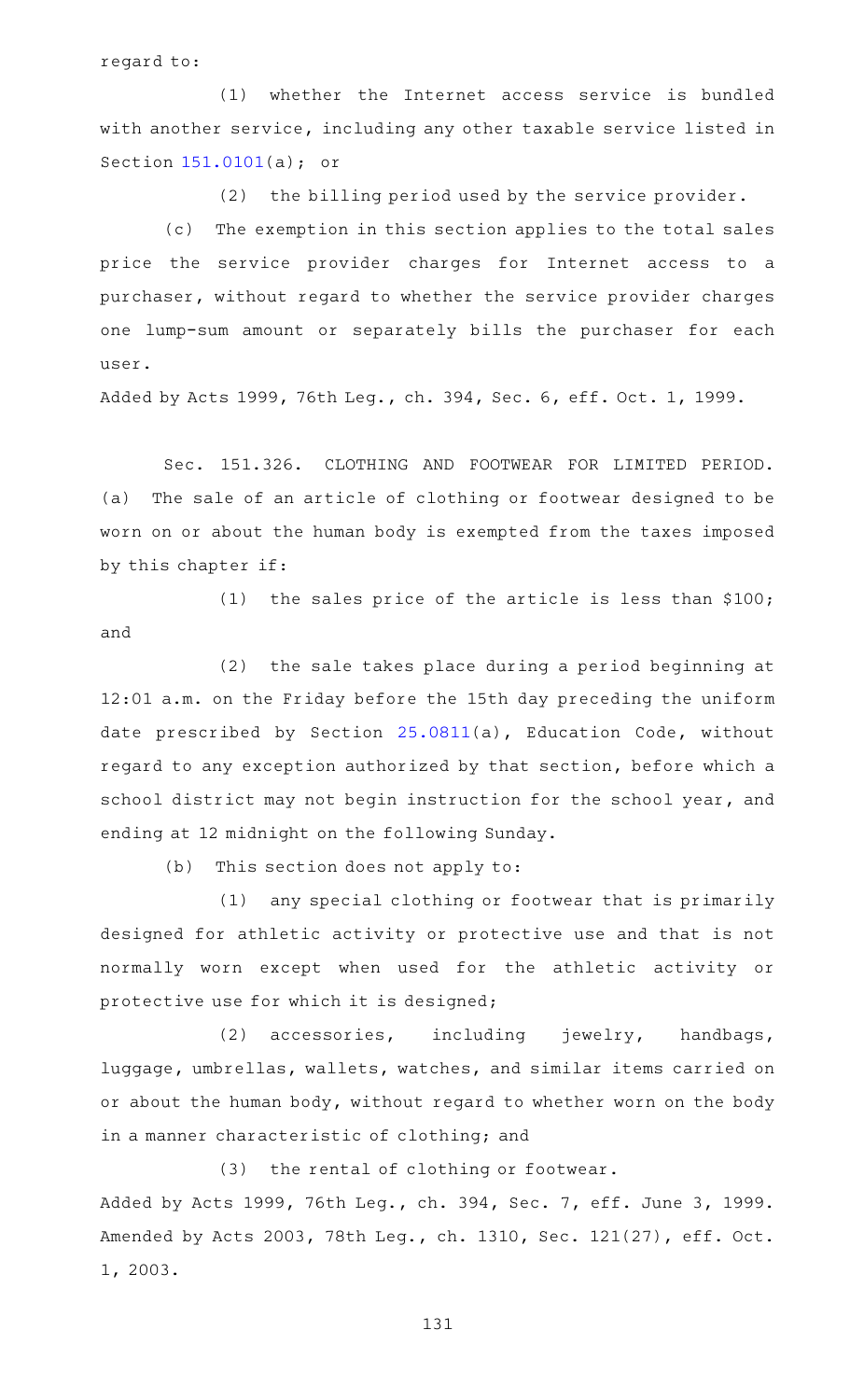Amended by:

Acts 2007, 80th Leg., R.S., Ch. 931 (H.B. [3314\)](http://www.legis.state.tx.us/tlodocs/80R/billtext/html/HB03314F.HTM), Sec. 10(a), eff. June 15, 2007.

Acts 2007, 80th Leg., R.S., Ch. 1266 (H.B. [3319](http://www.legis.state.tx.us/tlodocs/80R/billtext/html/HB03319F.HTM)), Sec. 7, eff. June 15, 2007.

Acts 2011, 82nd Leg., 1st C.S., Ch. 4 (S.B. [1](http://www.legis.state.tx.us/tlodocs/821/billtext/html/SB00001F.HTM)), Sec. 33.01, eff. September 28, 2011.

Acts 2013, 83rd Leg., R.S., Ch. 525 (S.B. [485](http://www.legis.state.tx.us/tlodocs/83R/billtext/html/SB00485F.HTM)), Sec. 1, eff. June 14, 2013.

Sec. 151.327. SCHOOL SUPPLIES AND SCHOOL BACKPACKS BEFORE START OF SCHOOL. (a) In this section:

(1) "Backpack" means a messenger bag, book bag, or a pack with straps that a person wears on the person 's back, including a backpack with wheels if the backpack can also be worn on the back. The term does not include an item that is commonly considered luggage, a briefcase, an athletic bag, a duffle bag, a gym bag, a computer bag, a purse, or a framed backpack.

(2) "School supply" has the meaning assigned by the Streamlined Sales and Use Tax Agreement adopted November 12, 2002, including all amendments made to the agreement on or before December 14, 2006.

 $(a-1)$  The sale or storage, use, or other consumption of a school supply or a school backpack is exempted from the taxes imposed by this chapter if the school supply or backpack is purchased:

(1) for use by a student in a public or private elementary or secondary school;

(2) during the period described by Section [151.326\(](https://statutes.capitol.texas.gov/GetStatute.aspx?Code=TX&Value=151.326)a)(2); and

 $(3)$  for a sales price of less than \$100.

(b) A retailer is not required to obtain an exemption certificate stating that school supplies or school backpacks are purchased for use by students in a public or private elementary or secondary school unless the school supplies or backpacks are purchased in a quantity that indicates that the school supplies or backpacks are not purchased for use by students in a public or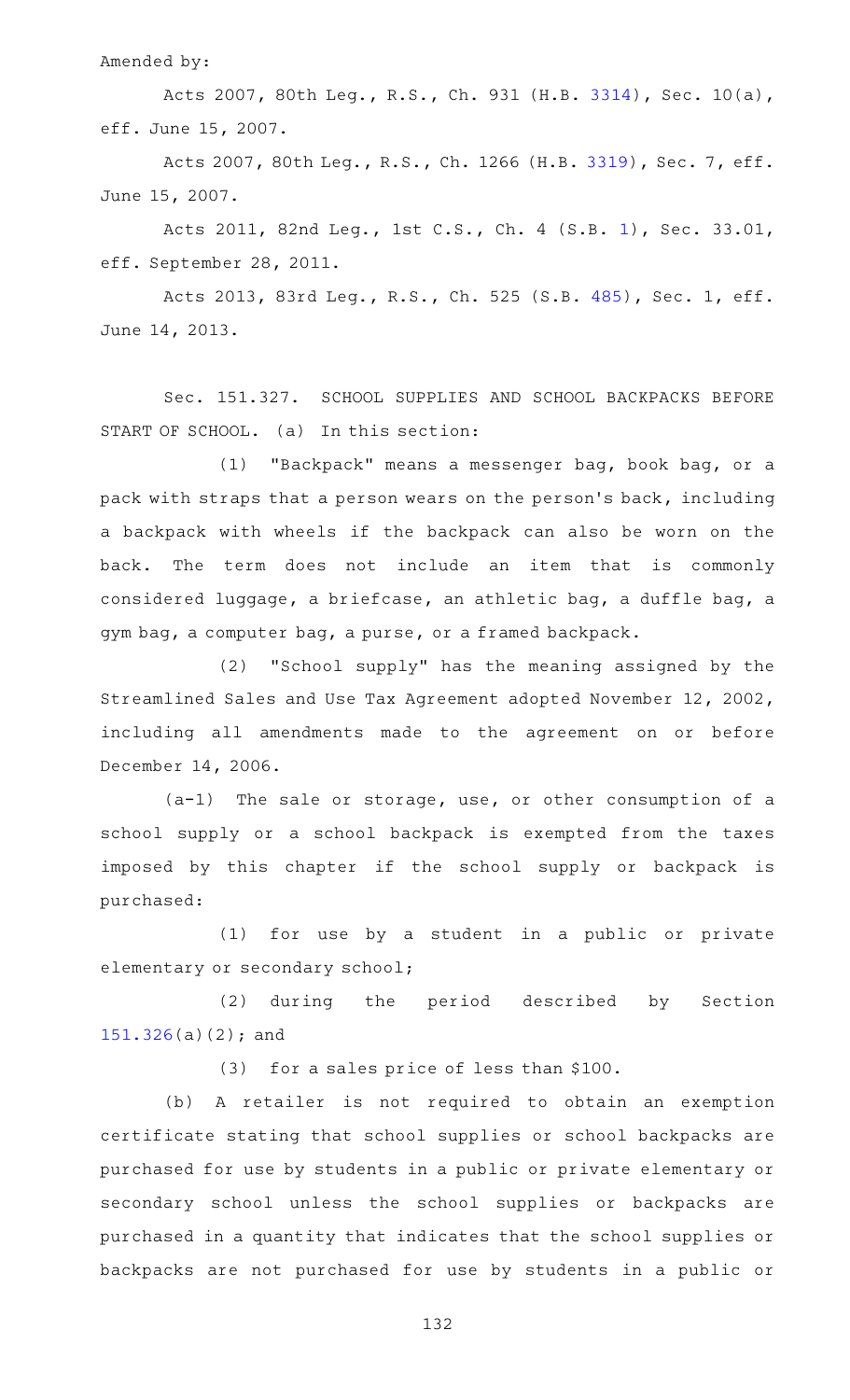private elementary or secondary school. Added by Acts 2007, 80th Leg., R.S., Ch. 931 (H.B. [3314](http://www.legis.state.tx.us/tlodocs/80R/billtext/html/HB03314F.HTM)), Sec. 10(b), eff. June 15, 2007. Added by Acts 2007, 80th Leg., R.S., Ch. 1266 (H.B. [3319\)](http://www.legis.state.tx.us/tlodocs/80R/billtext/html/HB03319F.HTM), Sec. 8, eff. June 15, 2007. Amended by:

Acts 2009, 81st Leg., R.S., Ch. 1126 (H.B. [1801](http://www.legis.state.tx.us/tlodocs/81R/billtext/html/HB01801F.HTM)), Sec. 1, eff. July 1, 2009.

Sec. 151.328. AIRCRAFT. (a) Aircraft are exempted from the taxes imposed by this chapter if:

(1) sold to a person using the aircraft as a certificated or licensed carrier of persons or property;

 $(2)$  sold to a person who:

(A) has a sales tax permit issued under this chapter; and

(B) uses the aircraft for the purpose of providing flight instruction that is:

(i) recognized by the Federal Aviation Administration;

(ii) under the direct or general supervision of a flight instructor certified by the Federal Aviation Administration; and

(iii) designed to lead to a pilot certificate or rating issued by the Federal Aviation Administration or otherwise required by a rule or regulation of the Federal Aviation Administration;

(3) sold to a foreign government;

 $(4)$  sold in this state to a person for use and registration in another state or nation before any use in this state other than flight training in the aircraft and the transportation of the aircraft out of this state; or

(5) sold in this state to a person for use exclusively in connection with an agricultural use, as defined by Section [23.51,](https://statutes.capitol.texas.gov/GetStatute.aspx?Code=TX&Value=23.51) and used for:

(A) predator control;

(B) wildlife or livestock capture;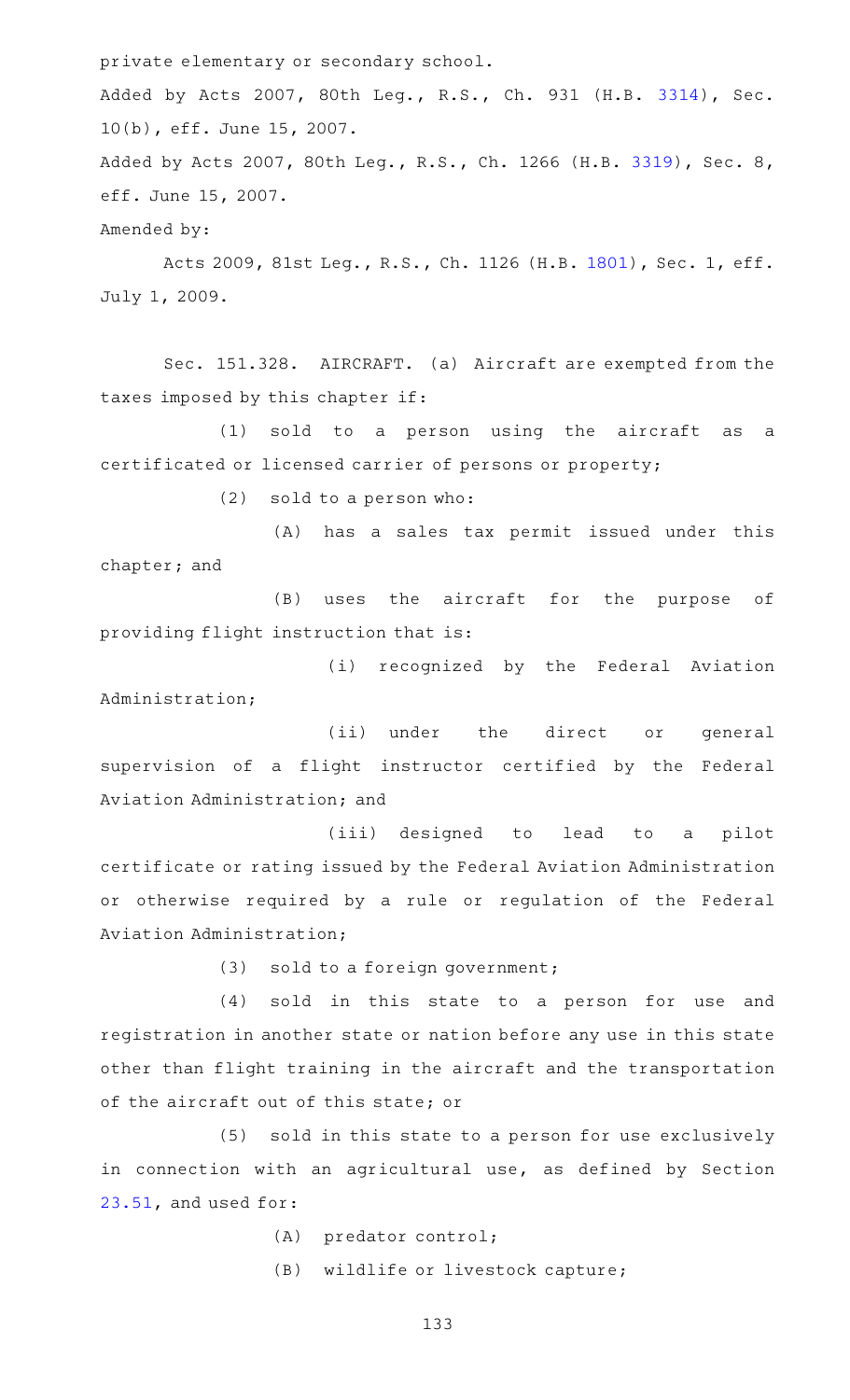- (C) wildlife or livestock surveys;
- (D) census counts of wildlife or livestock;
- (E) animal or plant health inspection services;

or

(F) crop dusting, pollination, or seeding.

(b) Repair, remodeling, and maintenance services to aircraft, including an engine or other component part of aircraft, operated by a person described by Subsection (a)(1), (a)(2), or (a)(5) are exempted from the taxes imposed by this chapter.

(c) In this section, "aircraft" does not include a rocket or missile, but does include:

(1) a fixed wing, heavier-than-air craft that is driven by propeller or jet and supported by the dynamic reaction of the air against its wings;

 $(2)$  a helicopter; and

(3) an airplane flight simulation training device approved by the Federal Aviation Administration under Appendices A and B, 14 C.F.R. Part 60.

(d) Machinery, tools, supplies, and equipment used or consumed exclusively in the repair, remodeling, or maintenance of aircraft, aircraft engines, or aircraft component parts by or on behalf of a person described by Subsection (a)(1) or (a)(2) are exempted from the taxes imposed by this chapter.

(e) Tangible personal property that is permanently affixed or attached as a component part of an aircraft owned or operated by a person described by Subsection  $(a)(1)$  or  $(a)(2)$ , or that is necessary for the normal operations of the aircraft and is pumped, poured, or otherwise placed in the aircraft, is exempted from the taxes imposed by this chapter.

(f) To qualify for the exemption provided under Subsection (a)(4), the person purchasing the aircraft in this state must sign at the time of purchase an exemption certificate that:

(1) is designated as an exemption certificate for the purchase of an aircraft for out-of-state registration and use;

 $(2)$  is on a form designated by the comptroller;

(3) contains all information the comptroller considers reasonable;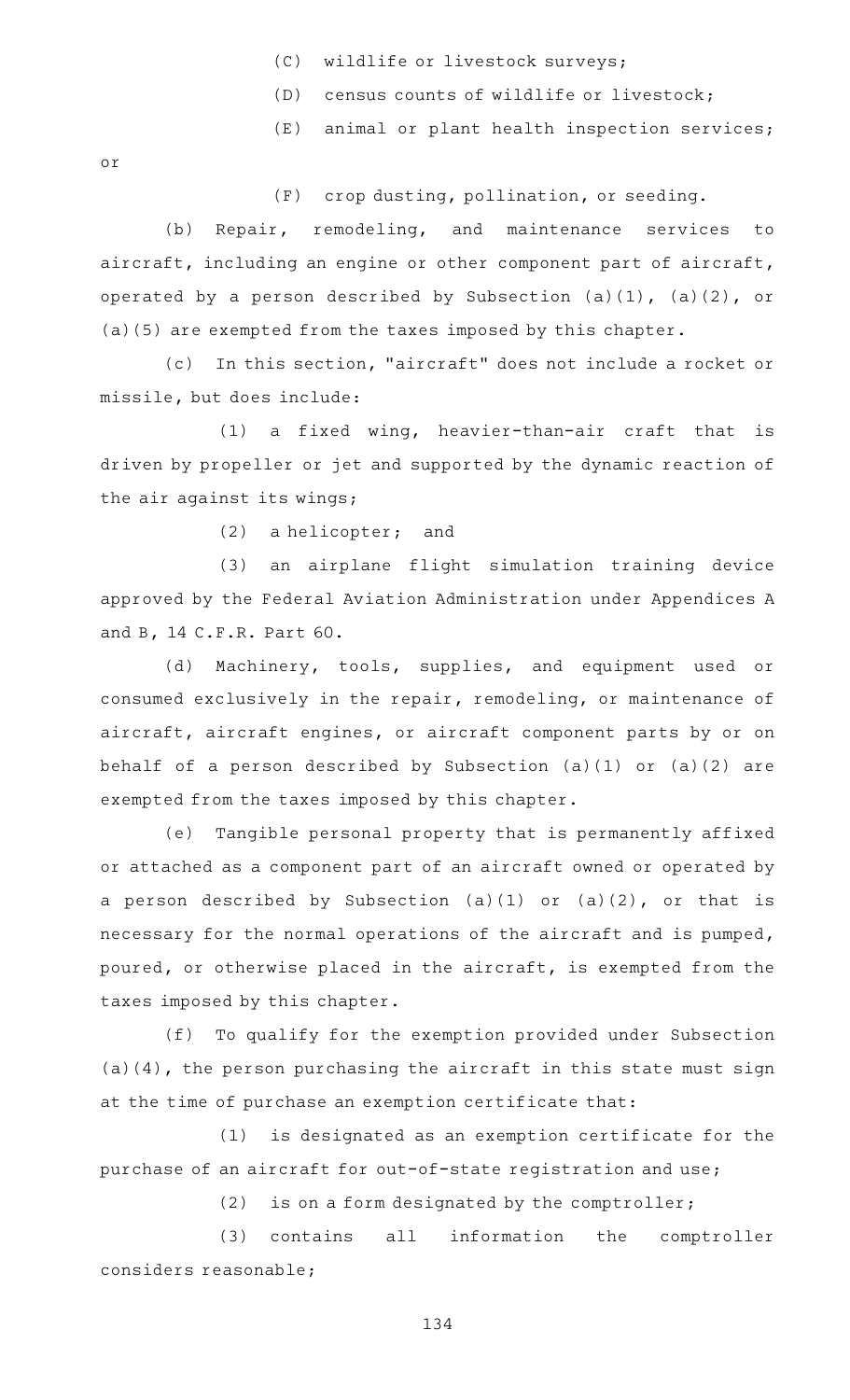$(4)$  is signed by the purchaser at the time of the purchase; and

 $(5)$  provides that purchaser, by signing the certificate, authorizes the comptroller to provide a copy of the certificate to the state or nation of intended use and registration.

(g) A person commits an offense if the person gives an exemption certificate required under Subsection (f) to a seller for an aircraft that the person knows, at the time of purchase, will be used in a manner other than that expressed in the exemption certificate or the person gives an exemption certificate with fraudulent intent or intent to evade wrongfully the payment of the tax imposed under this chapter. An offense under this subsection is a misdemeanor punishable by a fine not to exceed \$500.

(h) For purposes of the exemption under Subsection (a)(5), an aircraft is considered to be for use exclusively in connection with an agricultural use if 95 percent of the use of the aircraft is for a purpose described by Subsections (a)(5)(A)-(F). Travel to a location to perform a service described by Subsections  $(a)(5)(A) - (F)$  does not disqualify an aircraft from the exemption under Subsection (a)(5). A person who claims an exemption under Subsection (a)(5) must maintain and make available to the comptroller flight records for all uses of the aircraft. Acts 1981, 67th Leg., p. 1567, ch. 389, Sec. 1, eff. Jan. 1, 1982. Amended by Acts 1984, 68th Leg., 2nd C.S., ch. 31, art. 14, Sec. 1, eff. Oct. 2, 1984; Acts 1989, 71st Leg., ch. 231, Sec. 6, eff. Sept. 1, 1989; Acts 1993, 73rd Leg., ch. 587, Sec. 15, eff. Oct. 1, 1993;

Acts 1995, 74th Leg., ch. 147, Sec. 1, eff. July 1, 1995.

Amended by:

Acts 2007, 80th Leg., R.S., Ch. 1266 (H.B. [3319](http://www.legis.state.tx.us/tlodocs/80R/billtext/html/HB03319F.HTM)), Sec. 9, eff. September 1, 2007.

Acts 2009, 81st Leg., R.S., Ch. 1373 (S.B. [958](http://www.legis.state.tx.us/tlodocs/81R/billtext/html/SB00958F.HTM)), Sec. 2, eff. September 1, 2009.

Acts 2019, 86th Leg., R.S., Ch. 983 (S.B. [1214](http://www.legis.state.tx.us/tlodocs/86R/billtext/html/SB01214F.HTM)), Sec. 1, eff. September 1, 2019.

Sec. 151.329. CERTAIN SHIPS AND SHIP EQUIPMENT. The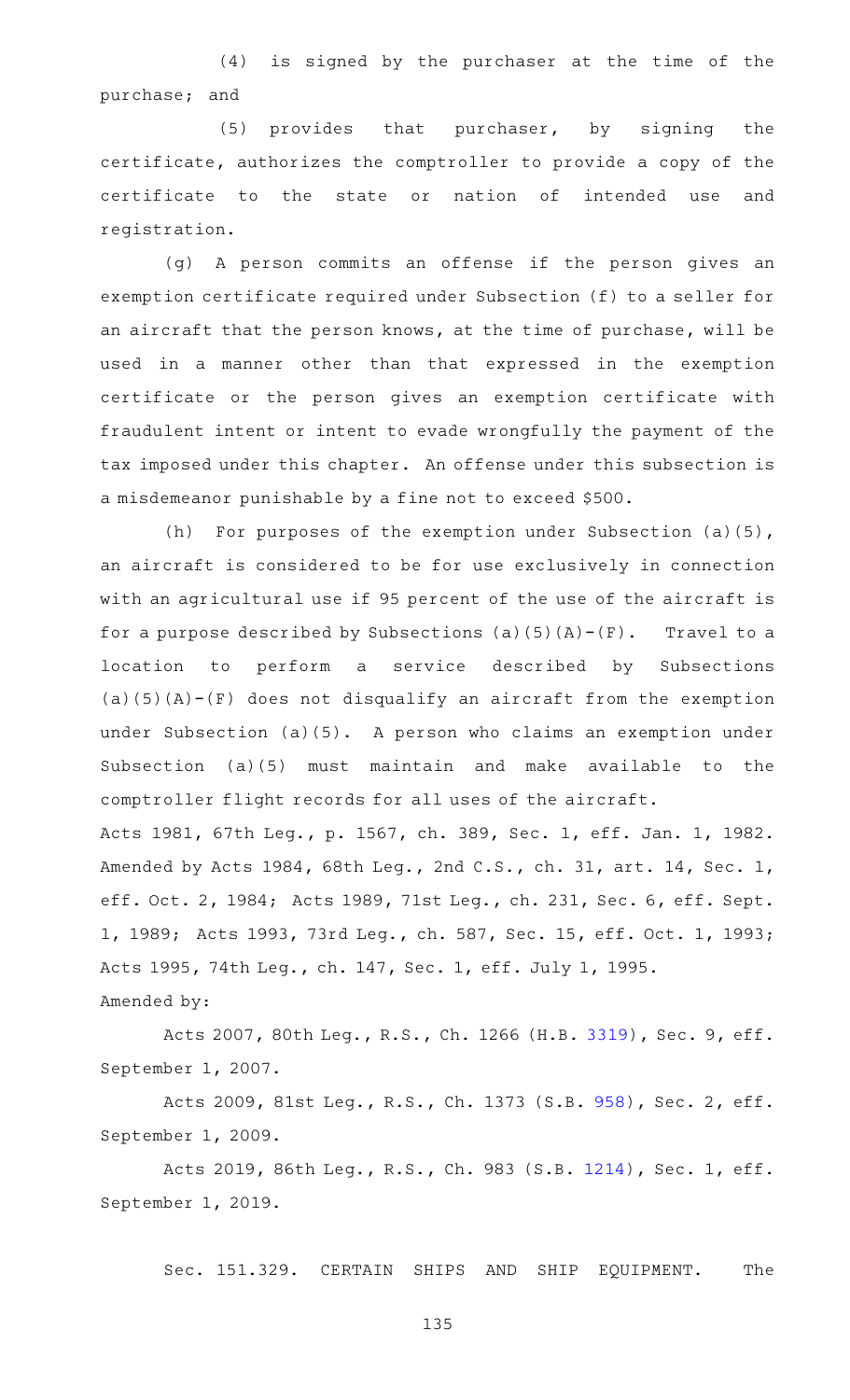following items are exempted from the taxes imposed by this chapter:

(1) materials, equipment, and machinery that enter into and become component parts of a ship or vessel that is of eight or more tons displacement and is:

(A) used exclusively and directly in a commercial enterprise, including commercial fishing; or

(B) used commercially as a vessel for pleasure fishing by individuals as paying passengers on the vessel;

(2) a ship or vessel of eight or more tons displacement, that is used exclusively and directly in a commercial enterprise and is sold by the vessel's builder;

(3) materials and labor used in repairing, renovating, or converting a ship or vessel that is of eight or more tons displacement and that is used exclusively and directly in a commercial enterprise;

(4) materials and supplies purchased by the owner or operator of a ship or vessel operating exclusively in foreign or interstate coastal commerce if the materials and supplies:

(A) are loaded on the ship or vessel and used in the maintenance and operation of the ship or vessel; or

(B) enter into and become component parts of the ship or vessel; and

(5) materials and supplies purchased by a person providing stevedoring services for a ship or vessel operating exclusively in foreign or interstate coastal commerce if the materials and supplies are loaded aboard the ship or vessel and are not removed before the departure of the ship or vessel. Acts 1981, 67th Leg., p. 1568, ch. 389, Sec. 1, eff. Jan. 1, 1982. Amended by Acts 1995, 74th Leg., ch. 230, Sec. 1, eff. July 1, 1995.

Sec. 151.3291. BOATS AND BOAT MOTORS. (a) The sale, other than the lease or rental, and the storage, use, or other consumption of a taxable boat or motor is exempt from the taxes imposed by this chapter.

(b) In this section, "taxable boat or motor" has the meaning assigned by Section [160.001](https://statutes.capitol.texas.gov/GetStatute.aspx?Code=TX&Value=160.001).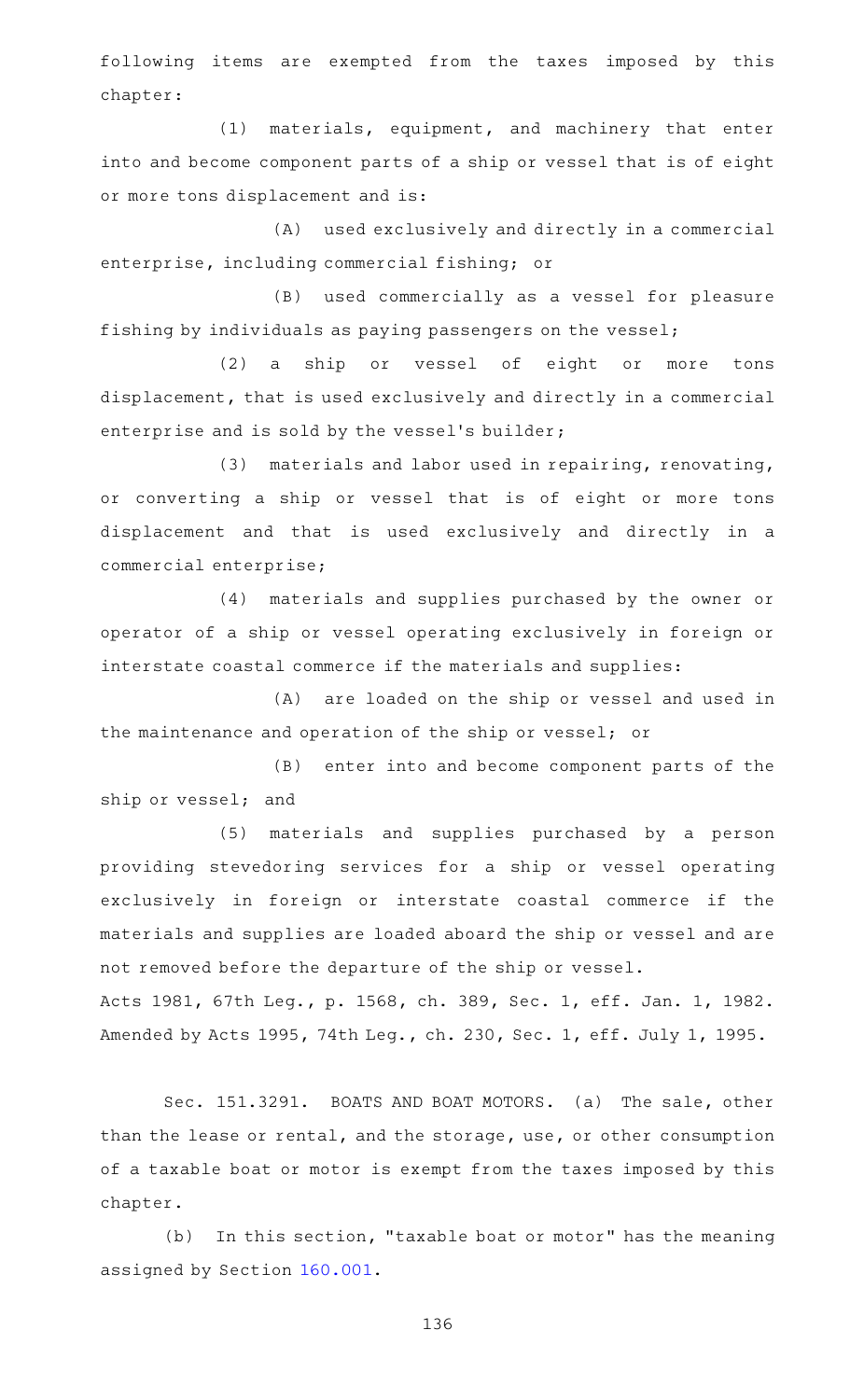Added by Acts 1991, 72nd Leg., 1st C.S., ch. 5, Sec. 7.02, eff. Oct. 1, 1991.

Sec. 151.330. INTERSTATE SHIPMENTS, COMMON CARRIERS, AND SERVICES ACROSS STATE LINES. (a) The sale of tangible personal property that under the sales contract is shipped to a point outside this state is exempted from the sales tax imposed by Subchapter C of this chapter if the shipment is made by the seller by means of:

 $(1)$  the facilities of the seller;

(2) delivery by the seller to a carrier for shipment to a consignee at a point outside this state; or

(3) delivery by the seller to a forwarding agent for shipment to a location in another state of the United States or its territories or possessions.

(b) The temporary storage of tangible personal property acquired outside this state and then moved into this state is exempted from the use tax imposed by Subchapter D of this chapter if after being moved into this state the property is stored here temporarily and:

 $(1)$  is used solely outside this state; or

(2) is physically attached to or incorporated into other tangible personal property that is used solely outside this state.

(c) The storage, use, or other consumption of tangible personal property that is acquired outside this state is exempted from the use tax imposed by Subchapter D of this chapter if the sale, use, or storage of the property would be exempted from the taxes imposed by this chapter had it been sold, leased, or rented in this state.

(d) If, pursuant to Subdivision (2) of Subsection (a) of this section a delivery is made to a carrier for shipment to a location outside the United States, then the seller must maintain the same documents required by Subsection (b) of Section [151.307](https://statutes.capitol.texas.gov/GetStatute.aspx?Code=TX&Value=151.307) of this chapter.

(e) Services performed for use outside this state are exempt from the tax imposed by Subchapter C of this chapter.

(f) Services performed for use both within and outside this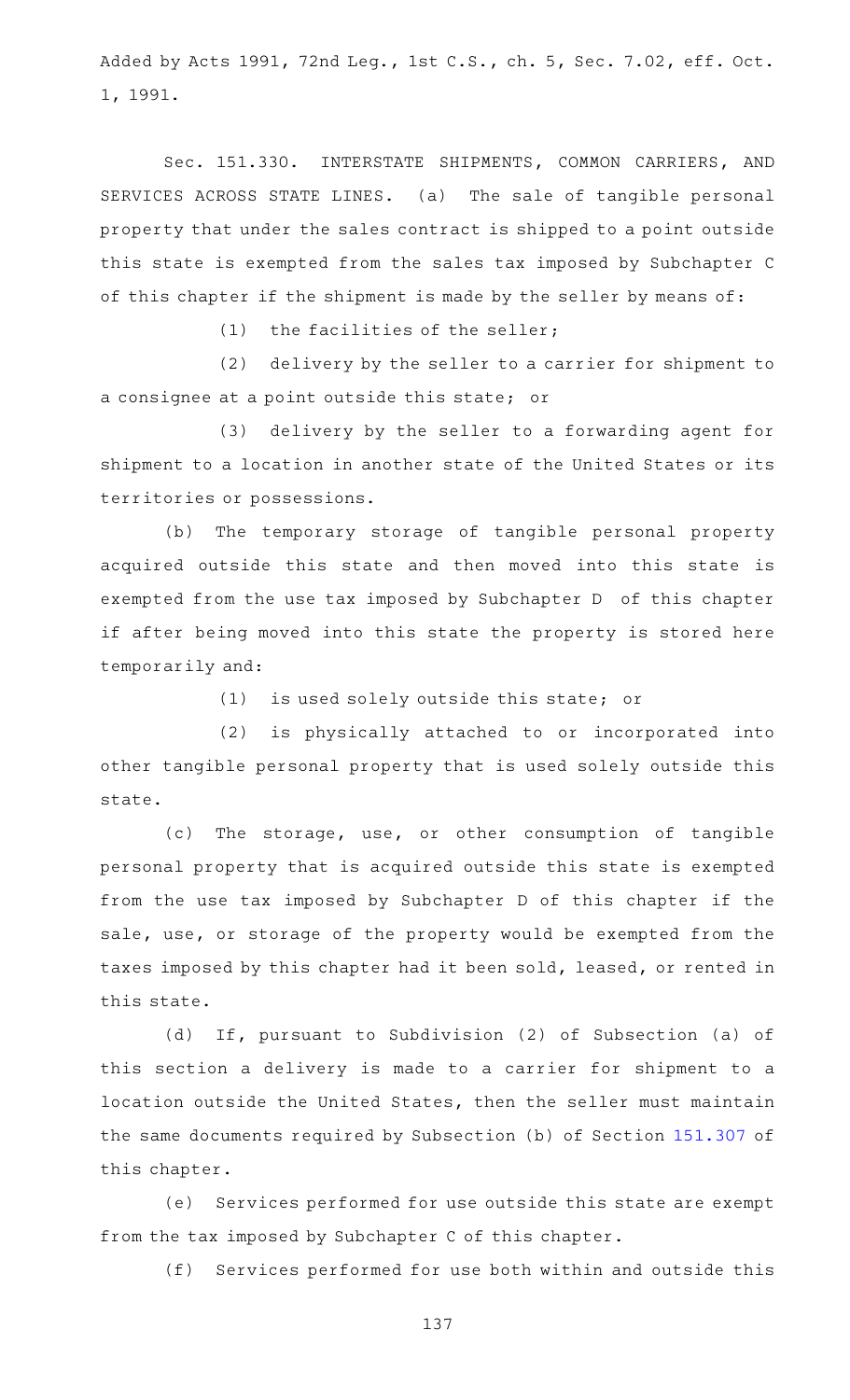state are exempt to the extent the services are for use outside this state and made taxable on or after September 1, 1987.

(g) The exemption provided by Subsections (e) and (f) of this section do not apply to services performed outside this state for use within this state.

(h) The sale of tangible personal property to a common carrier is exempted from the sales tax imposed by Subchapter C if the tangible personal property:

(1) is shipped to a point outside this state using the purchasing carrier 's facilities under a bill of lading; and

(2) is actually transported to the out-of-state destination for use by the carrier in the conduct of its business as a common carrier outside this state.

(i) The storage or use of tangible personal property acquired outside this state for use as a repair or replacement part for and actually affixed in this state to a self-propelled vehicle that is used as a licensed and certificated common carrier of persons or property is exempted from the use tax imposed by Subchapter D.

Acts 1981, 67th Leg., p. 1568, ch. 389, Sec. 1, eff. Jan. 1, 1982. Amended by Acts 1985, 69th Leg., ch. 74, Sec. 1, eff. Oct. 1, 1985; Acts 1985, 69th Leg., ch. 235, Sec. 2, 3, eff. Aug. 26, 1985; Acts 1987, 70th Leg., 2nd C.S., ch. 5, art. 1, pt. 4, Sec. 28; Acts 1993, 73rd Leg., ch. 587, Sec. 16, eff. Oct. 1, 1993; Acts 1997, 75th Leg., ch. 1040, Sec. 24, eff. Oct. 1, 1997.

Sec. 151.331. ROLLING STOCK; TRAIN FUEL AND SUPPLIES. (a) Rolling stock, locomotives, and fuel and supplies essential to the operation of locomotives and trains are exempted from the taxes imposed by this chapter.

(b) Electricity, natural gas, and other fuels used or consumed predominately in the repair, maintenance, or restoration of rolling stock are exempt from the taxes imposed by this chapter. Acts 1981, 67th Leg., p. 1569, ch. 389, Sec. 1, eff. Jan. 1, 1982. Amended by Acts 1995, 74th Leg., ch. 1025, Sec. 1, eff. Oct. 1, 1995.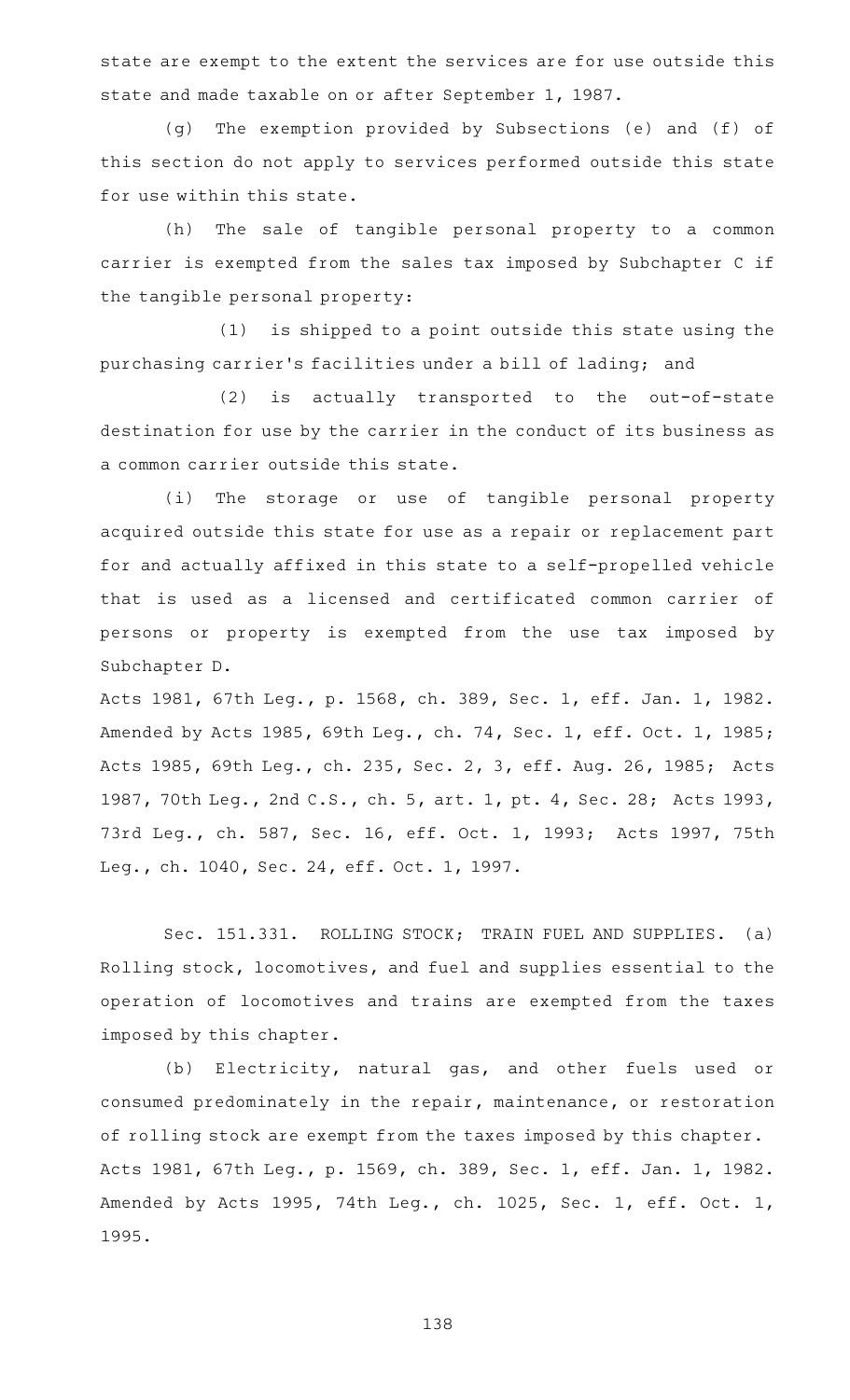Sec. 151.332. CERTAIN SALES BY SENIOR CITIZEN ORGANIZATIONS. (a) There are exempted from the sales tax imposed by Subchapter C of this chapter the receipts from the sale of tangible personal property that has been manufactured, produced, made, or assembled exclusively by a person 65 years old or older and that is sold at a qualified sale. A sale under this section qualifies for the exemption only if it is made as a part of a fund-raising drive held or sponsored by a nonprofit organization created for the sole purpose of providing assistance to elderly persons. All of the net proceeds derived from sales made during the fund-raising drive must go to the organization, to the persons who manufactured, produced, made, or assembled the items sold, or to both. An organization created for the purpose of providing assistance to the elderly is entitled to conduct not more than four separate tax exempt fund-raising drives during each calendar year, and the aggregate number of days during a calendar year during which one or more tax exempt fund-raising drives may be held by the organization is 20. Any sale occurring after the end of the fourth separate fund-raising drive in a calendar year or after the 20th day on which a fund-raising drive is held in a calendar year is not exempted by this section.

(b) There are exempted from the taxes imposed by this chapter the use, storage, or other consumption in this state of tangible personal property by a purchaser at a sale exempted by this section.

Added by Acts 1981, 67th Leg., p. 2771, ch. 752, Sec. 7(b), eff. Jan. 1, 1982.

Sec. 151.333. ENERGY-EFFICIENT PRODUCTS. (a) In this section, "energy-efficient product" means a product that has been designated as an Energy Star qualified product under the Energy Star program jointly operated by the United States Environmental Protection Agency and the United States Department of Energy.

(b) This section applies only to the following energy-efficient products:

(1) an air conditioner the sales price of which does not exceed \$6,000;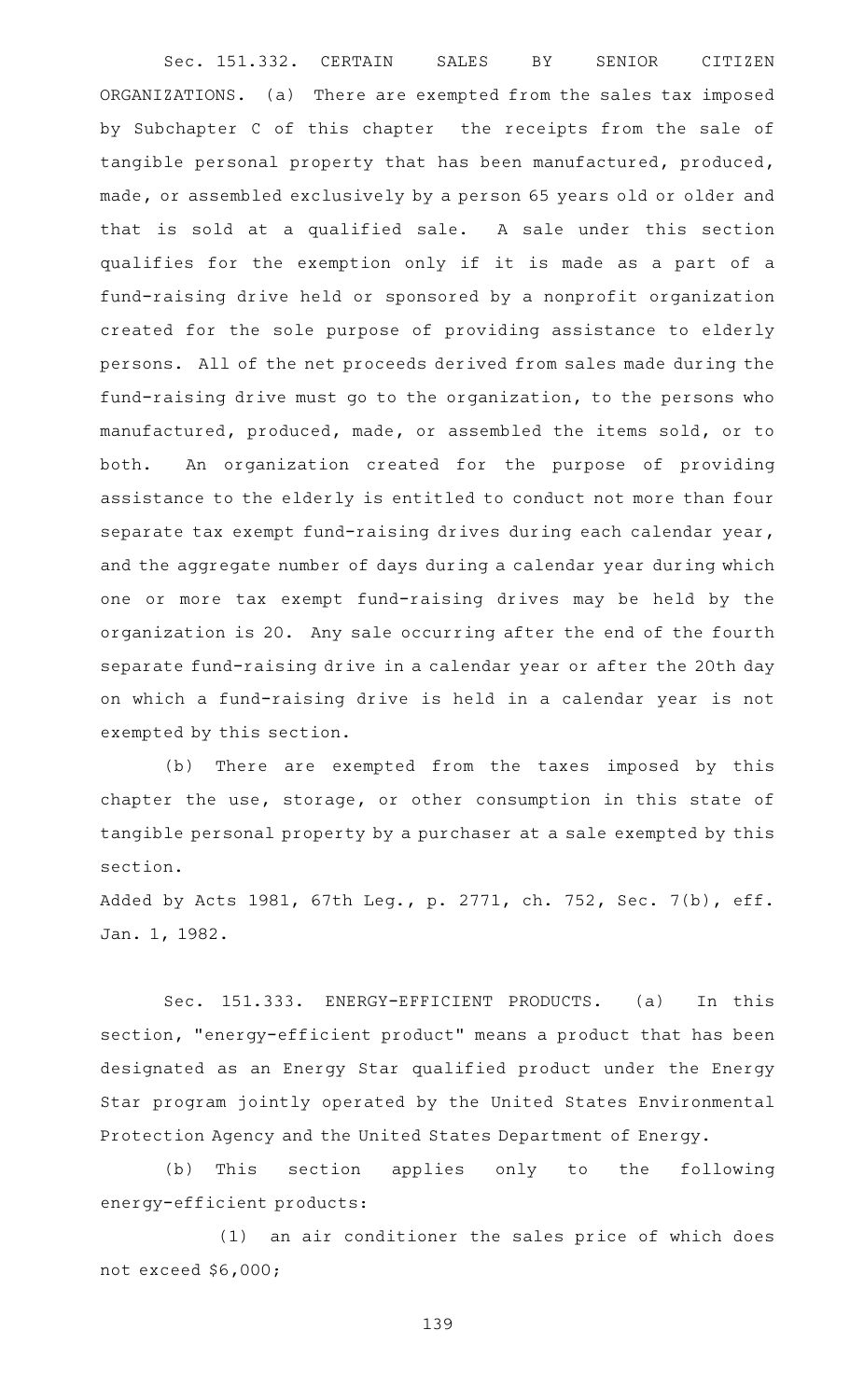- (2) a clothes washer;
- $(3)$  a ceiling fan;
- $(4)$  a dehumidifier;
- (5) a dishwasher;
- (6) an incandescent or fluorescent lightbulb;
- (7) a programmable thermostat; and

(8) a refrigerator the sales price of which does not exceed \$2,000.

(c) The sale of an energy-efficient product to which this section applies is exempted from the taxes imposed by this chapter if the sale takes place during a period beginning at 12:01 a.m. on the Saturday preceding the last Monday in May (Memorial Day) and ending at 11:59 p.m. on the last Monday in May.

Added by Acts 2007, 80th Leg., R.S., Ch. 939 (H.B. [3693\)](http://www.legis.state.tx.us/tlodocs/80R/billtext/html/HB03693F.HTM), Sec. 16, eff. September 1, 2007.

Sec. 151.3335. WATER-EFFICIENT PRODUCTS. (a) In this section:

(1) "Water-conserving product":

 $(A)$  means tangible personal property that:

(i) is used on private residential property and is not used for business or trade; and

(ii) when used or planted in an outdoor residential property, may result in:

(a) water conservation or groundwater

(b) water table recharge; or

(c) a decrease in ambient air temperature that limits water evaporation; and

 $(B)$  includes:

(i) a soaker or drip-irrigation hose;

(ii) a moisture control for a sprinkler or

irrigation system;

retention;

(iii) mulch;

(iv) a rain barrel or an alternative rain and moisture collection system; and

(v) a permeable ground cover surface that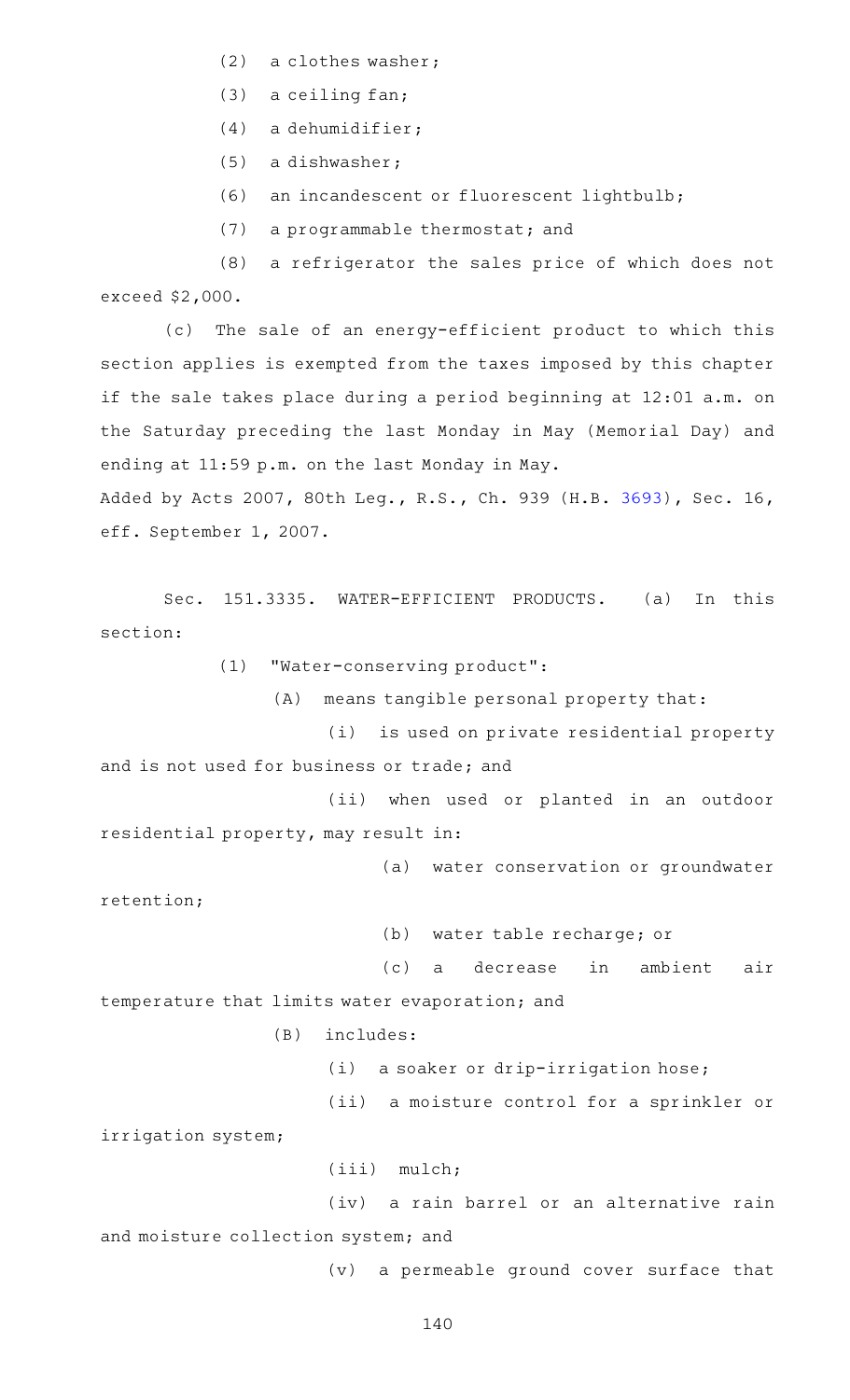allows water to reach underground basins, aquifers, or water collection points. "WaterSense product" means a product that has been designated as a WaterSense certified product under the WaterSense program operated by the United States Environmental Protection Agency, or a similar successor program.

(b) The sale of a water-conserving product or WaterSense product is exempted from the taxes imposed by this chapter if the sale takes place during the period described by Section [151.333\(](https://statutes.capitol.texas.gov/GetStatute.aspx?Code=TX&Value=151.333)c). Added by Acts 2015, 84th Leg., R.S., Ch. 1197 (S.B. [1356\)](http://www.legis.state.tx.us/tlodocs/84R/billtext/html/SB01356F.HTM), Sec. 1, eff. October 1, 2015.

Sec. 151.334. COMPONENTS OF TANGIBLE PERSONAL PROPERTY USED IN CONNECTION WITH SEQUESTRATION OF CARBON DIOXIDE. Components of tangible personal property used in connection with an advanced clean energy project, as defined by Section [382.003](https://statutes.capitol.texas.gov/GetStatute.aspx?Code=HS&Value=382.003), Health and Safety Code, or a clean energy project, as defined by Section [120.001,](https://statutes.capitol.texas.gov/GetStatute.aspx?Code=NR&Value=120.001) Natural Resources Code, are exempted from the taxes imposed by this chapter if:

(1) the components are installed to capture carbon dioxide from an anthropogenic emission source, transport or inject carbon dioxide from such a source, or prepare carbon dioxide from such a source for transportation or injection; and

 $(2)$  the carbon dioxide is sequestered in this state:

(A) as part of an enhanced oil recovery project that qualifies for a tax rate reduction under Section [202.0545,](https://statutes.capitol.texas.gov/GetStatute.aspx?Code=TX&Value=202.0545) as provided by Subsection (c) of that section; or

(B) in a manner and under conditions that create a reasonable expectation that at least 99 percent of the carbon dioxide will remain sequestered from the atmosphere for at least 1,000 years.

Added by Acts 2009, 81st Leg., R.S., Ch. 1109 (H.B. [469](http://www.legis.state.tx.us/tlodocs/81R/billtext/html/HB00469F.HTM)), Sec. 4, eff. September 1, 2009.

Sec. 151.336. CERTAIN COINS AND PRECIOUS METALS. The sale of gold, silver, or numismatic coins or of platinum, gold, or silver bullion is exempted from the taxes imposed by this chapter. Added by Acts 1989, 71st Leg., ch. 231, Sec. 7, eff. Aug. 28, 1989.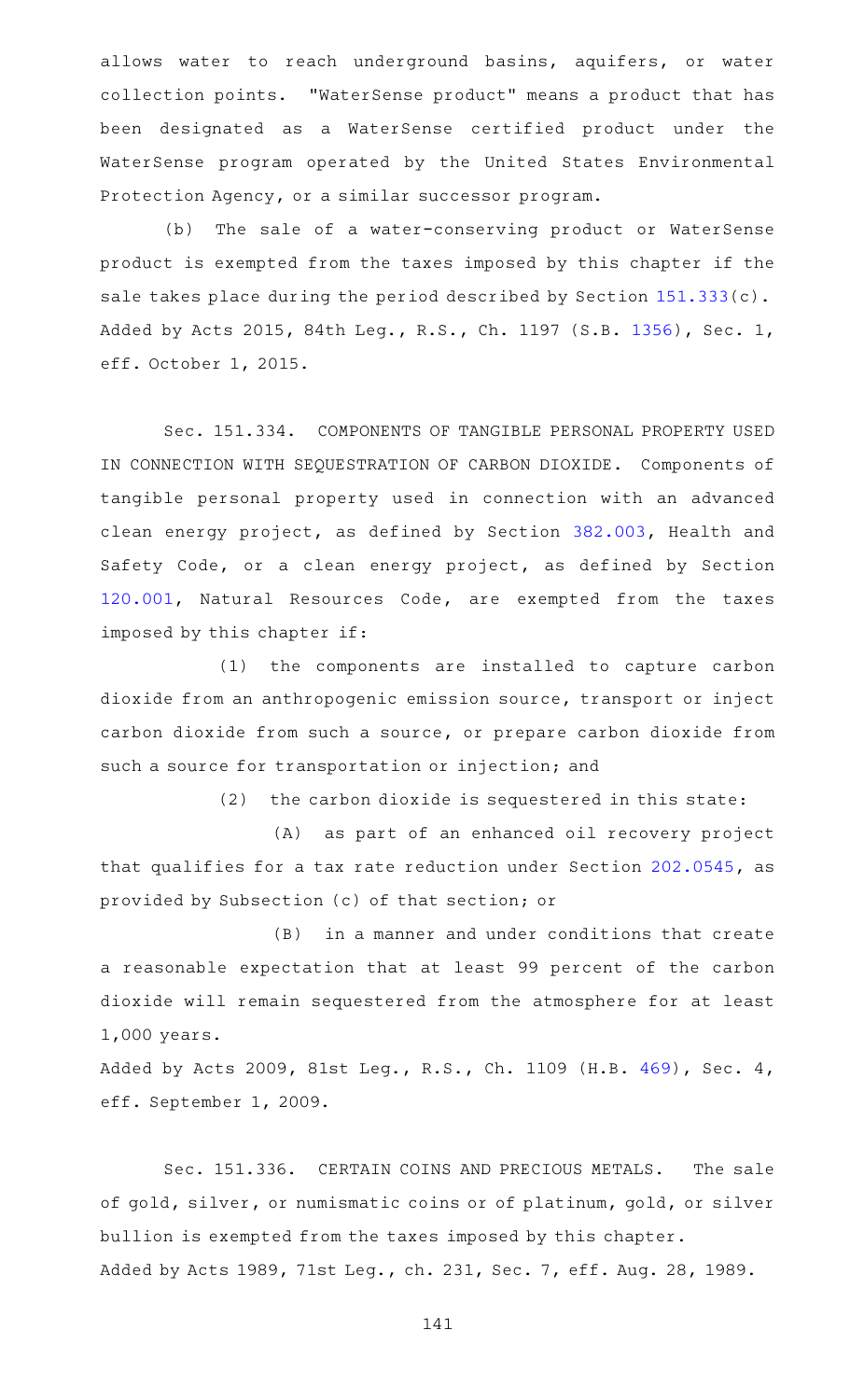### Amended by:

Acts 2013, 83rd Leg., R.S., Ch. 844 (H.B. [78](http://www.legis.state.tx.us/tlodocs/83R/billtext/html/HB00078F.HTM)), Sec. 1, eff. October 1, 2013.

Sec. 151.337. SALES BY OR TO INDIAN TRIBES. (a) A taxable item sold, leased, or rented to, or stored, used, or consumed by, a tribal council or a business owned by a tribal council of the Alabama-Coushatta Indian Tribe, the Tigua Indian Tribe, or the Texas Band of Kickapoo Indians is exempted from the taxes imposed by this chapter.

(b) A taxable item sold, leased, or rented by a tribal council or a business owned by a tribal council of the Alabama-Coushatta Indian Tribe, the Tigua Indian Tribe, or the Texas Band of Kickapoo Indians is exempted from the taxes imposed by this chapter if the item is:

- (1) made by a member of the Indian tribe;
- $(2)$  a cultural artifact of the Indian tribe; and

(3) sold at a location within the boundaries of a reservation or of trust land held by such an Indian tribe.

(c) The storage, use, or consumption of a taxable item acquired in a transaction exempted by Subsection (b) of this section is exempted from the use tax imposed by Subchapter D of this chapter until the item is resold or subsequently transferred. Added by Acts 1983, 68th Leg., p. 4870, ch. 859, Sec. 2, eff. Sept. 1, 1983. Amended by Acts 1985, 69th Leg., ch. 717, Sec. 11, eff. Sept. 1, 1985.

Sec. 151.338. ENVIRONMENT AND CONSERVATION SERVICES. (a) Subject to Subsections (b) and (c), labor to repair, remodel, maintain, or restore tangible personal property is exempted from the taxes imposed by this chapter if:

(1) the repair, remodeling, maintenance, or restoration is required by statute, ordinance, order, rule, or regulation of any commission, agency, court, or political, governmental, or quasi-governmental entity in order to protect the environment or to conserve energy; and

(2) the charge for the labor is itemized separately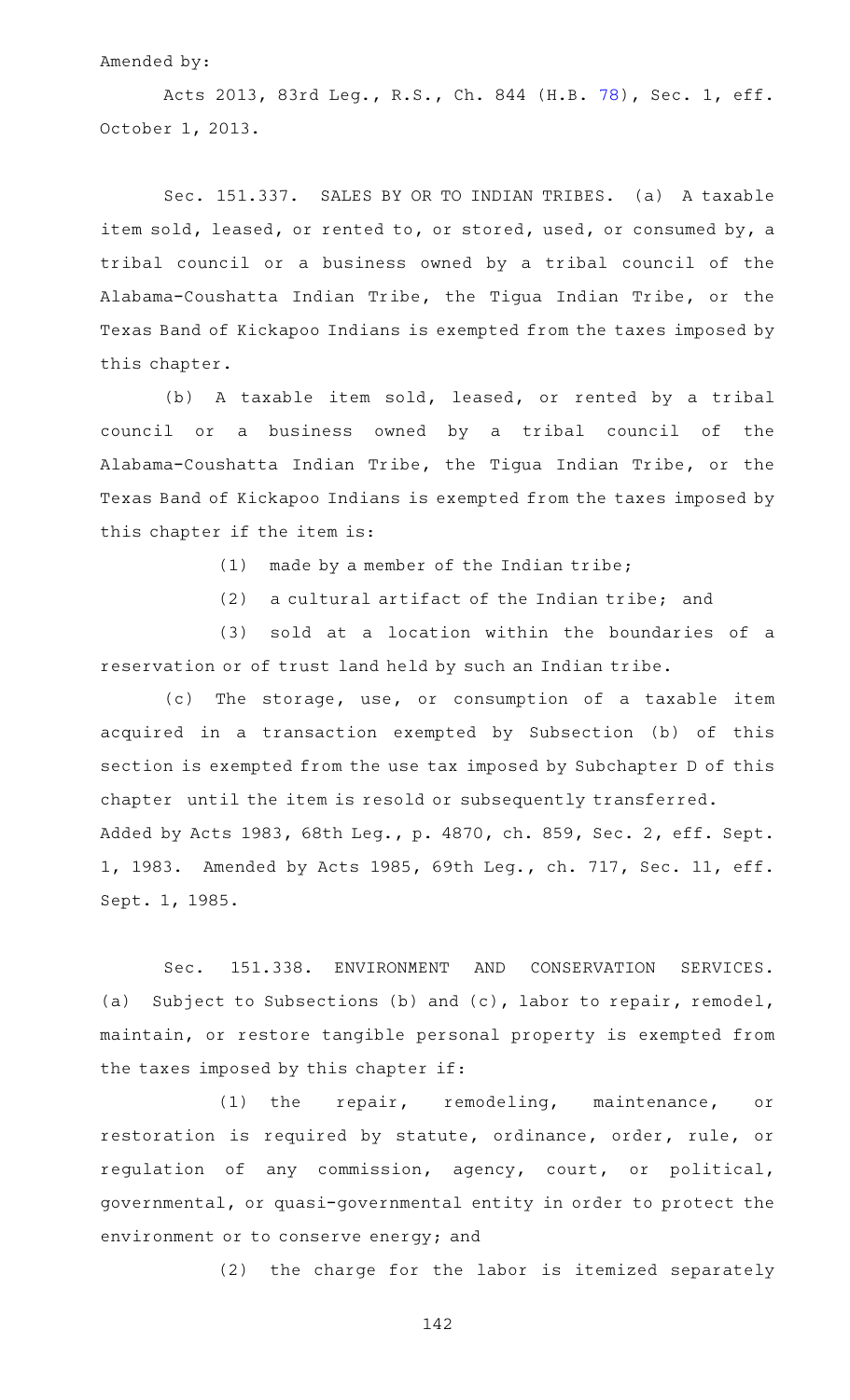from the charge for materials furnished.

(b) The exemption provided by Subsection (a) does not apply to the charge for materials furnished by the service provider to the purchaser as part of the service.

(c) Sixty-five percent of a lump-sum charge for labor and materials to repair, remodel, maintain, or restore tangible personal property is exempted from the taxes imposed by this chapter if:

(1) the repair, remodeling, maintenance, or restoration is required under the circumstances described by Subsection  $(a)(1)$ ; and

(2) the labor and materials are purchased for a health care facility, as defined by Section [108.002](https://statutes.capitol.texas.gov/GetStatute.aspx?Code=HS&Value=108.002), Health and Safety Code, or for an oncology center.

Added by Acts 1984, 68th Leg., 2nd C.S., ch. 31, art. 7, Sec. 16, eff. Oct. 2, 1984.

Amended by:

Acts 2019, 86th Leg., R.S., Ch. 638 (S.B. [1525](http://www.legis.state.tx.us/tlodocs/86R/billtext/html/SB01525F.HTM)), Sec. 4, eff. June 10, 2019.

Sec. 151.339. PREEXISTING CONTRACTS AND BIDS. The receipts from the sale, use, or rental of and the storage, use, or consumption in this state of taxable services are exempt from the tax imposed by this chapter, if:

 $(1)$  the services are used for the performance of a written contract entered into prior to the date this chapter takes effect if the contract is not subject to change or modification by reason of the tax; or

(2) the services are used pursuant to an obligation of a bid or bids submitted prior to the date this chapter takes effect if the bid or bids may not be withdrawn, modified, or changed by reason of the tax imposed by this chapter; and

(3) if notice of a contract or bid on which an exemption is to be claimed is given by the taxpayer to the comptroller within 60 days from the date this chapter takes effect.

The exemption provided by this section shall have no effect after September 30, 1987.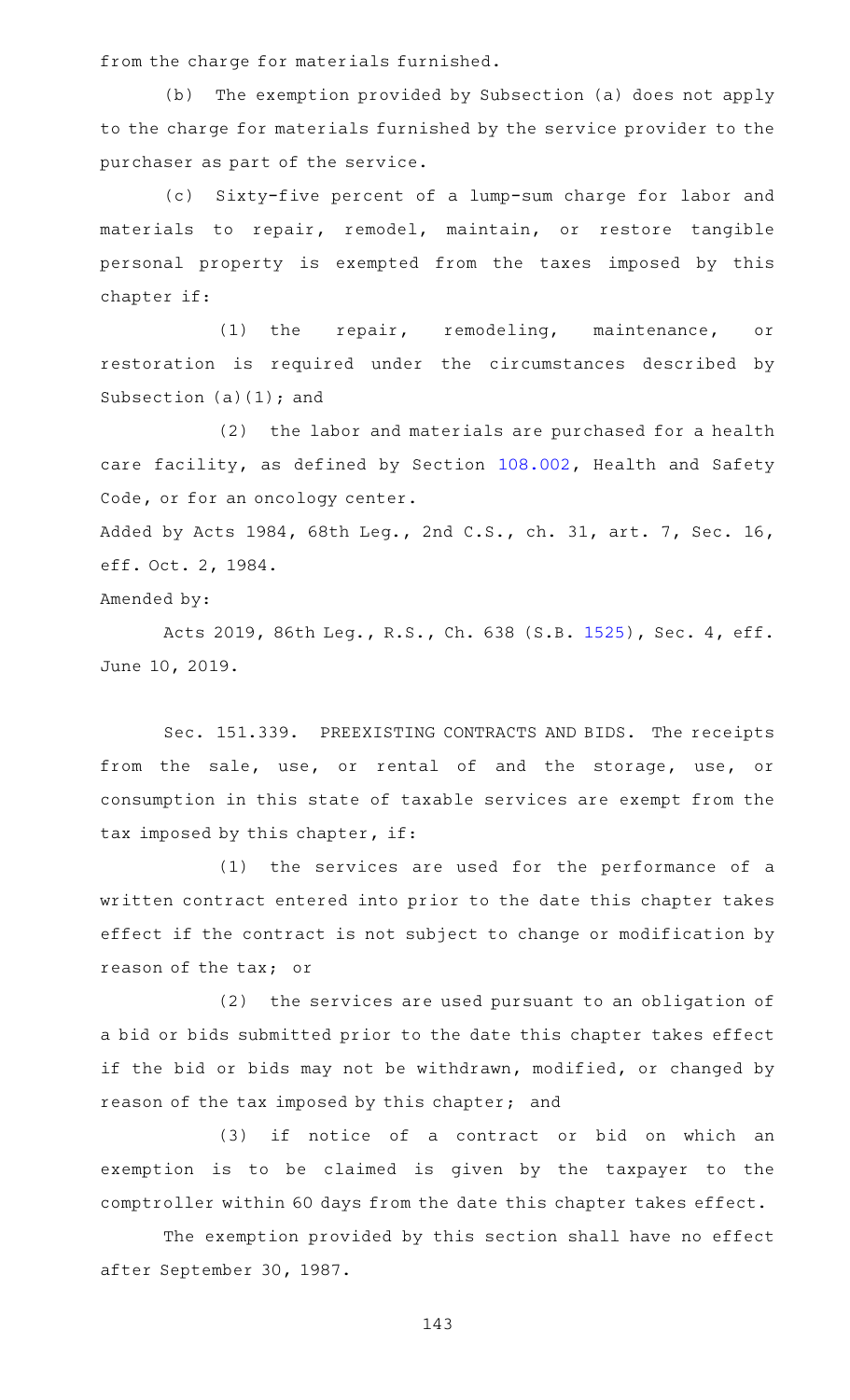Added by Acts 1984, 68th Leg., 2nd C.S., ch. 31, art. 7, Sec. 18, eff. Oct. 2, 1984.

Sec. 151.340. OFFICIAL STATE COIN. Official state coins produced under Section 11.05, State Purchasing and General Services Act (Article 601b, Vernon 's Texas Civil Statutes), are exempted from the taxes imposed by this chapter. Added by Acts 1987, 70th Leg., ch. 910, Sec. 2, eff. Aug. 31, 1987.

Sec. 151.341. ITEMS SOLD TO OR USED BY DEVELOPMENT CORPORATIONS. (a) A taxable item sold, leased, or rented to or stored, used, or consumed by a nonprofit corporation formed under the Development Corporation Act (Subtitle C1, Title 12, Local Government Code), is exempted from the taxes imposed by this chapter if the item is for the exclusive use and benefit of the nonprofit corporation.

(b) The exemption provided by this section does not apply to an item that is a project or a part of a project that is to be leased, sold, or lent by the nonprofit corporation. Added by Acts 1983, 68th Leg., p. 1038, ch. 235, art. 7, Sec. 1(a), eff. Sept. 1, 1983. Renumbered from Sec. 151.333 by Acts 1987, 70th Leg., ch. 167, Sec. 5.01(a)(52), eff. Sept. 1, 1987. Amended by:

Acts 2007, 80th Leg., R.S., Ch. 885 (H.B. [2278\)](http://www.legis.state.tx.us/tlodocs/80R/billtext/html/HB02278F.HTM), Sec. 3.71, eff. April 1, 2009.

Sec. 151.3415. ITEMS SOLD TO OR USED TO CONSTRUCT, MAINTAIN, EXPAND, IMPROVE, EQUIP, OR RENOVATE MEDIA PRODUCTION FACILITIES AT MEDIA PRODUCTION LOCATIONS; REPORT. (a) In this section, "qualified person" and "qualified media production location" have the meanings assigned by Section [485A.002,](https://statutes.capitol.texas.gov/GetStatute.aspx?Code=GV&Value=485A.002) Government Code.

(b) The sale, lease, or rental of a taxable item to a qualified person is exempted from the taxes imposed by this chapter for a maximum of two years if the item is used:

(1) for the construction, maintenance, expansion, improvement, or renovation of a media production facility at a qualified media production location;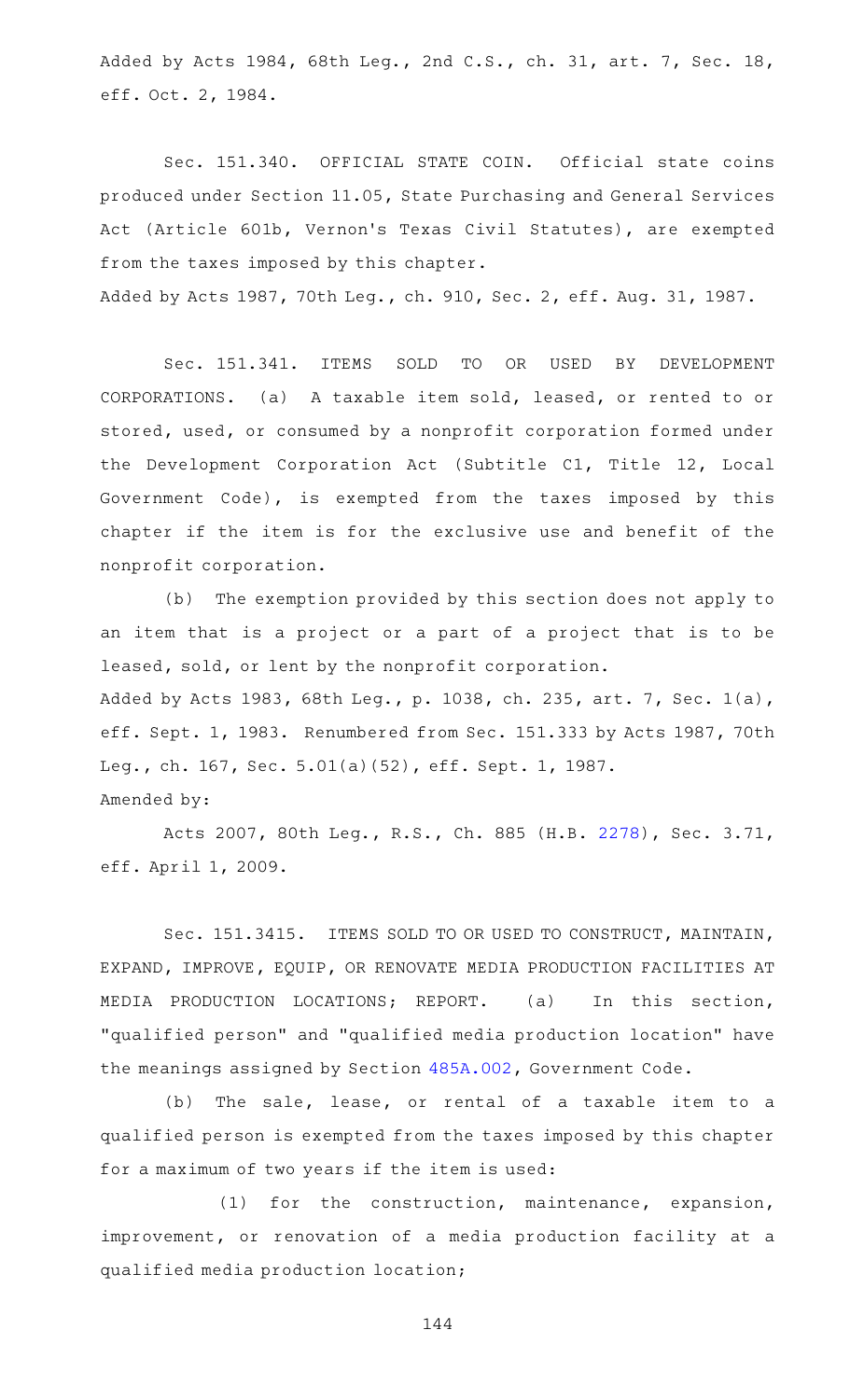(2) to equip a media production facility at a qualified media production location; or

(3) for the renovation of a building or facility at a qualified media production location that is to be used exclusively as a media production facility.

(c) A qualified person shall submit an annual report to the comptroller regarding the sale, lease, or rental of taxable items for which a tax exemption is granted to the qualified person under this section. The report must be in the form and manner prescribed by the comptroller.

(d) The comptroller shall share information from reports submitted under Subsection (c), on request, with the Music, Film, Television, and Multimedia Office within the office of the governor.

Added by Acts 2009, 81st Leg., R.S., Ch. 1390 (S.B. [1929\)](http://www.legis.state.tx.us/tlodocs/81R/billtext/html/SB01929F.HTM), Sec. 2, eff. September 1, 2009.

Sec. 151.342. AGRIBUSINESS ITEMS. (a) There are exempted from the tax imposed by this chapter bins used exclusively as containers in transporting fruit or vegetables from the field or place of harvest to a location where the items are processed, packaged, or marketed.

(b) There are exempted from the tax imposed by this chapter poultry cages used exclusively as containers in transporting poultry from a poultry farm to a location where the poultry is processed, packaged, or marketed.

Added by Acts 1983, 68th Leg., p. 5052, ch. 913, Sec. 1, eff. Aug. 29, 1983. Renumbered from Sec. 151.333 by Acts 1987, 70th Leg., ch. 167, Sec. 5.01(a)(52), eff. Sept. 1, 1987. Amended by Acts 1995, 74th Leg., ch. 1000, Sec. 19, eff. Oct. 1, 1995.

Sec. 151.343. ANIMALS SOLD BY NONPROFIT ANIMAL SHELTERS OR NONPROFIT ANIMAL WELFARE ORGANIZATIONS. The sale, including the acceptance of a fee for adoption, of an animal by a nonprofit animal shelter, as that term is defined by Section [823.001](https://statutes.capitol.texas.gov/GetStatute.aspx?Code=HS&Value=823.001), Health and Safety Code, or a nonprofit animal welfare organization, as that term is defined by Section [821.021,](https://statutes.capitol.texas.gov/GetStatute.aspx?Code=HS&Value=821.021) Health and Safety Code, is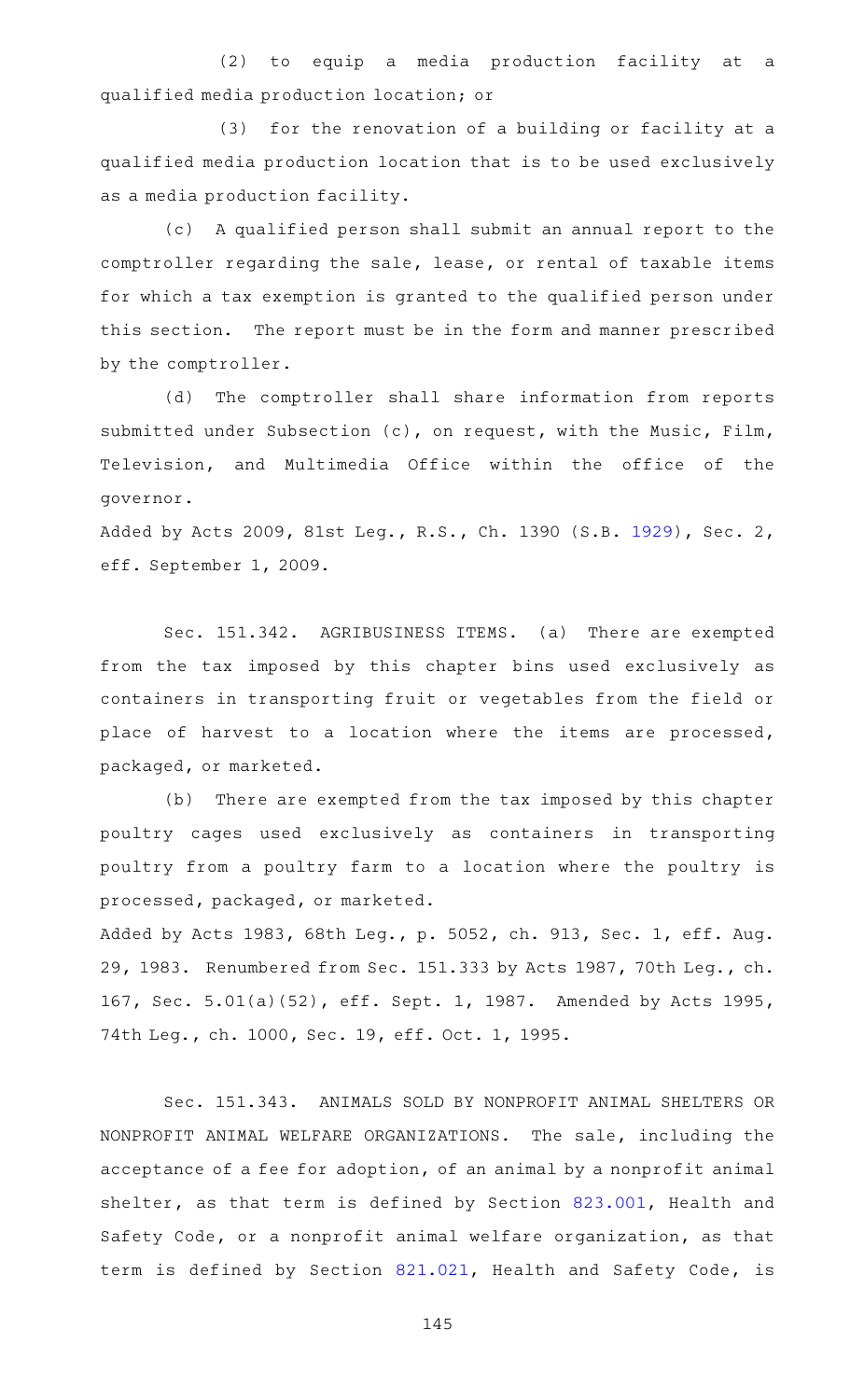exempted from the taxes imposed by this chapter. Added by Acts 1999, 76th Leg., ch. 247, Sec. 1, eff. July 1, 1999. Amended by:

Acts 2021, 87th Leg., R.S., Ch. 293 (S.B. [197](http://www.legis.state.tx.us/tlodocs/87R/billtext/html/SB00197F.HTM)), Sec. 1, eff. October 1, 2021.

Sec. 151.344. POST EXCHANGES ON STATE MILITARY PROPERTY. (a) A taxable item sold, leased, or rented to, or stored, used, or consumed by, a post exchange under Section [437.110](https://statutes.capitol.texas.gov/GetStatute.aspx?Code=GV&Value=437.110), Government Code, is exempt from the taxes imposed by this chapter.

(b) A taxable item sold, leased, or rented by a post exchange under Section [437.110,](https://statutes.capitol.texas.gov/GetStatute.aspx?Code=GV&Value=437.110) Government Code, is exempt from the taxes imposed by this chapter.

Added by Acts 2011, 82nd Leg., R.S., Ch. 1110 (S.B. [1732\)](http://www.legis.state.tx.us/tlodocs/82R/billtext/html/SB01732F.HTM), Sec. 2, eff. June 17, 2011.

## Amended by:

Acts 2013, 83rd Leg., R.S., Ch. 1217 (S.B. [1536](http://www.legis.state.tx.us/tlodocs/83R/billtext/html/SB01536F.HTM)), Sec. 3.21, eff. September 1, 2013.

Sec. 151.346. INTERCORPORATE SERVICES. (a) There are exempt from the taxes imposed by this chapter service transactions among affiliated entities, at least one of which is a corporation, that report their income to the Internal Revenue Service on a single consolidated return for the tax year in which the transaction occurs.

(b) For purposes of this section, "affiliated entity" includes an entity that would be classified as a member of an affiliated group under 26 U.S.C. Section 1504 but for the exclusions provided by that section.

(c) An exemption authorized by this section does not apply to a service that would have been taxable under this chapter as it existed on September 1, 1987.

(d) Services that are exempt under this section may not be purchased for resale by the providing company.

(e) Tangible personal property that is transferred as an integral part of a service exempted under this section may not be purchased for resale by the providing company.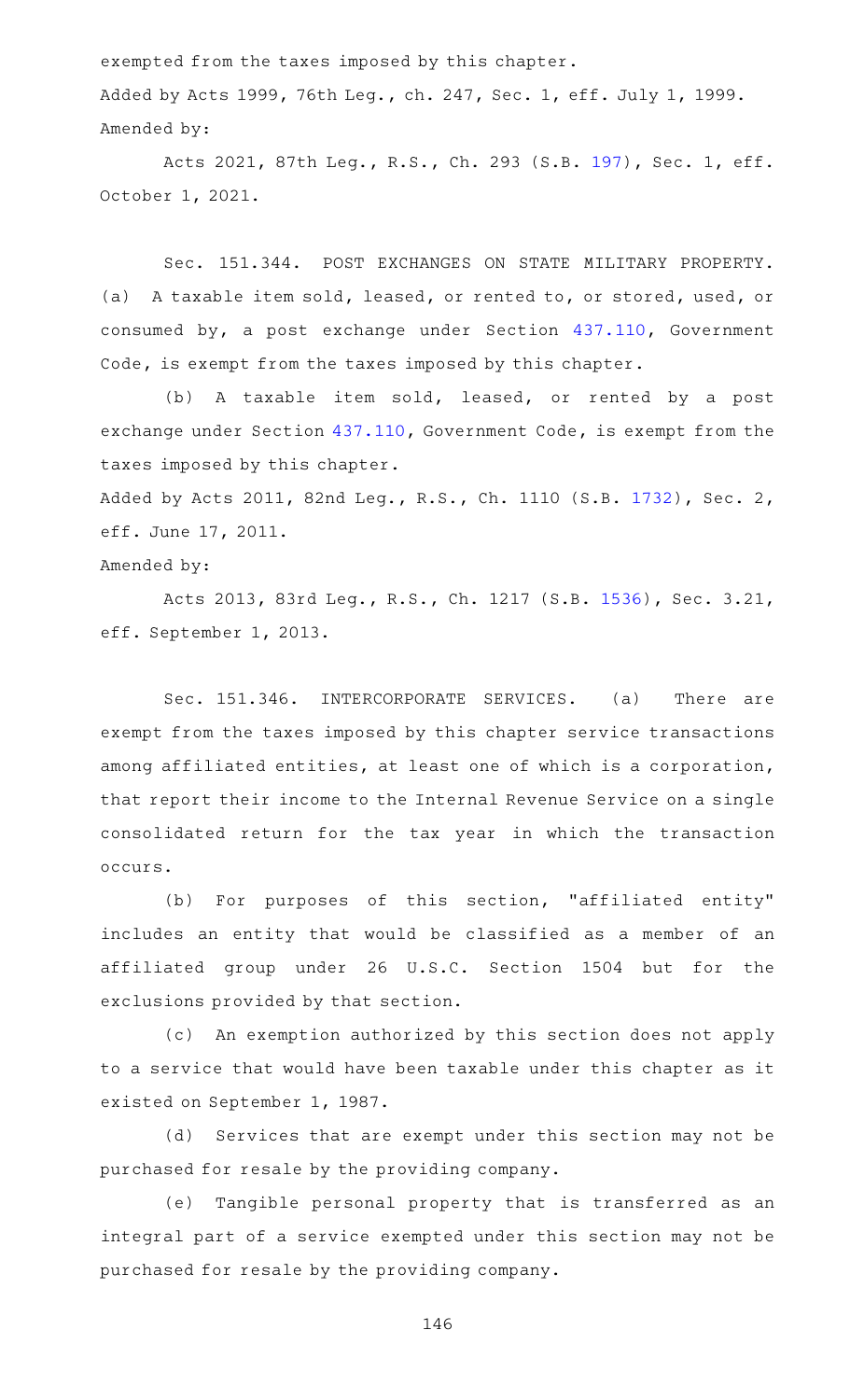Added by Acts 1987, 70th Leg., 2nd C.S., ch. 5, art. 1, pt. 4, Sec. 29. Amended by Acts 1991, 72nd Leg., ch. 705, Sec. 17, eff. Sept. 1, 1991.

Sec. 151.347. CERTAIN LAWN AND YARD SERVICE. There are exempted from the taxes imposed by this chapter lawn mowing and other yard maintenance:

(1) performed by an individual younger than 18 years of age whose total receipts from taxable services described by Section [151.0048\(](https://statutes.capitol.texas.gov/GetStatute.aspx?Code=TX&Value=151.0048)1) or (2) of this code in the most recent four calendar quarters do not exceed \$5,000;

(2) performed by an individual 65 years of age or older whose total receipts from taxable services described by Section [151.0048](https://statutes.capitol.texas.gov/GetStatute.aspx?Code=TX&Value=151.0048)(1) or (2) of this code in the most recent four calendar quarters do not exceed \$5,000; or

(3) performed by an individual:

(A) who is self-employed; and

(B) whose total receipts from taxable services described by Section [151.0048\(](https://statutes.capitol.texas.gov/GetStatute.aspx?Code=TX&Value=151.0048)1) or (2) of this code in the most recent four calendar quarters do not exceed \$5,000. Added by Acts 1987, 70th Leg., 2nd C.S., ch. 5, art. 1, pt. 4, Sec. 30. Amended by Acts 1989, 71st Leg., ch. 365, Sec. 1, eff. Oct. 1,

1989; Acts 1995, 74th Leg., ch. 308, Sec. 1, eff. July 1, 1995.

Sec. 151.348. COOPERATIVE RESEARCH AND DEVELOPMENT VENTURES. (a) There are exempted from the taxes imposed by this chapter items sold in connection with a joint research and development venture as defined by 15 U.S.C. Section 4301 that are sold by the joint research and development venture to a participating entity, if the items are created, developed, or substantially modified by or for the joint research and development venture, including items developed as a result of research and/or development agreements entered into by the joint research and development venture with third parties.

(b) There are exempted from the taxes imposed by this chapter items purchased by, and to carry out the purpose of, a joint research and development venture, as defined by 15 U.S.C. Section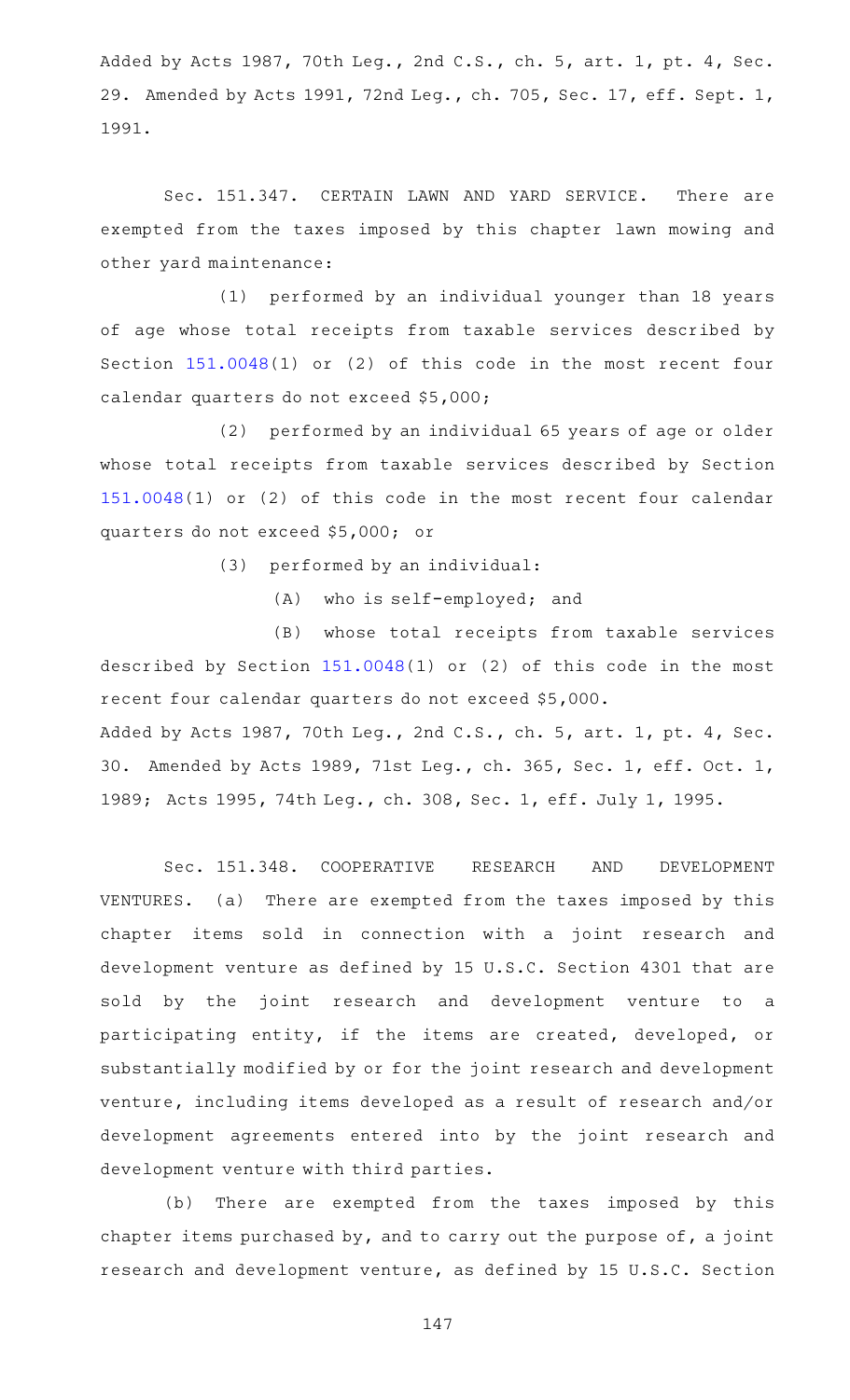4301, notice of whose establishment and participants was first published in the Federal Register on January 17, 1985, or May 19, 1988, if the items have a useful life in excess of six months when placed in service by the joint research and development venture. Added by Acts 1987, 70th Leg., 2nd C.S., ch. 5, art. 1, pt. 4, Sec. 31. Amended by Acts 1989, 71st Leg., ch. 334, Sec. 1, eff. Aug. 28, 1989.

Sec. 151.350. LABOR TO RESTORE CERTAIN PROPERTY. (a) Labor to restore real or tangible personal property is exempted from the taxes imposed by this chapter if:

(1) the amount of the charge for labor is separately itemized; and

(2) the restoration is performed on property damaged within a disaster area by the condition that caused the area to be declared a disaster area.

(b) The exemption under this section does not apply to tangible personal property transferred by the service provider to the purchaser as part of the service.

(c) In this section, "disaster area" means:

(1) an area declared a disaster area by the governor under Chapter [418](https://statutes.capitol.texas.gov/GetStatute.aspx?Code=GV&Value=418), Government Code; or

(2) an area declared a disaster area by the president of the United States under 42 U.S.C. Section 5141.

(d) In this section, "restore" means:

(1) launder, clean, repair, treat, or apply protective chemicals to an item, to the extent the service is a personal service as defined in Section [151.0045](https://statutes.capitol.texas.gov/GetStatute.aspx?Code=TX&Value=151.0045); and

(2) repair, restore, or remodel, to the extent the service is:

(A) a real property repair or remodeling service as defined in Section [151.0047](https://statutes.capitol.texas.gov/GetStatute.aspx?Code=TX&Value=151.0047); or

(B) defined as a taxable service in Section [151.0101](https://statutes.capitol.texas.gov/GetStatute.aspx?Code=TX&Value=151.0101)(a)(5).

Added by Acts 1993, 73rd Leg., ch. 587, Sec. 17, eff. Oct. 1, 1993. Amended by Acts 1995, 74th Leg., ch. 1000, Sec. 20, eff. Oct. 1, 1995; Acts 1999, 76th Leg., ch. 1467, Sec. 2.22, eff. Oct. 1, 1999.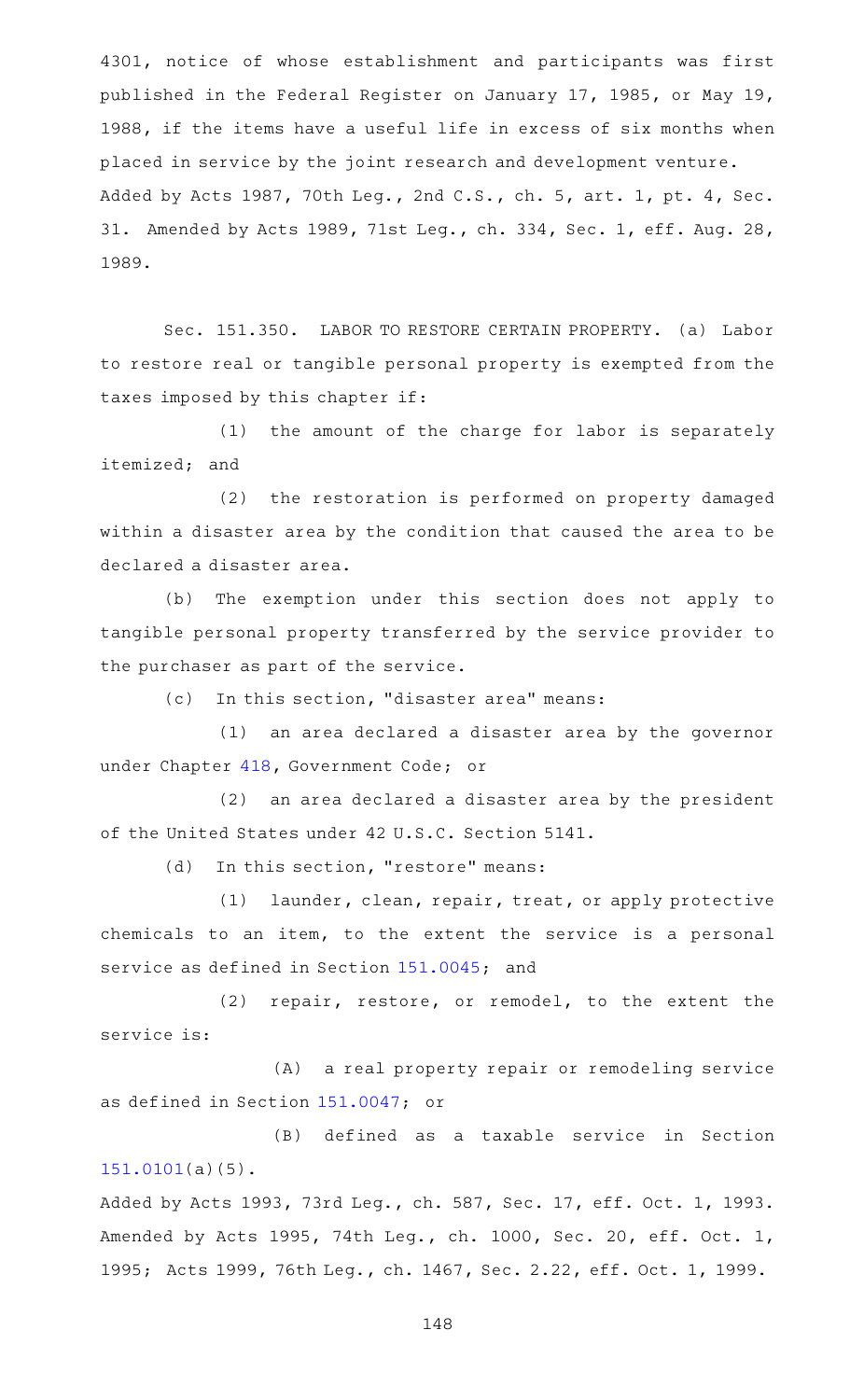Sec. 151.3501. LABOR TO RESTORE, REPAIR, OR REMODEL HISTORIC SITES. (a) Labor to restore, repair, or remodel an improvement to real property is exempted from the taxes imposed by this chapter if:

 $(1)$  the amount of the charge for labor is separately itemized; and

 $(2)$  the restoration, repair, or remodeling is performed on an improvement to real property listed in the National Register of Historic Places.

(b) The exemption provided by this section does not apply to tangible personal property transferred by the service provider to the purchaser as part of the service.

Added by Acts 2003, 78th Leg., ch. 209, Sec. 23, eff. Oct. 1, 2003.

Sec. 151.3503. SERVICES BY EMPLOYEES. (a) The following are exempted from the taxes imposed by this chapter:

 $(1)$  a service performed by an employee for the employee 's employer in the regular course of business, within the scope of the employee 's duties, and for which the employee is paid regular wages or salary;

 $(2)$  a service performed by an employee of a temporary employment service for a host employer to supplement the host employer's existing work force on a temporary basis, if:

(A) the service is normally performed by the host employer 's own employees;

(B) the host employer provides all supplies and equipment necessary to perform the service, other than personal protective equipment provided by the temporary employment service pursuant to a federal law or regulation;

(C) the host employer does not rent, lease, purchase, or otherwise acquire for use the supplies and equipment described by Paragraph (B), other than the personal protective equipment described by that paragraph, from the temporary employment service or an entity that is a member of an affiliated group of which the temporary employment service is also a member; and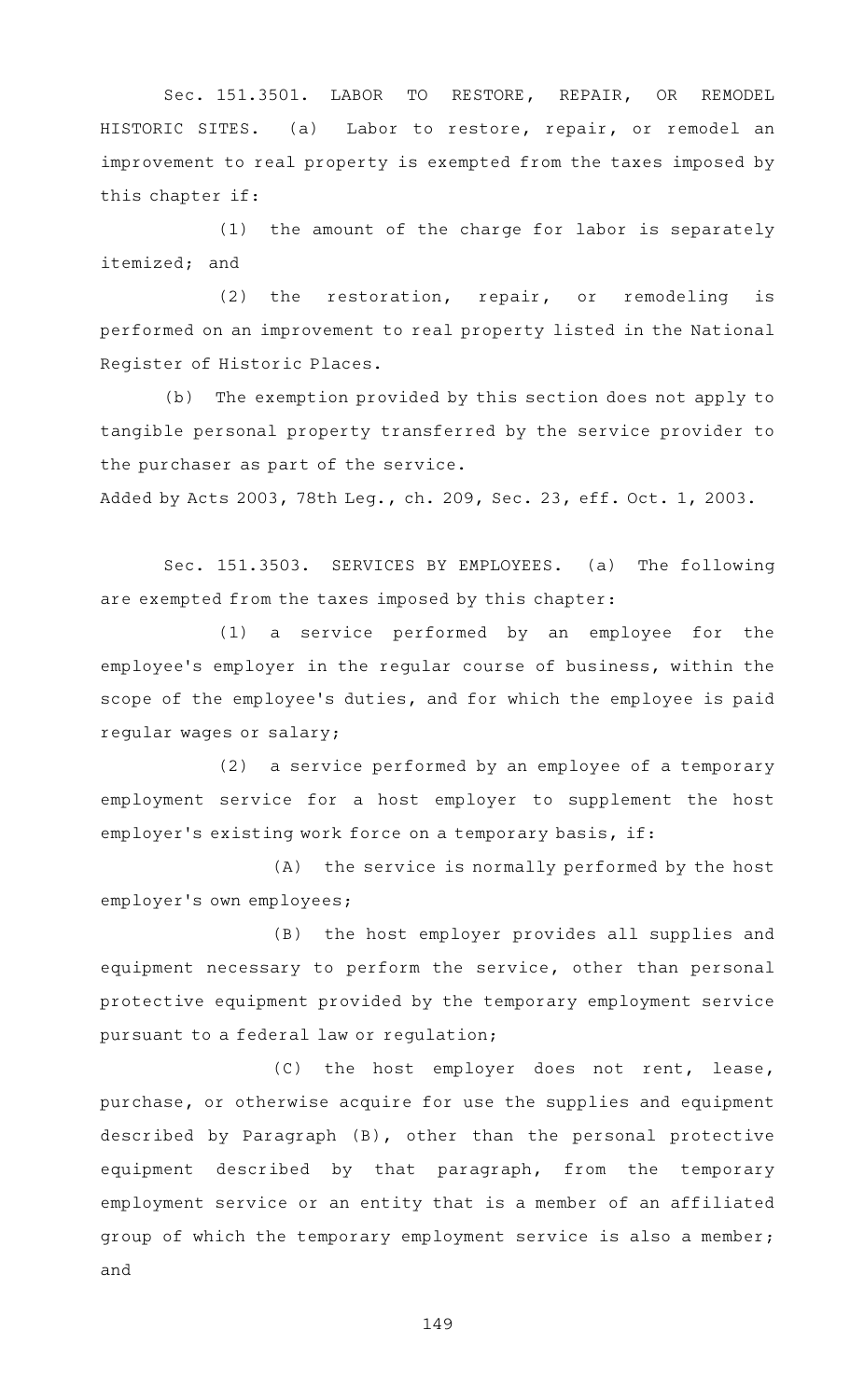(D) the host employer has the sole right to supervise, direct, and control the work performed by the employee of the temporary employment service as necessary to conduct the host employer 's business or to comply with any licensing, statutory, or regulatory requirement applicable to the host employer; or

(3) a service performed by covered employees of a professional employer organization, either licensed under Chapter [91](https://statutes.capitol.texas.gov/GetStatute.aspx?Code=LA&Value=91), Labor Code, or exempt from the licensing requirements of that chapter, for a client under a written contract that provides for shared employment responsibilities between the professional employer organization and the client for the covered employees, most of whom must have been previously employed by the client.

(b) The comptroller shall prescribe by rule the minimum percentage of covered employees that must have been previously employed by the client, the minimum time period the covered employees must have been employed by the client prior to the commencement of its contract, and such other criteria as the comptroller may deem necessary to properly implement Subsection (a)(3).

(c) In this section:

(1) "Affiliated group" has the meaning assigned by Section [171.0001](https://statutes.capitol.texas.gov/GetStatute.aspx?Code=TX&Value=171.0001).

(2) "Host employer" means the employer who owns, manages, or controls the property or worksite where an employee of a temporary employment service performs a service.

(3) "Temporary employment service" has the meaning assigned by Section [93.001,](https://statutes.capitol.texas.gov/GetStatute.aspx?Code=LA&Value=93.001) Labor Code.

Added by Acts 1984, 68th Leg., 2nd C.S., ch. 31, art. 6, Sec. 9, eff. Oct. 2, 1984. Amended by Acts 1989, 71st Leg., ch. 254, Sec. 1, eff. Oct. 1, 1989; Acts 1997, 75th Leg., ch. 1040, Sec. 18, eff. Sept. 1, 1997; Acts 2001, 77th Leg., ch. 1263, Sec. 14, eff. Oct. 1, 2001. Amended by:

Acts 2013, 83rd Leg., R.S., Ch. 117 (S.B. [1286\)](http://www.legis.state.tx.us/tlodocs/83R/billtext/html/SB01286F.HTM), Sec. 22, eff. September 1, 2013.

Transferred, redesignated and amended from Tax Code, Section 151.057 by Acts 2017, 85th Leg., R.S., Ch. 573 (S.B. [745\)](http://www.legis.state.tx.us/tlodocs/85R/billtext/html/SB00745F.HTM), Sec. 1,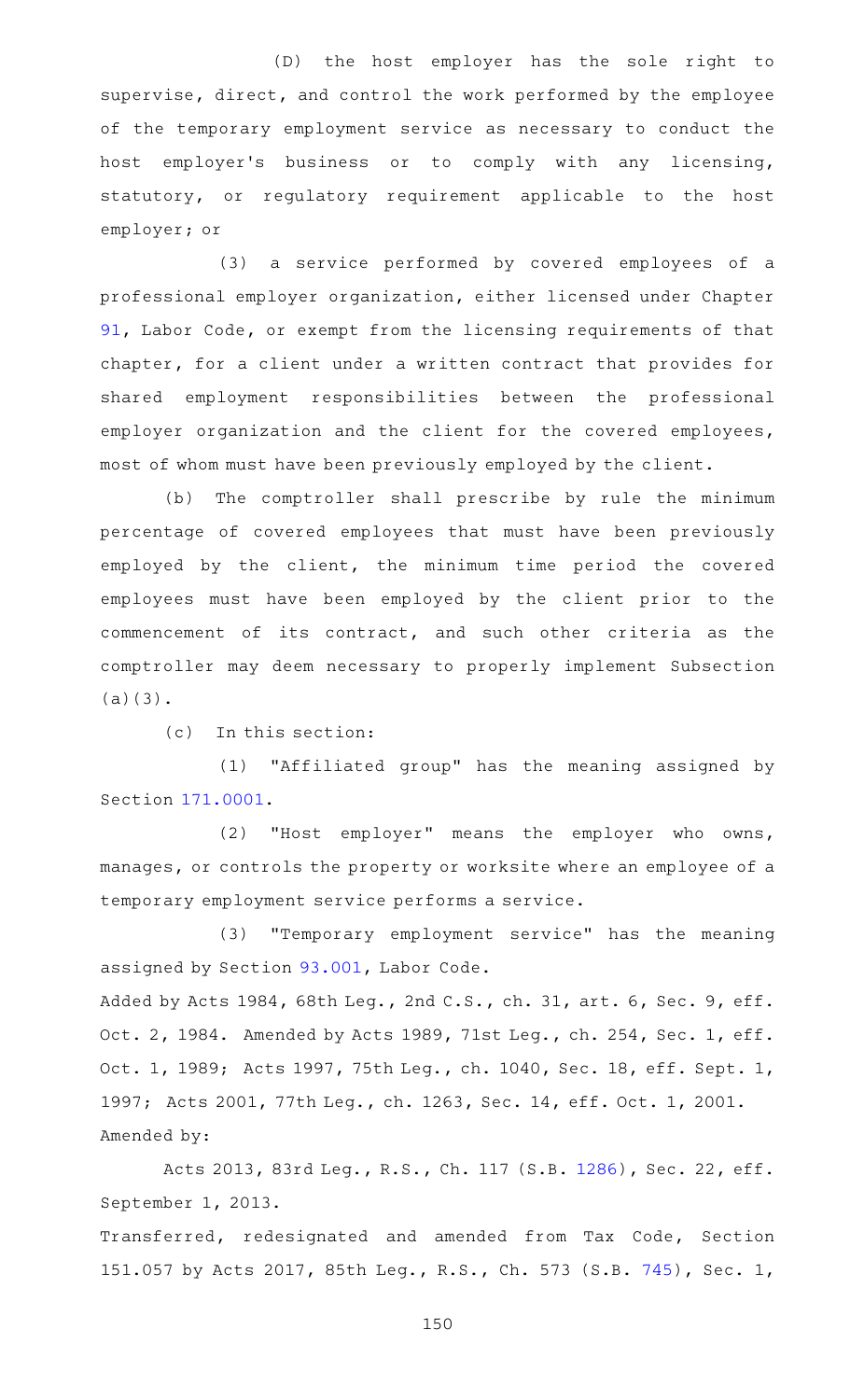eff. September 1, 2017.

Sec. 151.351. INFORMATION SERVICES AND DATA PROCESSING SERVICES. There is exempted from the taxes imposed by this chapter 20 percent of the value of information services and data processing services.

Added by Acts 1999, 76th Leg., ch. 394, Sec. 8, eff. Oct. 1, 1999.

Sec. 151.353. COURT REPORTING SERVICES. (a) Court reporting services relating to the preparation of a document or other record in a civil or criminal suit by a notary public or a court reporter licensed by the Judicial Branch Certification Commission are exempted from the taxes imposed by this chapter if the document is:

 $(1)$  prepared for the use of a person participating in a suit or the court in which a suit or administrative proceeding is brought; and

 $(2)$  sold to a person participating in the suit.

(b) Court reporting services covered by this section include services in the preparation of a:

- (1) deposition or discovery document;
- (2) transcript of testimony; and
- (3) statement of facts.

(c) The exemption provided by this section applies to a document or record on audio or video tape or a computer readable format and courtroom presentation of same.

(d) Court reporting services by a video photographer who is not a court reporter and who videotapes or films a deposition, testimony, discovery document, or statement of fact pertaining to a civil or criminal suit are exempted from the taxes imposed by this chapter if the services are provided and sold as described by Subsections (a)(1) and (2).

Added by Acts 1995, 74th Leg., ch. 973, Sec. 1, eff. Oct. 1, 1995. Amended by Acts 1997, 75th Leg., ch. 1040, Sec. 25, eff. Oct. 1, 1997.

Amended by:

Acts 2013, 83rd Leg., R.S., Ch. 42 (S.B. [966\)](http://www.legis.state.tx.us/tlodocs/83R/billtext/html/SB00966F.HTM), Sec. 2.28, eff.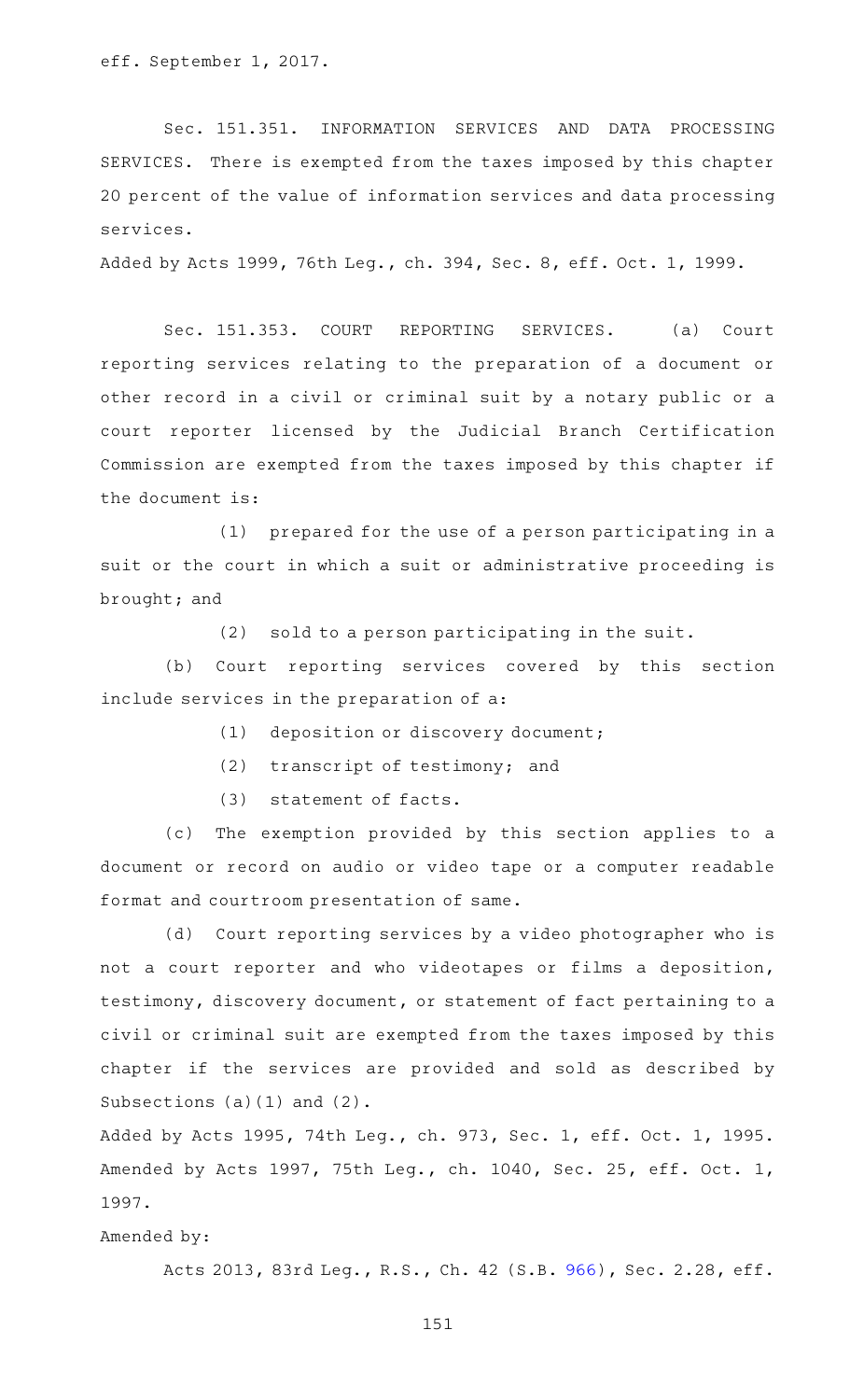September 1, 2014.

Sec. 151.354. SERVICES BY EMPLOYEES OF PROPERTY MANAGEMENT COMPANIES. (a) There are exempted from the taxes imposed by this chapter services performed by an employee of a property management company if:

(1) the employee is permanently assigned to one rental property by the property management company;

 $(2)$  the property management company is reimbursed on a dollar-for-dollar basis for the services provided; and

(3) the employee remains assigned to that property while employed by successive owners or management companies.

(b) This exemption does not apply to services performed by an employee for properties other than the one to which the employee is permanently assigned.

(c) For purposes of this section, a person is an employee of a property management company if either the property management company or an affiliate of the property management company employs the person.

 $(d)$  The property management company must:

(1) be contractually obligated to the property owner to exercise control over the activities of the employee providing the service; and

(2) manage and direct the employee's day-to-day activities.

(e) The property management company or the affiliate must pay tax on the taxable items purchased and provided to employees providing services on managed property.

 $(f)$  In this section, "property management company" means a person:

(1) who, for consideration, operates and manages all the activities at a property held by the owner for purposes of rental, including an office building, mall, or other retail or office complex, an apartment complex, a duplex, or a home; and

 $(2)$  whose responsibilities include securing tenants, hiring, and supervising employees for operation or upkeep of the property, receiving and applying revenues, and incurring and paying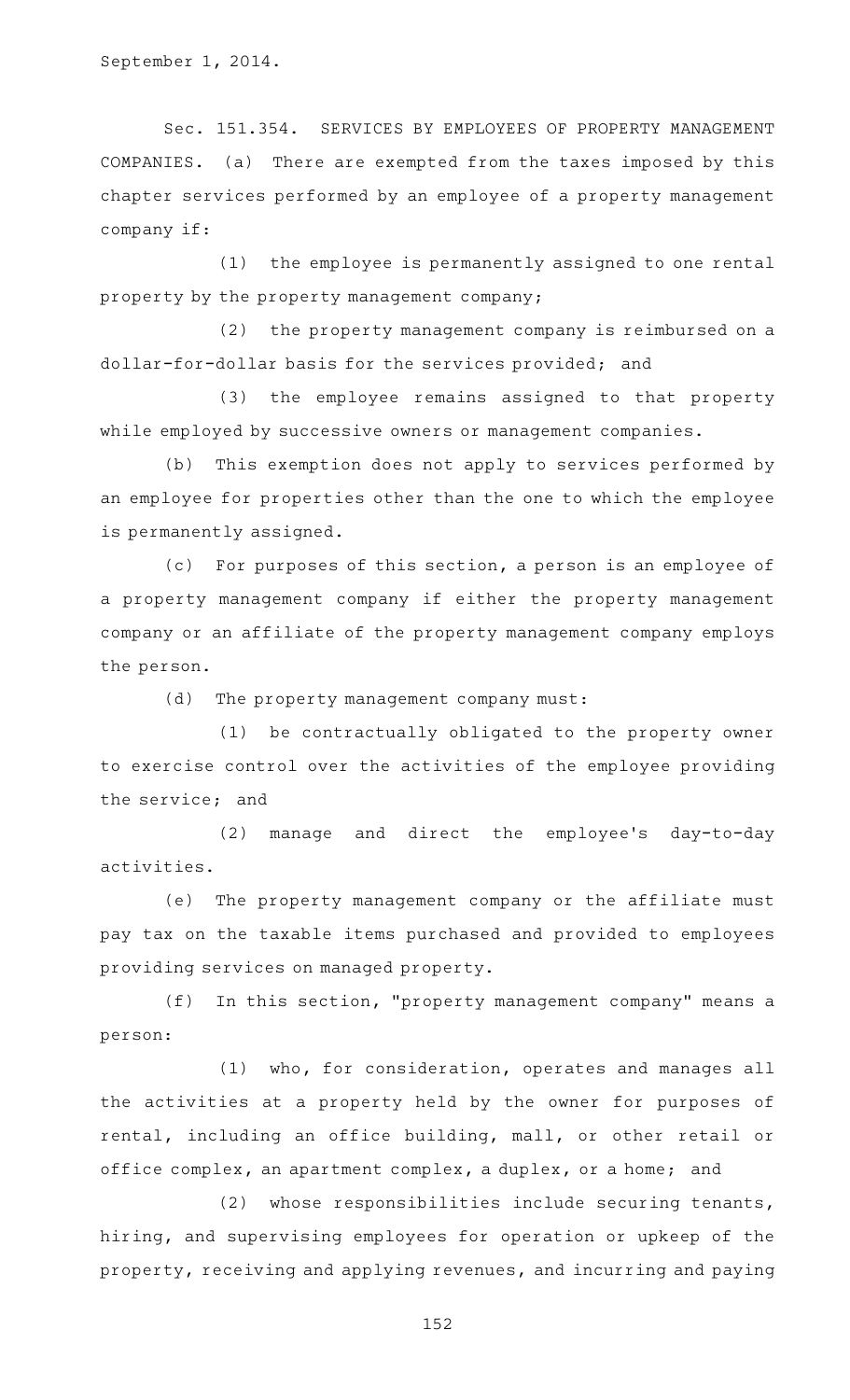expenses derived from the operation of the property as directed by the owner.

(g) In this section, a corporation, limited liability company, partnership, trust, or estate is an affiliate of the property management company if an 80 percent ownership interest in the property management company or the corporation, limited liability company, partnership, trust, or estate is held by the other, or if a third person has an 80 percent ownership interest either directly or indirectly in both the property management company and the corporation, limited liability company, partnership, trust, or estate.

Added by Acts 1999, 76th Leg., ch. 1467, Sec. 2.23, eff. Oct. 1, 1999.

Sec. 151.355. WATER-RELATED EXEMPTIONS. The following are exempted from taxes imposed by this chapter:

(1) rainwater harvesting equipment or supplies, water recycling and reuse equipment or supplies, or other equipment, services, or supplies used solely to reduce or eliminate water use;

(2) equipment, services, or supplies used solely for desalination of surface water or groundwater;

(3) equipment, services, or supplies used solely for brush control designed to enhance the availability of water;

(4) equipment, services, or supplies used solely for precipitation enhancement;

(5) equipment, services, or supplies used solely to construct or operate a water or wastewater system certified by the Texas Commission on Environmental Quality as a regional system;

(6) equipment, services, or supplies used solely to construct or operate a water supply or wastewater system by a private entity as a public-private partnership as certified by the political subdivision that is a party to the project; and

(7) tangible personal property specifically used to process, reuse, or recycle wastewater that will be used in fracturing work performed at an oil or gas well.

Added by Acts 2001, 77th Leg., ch. 966, Sec. 4.25, eff. Sept. 1, 2001, and Acts 2001, 77th Leg., ch. 1234, Sec. 39. Amended by Acts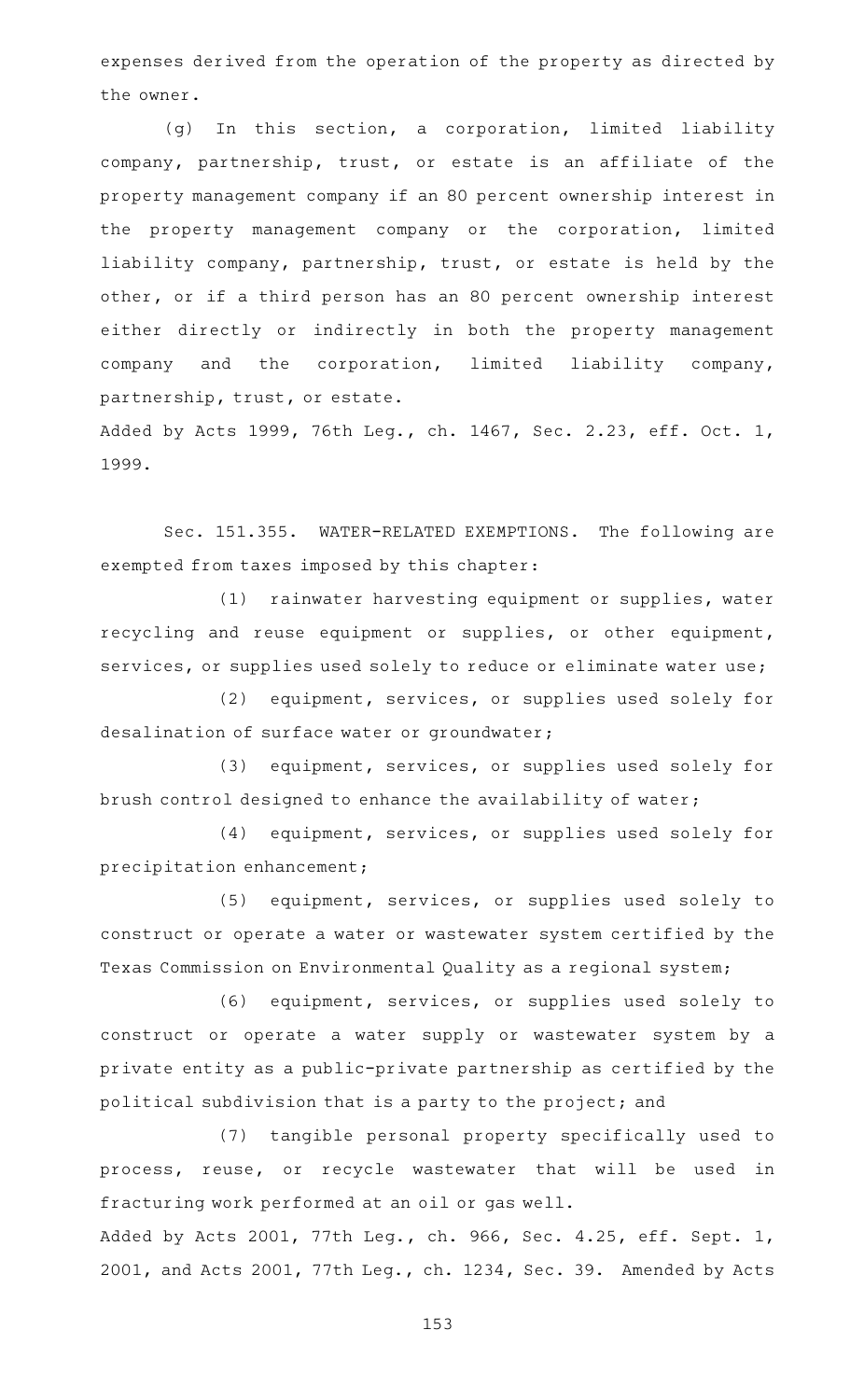2003, 78th Leg., ch. 209, Sec. 24, eff. Oct. 1, 2003. Amended by:

Acts 2007, 80th Leg., R.S., Ch. 1352 (H.B. [4\)](http://www.legis.state.tx.us/tlodocs/80R/billtext/html/HB00004F.HTM), Sec. 14, eff. June 15, 2007.

Sec. 151.356. OFFSHORE SPILL RESPONSE CONTAINMENT PROPERTY. (a) In this section, "offshore spill response containment property" means tangible personal property:

(1) described by Section  $11.271(c)$  $11.271(c)$ ;

(2) owned or leased by an entity described by Section [11.271](https://statutes.capitol.texas.gov/GetStatute.aspx?Code=TX&Value=11.271)(f); and

(3) used or intended to be used solely in an offshore spill response containment system as defined by Section [11.271\(](https://statutes.capitol.texas.gov/GetStatute.aspx?Code=TX&Value=11.271)a).

(b) This section does not apply to an item used, wholly or partly, for the exploration for or production of oil, gas, sulfur, or other minerals, including the equipment, piping, casing, and other components of an oil or gas well. For purposes of this subsection, the offshore capture of fugitive oil, gas, sulfur, or other minerals that is entirely incidental to the item 's temporary use as an offshore spill response containment system is not considered to be production of those substances.

(c) The sale, lease, rental, storage, use, or other consumption by an entity described by Section [11.271](https://statutes.capitol.texas.gov/GetStatute.aspx?Code=TX&Value=11.271)(f) of offshore spill response containment property used solely for the purposes described by Section [11.271\(](https://statutes.capitol.texas.gov/GetStatute.aspx?Code=TX&Value=11.271)c) and this section is exempted from the taxes imposed by this chapter.

(d)AAA service performed exclusively on offshore spill response containment property is exempted from the taxes imposed by this chapter.

Added by Acts 2013, 83rd Leg., R.S., Ch. 942 (H.B. [1712](http://www.legis.state.tx.us/tlodocs/83R/billtext/html/HB01712F.HTM)), Sec. 3, eff. June 14, 2013.

Sec. 151.3565. EMERGENCY PREPARATION SUPPLIES FOR LIMITED PERIOD. (a) The sale of an emergency preparation item is exempted from the taxes imposed by this chapter if the sale takes place during a period beginning at 12:01 a.m. on the Saturday before the last Monday in April and ending at 12 midnight on the last Monday in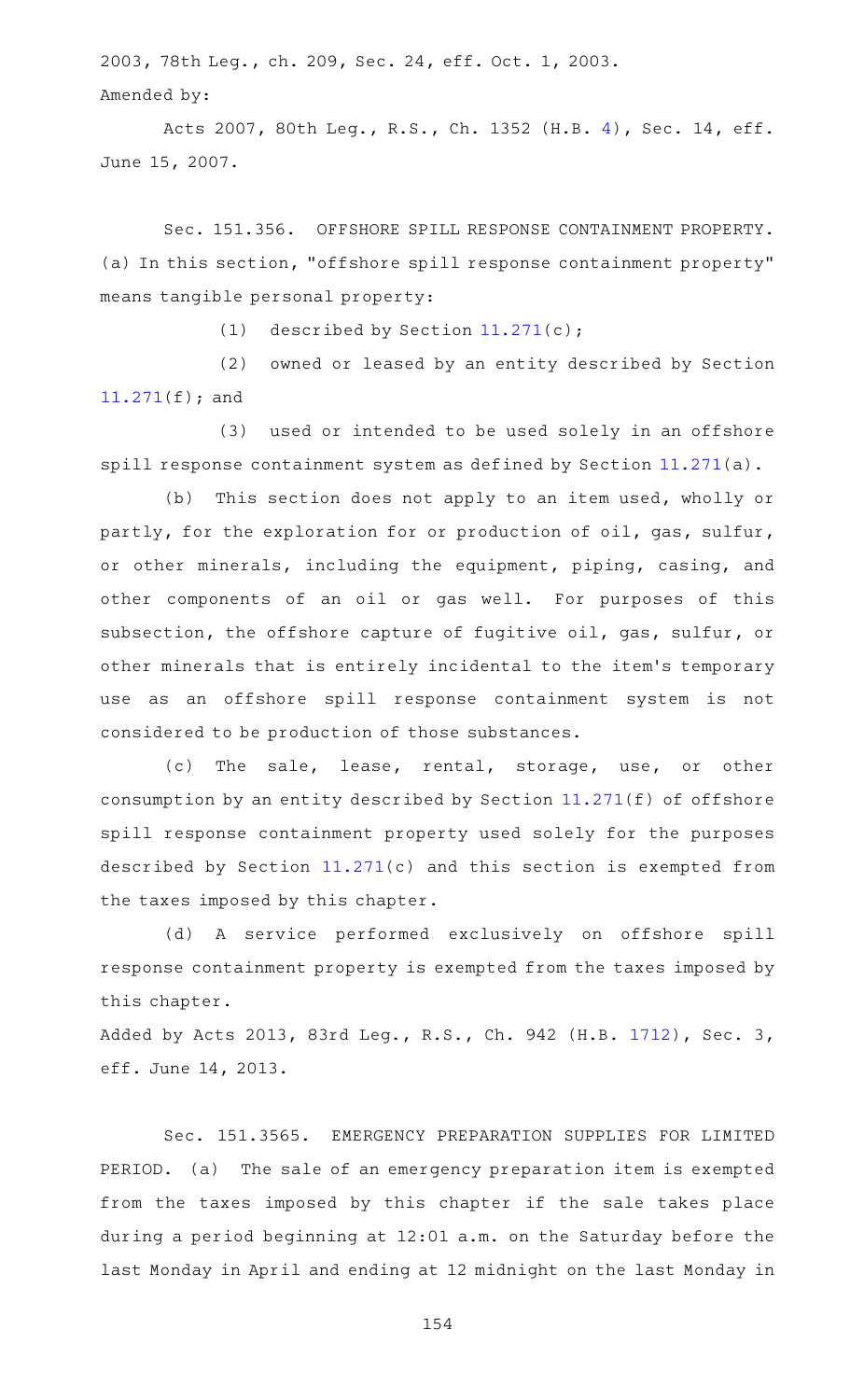April.

(b) For purposes of this section, "emergency preparation item" means:

(1) a portable generator used to provide light or communications or to preserve perishable food in the event of a power outage, the sales price of which is less than \$3,000;

 $(2)$  an item listed in this subdivision, the sales price of which is less than \$300:

(A) a storm protection device manufactured, rated, and marketed specifically to prevent damage to a glazed or non-glazed opening during a storm; or

(B) an emergency or rescue ladder; or

 $(3)$  an item listed in this subdivision, the sales price of which is less than \$75:

 $(A)$  a reusable or artificial ice product;

- (B) a portable, self-powered light source;
- (C) a gasoline or diesel fuel container;

(D) a AAA cell, AA cell, C cell, D cell, 6 volt, or 9 volt battery, or a package containing more than one battery, other than an automobile or boat battery;

(E) a nonelectric cooler or ice chest for food storage;

(F) a tarpaulin or other flexible waterproof sheeting;

(G) a ground anchor system or tie-down kit;

(H) a mobile telephone battery or battery charger;

(I) a portable self-powered radio, including a two-way radio or weatherband radio;

(J) a fire extinguisher, smoke detector, or carbon monoxide detector;

- $(K)$  a hatchet or axe;
- $(L)$  a self-contained first aid kit; or

(M) a nonelectric can opener.

Added by Acts 2015, 84th Leg., R.S., Ch. 475 (S.B. [904](http://www.legis.state.tx.us/tlodocs/84R/billtext/html/SB00904F.HTM)), Sec. 1, eff. September 1, 2015.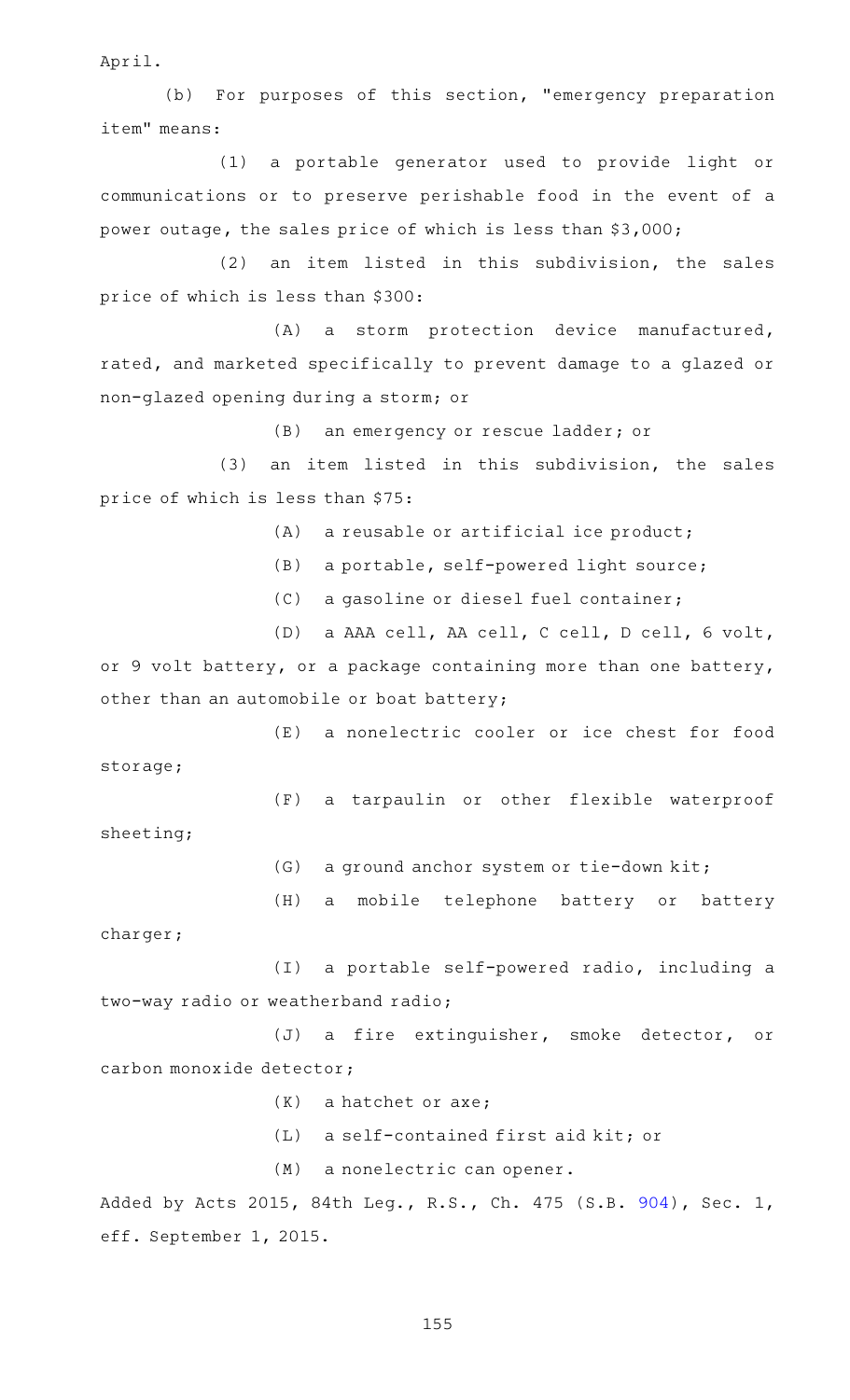Sec. 151.359. PROPERTY USED IN CERTAIN DATA CENTERS: TEMPORARY EXEMPTION. (a) In this section:

(1) "County average weekly wage" means the average weekly wage in a county for all jobs during the most recent four quarterly periods for which data is available, as computed by the Texas Workforce Commission, at the time a data center creates a job used to qualify under this section.

(2) "Data center" means at least 100,000 square feet of space in a single building or portion of a single building, which space:

 $(A)$  is located in this state;

(B) is specifically constructed or refurbished and actually used primarily to house servers and related equipment and support staff for the processing, storage, and distribution of data;

(C) is used by a single qualifying occupant for the processing, storage, and distribution of data;

(D) is not used primarily by a telecommunications provider to place tangible personal property that is used to deliver telecommunications services; and

(E) has an uninterruptible power source, generator backup power, a sophisticated fire suppression and prevention system, and enhanced physical security that includes restricted access, video surveillance, and electronic systems.

(3) "Permanent job" means an employment position that will exist for at least five years after the date the job is created.

(4) "Qualifying data center" means a data center that meets the qualifications prescribed by Subsection (d).

(5) "Qualifying job" means a full-time, permanent job that pays at least 120 percent of the county average weekly wage in the county in which the job is based. The term includes a new employment position staffed by a third-party employer if a written contract exists between the third-party employer and a qualifying owner, qualifying operator, or qualifying occupant that provides that the employment position is permanently assigned to an associated qualifying data center.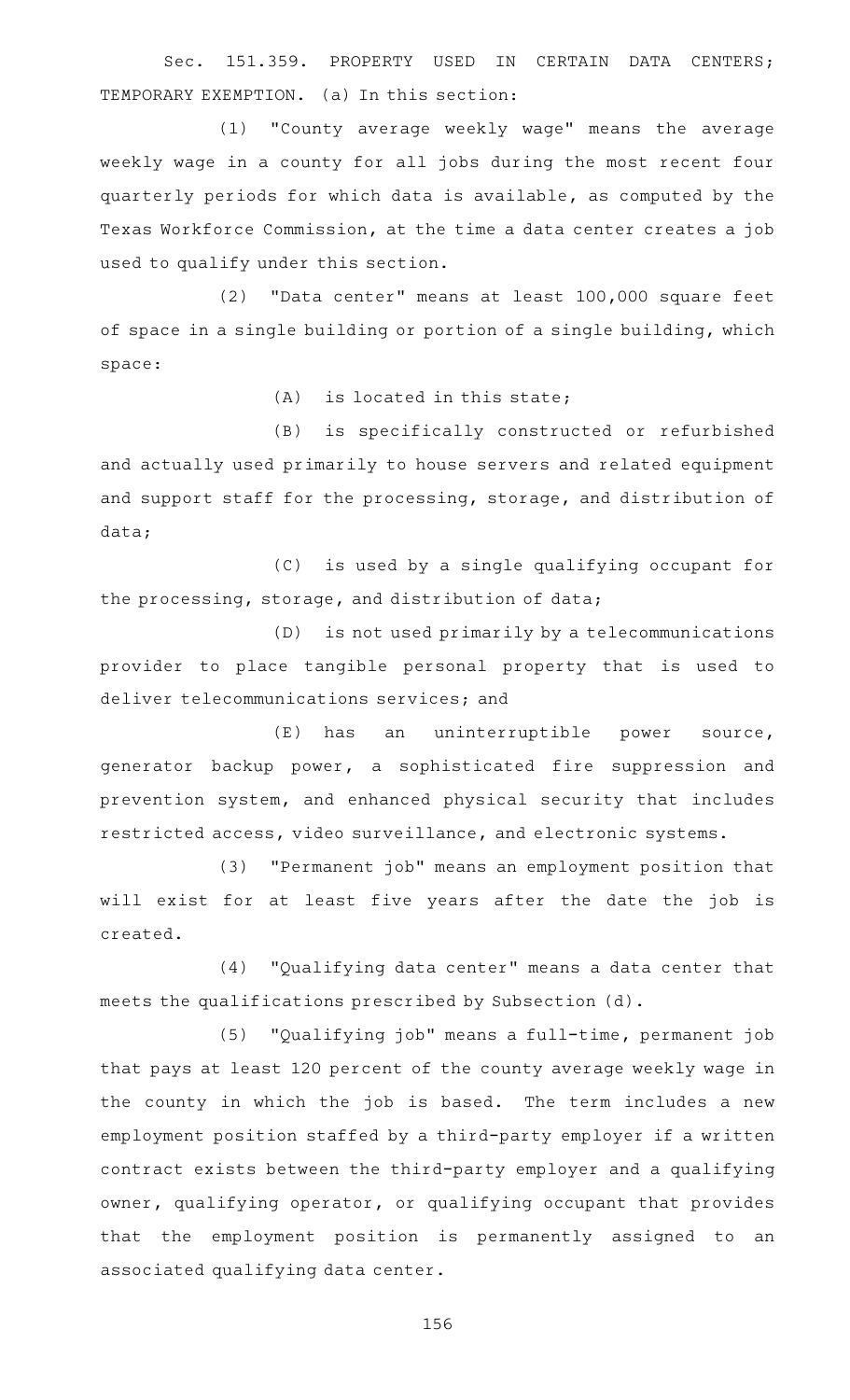(6) "Qualifying operator" means a person who controls access to a qualifying data center, regardless of whether that person owns each item of tangible personal property located at the qualifying data center. A qualifying operator may also be the qualifying owner.

(7) "Qualifying owner" means a person who owns the building in which a qualifying data center is located. A qualifying owner may also be the qualifying operator.

 $(8)$  "Qualifying occupant" means a person who:

(A) contracts with a qualifying owner or qualifying operator to place, or cause to be placed, and to use tangible personal property at the qualifying data center; or

 $(B)$  in the case of a qualifying occupant who is also the qualifying owner and the qualifying operator, places or causes to be placed, and uses tangible personal property at the qualifying data center.

(b) Except as otherwise provided by this section, tangible personal property that is necessary and essential to the operation of a qualified data center is exempted from the taxes imposed by this chapter if the tangible personal property is purchased for installation at, incorporation into, or in the case of Subdivision (1), use in a qualifying data center by a qualifying owner, qualifying operator, or qualifying occupant, and the tangible personal property is:

- $(1)$  electricity;
- (2) an electrical system;
- $(3)$  a cooling system;
- (4) an emergency generator;

(5) hardware or a distributed mainframe computer or

server;

- $(6)$  a data storage device;
- (7) network connectivity equipment;
- $(8)$  a rack, cabinet, and raised floor system;
- (9) a peripheral component or system;
- (10) software;

(11) a mechanical, electrical, or plumbing system that is necessary to operate any tangible personal property described by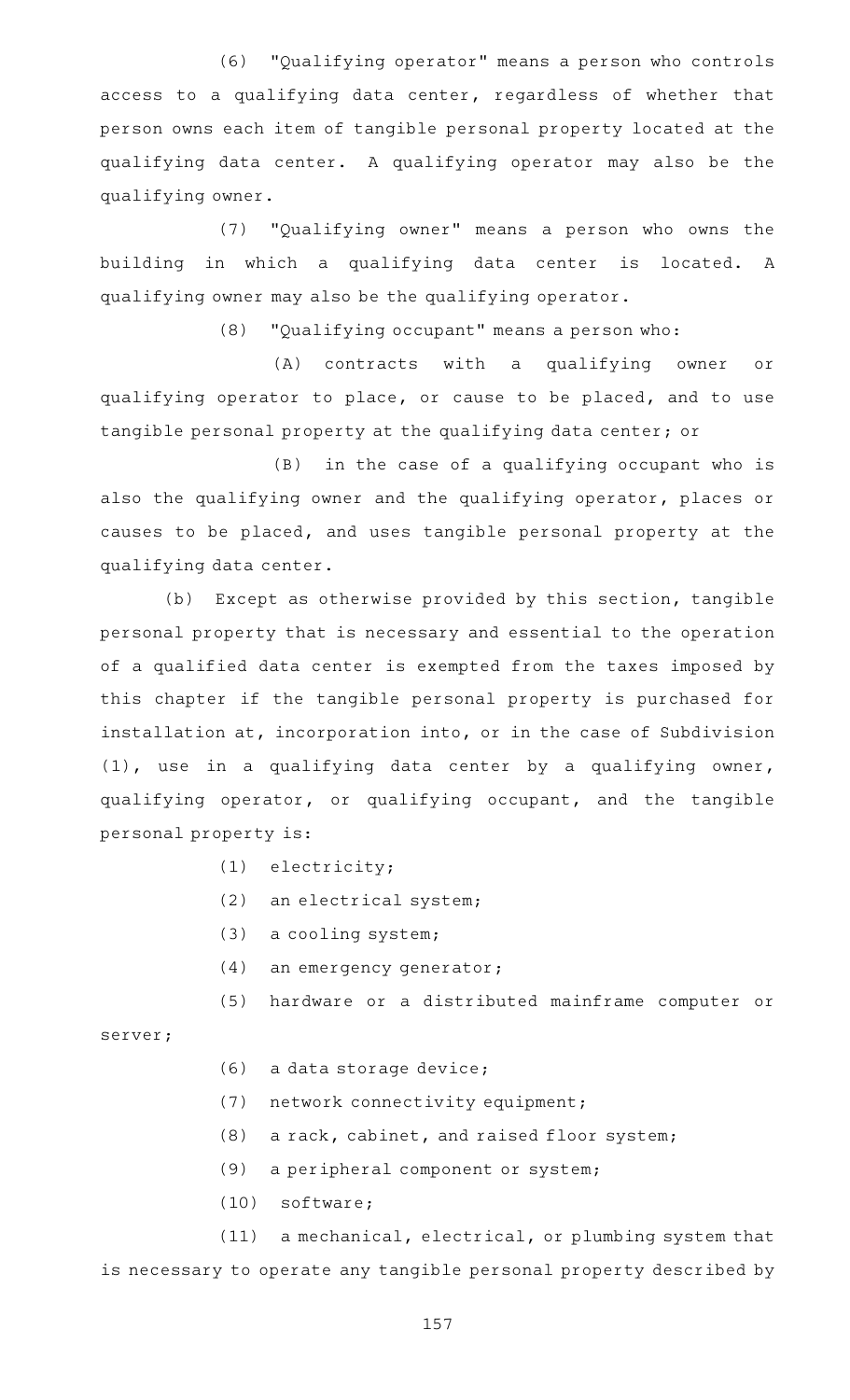Subdivisions (2)-(10);

(12) any other item of equipment or system necessary to operate any tangible personal property described by Subdivisions (2)-(11), including a fixture; and

(13) a component part of any tangible personal property described by Subdivisions (2)-(10).

(c) The exemption provided by this section does not apply to:

(1) office equipment or supplies;

 $(2)$  maintenance or janitorial supplies or equipment;

(3) equipment or supplies used primarily in sales activities or transportation activities;

(4) tangible personal property on which the purchaser has received or has a pending application for a refund under Section [151.429;](https://statutes.capitol.texas.gov/GetStatute.aspx?Code=TX&Value=151.429)

(5) tangible personal property not otherwise exempted under Subsection (b) that is incorporated into real estate or into an improvement of real estate;

(6) tangible personal property that is rented or leased for a term of one year or less; or

(7) notwithstanding Section [151.3111](https://statutes.capitol.texas.gov/GetStatute.aspx?Code=TX&Value=151.3111), a taxable service that is performed on tangible personal property exempted under this section.

(d) Subject to Subsection  $(k)$ , a data center may be certified by the comptroller as a qualifying data center for purposes of this section if, on or after September 1, 2013:

 $(1)$  a single qualifying occupant:

(A) contracts with a qualifying owner or qualifying operator to lease space in which the qualifying occupant will locate a data center; or

(B) occupies a space that was not previously used as a data center in which the qualifying occupant will locate a data center, in the case of a qualifying occupant who is also the qualifying operator and the qualifying owner; and

 $(2)$  the qualifying owner, qualifying operator, or qualifying occupant, jointly or independently:

(A) creates at least 20 qualifying jobs in the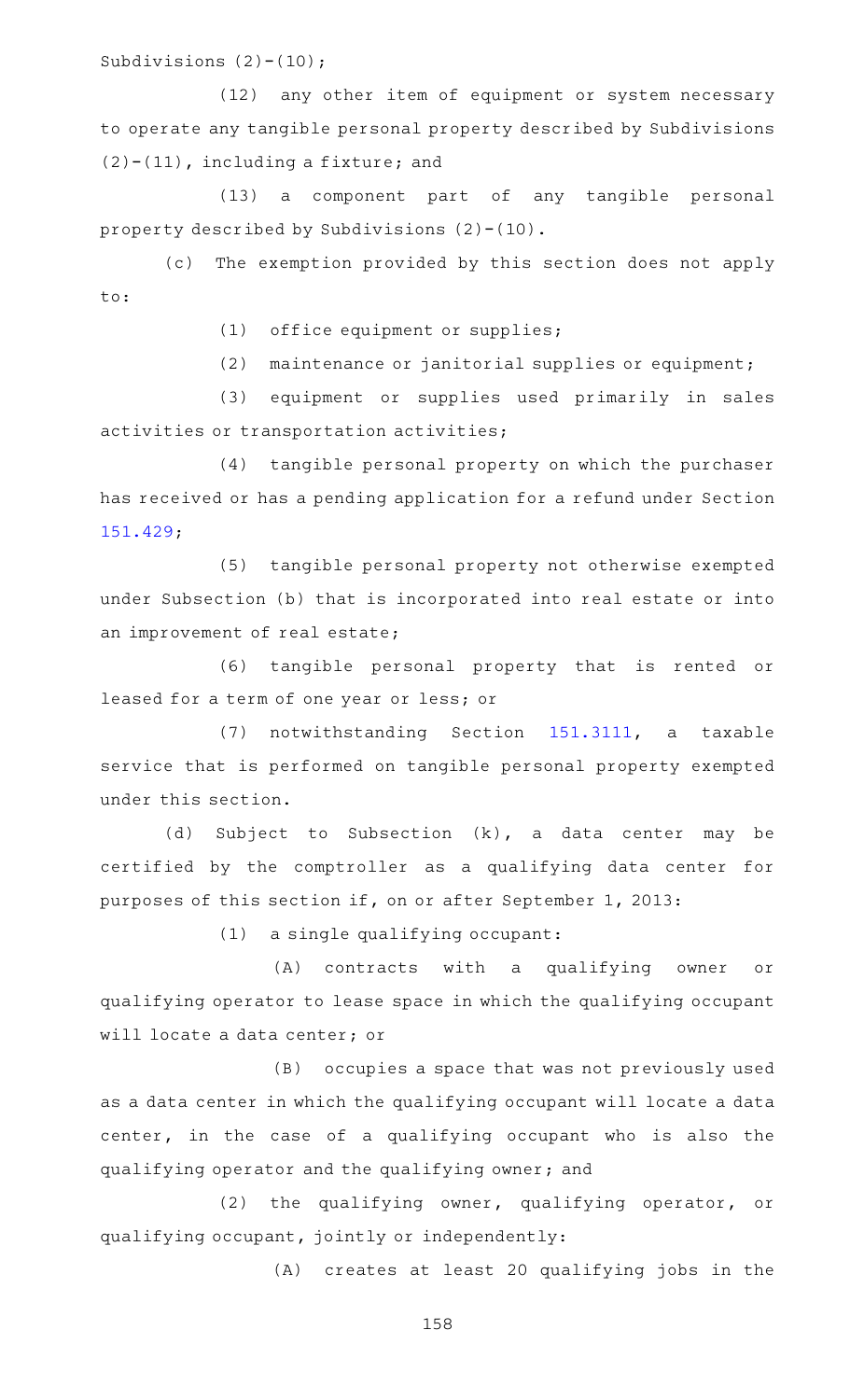county in which the data center is located, not including jobs moved from one county in this state to another county in this state; and

 $(B)$  makes or agrees to make a capital investment, on or after September 1, 2013, of at least \$200 million in that particular data center over a five-year period beginning on the date the data center is certified by the comptroller as a qualifying data center.

(e)AAA data center that is eligible under Subsection (d) to be certified by the comptroller as a qualified data center shall apply to the comptroller for certification as a qualifying data center and for issuance of a registration number or numbers by the comptroller. The application must be made on a form prescribed by the comptroller and include the information required by the comptroller. The application must include the name and contact information for the qualifying occupant and, if applicable, the name and contact information for the qualifying owner and the qualifying operator who will claim the exemption authorized under this section. The application form must include a section for the applicant to certify that the capital investment required by Subsection (d)(2)(B) will be met independently or jointly by the qualifying occupant, qualifying owner, or qualifying operator within the time period prescribed by Subsection (d)(2)(B).

(f) The exemption provided by this section begins on the date the data center is certified by the comptroller as a qualifying data center and expires:

 $(1)$  on the 10th anniversary of that date, if the qualifying occupant, qualifying owner, or qualifying operator independently or jointly makes a capital investment of at least \$200 million but less than \$250 million as provided by Subsection (d)(2)(B); or

 $(2)$  on the 15th anniversary of that date, if the qualifying occupant, qualifying owner, or qualifying operator independently or jointly makes a capital investment of \$250 million or more as provided by Subsection (d)(2)(B).

(g) Each person who is eligible to claim an exemption authorized by this section must hold a registration number issued by the comptroller. The registration number must be stated on the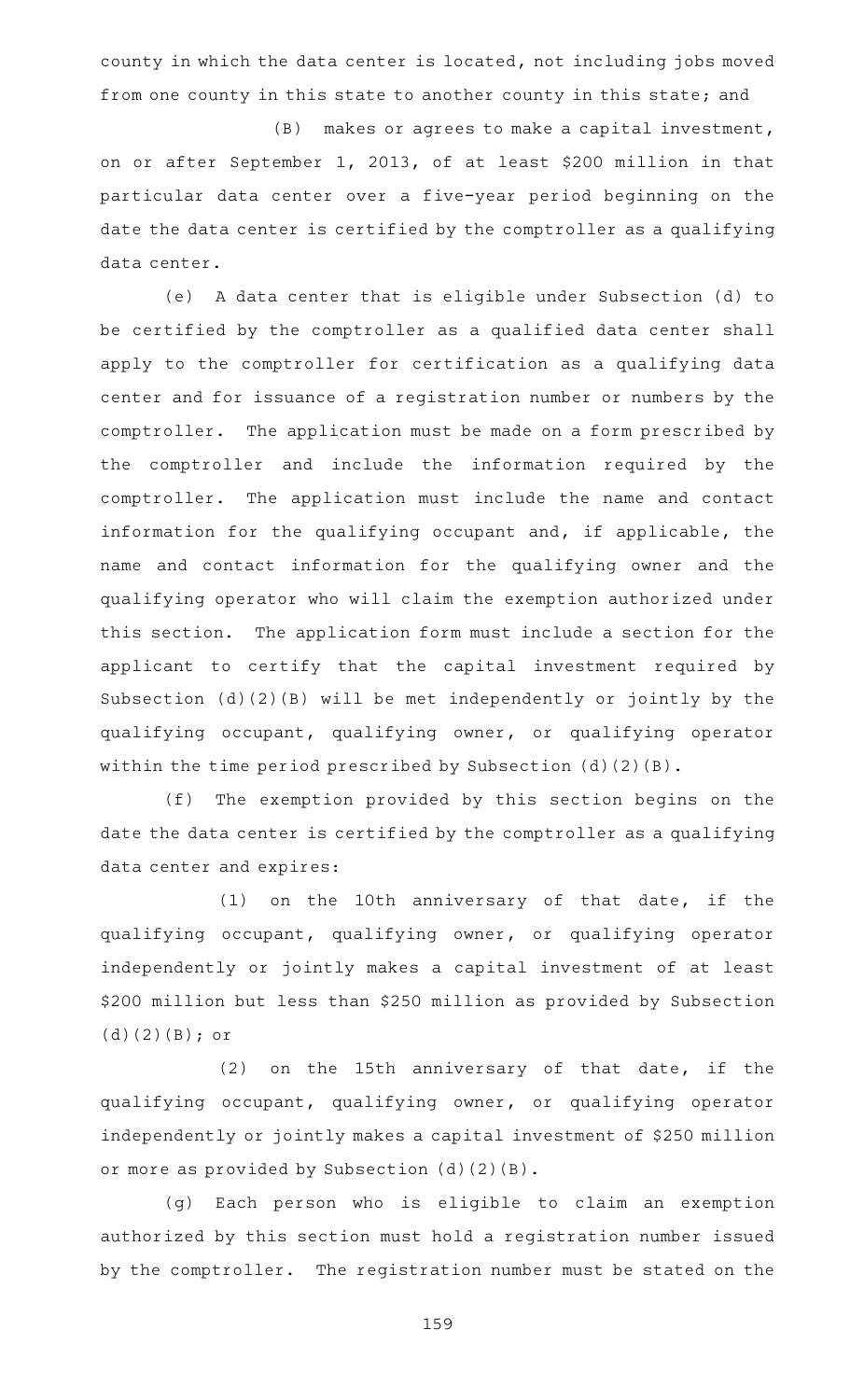exemption certificate provided by the purchaser to the seller of tangible personal property eligible for the exemption.

(h) The comptroller shall revoke all registration numbers issued in connection with a qualifying data center that the comptroller determines does not meet the requirements prescribed by Subsection (d). Each person who has the person's registration number revoked by the comptroller is liable for taxes, including penalty and interest from the date of purchase, imposed under this chapter on purchases for which the person claimed an exemption under this section, regardless of whether the purchase occurred before the date the registration number was revoked.

(i) The comptroller shall adopt rules consistent with and necessary to implement this section, including rules relating to:

 $(1)$  a qualifying data center, qualifying owner, qualifying operator, and qualifying occupant;

(2) issuance and revocation of a registration number required under this section; and

(3) reporting and other procedures necessary to ensure that a qualifying data center, qualifying owner, qualifying operator, and qualifying occupant comply with this section and remain entitled to the exemption authorized by this section.

(j) The exemption in this section does not apply to the taxes imposed under Chapter [321,](https://statutes.capitol.texas.gov/GetStatute.aspx?Code=TX&Value=321) [322](https://statutes.capitol.texas.gov/GetStatute.aspx?Code=TX&Value=322), or [323.](https://statutes.capitol.texas.gov/GetStatute.aspx?Code=TX&Value=323)

(k) A data center is not eligible to receive an exemption under this section if the data center is subject to an agreement limiting the appraised value of the data center 's property under Subchapter [B](https://statutes.capitol.texas.gov/GetStatute.aspx?Code=TX&Value=313.021) or C, Chapter [313.](https://statutes.capitol.texas.gov/GetStatute.aspx?Code=TX&Value=313)

Added by Acts 2013, 83rd Leg., R.S., Ch. 1274 (H.B. [1223\)](http://www.legis.state.tx.us/tlodocs/83R/billtext/html/HB01223F.HTM), Sec. 1, eff. September 1, 2013.

## Amended by:

Acts 2017, 85th Leg., R.S., Ch. 378 (H.B. [4038](http://www.legis.state.tx.us/tlodocs/85R/billtext/html/HB04038F.HTM)), Sec. 1, eff. June 1, 2017.

Sec. 151.3595. PROPERTY USED IN CERTAIN LARGE DATA CENTER PROJECTS; TEMPORARY EXEMPTION. (a) In this section:

(1) "County average weekly wage" means the average weekly wage in a county for all jobs during the most recent four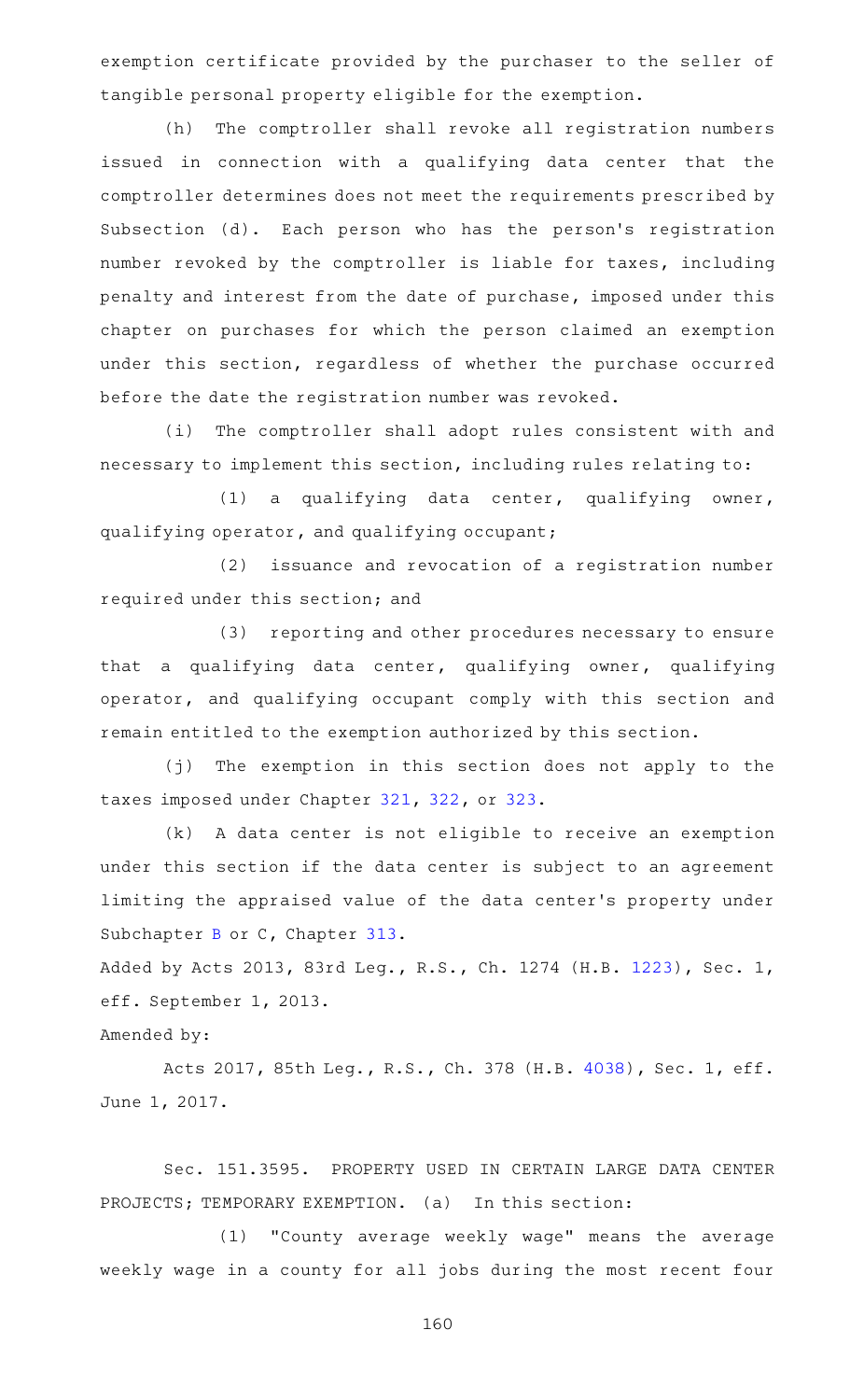quarterly periods for which data is available, as computed by the Texas Workforce Commission, at the time a large data center project creates a job used to qualify under this section.

(2) "Large data center project" means a project that:

 $(A)$  is located in this state;

(B) is composed of one or more buildings comprising at least 250,000 square feet of space located or to be located on a single parcel of land or on contiguous parcels of land that are commonly owned or owned by affiliation with the qualifying operator;

(C) is specifically constructed or refurbished and actually used primarily to house servers and related equipment and support staff for the processing, storage, and distribution of data;

(D) is used by a single qualifying occupant for the processing, storage, and distribution of data;

(E) is not used primarily by a telecommunications provider to place tangible personal property used to deliver telecommunications services; and

 $(F)$  has an uninterruptible power source, a backup generator, a fire suppression and prevention system, and physical security that includes restricted access, video surveillance, and electronic systems.

(3) "Permanent job" means an employment position that will exist for at least five years after the date the job is created.

(4) "Qualifying job" means a full-time, permanent job that pays at least 120 percent of the county average weekly wage in the county in which the job is based. The term includes a new employment position staffed by a third-party employer if a written contract exists between the third-party employer and a qualifying owner, qualifying operator, or qualifying occupant that provides that the employment position is permanently assigned to an associated qualifying large data center project.

(5) "Qualifying large data center project" means a large data center project that meets the qualifications prescribed by Subsection (d).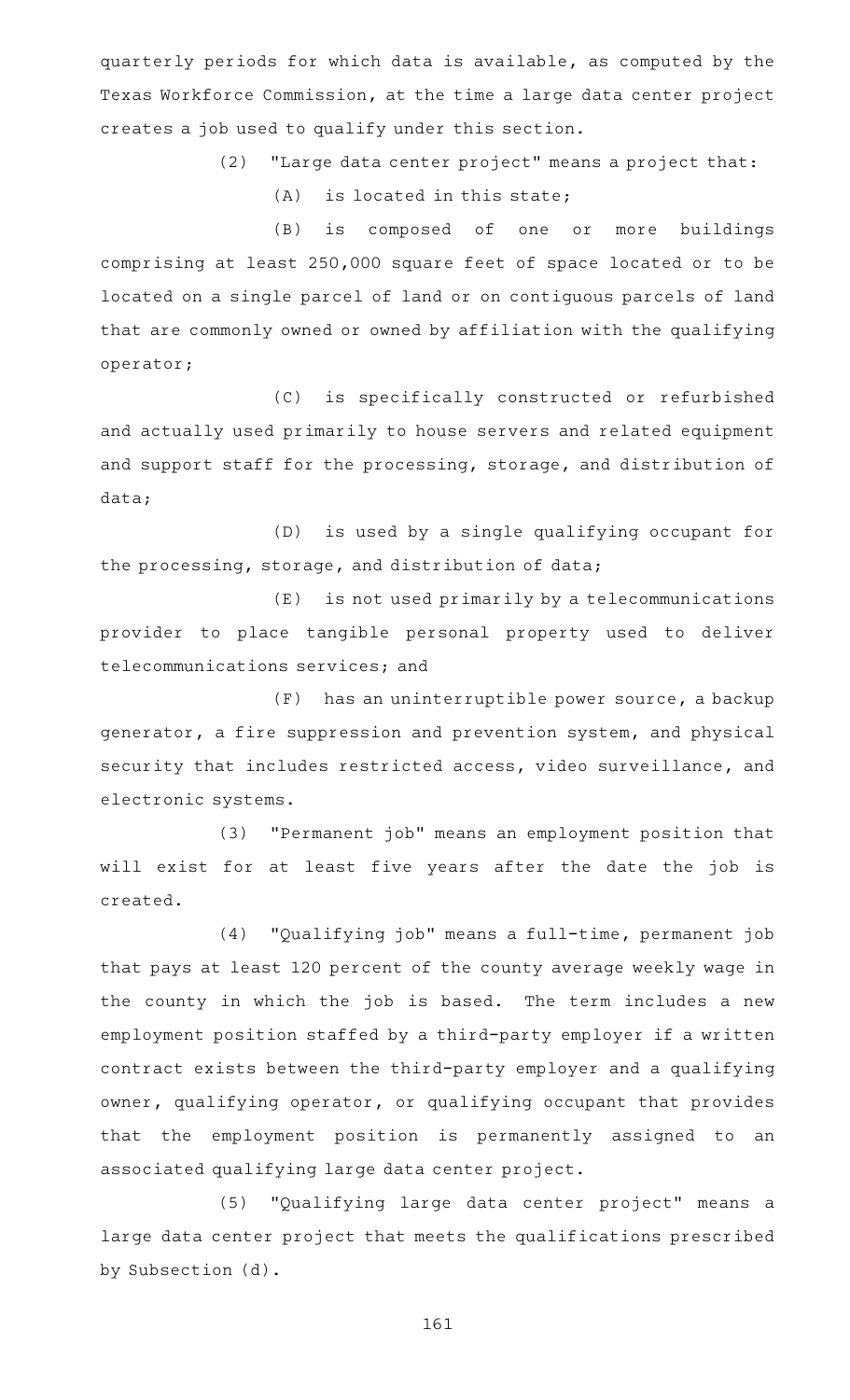(6) "Qualifying operator" means a person who controls access to a qualifying large data center project, regardless of whether that person owns each item of tangible personal property located at the qualifying large data center project. A qualifying operator may also be the qualifying owner.

(7) "Qualifying owner" means a person who owns a building in which a qualifying large data center project is located. A qualifying owner may also be the qualifying operator.

(8) "Qualifying occupant" means a person who:

(A) contracts with a qualifying owner or qualifying operator to place, or cause to be placed, and to use tangible personal property at the qualifying large data center project; or

 $(B)$  in the case of a qualifying occupant who is also the qualifying owner and the qualifying operator, places or causes to be placed and uses tangible personal property at the qualifying large data center project.

(b) Except as otherwise provided by this section, tangible personal property that is necessary and essential to the operation of a qualifying large data center project is exempted from the taxes imposed by this chapter if the tangible personal property is purchased for installation at, incorporation into, or in the case of electricity, use in a qualifying large data center project by a qualifying owner, qualifying operator, or qualifying occupant, and the tangible personal property is:

- $(1)$  electricity;
- $(2)$  an electrical system;
- $(3)$  a cooling system;
- (4) an emergency generator;
- (5) hardware or a distributed mainframe computer or

server;

- (6) a data storage device;
- (7) network connectivity equipment;
- $(8)$  a rack, cabinet, and raised floor system;
- (9) a peripheral component or system;
- $(10)$  software;
- (11) a mechanical, electrical, or plumbing system that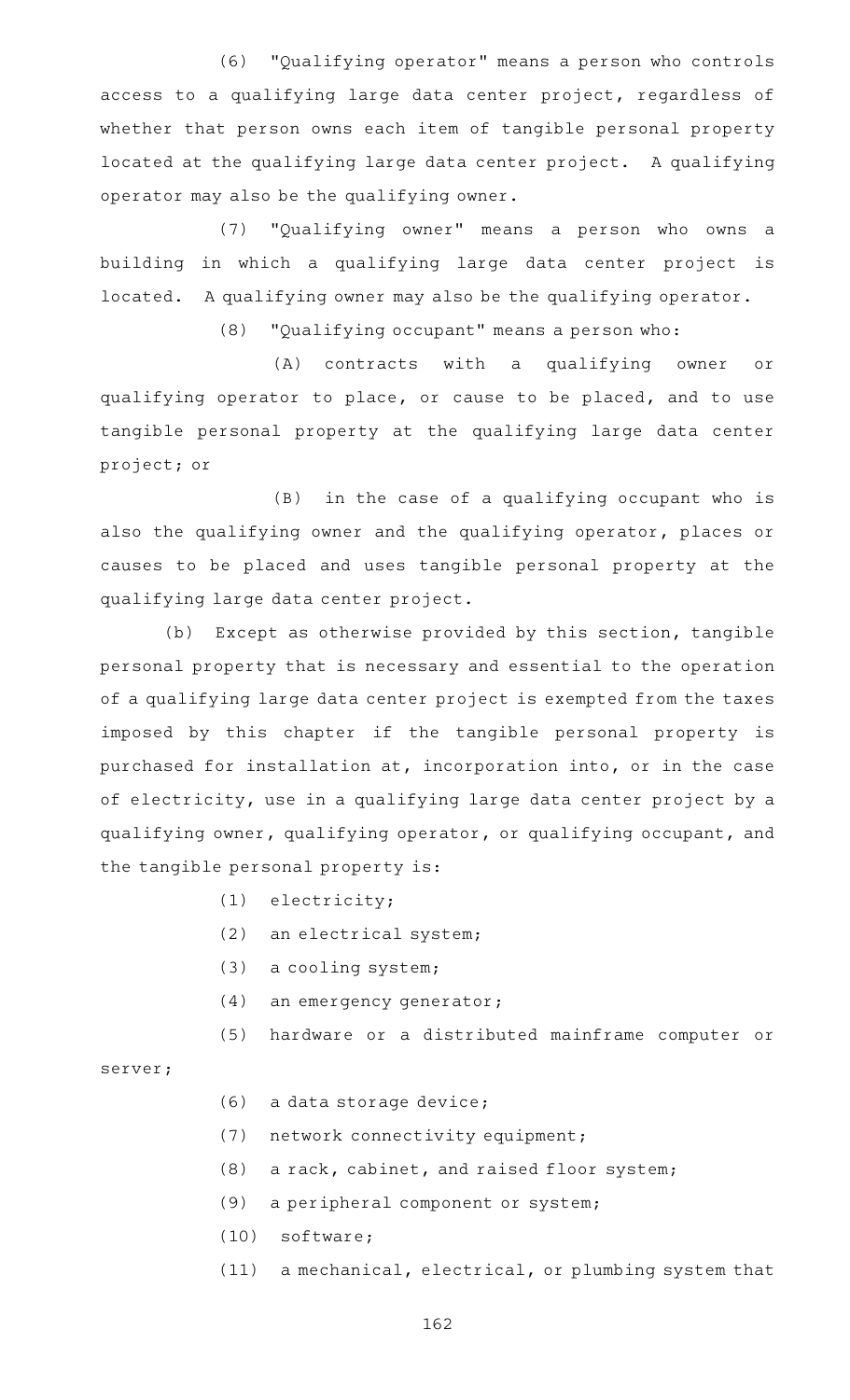is necessary to operate any tangible personal property described by Subdivisions  $(2)-(10)$ ;

(12) any other item of equipment or system necessary to operate any tangible personal property described by Subdivisions  $(2)-(11)$ , including a fixture; and

(13) a component part of any tangible personal property described by Subdivisions (2)-(10).

(c) The exemption provided by this section does not apply to:

(1) office equipment or supplies;

 $(2)$  maintenance or janitorial supplies or equipment;

(3) equipment or supplies used primarily in sales activities or transportation activities;

(4) tangible personal property on which the purchaser has received or has a pending application for a refund under Section [151.429;](https://statutes.capitol.texas.gov/GetStatute.aspx?Code=TX&Value=151.429)

(5) tangible personal property not otherwise exempted under Subsection (b) that is incorporated into real estate or into an improvement of real estate;

(6) tangible personal property that is rented or leased for a term of one year or less; or

(7) notwithstanding Section [151.3111](https://statutes.capitol.texas.gov/GetStatute.aspx?Code=TX&Value=151.3111), a taxable service that is performed on tangible personal property exempted under this section.

(d) Subject to Subsection (j), a large data center project may be certified by the comptroller as a qualifying large data center project for purposes of this section if, on or after June 1, 2015:

 $(1)$  a single qualifying occupant:

(A) contracts with a qualifying owner or qualifying operator to lease space in which the qualifying occupant will locate a large data center project; or

(B) occupies a space that was not previously used as a data center in which the qualifying occupant will locate a large data center project, in the case of a qualifying occupant who is also the qualifying operator and the qualifying owner; and

 $(2)$  the qualifying owner, qualifying operator, or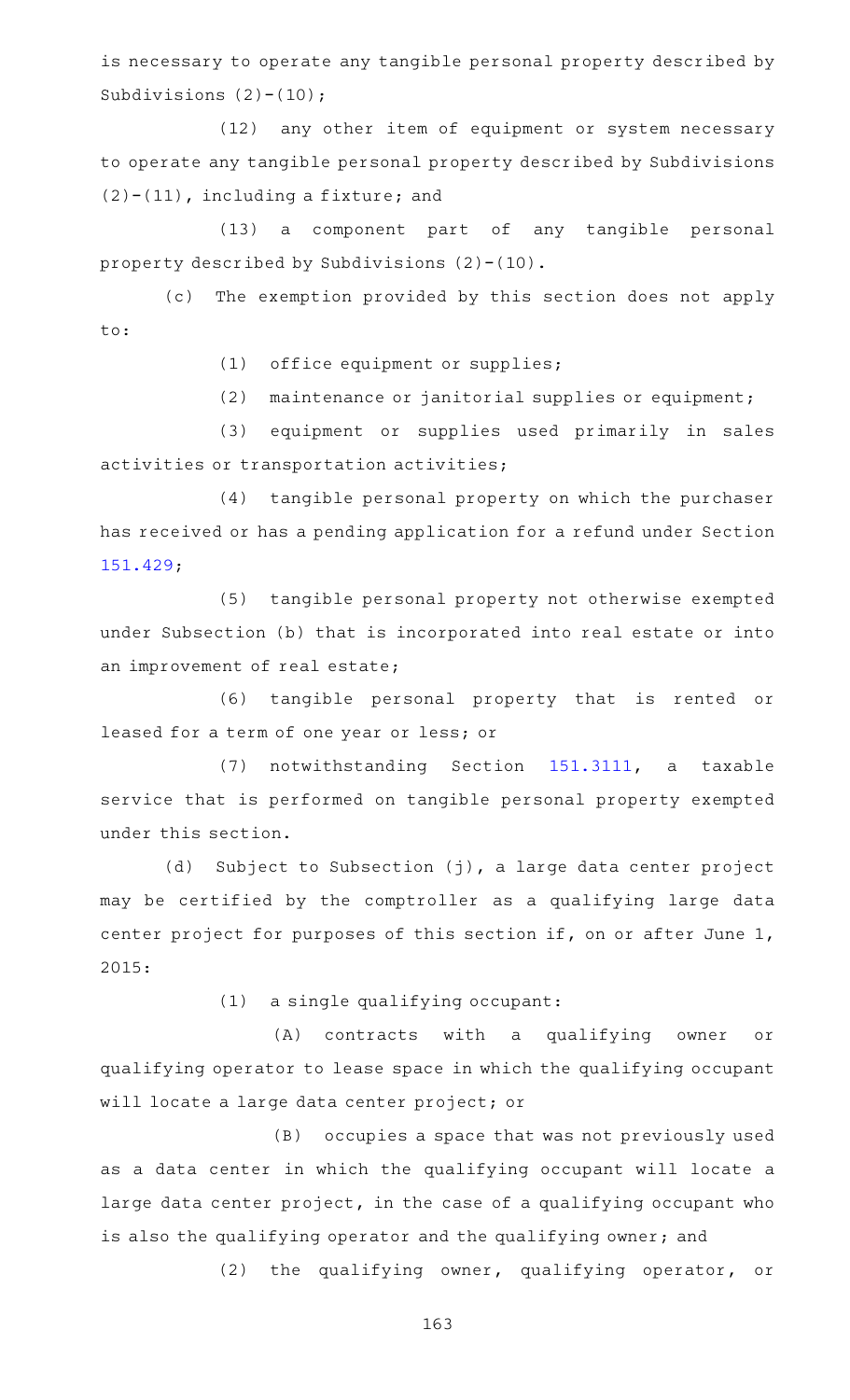qualifying occupant, independently or jointly:

(A) creates at least 40 qualifying jobs in the county in which the large data center project is located, not including jobs moved from one county in this state to another county in this state;

(B) on or after May 1, 2015, makes or agrees to make a capital investment of at least \$500 million in that particular large data center project, the amount of which may not include a capital investment to replace personal property previously placed in service in that large data center project, over a five-year period beginning on the earlier of:

(i) the date the large data center project submits the application described by Subsection (e); or

(ii) the date the large data center project is certified by the comptroller as a qualifying large data center project; and

(C) agrees to contract for at least 20 megawatts of transmission capacity for operation of the large data center project.

(e) A large data center project that is eligible under Subsection (d) to be certified by the comptroller as a qualifying large data center project shall apply to the comptroller for certification and for the issuance of a registration number or numbers by the comptroller. The application must be made on a form prescribed by the comptroller and must include the information required by the comptroller. The application must include the name and contact information for the qualifying occupant, and, if applicable, the name and contact information for the qualifying owner and the qualifying operator who will claim the exemption authorized under this section. The application form must include a section for the applicant to certify that the capital investment required by Subsection (d)(2)(B) will be met independently or jointly by the qualifying occupant, qualifying owner, or qualifying operator within the time period prescribed by Subsection (d)(2)(B).

(f) The exemption provided by this section begins on the date the large data center project is certified by the comptroller as a qualifying large data center project and expires on the 20th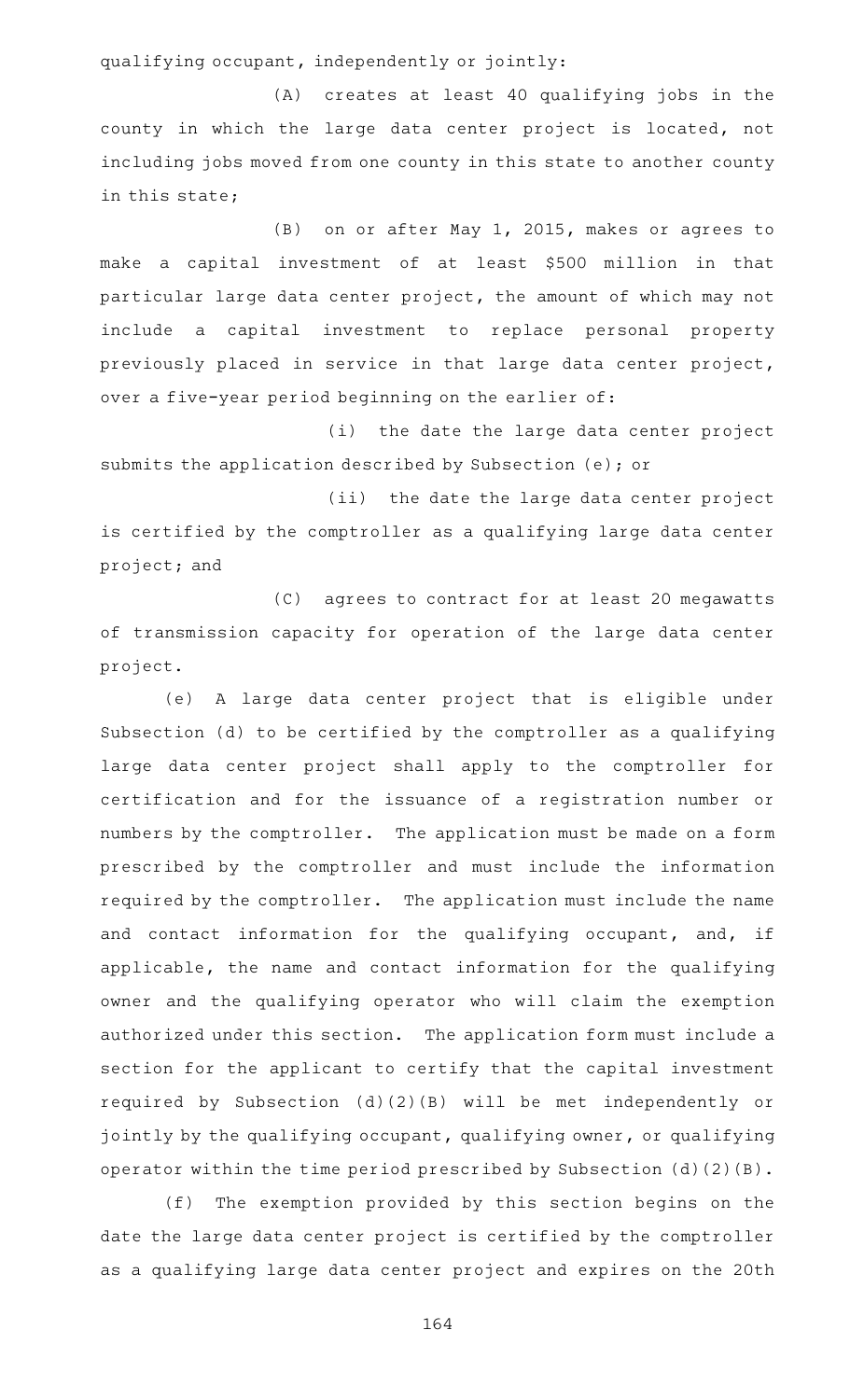anniversary of that date, if the qualifying occupant, qualifying owner, or qualifying operator, independently or jointly makes the capital investment of at least \$500 million as provided by Subsection (d)(2)(B).

(g) Each person who is eligible to claim an exemption authorized by this section must hold a registration number issued by the comptroller. The registration number must be stated on the exemption certificate provided by the purchaser to the seller of tangible personal property eligible for the exemption.

(h) The comptroller shall revoke all registration numbers issued in connection with a qualifying large data center project that the comptroller determines does not meet the requirements prescribed by Subsection (d). Each person who has the person's registration number revoked by the comptroller is liable for taxes, including penalty and interest from the date of purchase, imposed under this chapter on purchases for which the person claimed an exemption under this section, regardless of whether the purchase occurred before the date the registration number was revoked.

(i) The comptroller shall adopt rules consistent with and necessary to implement this section, including rules relating to:

 $(1)$  a qualifying large data center project, qualifying owner, qualifying operator, and qualifying occupant;

(2) issuance and revocation of a registration number required under this section; and

(3) reporting and other procedures necessary to ensure that a qualifying large data center project, qualifying owner, qualifying operator, and qualifying occupant comply with this section and remain entitled to the exemption authorized by this section.

(j) A data center is not eligible to receive an exemption under this section if the data center is subject to an agreement limiting the appraised value of the data center 's property under Subchapter [B](https://statutes.capitol.texas.gov/GetStatute.aspx?Code=TX&Value=313.021) or C, Chapter [313.](https://statutes.capitol.texas.gov/GetStatute.aspx?Code=TX&Value=313)

Added by Acts 2015, 84th Leg., R.S., Ch. 412 (H.B. [2712](http://www.legis.state.tx.us/tlodocs/84R/billtext/html/HB02712F.HTM)), Sec. 1, eff. June 10, 2015.

SUBCHAPTER I. REPORTS, PAYMENTS, AND METHODS OF REPORTING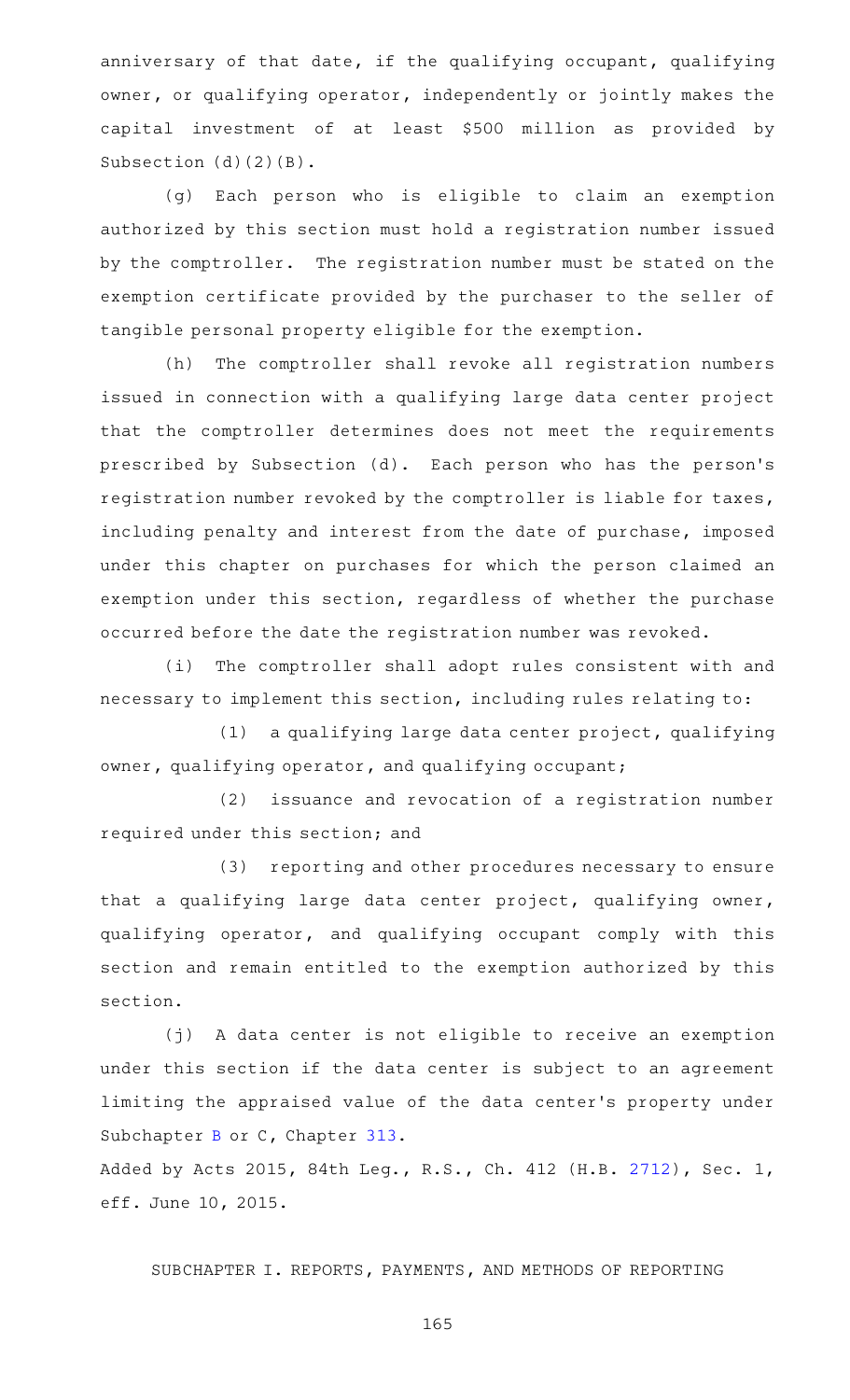Sec. 151.401. TAX DUE DATES. (a) The taxes imposed by this chapter are due and payable to the comptroller on or before the 20th day of the month following the end of each calendar month unless a taxpayer qualifies as a quarterly filer under Subsection (b) of this section or unless the taxpayer prepays the tax on a quarterly basis as permitted by Section [151.424](https://statutes.capitol.texas.gov/GetStatute.aspx?Code=TX&Value=151.424) of this code.

(b) If a taxpayer owes less than \$500 for a calendar month or \$1,500 for a calendar quarter, the taxes are due and payable on the 20th day of the month following the end of the calendar quarter.

(c) Repealed by Acts 2013, 83rd Leg., R.S., Ch. 431, Sec. 3(1), eff. June 14, 2013.

(d) Repealed by Acts 2013, 83rd Leg., R.S., Ch. 431, Sec. 3(1), eff. June 14, 2013.

(e) Repealed by Acts 2013, 83rd Leg., R.S., Ch. 431, Sec. 3(1), eff. June 14, 2013.

Acts 1981, 67th Leg., p. 1569, ch. 389, Sec. 1, eff. Jan. 1, 1982. Amended by Acts 1981, 67th Leg., p. 2779, ch. 752, Sec. 10, eff. Jan. 1, 1982; Acts 1983, 68th Leg., p. 1362, ch. 281, Sec. 1, eff. Oct. 1, 1983; Acts 1993, 73rd Leg., ch. 486, Sec. 2.01, eff. Sept. 1, 1994.

## Amended by:

Acts 2011, 82nd Leg., 1st C.S., Ch. 4 (S.B. [1](http://www.legis.state.tx.us/tlodocs/821/billtext/html/SB00001F.HTM)), Sec. 13.01, eff. September 28, 2011.

Acts 2013, 83rd Leg., R.S., Ch. 431 (S.B. [559](http://www.legis.state.tx.us/tlodocs/83R/billtext/html/SB00559F.HTM)), Sec. 3(1), eff. June 14, 2013.

Sec. 151.402. TAX REPORT DATES. (a) A tax report required by this chapter for a reporting period is due on the same date that the tax payment for the period is due as provided by Section [151.401.](https://statutes.capitol.texas.gov/GetStatute.aspx?Code=TX&Value=151.401)

(b) Repealed by Acts 2013, 83rd Leg., R.S., Ch. 431, Sec. 3(2), eff. June 14, 2013.

Acts 1981, 67th Leg., p. 1569, ch. 389, Sec. 1, eff. Jan. 1, 1982. Amended by Acts 1993, 73rd Leg., ch. 486, Sec. 2.02, eff. Sept. 1, 1994.

Amended by: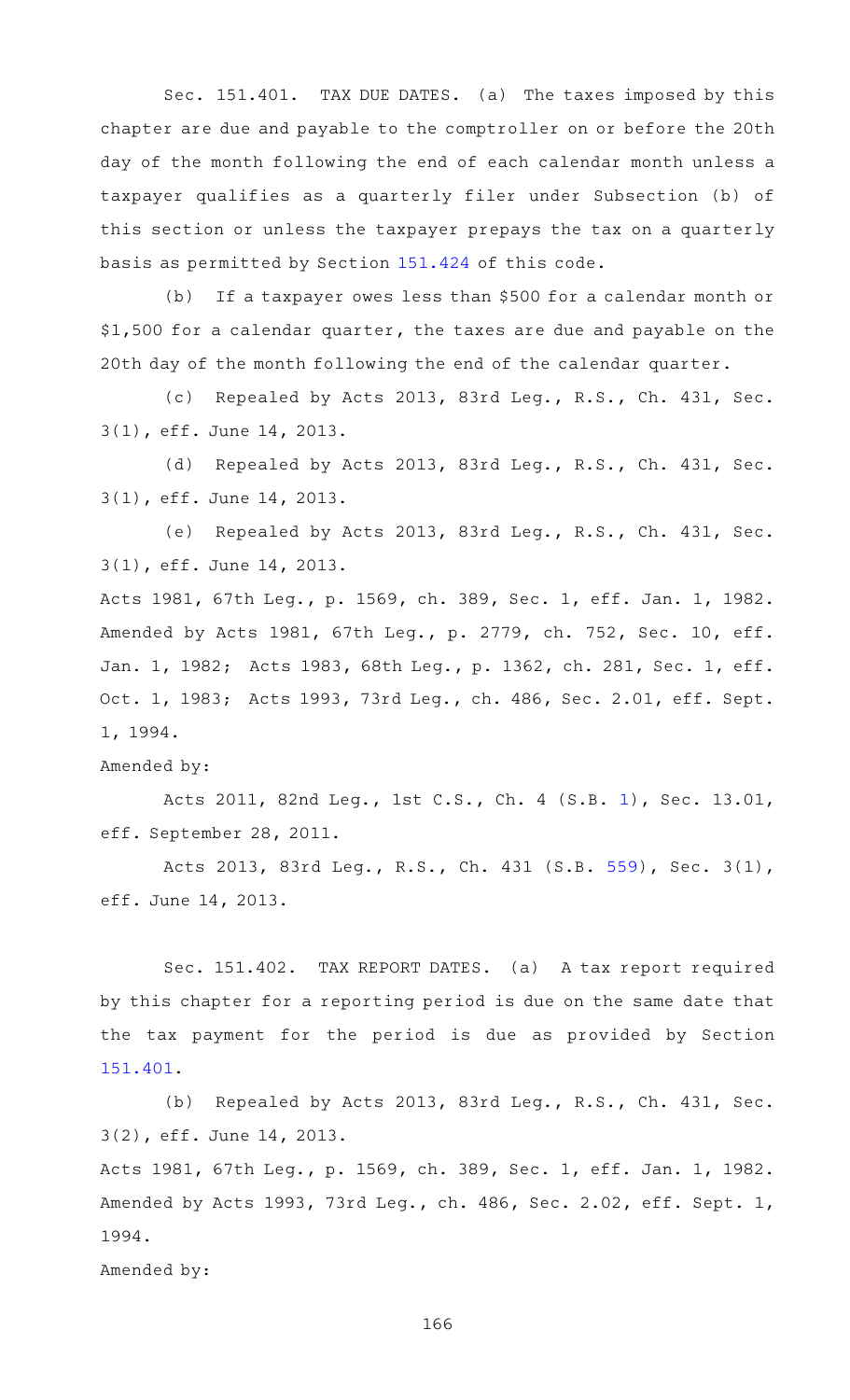Acts 2011, 82nd Leg., 1st C.S., Ch. 4 (S.B. [1](http://www.legis.state.tx.us/tlodocs/821/billtext/html/SB00001F.HTM)), Sec. 13.02, eff. September 28, 2011.

Acts 2013, 83rd Leg., R.S., Ch. 431 (S.B. [559](http://www.legis.state.tx.us/tlodocs/83R/billtext/html/SB00559F.HTM)), Sec. 3(2), eff. June 14, 2013.

Sec. 151.403. WHO MUST FILE A REPORT. (a) A person subject to the sales tax shall file a tax report.

(b) A retailer engaged in business in this state as provided by Section [151.107](https://statutes.capitol.texas.gov/GetStatute.aspx?Code=TX&Value=151.107) of this code shall file a tax report with respect to the use tax.

(c) A person who acquires a taxable item, the storage, use, or consumption of which is subject to the use tax, shall file a tax report if the person did not pay the use tax to a retailer. Acts 1981, 67th Leg., p. 1569, ch. 389, Sec. 1, eff. Jan. 1, 1982.

Sec. 151.405. OTHER DUE DATES SET BY COMPTROLLER. (a) The comptroller may require a seller, retailer, or purchaser to file a return or pay the taxes imposed by this chapter for a period other than a monthly period if necessary to ensure the payment or to facilitate the collection of the taxes due.

(b) A requirement under Subsection (a) of this section may by rule be made generally applicable to retailers providing amusement services at locations other than the regular business establishment of the retailer or to retailers who provide amusement services and who have no regular business establishment in this state.

Acts 1981, 67th Leg., p. 1570, ch. 389, Sec. 1, eff. Jan. 1, 1982. Amended by Acts 1983, 68th Leg., p. 1363, ch. 281, Sec. 2, eff. Oct. 1, 1983; Acts 1984, 68th Leg., 2nd C.S., ch. 31, art. 7, Sec. 17, eff. Oct. 2, 1984.

Sec. 151.406. CONTENTS AND FORM OF REPORT. (a) Except as provided by Section [151.407](https://statutes.capitol.texas.gov/GetStatute.aspx?Code=TX&Value=151.407), a tax report required by this chapter must:

 $(1)$  for sales tax purposes, show the amount of the total receipts of a seller for the reporting period;

(2) for use tax purposes, show the amount of the total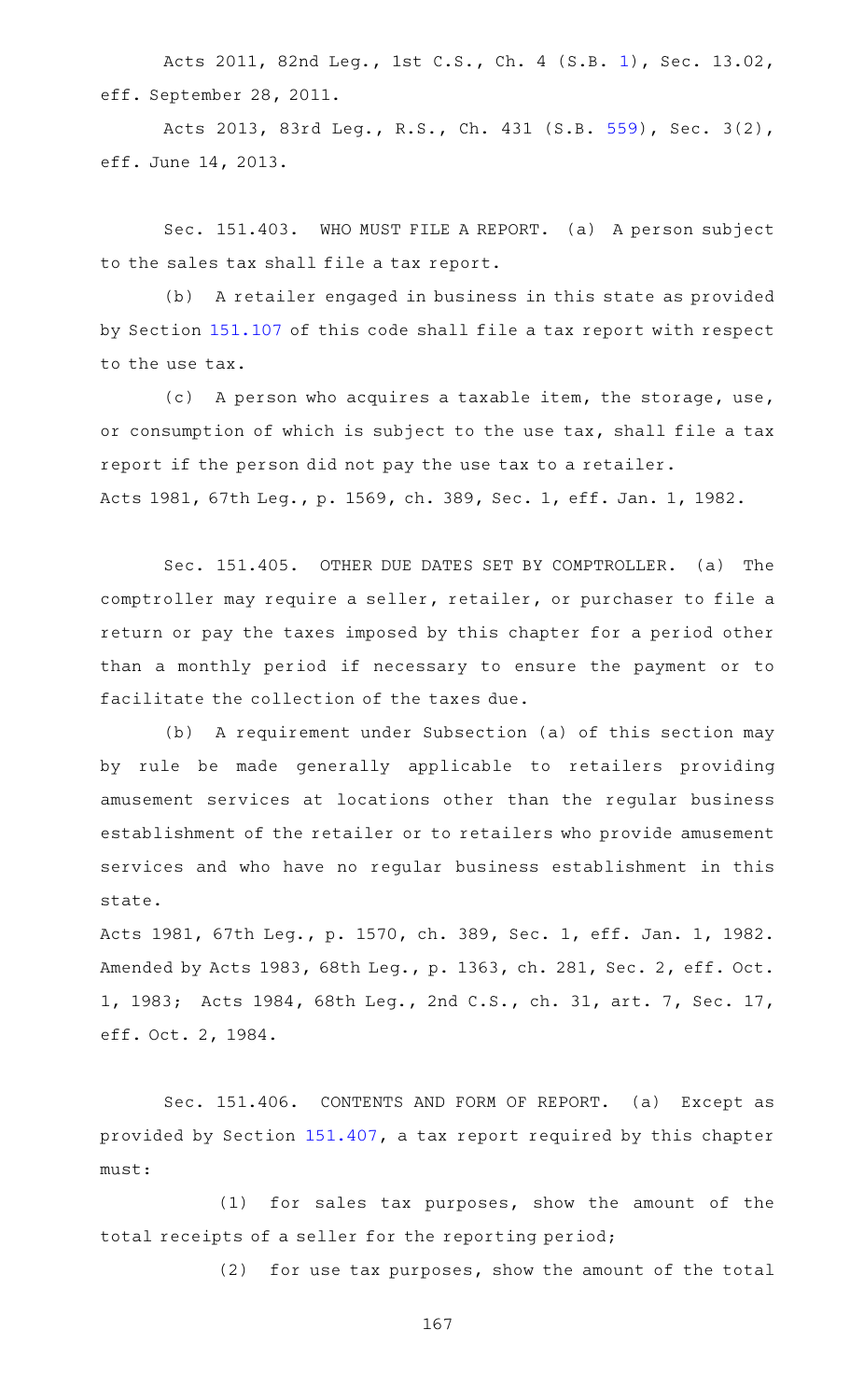receipts from sales by a retailer of taxable items during the reporting period for storage, use, or consumption in this state;

(3) show the amount of the total sales prices of taxable items that are subject to the use tax during the reporting period and that were acquired for storage, use, or consumption in this state by a purchaser who did not pay the tax to a retailer;

 $(4)$  show the amount of the taxes due for the reporting period;

(5) show the amount of sales tax refunded for items exported beyond the territorial limits of the United States after receiving documentation under Section [151.307\(](https://statutes.capitol.texas.gov/GetStatute.aspx?Code=TX&Value=151.307)b)(2); and

(6) include other information that the comptroller determines to be necessary for the proper administration of this chapter.

(b) The comptroller by rule may determine the manner of reporting gross proceeds from taxable rentals and leases of tangible personal property.

(c) The report must be in the form as prescribed by the comptroller.

(d) A tax report must be signed by the person required to file it or by the person's authorized agent. Acts 1981, 67th Leg., p. 1570, ch. 389, Sec. 1, eff. Jan. 1, 1982. Amended by Acts 2003, 78th Leg., ch. 1001, Sec. 5, eff. Jan. 1, 2004.

Sec. 151.407. SPECIAL USE TAX REPORTS. (a) The comptroller may require any person or class of persons who have in their possession or custody information relating to the sale of a taxable item, the storage, use, or consumption of which is subject to the use tax, to file a report.

 $(b)$  A report required under this section must:

(1) be filed at the time required by the comptroller; and

(2) contain the name and address of the purchaser of the tangible personal property, the sales price of the property, the date of the sale, and other information required by the comptroller.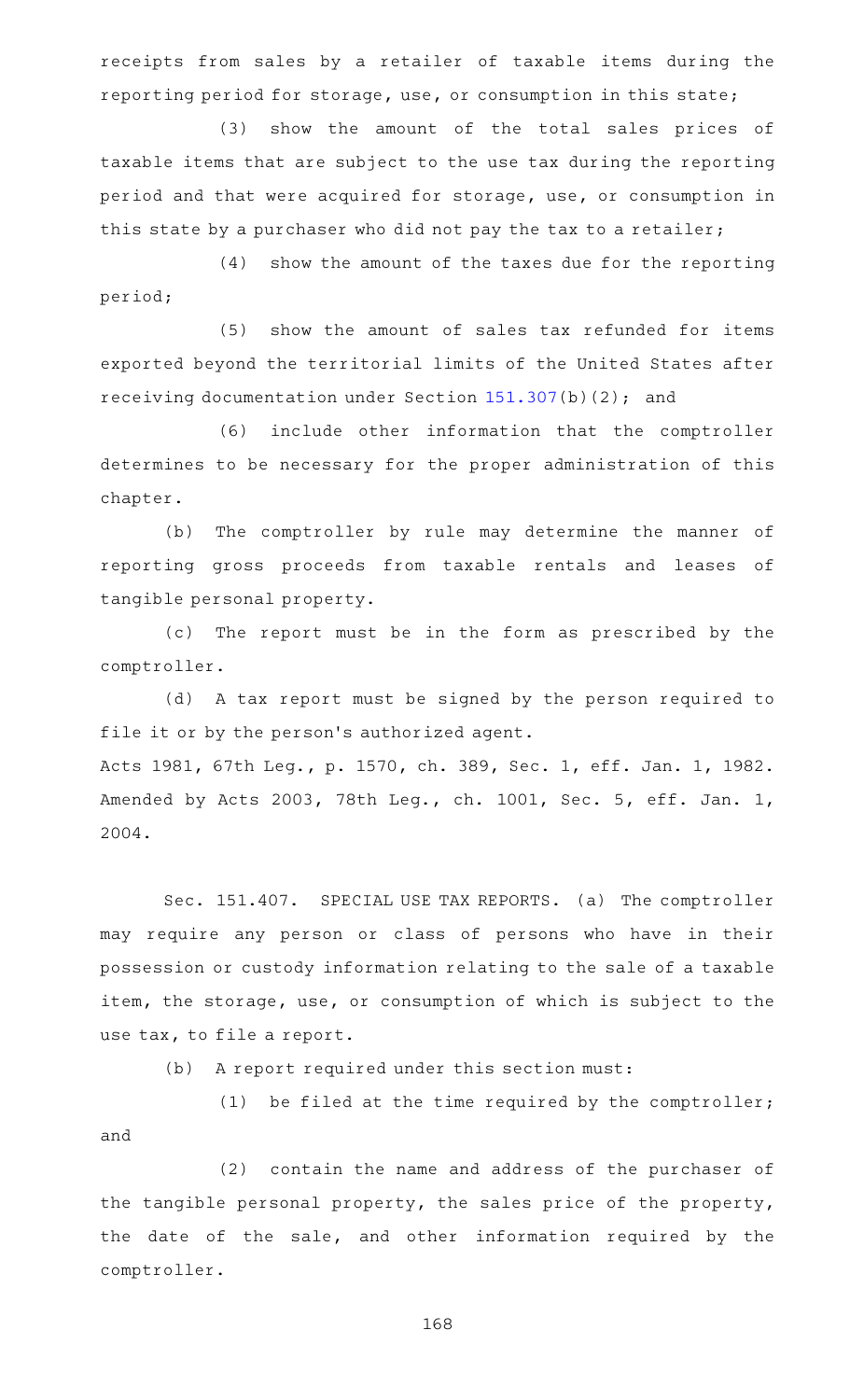Acts 1981, 67th Leg., p. 1570, ch. 389, Sec. 1, eff. Jan. 1, 1982.

Sec. 151.408. ACCOUNTING BASIS FOR REPORTS. A taxpayer whose regular books are kept on a cash basis, accrual basis, or some other generally recognized accounting basis that accurately reflects the operation of the business may file the tax reports required by this chapter on the same basis that is used for the taxpayer 's regular books.

Acts 1981, 67th Leg., p. 1570, ch. 389, Sec. 1, eff. Jan. 1, 1982.

Sec. 151.409. REPORTS AND PAYMENTS: WHERE MADE. A tax report or tax payment shall be delivered to the office of the comptroller.

Acts 1981, 67th Leg., p. 1570, ch. 389, Sec. 1, eff. Jan. 1, 1982.

Sec. 151.410. METHOD OF REPORTING SALES TAX: GENERAL RULE. A seller shall compute the sales tax imposed by Subchapter C of this chapter to be paid to the comptroller by multiplying the percentage rate of the sales tax times the total receipts of the seller from all sales of taxable tangible personal property and of taxable services.

Acts 1981, 67th Leg., p. 1571, ch. 389, Sec. 1, eff. Jan. 1, 1982.

Sec. 151.411. METHOD OF REPORTING: SELLERS HAVING SALES BELOW TAXABLE AMOUNT. (a) If not less than 50 percent of the total receipts of a seller from the sale of taxable items come from separate transactions in which the sales price is an amount on which no tax is produced, the seller may exclude the receipts from those transactions when reporting and paying the sales tax.

(b) A seller may not exclude any receipts from sales as permitted under Subsection (a) of this section unless the seller has received from the comptroller before the filing of the tax report written approval allowing the exclusion, and all receipts from sales of taxable tangible personal property and taxable services are subject to the tax until the approval is granted.

(c) The comptroller shall approve the reporting and computation of the sales tax as permitted under Subsection (a) of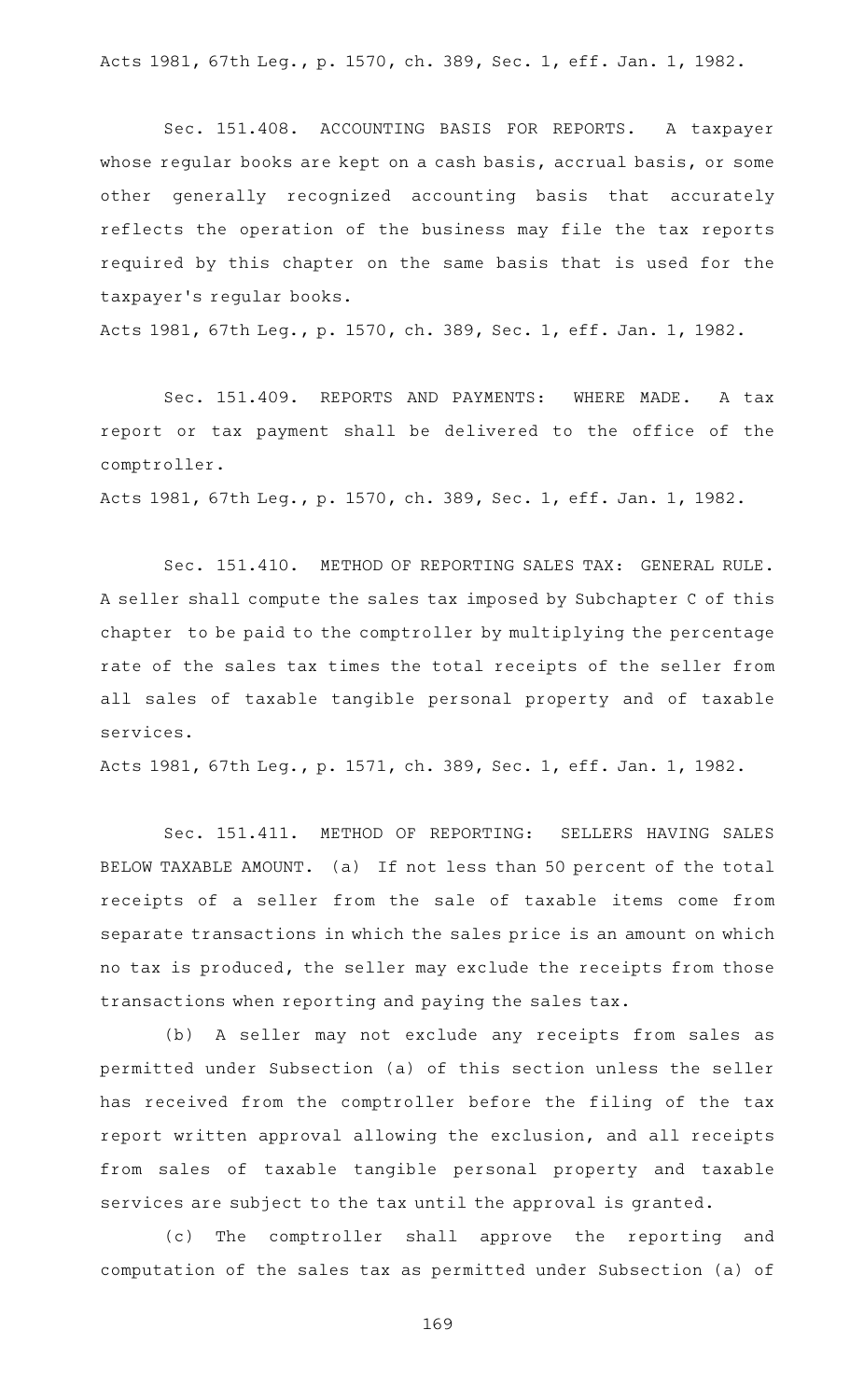this section by a seller if the seller qualifies for the exclusion and if the seller submits to the comptroller satisfactory evidence that the seller can and will maintain records adequate to substantiate the authorized exclusion.

Acts 1981, 67th Leg., p. 1571, ch. 389, Sec. 1, eff. Jan. 1, 1982. Amended by Acts 1984, 68th Leg., 2nd C.S., ch. 31, art. 13, Sec. 3, eff. Oct. 2, 1984; Acts 1986, 69th Leg., 3rd C.S., ch. 10, art. 1, Sec. 4, eff. Jan. 1, 1987; Acts 1987, 70th Leg., 2nd C.S., ch. 5, art. 1, pt. 3, Sec. 2.

Sec. 151.412. OPTIONAL METHOD OF REPORTING: PERCENTAGE OF SALES. (a) A seller who is a retail grocer, a seller who operates a separate grocery department having separate records that are separately auditable, or any other seller whose taxable receipts from the sale of taxable items are less than 10 percent of the total receipts of the seller may determine the total taxable receipts of the grocer, separate grocery department, or other seller by:

(1) adding the amount of all invoices for merchandise sold to the seller during the preceding calendar or fiscal year to obtain the total sum of merchandise purchased;

(2) adding the amount of all invoices for exempt merchandise sold to the seller during the preceding calendar or fiscal year to obtain the total sum of exempt merchandise purchased;

(3) dividing the sum obtained under Subdivision (2) of this subsection by the sum obtained under Subdivision (1) of this subsection to obtain a percentage relationship;

(4) multiplying the percentage obtained under Subdivision (3) of this subsection times the total sales by the seller for the reporting period to obtain the total nontaxable sales of the seller; and

(5) subtracting the total nontaxable sales of the seller obtained under Subdivision (4) of this subsection from the total sales by the seller during the reporting period to obtain the total taxable receipts of the seller from sales of tangible personal property.

(b) A seller determining taxable receipts as provided by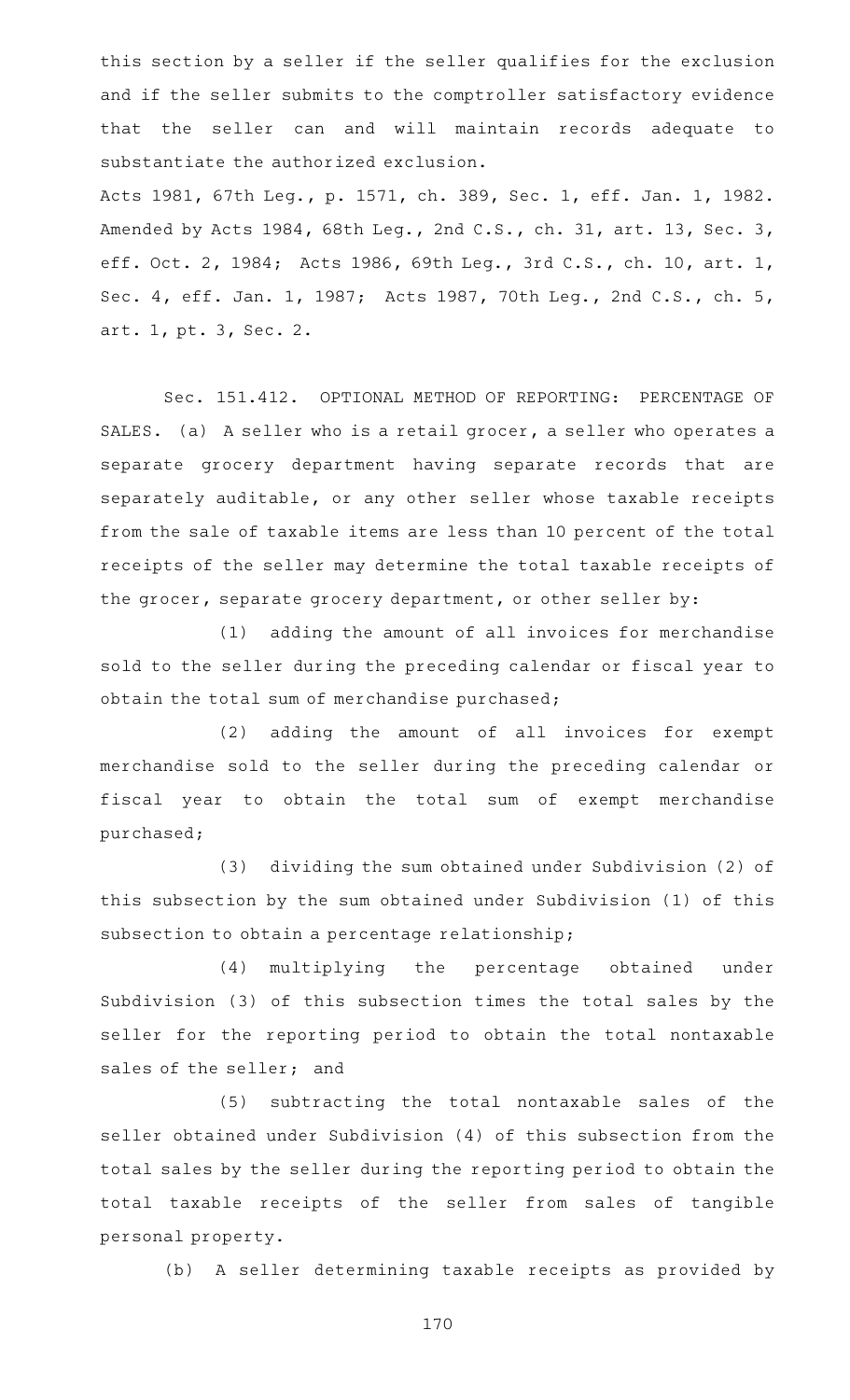Subsection (a) of this section shall add to the total taxable receipts the sales prices of all purchases made by the seller that are subject to the use tax and on which the use tax has not been paid.

(c) If the comptroller audits a seller who qualifies for and uses the method of reporting allowed by this section and determines that the actual tax liability of the seller computed on the actual taxable receipts of the seller differs from the amount reported and paid under this section, the comptroller shall collect the difference due to the state, if any, or refund or credit the seller with the difference that is an overpayment to the state, if any.

(d) The comptroller may not assess a penalty or interest against a seller because of an underpayment of the actual tax due disclosed by an audit under Subsection (c) of this section unless the audit discloses wilful evasion of the tax or fraud. The state may not pay interest on an overpayment disclosed by an audit under Subsection (c) of this section.

(e) Under procedures adopted by and with the consent of the comptroller, a seller eligible to determine its total taxable receipts under this section may add to the amount provided by Subdivision (2) of Subsection (a) of this section an additional amount that represents that portion of the amount of all invoices for merchandise sold to the seller during the preceding calendar or fiscal year that was not considered exempt merchandise for purposes of Subdivision (1) of Subsection (a) of this section but that became exempt under Section [151.3141](https://statutes.capitol.texas.gov/GetStatute.aspx?Code=TX&Value=151.3141) of this code when sold.

Acts 1981, 67th Leg., p. 1571, ch. 389, Sec. 1, eff. Jan. 1, 1982. Amended by Acts 1987, 70th Leg., c. 1116, Sec. 2, eff. Oct. 1, 1987.

Sec. 151.413. OPTIONAL METHOD OF REPORTING: SMALL GROCERS. (a) A seller who is a retail grocer and whose annual total receipts do not exceed \$100,000 may pay the taxes imposed by this chapter by multiplying 15 percent times the total receipts of the seller to obtain the amount of taxable receipts.

(b) A state audit of a retailer electing to report his taxable receipts as provided by this section is limited to determining whether or not the grocer is eligible to use this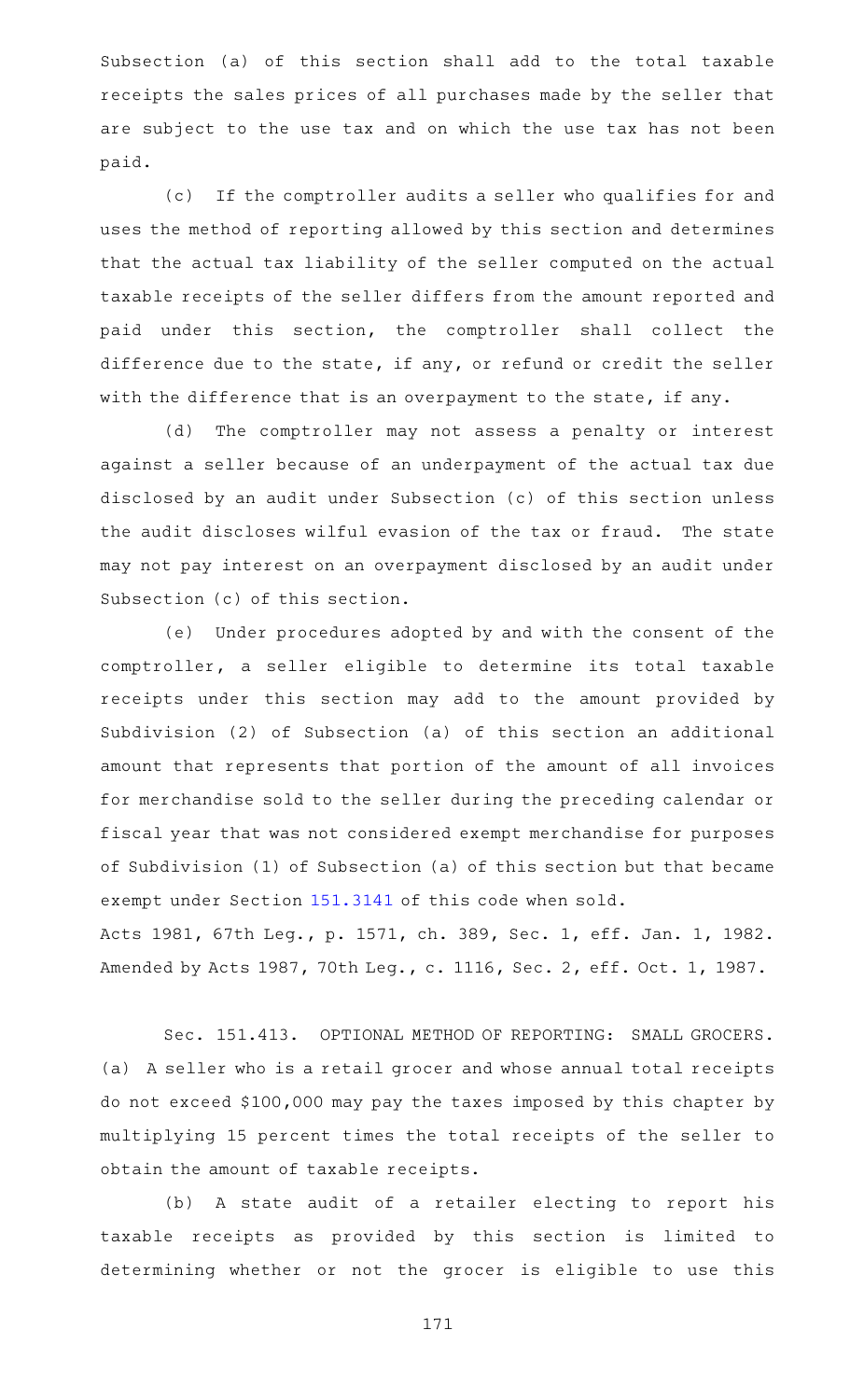method. No additional tax may be assessed or a refund or credit granted because of a showing that the tax liability of the retail grocer electing this method of reporting differs or would differ under any other method of reporting.

(c) A retail grocer who elects to report under this section shall continue to report as provided by this section for three years unless the grocer 's total receipts for a year exceed \$100,000.

(d) If a retail grocer electing to report under this section has gross receipts in excess of \$100,000 for a year, the grocer is ineligible to continue reporting under this section beginning on the first day of the calendar month after the month in which the limitation was exceeded, shall report the ineligibility to the comptroller, and shall immediately cease to use the method of reporting permitted by this section.

(e) Subsection (b) of this section does not apply to audits or the tax liability of a retail grocer who fails to report his ineligibility to the comptroller as required by Subsection (d) of this section.

Acts 1981, 67th Leg., p. 1572, ch. 389, Sec. 1, eff. Jan. 1, 1982.

Sec. 151.414. "RETAIL GROCER" DEFINED. In this subchapter, "retail grocer" means a retail vendor who sells food for human consumption off the premises, together with household supplies and nondurable household goods.

Acts 1981, 67th Leg., p. 1572, ch. 389, Sec. 1, eff. Jan. 1, 1982.

Sec. 151.415. ASSESSMENT OF PENALTIES AND INTEREST AGAINST SELLER USING OPTIONAL METHOD OF REPORTING. The comptroller may assess a penalty and interest against a seller using an optional method of reporting under Section [151.412](https://statutes.capitol.texas.gov/GetStatute.aspx?Code=TX&Value=151.412) or Section [151.413](https://statutes.capitol.texas.gov/GetStatute.aspx?Code=TX&Value=151.413) of this code if the seller fails to file a tax report on or before its due date or fails to remit the correct amount of tax due with the report. This section prevails over Section [151.412](https://statutes.capitol.texas.gov/GetStatute.aspx?Code=TX&Value=151.412)(d) and Section [151.413\(](https://statutes.capitol.texas.gov/GetStatute.aspx?Code=TX&Value=151.413)b) of this code.

Acts 1981, 67th Leg., p. 1572, ch. 389, Sec. 1, eff. Jan. 1, 1982.

Sec. 151.416. COMMINGLED RECEIPTS AND TAX. A seller who has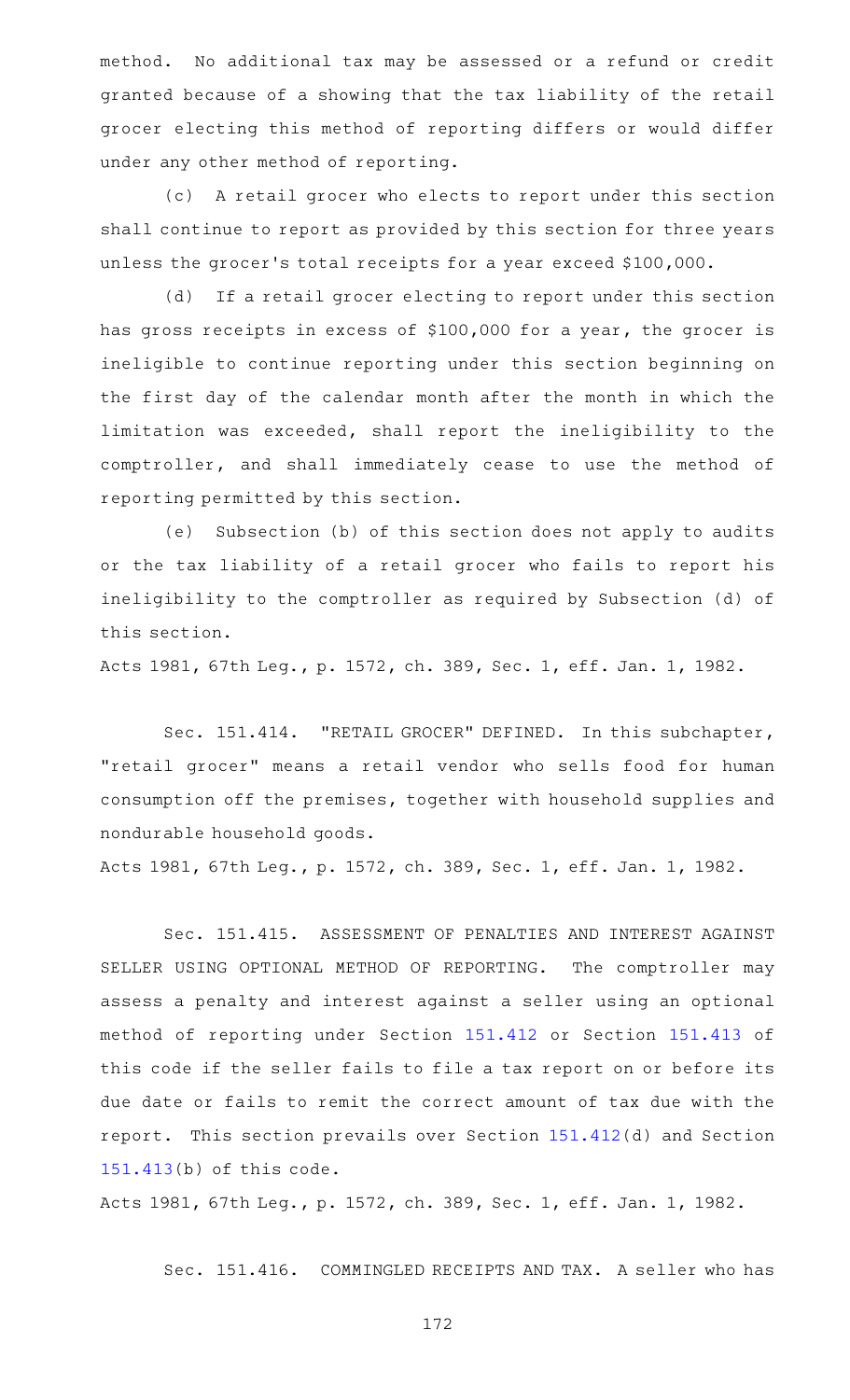an accounting system under which the taxes collected under this chapter are commingled with the receipts from the sales of taxable items may compute his taxable receipts by:

(1) subtracting from the total receipts of the seller the receipts from the sales of items that are exempted or are specifically excluded from the taxes imposed by this chapter to obtain a remainder consisting of the commingled receipts from taxable sales and the taxes collected; and

(2) dividing this remainder by one plus the sales tax rate expressed as a decimal fraction to obtain a quotient that is the taxable receipts that may be reported under Section [151.410](https://statutes.capitol.texas.gov/GetStatute.aspx?Code=TX&Value=151.410) of this code.

Acts 1981, 67th Leg., p. 1573, ch. 389, Sec. 1, eff. Jan. 1, 1982. Amended by Acts 1984, 68th Leg., 2nd C.S., ch. 31, art. 13, Sec. 4, eff. Oct. 2, 1984; Acts 1986, 69th Leg., 3rd C.S., ch. 10, art. 1, Sec. 3, eff. Jan. 1, 1987; Acts 1987, 70th Leg., 2nd C.S., ch. 5, art. 1, pt. 3, Sec. 3.

Sec. 151.417. DIRECT PAYMENT OF TAX BY PURCHASER. (a) The holder of a direct payment permit issued by the comptroller may give a blanket exemption certificate to sellers who sell, lease, or rent taxable items to the holder of the direct payment permit. The blanket exemption certificate covers all future sales of taxable items to the permit holder and relieves the seller of the obligation of collecting the taxes imposed by this chapter from the permit holder.

(b)AAA blanket exemption certificate given under this section must contain the direct payment permit number and the statement that the direct payment permit holder agrees to accrue and pay to this state all taxes that are or may become due on the taxable items sold under the exemption certificate to the permit holder.

Acts 1981, 67th Leg., p. 1573, ch. 389, Sec. 1, eff. Jan. 1, 1982.

Sec. 151.4171. OPTIONAL REPORTING METHOD: PERCENTAGE-BASED. (a) In this section, "percentage-based reporting method" means a method by which a taxpayer categorizes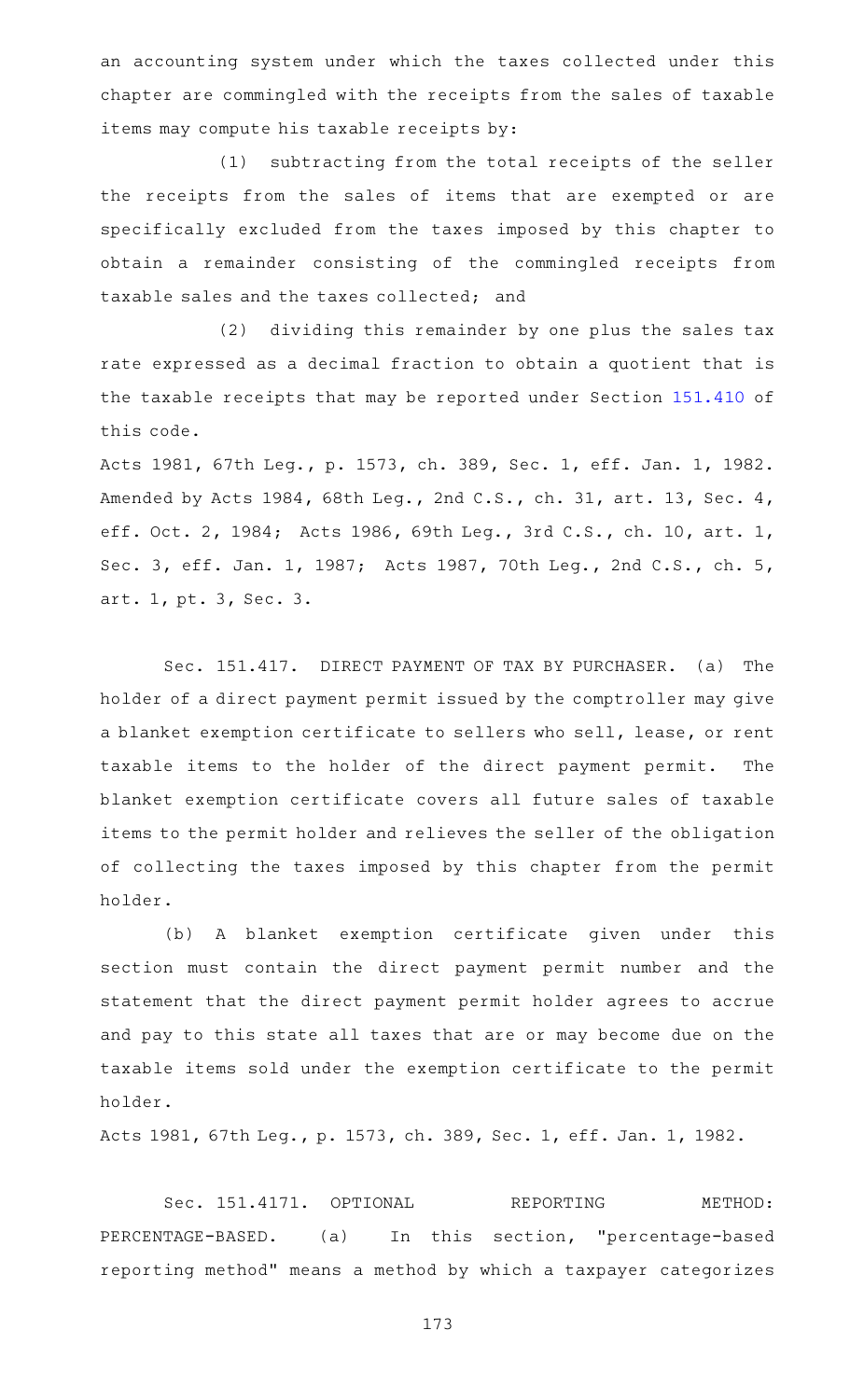purchase transactions according to standards specified in the letter of authorization, reviews an agreed-on sample of invoices in that category to determine the percentage of taxable transactions, and uses that percentage to calculate the amount of tax to be reported.

(b) The comptroller may authorize the holder of a direct payment permit to use a percentage-based reporting method. The authorized percentage must be used for a three-year period specified by the comptroller, unless the authorization is revoked by the comptroller.

(c) The comptroller may revoke the authorization to report under this section if the comptroller determines that the percentage being used is no longer representative because of a change:

 $(1)$  in law, including a change in the interpretation of a law or rule; or

(2) in the taxpayer's business operations.

(d) The decision of the comptroller to deny or revoke authorization under this section is not appealable.

(e) In deciding whether to authorize reporting under this section, the comptroller may categorize transactions by dollar amount, by type of taxable item purchased, by the purpose for which the taxable item will be used, or by other standards appropriate to the taxpayer 's operations.

(f) The comptroller by rule may specify additional procedures that must be followed and conditions that must be met before the comptroller authorizes a taxpayer to report under this section.

Added by Acts 1999, 76th Leg., ch. 457, Sec. 2, eff. Oct. 1, 1999.

Sec. 151.418. ISSUANCE OF DIRECT PAYMENT PERMIT. (a) The comptroller shall issue a direct payment permit to an applicant for the permit who qualifies as provided by Section [151.419](https://statutes.capitol.texas.gov/GetStatute.aspx?Code=TX&Value=151.419) of this code.

(b) The comptroller is the sole judge of an applicant's qualifications, and the comptroller 's refusal to issue a permit to an applicant is not appealable.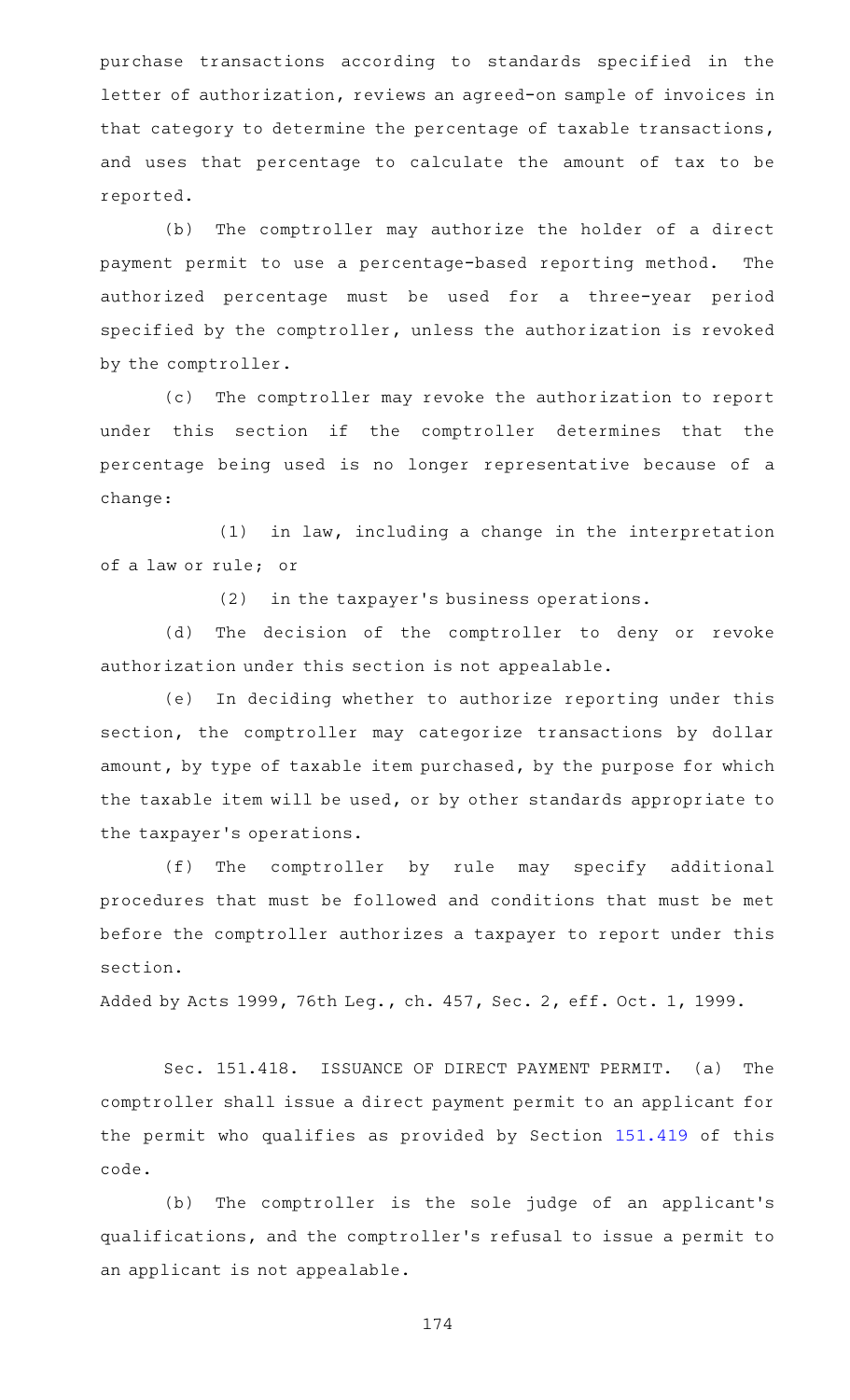(c) An applicant for a direct payment permit who has been denied the issuance of a permit may:

(1) request permission from the comptroller to submit an amended application; or

(2) submit a new application for a direct payment permit after a reasonable period after the denial of the original application.

Acts 1981, 67th Leg., p. 1573, ch. 389, Sec. 1, eff. Jan. 1, 1982.

Sec. 151.419. APPLICATION FOR DIRECT PAYMENT PERMITS: QUALIFICATIONS. (a) A person desiring a direct payment permit must file with the comptroller a written application for the permit.

(b) The application must be accompanied with:

 $(1)$  an agreement that is signed by the applicant or a responsible officer of an applicant corporation, that is in a form prescribed by the comptroller, and that provides that the applicant agrees to:

(A) accrue and pay all taxes imposed by Subchapter D of this chapter on the storage and use of all taxable items sold to or leased or rented by the permit holder unless the items are exempted from the taxes imposed by this chapter;

(B) pay the imposed taxes monthly on or before the 20th day of the month following the end of each calendar month; and

(C) waive the discount permitted by Section [151.423](https://statutes.capitol.texas.gov/GetStatute.aspx?Code=TX&Value=151.423) of this code on the payment of all taxes under the direct payment permit only;

 $(2)$  a description, in the amount of detail that the comptroller requires, of the accounting method by which the applicant proposes to differentiate between taxable and exempt transactions; and

(3) records establishing that the applicant is a responsible person who annually purchases taxable items that have a value when purchased of \$800,000 or more excluding the value of taxable items for which resale certificates were or could have been given.

Acts 1981, 67th Leg., p. 1573, ch. 389, Sec. 1, eff. Jan. 1, 1982.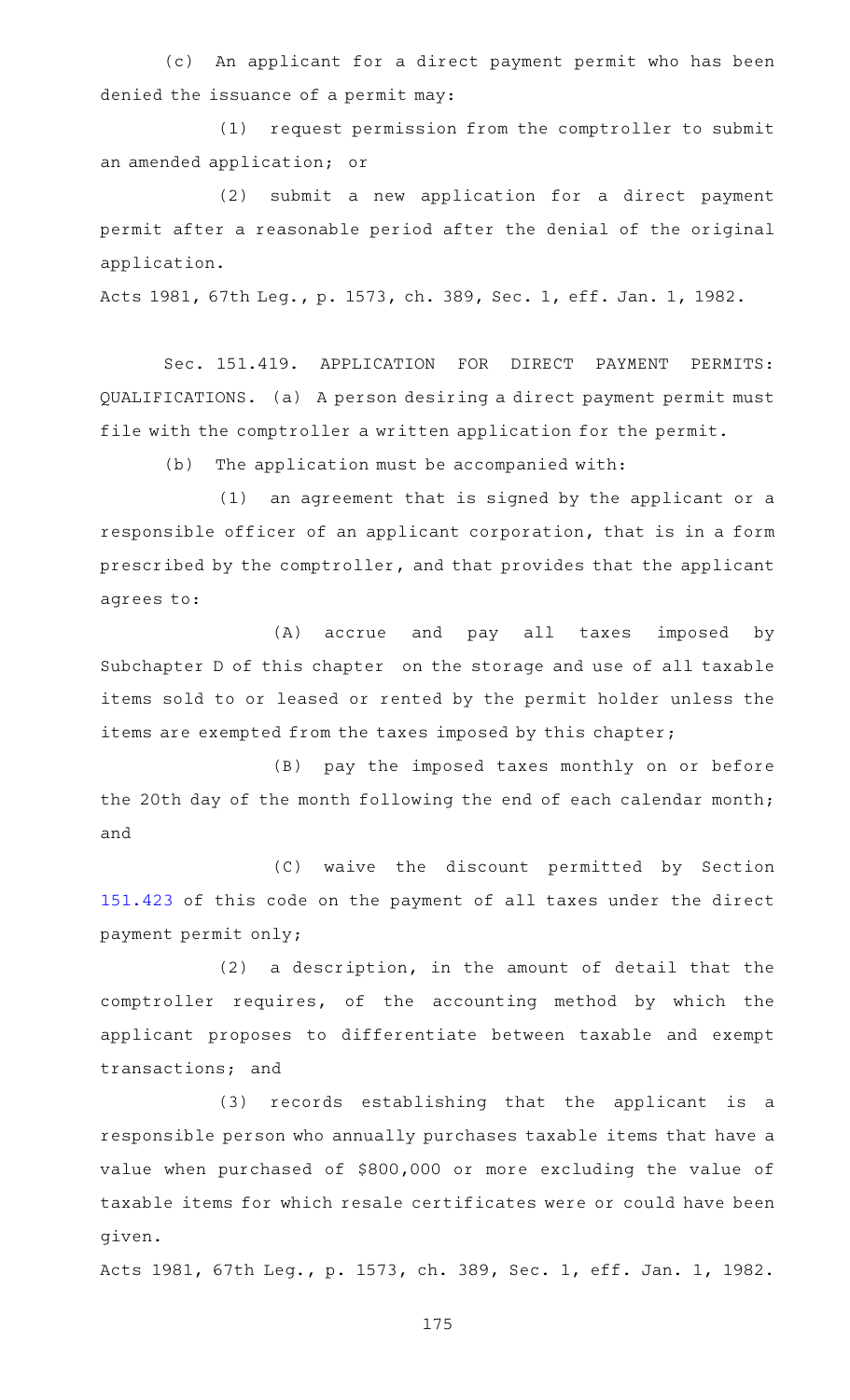Amended by Acts 1983, 68th Leg., p. 849, ch. 197, Sec. 1, eff. May 24, 1983; Acts 1983, 68th Leg. p. 1363, ch. 281, Sec. 3, eff. Oct. 1, 1983.

Sec. 151.420. REVOCATION OF DIRECT PAYMENT PERMIT. (a) A person to whom a direct payment permit has been issued holds the permit as a matter of revocable privilege and not as a matter of right. The comptroller on his own initiative may cancel a direct payment permit, and the cancellation is not appealable.

(b) A person whose direct payment permit is canceled by the comptroller is entitled to written notice of the cancellation, which shall be sent by the comptroller by registered mail. Acts 1981, 67th Leg., p. 1574, ch. 389, Sec. 1, eff. Jan. 1, 1982.

Sec. 151.421. VOLUNTARY RELINQUISHMENT OF DIRECT PAYMENT PERMIT. (a) The holder of a direct payment permit may notify the comptroller that the direct payment permit is to be voluntarily relinquished.

(b) A direct payment permit and the direct payment agreement remain valid and enforceable until the comptroller issues a termination notice.

Acts 1981, 67th Leg., p. 1574, ch. 389, Sec. 1, eff. Jan. 1, 1982.

Sec. 151.422. CANCELLATION OR TERMINATION OF DIRECT PAYMENT PERMIT: DUTY OF PERMIT HOLDER. (a) On the receipt of a notice issued under Section [151.420](https://statutes.capitol.texas.gov/GetStatute.aspx?Code=TX&Value=151.420) of this code canceling a direct payment permit or of a notice issued under Section [151.421](https://statutes.capitol.texas.gov/GetStatute.aspx?Code=TX&Value=151.421) of this code terminating a direct payment permit, the person who held the permit shall immediately notify each seller to whom a blanket exemption certificate has been given that the exemption certificate is no longer valid.

(b) The failure of a person to notify a seller as required by Subsection (a) of this section is a failure and refusal to pay the taxes imposed by this chapter by the person required to make the notification.

Acts 1981, 67th Leg., p. 1574, ch. 389, Sec. 1, eff. Jan. 1, 1982.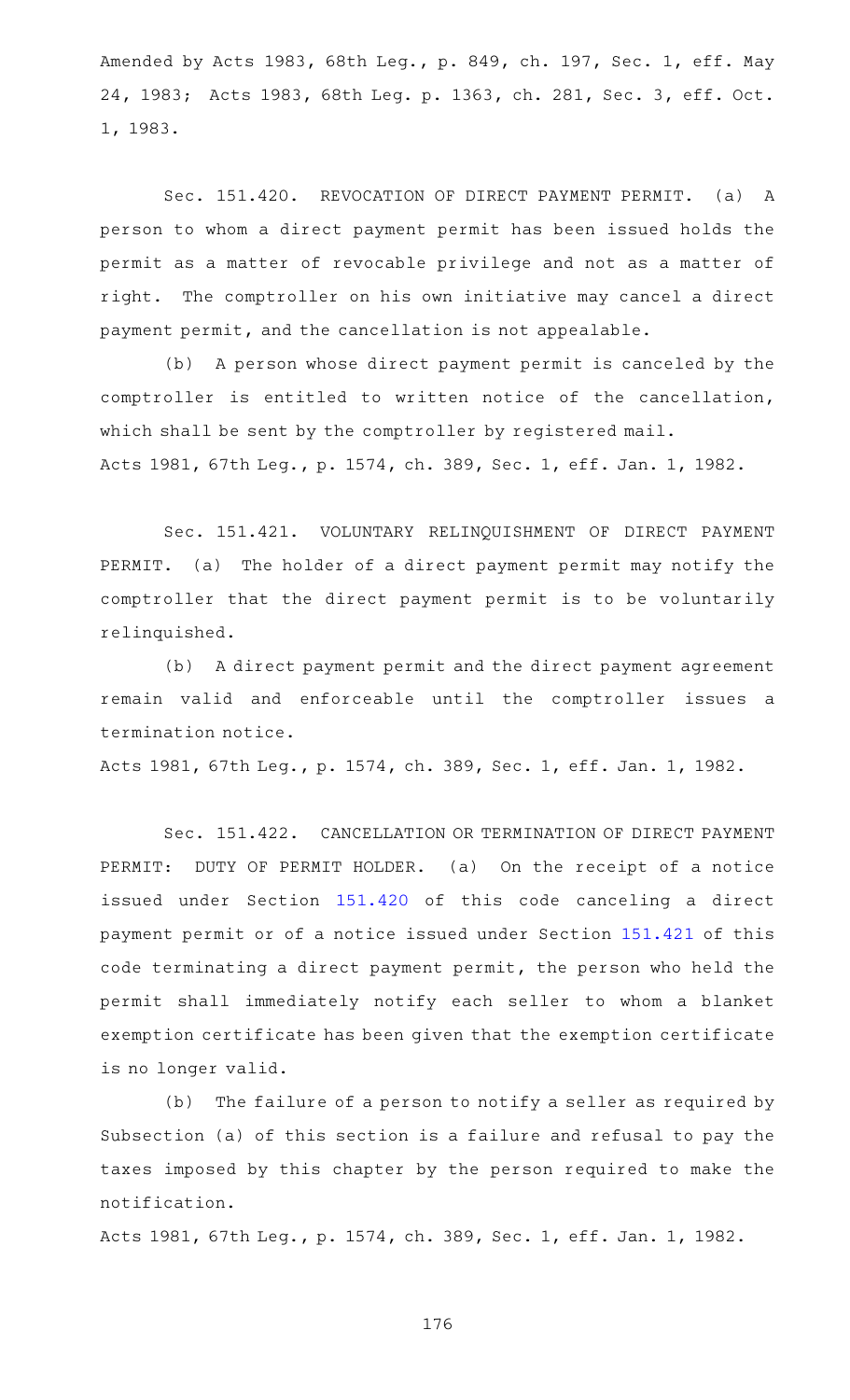Sec. 151.423. REIMBURSEMENT TO TAXPAYER FOR TAX COLLECTIONS. A taxpayer may deduct and withhold one-half of one percent of the amount of taxes due from the taxpayer on a timely return as reimbursement for the cost of collecting the taxes imposed by this chapter. The comptroller shall provide a card with each form distributed for the collection of taxes under this chapter. The card may be inserted by the taxpayer with the tax payment to provide for contribution of all or part of the reimbursement provided by this section for use as grants under Subchapter [M](https://statutes.capitol.texas.gov/GetStatute.aspx?Code=ED&Value=56.301), Chapter [56,](https://statutes.capitol.texas.gov/GetStatute.aspx?Code=ED&Value=56) Education Code. If the taxpayer chooses to contribute the reimbursement for the grants, the taxpayer shall include the amount of the reimbursement contribution with the tax payment. The comptroller shall transfer money contributed under this section for grants under Subchapter [M,](https://statutes.capitol.texas.gov/GetStatute.aspx?Code=ED&Value=56.301) Chapter [56](https://statutes.capitol.texas.gov/GetStatute.aspx?Code=ED&Value=56), Education Code, to the appropriate fund.

Acts 1981, 67th Leg., p. 1574, ch. 389, Sec. 1, eff. Jan. 1, 1982. Amended by Acts 1983, 68th Leg., p. 1364, ch. 281, Sec. 4, eff. Oct. 1, 1983; Acts 1985, 69th Leg., ch. 708, Sec. 18, eff. Aug. 26, 1985; Acts 1987, 70th Leg., 2nd C.S., ch. 5, art. 1, pt. 4, Sec. 32; Acts 1999, 76th Leg., ch. 1590, Sec. 4, eff. June 19, 1999.

Sec. 151.424. DISCOUNT FOR PREPAYMENTS. (a) A taxpayer who prepays the taxpayer 's tax liability on the basis of a reasonable estimate of the tax liability for a quarter in which a prepayment is made or for a month in which a prepayment is made may deduct and withhold 1.25 percent of the amount of the prepayment in addition to the amount permitted to be deducted and withheld under Section [151.423](https://statutes.capitol.texas.gov/GetStatute.aspx?Code=TX&Value=151.423) of this code. A reasonable estimate of the tax liability must be at least 90 percent of the tax ultimately due or the amount of tax paid in the same quarter, or month, if a monthly prepayer, in the last preceding year. Failure to prepay a reasonable estimate of the tax will result in the loss of the entire prepayment discount.

(b) In order to qualify for the deduction permitted by Subsection (a) of this section, the taxpayer must make the tax prepayment:

(1) on or before the 15th day of the second month of the calendar quarter for which the prepayment is made if the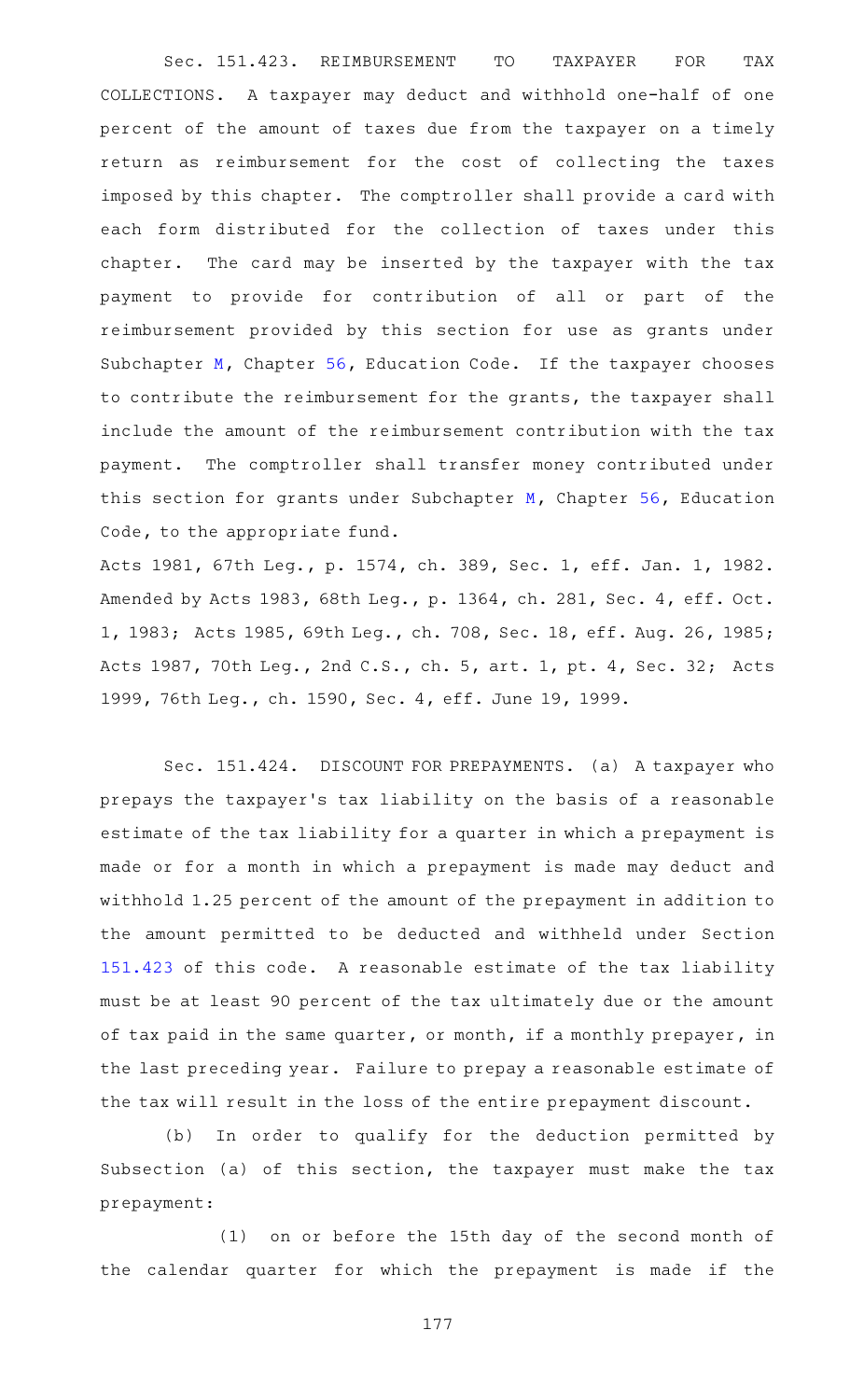taxpayer pays the tax quarterly; or

(2) on or before the 15th day of the month for which the prepayment is made if the taxpayer pays the tax monthly.

(c) A taxpayer who prepays the tax liability as permitted by this section must file a report when due as provided by this chapter. The amount of a prepayment made by a taxpayer under this section shall be credited against the amount of actual tax liability of the taxpayer as shown on the tax report of the taxpayer. If there is a tax liability owed by the taxpayer in excess of the prepayment credit, the taxpayer shall send to the comptroller the remaining tax liability at the time of filing the quarterly or monthly report. The taxpayer is entitled to the deduction permitted under Section [151.423](https://statutes.capitol.texas.gov/GetStatute.aspx?Code=TX&Value=151.423) of this code on the amount of the remaining tax liability.

(d) If the amount of a prepayment exceeds the actual tax liability, the excess of the prepayment shall be credited against future tax liability of the taxpayer or refunded to the taxpayer as provided by Subchapter [C](https://statutes.capitol.texas.gov/GetStatute.aspx?Code=TX&Value=111.101) of Chapter [111](https://statutes.capitol.texas.gov/GetStatute.aspx?Code=TX&Value=111) of this code. Acts 1981, 67th Leg., p. 1574, ch. 389, Sec. 1, eff. Jan. 1, 1982.

Amended by Acts 1983, 68th Leg., p. 1364, ch. 281, Sec. 5, eff. Oct. 1, 1983.

Sec. 151.425. FORFEITURE OF DISCOUNT OR REIMBURSEMENT. If a taxpayer fails to file a report required by this chapter when due or to pay the tax when due, the taxpayer forfeits any claim to a deduction or discount allowed under Section [151.423](https://statutes.capitol.texas.gov/GetStatute.aspx?Code=TX&Value=151.423) or Section [151.424](https://statutes.capitol.texas.gov/GetStatute.aspx?Code=TX&Value=151.424) of this code.

Acts 1981, 67th Leg., p. 1575, ch. 389, Sec. 1, eff. Jan. 1, 1982.

Sec. 151.426. CREDITS AND REFUNDS FOR BAD DEBTS, RETURNED MERCHANDISE, AND REPOSSESSIONS. (a) A seller may withhold the payment of the tax on a portion of the sales price of a taxable item that remains unpaid by the purchaser if:

(1) during the reporting period in which the item was sold, leased, or rented the seller determines that the unpaid portion will remain unpaid;

(2) the seller enters the unpaid portion of the sales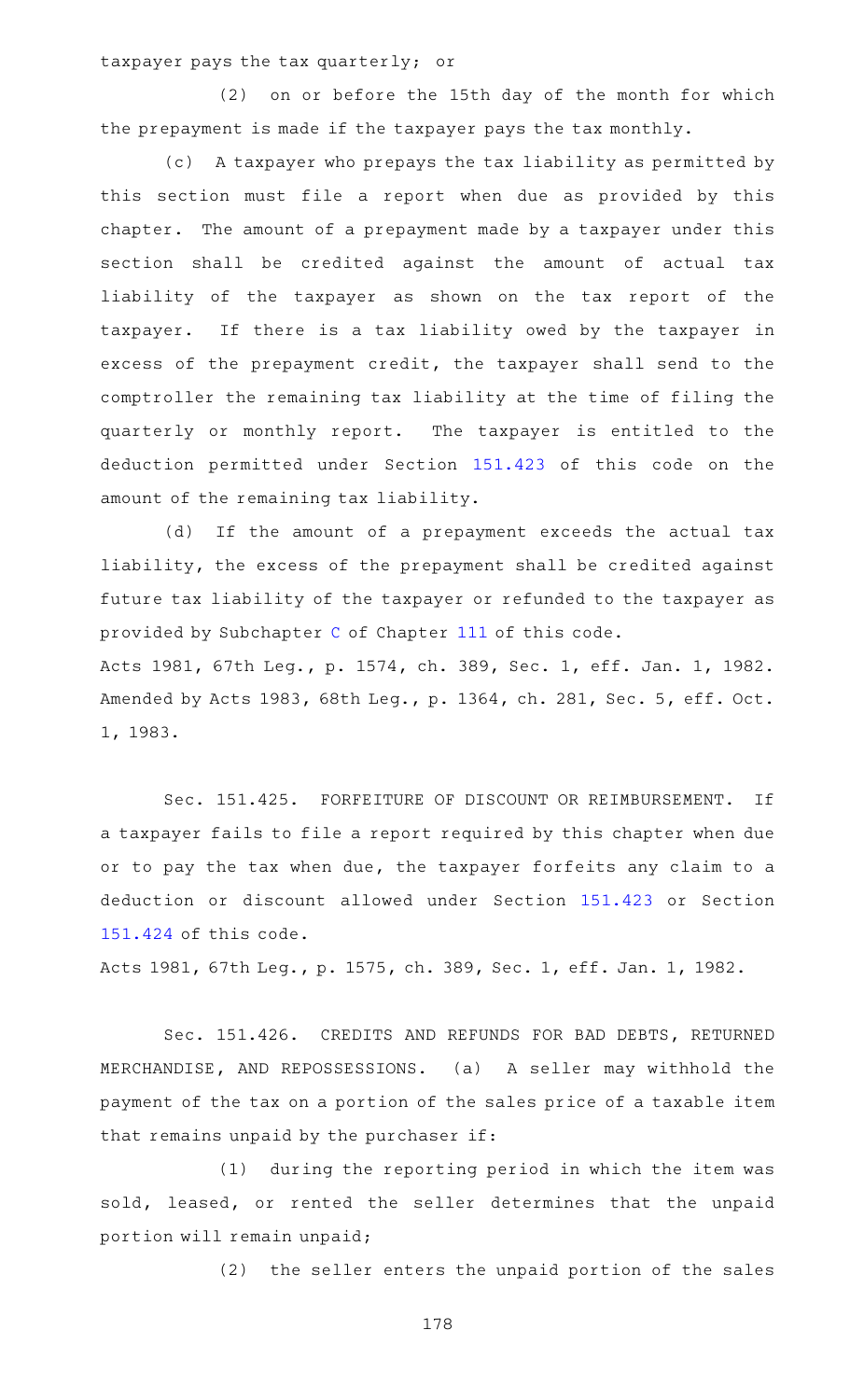price in the seller 's books as a bad debt; and

(3) the bad debt is claimed as a deduction for federal tax purposes during the same or a subsequent reporting period.

(b) If the portion of a debt determined to be bad under Subsection (a) of this section is paid, the seller shall report and pay the tax on the portion during the reporting period in which the payment is made.

(c) Subject to Subsection (e), a retailer or any person who extends credit to a purchaser under a retailer's private label credit agreement, or an assignee or affiliate of either, is entitled to credit or reimbursement for taxes paid on the portion of:

(1) an account determined to be worthless and actually charged off for federal income tax purposes; or

 $(2)$  the remaining unpaid sales price of a taxable item when the item is repossessed under a conditional sales contract.

(d) A seller is entitled to credit for the amount of taxes paid on the amount of a refund or credit made to a purchaser under a bona fide agreement in which the sales price of a taxable item is renegotiated. This credit applies to a refund or credit made under an agreement in settlement of a claim for an alleged breach of warranty on a taxable item sold by the seller to the person with whom the agreement is made.

(e)AAA person is entitled to a credit or reimbursement provided by Subsection (c) only if:

 $(1)$  the retailer:

 $(A)$  has a valid sales or use tax permit; and

(B) remits the tax for which the credit or reimbursement is sought;

(2) all payments on an account are prorated between taxable and nontaxable charges; and

(3) the retailer or person claiming the credit or reimbursement provides detailed records outlining:

 $(A)$  the amount the purchaser contracted to pay;

- $(B)$  taxable and nontaxable charges;
- $(C)$  the tax collected and remitted;

(D) the unpaid portion of the sales price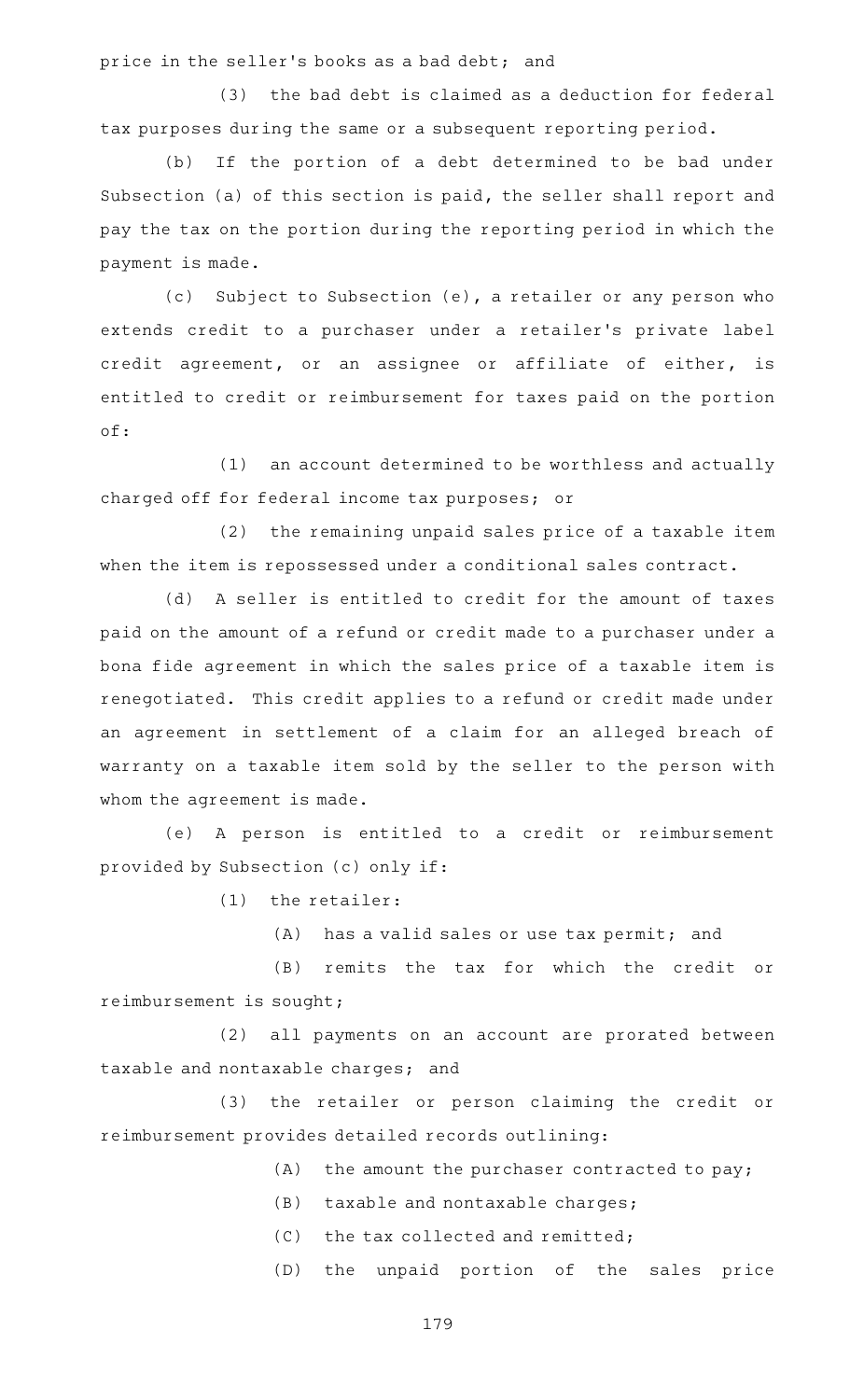assigned; and

(E) the taxpayer number of the seller who collected and remitted the tax.

(f) A person whose volume and character of uncollectible accounts warrants an alternative method of substantiating the reimbursement or credit may:

(1) maintain records other than the records specified in Subsection (e) if:

(A) the records fairly and equitably apportion taxable and nontaxable elements of a bad debt and compute the amount of sales tax imposed and remitted with respect to the taxable charges remaining unpaid on the debt; and

(B) the comptroller approves the procedures used; or

(2) implement a system to report its future tax responsibilities based on a historical percentage calculated from a sample of transactions if:

(A) the system utilizes records provided by the person claiming the credit or reimbursement; and

(B) the comptroller approves the procedures used.

(g) The comptroller may revoke the authorization to report under Subsection (f)(2) if the comptroller determines that the percentage being used is no longer representative because of:

 $(1)$  a change in law, including a change in the interpretation of an existing law or rule; or

 $(2)$  a change in the taxpayer's business operations.

(h) A person claiming a credit or reimbursement under this section shall remit tax on any payments received on an account that has been written off and claimed as a bad debt.

(i) A person who is not a retailer may claim a credit or reimbursement authorized by Subsection (c) only for taxes imposed by Section [151.051](https://statutes.capitol.texas.gov/GetStatute.aspx?Code=TX&Value=151.051) or [151.101.](https://statutes.capitol.texas.gov/GetStatute.aspx?Code=TX&Value=151.101)

(j) For purposes of this section, "affiliate" means any entity or entities that would be classified as a member of an affiliated group under 26 U.S.C. Section 1504.

Acts 1981, 67th Leg., p. 1575, ch. 389, Sec. 1, eff. Jan. 1, 1982.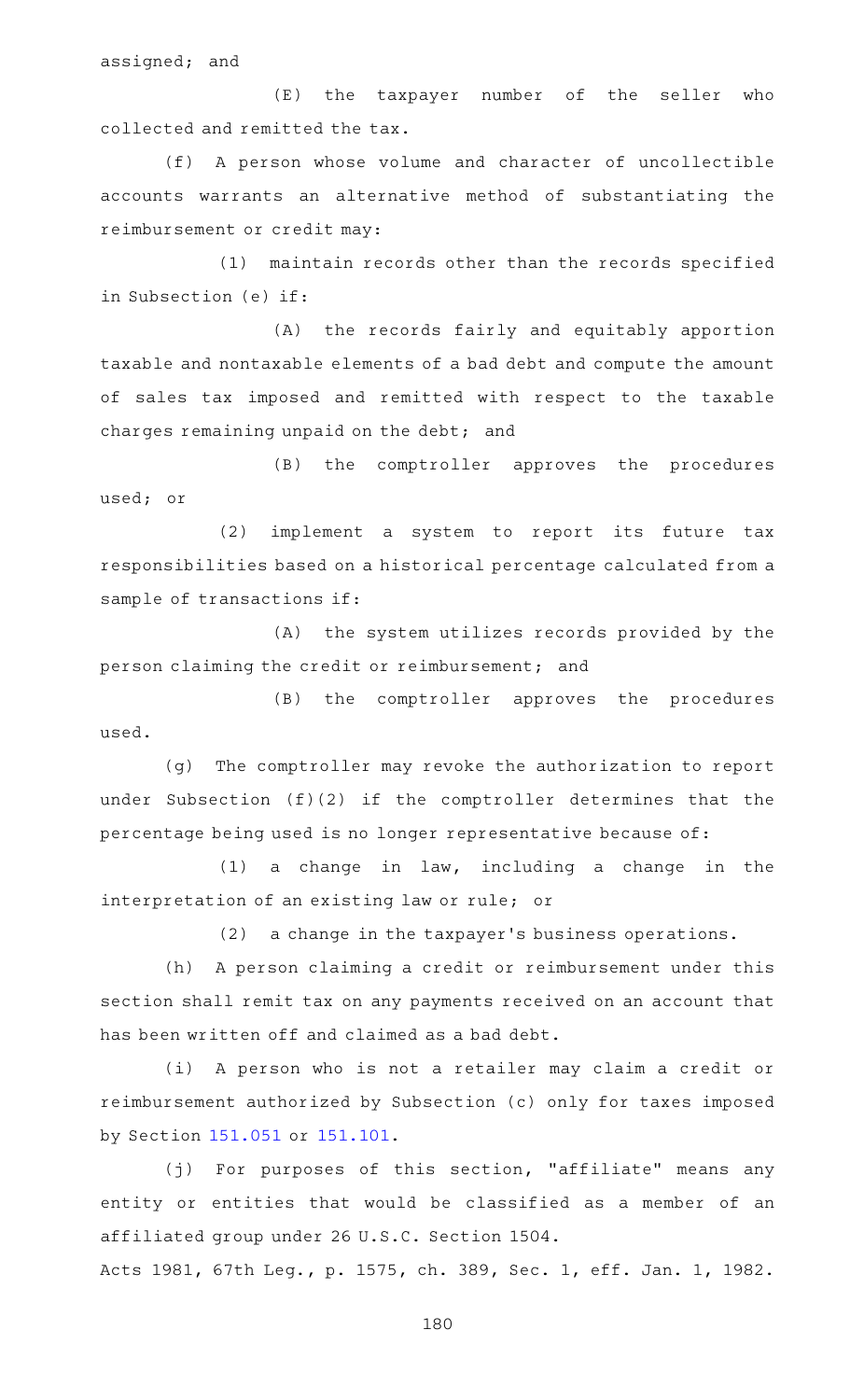Amended by Acts 1983, 68th Leg., p. 1043, ch. 235, art. 7, Sec. 6, eff. Sept. 1, 1983; Acts 1999, 76th Leg., ch. 1467, Sec. 2.24, eff. Oct. 1, 1999.

Sec. 151.4261. CREDIT OR REIMBURSEMENT IN RETURN TRANSACTIONS. A seller is entitled to a credit or reimbursement equal to the amount of sales tax refunded to a purchaser when the purchaser receives a full or partial refund of the sales price of a returned taxable item.

Added by Acts 2009, 81st Leg., R.S., Ch. 1378 (S.B. [1199\)](http://www.legis.state.tx.us/tlodocs/81R/billtext/html/SB01199F.HTM), Sec. 2, eff. September 1, 2009.

Sec. 151.427. DEDUCTION FOR PROPERTY ON WHICH THE TAX IS PAID AND HELD FOR RESALE. (a) A seller who has paid the tax imposed by this chapter on the sales price of tangible personal property acquired for storage or use may deduct the amount of the tax paid if the seller resells, leases, or rents the item to another in the regular course of business before the seller has made any use of the property other than retaining, displaying, or demonstrating it while holding it for sale in the regular course of business.

(b) If a deduction is taken under Subsection (a) of this section, the person who sold the property to the seller may not receive a credit or refund with respect to the sale of the property to the seller.

(c) The deduction allowed by Subsection (a) of this section must be taken in accordance with any rule on the deduction made by the comptroller.

Acts 1981, 67th Leg., p. 1576, ch. 389, Sec. 1, eff. Jan. 1, 1982.

Sec. 151.428. INTEREST CHARGED BY RETAILER ON AMOUNTS OF TAXES FINANCED. (a) A retailer who sells taxable items on credit or under any other deferred payment agreement and charges interest or time price differential on the amount of the credit extended for the payment of the sales price of the item and the amount of all sales taxes, and who remits the tax and files tax reports to the comptroller on the basis of the cash system of accounting, shall pay to the comptroller at the time of making each tax report under this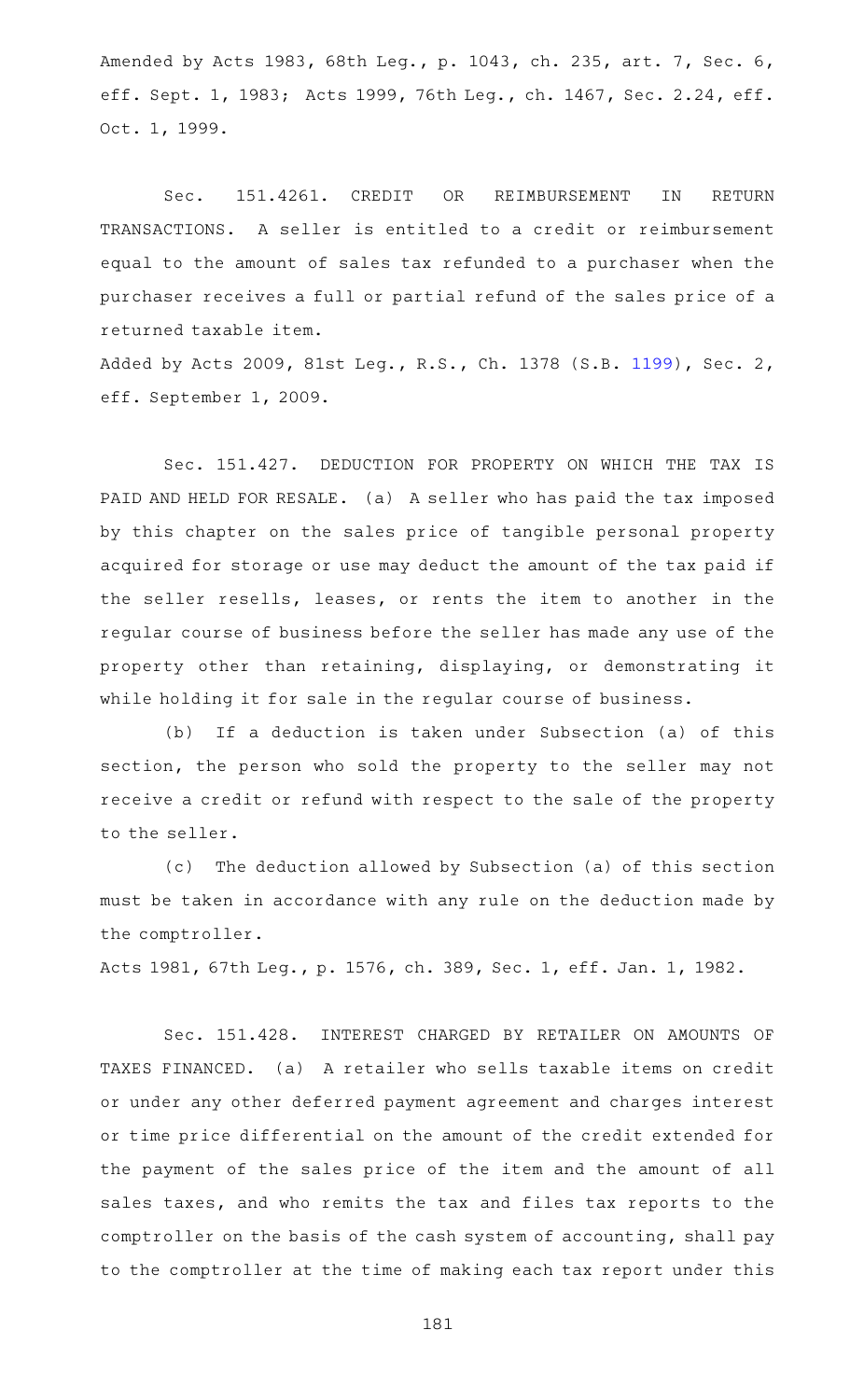chapter an amount calculated according to whichever of the following yields the greater amount:

(1) one-half of the amount of interest or time price differential received by the retailer on credit extended to the purchaser for the payment of the amount of all sales taxes imposed; or

(2)(A) the amount of interest or time price differential received by the retailer on credit extended to the purchaser for the payment of the amount of all sales taxes imposed, less

(B) an amount of interest or time price differential at a rate of nine percent per year received on credit extended by the retailer to the purchaser for the payment of the sales tax.

(b) The deduction provided by Paragraph (B) of Subdivision (2) of Subsection (a) of this section is allowed only if the rate of interest or time price differential charged by the retailer on the credit extended for payment of the sales tax and the method of computing the interest or the time price differential are uniform with the rate charged by the retailer on the credit extended on the sales price and the method of computing the interest or time price differential.

(c) The reporting, collection, refund, and penalty provisions of this chapter and Subtitle B of this title apply to the payments required by this section, except that Sections [151.423](https://statutes.capitol.texas.gov/GetStatute.aspx?Code=TX&Value=151.423) and [151.424](https://statutes.capitol.texas.gov/GetStatute.aspx?Code=TX&Value=151.424) of this code do not apply to this section.

(d) The payments required by this section are in addition to other taxes imposed by this chapter, Chapter [321](https://statutes.capitol.texas.gov/GetStatute.aspx?Code=TX&Value=321) of this code, Subchapter [I,](https://statutes.capitol.texas.gov/GetStatute.aspx?Code=TN&Value=451.401) Chapter [451,](https://statutes.capitol.texas.gov/GetStatute.aspx?Code=TN&Value=451) Transportation Code, and Subchapter [I](https://statutes.capitol.texas.gov/GetStatute.aspx?Code=TN&Value=451.401), Chapter [452,](https://statutes.capitol.texas.gov/GetStatute.aspx?Code=TN&Value=452) Transportation Code.

(e) The revenue received under this section is allocated as provided by Section [151.801](https://statutes.capitol.texas.gov/GetStatute.aspx?Code=TX&Value=151.801) of this code.

Added by Acts 1983, 68th Leg., p. 1039, ch. 235, art. 7, Sec. 3(a), eff. Sept. 1, 1983. Amended by Acts 1989, 71st Leg., ch. 2, Sec. 14.27(b)(2), eff. Aug. 28, 1989; Acts 1997, 75th Leg., ch. 165, Sec. 30.250, eff. Sept. 1, 1997.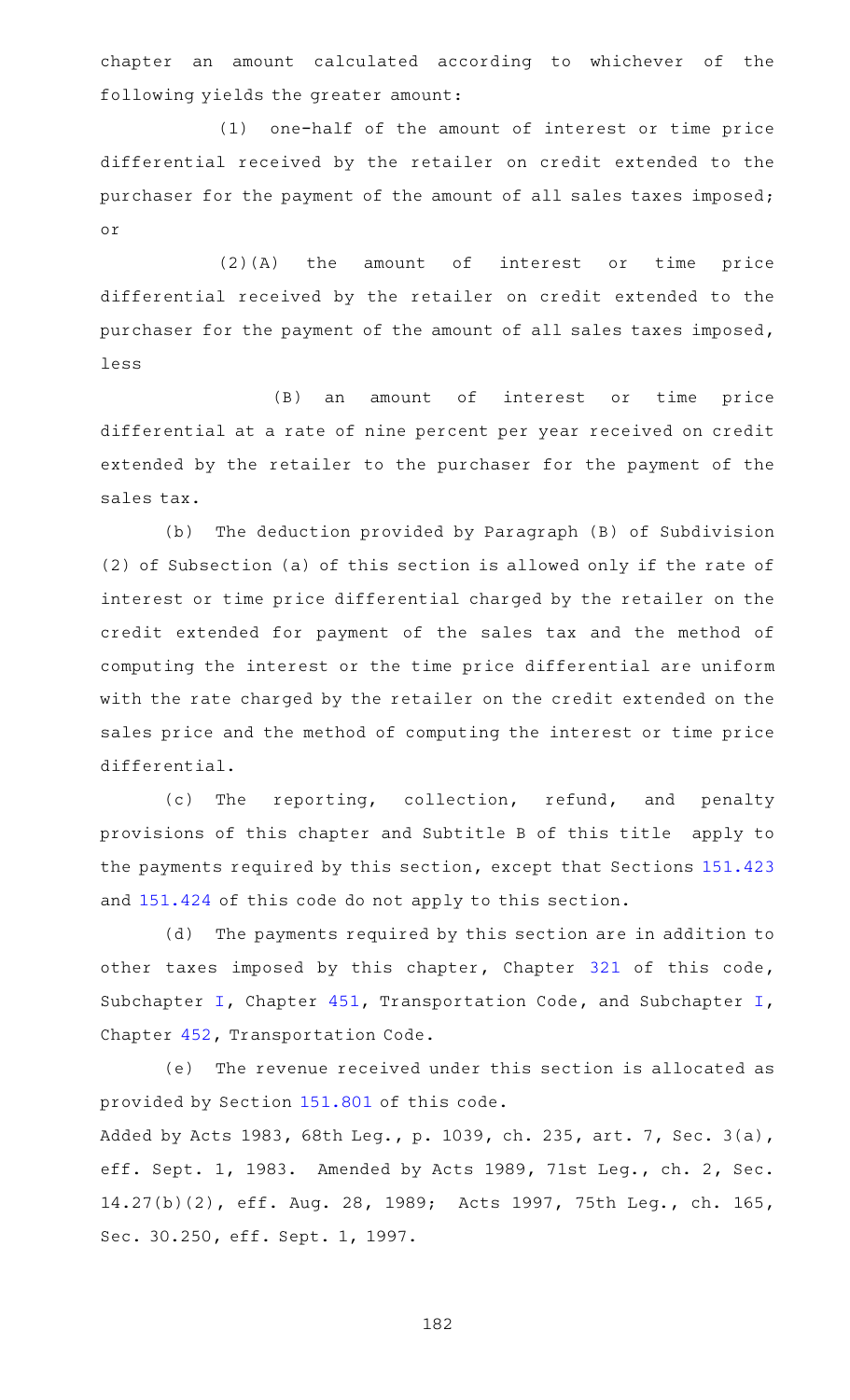Sec. 151.429. TAX REFUNDS FOR ENTERPRISE PROJECTS.

(a) An enterprise project is eligible for a refund in the amount provided by this section of the taxes imposed by this chapter on purchases of all taxable items purchased for use at the qualified business site related to the project or activity.

(b) Subject to the limitations provided by Subsection (c) of this section, an enterprise project qualifies for a refund of taxes under this section based on the amount of capital investment made at the qualified business site, the project 's designation level, and the refund per job with a maximum refund to be included in a computation of a tax refund for the project. A capital investment at the qualified business site of:

 $(1)$  \$40,000 to \$399,999 will result in a refund of up to \$2,500 per job with a maximum refund of \$25,000 for the creation or retention of 10 jobs;

 $(2)$  \$400,000 to \$999,999 will result in a refund of up to \$2,500 per job with a maximum refund of \$62,500 for the creation or retention of 25 jobs;

(3) \$1,000,000 to \$4,999,999 will result in a refund of up to \$2,500 per job with a maximum refund of \$312,500 for the creation or retention of 125 jobs;

(4) \$5,000,000 or more will result in a refund of up to \$2,500 per job with a maximum refund of \$1,250,000 for the creation or retention of 500 jobs, except as provided by Subdivision (5) or (6);

(5) \$150,000,000 to \$249,999,999 will result in a refund of up to \$5,000 per new permanent job with a maximum refund of \$2,500,000 for the creation of 500 new permanent jobs if the Texas Economic Development Bank designates the project as a double jumbo enterprise project; or

 $(6)$  \$250,000,000 or more will result in a refund of up to \$7,500 per new permanent job with a maximum refund of \$3,750,000 for the creation of at least 500 new permanent jobs if the Texas Economic Development Bank designates the project as a triple jumbo enterprise project.

(c) The total amount of tax refund that an enterprise project may apply for in a state fiscal year may not exceed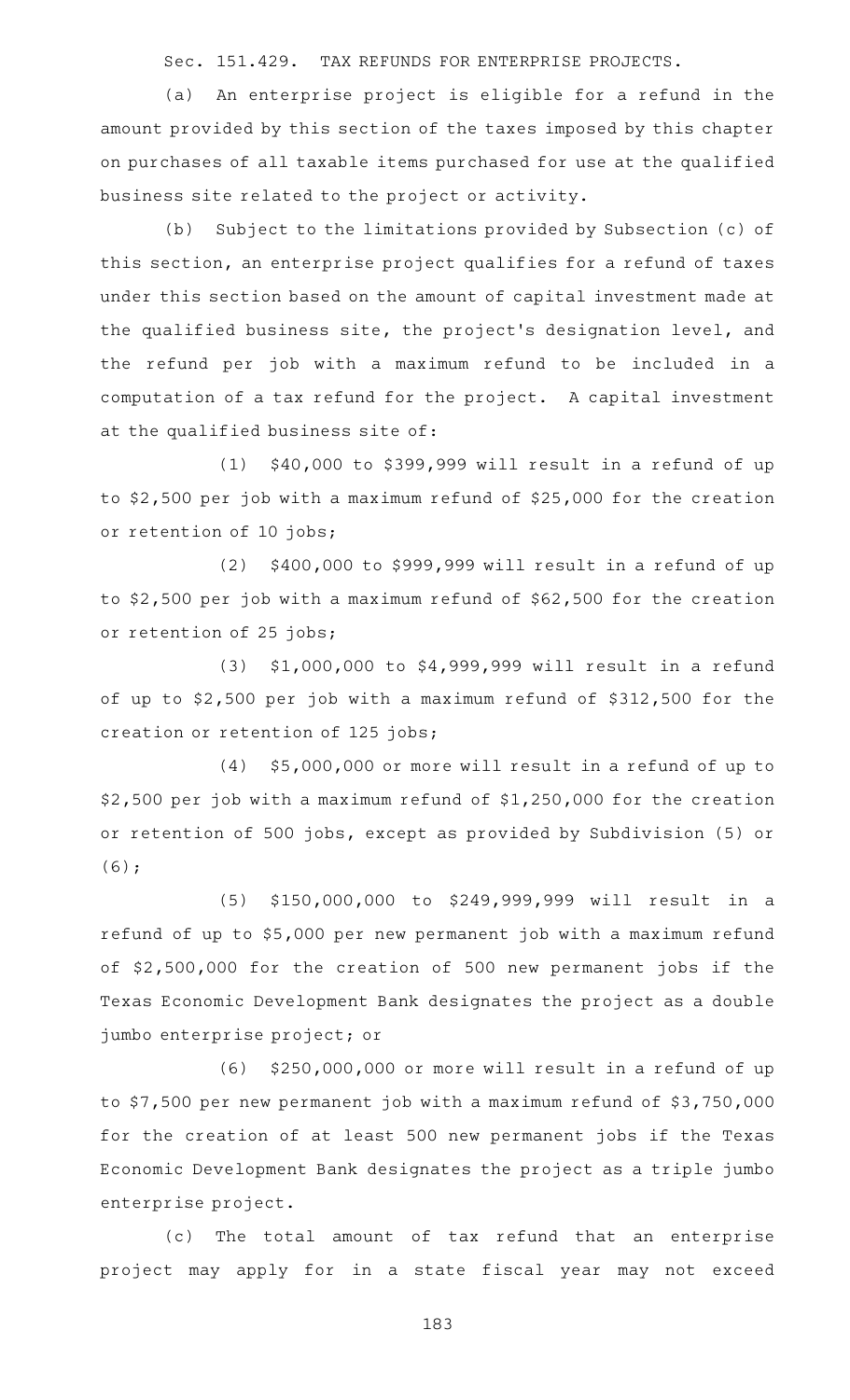$$250,000$ , at not more than  $$2,500$  per job. The total amount of tax refund that a double jumbo enterprise project may apply for in a state fiscal year may not exceed \$500,000, at not more than \$5,000 per new permanent job. The total amount of tax refund that a triple jumbo enterprise project may apply for in a state fiscal year may not exceed \$750,000, at not more than \$7,500 per new permanent job. If an enterprise project, double jumbo enterprise project, or triple jumbo enterprise project qualifies in a state fiscal year for a refund of taxes in an amount in excess of the applicable limitation provided by this subsection, it may apply for a refund of those taxes in a subsequent year, subject to the applicable limitation for each year. The total amount that may be refunded to:

(1) an enterprise project under this section may not exceed the amount determined by multiplying \$250,000 by the number of state fiscal years during which the enterprise project created or retained one or more jobs for qualified employees;

(2) a double jumbo enterprise project under this section may not exceed the amount determined by multiplying \$500,000 by the number of state fiscal years during which the double jumbo enterprise project created one or more new permanent jobs for qualified employees; or

(3) a triple jumbo enterprise project under this section may not exceed the amount determined by multiplying \$750,000 by the number of state fiscal years during which the triple jumbo enterprise project created one or more new permanent jobs for qualified employees.

(d) To receive a refund under this section, an enterprise project must apply to the comptroller for the refund. The Texas Economic Development Bank established under Chapter [489](https://statutes.capitol.texas.gov/GetStatute.aspx?Code=GV&Value=489), Government Code, shall provide the comptroller with the assistance that the comptroller requires in administering this section.

(e) In this section:

(1) "Enterprise project" means a project or activity designated by the Texas Economic Development Bank as an enterprise project under Chapter [2303,](https://statutes.capitol.texas.gov/GetStatute.aspx?Code=GV&Value=2303) Government Code.

(2) "Qualified employee" and "qualified hotel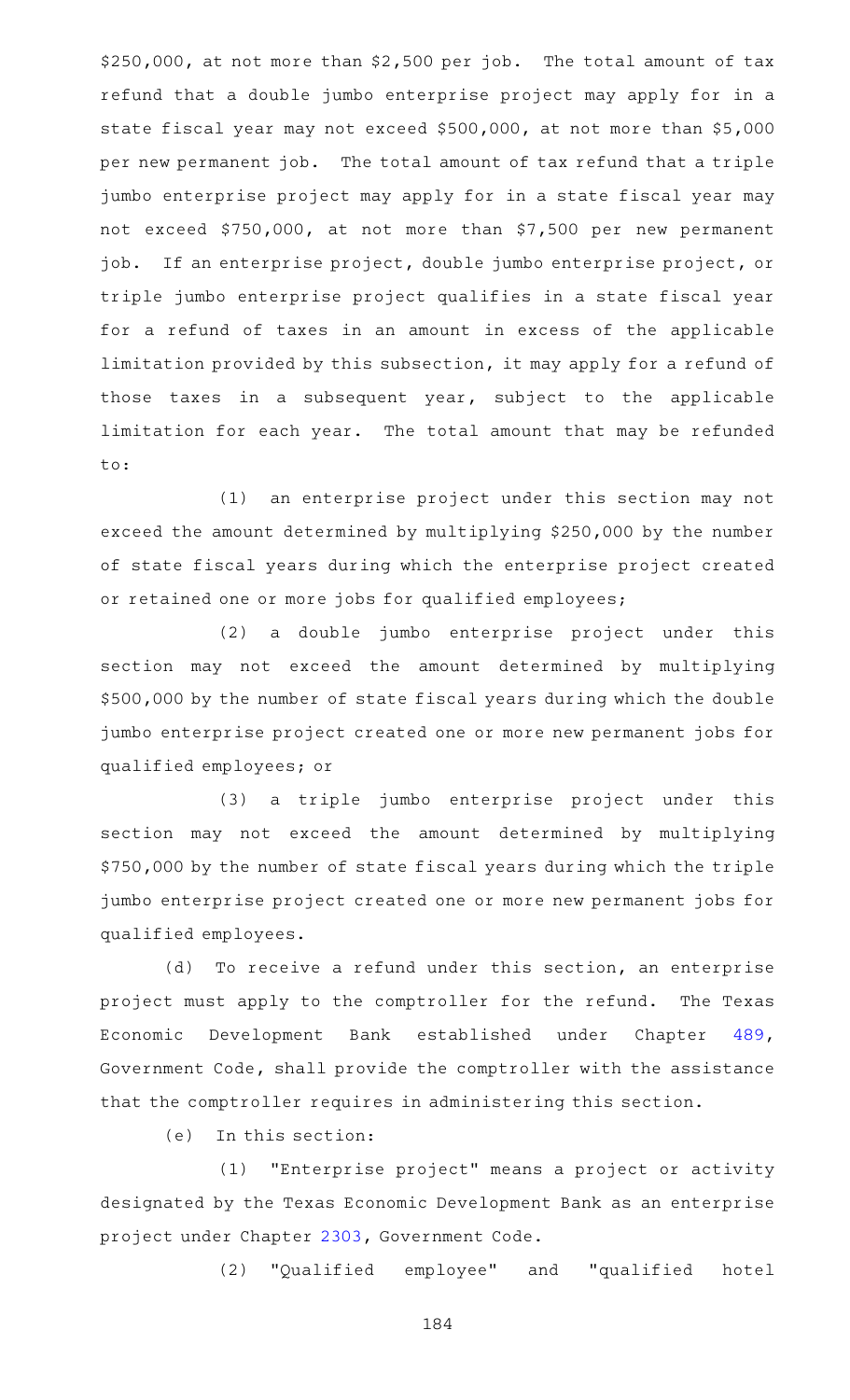project" have the meanings assigned to those terms by Section [2303.003](https://statutes.capitol.texas.gov/GetStatute.aspx?Code=GV&Value=2303.003), Government Code.

(3) "New permanent job" has the meaning assigned by Section [2303.401](https://statutes.capitol.texas.gov/GetStatute.aspx?Code=GV&Value=2303.401), Government Code.

(4) "Retained job" has the meaning assigned by Section [2303.401](https://statutes.capitol.texas.gov/GetStatute.aspx?Code=GV&Value=2303.401), Government Code.

(5) "Double jumbo enterprise project" and "triple jumbo enterprise project" have the meanings assigned by Section [2303.407](https://statutes.capitol.texas.gov/GetStatute.aspx?Code=GV&Value=2303.407), Government Code.

(6) "Half enterprise project" means an enterprise project split into two half designations as provided by Section [2303.406](https://statutes.capitol.texas.gov/GetStatute.aspx?Code=GV&Value=2303.406)(d-1), Government Code.

(f) For the purposes of Subsection (a), items bought by a project after the date it is designated as a project, or within 90 days before the date of designation, may be considered eligible for refund.

(g) The refund provided by this section is conditioned on the enterprise project maintaining at least the same level of employment of qualified employees as existed at the time it qualified for a refund for a period of three years from that date. The comptroller shall annually certify whether that level of employment of qualified employees has been maintained. On certifying that such a level has not been maintained, the comptroller shall assess that portion of the refund attributable to any such decrease in employment, including penalty and interest from the date of the refund.

(h) Notwithstanding the other provisions of this section, the owner of a qualified hotel project shall receive a rebate, refund, or payment of 100 percent of the sales and use taxes paid or collected by the qualified hotel project or businesses located in the qualified hotel project pursuant to this chapter and 100 percent of the hotel occupancy taxes paid by persons for the use or possession of or for the right to the use or possession of a room or space at the qualified hotel project pursuant to the provisions of Chapter [156](https://statutes.capitol.texas.gov/GetStatute.aspx?Code=TX&Value=156) during the first 10 years after such qualified hotel project is open for initial occupancy. The comptroller shall deposit the taxes in trust in a separate suspense account of the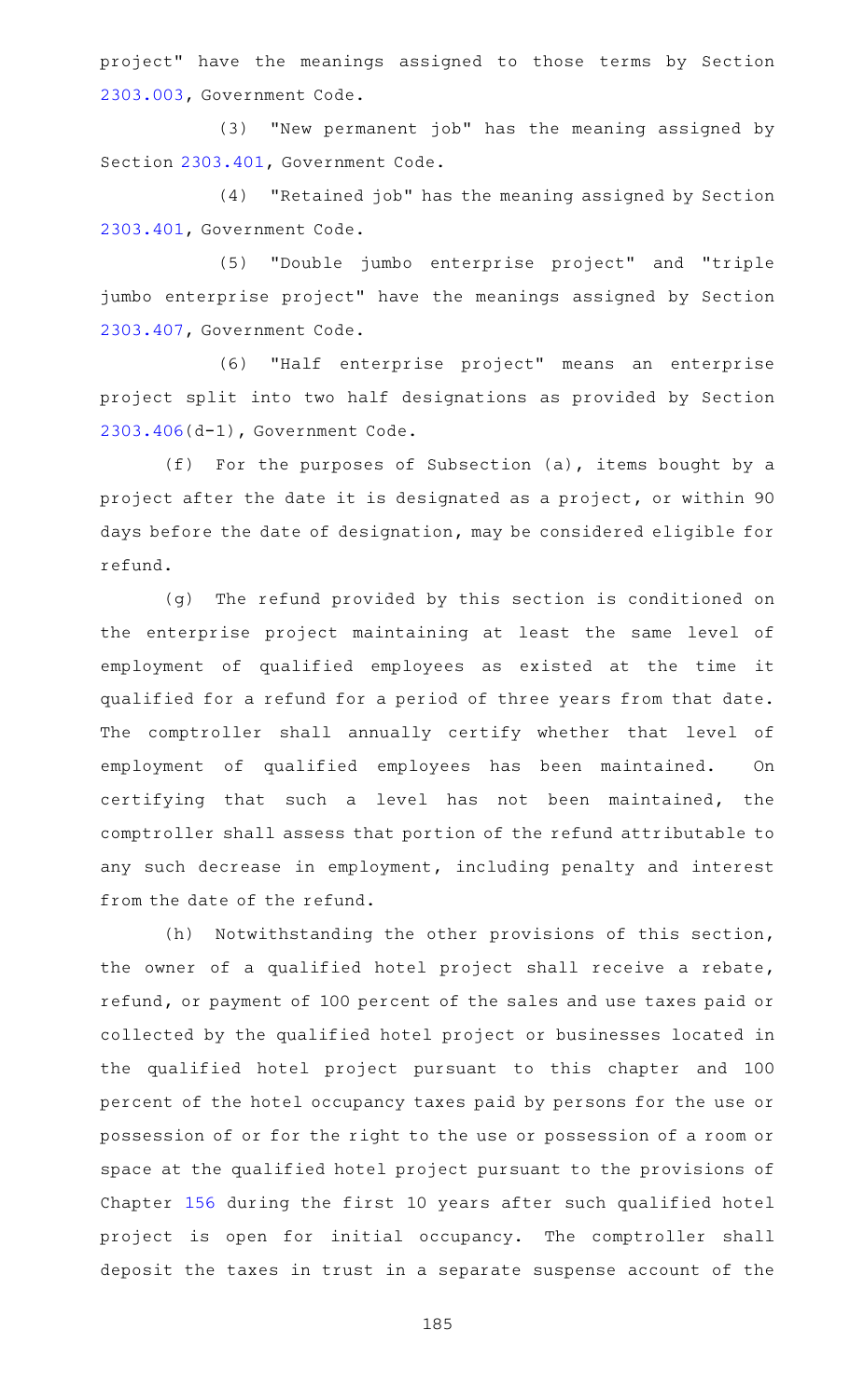qualified hotel project. A suspense account is outside the state treasury, and the comptroller may make a rebate, refund, or payment authorized by this section without the necessity of an appropriation. The comptroller shall rebate, refund, or pay to each qualified hotel project eligible taxable proceeds to which the project is entitled under this section at least monthly.

(i) As provided by Subsection  $(c)$ , a double jumbo enterprise project is eligible for a maximum refund of \$500,000 and a triple jumbo enterprise project is eligible for a maximum refund of \$750,000 in each state fiscal year.

(j) An enterprise project approved by the Texas Economic Development Bank after September 1, 2003, may not receive a refund before September 1, 2005.

(k) A half enterprise project is eligible for a maximum refund not to exceed \$125,000 in each state fiscal year and is subject to the capital investment and job allocation requirements under Subsection (b)(1), (2), or (3).

Added by Acts 1987, 70th Leg., ch. 765, Sec. 2, eff. Aug. 31, 1987. Amended by Acts 1989, 71st Leg., ch. 471, Sec. 5, eff. Sept. 1, 1989; Acts 1989, 71st Leg., ch. 1106, Sec. 21, 22, eff. Aug. 28, 1989; Acts 1991, 72nd Leg., 2nd C.S., ch. 11, Sec. 56, eff. Sept. 1, 1991; Acts 1993, 73rd Leg., ch. 231, Sec. 9, 10, eff. Aug. 30, 1993; Acts 1993, 73rd Leg., ch. 268, Sec. 41, eff. Sept. 1, 1993; Acts 1993, 73rd Leg., ch. 986, Sec. 28, eff. Sept. 1, 1993; Acts 1995, 74th Leg., ch. 76, Sec. 5.57, 5.95(21), eff. Sept. 1, 1995; Acts 1995, 74th Leg., ch. 977, Sec. 1, eff. Aug. 28, 1995; Acts 1995, 74th Leg., ch. 985, Sec. 11, eff. Sept. 1, 1995; Acts 1999, 76th Leg., ch. 1121, Sec. 6, eff. Sept. 1, 1999; Acts 1999, 76th Leg., ch. 1467, Sec. 2.25, 2.26, eff. Oct. 1, 1999; Acts 2001, 77th Leg., ch. 1134, Sec. 1.06, eff. Sept. 1, 2001; Acts 2001, 77th Leg., ch. 1134, Sec. 2.04, eff. Sept. 1, 2005; Acts 2001, 77th Leg., ch. 1420, Sec. 18.010, eff. Sept. 1, 2001; Acts 2003, 78th Leg., ch. 814, Sec. 3.51, 3.52, 3.53, eff. Sept. 1, 2003. Amended by:

Acts 2007, 80th Leg., R.S., Ch. 1114 (H.B. [3694](http://www.legis.state.tx.us/tlodocs/80R/billtext/html/HB03694F.HTM)), Sec. 20, eff. June 15, 2007.

Acts 2011, 82nd Leg., R.S., Ch. 179 (S.B. [977](http://www.legis.state.tx.us/tlodocs/82R/billtext/html/SB00977F.HTM)), Sec. 2, eff.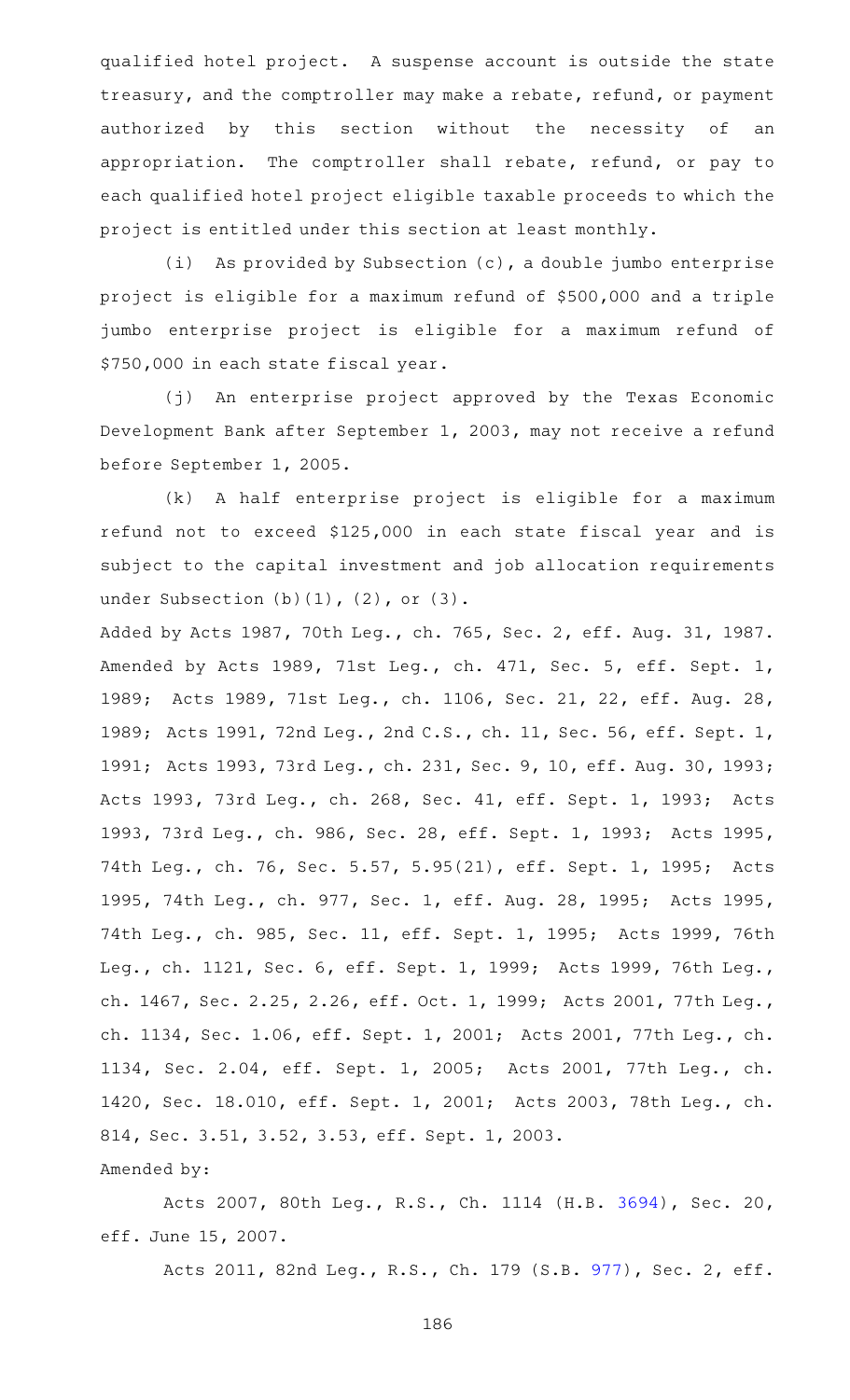May 28, 2011.

Acts 2013, 83rd Leg., R.S., Ch. 490 (S.B. [1719](http://www.legis.state.tx.us/tlodocs/83R/billtext/html/SB01719F.HTM)), Sec. 3, eff. June 14, 2013.

Acts 2015, 84th Leg., R.S., Ch. 227 (H.B. [1964](http://www.legis.state.tx.us/tlodocs/84R/billtext/html/HB01964F.HTM)), Sec. 3, eff. May 29, 2015.

Acts 2015, 84th Leg., R.S., Ch. 591 (S.B. [100\)](http://www.legis.state.tx.us/tlodocs/84R/billtext/html/SB00100F.HTM), Sec. 11, eff. September 1, 2015.

Acts 2015, 84th Leg., R.S., Ch. 591 (S.B. [100\)](http://www.legis.state.tx.us/tlodocs/84R/billtext/html/SB00100F.HTM), Sec. 12, eff. September 1, 2015.

Sec. 151.4291. TAX REFUNDS FOR DEFENSE READJUSTMENT PROJECTS.

(a) A defense readjustment project is eligible for a refund in the amount provided by this section of the taxes imposed by this chapter on purchases of:

(1) equipment or machinery sold to a defense readjustment project for use in a readjustment zone;

(2) building materials sold to a defense readjustment project for use in remodeling, rehabilitating, or constructing a structure in a readjustment zone;

(3) labor for remodeling, rehabilitating, or constructing a structure by a defense readjustment project in a readjustment zone; and

(4) electricity and natural gas purchased and consumed in the normal course of business in the readjustment zone.

(b) Subject to the limitations provided by Subsection (c) of this section, a defense readjustment project qualifies for a refund of taxes under this section of \$2,500 for each new permanent job or job that has been retained by the defense readjustment project for a qualified employee.

(c) The total amount of tax refund that a defense readjustment project may apply for in a state fiscal year may not exceed \$250,000. If a defense readjustment project qualifies in a state fiscal year for a refund of taxes in an amount in excess of the limitation provided by this subsection, it may apply for a refund of those taxes in a subsequent year, subject to the \$250,000 limitation for each year. However, a defense readjustment project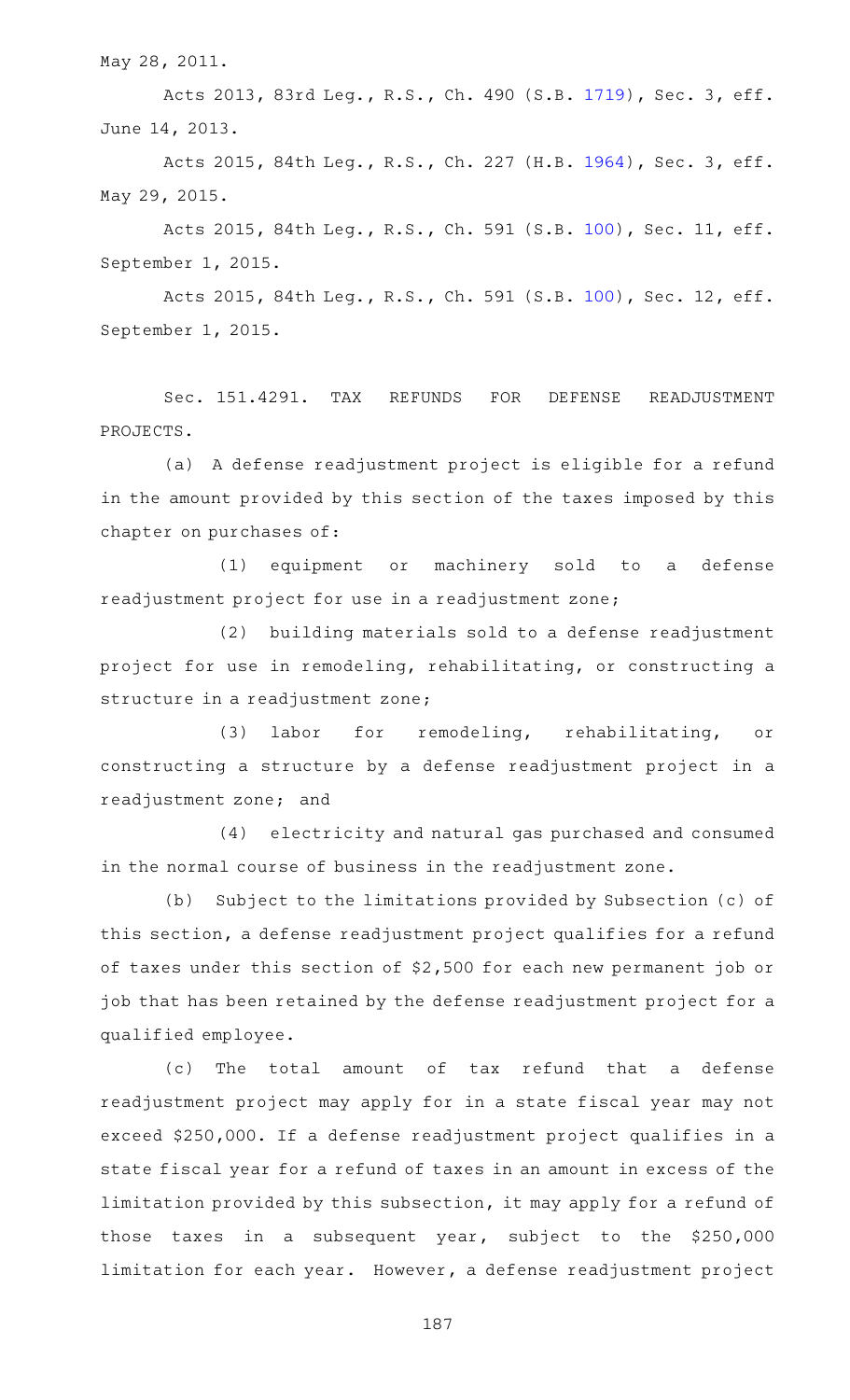may not apply for a refund under this section after the end of the state fiscal year immediately following the state fiscal year in which the defense readjustment project 's designation as a defense readjustment project expires or is removed. The total amount that may be refunded to a defense readjustment project under this section may not exceed the amount determined by multiplying \$250,000 by the number of state fiscal years during which the defense readjustment project created one or more jobs for qualified employees.

(d) To receive a refund under this section, a defense readjustment project must apply to the comptroller for the refund. The Texas Economic Development Bank shall provide the comptroller with the assistance that the comptroller requires in administering this section.

 $(e)$  In this section:

(1) "Defense readjustment project" means a person designated by the Texas Economic Development Bank as a defense readjustment project under Chapter [2310](https://statutes.capitol.texas.gov/GetStatute.aspx?Code=GV&Value=2310), Government Code.

(2) "Readjustment zone" and "qualified employee" have the meanings assigned to those terms by Section [2310.001](https://statutes.capitol.texas.gov/GetStatute.aspx?Code=GV&Value=2310.001), Government Code.

(3) "New permanent job" means a new employment position created by a qualified business as described by Section [2310.302](https://statutes.capitol.texas.gov/GetStatute.aspx?Code=GV&Value=2310.302), Government Code, that:

(A) has provided at least 1,820 hours of employment a year to a qualified employee; and

(B) is intended to exist during the period that the qualified business is designated as a defense readjustment project under Chapter [2310,](https://statutes.capitol.texas.gov/GetStatute.aspx?Code=GV&Value=2310) Government Code.

(f) For the purposes of Subsection (a), items bought by a project after the date it is designated as a project, or within 90 days before the date of designation, may be considered eligible for a refund.

(g) The refund provided by this section is conditioned on the defense readjustment project maintaining at least the same level of employment of qualified employees as existed at the time it qualified for a refund for a period of three years from that date.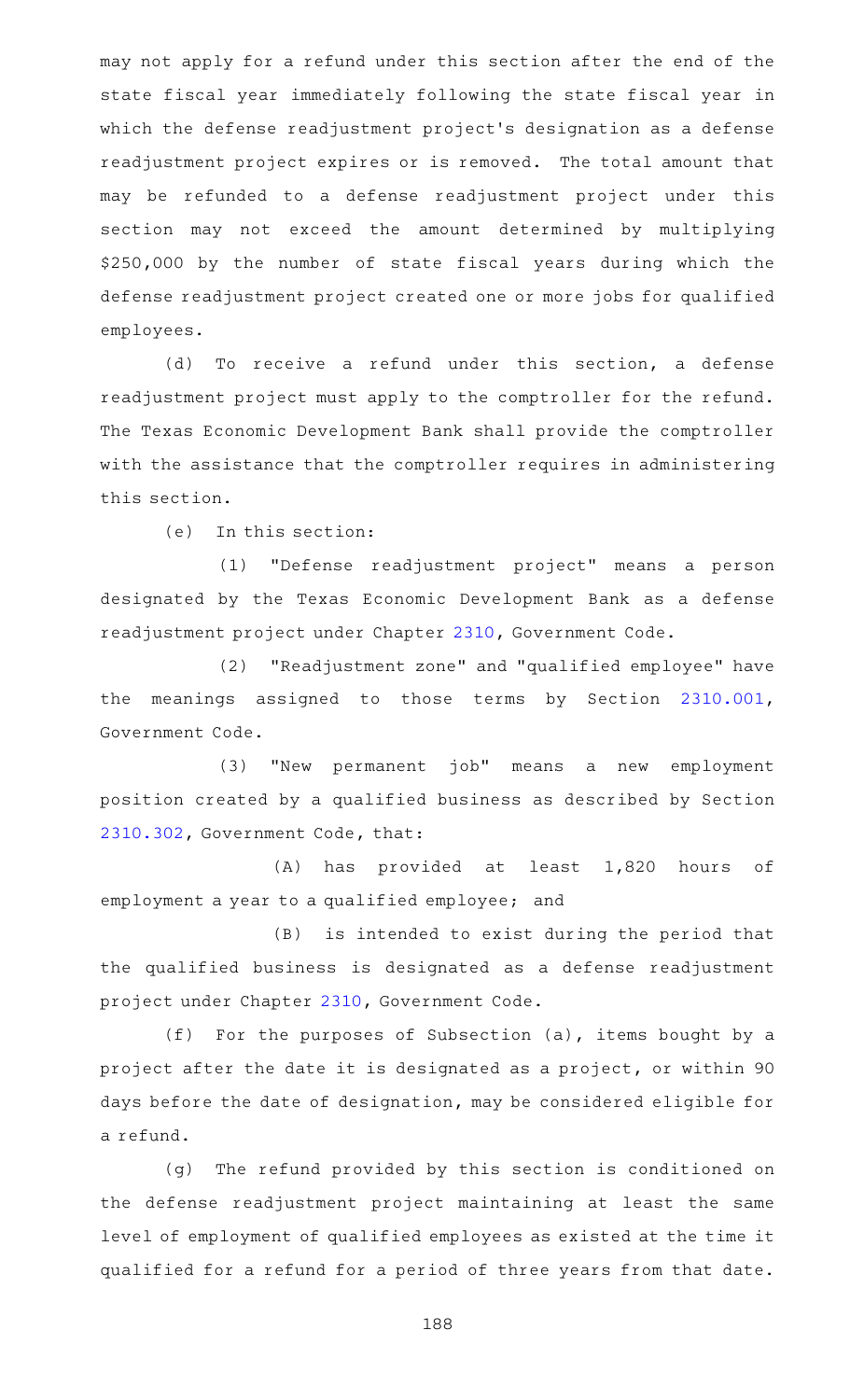The comptroller shall annually certify to the Legislative Budget Board whether that level of employment of qualified employees has been maintained. On certifying that such a level has not been maintained, the comptroller shall assess that portion of the refund attributable to any such decrease in employment, including penalty and interest from the date of the refund.

(h) Notwithstanding Section  $171.103$  or  $171.1032$ , a receipt from a service performed by a defense readjustment project in a readjustment zone is not a receipt from business done in this state. Added by Acts 1997, 75th Leg., ch. 114, Sec. 2, eff. May 19, 1997. Amended by Acts 1999, 76th Leg., ch. 1467, Sec. 2.27, 2.28, eff. Oct. 1, 1999; Acts 2001, 77th Leg., ch. 1134, Sec. 1.07, eff. Sept. 1, 2001; Acts 2001, 77th Leg., ch. 1134, Sec. 2.05, eff. Sept. 1, 2005; Acts 2003, 78th Leg., ch. 814, Sec. 3.54, 3.55, eff. Sept. 1, 2003.

For expiration of this section, see Subsection (m).

Sec. 151.4292. TAX REFUND PILOT PROGRAM FOR CERTAIN PERSONS WHO EMPLOY APPRENTICES. (a) In this section:

(1) "Executive director" means the executive director of the Texas Workforce Commission.

(2) "Qualified apprenticeship" means an apprenticeship program that is:

(A) certified as an industry-recognized apprenticeship program by an entity determined to meet United States Department of Labor criteria; or

(B) registered with the United States Department of Labor and qualified to receive funding provided through the Texas Workforce Commission under Chapter [133,](https://statutes.capitol.texas.gov/GetStatute.aspx?Code=ED&Value=133) Education Code.

(b) A person is eligible for a refund in the amount and under the conditions provided by this section of the taxes paid under this chapter during a calendar year if the person is certified by the executive director under Subsection (f) and employs at least one apprentice in a qualified apprenticeship position for at least seven months during the calendar year. A person is not considered to be employed in a qualified apprenticeship position for purposes of this section: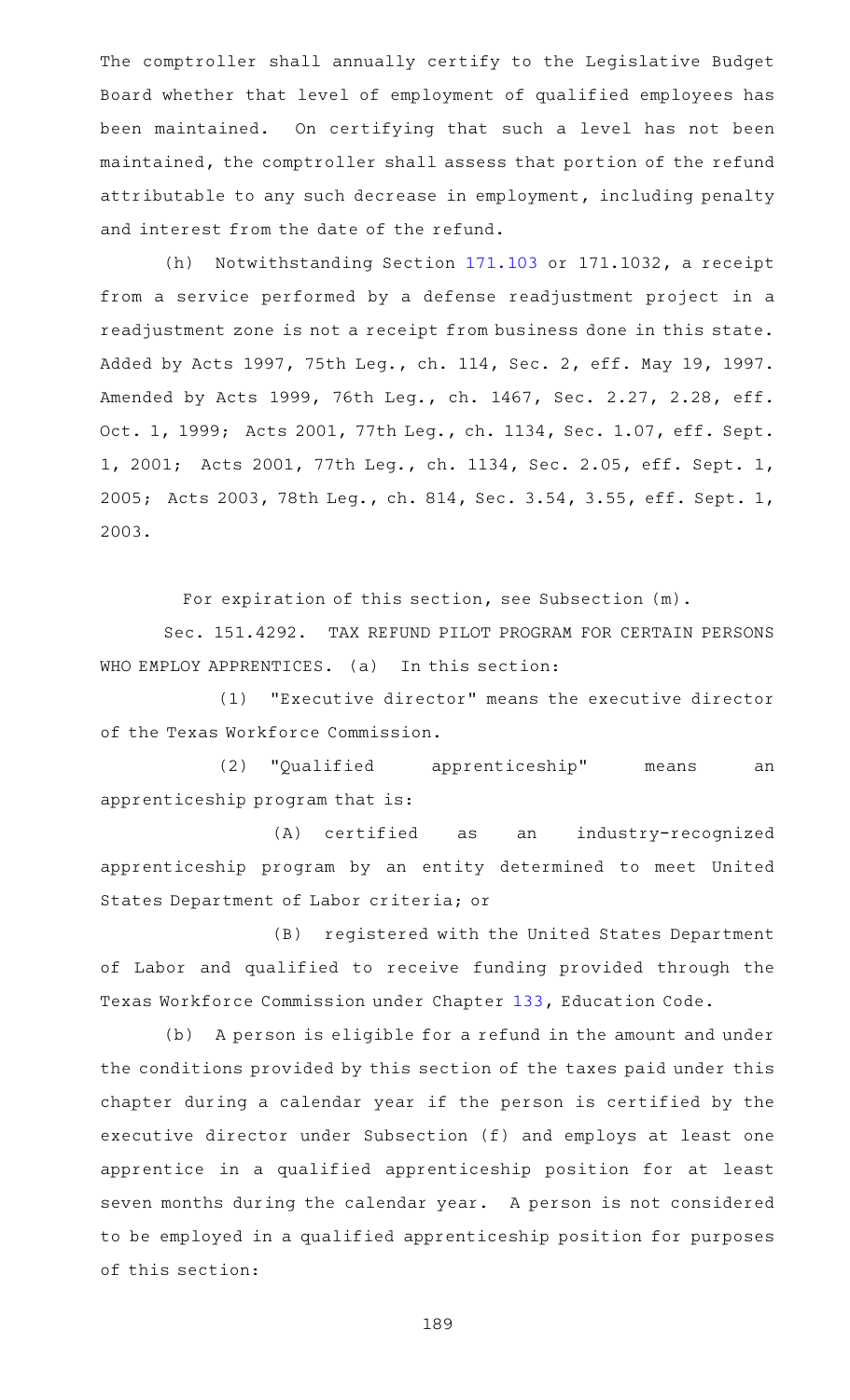$(1)$  after the earlier of:

(A) the fourth anniversary of employment in the position; or

(B) the conclusion of the term of the apprenticeship position; or

(2) if the person was employed in another position by the employer immediately before beginning employment in the apprenticeship position.

(c) Subject to Subsections (d) and (e), the amount of the refund for a calendar year in connection with each apprentice described by Subsection (b) is \$2,500.

(d) The total amount of the refund for a calendar year is equal to the lesser of:

 $(1)$  the amount allowed under Subsection  $(c)$  for the calendar year for each apprentice described by Subsection (b), not to exceed the maximum number of apprentices provided by Subsection (e); or

(2) the amount of sales and use taxes paid by the person during the calendar year.

(e) The maximum number of apprentices in connection with whom a person may receive a refund in a calendar year is:

 $(1)$  one; or

 $(2)$  not more than six if at least half of the apprentices employed are:

(A) foster children who have transitioned or are transitioning to independent living, as described in Section [264.121,](https://statutes.capitol.texas.gov/GetStatute.aspx?Code=FA&Value=264.121) Family Code;

(B) military veterans, as defined by Section [55.001](https://statutes.capitol.texas.gov/GetStatute.aspx?Code=OC&Value=55.001), Occupations Code;

(C) military spouses, as defined by Section [55.001](https://statutes.capitol.texas.gov/GetStatute.aspx?Code=OC&Value=55.001), Occupations Code; or

(D) women.

(f) A person may not apply for a refund under this section unless the executive director certifies that the person is able to employ apprentices in qualified apprenticeships. A person must apply to the executive director to obtain certification. The executive director shall create an application form for the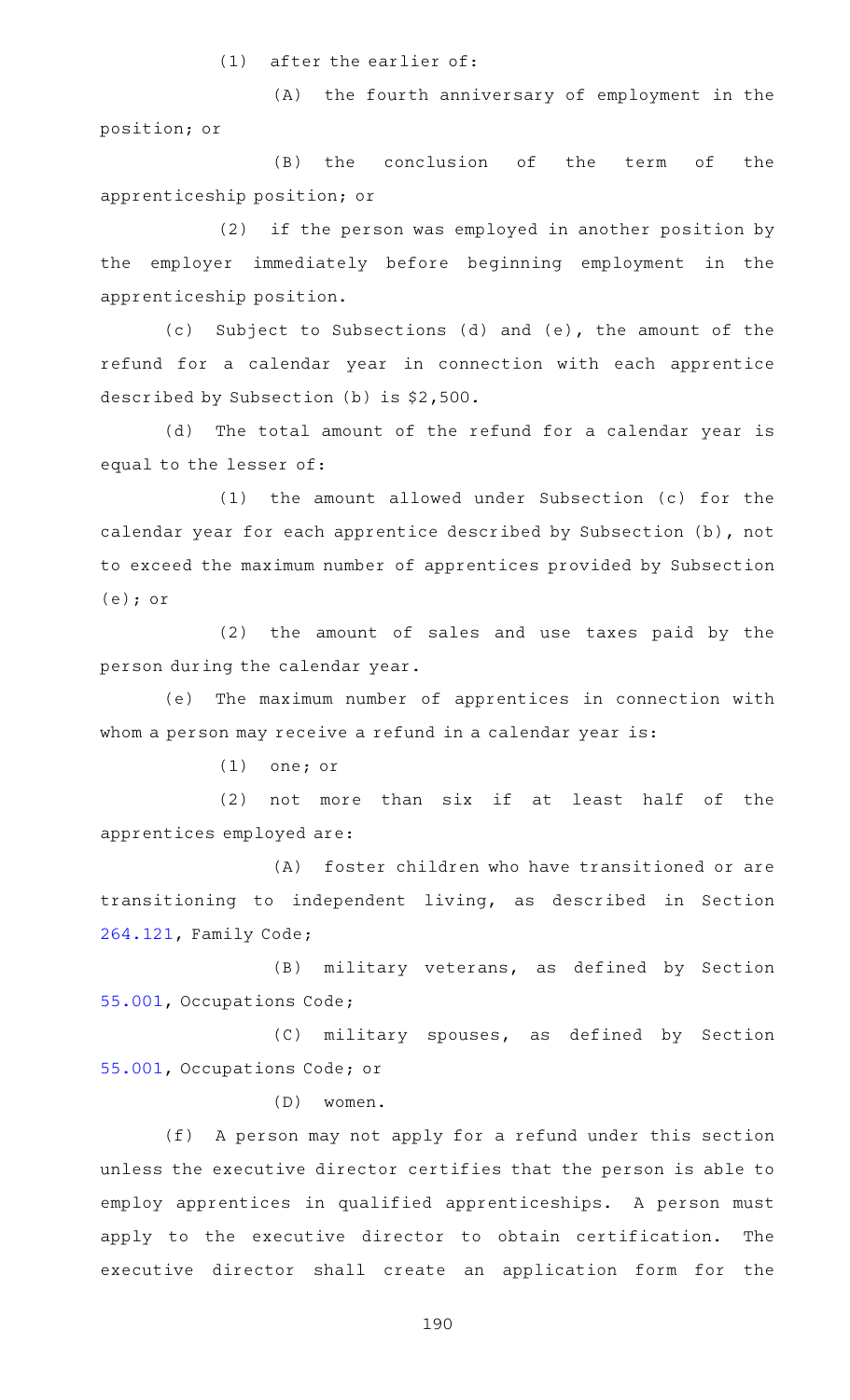certification.

(g) The executive director may certify not more than 100 persons under Subsection (f) at any time. If the number of eligible applicants exceeds the limit provided by this subsection, the executive director shall select applicants for certification according to rules adopted under Subsection (h).

(h) The executive director shall adopt rules that establish merit-based criteria for selecting persons to certify from among those who apply. The rules must require that the executive director give preference to applicants who:

(1) offer qualified apprenticeships in areas of this state that are not designated as metropolitan statistical areas by the United States Office of Management and Budget; and

(2) provide training and skills development in emerging or developing occupational fields.

 $(i)$  The executive director shall issue a certificate to each person certified under Subsection (f). The certificate must confirm that the person is eligible to apply for a refund under this section.

(j) A person must apply to the comptroller for a refund under this section. The person must include with the application the certificate issued to the person under Subsection (i) and any other information the comptroller requires.

 $(k)$  Not later than September 1, 2024, the executive director shall prepare and deliver to the governor, the lieutenant governor, the speaker of the house of representatives, and the presiding officer of each legislative standing committee with primary jurisdiction over taxation a report that evaluates the effect of the pilot program on the employment outcomes and earnings of apprentices with respect to whom refunds are granted under the pilot program under this section. The report must include a recommendation regarding whether the pilot program should be continued, expanded, or terminated.

(1) A person who applies for a refund under this section shall provide to the executive director information the executive director requests to prepare the report described by Subsection  $(k)$ .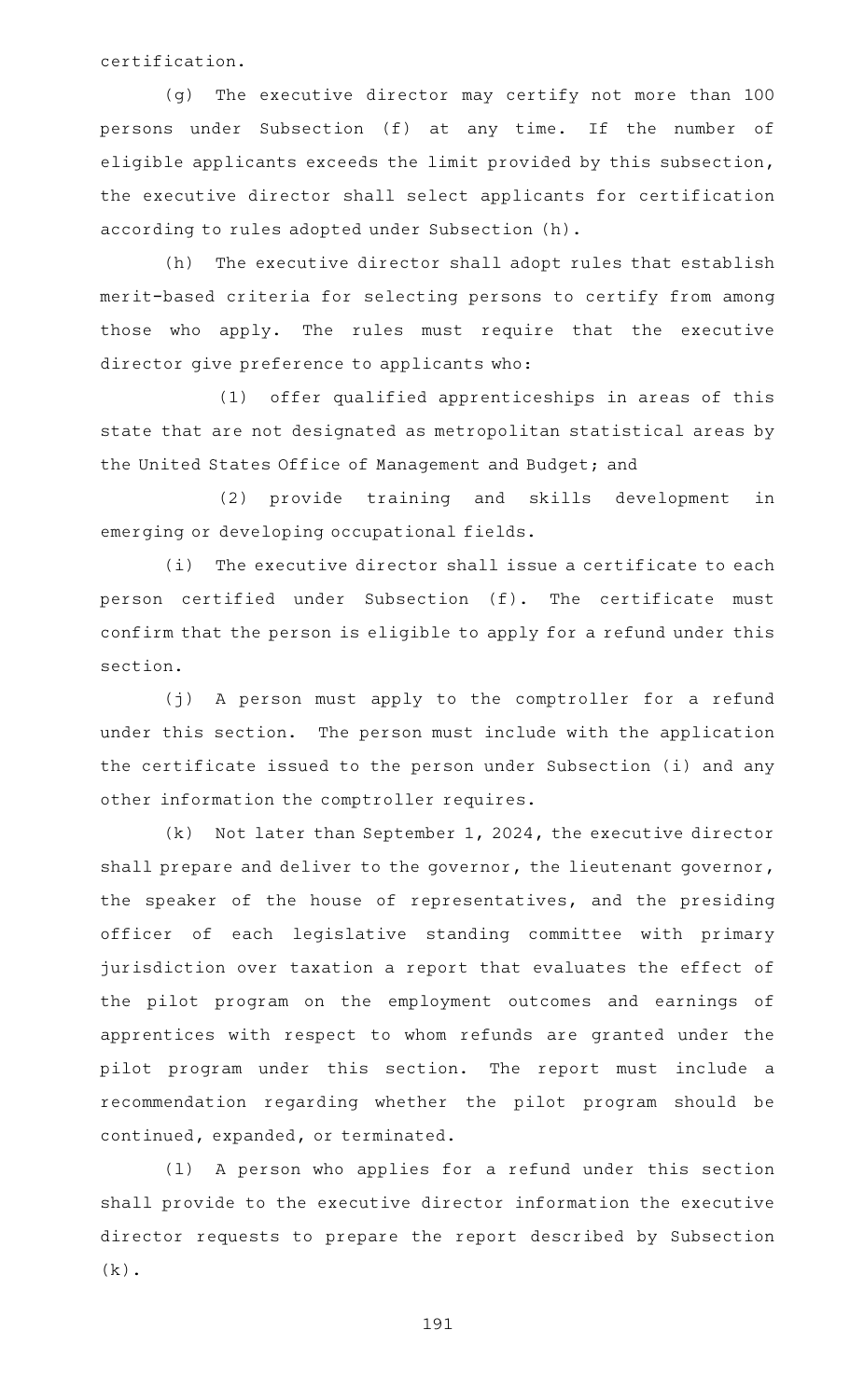(m) This section expires December 31, 2026. Added by Acts 2021, 87th Leg., R.S., Ch. 401 (S.B. [1524](http://www.legis.state.tx.us/tlodocs/87R/billtext/html/SB01524F.HTM)), Sec. 1, eff. January 1, 2022.

Sec. 151.430. DETERMINATION OF OVERPAID AMOUNTS. (a) This section applies to the tax on purchases paid by a person holding a permit under this chapter who has purchased taxable items for use in this state and has remitted tax on those items in error to this state or has paid tax on those items in error to a retailer holding a permit under this chapter.

(b) A person to whom this section applies may compute the amount of overpayment by use of a projection based on a sampling of transactions. The sampling method used must comply with generally accepted sampling methods as approved by the comptroller.

(c) The person may obtain reimbursement for amounts determined to have been overpaid by taking a credit on one or more sales tax returns or by filing a claim for refund with the comptroller within the limitation period specified by Subchapter [D](https://statutes.capitol.texas.gov/GetStatute.aspx?Code=TX&Value=111.201), Chapter [111.](https://statutes.capitol.texas.gov/GetStatute.aspx?Code=TX&Value=111)

(d) The person must record the method by which the projection and computation were performed and must make available on request by the comptroller the records on which the projection and computation were based.

(e) The comptroller may adopt rules specifying additional procedures that must be followed in connection with claiming a credit under this section.

Added by Acts 1999, 76th Leg., ch. 457, Sec. 3, eff. Oct. 1, 1999.

Sec. 151.4305. TAX REFUNDS FOR OIL OR GAS SEVERANCE TAXPAYERS. (a) Notwithstanding Section  $111.104(b)$  $111.104(b)$ , a person who files a report under Section [201.203,](https://statutes.capitol.texas.gov/GetStatute.aspx?Code=TX&Value=201.203) [201.2035](https://statutes.capitol.texas.gov/GetStatute.aspx?Code=TX&Value=201.2035), [202.201,](https://statutes.capitol.texas.gov/GetStatute.aspx?Code=TX&Value=202.201) or [202.202](https://statutes.capitol.texas.gov/GetStatute.aspx?Code=TX&Value=202.202) and who does not hold a permit under this chapter may obtain a refund for taxes paid under this chapter in error to a person who holds a permit under this chapter by filing a claim for refund with the comptroller within the limitation period specified by Subchapter [D](https://statutes.capitol.texas.gov/GetStatute.aspx?Code=TX&Value=111.201), Chapter [111](https://statutes.capitol.texas.gov/GetStatute.aspx?Code=TX&Value=111).

(b) The comptroller by rule may provide additional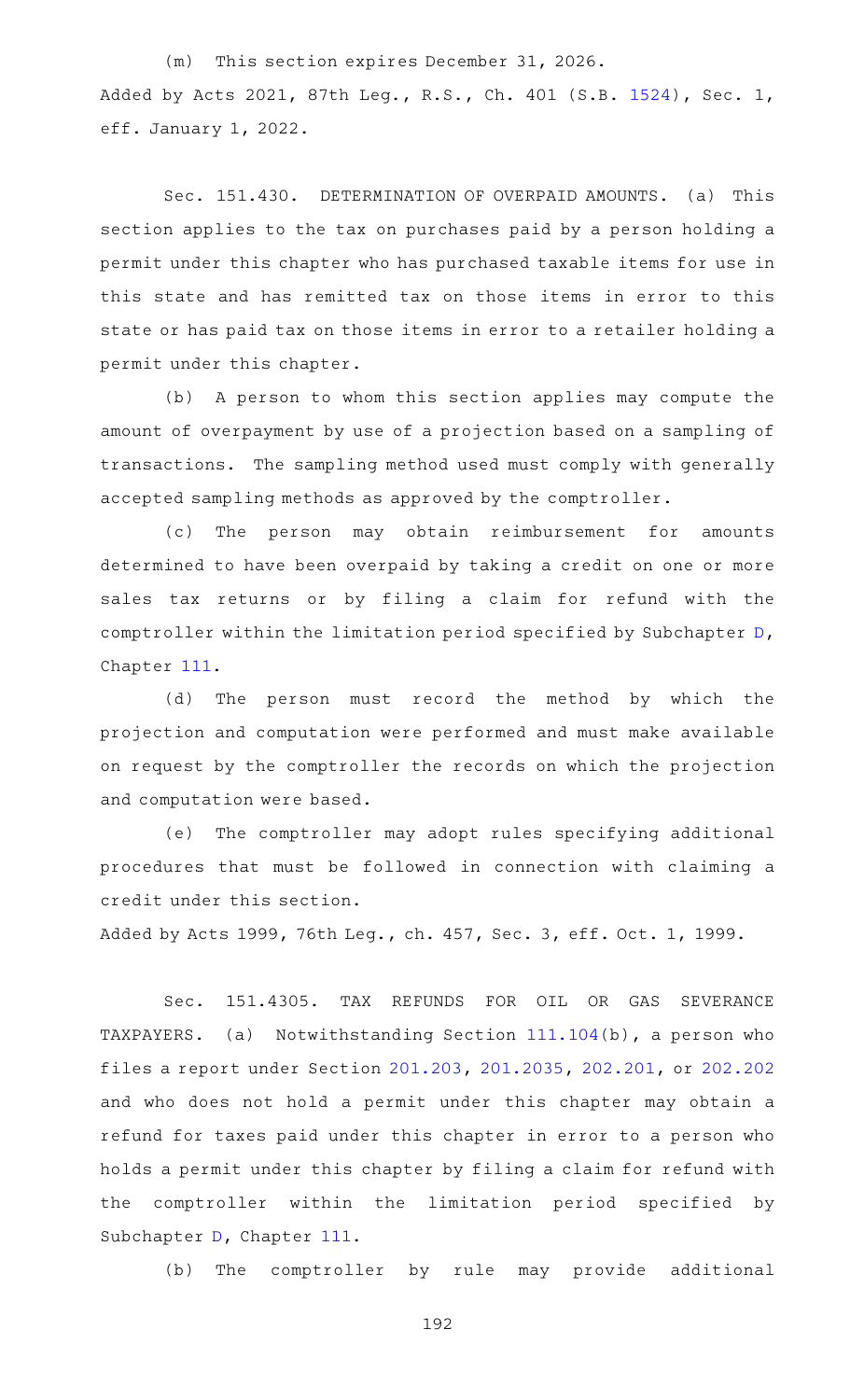procedures for claiming a refund under this section. Added by Acts 2021, 87th Leg., R.S., Ch. 183 (S.B. [833](http://www.legis.state.tx.us/tlodocs/87R/billtext/html/SB00833F.HTM)), Sec. 1, eff. September 1, 2021.

Sec. 151.431. SALES AND USE TAX REFUND FOR JOB RETENTION. (a) A qualified business operating in the jurisdiction of the nominating governmental entity for at least three consecutive years may apply for and be granted a onetime refund of sales and use tax paid by the qualified business after certification of the qualified business as provided by Subsection (b) of this section to a vendor or directly to the state for the purchase of equipment or machinery sold to the business for use in an enterprise project if the governing body or bodies certify to the comptroller that the business is retaining 10 or more jobs held by qualified employees during the year. For the purposes of this subsection "job" means an existing employment position of a qualified business that has provided employment to a qualified employee of at least 1,820 hours annually.

(b) Only qualified businesses that have been certified as eligible for a refund under this section by the governing body or bodies to the comptroller, including certification of the number of jobs retained, are entitled to the refund.

(c) Repealed by Acts 2003, 78th Leg., ch. 814, Sec. [6.01](https://statutes.capitol.texas.gov/GetStatute.aspx?Code=TX&Value=6.01)(10).

(d) The total amount of the onetime refund that a qualified business may apply for may not exceed \$500 for each qualified employee retained, up to a limit of \$5,000 for each qualified business.

 $(e)$  In this section:

(1) "Enterprise zone" and "qualified employee" have the meanings assigned to those terms by Section [2303.003](https://statutes.capitol.texas.gov/GetStatute.aspx?Code=GV&Value=2303.003), Government Code.

(2) "Governing body" means the governing body of a municipality or county that applied to have the project or activity of a qualified business designated as an enterprise project under Section [2303.405](https://statutes.capitol.texas.gov/GetStatute.aspx?Code=GV&Value=2303.405), Government Code.

(3) "Qualified business" means a person that is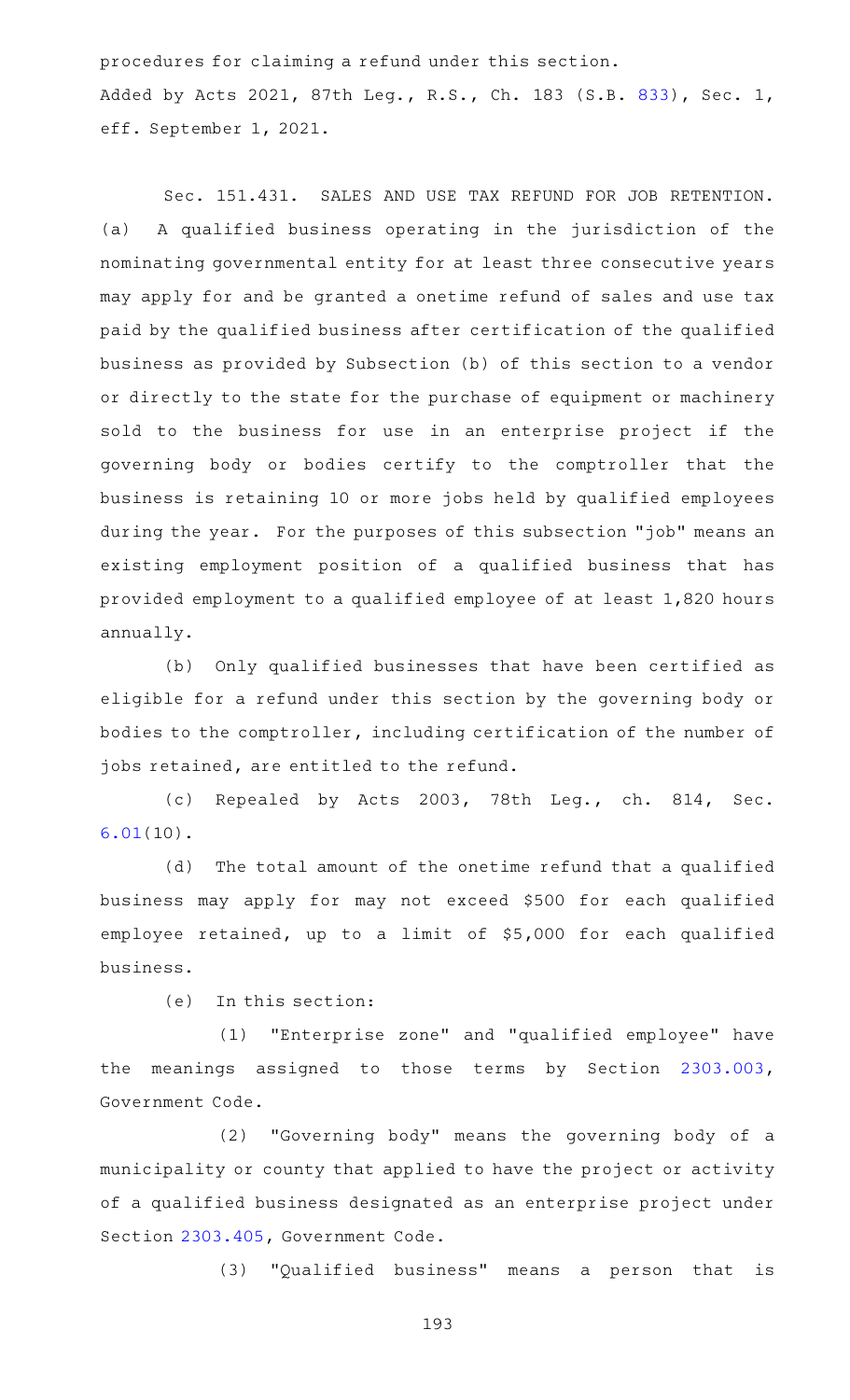certified as a qualified business under Section [2303.402](https://statutes.capitol.texas.gov/GetStatute.aspx?Code=GV&Value=2303.402), Government Code.

Added by Acts 1989, 71st Leg., ch. 1106, Sec. 23, eff. Sept. 1, 1991. Amended by Acts 1993, 73rd Leg., ch. 268, Sec. 42, eff. Sept. 1, 1993; Acts 1995, 74th Leg., ch. 76, Sec. 5.58, eff. Sept. 1, 1995; Acts 1999, 76th Leg., ch. 1467, Sec. 2.29, eff. Oct. 1, 1999; Acts 2003, 78th Leg., ch. 814, Sec. 3.56, 3.57, 6.01(10), eff. Sept. 1, 2003.

Sec. 151.432. DEDUCTIONS OF TAX ON TICKET OR ADMISSION DOCUMENT TO AMUSEMENT SERVICE. (a) A reseller of a ticket or admission document to an amusement service may deduct from taxable sales reported the adjusted value of the ticket or admission document purchased for resale from a non-permitted purchaser of the ticket or admission document if:

 $(1)$  the taxes imposed by this chapter were paid by the purchaser and the purchaser does not hold a permit issued under this chapter;

(2) language on the ticket or admission document purchased for resale states that all taxes have been included in the price of the ticket or admission document;

(3) the ticket or admission document for which a deduction is claimed was not purchased tax-free by use of a resale or exemption certificate; and

(4) the ticket or admission document is actually resold.

(b) The reseller's books and records must be kept in accordance with the requirements of Section [151.025](https://statutes.capitol.texas.gov/GetStatute.aspx?Code=TX&Value=151.025) and must:

 $(1)$  identify the non-permitted purchaser;

(2) document the face value of any ticket or admission document purchased by a non-permitted purchaser;

(3) document that sales tax was included in a ticket or admission document purchased by a non-permitted purchaser;

(4) document the sale of the ticket or admission document; and

(5) account for any remaining inventory of unsold tickets or admission documents.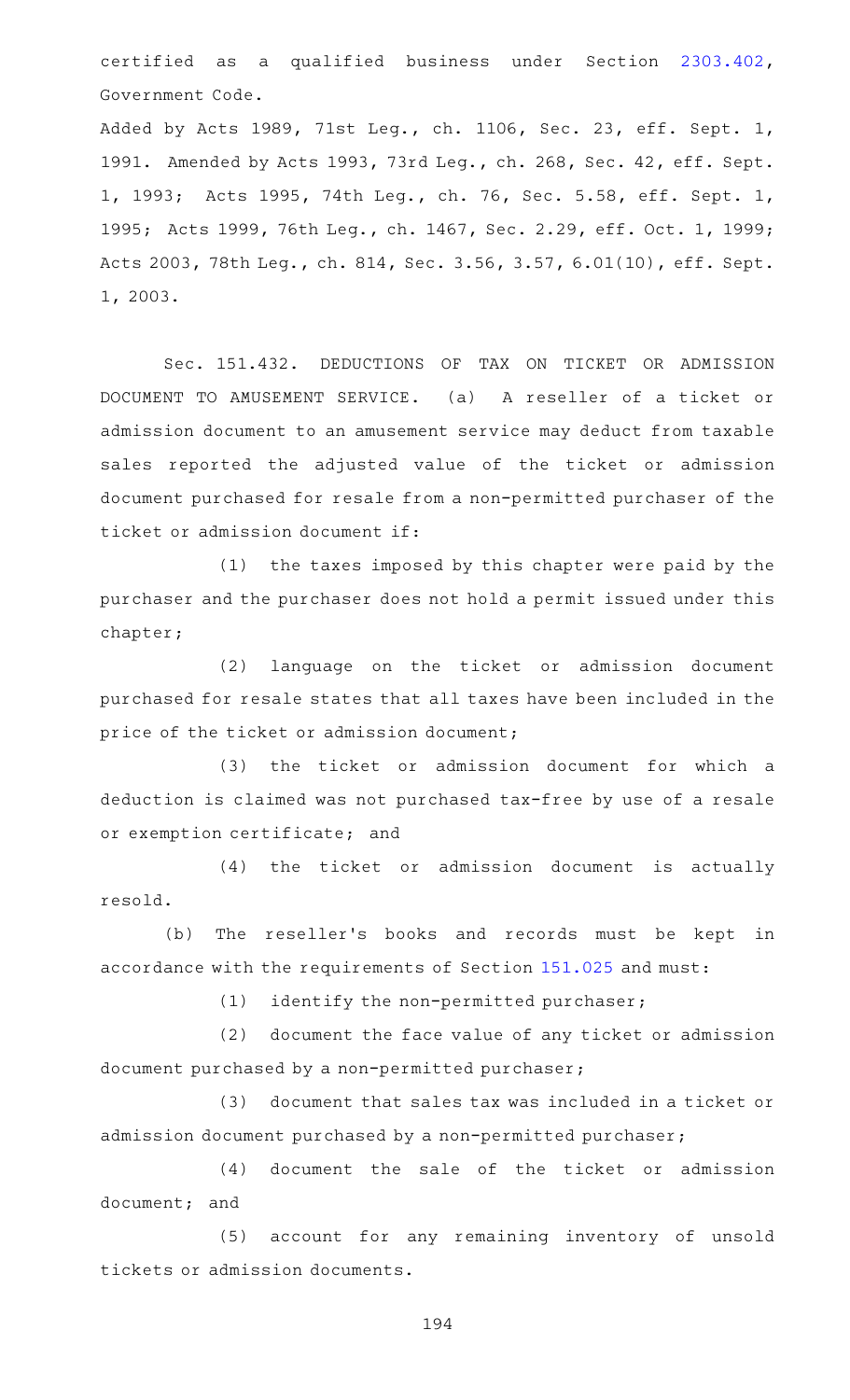(c) The reseller may satisfy Subsection (b)(3) by retaining a reproduction of a ticket or admission document to the amusement service.

(d) In this section, "adjusted value of a ticket or admission document" means the face value of the ticket or admission document, less the included state or local sales or use taxes. Added by Acts 1997, 75th Leg., ch. 1099, Sec. 1, eff. Oct. 1, 1997.

# SUBCHAPTER I-1. REPORTS BY PERSONS INVOLVED IN THE MANUFACTURE AND DISTRIBUTION OF ALCOHOLIC BEVERAGES

Sec. 151.461. DEFINITIONS. In this subchapter:

(1) "Brewer" means a person required to hold a brewer's license under Chapter [62,](https://statutes.capitol.texas.gov/GetStatute.aspx?Code=AL&Value=62) Alcoholic Beverage Code.

(1-a) "Brewpub" means a brewpub for which a person holds a brewpub license under Chapter [74,](https://statutes.capitol.texas.gov/GetStatute.aspx?Code=AL&Value=74) Alcoholic Beverage Code.

(2) "Distributor" means a person required to hold:

(A) a general distributor's license under Chapter [64,](https://statutes.capitol.texas.gov/GetStatute.aspx?Code=AL&Value=64) Alcoholic Beverage Code; or

(B) a branch distributor's license under Chapter [66,](https://statutes.capitol.texas.gov/GetStatute.aspx?Code=AL&Value=66) Alcoholic Beverage Code.

(3) Repealed by Acts 2019, 86th Leg., R.S., Ch. 1359 (H.B. [1545\)](http://www.legis.state.tx.us/tlodocs/86R/billtext/html/HB01545F.HTM), Sec. 410(b), eff. September 1, 2021.

(4) "Package store local distributor" means a person required to hold:

(A) a package store permit under Chapter [22](https://statutes.capitol.texas.gov/GetStatute.aspx?Code=AL&Value=22), Alcoholic Beverage Code; and

(B) a local distributor's permit under Chapter [23](https://statutes.capitol.texas.gov/GetStatute.aspx?Code=AL&Value=23), Alcoholic Beverage Code.

(5) "Retailer" means a person required to hold:

(A) a wine and malt beverage retailer's permit under Chapter [25,](https://statutes.capitol.texas.gov/GetStatute.aspx?Code=AL&Value=25) Alcoholic Beverage Code;

(B) a wine and malt beverage retailer's off-premise permit under Chapter [26](https://statutes.capitol.texas.gov/GetStatute.aspx?Code=AL&Value=26), Alcoholic Beverage Code;

(C) a nonprofit entity temporary event permit under Chapter [30,](https://statutes.capitol.texas.gov/GetStatute.aspx?Code=AL&Value=30) Alcoholic Beverage Code;

(D) a mixed beverage permit under Chapter [28](https://statutes.capitol.texas.gov/GetStatute.aspx?Code=AL&Value=28),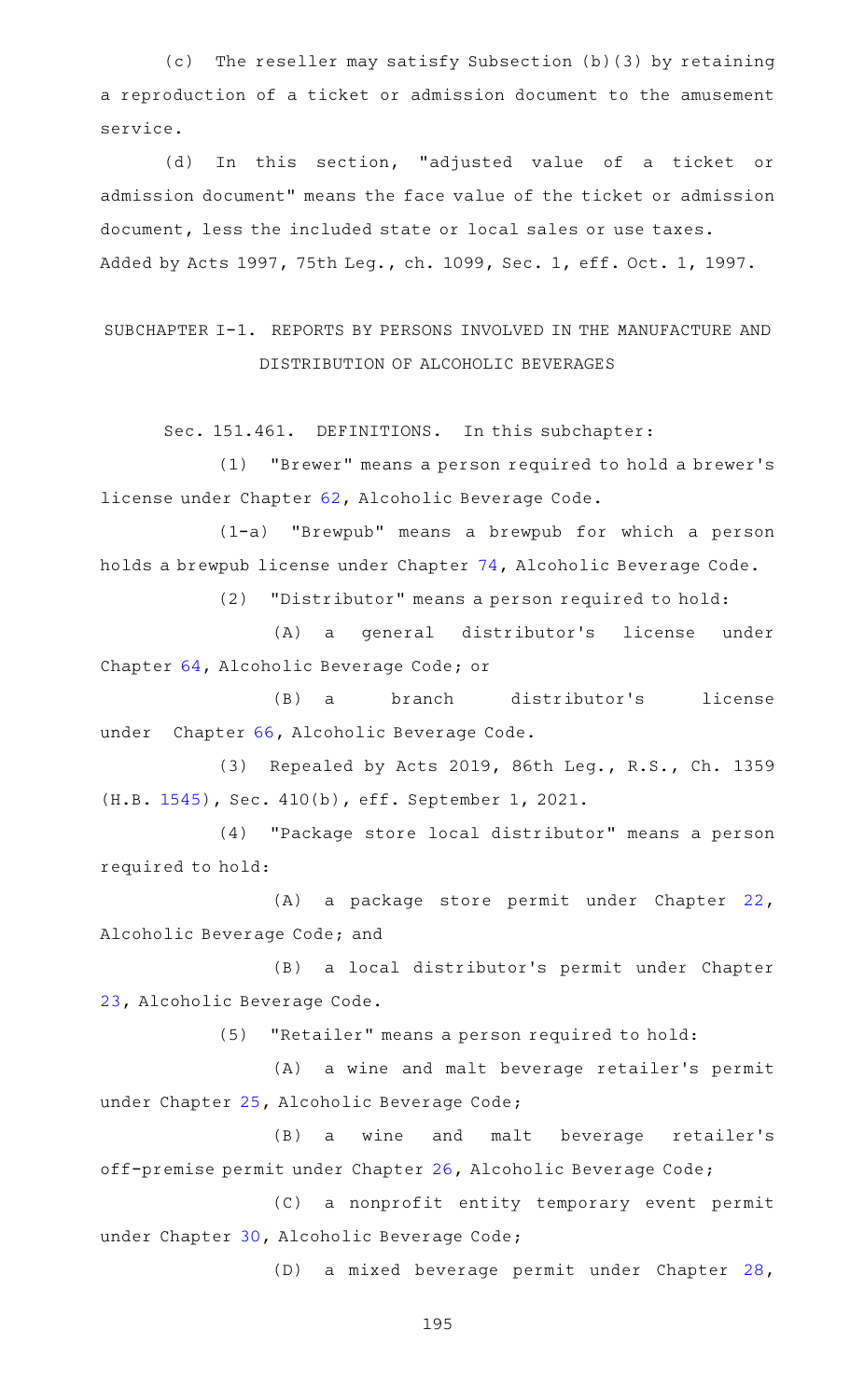Alcoholic Beverage Code;

(E) a private club registration permit under Chapter [32,](https://statutes.capitol.texas.gov/GetStatute.aspx?Code=AL&Value=32) Alcoholic Beverage Code;

(F) a certificate issued to a fraternal or veterans organization under Section [32.11](https://statutes.capitol.texas.gov/GetStatute.aspx?Code=AL&Value=32.11), Alcoholic Beverage Code;

(G) a retail dealer's on-premise license under Chapter [69,](https://statutes.capitol.texas.gov/GetStatute.aspx?Code=AL&Value=69) Alcoholic Beverage Code;

(H) a retail dealer's off-premise license under Chapter [71](https://statutes.capitol.texas.gov/GetStatute.aspx?Code=AL&Value=71), Alcoholic Beverage Code, except for a dealer who also holds a package store permit under Chapter [22](https://statutes.capitol.texas.gov/GetStatute.aspx?Code=AL&Value=22), Alcoholic Beverage Code; or

(I) a brewpub license under Chapter  $74$ , Alcoholic Beverage Code.

(6) "Wholesaler" means a person required to hold:

(A) a winery permit under Chapter [16,](https://statutes.capitol.texas.gov/GetStatute.aspx?Code=AL&Value=16) Alcoholic Beverage Code;

(B) a wholesaler's permit under Chapter [19](https://statutes.capitol.texas.gov/GetStatute.aspx?Code=AL&Value=19), Alcoholic Beverage Code; or

(C) a general Class B wholesaler's permit under Chapter [20,](https://statutes.capitol.texas.gov/GetStatute.aspx?Code=AL&Value=20) Alcoholic Beverage Code.

Transferred, redesignated and amended from Tax Code, Section 151.433 by Acts 2011, 82nd Leg., R.S., Ch. 145 (H.B. [11](http://www.legis.state.tx.us/tlodocs/82R/billtext/html/HB00011F.HTM)), Sec. 3, eff. September 1, 2011.

Amended by:

Acts 2017, 85th Leg., R.S., Ch. 1107 (H.B. [4042](http://www.legis.state.tx.us/tlodocs/85R/billtext/html/HB04042F.HTM)), Sec. 2, eff. September 1, 2017.

Acts 2019, 86th Leg., R.S., Ch. 1332 (H.B. [4542](http://www.legis.state.tx.us/tlodocs/86R/billtext/html/HB04542F.HTM)), Sec. 3, eff. September 1, 2019.

Acts 2019, 86th Leg., R.S., Ch. 1359 (H.B. [1545](http://www.legis.state.tx.us/tlodocs/86R/billtext/html/HB01545F.HTM)), Sec. 398, eff. September 1, 2021.

Acts 2019, 86th Leg., R.S., Ch. 1359 (H.B. [1545\)](http://www.legis.state.tx.us/tlodocs/86R/billtext/html/HB01545F.HTM), Sec. 410(b), eff. September 1, 2021.

Acts 2021, 87th Leg., R.S., Ch. 915 (H.B. [3607\)](http://www.legis.state.tx.us/tlodocs/87R/billtext/html/HB03607F.HTM), Sec. 19.003, eff. September 1, 2021.

Sec. 151.462. REPORTS BY BREWERS, BREWPUBS, WHOLESALERS,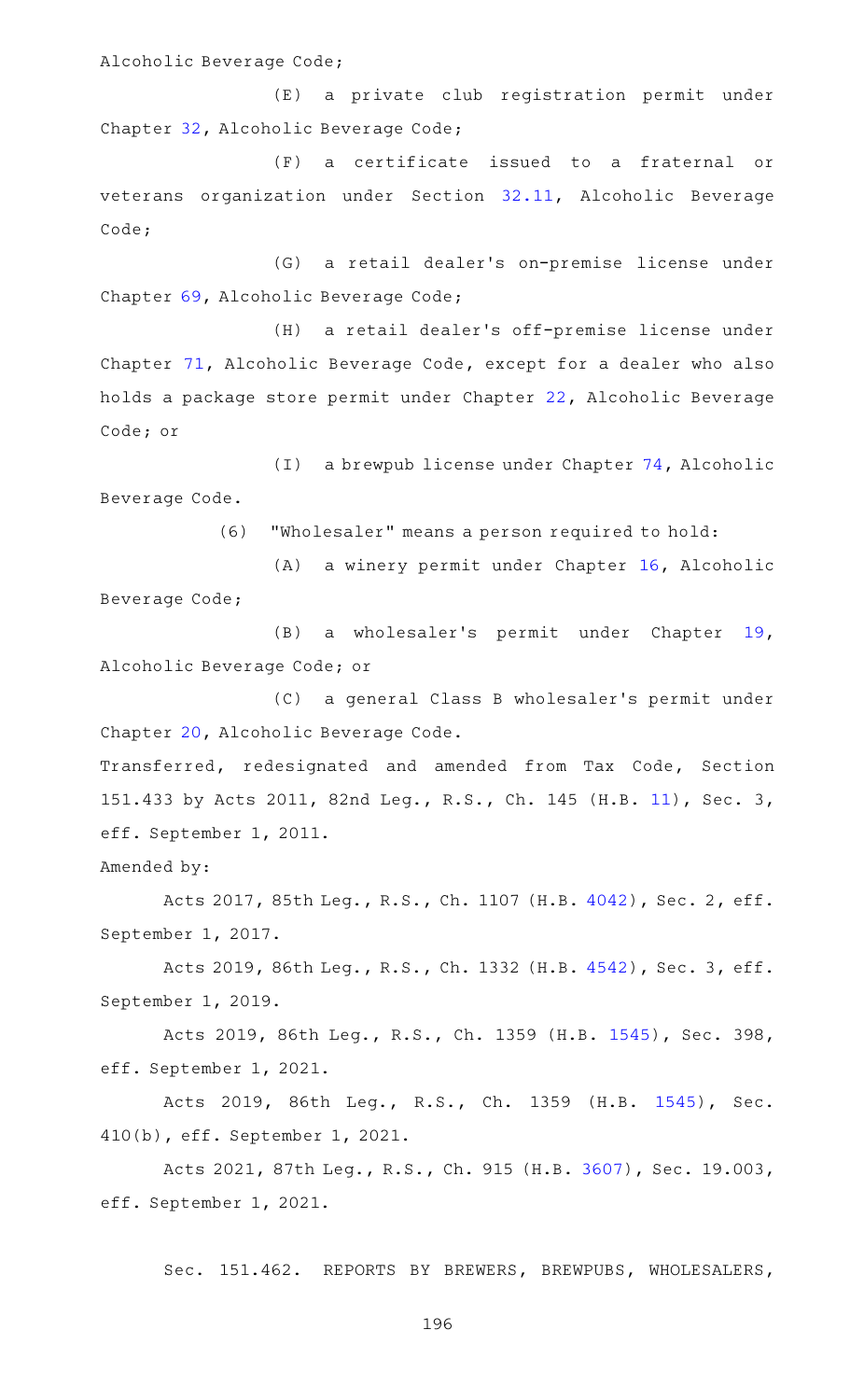AND DISTRIBUTORS. (a) The comptroller shall require each brewer, brewpub, wholesaler, distributor, or package store local distributor to file with the comptroller a report each month of alcoholic beverage sales to retailers in this state.

(b) Each brewer, brewpub, wholesaler, distributor, or package store local distributor shall file a separate report for each permit or license held on or before the 25th day of each month. The report must contain the following information for the preceding calendar month 's sales in relation to each retailer:

(1) the brewer's, brewpub's, wholesaler's, distributor 's, or package store local distributor 's name, address, taxpayer number and outlet number assigned by the comptroller, and alphanumeric permit or license number issued by the Texas Alcoholic Beverage Commission;

 $(2)$  the retailer's:

(A) name and address, including street name and number, city, and zip code;

(B) taxpayer number assigned by the comptroller; and

(C) alphanumeric permit or license number issued by the Texas Alcoholic Beverage Commission for each separate retail location or outlet to which the brewer, brewpub, wholesaler, distributor, or package store local distributor sold the alcoholic beverages that are listed on the report; and

(3) the monthly net sales made by the brewer, brewpub, wholesaler, distributor, or package store local distributor to the retailer for each outlet or location covered by a separate retail permit or license issued by the Texas Alcoholic Beverage Commission, including separate line items for:

 $(A)$  the number of units of alcoholic beverages;

(B) the individual container size and pack of

each unit;

 $(C)$  the brand name;

(D) the type of beverage, such as distilled spirits, wine, or malt beverage;

(E) the universal product code of the alcoholic beverage; and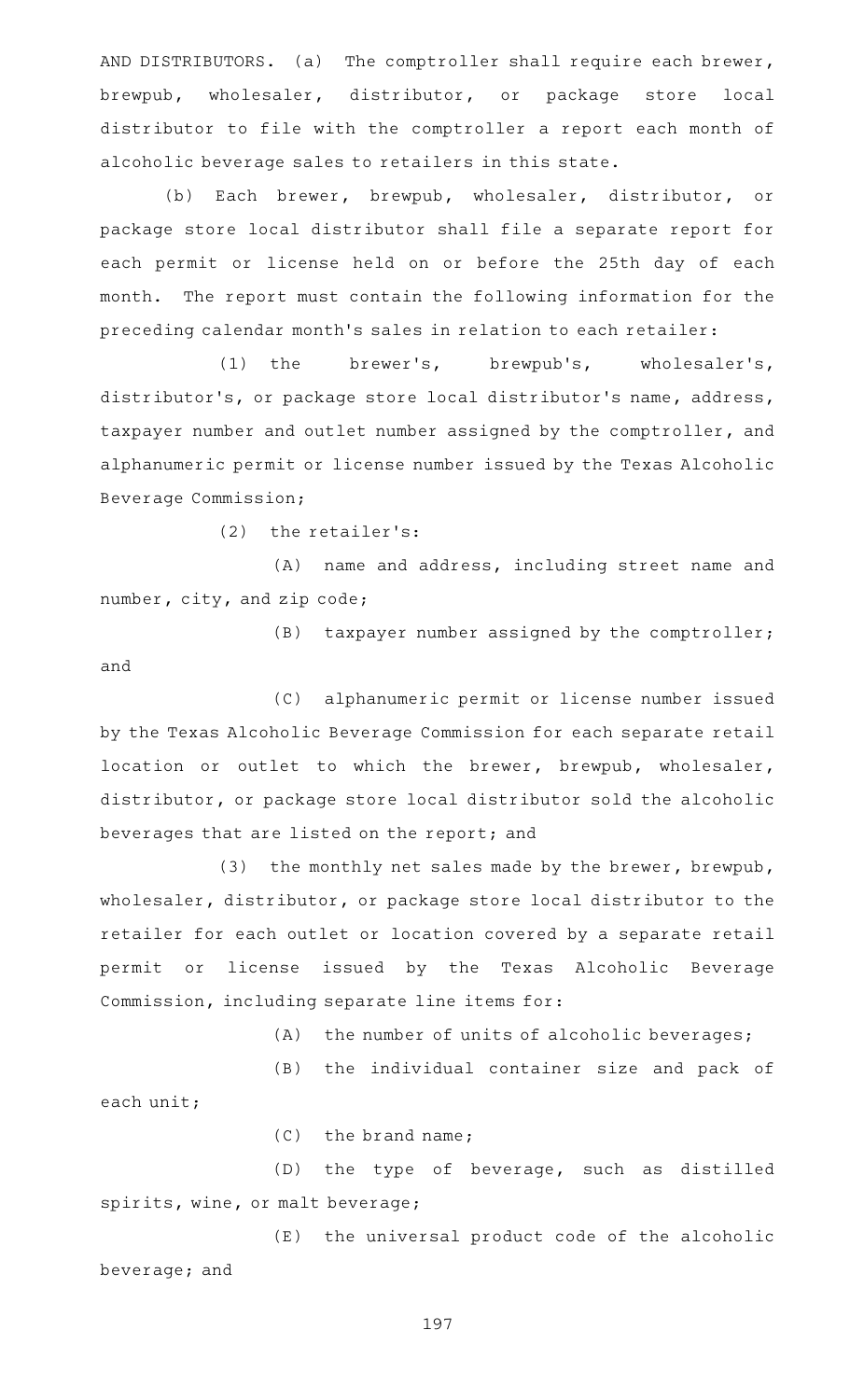(F) the net selling price of the alcoholic beverage.

(c) Except as provided by this subsection, the brewer, brewpub, wholesaler, distributor, or package store local distributor shall file the report with the comptroller electronically. The comptroller may establish procedures to temporarily postpone the electronic reporting requirement for a brewer, brewpub, wholesaler, distributor, or package store local distributor who demonstrates to the comptroller an inability to comply because undue hardship would result if it were required to file the return electronically. If the comptroller determines that another technological method of filing the report is more efficient than electronic filing, the comptroller may establish procedures requiring its use by brewers, brewpubs, wholesalers, distributors, and package store local distributors.

Added by Acts 2011, 82nd Leg., R.S., Ch. 145 (H.B. [11](http://www.legis.state.tx.us/tlodocs/82R/billtext/html/HB00011F.HTM)), Sec. 3, eff. September 1, 2011.

Amended by:

Acts 2019, 86th Leg., R.S., Ch. 1332 (H.B. [4542](http://www.legis.state.tx.us/tlodocs/86R/billtext/html/HB04542F.HTM)), Sec. 4, eff. September 1, 2019.

Acts 2019, 86th Leg., R.S., Ch. 1359 (H.B. [1545](http://www.legis.state.tx.us/tlodocs/86R/billtext/html/HB01545F.HTM)), Sec. 399, eff. September 1, 2021.

Sec. 151.463. RULES. The comptroller may adopt rules to implement this subchapter. Added by Acts 2011, 82nd Leg., R.S., Ch. 145 (H.B. [11](http://www.legis.state.tx.us/tlodocs/82R/billtext/html/HB00011F.HTM)), Sec. 3, eff. September 1, 2011.

Sec. 151.464. CONFIDENTIALITY. Except as provided by Section [111.006,](https://statutes.capitol.texas.gov/GetStatute.aspx?Code=TX&Value=111.006) information contained in a report required to be filed by this subchapter is confidential and not subject to disclosure under Chapter [552,](https://statutes.capitol.texas.gov/GetStatute.aspx?Code=GV&Value=552) Government Code. Added by Acts 2011, 82nd Leg., R.S., Ch. 145 (H.B. [11](http://www.legis.state.tx.us/tlodocs/82R/billtext/html/HB00011F.HTM)), Sec. 3, eff. September 1, 2011.

Sec. 151.465. APPLICABILITY TO CERTAIN BREWERS. This subchapter applies only to a brewer permitted under Chapter 12A,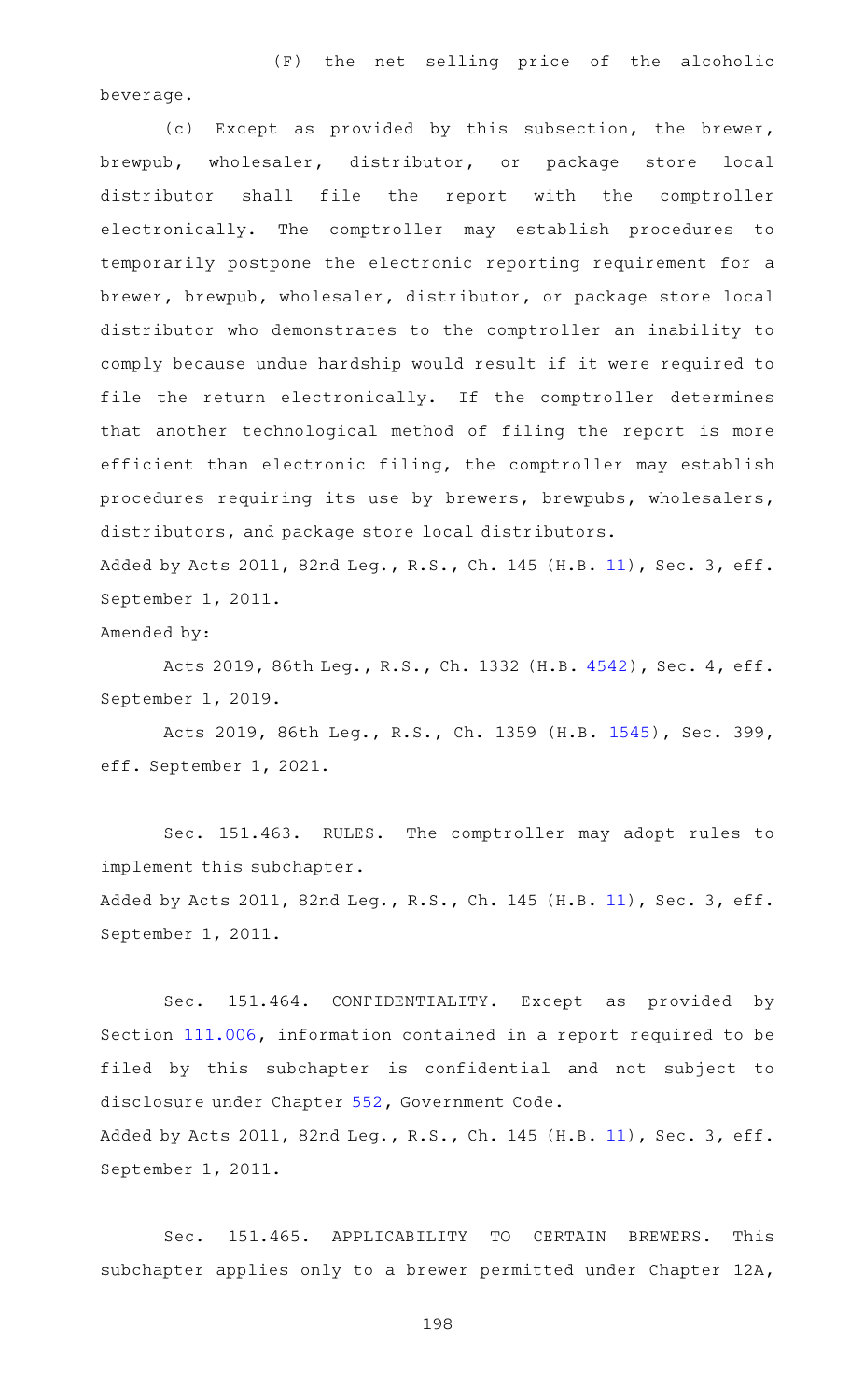Alcoholic Beverage Code.

Added by Acts 2011, 82nd Leg., R.S., Ch. 145 (H.B. [11](http://www.legis.state.tx.us/tlodocs/82R/billtext/html/HB00011F.HTM)), Sec. 3, eff. September 1, 2011.

#### Amended by:

Acts 2013, 83rd Leg., R.S., Ch. 533 (S.B. [516](http://www.legis.state.tx.us/tlodocs/83R/billtext/html/SB00516F.HTM)), Sec. 3, eff. June 14, 2013.

Sec. 151.466. APPLICABILITY TO CERTAIN BREWERS. This subchapter applies only to a brewer licensed under Chapter [62A](https://statutes.capitol.texas.gov/GetStatute.aspx?Code=AL&Value=62A), Alcoholic Beverage Code.

Added by Acts 2011, 82nd Leg., R.S., Ch. 145 (H.B. [11](http://www.legis.state.tx.us/tlodocs/82R/billtext/html/HB00011F.HTM)), Sec. 3, eff. September 1, 2011.

Amended by:

Acts 2013, 83rd Leg., R.S., Ch. 534 (S.B. [517](http://www.legis.state.tx.us/tlodocs/83R/billtext/html/SB00517F.HTM)), Sec. 3, eff. June 14, 2013.

Acts 2019, 86th Leg., R.S., Ch. 1359 (H.B. [1545](http://www.legis.state.tx.us/tlodocs/86R/billtext/html/HB01545F.HTM)), Sec. 400, eff. September 1, 2021.

Sec. 151.4661. APPLICABILITY TO CERTAIN BREWPUBS. This subchapter applies only to a brewpub that engages in activities authorized by Section [74.08](https://statutes.capitol.texas.gov/GetStatute.aspx?Code=AL&Value=74.08), Alcoholic Beverage Code. Added by Acts 2019, 86th Leg., R.S., Ch. 1332 (H.B. [4542\)](http://www.legis.state.tx.us/tlodocs/86R/billtext/html/HB04542F.HTM), Sec. 5, eff. September 1, 2019.

Sec. 151.467. SUSPENSION OR CANCELLATION OF PERMIT. If a person fails to file a report required by this subchapter or fails to file a complete report, the comptroller may suspend or cancel one or more permits issued to the person under Section [151.203](https://statutes.capitol.texas.gov/GetStatute.aspx?Code=TX&Value=151.203). Added by Acts 2011, 82nd Leg., R.S., Ch. 145 (H.B. [11](http://www.legis.state.tx.us/tlodocs/82R/billtext/html/HB00011F.HTM)), Sec. 3, eff. September 1, 2011.

Sec. 151.468. CIVIL PENALTY; CRIMINAL PENALTY. (a) If a person fails to file a report required by this subchapter or fails to file a complete report, the comptroller may impose a civil or criminal penalty, or both, under Section [151.703](https://statutes.capitol.texas.gov/GetStatute.aspx?Code=TX&Value=151.703)(d) or [151.709.](https://statutes.capitol.texas.gov/GetStatute.aspx?Code=TX&Value=151.709)

(b) In addition to the penalties imposed under Subsection (a), a brewer, brewpub, wholesaler, distributor, or package store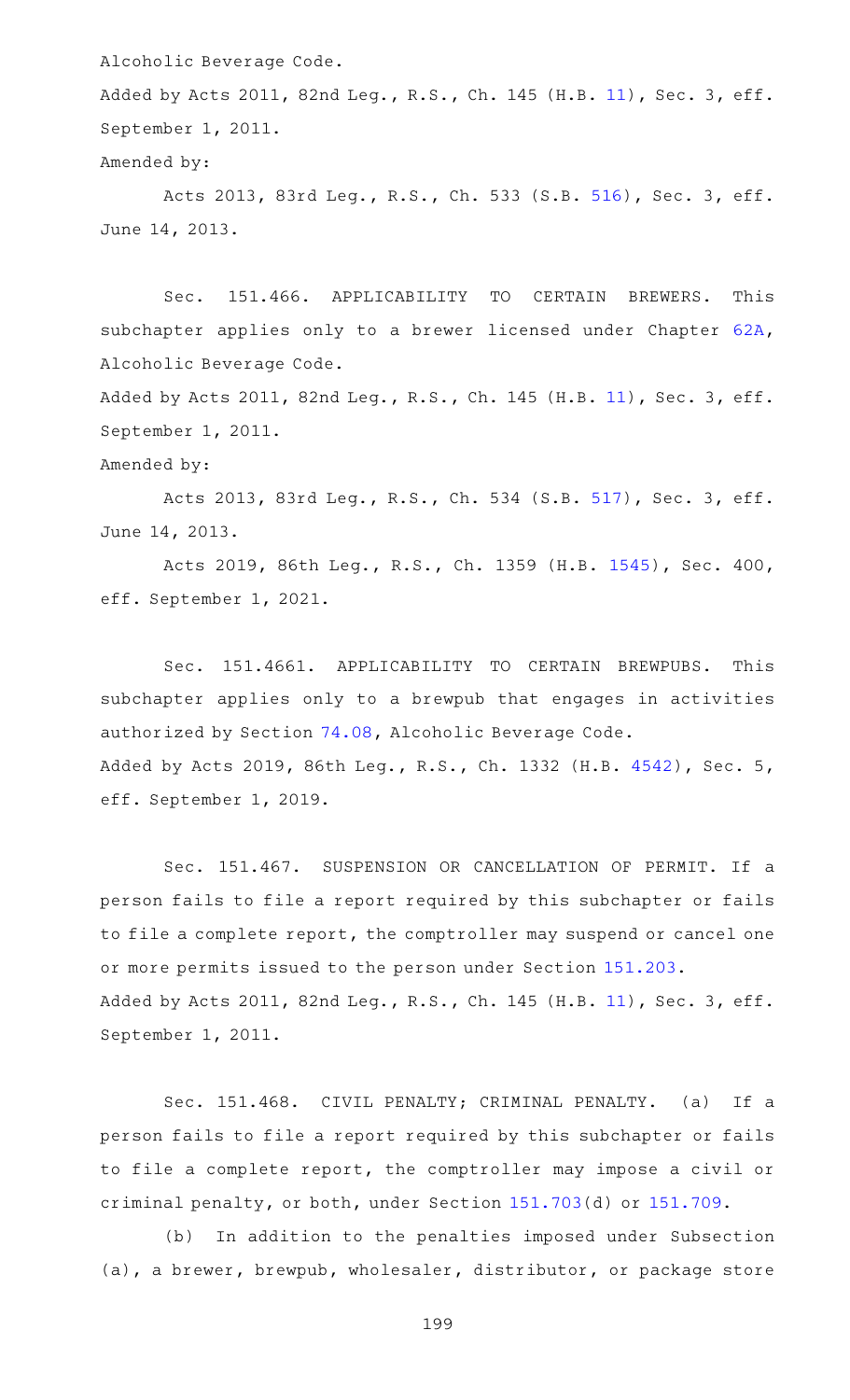local distributor shall pay the state a civil penalty of not less than \$25 or more than \$2,000 for each day a violation continues if the brewer, brewpub, wholesaler, distributor, or package store local distributor:

(1) violates this subchapter; or

(2) violates a rule adopted to administer or enforce this subchapter.

Added by Acts 2011, 82nd Leg., R.S., Ch. 145 (H.B. [11](http://www.legis.state.tx.us/tlodocs/82R/billtext/html/HB00011F.HTM)), Sec. 3, eff. September 1, 2011.

Amended by:

Acts 2011, 82nd Leg., 1st C.S., Ch. 4 (S.B. [1](http://www.legis.state.tx.us/tlodocs/821/billtext/html/SB00001F.HTM)), Sec. 14.02, eff. October 1, 2011.

Acts 2019, 86th Leg., R.S., Ch. 1332 (H.B. [4542](http://www.legis.state.tx.us/tlodocs/86R/billtext/html/HB04542F.HTM)), Sec. 6, eff. September 1, 2019.

Acts 2019, 86th Leg., R.S., Ch. 1359 (H.B. [1545](http://www.legis.state.tx.us/tlodocs/86R/billtext/html/HB01545F.HTM)), Sec. 401, eff. September 1, 2021.

Sec. 151.469. ACTION BY TEXAS ALCOHOLIC BEVERAGE COMMISSION. If a person fails to file a report required by this subchapter or fails to file a complete report, the comptroller may notify the Texas Alcoholic Beverage Commission of the failure and the commission may take administrative action against the person for the failure under the Alcoholic Beverage Code. Added by Acts 2011, 82nd Leg., R.S., Ch. 145 (H.B. [11](http://www.legis.state.tx.us/tlodocs/82R/billtext/html/HB00011F.HTM)), Sec. 3, eff.

September 1, 2011.

Sec. 151.470. AUDIT; INSPECTION. The comptroller may audit, inspect, or otherwise verify a brewer's, brewpub's, wholesaler 's, distributor 's, or package store local distributor 's compliance with this subchapter.

Added by Acts 2011, 82nd Leg., R.S., Ch. 145 (H.B. [11](http://www.legis.state.tx.us/tlodocs/82R/billtext/html/HB00011F.HTM)), Sec. 3, eff. September 1, 2011.

## Amended by:

Acts 2019, 86th Leg., R.S., Ch. 1332 (H.B. [4542](http://www.legis.state.tx.us/tlodocs/86R/billtext/html/HB04542F.HTM)), Sec. 7, eff. September 1, 2019.

Acts 2019, 86th Leg., R.S., Ch. 1359 (H.B. [1545](http://www.legis.state.tx.us/tlodocs/86R/billtext/html/HB01545F.HTM)), Sec. 402, eff. September 1, 2021.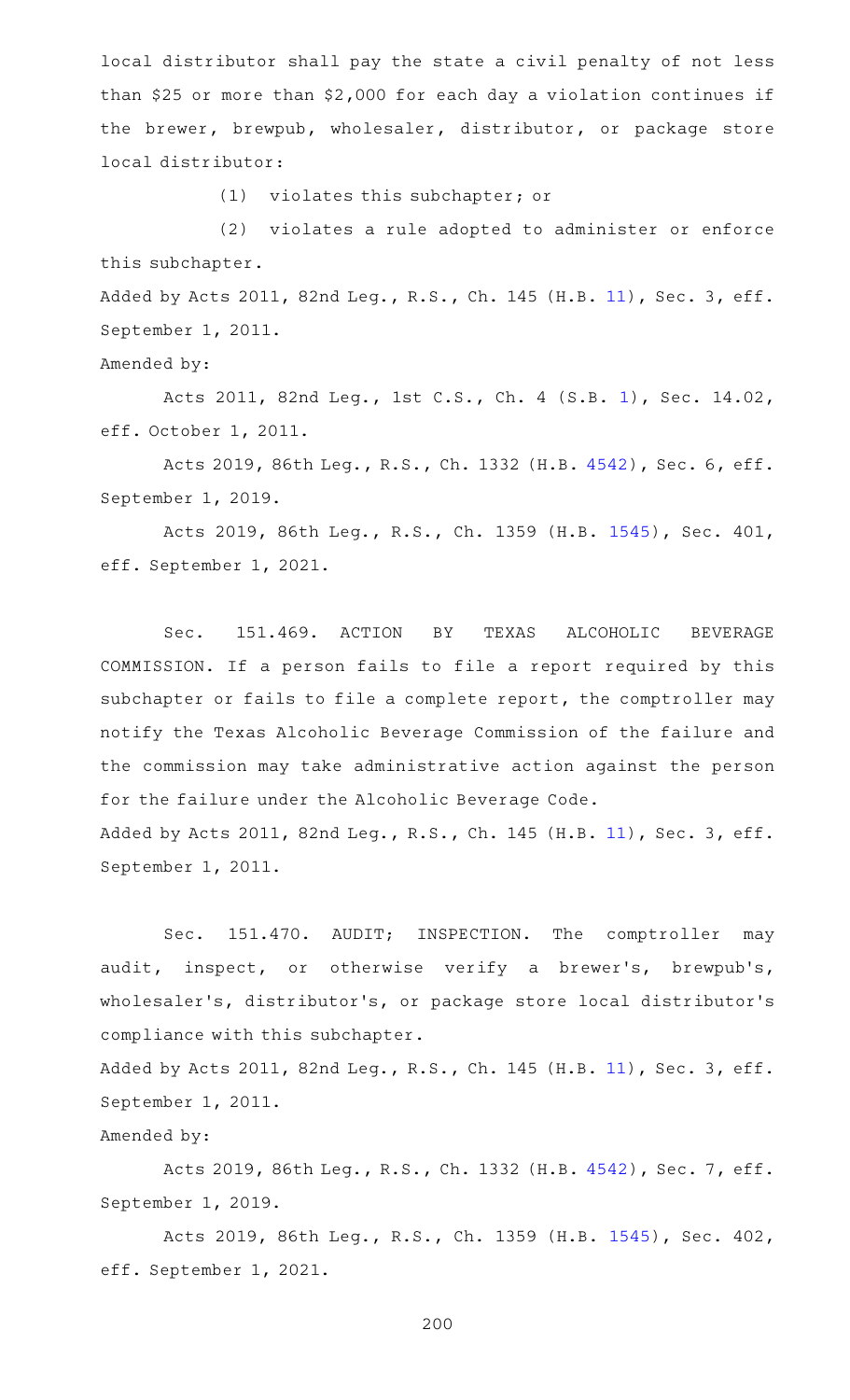Sec. 151.471. ACTION BY ATTORNEY GENERAL; VENUE; ATTORNEY'S FEES. (a) The comptroller may bring an action to enforce this subchapter and obtain any civil remedy authorized by this subchapter or any other law for the violation of this subchapter. The attorney general shall prosecute the action on the comptroller 's behalf.

(b) Venue for and jurisdiction of an action under this section is exclusively conferred on the district courts in Travis County.

(c) If the comptroller prevails in an action under this section, the comptroller and attorney general are entitled to recover court costs and reasonable attorney 's fees incurred in bringing the action.

Added by Acts 2011, 82nd Leg., R.S., Ch. 145 (H.B. [11](http://www.legis.state.tx.us/tlodocs/82R/billtext/html/HB00011F.HTM)), Sec. 3, eff. September 1, 2011.

SUBCHAPTER I-2. REPORTS BY MANUFACTURERS AND DISTRIBUTORS OF CERTAIN OFF-HIGHWAY VEHICLES PURCHASED OUTSIDE THIS STATE

Sec. 151.481. DEFINITIONS. In this subchapter:

(1) "Distributor" means a person that distributes off-highway vehicles and is required to hold a distributor 's license under Chapter [2301,](https://statutes.capitol.texas.gov/GetStatute.aspx?Code=OC&Value=2301) Occupations Code.

(1-a) "Manufacturer" means a person that manufactures off-highway vehicles and is required to hold a manufacturer 's license under Chapter [2301,](https://statutes.capitol.texas.gov/GetStatute.aspx?Code=OC&Value=2301) Occupations Code.

(2) "New off-highway vehicle" means an off-highway vehicle that has not been the subject of a retail sale.

(3) "Off-highway vehicle" has the meaning assigned by Section [501.0301](https://statutes.capitol.texas.gov/GetStatute.aspx?Code=TN&Value=501.0301), Transportation Code.

Added by Acts 2019, 86th Leg., R.S., Ch. 371 (H.B. [1543](http://www.legis.state.tx.us/tlodocs/86R/billtext/html/HB01543F.HTM)), Sec. 1, eff. September 1, 2019.

Amended by:

Acts 2021, 87th Leg., R.S., Ch. 297 (S.B. [586](http://www.legis.state.tx.us/tlodocs/87R/billtext/html/SB00586F.HTM)), Sec. 2, eff. September 1, 2021.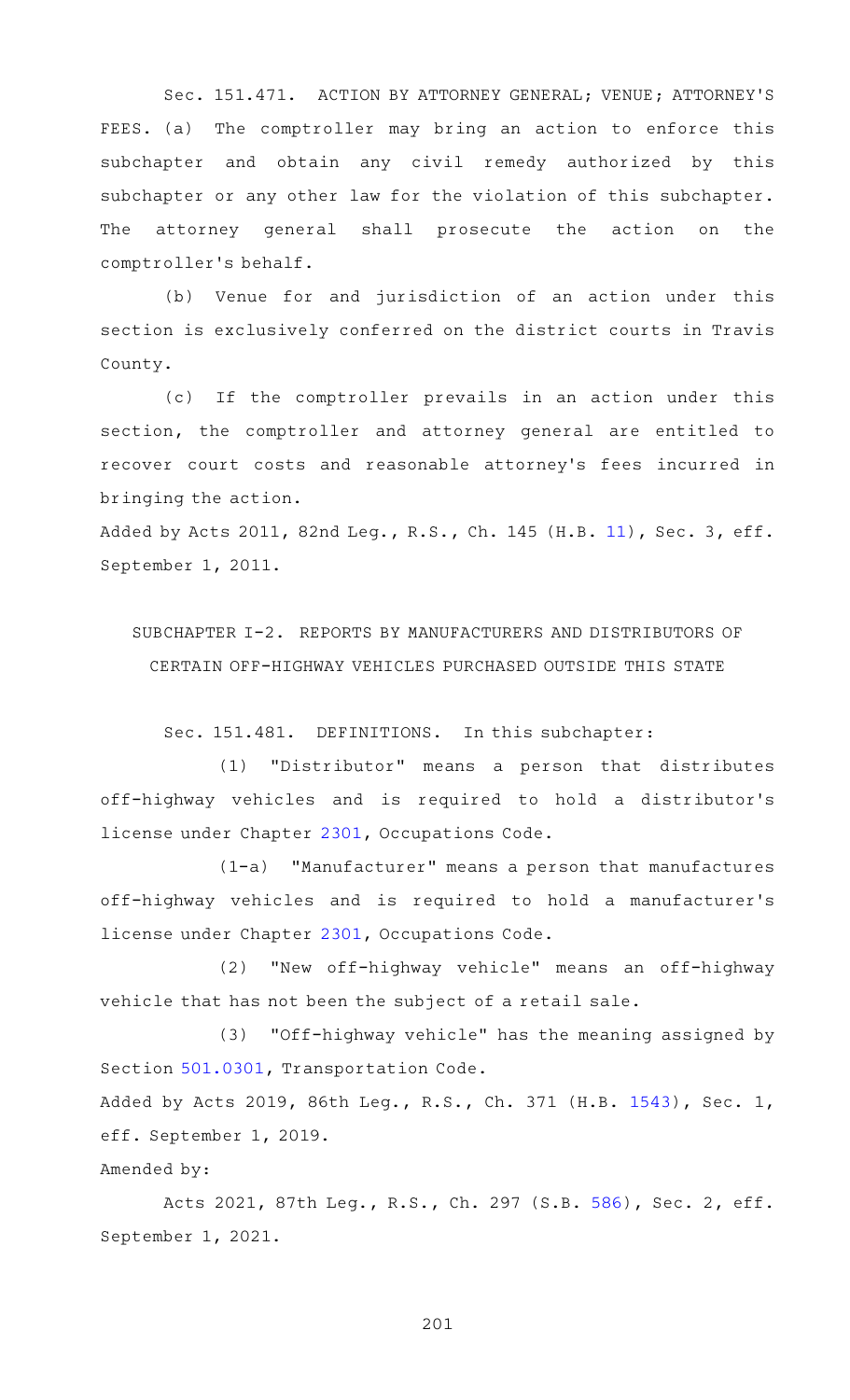Sec. 151.482. REPORTS BY MANUFACTURERS AND DISTRIBUTORS. (a) The comptroller shall require each manufacturer and distributor to file with the comptroller a report not later than March 1 of each year listing each warranty issued by the manufacturer or distributor for a new off-highway vehicle that was, during the preceding calendar year, sold to a resident of this state by a retailer located outside this state. The report must:

(1) be in a form prescribed by the comptroller; and

 $(2)$  contain, at a minimum, the following information for each warranty:

(A) the vehicle identification number of the vehicle;

(B) the make, model, and model year of the vehicle; and

(C) the name and address, including street name and number, city, and zip code, of the purchaser of the vehicle.

(b) As soon as practicable after receiving a report submitted under this section, the comptroller shall use the information in the report to investigate and collect any unpaid use taxes imposed under Subchapter D on an off-highway vehicle described in the report.

Added by Acts 2019, 86th Leg., R.S., Ch. 371 (H.B. [1543](http://www.legis.state.tx.us/tlodocs/86R/billtext/html/HB01543F.HTM)), Sec. 1, eff. September 1, 2019.

Amended by:

Acts 2021, 87th Leg., R.S., Ch. 297 (S.B. [586](http://www.legis.state.tx.us/tlodocs/87R/billtext/html/SB00586F.HTM)), Sec. 3, eff. September 1, 2021.

Acts 2021, 87th Leg., R.S., Ch. 297 (S.B. [586](http://www.legis.state.tx.us/tlodocs/87R/billtext/html/SB00586F.HTM)), Sec. 4, eff. September 1, 2021.

Sec. 151.483. RULES. The comptroller may adopt rules as necessary to implement this subchapter. Added by Acts 2019, 86th Leg., R.S., Ch. 371 (H.B. [1543](http://www.legis.state.tx.us/tlodocs/86R/billtext/html/HB01543F.HTM)), Sec. 1, eff. September 1, 2019.

Sec. 151.484. CONFIDENTIALITY. Except as provided by Section [111.006,](https://statutes.capitol.texas.gov/GetStatute.aspx?Code=TX&Value=111.006) information contained in a report required to be filed by this subchapter is confidential and not subject to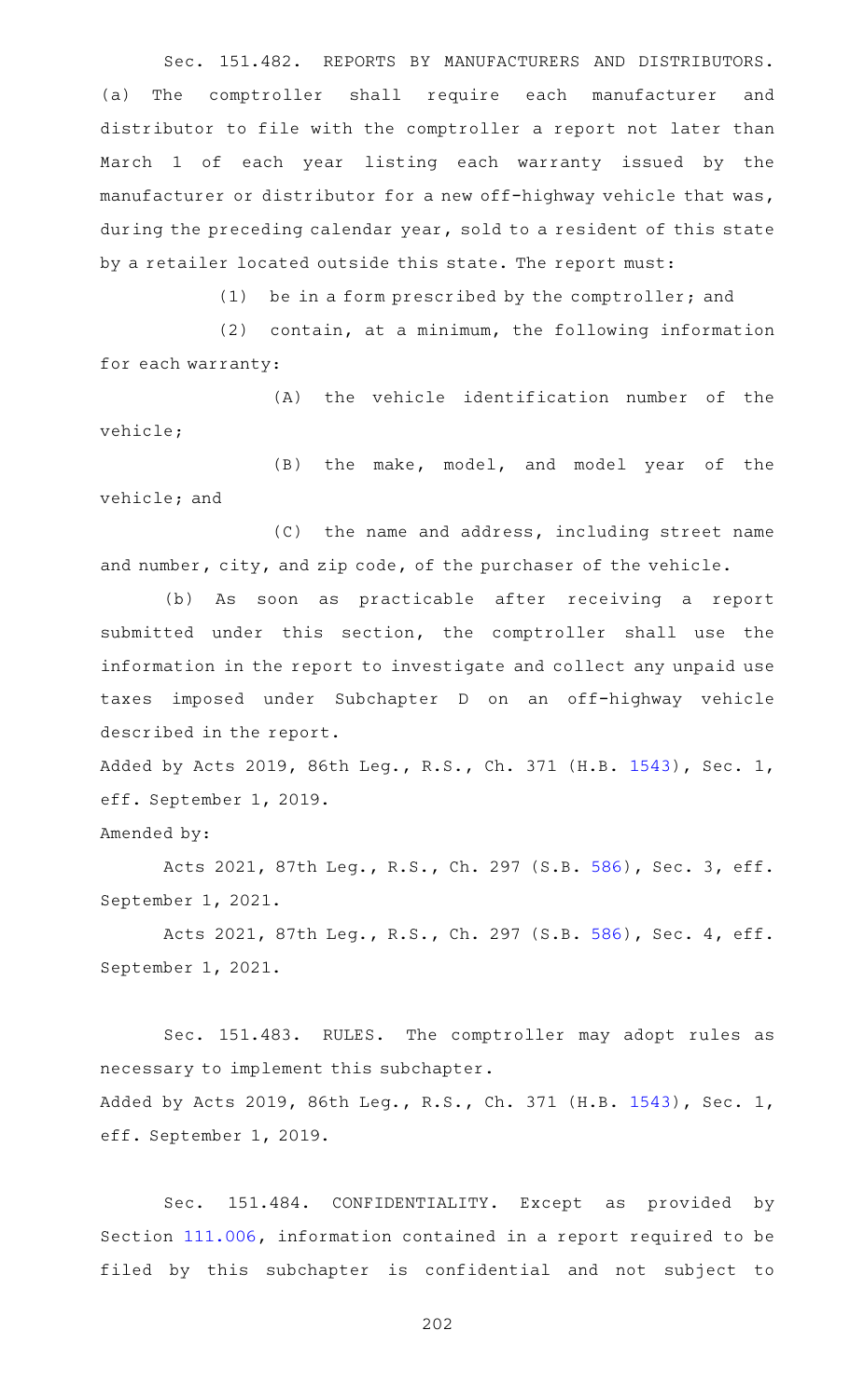disclosure under Chapter [552,](https://statutes.capitol.texas.gov/GetStatute.aspx?Code=GV&Value=552) Government Code.

Added by Acts 2019, 86th Leg., R.S., Ch. 371 (H.B. [1543](http://www.legis.state.tx.us/tlodocs/86R/billtext/html/HB01543F.HTM)), Sec. 1, eff. September 1, 2019.

Sec. 151.485. CIVIL PENALTY. (a) If a manufacturer or distributor fails to file a report required by this subchapter or fails to file a complete report, the comptroller may impose a civil penalty under Section [151.703](https://statutes.capitol.texas.gov/GetStatute.aspx?Code=TX&Value=151.703)(d).

(b) In addition to the penalty imposed under Subsection  $(a)$ , a manufacturer or distributor shall pay the state a civil penalty of not less than \$25 or more than \$2,000 for each day a violation continues if the manufacturer or distributor:

 $(1)$  violates this subchapter; or

(2) violates a rule adopted to administer or enforce this subchapter.

Added by Acts 2019, 86th Leg., R.S., Ch. 371 (H.B. [1543](http://www.legis.state.tx.us/tlodocs/86R/billtext/html/HB01543F.HTM)), Sec. 1, eff. September 1, 2019.

Amended by:

Acts 2021, 87th Leg., R.S., Ch. 297 (S.B. [586](http://www.legis.state.tx.us/tlodocs/87R/billtext/html/SB00586F.HTM)), Sec. 5, eff. September 1, 2021.

Sec. 151.486. ACTION BY TEXAS DEPARTMENT OF MOTOR VEHICLES. If a manufacturer or distributor fails to file a report required by this subchapter or fails to file a complete report, the comptroller may notify the Texas Department of Motor Vehicles of the failure and the department may take administrative action against the manufacturer or distributor for the failure under Chapter [2301](https://statutes.capitol.texas.gov/GetStatute.aspx?Code=OC&Value=2301), Occupations Code.

Added by Acts 2019, 86th Leg., R.S., Ch. 371 (H.B. [1543](http://www.legis.state.tx.us/tlodocs/86R/billtext/html/HB01543F.HTM)), Sec. 1, eff. September 1, 2019.

Amended by:

Acts 2021, 87th Leg., R.S., Ch. 297 (S.B. [586](http://www.legis.state.tx.us/tlodocs/87R/billtext/html/SB00586F.HTM)), Sec. 6, eff. September 1, 2021.

Sec. 151.487. AUDIT; INSPECTION. The comptroller may audit, inspect, or otherwise verify a manufacturer's or distributor 's compliance with this subchapter.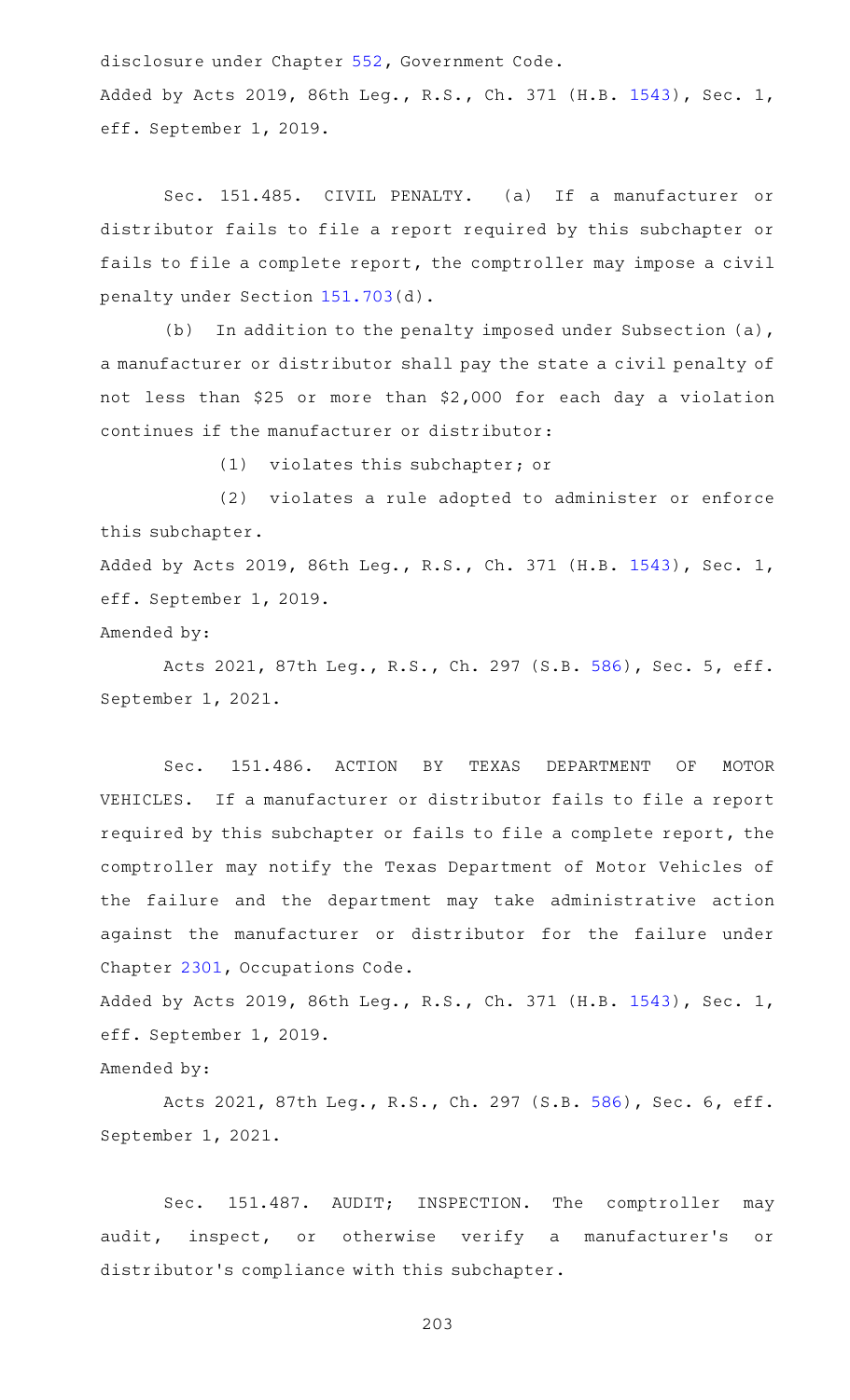Added by Acts 2019, 86th Leg., R.S., Ch. 371 (H.B. [1543](http://www.legis.state.tx.us/tlodocs/86R/billtext/html/HB01543F.HTM)), Sec. 1, eff. September 1, 2019.

```
Amended by:
```
Acts 2021, 87th Leg., R.S., Ch. 297 (S.B. [586](http://www.legis.state.tx.us/tlodocs/87R/billtext/html/SB00586F.HTM)), Sec. 7, eff. September 1, 2021.

Sec. 151.488. ACTION BY ATTORNEY GENERAL; VENUE; ATTORNEY'S FEES. (a) The comptroller may bring an action to enforce this subchapter and obtain any civil remedy authorized by this subchapter or any other law for the violation of this subchapter. The attorney general shall prosecute the action on the comptroller 's behalf.

(b) Venue for and jurisdiction of an action under this section is exclusively conferred on the district courts in Travis County.

(c) If the comptroller prevails in an action under this section, the comptroller and attorney general are entitled to recover court costs and reasonable attorney 's fees incurred in bringing the action.

Added by Acts 2019, 86th Leg., R.S., Ch. 371 (H.B. [1543](http://www.legis.state.tx.us/tlodocs/86R/billtext/html/HB01543F.HTM)), Sec. 1, eff. September 1, 2019.

## SUBCHAPTER J. TAX DETERMINATIONS

Sec. 151.501. DETERMINATION AFTER THE FILING OF A REPORT. If a person has filed a tax report, the comptroller may issue a deficiency determination under Section [111.008](https://statutes.capitol.texas.gov/GetStatute.aspx?Code=TX&Value=111.008) of this code. Acts 1981, 67th Leg., p. 1576, ch. 389, Sec. 1, eff. Jan. 1, 1982.

Sec. 151.503. DETERMINATION IF NO REPORT FILED. (a) If a person fails to file a report, the comptroller shall estimate the amount of receipts of the person subject to the sales tax, the amount of total sales prices of taxable items sold, leased, or rented by the person to another for storage, use, or consumption in this state, and the total sales prices of taxable items acquired by the person for storage, use, or consumption without the payment of the use tax to a retailer for each period or the total period for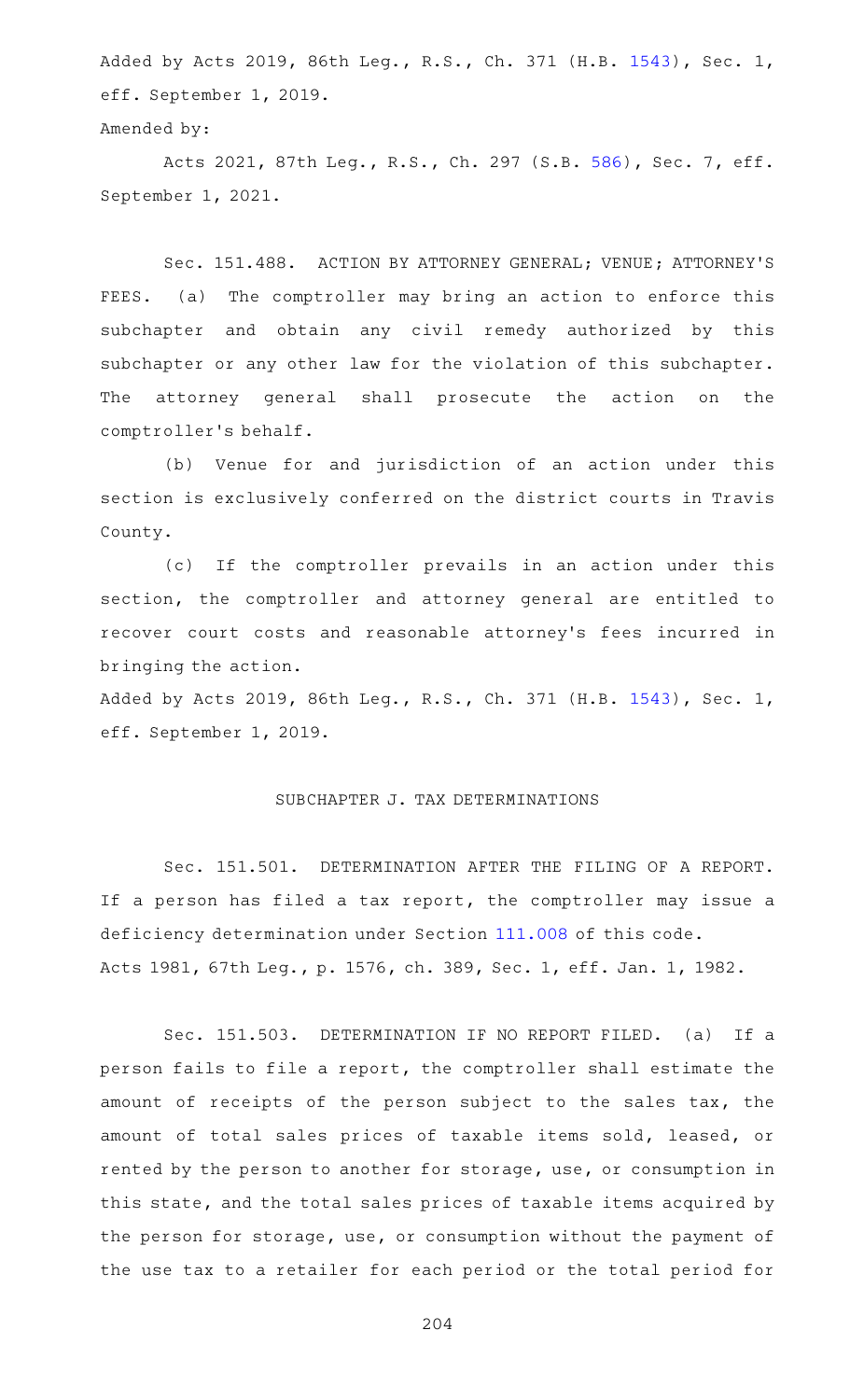which the person failed to report as required by this chapter.

(b) The estimate required by Subsection (a) of this section may be made on any information available to the comptroller.

(c) On the basis of the estimate, the comptroller shall compute and determine the amount required to be paid to the state for each period.

(d) The comptroller shall add to the determination an amount equal to 10 percent of the amount computed under Subsection (c) of this section as a penalty.

(e) A determination under this section may be issued for one or more periods, and more than one determination may be issued for a single period.

Acts 1981, 67th Leg., p. 1576, ch. 389, Sec. 1, eff. Jan. 1, 1982.

Sec. 151.504. DETERMINATION WHEN A BUSINESS IS DISCONTINUED. If a business is discontinued, the comptroller may make a determination of tax liability under this subchapter before the date a report or tax payment is due with respect to the discontinued business.

Acts 1981, 67th Leg., p. 1576, ch. 389, Sec. 1, eff. Jan. 1, 1982.

Sec. 151.505. WHEN DETERMINATION BECOMES FINAL. A determination made under Section [151.501](https://statutes.capitol.texas.gov/GetStatute.aspx?Code=TX&Value=151.501), [151.503,](https://statutes.capitol.texas.gov/GetStatute.aspx?Code=TX&Value=151.503) or [151.504](https://statutes.capitol.texas.gov/GetStatute.aspx?Code=TX&Value=151.504) of this code becomes final on the expiration of 30 days after the day on which the determination was served by personal service or by mail, unless a petition for a redetermination is filed before the determination becomes final.

Acts 1981, 67th Leg., p. 1577, ch. 389, Sec. 1, eff. Jan. 1, 1982.

Sec. 151.507. LIMITATIONS ON DETERMINATION. (a) A notice of a deficiency determination must be personally served or mailed within the period provided by Subchapter [D](https://statutes.capitol.texas.gov/GetStatute.aspx?Code=TX&Value=111.201), Chapter [111](https://statutes.capitol.texas.gov/GetStatute.aspx?Code=TX&Value=111) of this code after the last day of the calendar month following the close of the regular reporting period of the taxpayer for which the amount is proposed to be determined or within the period provided by Subchapter [D](https://statutes.capitol.texas.gov/GetStatute.aspx?Code=TX&Value=111.201), Chapter [111](https://statutes.capitol.texas.gov/GetStatute.aspx?Code=TX&Value=111) of this code after the report is filed, whichever period expires the later.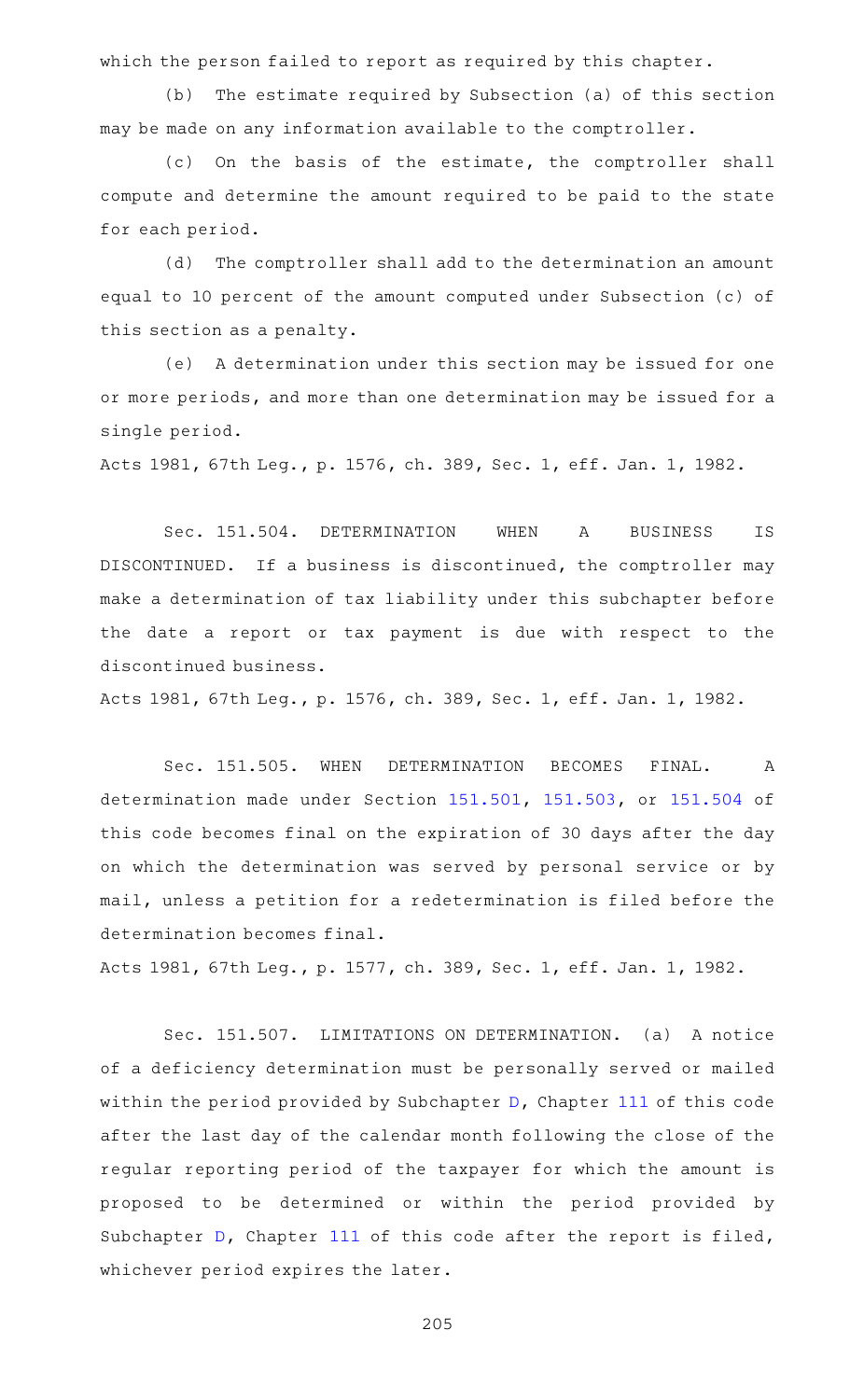(b) The limitations provided by Subsection (a) of this section do not apply to a determination proposed to be made:

 $(1)$  for the collection of an amount of sales tax on the sale of a taxable item if a deficiency notice has been given or is given for the collection of the use tax on the same taxable item; or

(2) for the collection of the use tax on the storage, use, or consumption of a taxable item if a deficiency notice has been or is given for the collection of the sales tax on the same taxable item.

(c) Relettered as (b) by Acts 1985, 69th Leg., ch. 37, Sec. 4, eff. Aug. 26, 1985.

Acts 1981, 67th Leg., p. 1577, ch. 389, Sec. 1, eff. Jan. 1, 1982. Amended by Acts 1985, 69th Leg., ch. 37, Sec. 4, eff. Aug. 26, 1985.

Sec. 151.508. OFFSETS. In making a determination, the comptroller may offset an overpayment for one or more periods against an underpayment, penalty, and interest accrued on the underpayment for the same period or one or more other periods. Any interest accrued on the overpayment shall be included in the offset.

Acts 1981, 67th Leg., p. 1577, ch. 389, Sec. 1, eff. Jan. 1, 1982.

Sec. 151.509. PETITION FOR REDETERMINATION. A person petitioning for a redetermination of a determination made under Section [111.022](https://statutes.capitol.texas.gov/GetStatute.aspx?Code=TX&Value=111.022) must file, before the determination becomes final, security as the comptroller requires to ensure compliance with this chapter. The security may be sold by the comptroller in the manner provided by Subchapter [A,](https://statutes.capitol.texas.gov/GetStatute.aspx?Code=TX&Value=111.001) Chapter [111.](https://statutes.capitol.texas.gov/GetStatute.aspx?Code=TX&Value=111)

Acts 1981, 67th Leg., p. 1577, ch. 389, Sec. 1, eff. Jan. 1, 1982. Amended by Acts 1991, 72nd Leg., ch. 705, Sec. 42(a)(2), eff. Sept. 1, 1991; Acts 1995, 74th Leg., ch. 1000, Sec. 21, eff. Oct. 1, 1995.

Sec. 151.510. HEARING ON REDETERMINATION. (a) If a petition for a redetermination is filed before the determination becomes final, the petitioner is entitled on a request stated in the petition to an oral hearing on the redetermination and to at least 20 days' notice of the time and place of the hearing.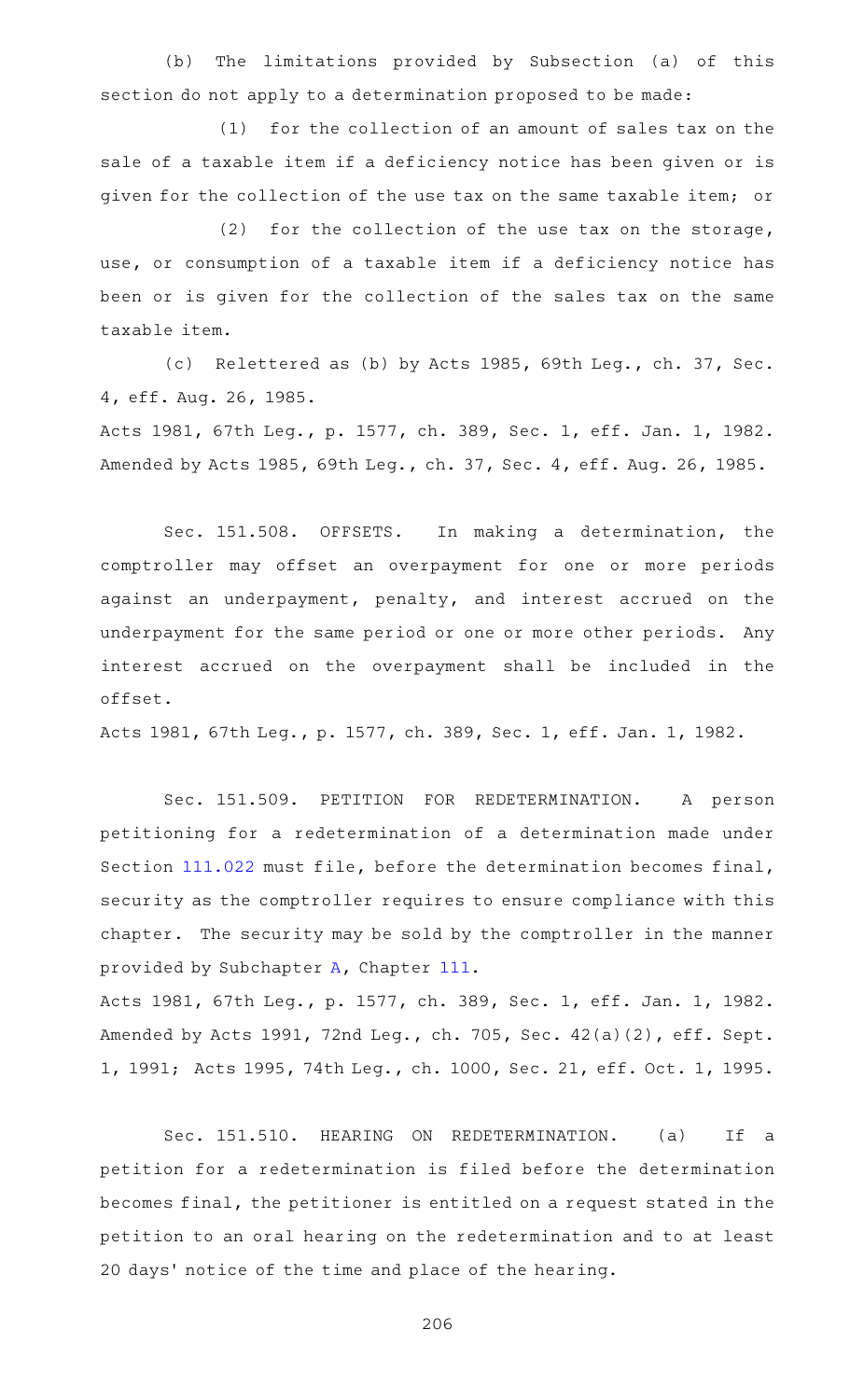(b) The comptroller may continue the hearing from time to time as is necessary.

Acts 1981, 67th Leg., p. 1578, ch. 389, Sec. 1, eff. Jan. 1, 1982.

Sec. 151.511. REDETERMINATION. (a) The comptroller may decrease the amount of a determination at any time before the determination becomes final.

(b) The comptroller may increase the amount of a determination that is not final if the additional claim is asserted by the comptroller at or before a hearing on a redetermination.

(c) If an additional claim is asserted, the petitioner is entitled to a 30-day continuance of the hearing to permit the petitioner to obtain and present evidence applicable to the items on which the additional claim is based.

(d) Repealed by Acts 1991, 72nd Leg., ch. 705, Sec. 42(a)(3), eff. Sept. 1, 1991. Acts 1981, 67th Leg., p. 1578, ch. 389, Sec. 1, eff. Jan. 1, 1982. Amended by Acts 1991, 72nd Leg., ch. 705, Sec. 42(a)(3), eff. Sept. 1, 1991.

Sec. 151.512. INTEREST. Unpaid taxes imposed by this chapter draw interest beginning 60 days after the date on which the tax or the amount of the tax required to be collected became due and payable to the state.

Acts 1981, 67th Leg., p. 1578, ch. 389, Sec. 1, eff. Jan. 1, 1982.

Sec. 151.514. NOTICES. The comptroller shall give notice of a determination made under this subchapter promptly as provided by Sections [111.008\(](https://statutes.capitol.texas.gov/GetStatute.aspx?Code=TX&Value=111.008)b) and (c) of this code. Any other notice required by this subchapter shall be given in the same manner. Notices under this subchapter are effective as provided by Section [111.008\(](https://statutes.capitol.texas.gov/GetStatute.aspx?Code=TX&Value=111.008)c) of this code.

Acts 1981, 67th Leg., p. 1578, ch. 389, Sec. 1, eff. Jan. 1, 1982.

Sec. 151.515. PROCEEDINGS AGAINST CONSUMER. This chapter does not prohibit the comptroller from proceeding against a consumer for an amount of tax that the consumer should have paid but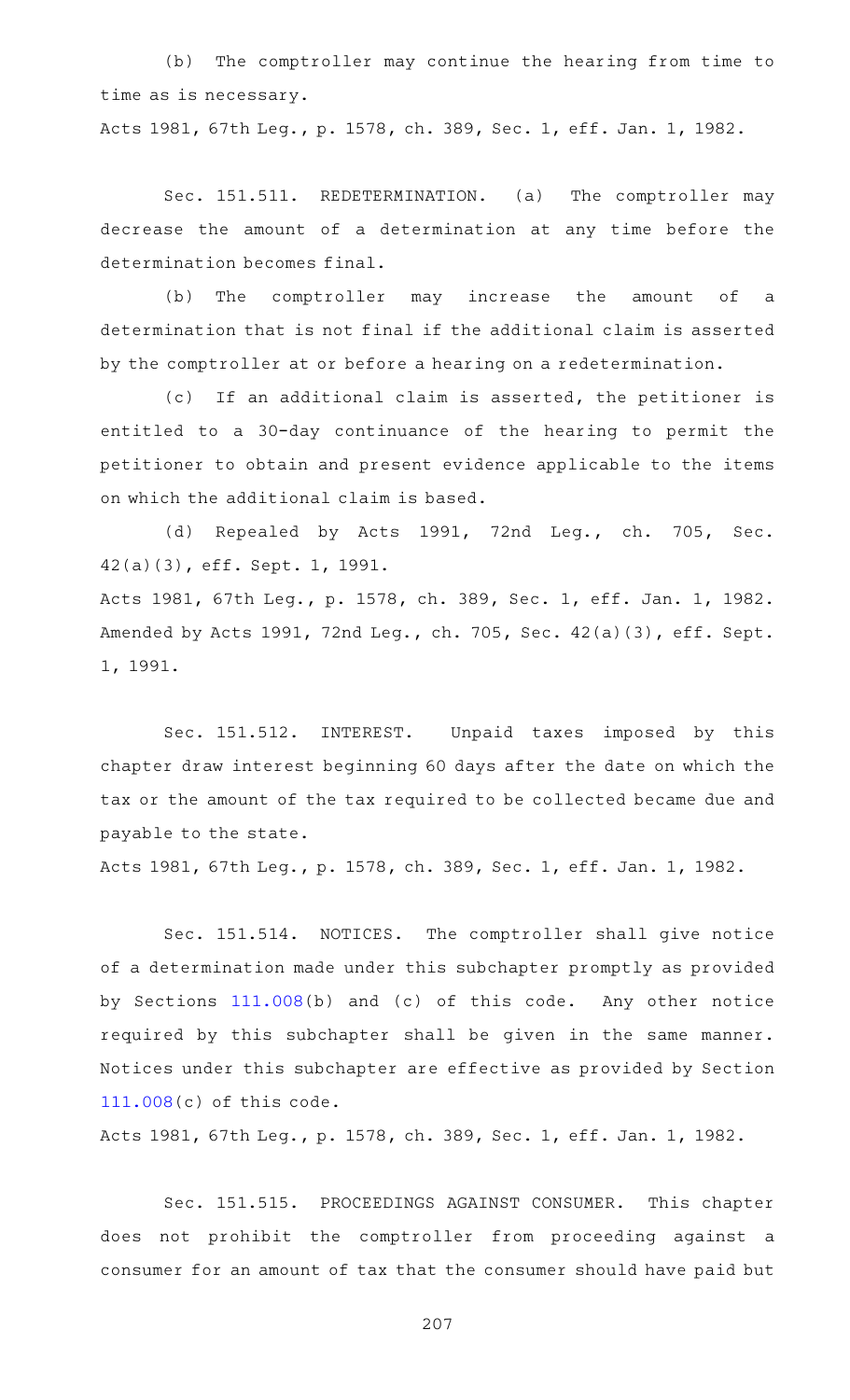failed to pay.

Acts 1981, 67th Leg., p. 1578, ch. 389, Sec. 1, eff. Jan. 1, 1982.

#### SUBCHAPTER K. PROCEDURES FOR COLLECTION OF DELINQUENT TAXES

Sec. 151.601. SUIT. The comptroller may bring an action in a court of this state, another state, or the United States to collect an amount of the taxes imposed by this chapter that is due and unpaid, including penalties and interest. The action shall be prosecuted by the attorney general.

Acts 1981, 67th Leg., p. 1579, ch. 389, Sec. 1, eff. Jan. 1, 1982.

Sec. 151.602. VENUE. A suit brought under this subchapter against a taxpayer in a court of this state may be filed and heard in the county where the person owing the tax resides or has a place of business or in Travis County.

Acts 1981, 67th Leg., p. 1579, ch. 389, Sec. 1, eff. Jan. 1, 1982.

Sec. 151.603. EVIDENCE: COMPTROLLER'S CERTIFICATE. In an action brought under this subchapter a certificate of the comptroller showing the delinquency is prima facie evidence of the determination of the tax or the amount of the tax, of the amount of penalties and interest stated, of the delinquency of the amounts stated, and of the compliance of the comptroller with this chapter in computing and determining the amounts due.

Acts 1981, 67th Leg., p. 1579, ch. 389, Sec. 1, eff. Jan. 1, 1982.

Sec. 151.604. FORM OF ACTION. A suit under this subchapter against any person for recovery of the tax is in the form of an action for debt.

Acts 1981, 67th Leg., p. 1579, ch. 389, Sec. 1, eff. Jan. 1, 1982.

Sec. 151.605. WRITS OF ATTACHMENT. In a suit under this subchapter, no bond or affidavit is required before the issuance of a writ of attachment.

Acts 1981, 67th Leg., p. 1579, ch. 389, Sec. 1, eff. Jan. 1, 1982.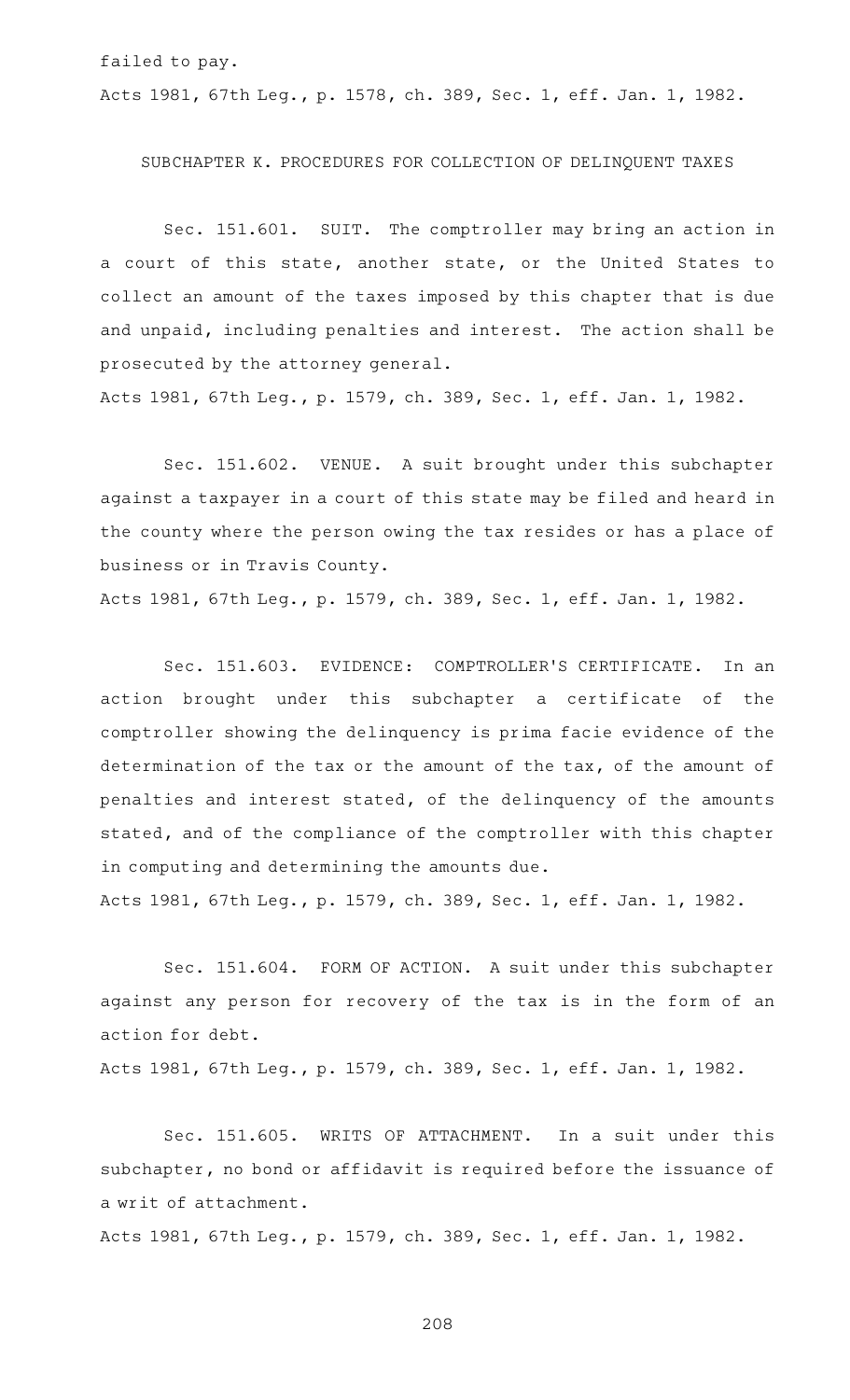Sec. 151.606. SERVICE OF PROCESS. In a suit under this subchapter, a seller or retailer may be served with process as provided by the rules of civil procedure or by service on an agent or clerk in this state employed by the retailer or seller in a place of business in this state maintained by the seller or retailer. If process is served on the agent or clerk of the retailer or seller, a copy of the process shall forthwith be sent by registered mail to the retailer or seller at his principal or home office. Acts 1981, 67th Leg., p. 1579, ch. 389, Sec. 1, eff. Jan. 1, 1982.

Sec. 151.607. LIMITATION PERIOD. The limitation period provided by Section [111.202](https://statutes.capitol.texas.gov/GetStatute.aspx?Code=TX&Value=111.202) of this code applies to a suit brought under this subchapter, except that the suit may be brought at any time within 3 years after a determination made under Subchapter J of this code becomes final or within 3 years after the last recording of a lien under this title.

Acts 1981, 67th Leg., p. 1579, ch. 389, Sec. 1, eff. Jan. 1, 1982. Amended by Acts 1983, 68th Leg., p. 1044, ch. 235, art. 7, Sec. 7, eff. Sept. 1, 1983.

Sec. 151.608. JUDGMENTS. (a) A judgment in favor of the state obtained in an action under this chapter may be filed for record with the county clerk of any county in the state and when filed constitutes a lien on all of the real property located in the county and belonging to the person named in the judgment as the defendant. The lien applies to all real property in the county owned by the defendant at the time of the filing or acquired by him after the filing of the judgment.

(b) The lien has the force and effect of a judgment lien for 10 years after the date of the judgment unless the lien is released or discharged before the expiration of the 10-year period.

(c) On the payment in full of the amount of a judgment obtained under this chapter, the comptroller may release the lien.

(d) A prior judgment is not a bar to a subsequent suit under this chapter for additional taxes, penalties, and interest accruing after the prior judgment if the suit is brought before the expiration of the limitation period.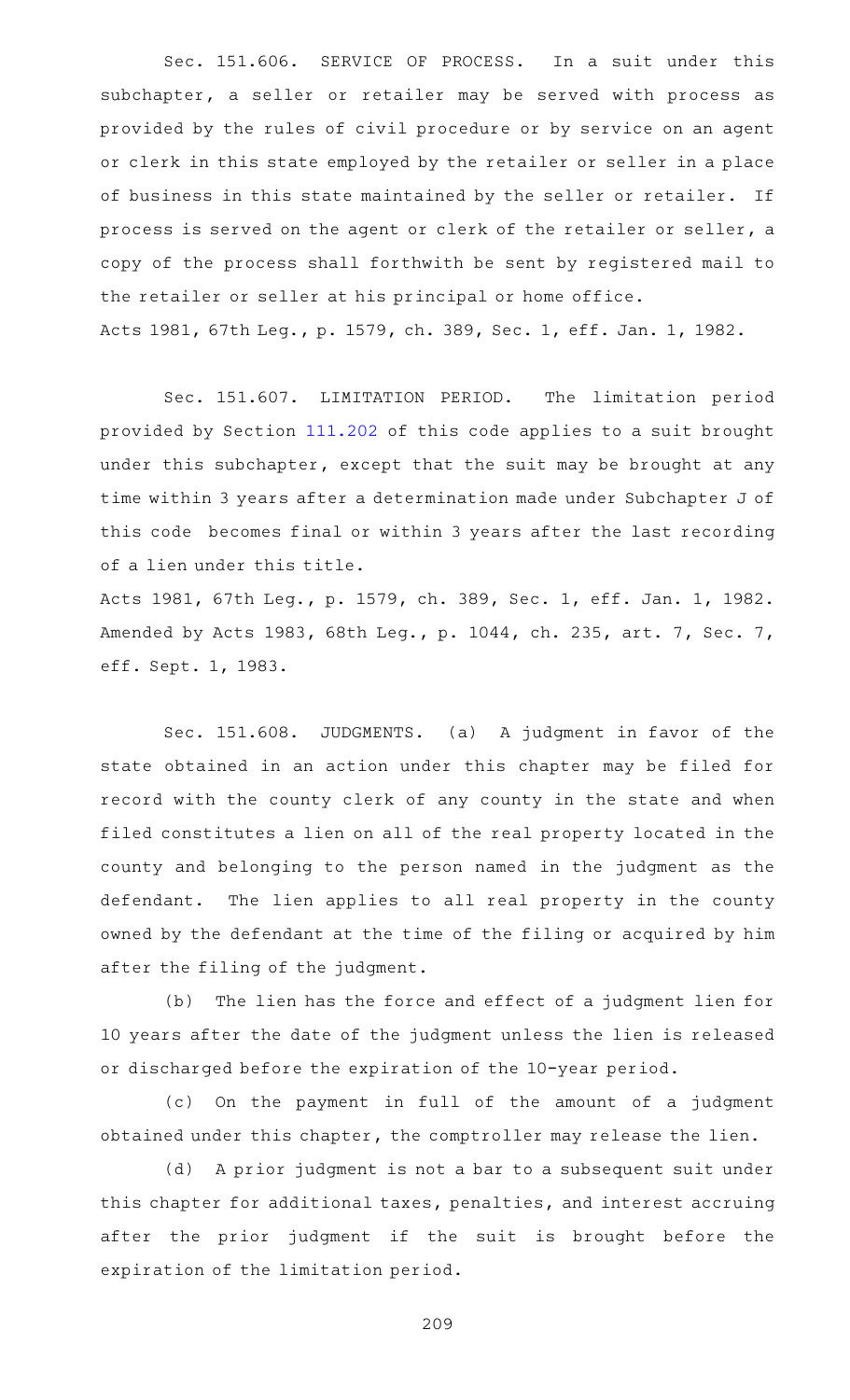(e) Execution on a judgment obtained under this chapter may issue in the same manner as an execution under other judgments, and the sale under an execution is held as provided by the rules of civil procedure and the statutes of this state.

Acts 1981, 67th Leg., p. 1579, ch. 389, Sec. 1, eff. Jan. 1, 1982.

Sec. 151.614. RES JUDICATA. In the determination of a suit arising under this chapter, the rule of res judicata applies only if the liability at issue is for the same quarterly period as was at issue in a previously determined suit.

Acts 1981, 67th Leg., p. 1582, ch. 389, Sec. 1, eff. Jan. 1, 1982.

Sec. 151.615. TAX SUIT COMITY. A court of this state shall recognize and enforce a liability for a sales or use tax lawfully imposed by another state if the other state extends a like comity to this state.

Acts 1981, 67th Leg., p. 1582, ch. 389, Sec. 1, eff. Jan. 1, 1982.

SUBCHAPTER L. PROHIBITED ACTS AND CIVIL AND CRIMINAL PENALTIES

Sec. 151.701. USE OF STAMPS OR TOKENS PROHIBITED. No person may use stamps or tokens for the purpose of collecting or enforcing the collection of the taxes imposed by this chapter or for any other purpose connected with the taxes.

Acts 1981, 67th Leg., p. 1582, ch. 389, Sec. 1, eff. Jan. 1, 1982.

Sec. 151.703. FAILURE TO REPORT OR PAY TAX. (a) A person who fails to file a report as required by this chapter or who fails to pay a tax imposed by this chapter when due forfeits five percent of the amount due as a penalty, and if the person fails to file the report or pay the tax within 30 days after the day on which the tax or report is due, the person forfeits an additional five percent.

(b) The minimum penalty provided by Subsection (a) of this section is \$1.

(c)AAA delinquent tax draws interest beginning 60 days from the due date.

(d) In addition to any other penalty authorized by this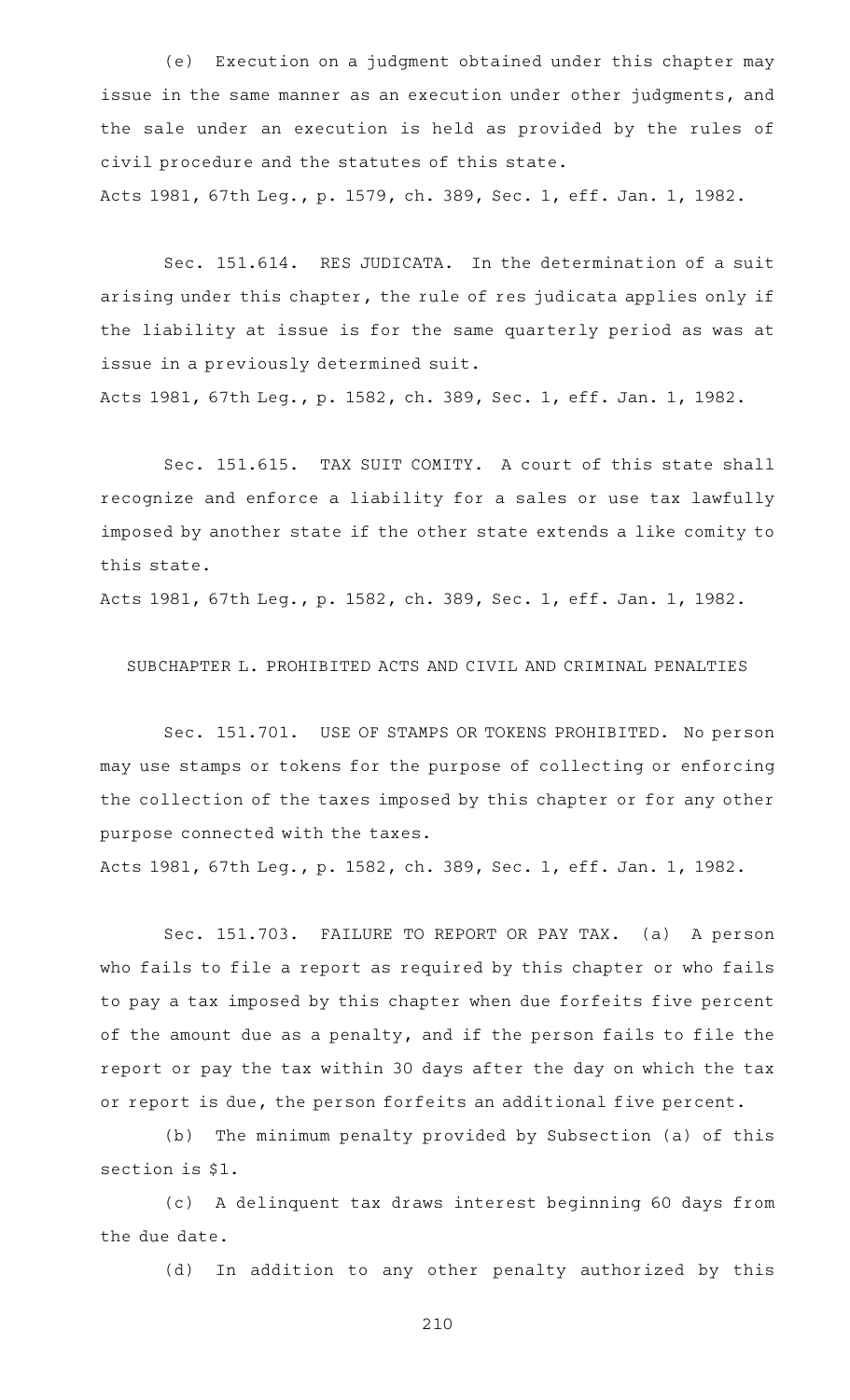section, a person who fails to file a report as required by this chapter shall pay a penalty of \$50. The penalty provided by this subsection is assessed without regard to whether the taxpayer subsequently files the report or whether any taxes were due from the taxpayer for the reporting period under the required report. Acts 1981, 67th Leg., p. 1583, ch. 389, Sec. 1, eff. Jan. 1, 1982. Amended by:

Acts 2011, 82nd Leg., 1st C.S., Ch. 4 (S.B. [1](http://www.legis.state.tx.us/tlodocs/821/billtext/html/SB00001F.HTM)), Sec. 14.03, eff. October 1, 2011.

Sec. 151.7032. FAILURE TO PAY TAXES COLLECTED; CRIMINAL PENALTY AND AGGREGATION OF AMOUNTS INVOLVED. (a) A person commits an offense if the person intentionally or knowingly fails to pay to the comptroller, as required by this chapter, the tax collected by that person.

 $(b)$  An offense under this section is:

 $(1)$  a Class C misdemeanor if the amount of the tax collected and not paid is less than \$50;

 $(2)$  a Class B misdemeanor if the amount of the tax collected and not paid is \$50 or more but less than \$500;

(3) a Class A misdemeanor if the amount of the tax collected and not paid is \$500 or more but less than \$1,500;

(4) a state jail felony if the amount of the tax collected and not paid is \$1,500 or more but less than \$20,000;

(5) a felony of the third degree if the amount of the tax collected and not paid is \$20,000 or more but less than \$100,000;

(6) a felony of the second degree if the amount of the tax collected and not paid is \$100,000 or more but less than \$200,000; and

 $(7)$  a felony of the first degree if the amount of the tax collected and not paid is \$200,000 or more.

(c) When tax is collected and not paid in violation of Subsection (a) pursuant to one scheme or continuous course of conduct, the conduct may be considered as one offense and the amounts aggregated in determining the grade of the offense. Added by Acts 2001, 77th Leg., ch. 442, Sec. 12, eff. Sept. 1, 2001.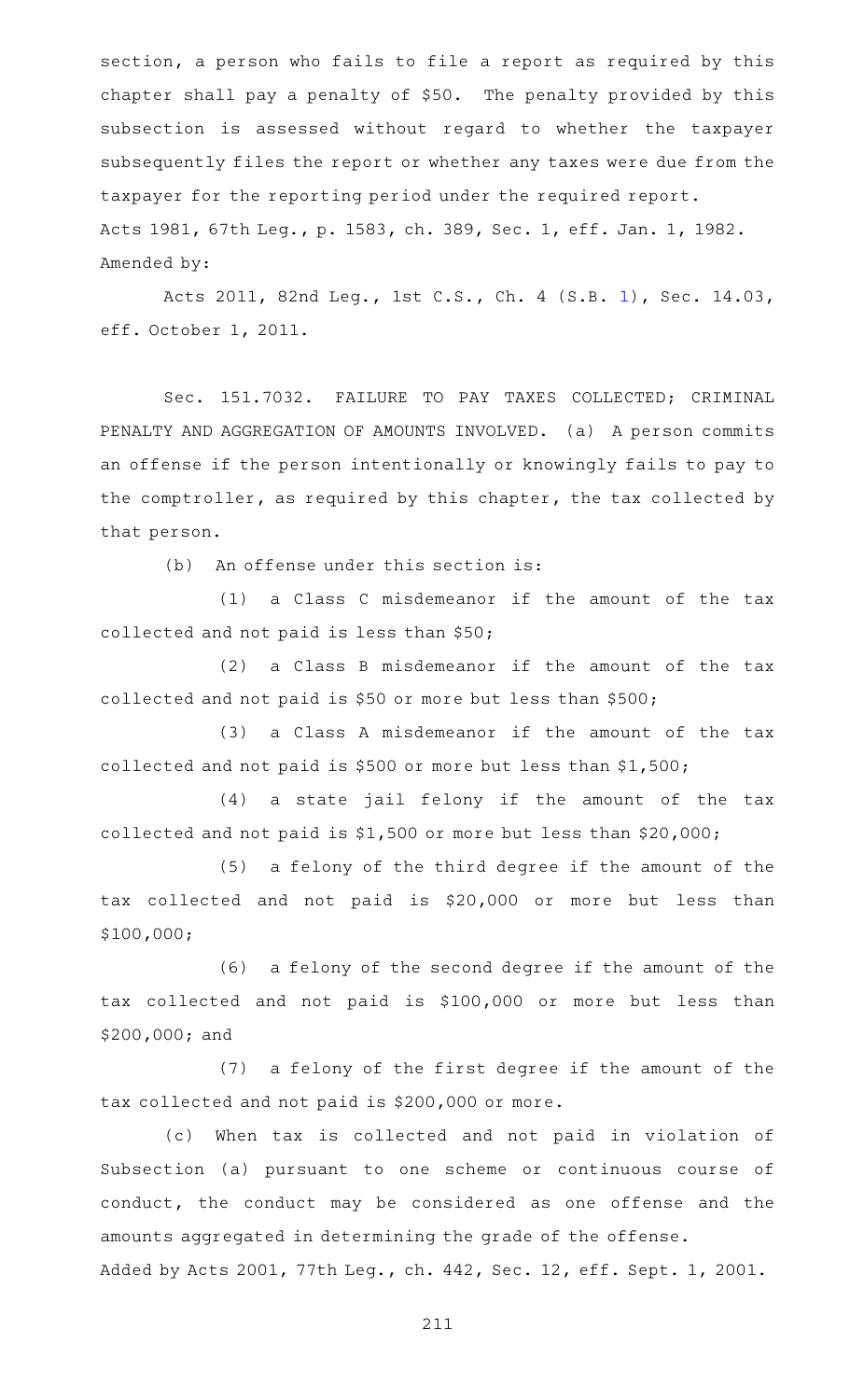### Amended by:

Acts 2011, 82nd Leg., R.S., Ch. 68 (S.B. [934\)](http://www.legis.state.tx.us/tlodocs/82R/billtext/html/SB00934F.HTM), Sec. 15, eff. September 1, 2011.

Acts 2011, 82nd Leg., R.S., Ch. 68 (S.B. [934\)](http://www.legis.state.tx.us/tlodocs/82R/billtext/html/SB00934F.HTM), Sec. 16, eff. September 1, 2011.

Sec. 151.704. SALES TAX ABSORPTION; CRIMINAL PENALTY. (a) Except as provided by Subsections (b) and (c), a retailer commits an offense if the retailer directly or indirectly advertises, holds out, or states to a customer or to the public that the tax is not part of the sales price payable by the customer.

(b) A retailer may directly or indirectly advertise, hold out, or state to a customer or to the public that the retailer will pay the tax for the customer if:

 $(1)$  the retailer indicates in the advertisement, holding out, or statement that the retailer is paying the tax for the customer;

(2) the retailer does not indicate or imply in the advertisement, holding out, or statement that the sale is exempt or excluded from taxation; and

(3) any purchaser's receipt or other statement given to the customer listing the sales price paid or to be paid by the customer separately states the amount of the tax and indicates that the tax will be paid by the retailer.

(c) This section does not prohibit a utility from billing a customer in one lump-sum price including the utility sales price and the amount of the tax imposed by this chapter.

(d) An offense under this section is a misdemeanor punishable by a fine of not more than \$500. Acts 1981, 67th Leg., p. 1583, ch. 389, Sec. 1, eff. Jan. 1, 1982. Amended by:

Acts 2019, 86th Leg., R.S., Ch. 1119 (H.B. [2358](http://www.legis.state.tx.us/tlodocs/86R/billtext/html/HB02358F.HTM)), Sec. 2, eff. October 1, 2019.

Sec. 151.705. COLLECTION OF USE TAX; CRIMINAL PENALTY. A retailer engaged in business in this state who violates Section [151.103](https://statutes.capitol.texas.gov/GetStatute.aspx?Code=TX&Value=151.103) of this code commits a misdemeanor punishable by a fine of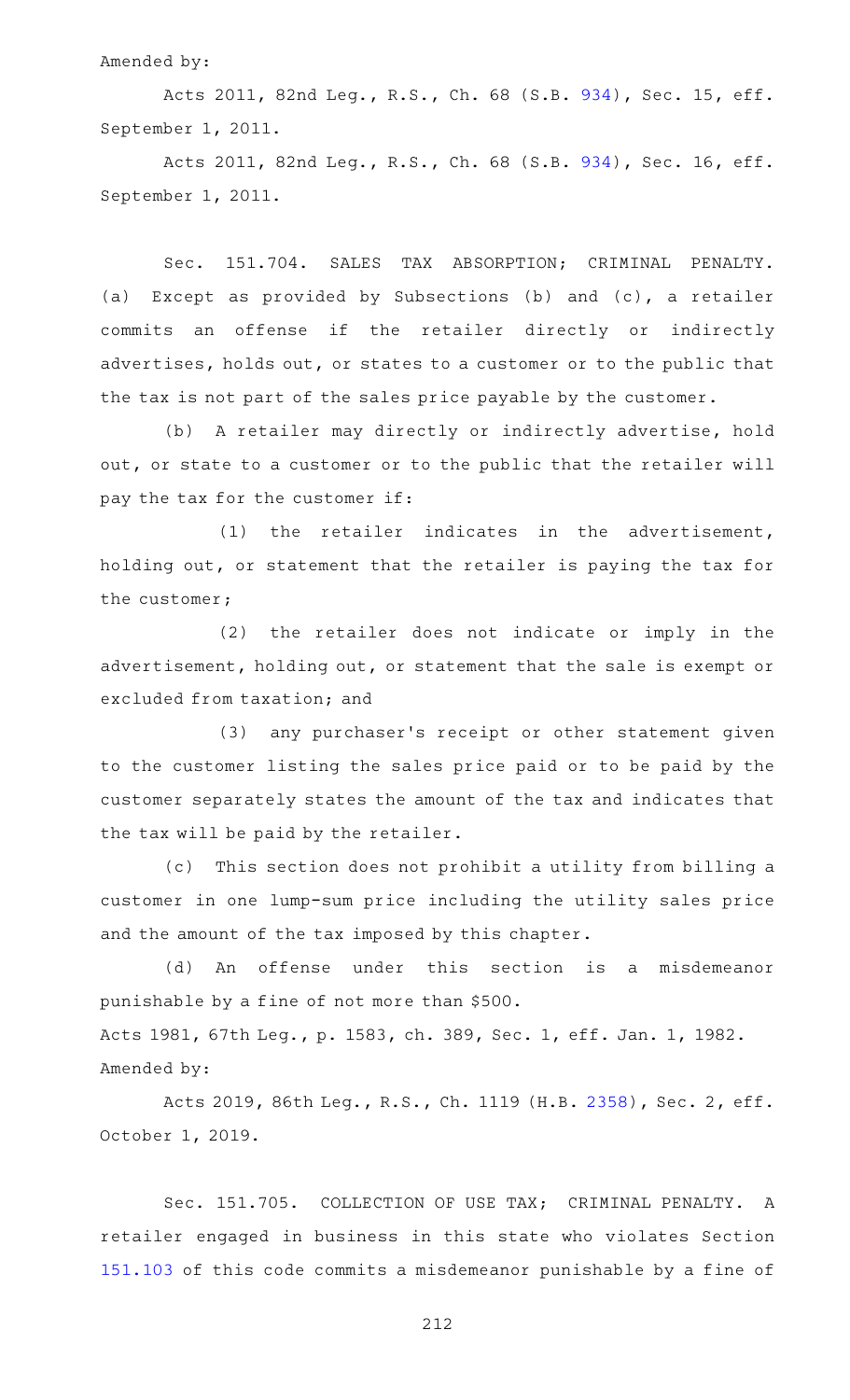not more than \$500. Acts 1981, 67th Leg., p. 1583, ch. 389, Sec. 1, eff. Jan. 1, 1982.

Sec. 151.707. RESALE OR EXEMPTION CERTIFICATE; CRIMINAL PENALTY. (a) A person commits an offense if the person:

(1) intentionally or knowingly makes a false entry in, or a fraudulent alteration of, an exemption or resale certificate;

(2) makes, presents, or uses an exemption certificate or resale certificate with knowledge that it is false and with the intent that it be accepted as a valid resale or exemption certificate; or

(3) intentionally conceals, removes, or impairs the verity or legibility of an exemption or resale certificate or unreasonably impedes the availability of an exemption or resale certificate.

(b) An offense under Subsection (a) is:

 $(1)$  a Class C misdemeanor if the tax avoided by the use of the exemption or resale certificate is less than \$20;

 $(2)$  a Class B misdemeanor if the tax avoided by the use of the exemption or resale certificate is \$20 or more, but less than \$200;

 $(3)$  a Class A misdemeanor if the tax avoided by the use of the exemption or resale certificate is \$200 or more, but less than \$750;

 $(4)$  a felony of the third degree if the tax avoided by the use of the exemption or resale certificate is \$750 or more, but less than \$20,000; or

(5) a felony of the second degree if the tax avoided by the use of the exemption or resale certificate is \$20,000 or more. Acts 1981, 67th Leg., p. 1583, ch. 389, Sec. 1, eff. Jan. 1, 1982. Amended by Acts 1993, 73rd Leg., ch. 486, Sec. 1.09, eff. Sept. 1, 1993.

## Amended by:

Acts 2011, 82nd Leg., R.S., Ch. 68 (S.B. [934\)](http://www.legis.state.tx.us/tlodocs/82R/billtext/html/SB00934F.HTM), Sec. 17, eff. September 1, 2011.

Sec. 151.7075. FAILURE TO PRODUCE CERTAIN RECORDS AFTER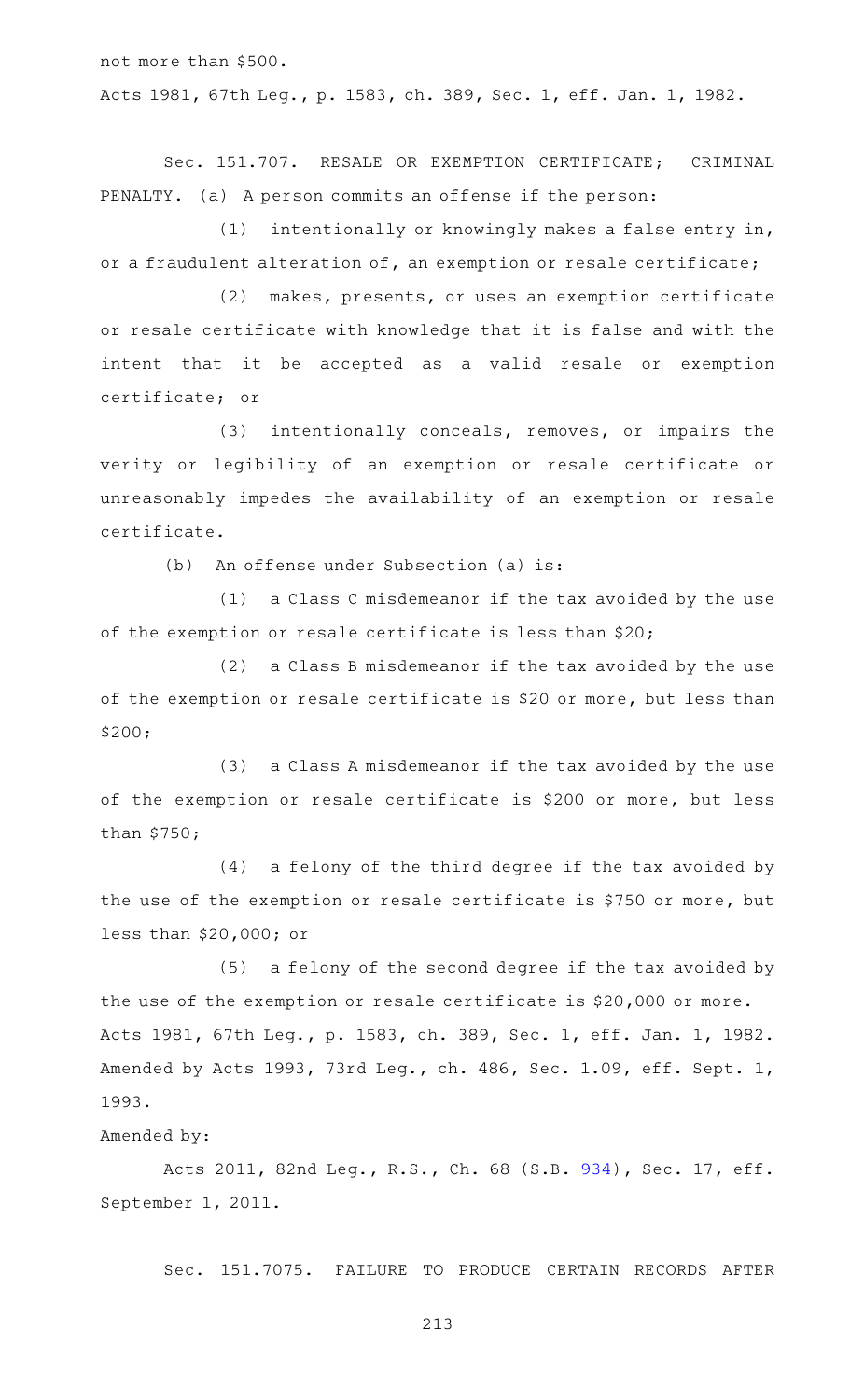USING RESALE CERTIFICATE; CRIMINAL PENALTY. (a) A person commits an offense if the person intentionally fails to produce to the comptroller records that document a taxpayer 's taxable sale of items that the taxpayer obtained using a resale certificate.

(b) The records to which Subsection (a) applies are records:

(1) required to be kept under Section [151.025;](https://statutes.capitol.texas.gov/GetStatute.aspx?Code=TX&Value=151.025) and

(2) requested by the comptroller under Section [151.023](https://statutes.capitol.texas.gov/GetStatute.aspx?Code=TX&Value=151.023) that are not produced in the period required by that section.

(c) The items to which Subsection (a) applies are items the sales of which are required to be reported to the comptroller under Section 151.433, [154.212](https://statutes.capitol.texas.gov/GetStatute.aspx?Code=TX&Value=154.212), or [155.105.](https://statutes.capitol.texas.gov/GetStatute.aspx?Code=TX&Value=155.105)

(d) An offense under this section is:

 $(1)$  a Class C misdemeanor if the tax avoided by the use of the resale certificate is less than \$20;

 $(2)$  a Class B misdemeanor if the tax avoided by the use of the resale certificate is \$20 or more but less than \$200;

(3) a Class A misdemeanor if the tax avoided by the use of the resale certificate is \$200 or more but less than \$750;

 $(4)$  a felony of the third degree if the tax avoided by the use of the resale certificate is \$750 or more but less than \$20,000; or

 $(5)$  a felony of the second degree if the tax avoided by the use of the resale certificate is \$20,000 or more.

(e) It is an affirmative defense to prosecution under this section that the items listed for purchase on the resale certificate had not been resold at the time of the comptroller 's request for records under Section [151.023.](https://statutes.capitol.texas.gov/GetStatute.aspx?Code=TX&Value=151.023)

(f) If conduct described by Subsection (a) is related to one scheme or continuous course of conduct, the conduct may be considered as one offense and the amounts of tax avoided may be aggregated in determining the grade of the offense. Added by Acts 2011, 82nd Leg., R.S., Ch. 68 (S.B. [934](http://www.legis.state.tx.us/tlodocs/82R/billtext/html/SB00934F.HTM)), Sec. 18,

eff. September 1, 2011.

Sec. 151.708. SELLING WITHOUT PERMIT; CRIMINAL PENALTY. (a) A person or officer of a corporation commits an offense if the person or corporation engages in business as a retailer in this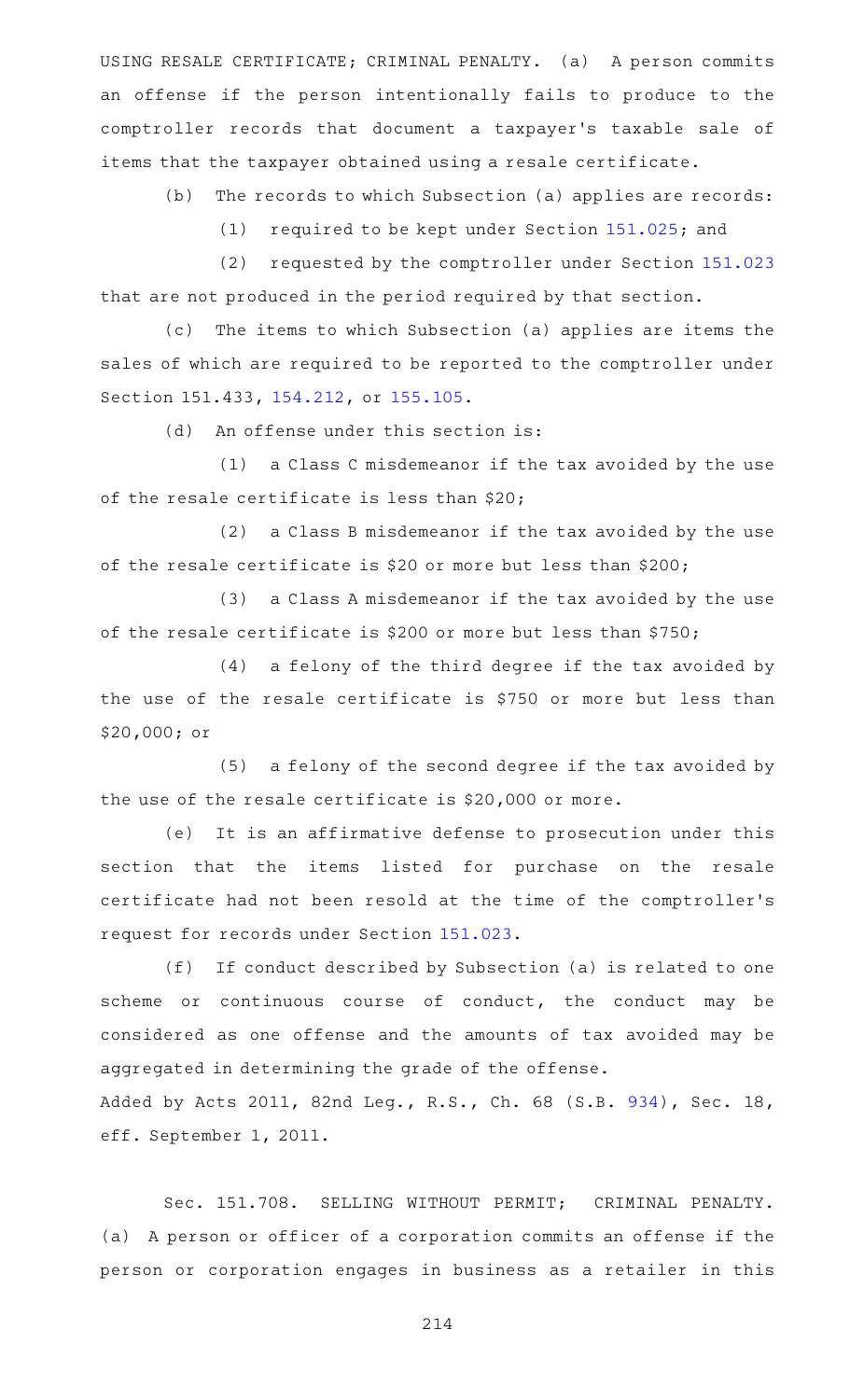state without a permit required by this chapter or after the permit is suspended.

(b) A first offense under this section is a Class C misdemeanor.

(c) If it is shown on the trial of an offense under this section that the person or officer has previously been finally convicted of one offense under this section, on conviction the person or officer shall be punished for a Class B misdemeanor punishable by a fine only, not to exceed \$2,000.

(d) If it is shown on the trial of an offense under this section that the person or officer has previously been finally convicted of two offenses under this section, on conviction the person or officer shall be punished for a Class A misdemeanor punishable by a fine only, not to exceed \$4,000.

(e) If it is shown on the trial of an offense under this section that the person or officer has previously been finally convicted of three or more offenses under this section, on conviction the person or officer shall be punished for a Class A misdemeanor punishable by a fine not to exceed \$4,000, confinement in jail for a term not to exceed one year, or both the fine and confinement.

(f) Each day a person or an officer of a corporation operates a business without a permit or with a suspended permit is a separate offense under this section.

Acts 1981, 67th Leg., p. 1583, ch. 389, Sec. 1, eff. Jan. 1, 1982. Amended by Acts 2001, 77th Leg., ch. 442, Sec. 13, eff. Sept. 1, 2001.

Sec. 151.709. FAILURE TO FURNISH REPORT; CRIMINAL PENALTY. (a) A person commits an offense if the person refuses to furnish a report as required by this chapter or by the comptroller as authorized by this chapter.

(b) A first offense under this section is a Class C misdemeanor.

(c) If it is shown on the trial of an offense under this section that the person has previously been finally convicted of one offense under this section, on conviction the person shall be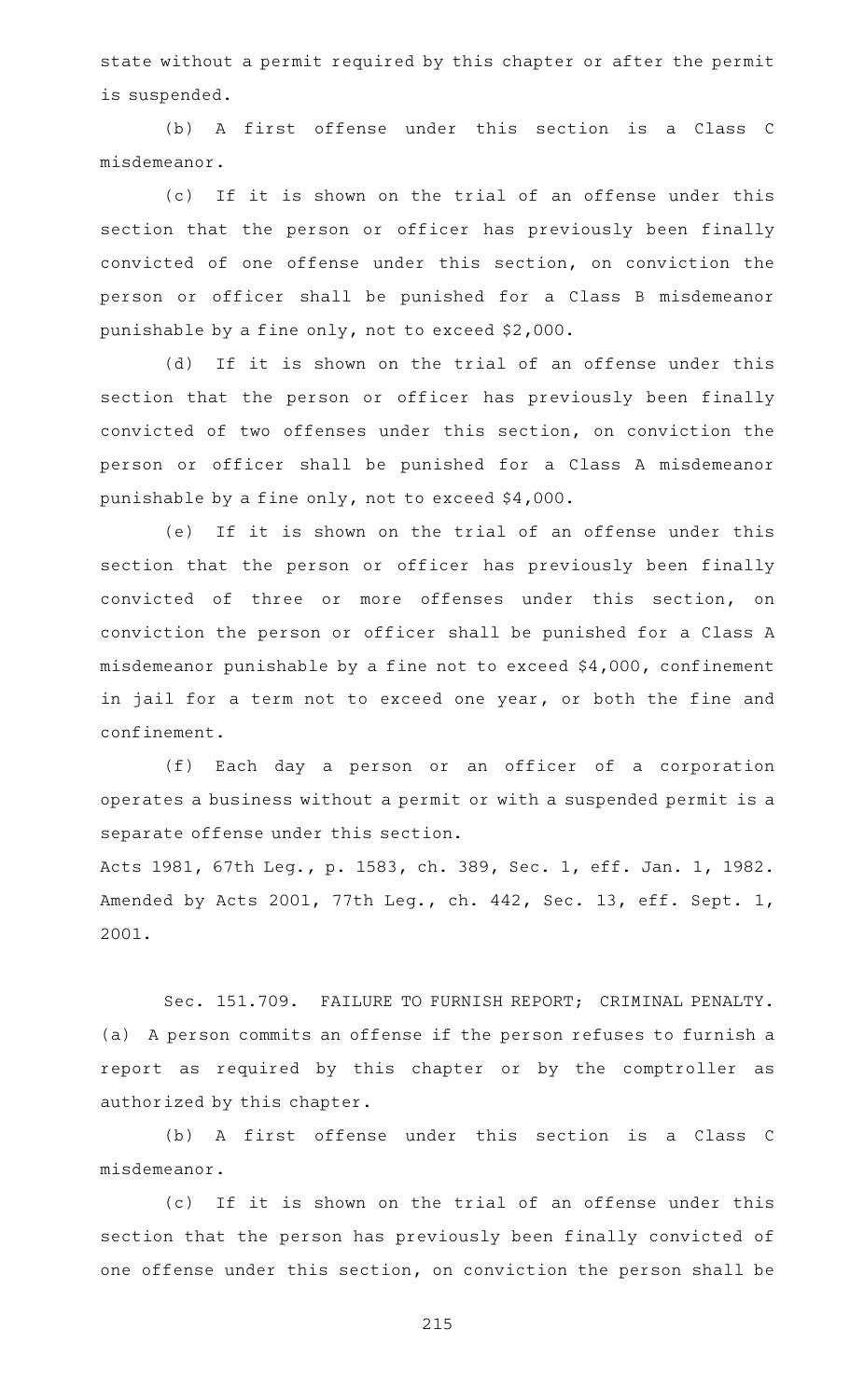punished for a Class B misdemeanor punishable by a fine only, not to exceed \$2,000.

(d) If it is shown on the trial of an offense under this section that the person has previously been finally convicted of two or more offenses under this section, on conviction the person shall be punished for a Class A misdemeanor punishable by a fine only, not to exceed \$4,000.

Acts 1981, 67th Leg., p. 1584, ch. 389, Sec. 1, eff. Jan. 1, 1982. Amended by Acts 2001, 77th Leg., ch. 442, Sec. 14, eff. Sept. 1, 2001.

Sec. 151.7101. ELECTION OF OFFENSES. If a violation of a criminal provision of this chapter by a taxpayer constitutes another offense under the laws of this state, the state may elect the offense for which it will prosecute the taxpayer. Added by Acts 2001, 77th Leg., ch. 442, Sec. 15, eff. Sept. 1, 2001.

Sec. 151.7102. FALSE ENTRY OR FAILURE TO ENTER IN RECORDS. (a) A person commits an offense if the person intentionally or knowingly conceals, destroys, makes a false entry in, or fails to make an entry in records that are required to be made or kept under this chapter.

(b) An offense under this section is a felony of the third degree.

Added by Acts 2001, 77th Leg., ch. 442, Sec. 15, eff. Sept. 1, 2001.

Sec. 151.7103. FAILURE TO PRODUCE FOR INSPECTION OR ALLOW INSPECTION OF RECORDS. (a) A person commits an offense if the person is asked, by a person authorized by the comptroller, to produce or allow inspection of a record required to be kept under this chapter and the person fails to produce the record or allow the inspection after the allowed time.

(b) An offense under this section is a Class C misdemeanor. Each day the person fails to allow inspection of records or produce records for inspection after receiving a request is a separate offense.

Added by Acts 2001, 77th Leg., ch. 442, Sec. 15, eff. Sept. 1, 2001.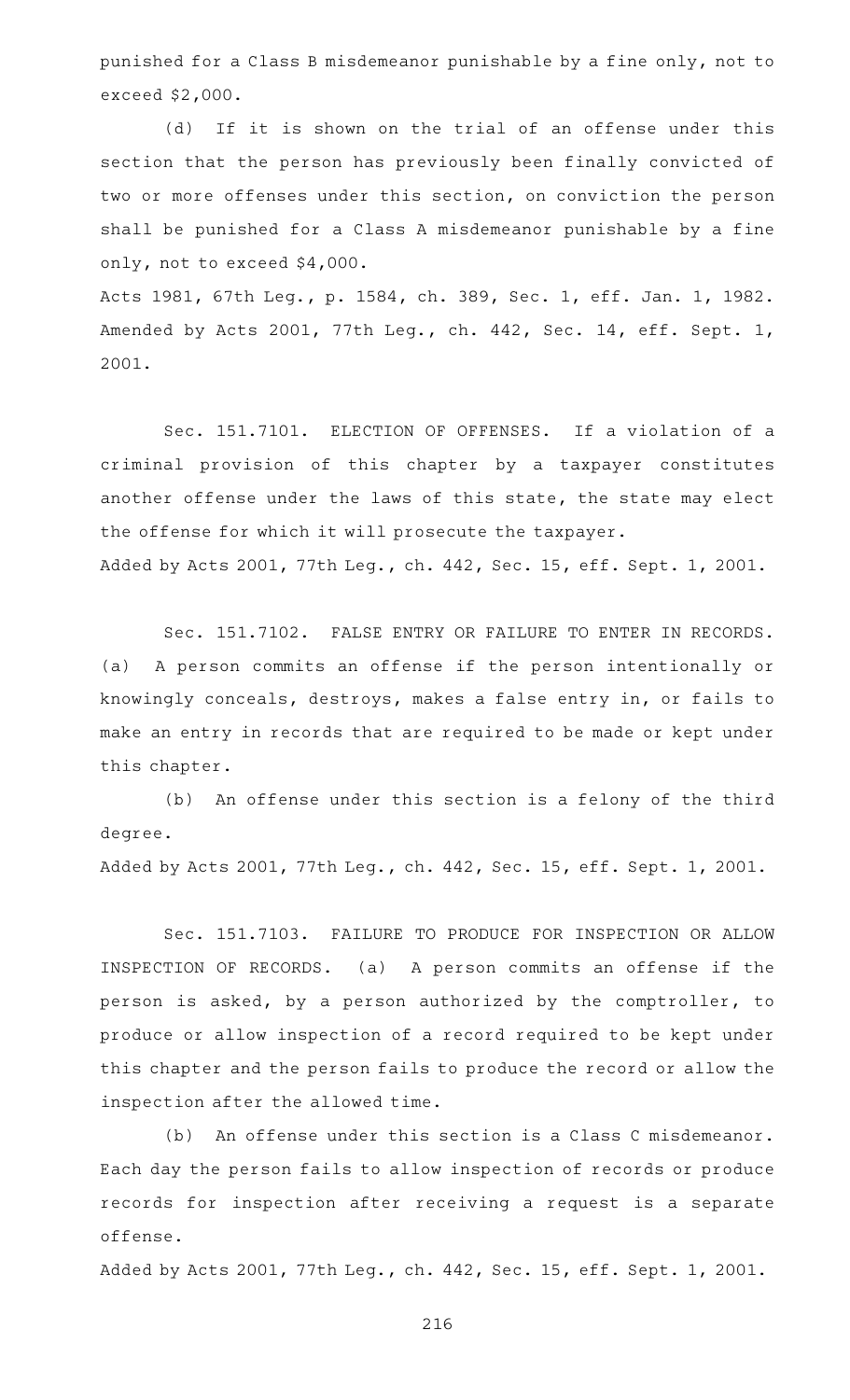Sec. 151.711. LIMITATIONS ON PROSECUTIONS. An indictment or information for a criminal offense brought under this chapter must be presented within four years after the commission of the offense or it is barred.

Acts 1981, 67th Leg., p. 1584, ch. 389, Sec. 1, eff. Jan. 1, 1982.

Sec. 151.712. CIVIL PENALTY FOR PERSONS CERTIFYING EXPORTS. (a) A person may not sign or certify proof of export documentation for the purpose of showing an exemption under Section [151.307\(](https://statutes.capitol.texas.gov/GetStatute.aspx?Code=TX&Value=151.307)b)(2) unless:

 $(1)$  the person is:

(A) a customs broker licensed by the comptroller under Section [151.157](https://statutes.capitol.texas.gov/GetStatute.aspx?Code=TX&Value=151.157); or

 $(B)$  an authorized employee of a customs broker licensed by the comptroller under Section [151.157;](https://statutes.capitol.texas.gov/GetStatute.aspx?Code=TX&Value=151.157) and

(2) the tangible personal property the export of which the person certifies is exported on the date and to the place shown on the export documentation signed by the person.

(b) A person who provides proof of documentation that tangible personal property has been exported outside of the United States or a person who may benefit from the provision of the proof of documentation, including a customs broker, authorized employee, authorized independent contractor, seller of the property or agent or employee of the seller, or a consumer of the property or agent or employee of the consumer, may not sell or buy the proof of documentation, including stamps required for the documentation. This subsection does not apply to a customs broker who accepts a fee for providing documentation under Section [151.307\(](https://statutes.capitol.texas.gov/GetStatute.aspx?Code=TX&Value=151.307)b) if the customs broker provides the documentation in accordance with Section [151.157](https://statutes.capitol.texas.gov/GetStatute.aspx?Code=TX&Value=151.157) and rules adopted by the comptroller.

(c) Except as provided by Subsection (e), a person who violates this section is subject to a monetary penalty that may not exceed:

- $(1)$  \$500 for the first violation;
- $(2)$  \$1,000 for the second violation; and
- (3) \$3,000 for each subsequent violation.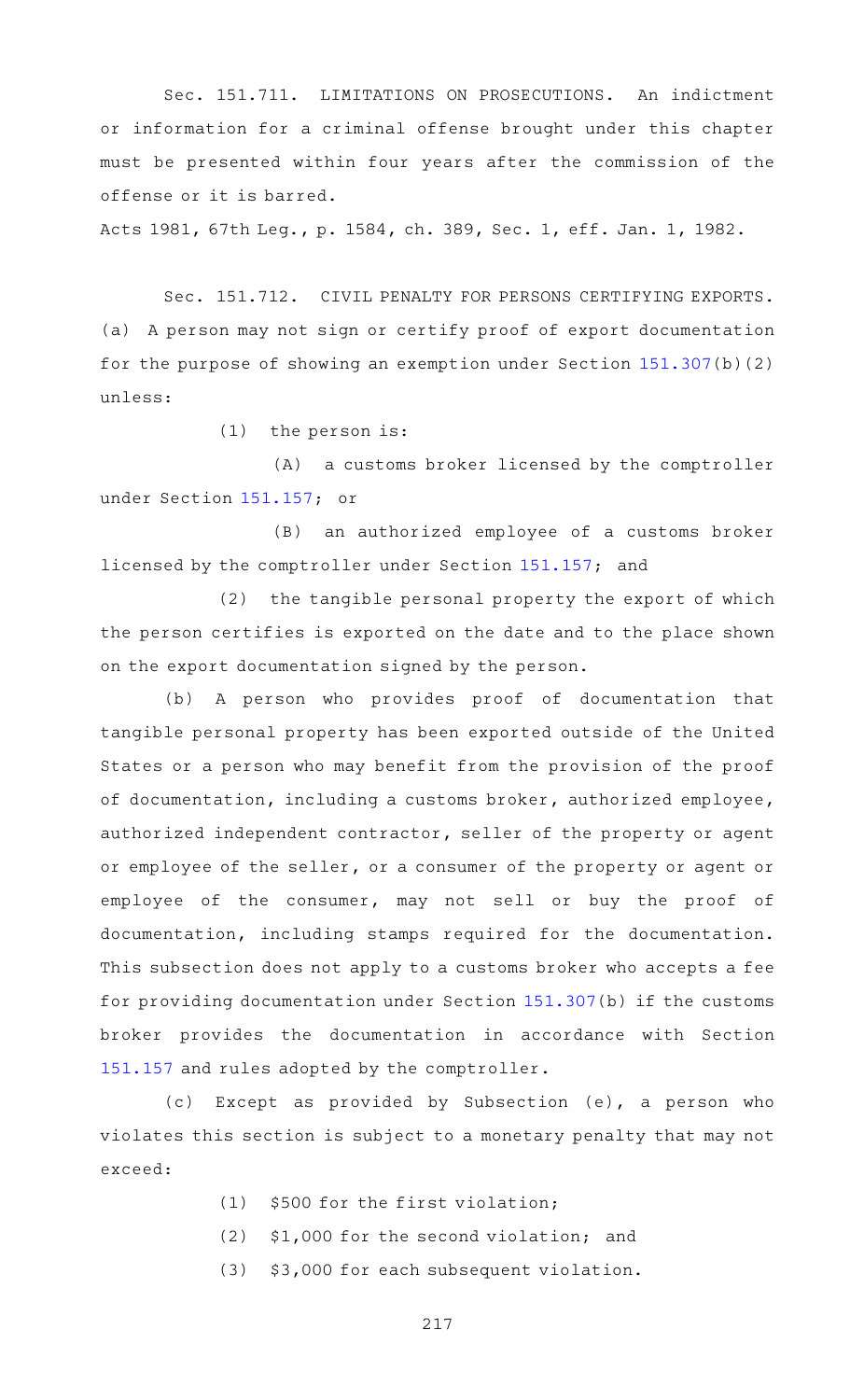(d) Except as provided by Subsection (e), each violation of this section is subject to a separate monetary penalty.

(e) The aggregate of monetary penalties imposed under this section against any person for all violations that occur in a calendar year may not exceed \$30,000.

 $(f)$  In addition to any monetary penalty under this section, the comptroller shall revoke under Section [151.157](https://statutes.capitol.texas.gov/GetStatute.aspx?Code=TX&Value=151.157) the license of a customs broker who violates this section. A person whose license is revoked under this subsection may not apply for a new license under Section [151.157](https://statutes.capitol.texas.gov/GetStatute.aspx?Code=TX&Value=151.157) before the first anniversary of the date on which the previous license was revoked.

(g) A proceeding to impose a civil penalty or suspend or revoke a license because of a violation of this section is a contested case under Chapter [2001,](https://statutes.capitol.texas.gov/GetStatute.aspx?Code=GV&Value=2001) Government Code. Judicial review is by trial de novo. The district courts of Travis County have exclusive original jurisdiction of a suit under this section.

(h) The comptroller must give notice of the comptroller's intent to impose a monetary or other penalty under this section not later than two years after the date of the alleged commission of a violation of this section or the comptroller may not impose a monetary or other penalty.

(i) In this section, "customs broker" and "authorized employee" have the meanings assigned by Section [151.157.](https://statutes.capitol.texas.gov/GetStatute.aspx?Code=TX&Value=151.157) Added by Acts 1993, 73rd Leg., ch. 955, Sec. 4, eff. June 19, 1993. Amended by Acts 1995, 74th Leg., ch. 76, Sec. 5.95(49), eff. Sept. 1, 1995; Acts 1995, 74th Leg., ch. 1000, Sec. 22, eff. Oct. 1, 1995; Acts 2003, 78th Leg., ch. 1001, Sec. 6, eff. Jan. 1, 2004.

Sec. 151.713. FURNISHING FALSE INFORMATION TO CUSTOMS BROKER; CIVIL PENALTY. (a) A person may not obtain or attempt to obtain export documentation for the purpose of showing an exemption under Section [151.307\(](https://statutes.capitol.texas.gov/GetStatute.aspx?Code=TX&Value=151.307)b)(2) from a customs broker or an authorized employee of a customs broker if the person knows, at the time the documentation is sought, that the information provided to the broker or employee is materially false, in whole or in part, and the documentation is sought for the purpose of evading the tax imposed by this chapter.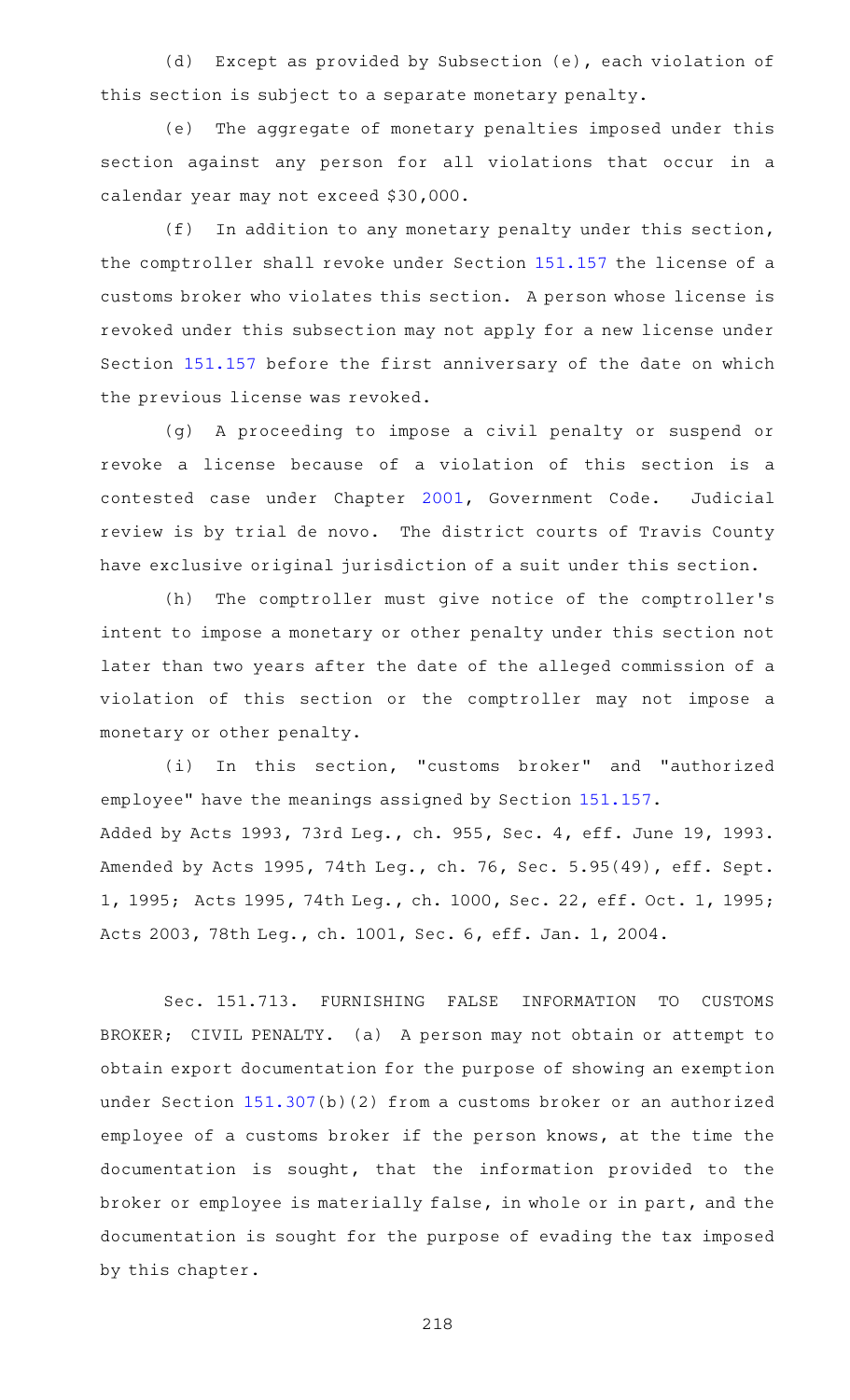$(b)$  After notice as provided by this section, a person who violates this section is subject to a monetary penalty that may not exceed:

- $(1)$  \$500 for the first violation;
- $(2)$  \$1,000 for the second violation; and
- (3) \$3,000 for each subsequent violation.

(c) Each violation of this section is subject to a separate monetary penalty.

(d) If the comptroller believes that a person has violated this section, the comptroller shall give written notice to the person to show cause why the person should not be subject to a monetary penalty for the violation. The notice must advise the person of the allegations and explain that the person has a right to respond to the allegations in writing and request an oral hearing before the 31st day after the date that the notice is issued.

(e) The comptroller may not impose a monetary penalty under this section until the comptroller or a person designated by the comptroller:

 $(1)$  considers the allegations against the person;

 $(2)$  considers any timely written response made by the person;

(3) considers any evidence properly admitted at any oral hearing held on the allegations; and

 $(4)$  issues a written decision.

(f) The comptroller must give notice of the comptroller's intent to impose a monetary penalty under this section not later than four years after the date of the alleged commission of a violation of this section or the comptroller may not impose a monetary penalty.

(g) The penalty imposed by this section is in addition to any tax, penalty, and interest that may be assessed against a person who violates this section.

(h) In this section, "customs broker" and "authorized employee" have the meanings assigned by Section [151.157.](https://statutes.capitol.texas.gov/GetStatute.aspx?Code=TX&Value=151.157) Added by Acts 1993, 73rd Leg., ch. 955, Sec. 4, eff. June 19, 1993.

Sec. 151.714. VENUE FOR CRIMINAL PROSECUTION. Venue for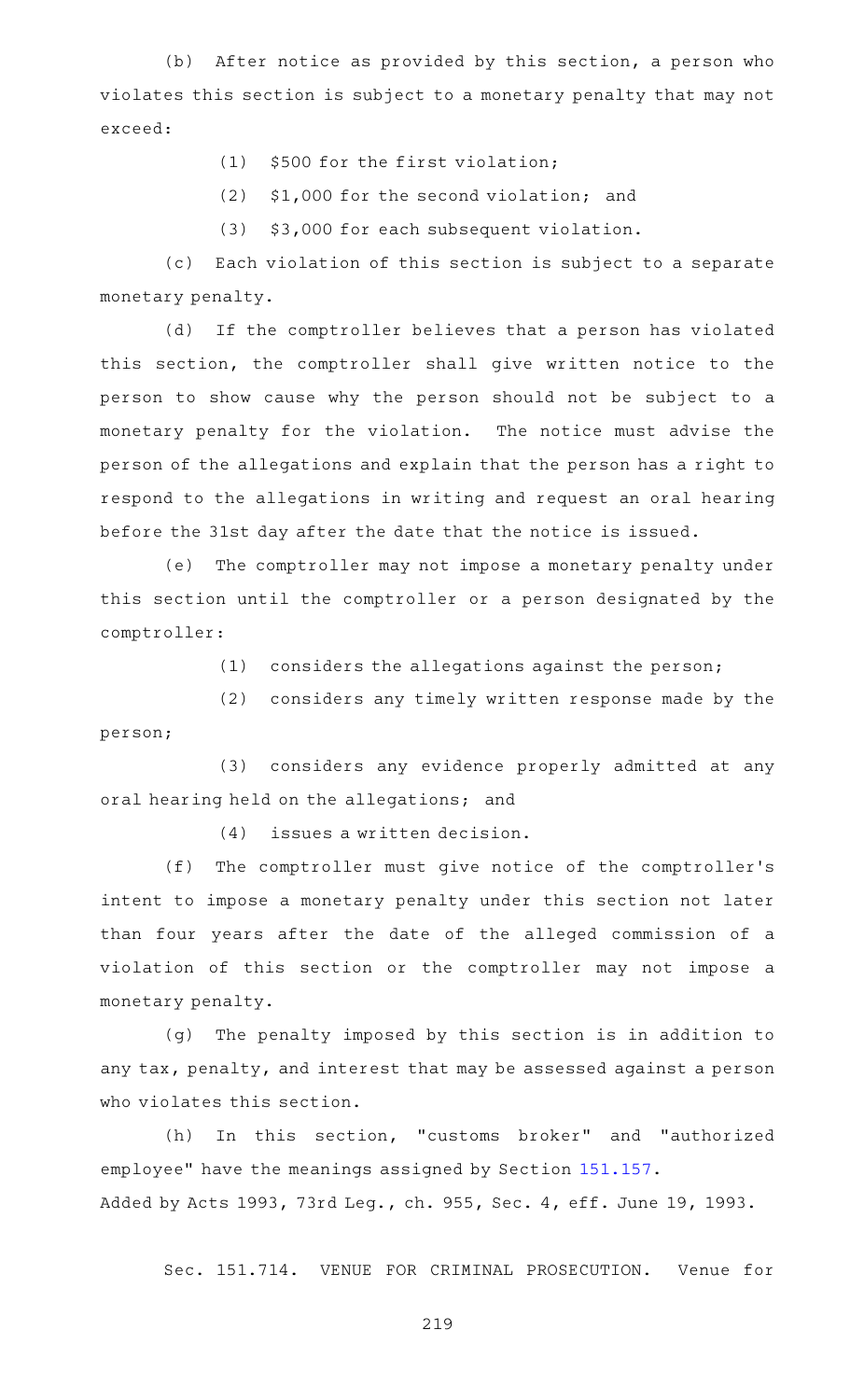prosecution for an offense under this chapter is in:

(1) the county in which any element of the offense occurs; or

(2) Travis County. Added by Acts 2001, 77th Leg., ch. 442, Sec. 16, eff. Sept. 1, 2001.

## SUBCHAPTER M. DISPOSITION OF PROCEEDS

Sec. 151.801. DISPOSITION OF PROCEEDS. (a) Except for the amounts allocated under Subsections  $(b)$ ,  $(c)$ ,  $(c-2)$ ,  $(c-3)$ , and (f), all proceeds from the collection of the taxes imposed by this chapter shall be deposited to the credit of the general revenue fund.

(b) The amount of the proceeds from the collection of the taxes imposed by this chapter on the sale, storage, or use of lubricating and motor oils used to propel motor vehicles over the public roadways shall be deposited to the credit of the state highway fund.

(c) The proceeds from the collection of the taxes imposed by this chapter on the sale, storage, or use of sporting goods shall be deposited as follows:

(1) an amount equal to 93 percent of the proceeds shall be credited to the Parks and Wildlife Department for the purposes described by Subsection (c-1) and deposited to department accounts as provided by that subsection; and

(2) an amount equal to seven percent of the proceeds shall be credited to the Texas Historical Commission and deposited to the credit of the historic site account under Section [442.073](https://statutes.capitol.texas.gov/GetStatute.aspx?Code=GV&Value=442.073), Government Code.

(c-1) The legislature shall allocate the money credited to the Parks and Wildlife Department under Subsection (c) to department accounts specified in the Parks and Wildlife Code in specific amounts provided in the General Appropriations Act, and those amounts may be used only for the following purposes:

 $(1)$  to acquire, operate, maintain, and make capital improvements to parks;

(2) for a purpose authorized under Chapter  $24$ , Parks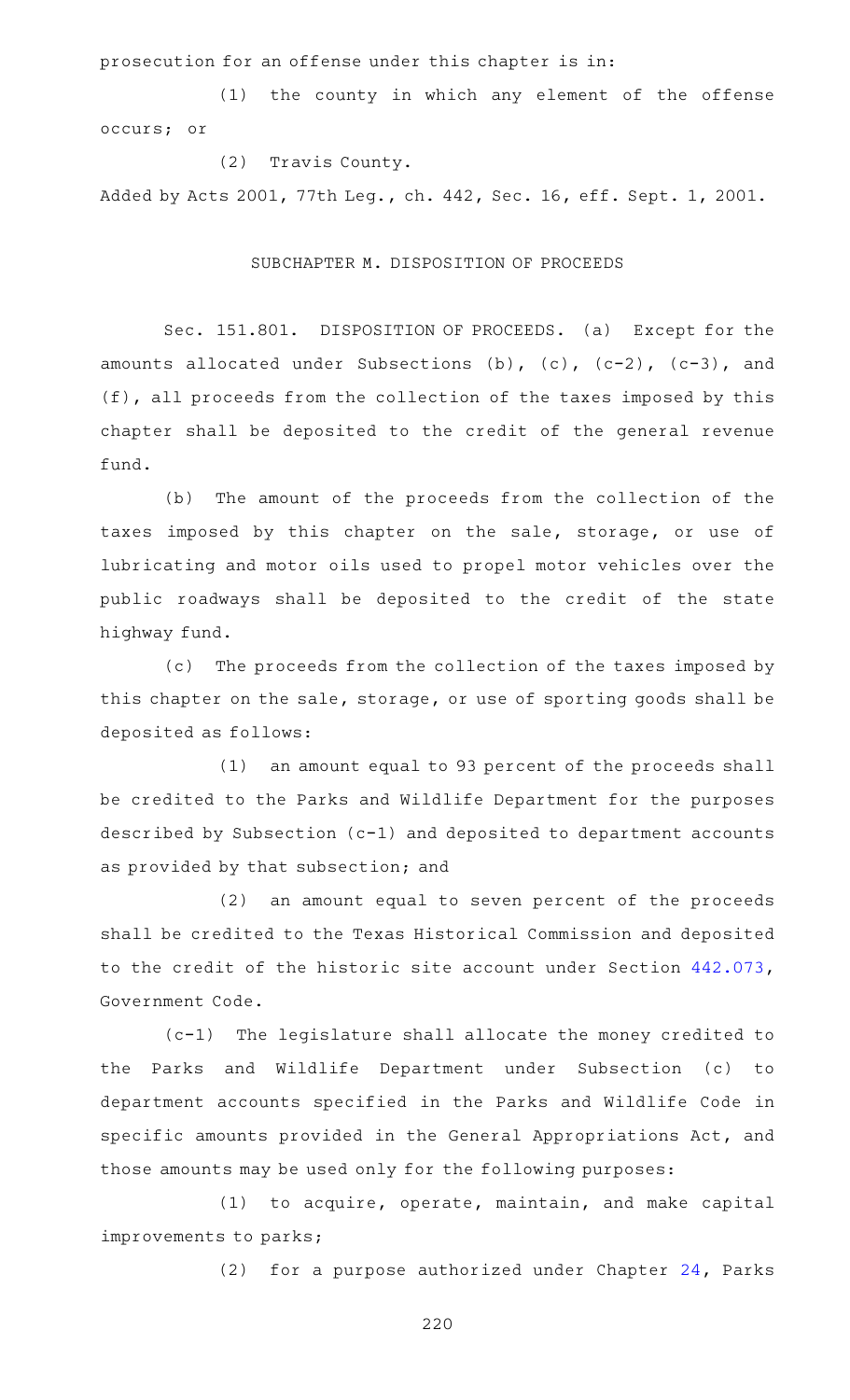and Wildlife Code;

 $(3)$  to pay debt service on park-related bonds;

(4) to fund the state contributions for benefits and benefit-related costs attributable to the salaries and wages of department employees paid from sporting goods sales tax receipts; and

(5) to fund the portion of the state contributions for annuitant group coverages under the group benefits program operated by the Employees Retirement System of Texas under Chapter [1551](https://statutes.capitol.texas.gov/GetStatute.aspx?Code=IN&Value=1551), Insurance Code, attributable to sporting goods sales tax receipts.

 $(c-2)$  An amount equal to the revenue derived from the collection of taxes at the rate of two percent on each sale at retail of fireworks shall be deposited to the credit of the rural volunteer fire department insurance fund established under Section [614.075,](https://statutes.capitol.texas.gov/GetStatute.aspx?Code=GV&Value=614.075) Government Code.

(c-3) Subject to the limitation imposed under Section [2028.2041,](https://statutes.capitol.texas.gov/GetStatute.aspx?Code=OC&Value=2028.2041) Occupations Code, an amount equal to the proceeds from the collection of the taxes imposed by this chapter on the sale, storage, or use of horse feed, horse supplements, horse tack, horse bedding and grooming supplies, and other taxable expenditures directly related to horse ownership, riding, or boarding shall be deposited to the credit of the escrow account administered by the Texas Racing Commission and established under Section [2028.204](https://statutes.capitol.texas.gov/GetStatute.aspx?Code=OC&Value=2028.204), Occupations Code.

(d) The comptroller shall determine the amount to be deposited to the highway fund under Subsection (b) according to available statistical data indicating the estimated average or actual consumption or sales of lubricants used to propel motor vehicles over the public roadways. The comptroller shall determine the amounts to be deposited to the accounts under Subsection (c) according to available statistical data indicating the estimated or actual total receipts in this state from taxable sales of sporting goods, and according to the specific amounts provided in the General Appropriations Act in accordance with Subsection (c-1). The comptroller shall determine the amount to be deposited to the fund under Subsection (c-2) according to available statistical data indicating the estimated or actual total receipts in this state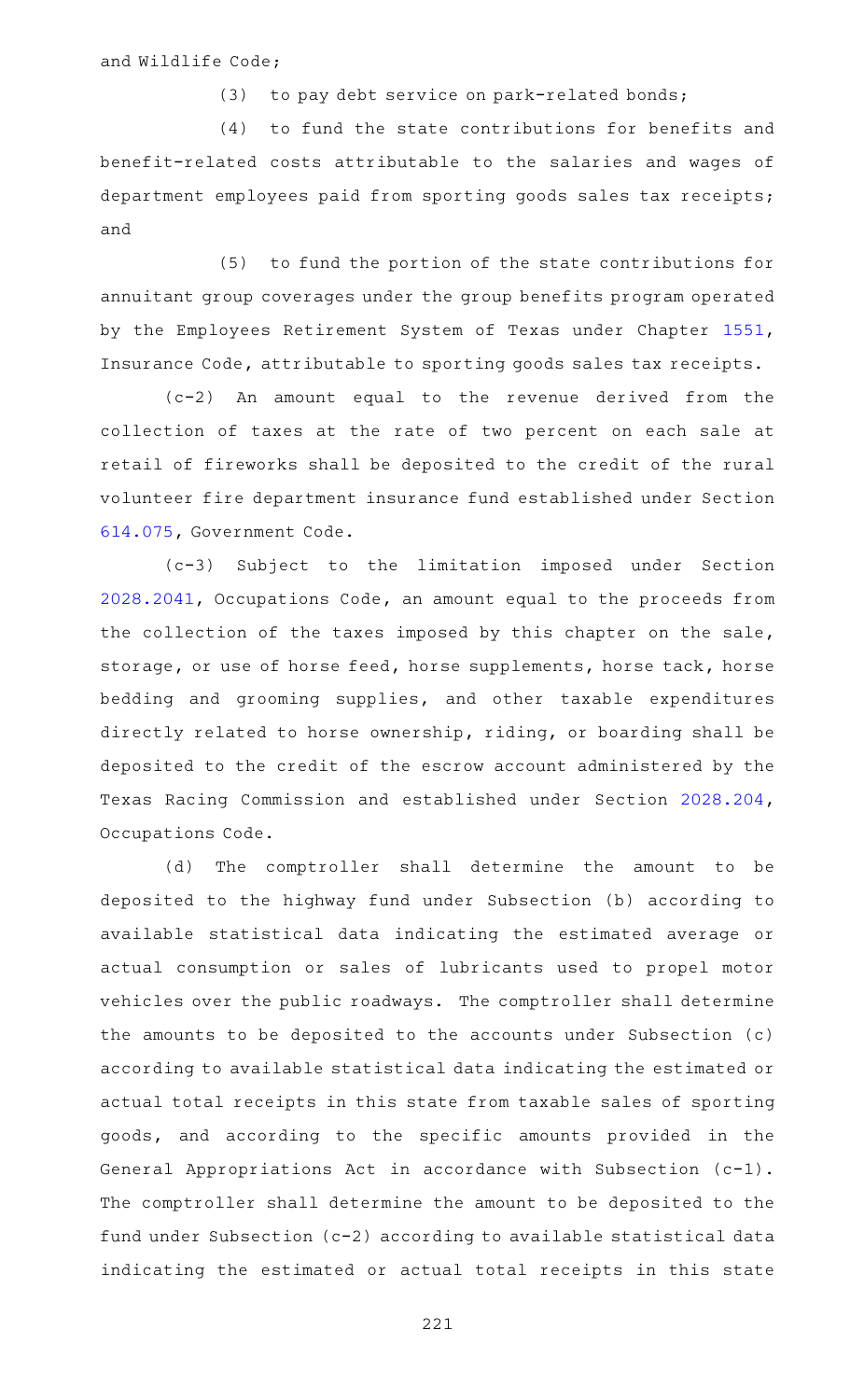from taxes imposed on sales at retail of fireworks. The comptroller shall determine the amount to be deposited to the account under Subsection (c-3) according to available statistical data indicating the estimated or actual total receipts in this state from taxable sales of horse feed, horse supplements, horse tack, horse bedding and grooming supplies, and other taxable expenditures directly related to horse ownership, riding, or boarding. If satisfactory data are not available, the comptroller may require taxpayers who make taxable sales or uses of those lubricants, of sporting goods, of fireworks, or of horse feed, horse supplements, horse tack, horse bedding and grooming supplies, or other taxable expenditures directly related to horse ownership, riding, or boarding to report to the comptroller as necessary to make the allocation required by Subsection  $(b)$ ,  $(c)$ ,  $(c-2)$ , or  $(c-3)$ .

 $(e)$  In this section:

(1) "Motor vehicle" means a trailer, a semitrailer, or a self-propelled vehicle in or by which a person or property can be transported upon a public highway. "Motor vehicle" does not include a device moved only by human power or used exclusively on stationary rails or tracks, a farm machine, a farm trailer, a road-building machine, or a self-propelled vehicle used exclusively to move farm machinery, farm trailers, or road-building machinery.

(2) "Sporting goods" means an item of tangible personal property designed and sold for use in a sport or sporting activity, excluding apparel and footwear except that which is suitable only for use in a sport or sporting activity, and excluding board games, electronic games and similar devices, aircraft and powered vehicles, and replacement parts and accessories for any excluded item.

(3) "Fireworks" means any composition or device that is designed to produce a visible or audible effect by combustion, explosion, deflagration, or detonation that is classified as Division 1.4G explosives by the United States Department of Transportation in 49 C.F.R. Part 173 as of September 1, 1999. The term does not include:

(A) a toy pistol, toy cane, toy gun, or other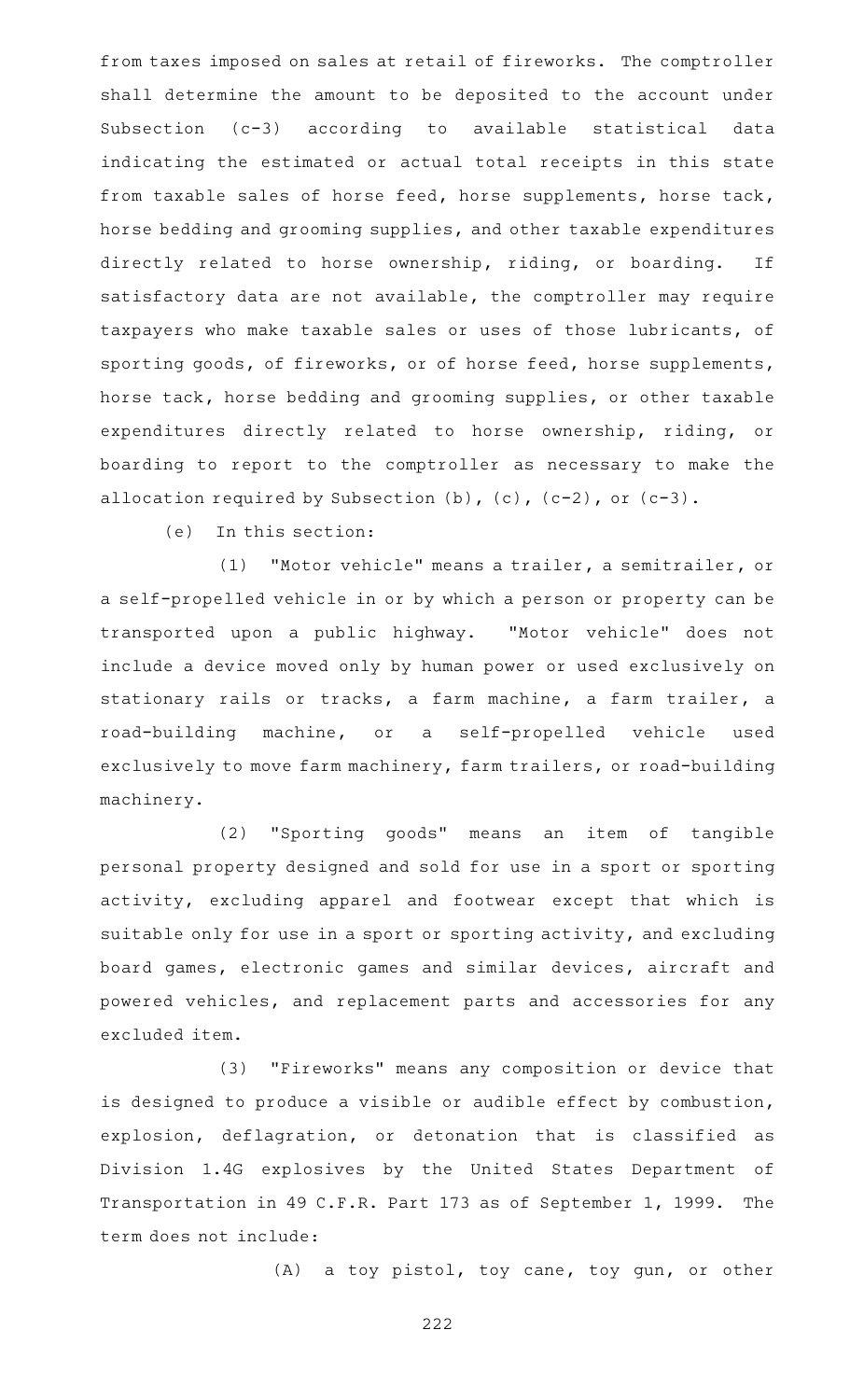device that uses a paper or plastic cap;

(B) a model rocket or model rocket motor designed, sold, and used for the purpose of propelling a recoverable aero model;

 $(C)$  a propelling or expelling charge consisting of a mixture of sulfur, charcoal, and potassium nitrate;

(D) a novelty or trick noisemaker;

(E) a pyrotechnic signaling device or distress signal for marine, aviation, or highway use in an emergency situation;

(F) a fusee or railway torpedo for use by a railroad;

(G) a blank cartridge for use in a radio, television, film, or theater production, for signal or ceremonial purposes in athletic events, or for industrial purposes; or

(H) a pyrotechnic device for use by a military organization.

(4) "Horse feed" means a product clearly packaged and labeled as feed for a horse.

(5) "Horse supplement" means a product clearly packaged and labeled as a supplement for a horse, including a vitamin, mineral, or other nutrient intended to supplement horse feed.

 $(f)$  The comptroller shall deposit each fiscal year \$100,000 of the revenue received under this chapter to the credit of the Texas music incubator account under Section [485.046,](https://statutes.capitol.texas.gov/GetStatute.aspx?Code=GV&Value=485.046) Government Code.

Acts 1981, 67th Leg., p. 1584, ch. 389, Sec. 1, eff. Jan. 1, 1982. Amended by Acts 1993, 73rd Leg., ch. 679, Sec. 65, eff. Sept. 1, 1993; Acts 1997, 75th Leg., ch. 1423, Sec. 19.14, eff. Sept. 1, 1997.

Amended by:

Acts 2007, 80th Leg., R.S., Ch. 1159 (H.B. [12\)](http://www.legis.state.tx.us/tlodocs/80R/billtext/html/HB00012F.HTM), Sec. 45, eff. June 15, 2007.

Acts 2013, 83rd Leg., R.S., Ch. 835 (H.B. [7\)](http://www.legis.state.tx.us/tlodocs/83R/billtext/html/HB00007F.HTM), Sec. 14, eff. June 14, 2013.

Acts 2015, 84th Leg., R.S., Ch. 82 (S.B. [1366](http://www.legis.state.tx.us/tlodocs/84R/billtext/html/SB01366F.HTM)), Sec. 5, eff.